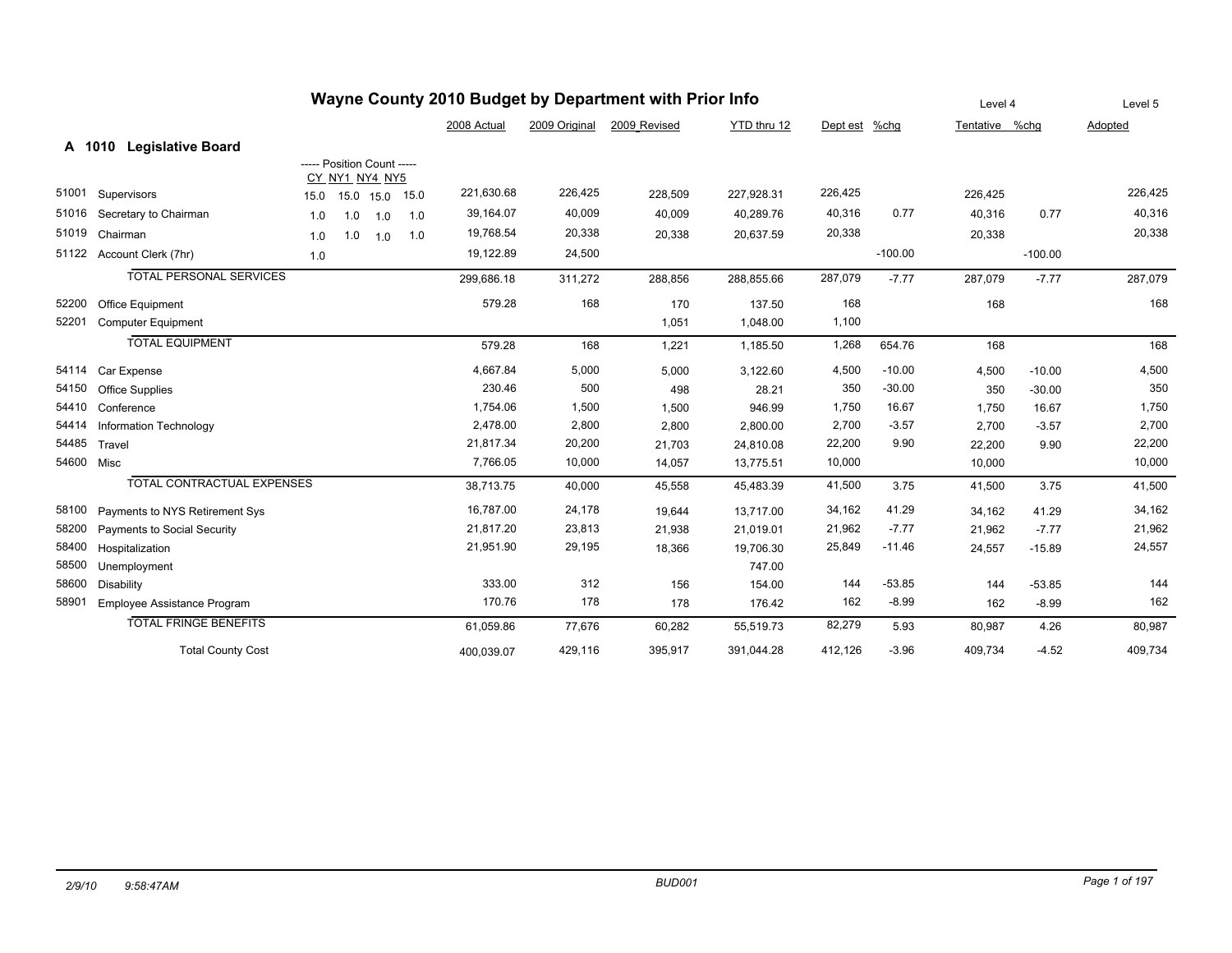| Wayne County 2010 Budget by Department with Prior Info |                                   |                            |             |               |              |             |               |           |                | Level 4   |         |
|--------------------------------------------------------|-----------------------------------|----------------------------|-------------|---------------|--------------|-------------|---------------|-----------|----------------|-----------|---------|
|                                                        |                                   |                            | 2008 Actual | 2009 Original | 2009 Revised | YTD thru 12 | Dept est %chg |           | Tentative %chg |           | Adopted |
|                                                        | A 1040 Clerk Legislative Board    |                            |             |               |              |             |               |           |                |           |         |
| 41292                                                  | COTB Freedom of Info Fees         |                            | -554.09     | $-750$        | $-750$       | $-338.00$   | $-500$        | $-33.33$  | $-500$         | $-33.33$  | $-500$  |
| 42770                                                  | Miscellaneous Revenues            |                            | $-4.50$     | -6            | -6           |             | $-6$          |           | $-6$           |           | $-6$    |
|                                                        | <b>TOTAL REVENUES</b>             |                            | $-558.59$   | $-756$        | $-756$       | $-338.00$   | $-506$        | $-33.07$  | $-506$         | $-33.07$  | $-506$  |
|                                                        |                                   | ----- Position Count ----- |             |               |              |             |               |           |                |           |         |
|                                                        |                                   | CY NY1 NY4 NY5             |             |               |              |             |               |           |                |           |         |
|                                                        | 51018 Clerk of Board              | 1.0<br>1.0<br>1.0<br>1.0   |             | 42,325        | 42,574       | 42,573.14   | 42,559        | 0.55      | 42,559         | 0.55      | 42,559  |
| 51020                                                  | Deputy Clerk                      |                            | 41,458.98   |               |              |             |               |           |                |           |         |
|                                                        | <b>TOTAL PERSONAL SERVICES</b>    |                            | 41,458.98   | 42,325        | 42,574       | 42,573.14   | 42,559        | 0.55      | 42,559         | 0.55      | 42,559  |
| 54150                                                  | <b>Office Supplies</b>            |                            | 638.65      | 750           | 750          | 369.47      | 700           | $-6.67$   | 700            | $-6.67$   | 700     |
| 54166                                                  | Postage                           |                            | 4,093.40    | 4,125         | 4,125        | 5,414.55    | 4,200         | 1.82      | 4,200          | 1.82      | 4,200   |
| 54210                                                  | Gas                               |                            | 9,627.92    | 9,100         | 9,100        | 4,419.54    | 7,100         | $-21.98$  | 7,100          | $-21.98$  | 7,100   |
| 54220                                                  | Light & Power                     |                            | 12,098.96   | 12,500        | 12,500       | 8,904.75    | 10,800        | $-13.60$  | 10,800         | $-13.60$  | 10,800  |
| 54230                                                  | Telephone                         |                            | 3,986.92    | 3,800         | 3,800        | 2,796.92    | 3,800         |           | 3,800          |           | 3,800   |
| 54240                                                  | Water                             |                            | 2,592.87    | 2,000         | 2,000        | 1,639.00    | 2,800         | 40.00     | 1,800          | $-10.00$  | 1,800   |
| 54402                                                  | Advertising                       |                            | 2,025.32    | 1,800         | 1,859        | 1,691.94    | 1,800         |           | 1,800          |           | 1,800   |
| 54408                                                  | Copier Expense                    |                            | 1,000.00    | 350           | 350          | 1,378.29    | 1,000         | 185.71    | 1,000          | 185.71    | 1,000   |
| 54410                                                  | Conference                        |                            |             |               | 480          | 425.00      | 480           |           | 480            |           | 480     |
| 54414                                                  | Information Technology            |                            | 19,853.00   | 11,800        | 11,800       | 11,800.00   | 11,800        |           | 11,800         |           | 11,800  |
| 54418                                                  | Dues                              |                            |             | 100           | 100          | 100.00      | 100           |           | 100            |           | 100     |
| 54425                                                  | Equipment - Maint & Repair        |                            |             | 250           | 250          |             |               | $-100.00$ |                | $-100.00$ |         |
| 54438                                                  | Maintenance/Repairs               |                            | 29,333.45   | 28,014        | 28,014       | 28,014.00   | 28,014        |           | 28,014         |           | 28,014  |
| 54456                                                  | Printing                          |                            | 1,730.54    | 2,000         | 2,000        | 649.65      | 750           | $-62.50$  | 750            | $-62.50$  | 750     |
| 54458                                                  | <b>Printing Proceedings</b>       |                            | 528.00      | 750           | 750          | 855.20      | 900           | 20.00     | 900            | 20.00     | 900     |
| 54485                                                  | Travel                            |                            |             | 90            | 90           | 53.90       | 90            |           | 90             |           | 90      |
| 54521                                                  | Record Storage                    |                            | 1,726.75    | 1,300         | 1,300        | 1,123.75    | 1,300         |           | 1,300          |           | 1,300   |
| 54600 Misc                                             |                                   |                            | 269.81      | 400           | 433          | 287.31      | 350           | $-12.50$  | 350            | $-12.50$  | 350     |
|                                                        | <b>TOTAL CONTRACTUAL EXPENSES</b> |                            | 89,505.59   | 79,129        | 79,701       | 69,923.27   | 75,984        | $-3.97$   | 74,984         | $-5.24$   | 74,984  |
| 58100                                                  | Payments to NYS Retirement Sys    |                            | 3,564.00    | 4,588         | 4,339        | 3,115.00    | 5,069         | 10.48     | 5,069          | 10.48     | 5,069   |
| 58200                                                  | Payments to Social Security       |                            | 3,105.47    | 3,238         | 3,238        | 3,180.34    | 3,259         | 0.65      | 3,259          | 0.65      | 3,259   |
| 58400                                                  | Hospitalization                   |                            | 796.52      |               | 5,442        | 5,954.52    | 7,439         |           | 7,067          |           | 7,067   |
| 58600                                                  | <b>Disability</b>                 |                            | 153.00      | 156           | 156          | 154.00      | 144           | $-7.69$   | 144            | $-7.69$   | 144     |
| 58901                                                  | Employee Assistance Program       |                            | 18.03       | 19            | 19           | 18.57       | 19            |           | 19             |           | 19      |
|                                                        | <b>TOTAL FRINGE BENEFITS</b>      |                            | 7,637.02    | 8,001         |              | 12,422.43   | 15,930        | 99.10     | 15,558         | 94.45     | 15,558  |
|                                                        |                                   |                            |             |               | 13,194       |             |               |           |                |           |         |
|                                                        | <b>Total County Cost</b>          |                            | 138.043.00  | 128,699       | 134,713      | 124,580.84  | 133,967       | 4.09      | 132,595        | 3.03      | 132,595 |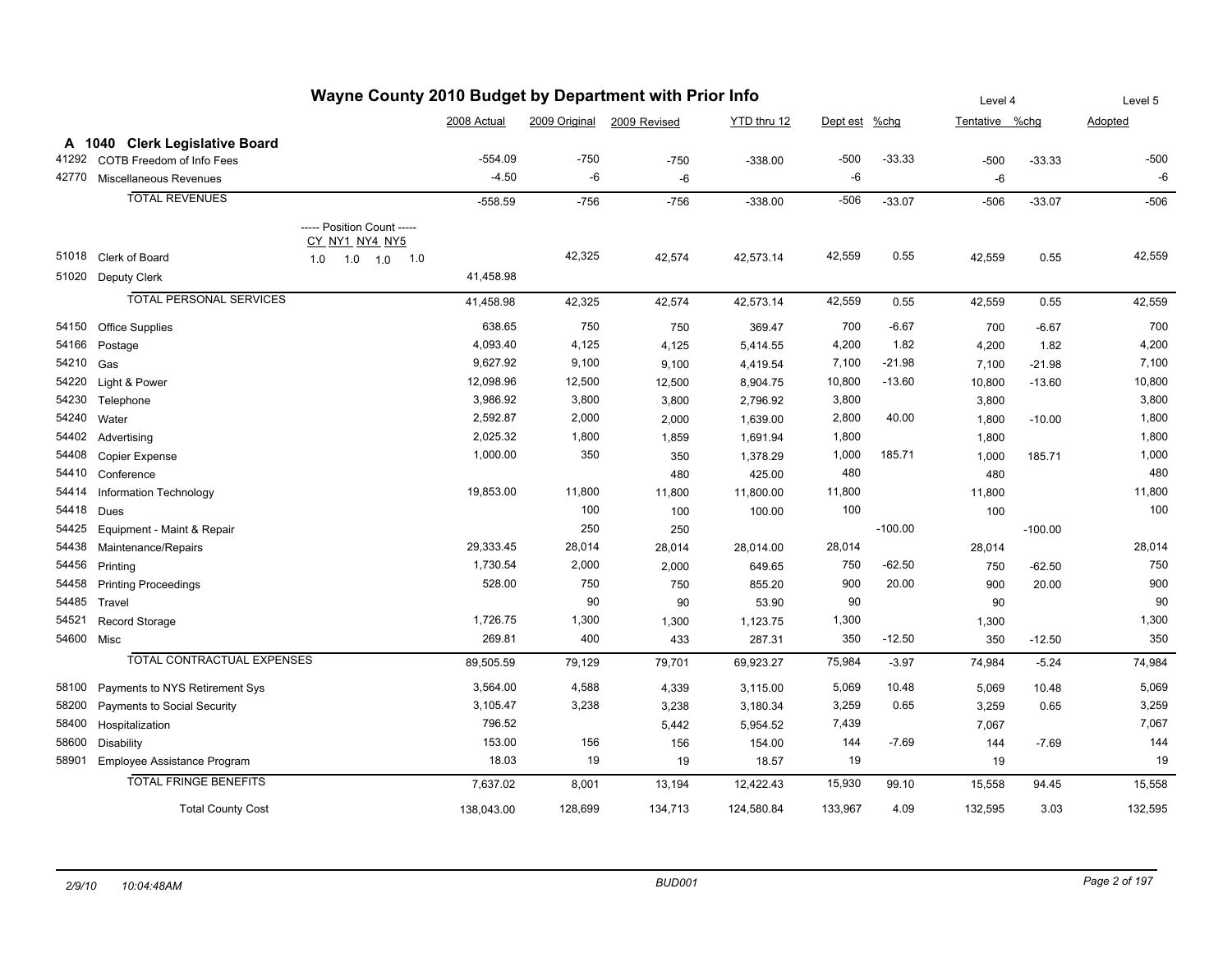| Wayne County 2010 Budget by Department with Prior Info |                                    |                            |                |     |     |               |               |              |               |               | Level 4   |                | Level 5   |            |
|--------------------------------------------------------|------------------------------------|----------------------------|----------------|-----|-----|---------------|---------------|--------------|---------------|---------------|-----------|----------------|-----------|------------|
|                                                        |                                    |                            |                |     |     | 2008 Actual   | 2009 Original | 2009 Revised | YTD thru 12   | Dept est %chg |           | Tentative %chq |           | Adopted    |
| A 1165                                                 | <b>District Attorney</b>           |                            |                |     |     |               |               |              |               |               |           |                |           |            |
| 41265                                                  | <b>District Attorney Fees</b>      |                            |                |     |     | $-25,000.00$  | $-25,000$     | $-25,000$    | $-25,000.00$  | $-25,000$     |           | $-25,000$      |           | $-25,000$  |
| 41267                                                  | <b>Clerical Reimbursement Fees</b> |                            |                |     |     | $-2,350.00$   | $-2,350$      | $-2,350$     | $-2,350.00$   | $-2,350$      |           | $-2,350$       |           | $-2,350$   |
| 42770                                                  | Miscellaneous Revenues             |                            |                |     |     | $-190.56$     |               | $-1,080$     | $-1,900.75$   |               |           |                |           |            |
| 43307                                                  | DA Salary Reimbursement            |                            |                |     |     | $-57.304.00$  | $-53,380$     | $-53,380$    | $-43,867.00$  | $-53,380$     |           | $-53,380$      |           | $-53,380$  |
| 43322                                                  | Legislative Grant - DA             |                            |                |     |     | $-51,679.92$  | $-52,278$     | $-69,534$    | $-51,202.34$  | $-35,300$     | $-32.48$  | $-35,300$      | $-32.48$  | $-35,300$  |
|                                                        | 43716 State Aid                    |                            |                |     |     | $-32,871.14$  |               | $-48,000$    | $-52,349.45$  |               |           |                |           |            |
|                                                        | <b>TOTAL REVENUES</b>              |                            |                |     |     | $-169,395.62$ | $-133,008$    | $-199,344$   | $-176.669.54$ | $-116,030$    | $-12.76$  | $-116,030$     | $-12.76$  | $-116,030$ |
|                                                        |                                    | ----- Position Count ----- | CY_NY1_NY4_NY5 |     |     |               |               |              |               |               |           |                |           |            |
| 51022                                                  | <b>District Attorney</b>           | 1.0                        | 1.0            | 1.0 | 1.0 | 120,259.05    | 128,186       | 128,186      | 128,185.97    | 128,186       |           | 128,186        |           | 128,186    |
| 51024                                                  | <b>Assistant District Attorney</b> | 1.0                        | 1.0            | 1.0 | 1.0 | 48,776.90     | 50,240        | 50,240       | 50,240.15     | 50,240        |           | 50,240         |           | 50,240     |
| 51025                                                  | Assistant District Attorney FT     | 2.0                        | 1.0            | 2.0 | 2.0 | 139,132.61    | 135,117       | 142,982      | 142,969.01    | 135,367       | 0.19      | 135,367        | 0.19      | 135,367    |
| 51026                                                  | Asst District Attorney 2nd         | 1.0                        | 1.0            | 1.0 | 1.0 | 44,427.86     | 45,761        | 45,761       | 45,761.13     | 45,761        |           | 45,761         |           | 45,761     |
| 51027                                                  | Asst District Attorney 2nd FT      | 1.0                        | 1.0            | 1.0 | 1.0 | 59,307.98     | 56,575        | 60,508       | 61,000.41     | 56,575        |           | 56,575         |           | 56,575     |
| 51028                                                  | Asst District Attorney 3rd         | 1.0                        | 1.0            | 1.0 | 1.0 | 26,650.91     | 27,451        | 27,451       | 27,451.20     | 27,451        |           | 27,451         |           | 27,451     |
| 51029                                                  | Asst District Attorney 7th         | 1.0                        | 1.0            | 1.0 | 1.0 | 21,005.01     | 21,000        | 21,000       | 21,000.06     | 21,000        |           | 21,000         |           | 21,000     |
| 51030                                                  | Asst District Attorney 4th         | 1.0                        | 1.0            | 1.0 | 1.0 | 28,790.12     | 29,654        | 29,654       | 29,654.04     | 29,654        |           | 29,654         |           | 29,654     |
| 51031                                                  | Asst District Attorney 6th         | 1.0                        | 1.0            | 1.0 | 1.0 | 28,790.12     | 29,654        | 29,654       | 29,654.04     | 29,654        |           | 29,654         |           | 29,654     |
| 51032                                                  | Asst District Attorney 5th         | 1.0                        | 1.0            | 1.0 | 1.0 | 28,789.96     | 29,654        | 29,654       | 29,654.04     | 29,654        |           | 29,654         |           | 29,654     |
| 51033                                                  | Secretary to District Attorney     | 2.0                        | 1.0            | 2.0 | 2.0 | 69,738.77     | 71,755        | 71,755       | 71,728.79     | 71,755        |           | 71,755         |           | 71,755     |
| 51142                                                  | Senior Clerk-Typist                | 1.0                        | 1.0            | 1.0 | 1.0 | 30,014.21     | 30,780        | 30,780       | 30,897.77     | 31,883        | 3.58      | 31,883         | 3.58      | 31,883     |
| 51311                                                  | <b>Criminal Investigator</b>       | 1.0                        | 1.0            | 1.0 | 1.0 | 23,595.69     | 23,391        | 23,391       | 22,642.47     | 22,008        | $-5.91$   | 22,008         | $-5.91$   | 22,008     |
|                                                        | <b>TOTAL PERSONAL SERVICES</b>     |                            |                |     |     | 669,279.19    | 679,218       | 691,016      | 690,839.08    | 679,188       | 0.00      | 679,188        | 0.00      | 679,188    |
| 52200                                                  | Office Equipment                   |                            |                |     |     |               | 1,000         | 1,306        | 305.99        |               | $-100.00$ |                | $-100.00$ |            |
| 52201                                                  | <b>Computer Equipment</b>          |                            |                |     |     | 14,620.37     | 1,000         | 1,000        | 999.00        | 5,294         | 429.40    | 5,294          | 429.40    | 5,294      |
| 52300                                                  | <b>Motor Vehicles</b>              |                            |                |     |     |               | 16,520        | 16,520       | 16,360.00     |               | $-100.00$ |                | $-100.00$ |            |
| 52500                                                  | Other Equipment                    |                            |                |     |     |               |               | 4,481        | 3,335.58      |               |           |                |           |            |
|                                                        | <b>TOTAL EQUIPMENT</b>             |                            |                |     |     | 14,620.37     | 18,520        | 23,307       | 21,000.57     | 5,294         | $-71.41$  | 5,294          | $-71.41$  | 5,294      |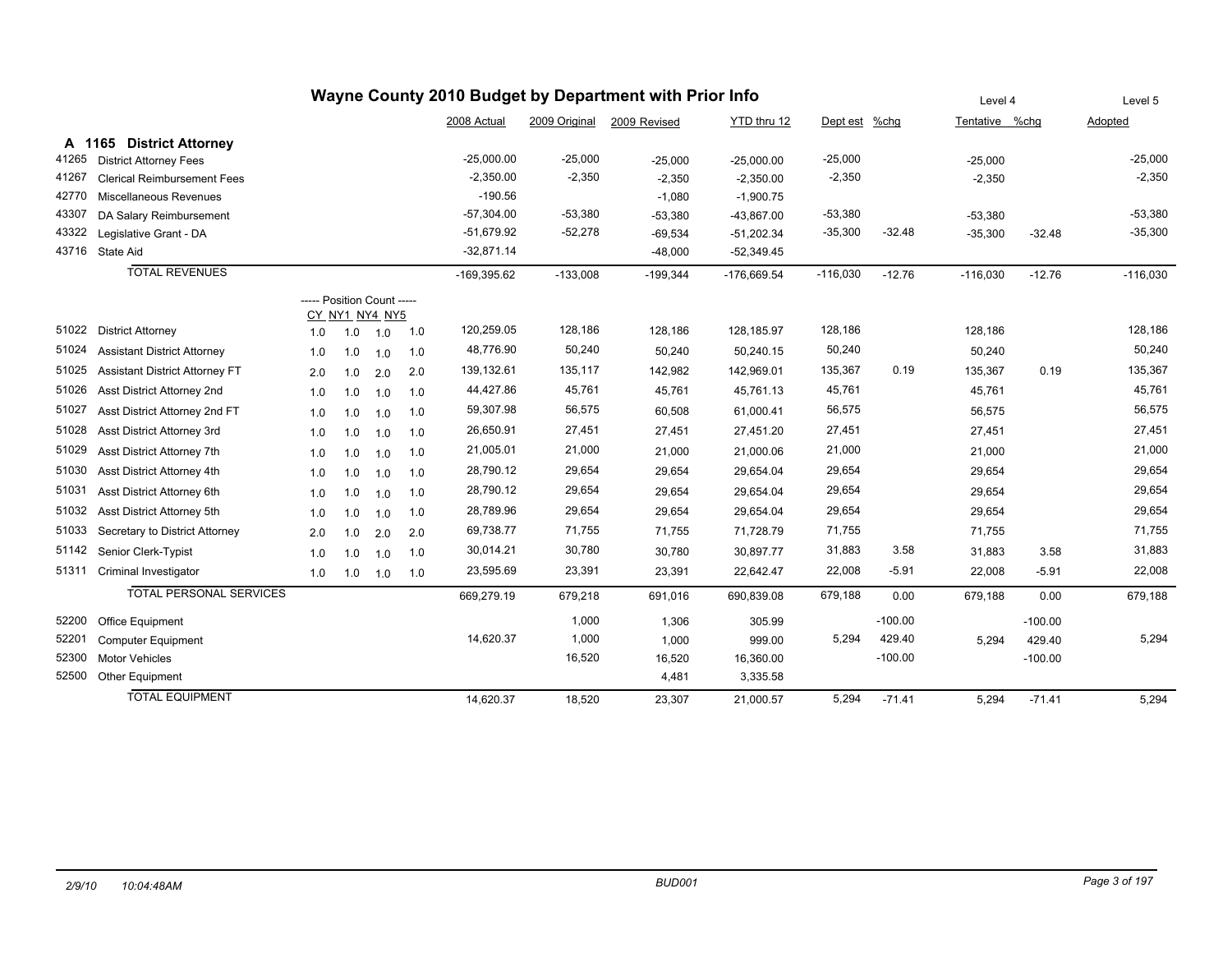|            | Wayne County 2010 Budget by Department with Prior Info |             | Level 4       |              | Level 5     |          |         |                |         |         |
|------------|--------------------------------------------------------|-------------|---------------|--------------|-------------|----------|---------|----------------|---------|---------|
|            |                                                        | 2008 Actual | 2009 Original | 2009 Revised | YTD thru 12 | Dept est | $%$ chg | Tentative %chg |         | Adopted |
|            | A 1165 District Attorney                               |             |               |              |             |          |         |                |         |         |
| 54114      | Car Expense                                            | 3,803.54    | 3,500         | 3,500        | 2,514.30    | 3,500    |         | 3,500          |         | 3,500   |
| 54150      | Office Supplies                                        | 4,018.74    | 5,000         | 5,220        | 4,698.18    | 5,000    |         | 5,000          |         | 5,000   |
| 54166      | Postage                                                | 2,747.36    | 3,000         | 3,163        | 2,773.10    | 3,000    |         | 3,000          |         | 3,000   |
| 54210      | Gas                                                    | 1,789.50    | 3,400         | 2,400        | 1,538.91    | 4,200    | 23.53   | 4,200          | 23.53   | 4,200   |
| 54220      | Light & Power                                          | 6,408.41    | 10,175        | 10,175       | 6,292.72    | 12,200   | 19.90   | 12,200         | 19.90   | 12,200  |
| 54230      | Telephone                                              | 6,236.48    | 4,000         | 2,001        | 5,751.40    | 4,000    |         | 4,000          |         | 4,000   |
| 54240      | Water                                                  | 206.21      | 490           | 490          | 423.23      | 550      | 12.24   | 550            | 12.24   | 550     |
| 54410      | Conference                                             | 726.04      | 1,000         | 1,174        | 1,026.90    | 1,200    | 20.00   | 1,200          | 20.00   | 1,200   |
| 54414      | Information Technology                                 | 10,460.00   | 11,300        | 11,300       | 11,300.00   | 11,300   |         | 11,300         |         | 11,300  |
| 54424      | Equipment - Maint Contract                             | 182.00      |               |              |             |          |         |                |         |         |
| 54426      | Equipment - Rental                                     | 2,123.13    | 2,500         | 2,649        | 2,378.29    | 2,500    |         | 2,500          |         | 2,500   |
| 54438      | Maintenance/Repairs                                    | 25,488.00   | 26,716        | 26,716       | 25,635.88   | 26,716   |         | 26,716         |         | 26,716  |
| 54471      | Secretarial Allowance                                  | 13,500.00   | 13,500        | 16,875       | 13,500.00   | 13,500   |         | 13,500         |         | 13,500  |
| 54472      | Subscriptions                                          | 10,817.85   | 10,000        | 10,457       | 10,369.64   | 10,000   |         | 10,000         |         | 10,000  |
| 54483      | Training- Seminars & Schools                           | 5,407.70    | 1,000         | 1,000        | 40.00       | 3,500    | 250.00  | 3,500          | 250.00  | 3,500   |
| 54485      | Travel                                                 | 7,700.12    | 7,000         | 16,643       | 13,785.37   | 7,000    |         | 7,000          |         | 7,000   |
| 54500      | Fees for Services Non-employ                           | 4,588.74    | 10,000        | 19,691       | 10,846.51   | 10,000   |         | 10,000         |         | 10,000  |
| 54513      | <b>Appellate Service</b>                               | 4,425.60    | 7,500         | 7,500        | 3,647.55    | 7,500    |         | 7,500          |         | 7,500   |
| 54528      | Leglative Grant-DA                                     | 33,296.63   |               | 65,501       | 52,094.23   |          |         |                |         |         |
| 54600 Misc |                                                        | 1,723.24    | 1,500         | 1,579        | 1,390.67    | 1,500    |         | 1,500          |         | 1,500   |
|            | <b>TOTAL CONTRACTUAL EXPENSES</b>                      | 145,649.29  | 121,581       | 208,032      | 170,006.88  | 127,166  | 4.59    | 127,166        | 4.59    | 127,166 |
| 58100      | Payments to NYS Retirement Sys                         | 57,060.00   | 76,673        | 76,673       | 50,731.00   | 84,499   | 10.21   | 84,499         | 10.21   | 84,499  |
| 58200      | Payments to Social Security                            | 48,386.32   | 50,803        | 51,780       | 49,756.85   | 50,613   | $-0.37$ | 50,613         | $-0.37$ | 50,613  |
| 58400      | Hospitalization                                        | 83,285.69   | 93,454        | 93,454       | 101,691.42  | 127,187  | 36.10   | 120,828        | 29.29   | 120,828 |
| 58600      | Disability                                             | 918.00      | 1,092         | 1,092        | 924.00      | 1,008    | $-7.69$ | 1,008          | $-7.69$ | 1,008   |
| 58901      | Employee Assistance Program                            | 180.30      | 206           | 206          | 204.27      | 213      | 3.40    | 213            | 3.40    | 213     |
|            | <b>TOTAL FRINGE BENEFITS</b>                           | 189,830.31  | 222,228       | 223,205      | 203,307.54  | 263,520  | 18.58   | 257.161        | 15.72   | 257,161 |
|            | <b>Total County Cost</b>                               | 849,983.54  | 908,539       | 946,216      | 908,484.53  | 959,138  | 5.57    | 952,779        | 4.87    | 952,779 |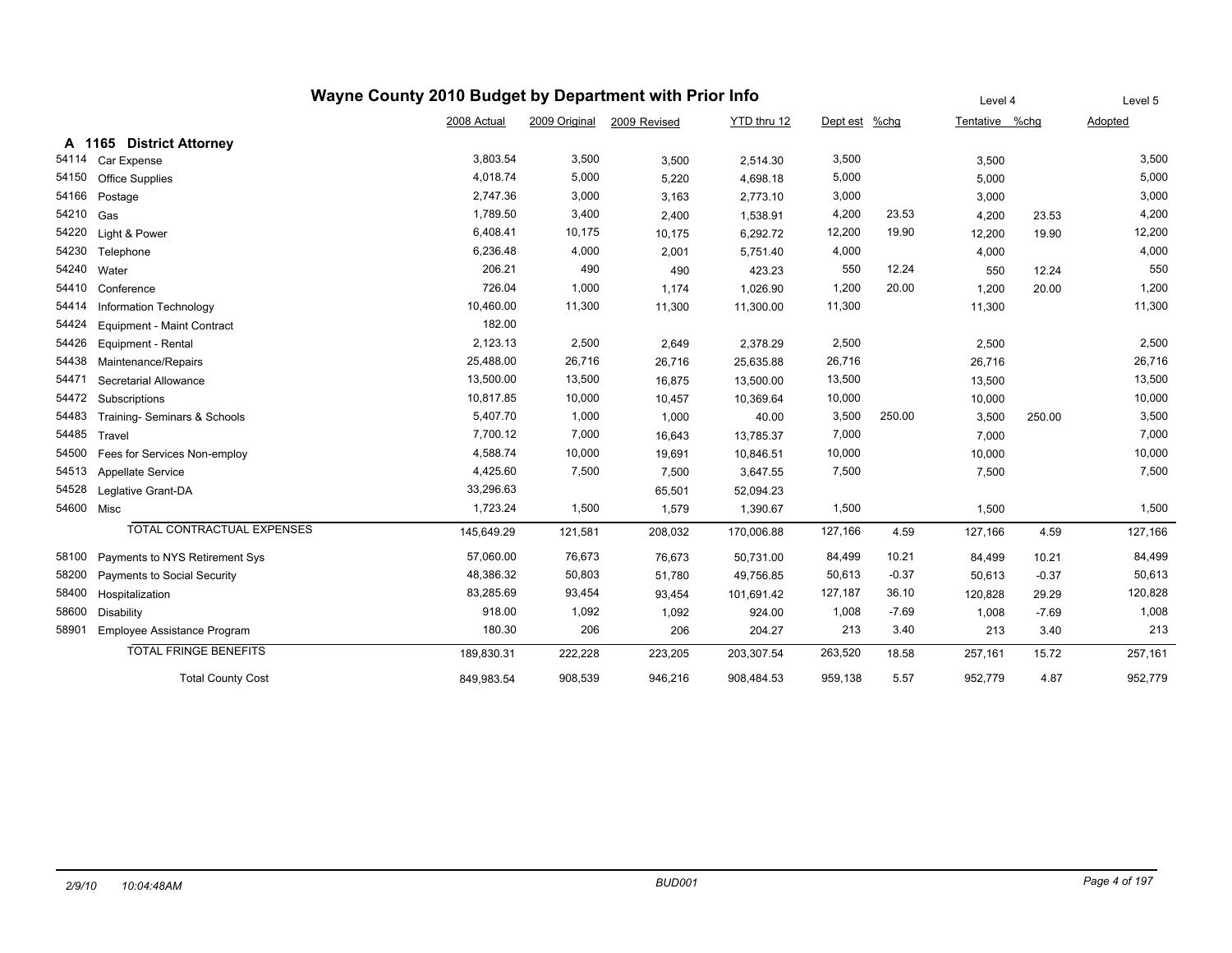| Wayne County 2010 Budget by Department with Prior Info |                                    |                                              |              |           |                            |              |               |           |                | Level 4   |           |
|--------------------------------------------------------|------------------------------------|----------------------------------------------|--------------|-----------|----------------------------|--------------|---------------|-----------|----------------|-----------|-----------|
|                                                        |                                    |                                              | 2008 Actual  |           | 2009 Original 2009 Revised | YTD thru 12  | Dept est %chg |           | Tentative %chg |           | Adopted   |
|                                                        | A 1167 Crimes Victims Board Grants |                                              |              |           |                            |              |               |           |                |           |           |
| 43026                                                  | <b>Crime Victim Grant</b>          |                                              | $-7,758.63$  | $-8,730$  | $-8,730$                   | $-10,980.22$ | $-9,122$      | 4.49      | $-9,122$       | 4.49      | $-9,122$  |
| 44026                                                  | Crime Victim Grant                 |                                              | $-31,034.48$ | $-34,919$ | $-34,919$                  | $-43,920.88$ | $-36,486$     | 4.49      | $-36,486$      | 4.49      | $-36,486$ |
|                                                        | <b>TOTAL REVENUES</b>              |                                              | $-38,793.11$ | $-43,649$ | $-43,649$                  | $-54,901.10$ | $-45,608$     | 4.49      | $-45,608$      | 4.49      | $-45,608$ |
|                                                        |                                    | ----- Position Count -----<br>CY_NY1_NY4_NY5 |              |           |                            |              |               |           |                |           |           |
|                                                        | 51480 Victim/Witness Coordinator   | $1.0$ $1.0$<br>1.0<br>1.0                    | 35,320.08    | 36,390    | 36,659                     | 36,658.20    | 36,390        |           | 36,390         |           | 36,390    |
|                                                        | <b>TOTAL PERSONAL SERVICES</b>     |                                              | 35,320.08    | 36,390    | 36,659                     | 36,658.20    | 36,390        |           | 36,390         |           | 36,390    |
| 52200                                                  | Office Equipment                   |                                              | 1,082.88     |           |                            |              |               |           |                |           |           |
|                                                        | <b>TOTAL EQUIPMENT</b>             |                                              | 1,082.88     |           |                            |              |               |           |                |           |           |
| 54150                                                  | <b>Office Supplies</b>             |                                              | 337.81       | 225       | 325                        | 259.53       | 250           | 11.11     | 250            | 11.11     | 250       |
| 54166                                                  | Postage                            |                                              | 258.92       | 200       | 300                        | 298.95       | 250           | 25.00     | 250            | 25.00     | 250       |
| 54210                                                  | Gas                                |                                              |              | 350       | 350                        | 164.94       | 140           | $-60.00$  | 140            | $-60.00$  | 140       |
| 54220                                                  | Light & Power                      |                                              |              | 1,300     | 1,300                      | 710.09       | 300           | $-76.92$  | 300            | $-76.92$  | 300       |
| 54230                                                  | Telephone                          |                                              | 1,031.62     | 1,140     | 1,140                      | 1,048.16     | 1,200         | 5.26      | 1,200          | 5.26      | 1,200     |
| 54240                                                  | Water                              |                                              |              | 50        | 50                         | 50.01        | 60            | 20.00     | 60             | 20.00     | 60        |
| 54410                                                  | Conference                         |                                              |              | 400       | 400                        | 303.50       |               | $-100.00$ |                | $-100.00$ |           |
| 54414                                                  | Information Technology             |                                              | 774.00       | 900       | 900                        | 900.00       | 900           |           | 900            |           | 900       |
| 54438                                                  | Maintenance/Repairs                |                                              |              | 1,308     | 1,308                      |              | 1,308         |           | 1,308          |           | 1,308     |
| 54456                                                  | Printing                           |                                              | 132.51       | 100       | 100                        | 59.50        | 125           | 25.00     | 125            | 25.00     | 125       |
| 54485                                                  | Travel                             |                                              | 343.13       | 125       | 501                        | 334.67       | 350           | 180.00    | 350            | 180.00    | 350       |
| 54493                                                  | <b>Clerical Service Contracts</b>  |                                              | 2,350.00     | 2,350     | 2,350                      | 2,350.00     | 2,350         |           | 2,350          |           | 2,350     |
| 54600 Misc                                             |                                    |                                              | 648.00       | 858       | 458                        |              | 5,912         | 589.04    | 5,912          | 589.04    | 5,912     |
|                                                        | TOTAL CONTRACTUAL EXPENSES         |                                              | 5,875.99     | 9,306     | 9,482                      | 6,479.35     | 13,145        | 41.25     | 13,145         | 41.25     | 13,145    |
| 58100                                                  | Payments to NYS Retirement Sys     |                                              | 3,075.00     | 3,889     | 3,620                      | 2,663.00     | 4,330         | 11.34     | 4,330          | 11.34     | 4,330     |
| 58200                                                  | Payments to Social Security        |                                              | 2,701.88     | 2,784     | 2,784                      | 2,804.48     | 2,784         |           | 2,784          |           | 2,784     |
| 58600                                                  | <b>Disability</b>                  |                                              | 153.00       | 156       | 156                        | 154.00       | 144           | $-7.69$   | 144            | $-7.69$   | 144       |
| 58901                                                  | Employee Assistance Program        |                                              | 18.03        | 19        | 19                         | 18.57        | 19            |           | 19             |           | 19        |
|                                                        | <b>TOTAL FRINGE BENEFITS</b>       |                                              | 5,947.91     | 6,848     | 6,579                      | 5,640.05     | 7,277         | 6.26      | 7,277          | 6.26      | 7,277     |
|                                                        | <b>Total County Cost</b>           |                                              | 9,433.75     | 8,895     | 9,071                      | $-6,123.50$  | 11,204        | 25.96     | 11,204         | 25.96     | 11,204    |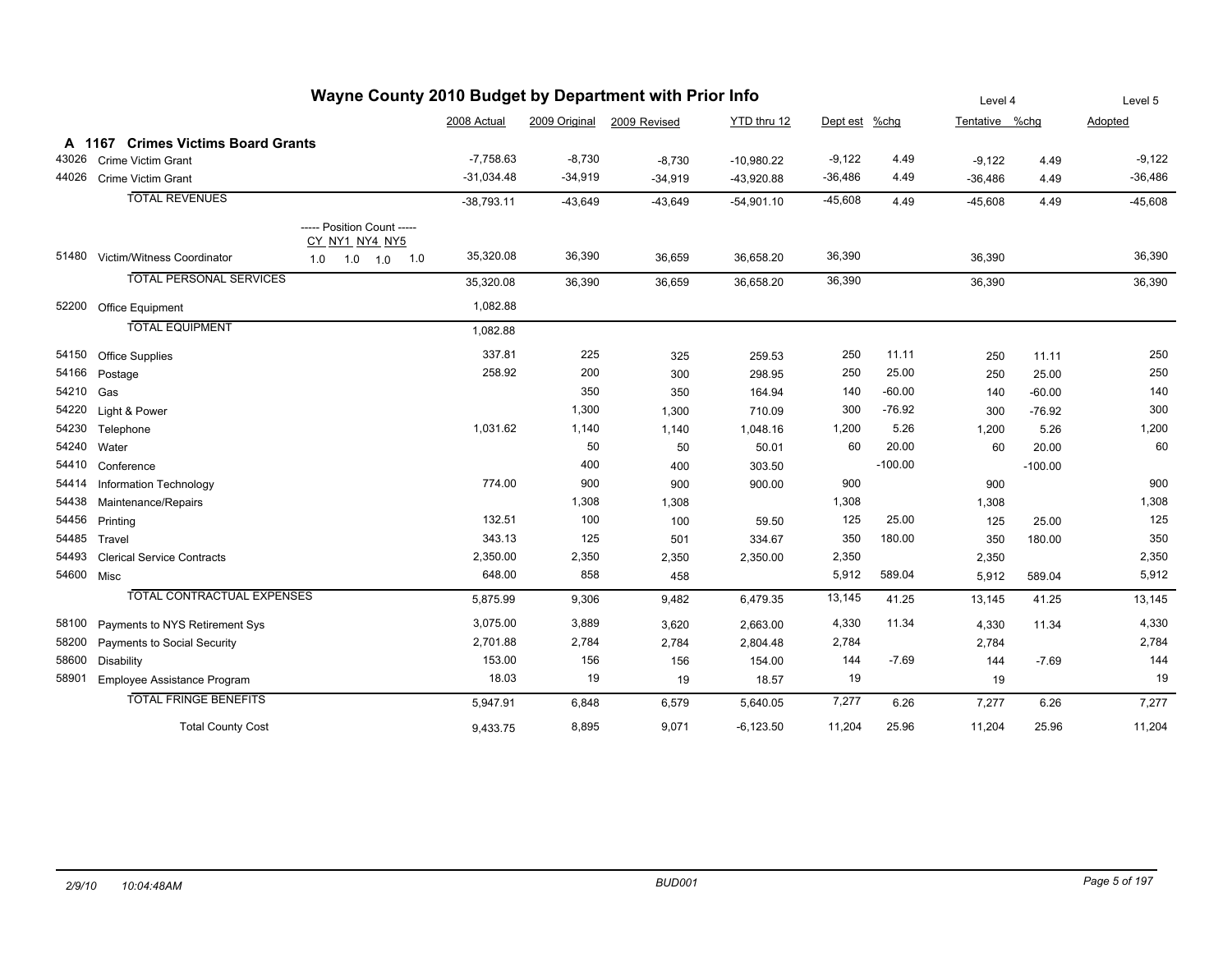|       |                                |                            |     |                |     |               |               | wayne County 2010 Budget by Department with Prior info |              |               |           | Level 4        |           | Level 5 |
|-------|--------------------------------|----------------------------|-----|----------------|-----|---------------|---------------|--------------------------------------------------------|--------------|---------------|-----------|----------------|-----------|---------|
|       |                                |                            |     |                |     | 2008 Actual   | 2009 Original | 2009 Revised                                           | YTD thru 12  | Dept est %chg |           | Tentative %chg |           | Adopted |
|       | A 1170 Public Defender         |                            |     |                |     |               |               |                                                        |              |               |           |                |           |         |
|       | 43716 State Aid                |                            |     |                |     | $-196,259.79$ | $-100,000$    | $-116,347$                                             | $-89,382.32$ |               | $-100.00$ |                | $-100.00$ |         |
|       | <b>TOTAL REVENUES</b>          |                            |     |                |     | $-196,259.79$ | $-100.000$    | $-116,347$                                             | $-89,382.32$ |               | $-100.00$ |                | $-100.00$ |         |
|       |                                | ----- Position Count ----- |     | CY NY1 NY4 NY5 |     |               |               |                                                        |              |               |           |                |           |         |
| 51040 | <b>Public Defender</b>         | 1.0                        | 1.0 | 1.0            | 1.0 | 82,258.14     | 84,726        | 84,726                                                 | 84,726.10    | 84,726        |           | 84,726         |           | 84,726  |
| 51042 | <b>Asst Public Defender</b>    | 1.0                        | 1.0 | 1.0            | 1.0 | 37,535.96     | 38,662        | 38,662                                                 | 38,662.19    | 38,662        |           | 38,662         |           | 38,662  |
| 51043 | Asst Public Defender FT        | 1.0                        | 1.0 | 1.0            | 1.0 | 70,003.36     | 71,536        | 71,536                                                 | 71,524.94    | 72,073        | 0.75      | 72,073         | 0.75      | 72,073  |
| 51044 | Asst Public Defender 2nd       | 1.0                        | 1.0 | 1.0            | 1.0 | 41,765.95     | 43,019        | 43,019                                                 | 43,019.06    | 43,019        |           | 43,019         |           | 43,019  |
| 51045 | Asst Public Defender 2nd FT    | 1.0                        | 1.0 | 1.0            | 1.0 | 57,369.71     | 59,118        | 59,118                                                 | 59,562.45    | 59,567        | 0.76      | 59,567         | 0.76      | 59,567  |
| 51046 | Asst Public Defender 3rd       | 1.0                        | 1.0 | 1.0            | 1.0 | 27,031.94     | 28,790        | 28,790                                                 | 28,790.13    | 28,790        |           | 28,790         |           | 28,790  |
| 51047 | Secretary to Public Defender   | 1.0                        | 1.0 | 1.0            | 1.0 | 33,470.78     | 34,148        | 34,148                                                 | 34,639.47    | 39,650        | 16.11     | 34.650         | 1.47      | 34,650  |
| 51048 | Asst Public Defender 4th       | 1.0                        | 1.0 | 1.0            | 1.0 | 28,790.12     | 29,654        | 29,654                                                 | 29,654.04    | 29,654        |           | 29,654         |           | 29,654  |
| 51051 | Asst Public Defender 6th       | 1.0                        | 1.0 | 1.0            | 1.0 | 28,790.12     | 29,654        | 29,654                                                 | 29,654.04    | 29,654        |           | 29,654         |           | 29,654  |
| 51053 | Asst Public Defender 7th       | 1.0                        | 1.0 | 1.0            | 1.0 | 28,790.12     | 29,654        | 29,654                                                 | 29,654.04    | 29,654        |           | 29,654         |           | 29,654  |
| 51104 | <b>Clerk Typist</b>            | 1.0                        | 1.0 |                |     | 23,927.79     | 26,581        | 26,581                                                 | 26,377.22    | 28,859        | 8.57      |                | $-100.00$ |         |
| 51142 | Senior Clerk-Typist            | 1.0                        | 1.0 | 2.0            | 2.0 | 19,972.91     | 28,083        | 28,083                                                 | 27,264.78    | 28,965        | 3.14      | 57,824         | 105.90    | 57,824  |
| 51160 | Senior Stenographer            | 1.0                        | 1.0 | 1.0            | 1.0 | 33,606.58     | 31,900        | 31,900                                                 | 31,900.63    | 33,064        | 3.65      | 33,064         | 3.65      | 33,064  |
| 51312 | Investigator                   | 1.0                        | 1.0 | 1.0            | 1.0 | 48,749.45     | 49,590        | 49,890                                                 | 49,969.72    | 51,393        | 3.64      | 51,393         | 3.64      | 51,393  |
| 51420 | <b>Sentencing Specialist</b>   | 1.0                        |     |                |     | 18,157.05     | 7,500         | 7,767                                                  | 7,766.88     |               | $-100.00$ |                | $-100.00$ |         |
| 51421 | Community Resource Liasion     | 1.0                        |     |                |     | 24,225.77     | 7,500         | 6,782                                                  | 6,781.62     |               | $-100.00$ |                | $-100.00$ |         |
|       | 51904 Overtime                 |                            |     |                |     | 3,508.54      | 3,500         | 3,500                                                  | 3,514.99     | 3,500         |           | 3,500          |           | 3,500   |
|       | <b>TOTAL PERSONAL SERVICES</b> |                            |     |                |     | 607,954.29    | 603,615       | 603,464                                                | 603,462.30   | 601,230       | $-0.40$   | 596,230        | $-1.22$   | 596,230 |
| 52200 | Office Equipment               |                            |     |                |     | 17,249.77     |               | 2,100                                                  | 350.00       |               |           |                |           |         |
| 52201 | <b>Computer Equipment</b>      |                            |     |                |     |               |               | 7,292                                                  | 8,578.35     |               |           |                |           |         |
| 52300 | <b>Motor Vehicles</b>          |                            |     |                |     |               |               | 16,360                                                 | 16,360.00    |               |           |                |           |         |
|       | <b>TOTAL EQUIPMENT</b>         |                            |     |                |     | 17,249.77     |               | 25,752                                                 | 25,288.35    |               |           |                |           |         |

## **Wayne County 2010 Budget by Department with Prior Info**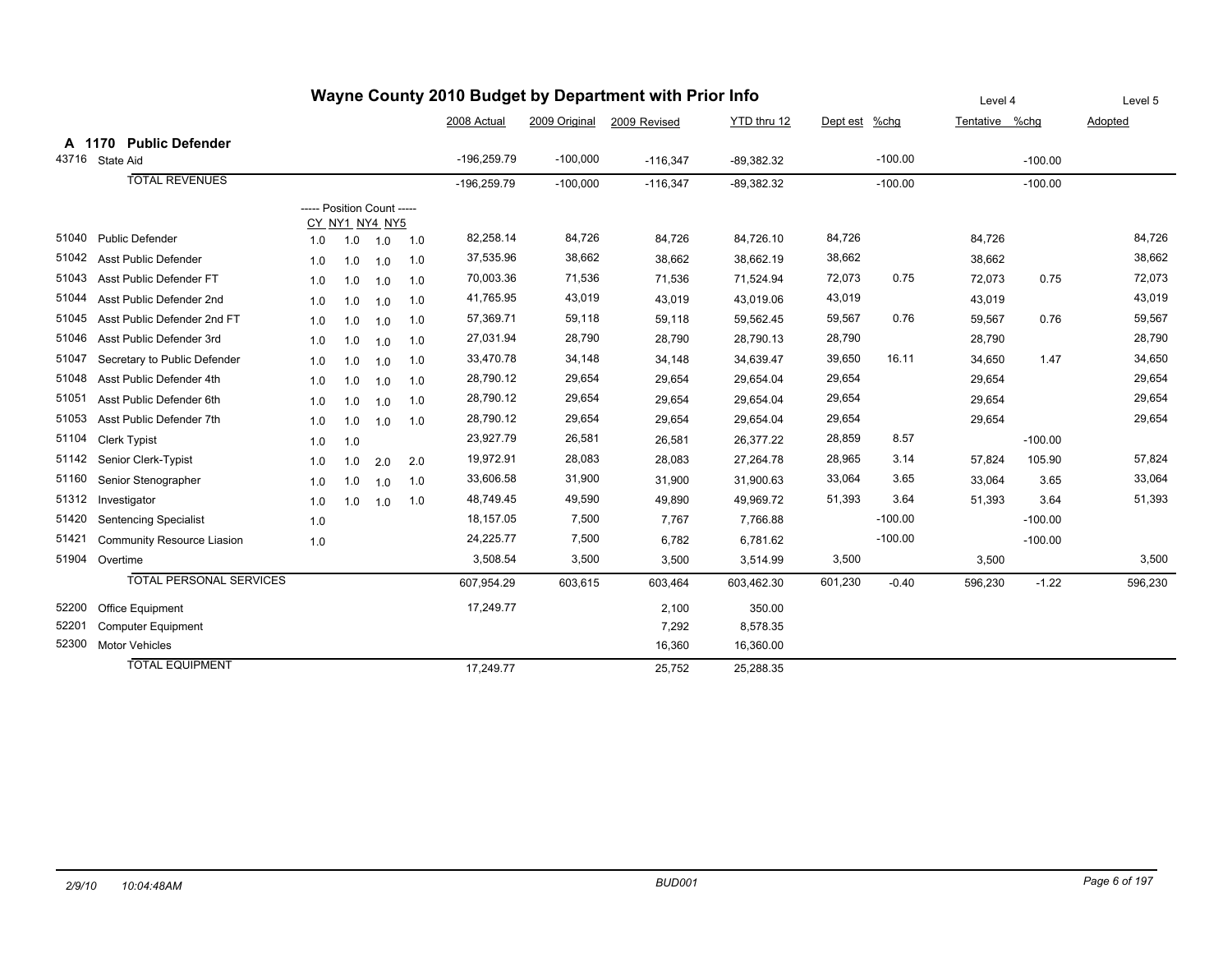|            | Wayne County 2010 Budget by Department with Prior Info |             | Level 4       |              | Level 5     |          |          |                |          |         |
|------------|--------------------------------------------------------|-------------|---------------|--------------|-------------|----------|----------|----------------|----------|---------|
|            |                                                        | 2008 Actual | 2009 Original | 2009 Revised | YTD thru 12 | Dept est | $%$ chg  | Tentative %chg |          | Adopted |
|            | A 1170 Public Defender                                 |             |               |              |             |          |          |                |          |         |
| 54114      | Car Expense                                            | 1,752.89    | 1,500         | 1,500        | 1,056.22    | 1,500    |          | 1,500          |          | 1,500   |
| 54150      | Office Supplies                                        | 6,885.37    | 4,265         | 4,302        | 4,089.30    | 4,265    |          | 4,265          |          | 4,265   |
| 54166      | Postage                                                | 630.44      | 600           | 600          | 362.45      | 600      |          | 600            |          | 600     |
| 54210      | Gas                                                    | 6,031.07    | 5,170         | 5,170        | 2,512.89    | 5,200    | 0.58     | 5,200          | 0.58     | 5,200   |
| 54220      | Light & Power                                          | 5,838.81    | 6,910         | 5,631        | 5,063.10    | 7,000    | 1.30     | 7,000          | 1.30     | 7,000   |
| 54230      | Telephone                                              | 8,685.56    | 7,300         | 7,300        | 6,891.68    | 7,300    |          | 7,300          |          | 7,300   |
| 54240      | Water                                                  | 1,251.28    | 1,140         | 1,140        | 931.90      | 1,500    | 31.58    | 1,100          | $-3.51$  | 1,100   |
| 54410      | Conference                                             |             | 1,700         | 3,167        | 1,868.63    | 3,300    | 94.12    | 1,700          |          | 1,700   |
| 54414      | Information Technology                                 | 7,972.00    | 8,100         | 8,100        | 8,100.00    | 10,800   | 33.33    | 10,800         | 33.33    | 10,800  |
| 54424      | Equipment - Maint Contract                             | 5,852.18    | 3,240         | 3,444        | 2,066.80    | 3,240    |          | 3,240          |          | 3,240   |
| 54438      | Maintenance/Repairs                                    | 25,786.08   | 15,930        | 23,630       | 25,130.00   | 15,930   |          | 15,930         |          | 15,930  |
| 54471      | Secretarial Allowance                                  | 13,312.50   | 13,500        | 13,500       | 12,907.50   | 13,500   |          | 13,500         |          | 13,500  |
| 54472      | Subscriptions                                          | 12,973.78   | 1,950         | 2,200        | 13,338.96   | 10,000   | 412.82   | 9,500          | 387.18   | 9,500   |
| 54475      | Software                                               | 1,698.00    | 500           | 2,054        | 1,553.65    | 500      |          | 500            |          | 500     |
| 54483      | Training- Seminars & Schools                           | 4,804.09    | 4,000         | 8,460        | 5,411.28    | 4,000    |          | 4,000          |          | 4,000   |
| 54485      | Travel                                                 | 5,698.28    | 6,000         | 6,061        | 3,759.34    | 6,000    |          | 6,000          |          | 6,000   |
| 54500      | Fees for Services Non-employ                           | 94,707.91   | 95,000        | 64,450       | 60,460.38   | 20,000   | $-78.95$ | 20,000         | $-78.95$ | 20,000  |
| 54502      | <b>Appeal Service</b>                                  | 1,930.70    | 15,000        | 15,000       | 18,907.54   | 25,000   | 66.67    | 15,000         |          | 15,000  |
| 54600 Misc |                                                        | 87.95       | 500           | 614          | 594.00      | 500      |          | 500            |          | 500     |
|            | TOTAL CONTRACTUAL EXPENSES                             | 205,898.89  | 192,305       | 176,323      | 175,005.62  | 140,135  | $-27.13$ | 127,635        | $-33.63$ | 127,635 |
| 58100      | Payments to NYS Retirement Sys                         | 37,072.00   | 66,109        | 64,711       | 31,541.00   | 68,413   | 3.49     | 67,818         | 2.59     | 67,818  |
| 58200      | <b>Payments to Social Security</b>                     | 45,062.70   | 46,177        | 46,177       | 44,589.03   | 45,944   | $-0.50$  | 45,561         | $-1.33$  | 45,561  |
| 58400      | Hospitalization                                        | 59,663.67   | 84,361        | 84,361       | 81,528.48   | 97,427   | 15.49    | 92,556         | 9.71     | 92,556  |
| 58500      | Unemployment                                           |             |               | 5,921        | 14,025.55   | 4,900    |          | 4,900          |          | 4,900   |
| 58600      | Disability                                             | 1,284.00    | 1,404         | 1,404        | 1,170.00    | 1,008    | $-28.21$ | 1,008          | $-28.21$ | 1,008   |
| 58901      | Employee Assistance Program                            | 207.35      | 244           | 244          | 232.13      | 203      | $-16.80$ | 203            | $-16.80$ | 203     |
|            | <b>TOTAL FRINGE BENEFITS</b>                           | 143,289.72  | 198,295       | 202,818      | 173,086.19  | 217,895  | 9.88     | 212,046        | 6.93     | 212,046 |
|            | <b>Total County Cost</b>                               | 778,132.88  | 894,215       | 892,009      | 887,460.14  | 959.260  | 7.27     | 935,911        | 4.66     | 935,911 |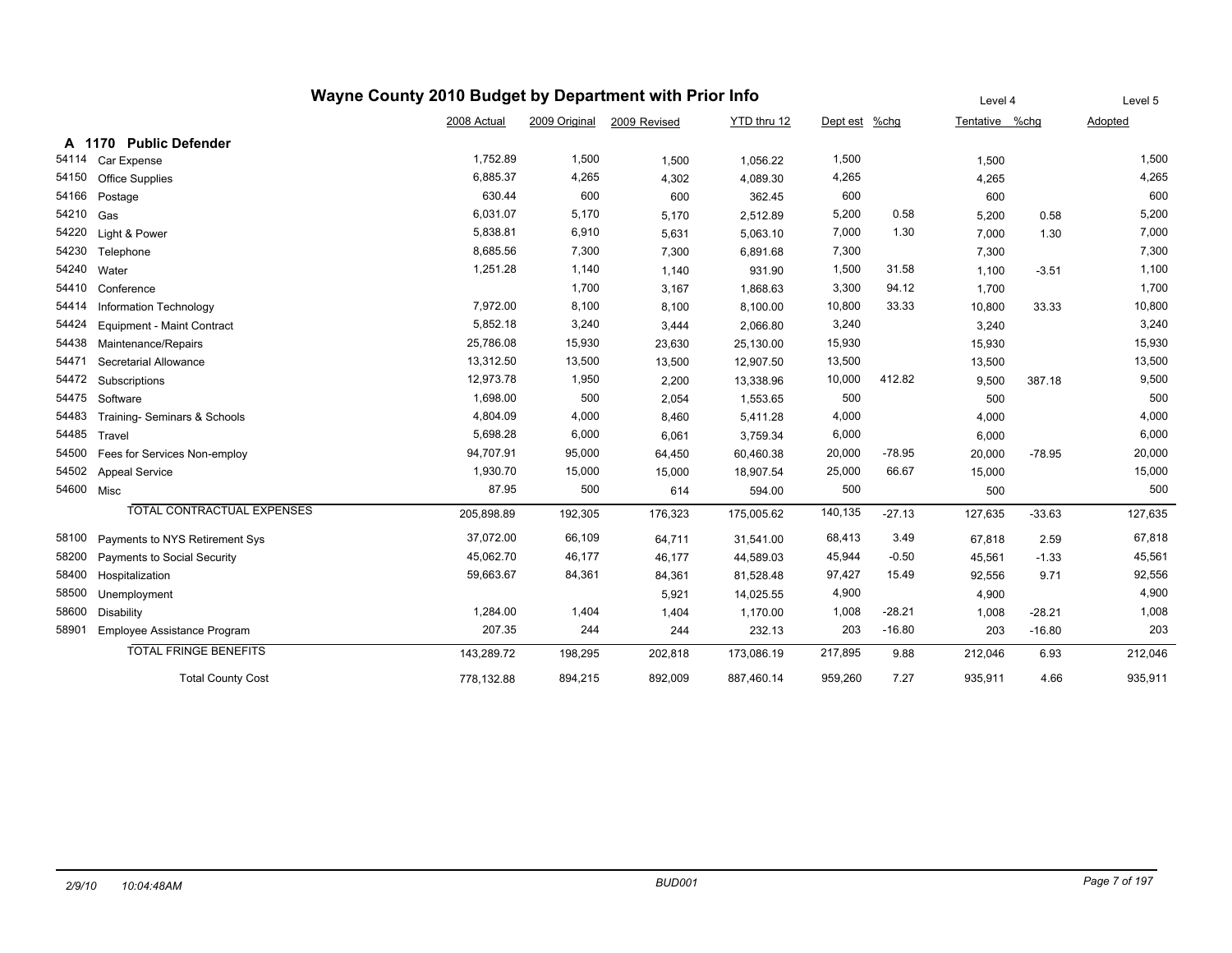|       | Wayne County 2010 Budget by Department with Prior Info | Level 4        |               | Level 5      |               |               |       |                |       |            |
|-------|--------------------------------------------------------|----------------|---------------|--------------|---------------|---------------|-------|----------------|-------|------------|
|       |                                                        | 2008 Actual    | 2009 Original | 2009 Revised | YTD thru 12   | Dept est %chg |       | Tentative %chq |       | Adopted    |
|       | <b>Legal Defense of Indigents</b><br>A 1172            |                |               |              |               |               |       |                |       |            |
| 43024 | Indigent Legal Services Fund                           | $-396, 119.00$ | $-306,758$    | $-306.758$   | $-251.755.00$ | $-306,758$    |       | $-321.696$     | 4.87  | $-321,696$ |
|       | <b>TOTAL REVENUES</b>                                  | $-396.119.00$  | $-306,758$    | $-306,758$   | $-251,755.00$ | $-306,758$    |       | $-321,696$     | 4.87  | $-321,696$ |
| 54000 | <b>Contractual Expenses</b>                            | 1,290.00       | 10,000        | 10,000       | 8,042.50      | 10,000        |       | 10,000         |       | 10,000     |
|       | 54502 Appeals                                          | 464.75         |               |              |               |               |       |                |       |            |
| 54505 | <b>Assigned Counsel - Family</b>                       | 254,322.70     | 245,850       | 320,850      | 317.290.38    | 285,000       | 15.92 | 285,000        | 15.92 | 285,000    |
| 54507 | Assigned Counsel - Felony                              | 139,707.45     | 165,000       | 185,000      | 168,278.71    | 175,000       | 6.06  | 175,000        | 6.06  | 175,000    |
| 54556 | Assigned Counsel-Misdemeanor                           | 62,603.89      | 70,000        | 90,000       | 100,991.28    | 80,000        | 14.29 | 80,000         | 14.29 | 80,000     |
| 54561 | Legal Aid For Indigents                                | 178,842.96     | 197,654       | 197,654      | 197,654.00    | 274,040       | 38.65 | 197,654        |       | 197,654    |
|       | TOTAL CONTRACTUAL EXPENSES                             | 637,231.75     | 688,504       | 803,504      | 792,256.87    | 824,040       | 19.69 | 747,654        | 8.59  | 747,654    |
|       | <b>Total County Cost</b>                               | 241.112.75     | 381,746       | 496,746      | 540,501.87    | 517,282       | 35.50 | 425,958        | 11.58 | 425,958    |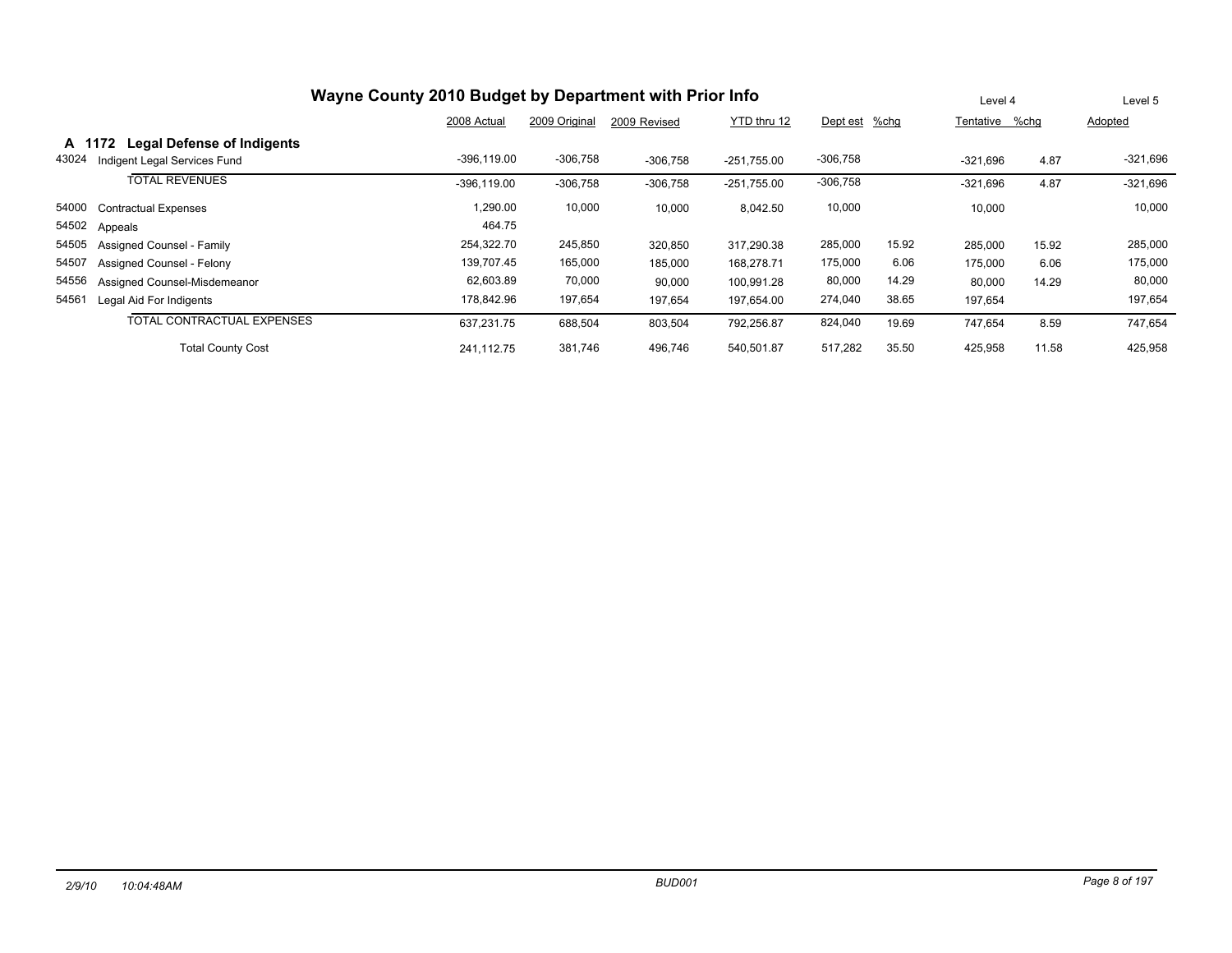|       | Wayne County 2010 Budget by Department with Prior Info |              | Level 4       | Level 5      |              |               |                |           |
|-------|--------------------------------------------------------|--------------|---------------|--------------|--------------|---------------|----------------|-----------|
|       |                                                        | 2008 Actual  | 2009 Original | 2009 Revised | YTD thru 12  | Dept est %chg | Tentative %chg | Adopted   |
|       | A 1173 Wayne Pre-Trial Services, Inc.                  |              |               |              |              |               |                |           |
| 43279 | <b>Pre-Trial Release</b>                               | $-53.014.29$ | $-30.791$     | $-30.791$    | $-33.800.06$ | $-30,791$     | $-30.791$      | $-30,791$ |
|       | <b>TOTAL REVENUES</b>                                  | $-53.014.29$ | $-30,791$     | $-30,791$    | $-33,800.06$ | $-30,791$     | $-30.791$      | $-30,791$ |
| 54624 | Pre-trial Release                                      | 106.439.04   | 110.639       | 110.640      | 110.639.04   | 110,639       | 110.639        | 110,639   |
|       | TOTAL CONTRACTUAL EXPENSES                             | 106.439.04   | 110.639       | 110.640      | 110.639.04   | 110,639       | 110.639        | 110.639   |
|       | <b>Total County Cost</b>                               | 53.424.75    | 79,848        | 79.849       | 76,838.98    | 79,848        | 79.848         | 79,848    |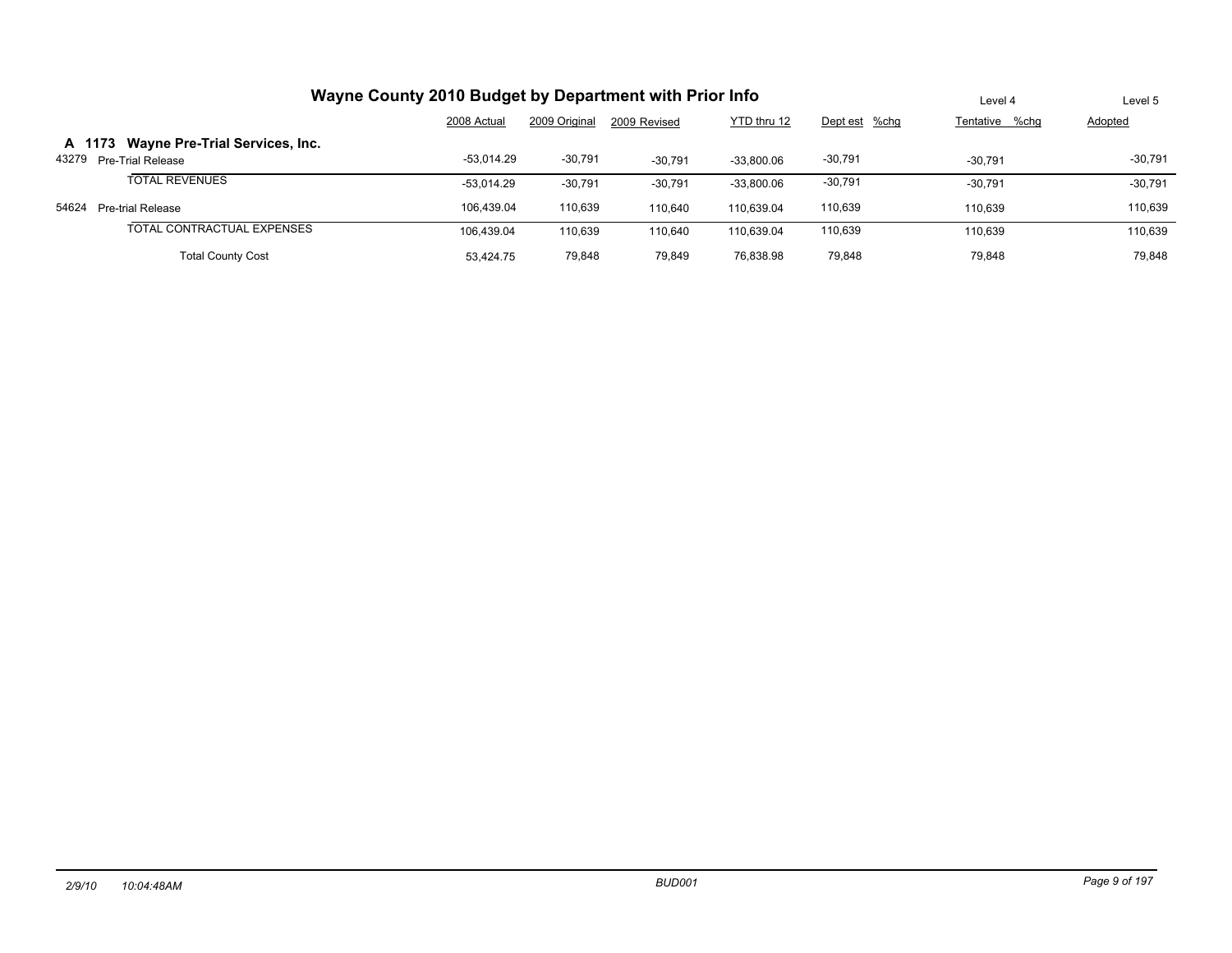| Wayne County 2010 Budget by Department with Prior Info              | Level 4     | Level 5       |              |             |               |                |                |
|---------------------------------------------------------------------|-------------|---------------|--------------|-------------|---------------|----------------|----------------|
|                                                                     | 2008 Actual | 2009 Original | 2009 Revised | YTD thru 12 | Dept est %chg | Tentative %chq | <b>Adopted</b> |
| A 1180 J of P & Constables<br>54500<br>Fees for Services Non-employ | 5.360.00    | 7,000         | 7,000        | 6.955.00    | 7,000         | 7,000          | 7,000          |
| TOTAL CONTRACTUAL EXPENSES                                          | 5.360.00    | 7,000         | 7,000        | 6.955.00    | 7,000         | 7.000          | 7,000          |
| <b>Total County Cost</b>                                            | 5.360.00    | 7,000         | 7.000        | 6.955.00    | 7.000         | 7,000          | 7.000          |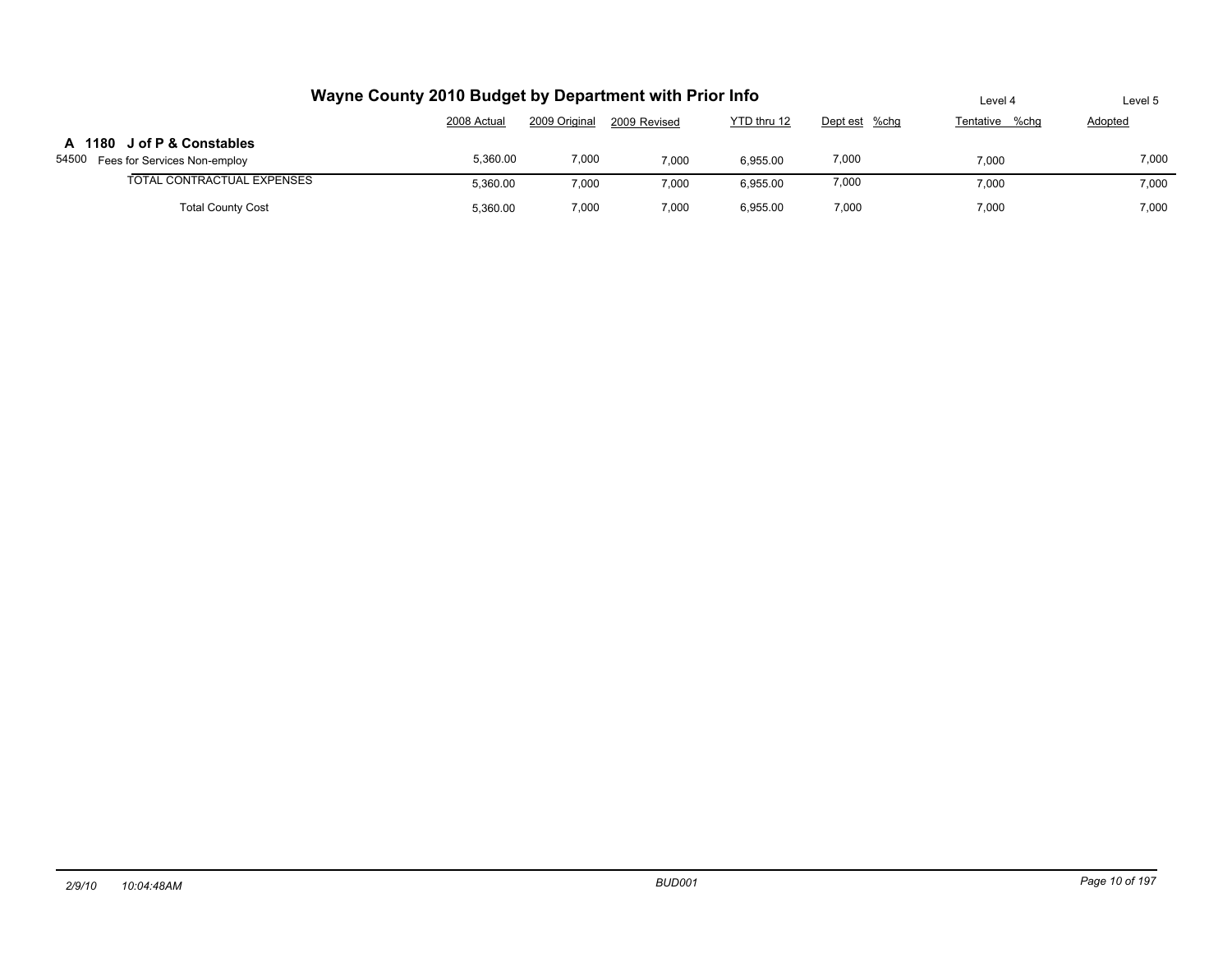| Wayne County 2010 Budget by Department with Prior Info |                                    |     |                                              |     |     |             |               |              |             | Level 4  |           | Level 5   |           |         |
|--------------------------------------------------------|------------------------------------|-----|----------------------------------------------|-----|-----|-------------|---------------|--------------|-------------|----------|-----------|-----------|-----------|---------|
|                                                        |                                    |     |                                              |     |     | 2008 Actual | 2009 Original | 2009 Revised | YTD thru 12 | Dept est | $%$ chg   | Tentative | %chg      | Adopted |
|                                                        | A 1185 Coroner                     |     |                                              |     |     |             |               |              |             |          |           |           |           |         |
|                                                        |                                    |     | ----- Position Count -----<br>CY NY1 NY4 NY5 |     |     |             |               |              |             |          |           |           |           |         |
| 51049                                                  | Coroner                            | 1.0 | 1.0                                          | 1.0 | 1.0 | 36,196.67   | 37,283        | 37,283       | 37,283.05   | 37,283   |           | 37,283    |           | 37,283  |
| 51493                                                  | Coroner Physician                  | 3.0 | 3.0                                          | 3.0 | 3.0 | 1,560.00    | 1,737         | 1,737        | 1,560.00    | 1,662    | $-4.32$   | 1,662     | $-4.32$   | 1,662   |
|                                                        | TOTAL PERSONAL SERVICES            |     |                                              |     |     | 37,756.67   | 39,020        | 39,020       | 38,843.05   | 38,945   | $-0.19$   | 38,945    | $-0.19$   | 38,945  |
| 54414                                                  | Information Technology             |     |                                              |     |     | 52.00       | 50            | 50           | 50.00       | 50       |           | 50        |           | 50      |
| 54485                                                  | Travel                             |     |                                              |     |     |             | 200           |              |             |          | $-100.00$ |           | $-100.00$ |         |
| 54509                                                  | Autopsies                          |     |                                              |     |     | 60,136.80   | 65,000        | 95,000       | 92,843.34   | 70,000   | 7.69      | 70,000    | 7.69      | 70,000  |
|                                                        | <b>TOTAL CONTRACTUAL EXPENSES</b>  |     |                                              |     |     | 60,188.80   | 65,250        | 95,050       | 92,893.34   | 70,050   | 7.36      | 70,050    | 7.36      | 70,050  |
| 58100                                                  | Payments to NYS Retirement Sys     |     |                                              |     |     | 3,141.00    | 3,982         | 3,251        | 2,747.00    | 4,437    | 11.43     | 4,437     | 11.43     | 4,437   |
| 58200                                                  | <b>Payments to Social Security</b> |     |                                              |     |     | 2,681.53    | 2,985         | 2,985        | 2,711.02    | 2,979    | $-0.20$   | 2,979     | $-0.20$   | 2,979   |
| 58400                                                  | Hospitalization                    |     |                                              |     |     | 11,633.36   | 12,470        | 13,401       | 13,388.16   | 16,749   | 34.31     | 15,912    | 27.60     | 15,912  |
| 58901                                                  | Employee Assistance Program        |     |                                              |     |     |             |               |              |             | 19       |           | 19        |           | 19      |
|                                                        | <b>TOTAL FRINGE BENEFITS</b>       |     |                                              |     |     | 17,455.89   | 19,437        | 19,637       | 18,846.18   | 24,184   | 24.42     | 23,347    | 20.12     | 23,347  |
|                                                        | <b>Total County Cost</b>           |     |                                              |     |     | 115,401.36  | 123,707       | 153,707      | 150,582.57  | 133,179  | 7.66      | 132,342   | 6.98      | 132,342 |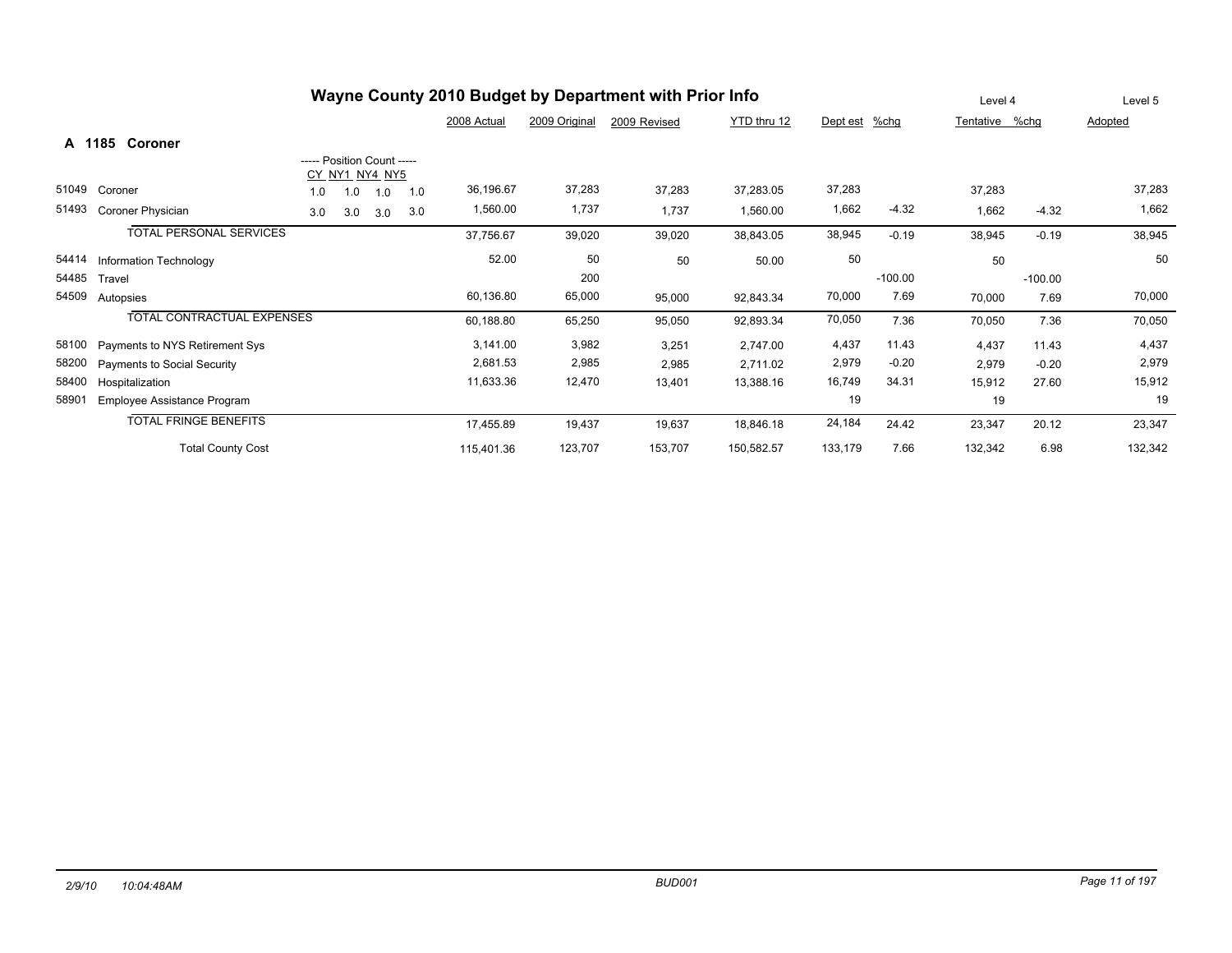| Wayne County 2010 Budget by Department with Prior Info  | Level 4     | Level 5       |              |             |               |                |         |
|---------------------------------------------------------|-------------|---------------|--------------|-------------|---------------|----------------|---------|
|                                                         | 2008 Actual | 2009 Original | 2009 Revised | YTD thru 12 | Dept est %chg | Tentative %chg | Adopted |
| A 1190 Grand Jury<br>54500 Fees for Services Non-employ | 23.103.22   | 27,000        | 32.245       | 31.361.52   | 27,000        | 27,000         | 27,000  |
| TOTAL CONTRACTUAL EXPENSES                              | 23.103.22   | 27,000        | 32,245       | 31.361.52   | 27,000        | 27,000         | 27,000  |
| <b>Total County Cost</b>                                | 23.103.22   | 27,000        | 32,245       | 31,361.52   | 27,000        | 27,000         | 27,000  |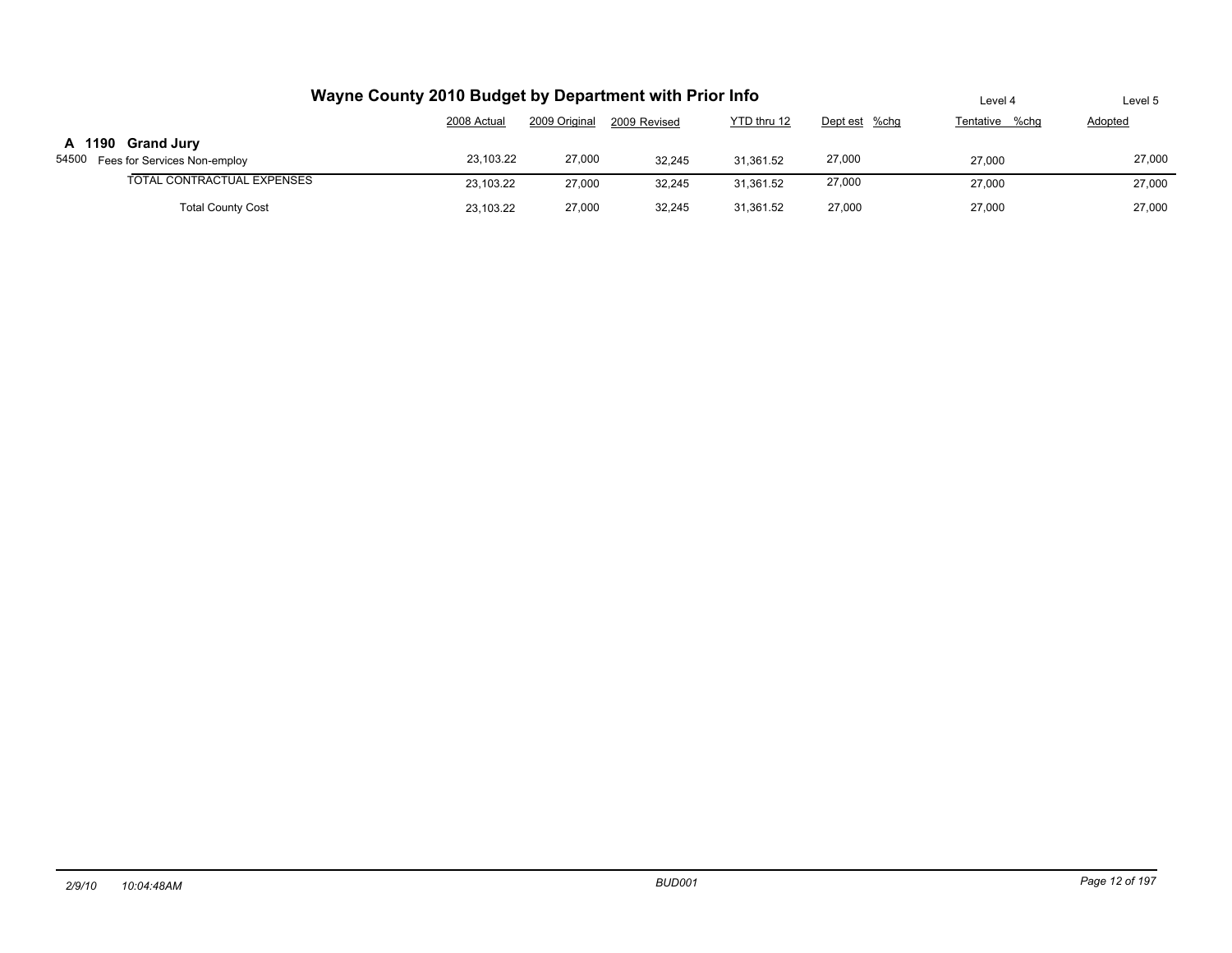|       | Wayne County 2010 Budget by Department with Prior Info |     |                            |             |     |             |         |                            |             |               |          |                |          | Level 5 |
|-------|--------------------------------------------------------|-----|----------------------------|-------------|-----|-------------|---------|----------------------------|-------------|---------------|----------|----------------|----------|---------|
|       |                                                        |     |                            |             |     | 2008 Actual |         | 2009 Original 2009 Revised | YTD thru 12 | Dept est %chg |          | Tentative %chg |          | Adopted |
|       | A 1230 County Administration                           |     |                            |             |     |             |         |                            |             |               |          |                |          |         |
|       |                                                        |     | ----- Position Count ----- |             |     |             |         |                            |             |               |          |                |          |         |
|       |                                                        |     | CY NY1 NY4 NY5             |             |     |             |         |                            |             |               |          |                |          |         |
| 51023 | Secretary-Co Admininstrator                            | 1.0 |                            | $1.0$ $1.0$ | 1.0 | 23,146.17   | 30,900  | 31,003                     | 30,900.05   | 30,900        |          | 30,900         |          | 30,900  |
| 51326 | <b>Fiscal Manager</b>                                  | 1.0 | 1.0                        | 1.0         | 1.0 | 88,889.22   | 91,190  | 91,190                     | 91,185.82   | 91,590        | 0.44     | 91,590         | 0.44     | 91,590  |
|       | 51516 County Administrator                             | 1.0 |                            | $1.0$ $1.0$ | 1.0 | 107,641.10  | 113,300 | 113,300                    | 113,406.23  | 113,300       |          | 113,300        |          | 113,300 |
|       | <b>TOTAL PERSONAL SERVICES</b>                         |     |                            |             |     | 219,676.49  | 235,390 | 235,493                    | 235,492.10  | 235,790       | 0.17     | 235,790        | 0.17     | 235,790 |
| 52200 | Office Equipment                                       |     |                            |             |     | 7,918.82    |         |                            |             | 175           |          | 175            |          | 175     |
| 52201 | <b>Computer Equipment</b>                              |     |                            |             |     | 2,029.77    |         |                            |             |               |          |                |          |         |
|       | <b>TOTAL EQUIPMENT</b>                                 |     |                            |             |     | 9,948.59    |         |                            |             | 175           |          | 175            |          | 175     |
| 54150 | <b>Office Supplies</b>                                 |     |                            |             |     | 572.13      | 1,000   | 1,000                      | 349.53      | 700           | $-30.00$ | 700            | $-30.00$ | 700     |
| 54166 | Postage                                                |     |                            |             |     | 20.82       | 300     | 300                        | 54.76       | 250           | $-16.67$ | 250            | $-16.67$ | 250     |
| 54199 | Miscellaneous Expense                                  |     |                            |             |     | 744.04      | 800     | 800                        | 744.90      | 800           |          | 800            |          | 800     |
| 54210 | Gas                                                    |     |                            |             |     |             | 1,290   | 1,290                      | 625.17      | 500           | $-61.24$ | 500            | $-61.24$ | 500     |
| 54220 | Light & Power                                          |     |                            |             |     |             | 1,720   | 1,720                      | 1,259.65    | 1,400         | $-18.60$ | 1,400          | $-18.60$ | 1,400   |
| 54230 | Telephone                                              |     |                            |             |     | 2,713.40    | 3,200   | 3,200                      | 2,883.88    | 2,950         | $-7.81$  | 2,950          | $-7.81$  | 2,950   |
| 54240 | Water                                                  |     |                            |             |     |             | 385     | 385                        | 231.85      | 300           | $-22.08$ | 300            | $-22.08$ | 300     |
| 54408 | Copier Expense                                         |     |                            |             |     | 31.14       | 250     | 250                        | 621.53      | 700           | 180.00   | 700            | 180.00   | 700     |
| 54410 | Conference                                             |     |                            |             |     | 3,463.89    | 3,000   | 3,000                      | 2,051.00    | 3,000         |          | 3,000          |          | 3,000   |
| 54414 | Information Technology                                 |     |                            |             |     |             | 7,700   | 7,700                      | 7,700.00    | 7,700         |          | 7,700          |          | 7,700   |
| 54418 | Dues                                                   |     |                            |             |     | 110.00      | 985     | 985                        | 1,306.40    | 1,400         | 42.13    | 1,400          | 42.13    | 1,400   |
| 54438 | Maintenance/Repairs                                    |     |                            |             |     | 4,375.71    | 3,960   | 3,960                      | 3,960.00    | 3,960         |          | 3,960          |          | 3,960   |
| 54456 | Printing                                               |     |                            |             |     | 25.46       | 100     | 100                        |             | 100           |          | 100            |          | 100     |
|       | 54485 Travel                                           |     |                            |             |     | 85.41       | 500     | 500                        | 328.82      | 500           |          | 500            |          | 500     |
|       | <b>TOTAL CONTRACTUAL EXPENSES</b>                      |     |                            |             |     | 12,142.00   | 25,190  | 25,190                     | 22,117.49   | 24,260        | $-3.69$  | 24,260         | $-3.69$  | 24,260  |
| 58100 | Payments to NYS Retirement Sys                         |     |                            |             |     | 7,337.00    | 25,141  | 25,038                     | 14,435.00   | 28,059        | 11.61    | 28,059         | 11.61    | 28,059  |
| 58200 | Payments to Social Security                            |     |                            |             |     | 16,274.93   | 18,007  | 18,007                     | 17,103.01   | 18,038        | 0.17     | 18,038         | 0.17     | 18,038  |
| 58400 | Hospitalization                                        |     |                            |             |     | 24,390.24   | 33,952  | 33,952                     | 36,943.68   | 46,207        | 36.10    | 43,897         | 29.29    | 43,897  |
| 58600 | Disability                                             |     |                            |             |     | 384.00      | 468     | 468                        | 462.00      | 432           | $-7.69$  | 432            | $-7.69$  | 432     |
| 58901 | Employee Assistance Program                            |     |                            |             |     | 36.50       | 56      | 56                         | 55.71       | 57            | 1.79     | 57             | 1.79     | 57      |
|       | <b>TOTAL FRINGE BENEFITS</b>                           |     |                            |             |     | 48,422.67   | 77,624  | 77,521                     | 68,999.40   | 92,793        | 19.54    | 90,483         | 16.57    | 90,483  |
|       | <b>Total County Cost</b>                               |     |                            |             |     | 290,189.75  | 338,204 | 338,204                    | 326,608.99  | 353,018       | 4.38     | 350,708        | 3.70     | 350,708 |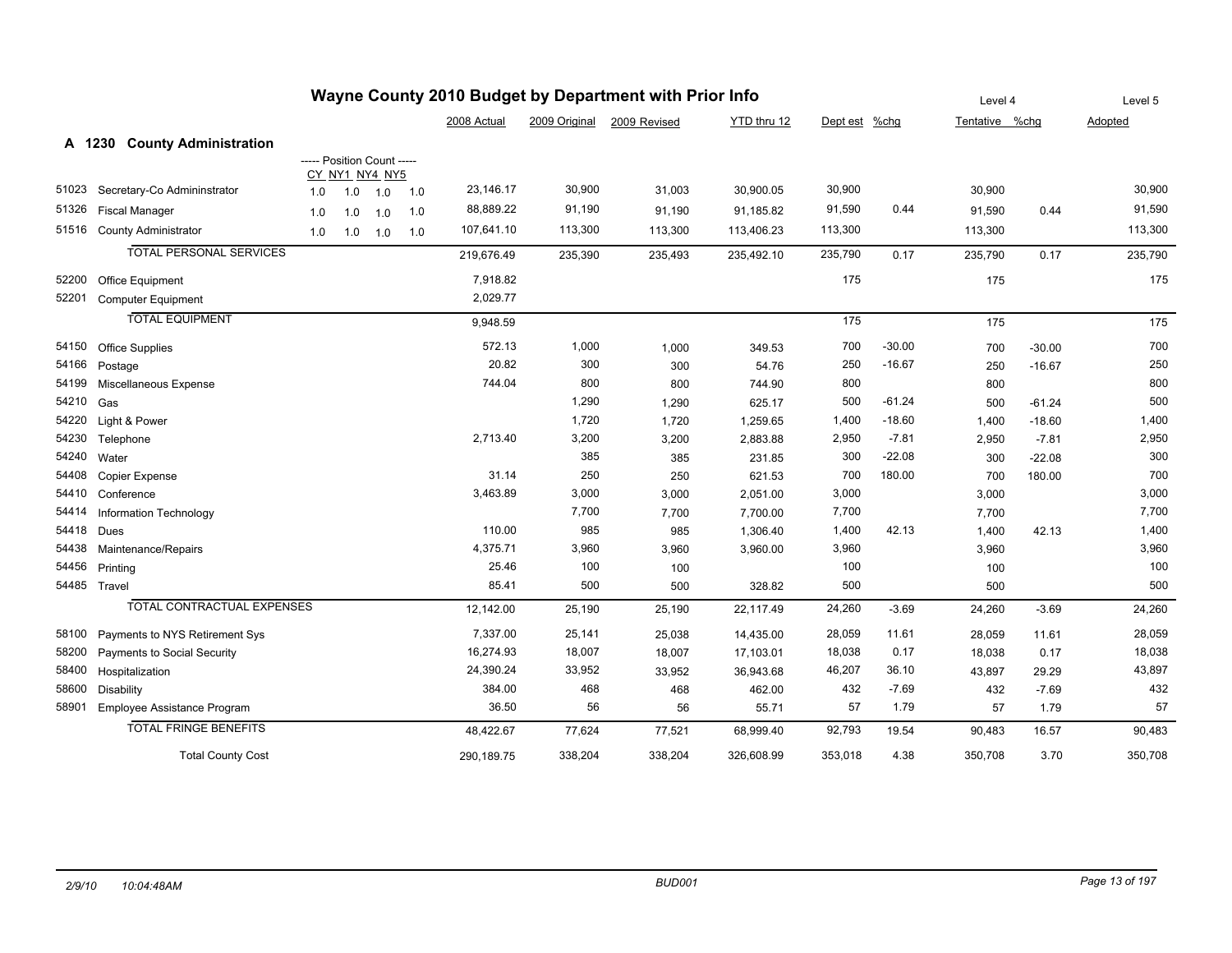|            |                                   |     | Level 4                    |             | Level 5 |             |               |              |             |               |           |                |           |         |
|------------|-----------------------------------|-----|----------------------------|-------------|---------|-------------|---------------|--------------|-------------|---------------|-----------|----------------|-----------|---------|
|            |                                   |     |                            |             |         | 2008 Actual | 2009 Original | 2009 Revised | YTD thru 12 | Dept est %chg |           | Tentative %chg |           | Adopted |
|            | A 1320 County Auditor             |     |                            |             |         |             |               |              |             |               |           |                |           |         |
|            |                                   |     | ----- Position Count ----- |             |         |             |               |              |             |               |           |                |           |         |
|            |                                   |     | CY NY1 NY4 NY5             |             |         |             |               |              |             |               |           |                |           |         |
| 51071      | Manager of Audit                  | 1.0 |                            | $1.0$ $1.0$ | 1.0     |             | 55,000        | 5,000        | 4,731.80    | 55,000        |           | 55,000         |           | 55,000  |
| 51122      | Account Clerk (7hr)               | 1.0 |                            | $1.0$ $1.0$ | 1.0     |             |               | 20,502       | 2,618.18    | 24,500        |           | 24,500         |           | 24,500  |
|            | <b>TOTAL PERSONAL SERVICES</b>    |     |                            |             |         |             | 55,000        | 25,502       | 7,349.98    | 79,500        | 44.55     | 79,500         | 44.55     | 79,500  |
| 52200      | Office Equipment                  |     |                            |             |         |             | 730           | 730          | 696.96      |               | $-100.00$ |                | $-100.00$ |         |
| 52201      | <b>Computer Equipment</b>         |     |                            |             |         |             | 2,200         | 2,200        | 950.02      |               | $-100.00$ |                | $-100.00$ |         |
|            | <b>TOTAL EQUIPMENT</b>            |     |                            |             |         |             | 2,930         | 2,930        | 1,646.98    |               | $-100.00$ |                | $-100.00$ |         |
| 54150      | <b>Office Supplies</b>            |     |                            |             |         |             | 250           | 250          | 233.89      | 250           |           | 250            |           | 250     |
| 54166      | Postage                           |     |                            |             |         |             | 100           | 100          |             | 100           |           | 100            |           | 100     |
| 54230      | Telephone                         |     |                            |             |         |             | 750           | 750          |             | 750           |           | 750            |           | 750     |
| 54408      | <b>Copier Expense</b>             |     |                            |             |         |             | 235           | 235          |             | 235           |           | 235            |           | 235     |
| 54410      | Conference                        |     |                            |             |         |             | 600           | 600          |             | 600           |           | 600            |           | 600     |
| 54414      | Information Technology            |     |                            |             |         |             | 1,000         | 1,000        | 1,000.00    | 900           | $-10.00$  | 900            | $-10.00$  | 900     |
| 54475      | Software                          |     |                            |             |         |             | 300           | 300          |             |               | $-100.00$ |                | $-100.00$ |         |
| 54485      | Travel                            |     |                            |             |         |             | 750           | 750          |             | 750           |           | 750            |           | 750     |
| 54600 Misc |                                   |     |                            |             |         |             | 250           | 250          | 205.00      | 250           |           | 250            |           | 250     |
|            | <b>TOTAL CONTRACTUAL EXPENSES</b> |     |                            |             |         |             | 4,235         | 4,235        | 1,438.89    | 3,835         | $-9.45$   | 3,835          | $-9.45$   | 3,835   |
| 58100      | Payments to NYS Retirement Sys    |     |                            |             |         |             | 6,050         | 8,500        |             | 9,461         | 56.38     | 9,461          | 56.38     | 9,461   |
| 58200      | Payments to Social Security       |     |                            |             |         |             | 4,208         | 6,083        | 557.55      | 6,082         | 44.53     | 6,082          | 44.53     | 6,082   |
| 58400      | Hospitalization                   |     |                            |             |         |             | 12,470        | 23,299       |             | 33,498        | 168.63    | 31,822         | 155.19    | 31,822  |
| 58600      | Disability                        |     |                            |             |         |             | 156           | 312          | 25.00       | 288           | 84.62     | 288            | 84.62     | 288     |
| 58901      | Employee Assistance Program       |     |                            |             |         |             | 19            | 19           |             | 38            | 100.00    | 38             | 100.00    | 38      |
|            | <b>TOTAL FRINGE BENEFITS</b>      |     |                            |             |         |             | 22,903        | 38,213       | 582.55      | 49,367        | 115.55    | 47,691         | 108.23    | 47,691  |
|            | <b>Total County Cost</b>          |     |                            |             |         |             | 85,068        | 70,880       | 11,018.40   | 132,702       | 56.00     | 131,026        | 54.03     | 131,026 |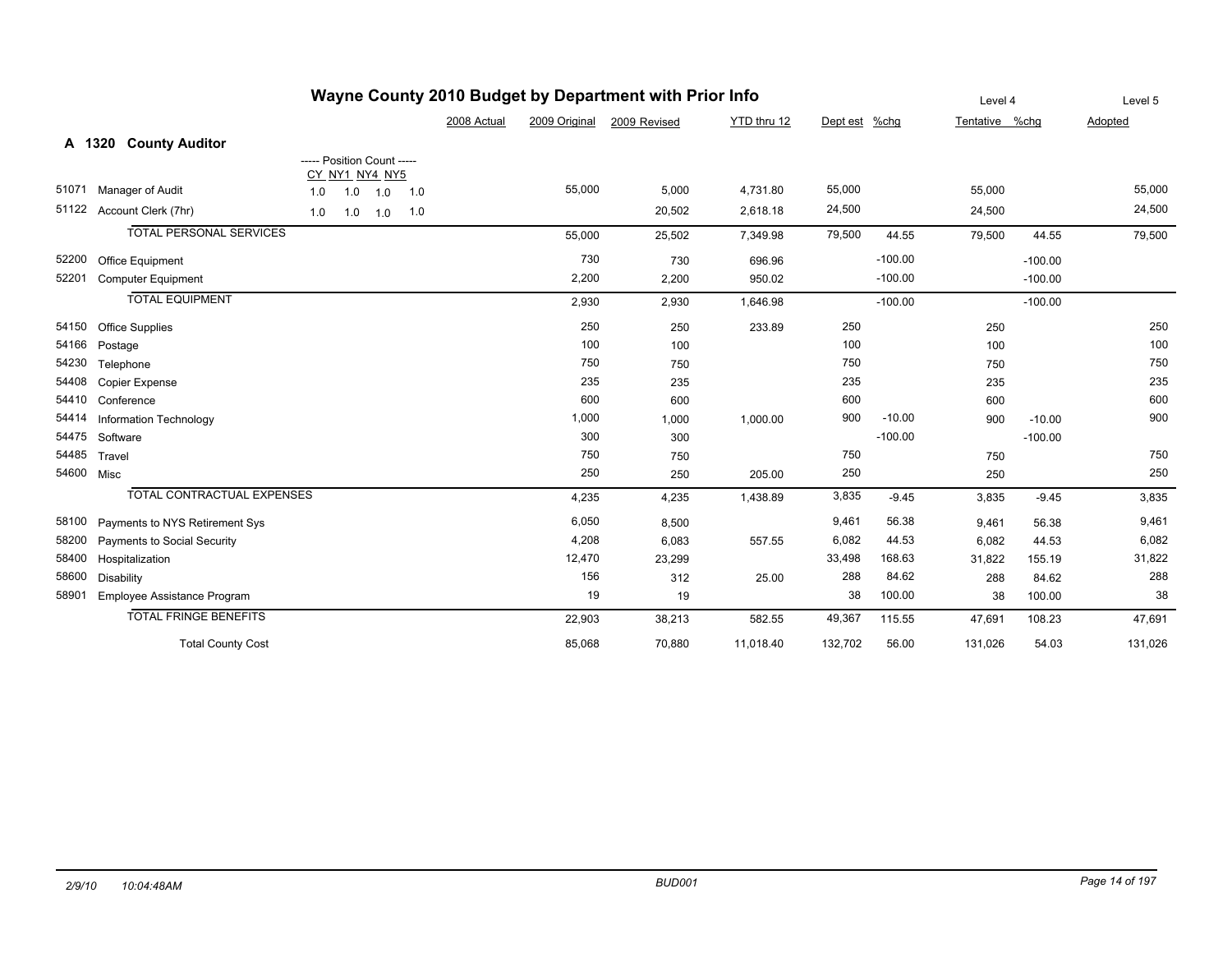|                |                                               |     |     |                            |     |                    |               | Wayne County 2010 Budget by Department with Prior Info |             |                 |          | Level 4         |          | Level 5       |
|----------------|-----------------------------------------------|-----|-----|----------------------------|-----|--------------------|---------------|--------------------------------------------------------|-------------|-----------------|----------|-----------------|----------|---------------|
|                |                                               |     |     |                            |     | 2008 Actual        | 2009 Original | 2009 Revised                                           | YTD thru 12 | Dept est %chg   |          | Tentative %chg  |          | Adopted       |
|                | A 1325 Treasurer                              |     |     |                            |     |                    |               |                                                        |             |                 |          |                 |          |               |
| 41230          | <b>Treasurer Fees</b>                         |     |     |                            |     | $-6,698.55$        | $-16,000$     | $-16,000$                                              | $-5,438.61$ | $-16,000$       |          | $-16,000$       |          | $-16,000$     |
| 41231          | Title Search & Mail Fees                      |     |     |                            |     | 47,748.27          | $-48,000$     | $-48,000$                                              | 8,217.28    | $-48,000$       |          | $-48,000$       |          | $-48,000$     |
|                | <b>TOTAL REVENUES</b>                         |     |     |                            |     | 41,049.72          | $-64,000$     | $-64,000$                                              | 2,778.67    | $-64,000$       |          | $-64,000$       |          | $-64,000$     |
|                |                                               |     |     | ----- Position Count ----- |     |                    |               |                                                        |             |                 |          |                 |          |               |
|                |                                               |     |     | CY_NY1_NY4_NY5             |     |                    |               |                                                        |             |                 |          |                 |          |               |
| 51050          | Treasurer                                     | 1.0 | 1.0 | 1.0                        | 1.0 | 66,591.81          | 68,590        | 68,590                                                 | 68,589.97   | 95,000          | 38.50    | 68,590          |          | 68,590        |
| 51052          | Deputy Treasurer                              | 1.0 | 1.0 | 1.0                        | 1.0 | 53,984.76          | 55,560        | 55,560                                                 | 55,544.99   | 80,000          | 43.99    | 55,560          |          | 55,560        |
| 51055          | Secretary to Treasurer                        | 1.0 | 1.0 | 1.0                        | 1.0 | 30,071.17          | 30,882        | 30,882                                                 | 22,304.91   | 33,000          | 6.86     | 31,282          | 1.30     | 31,282        |
| 51057          | Deputy County Treasurer 2nd                   | 1.0 | 1.0 | 1.0                        | 1.0 | 40,828.02          | 41,717        | 41,717                                                 | 41,708.05   | 72,000          | 72.59    | 41,747          | 0.07     | 41,747        |
| 51121          | <b>Account Clerk Part Time</b>                |     | 1.0 | 1.0                        | 1.0 | 10,684.96          | 9,595         | 9,595                                                  | 10,906.30   | 10,000          | 4.22     | 9,882           | 2.99     | 9,882         |
| 51122          | Account Clerk (7hr)                           | 1.0 | 1.0 | 1.0                        | 1.0 | 28,238.01          | 29,477        | 29,477                                                 | 29,476.85   | 31,000          | 5.17     | 30,361          | 3.00     | 30,361        |
| 51154          | Senior Account Clerk                          | 2.0 | 2.0 | 2.0                        | 2.0 | 42,344.28          | 58,521        | 58,521                                                 | 57,490.57   | 62,000          | 5.94     | 61,206          | 4.59     | 61,206        |
| 51491          | <b>Principal Tax Clerk</b>                    | 1.0 | 1.0 | 1.0                        | 1.0 | 36,775.65          | 37,620        | 37,620                                                 | 38,311.24   | 40,000          | 6.33     | 39,132          | 4.02     | 39,132        |
| 51538          | <b>Chief Accountant</b>                       | 1.0 | 1.0 | 1.0                        | 1.0 |                    | 55,000        | 55,000                                                 |             | 65,000          | 18.18    | 55,000          |          | 55,000        |
|                | <b>TOTAL PERSONAL SERVICES</b>                |     |     |                            |     | 309,518.66         | 386,962       | 386,962                                                | 324,332.88  | 488,000         | 26.11    | 392,760         | 1.50     | 392,760       |
| 52200          |                                               |     |     |                            |     | 5,290.00           | 10,500        |                                                        |             | 3,500           | $-66.67$ |                 |          | 1,530         |
| 52201          | Office Equipment<br><b>Computer Equipment</b> |     |     |                            |     |                    |               | 10,500                                                 | 9,238.24    |                 |          | 1,530<br>1,100  | $-85.43$ | 1,100         |
|                | <b>TOTAL EQUIPMENT</b>                        |     |     |                            |     |                    |               |                                                        |             |                 |          |                 |          |               |
|                |                                               |     |     |                            |     | 5,290.00           | 10,500        | 10,500                                                 | 9,238.24    | 3,500           | $-66.67$ | 2,630           | $-74.95$ | 2,630         |
| 54150          | <b>Office Supplies</b>                        |     |     |                            |     | 4,338.81           | 6,800         | 7,282                                                  | 6,574.26    | 6,800           |          | 6,500           | $-4.41$  | 6,500         |
| 54166          | Postage                                       |     |     |                            |     | 8,594.11           | 20,000        | 20,000                                                 | 18,290.45   | 20,000          |          | 15,000          | $-25.00$ | 15,000        |
| 54210          | Gas                                           |     |     |                            |     | 1,132.87           | 970           | 970                                                    | 855.51      | 1,400           | 44.33    | 1,400           | 44.33    | 1,400         |
| 54220          | Light & Power                                 |     |     |                            |     | 4,802.85           | 6,050         | 6,050                                                  | 4,804.32    | 6,200           | 2.48     | 6,200           | 2.48     | 6,200         |
| 54230          | Telephone                                     |     |     |                            |     | 3,135.13           | 4,000         | 4,000                                                  | 3,167.42    | 7,000           | 75.00    | 5,000           | 25.00    | 5,000         |
| 54240          | Water                                         |     |     |                            |     | 811.07             | 910           | 910                                                    | 318.89      | 950             | 4.40     | 450             | $-50.55$ | 450           |
| 54402          | Advertising                                   |     |     |                            |     | 14,118.25          | 6,000         | 6,000                                                  | 1,973.79    | 6,000           |          | 6,000           |          | 6,000         |
| 54408          | Copier Expense                                |     |     |                            |     | 1,396.43           | 1,500         | 1,631                                                  | 1,676.76    | 1,700           | 13.33    | 1,700           | 13.33    | 1,700         |
| 54410          | Conference                                    |     |     |                            |     |                    | 3,000         | 3,000                                                  |             | 3,000           |          | 1,500           | $-50.00$ | 1,500         |
| 54411          | <b>Cost Allocation</b>                        |     |     |                            |     | 4,000.00           | 5,000         | 5,000                                                  | 4,000.00    | 5,000           |          | 5,000           |          | 5,000         |
| 54414          | Information Technology                        |     |     |                            |     | 263,288.00         | 295,000       | 295,000                                                | 295,000.00  | 295,000         |          | 295,000         |          | 295,000       |
| 54438          | Maintenance/Repairs                           |     |     |                            |     | 13,752.00          | 19,752        | 19,752                                                 | 13,752.00   | 20,000          | 1.26     | 13,752          | $-30.38$ | 13,752        |
| 54485          | Travel                                        |     |     |                            |     | 29.05<br>67,725.00 | 720<br>71,000 | 720                                                    |             | 750             | 4.17     | 500             | $-30.56$ | 500<br>71,000 |
| 54501<br>54515 | <b>Accountants &amp; Auditors</b>             |     |     |                            |     |                    | 1,000         | 71,000                                                 | 71,125.00   | 71,000<br>1,000 |          | 71,000          |          | 1,000         |
| 54520          | <b>Estate Expenses</b>                        |     |     |                            |     | 2,980.00           | 20,500        | 1,000                                                  |             | 21,000          | 2.44     | 1,000           |          | 10,000        |
|                | Consultants<br>54521 Record Storage           |     |     |                            |     | 2,367.50           | 3,000         | 20,500                                                 | 26,000.00   | 3,000           |          | 10,000<br>3,000 | $-51.22$ | 3,000         |
|                |                                               |     |     |                            |     |                    |               | 3,000                                                  | 1,370.25    |                 |          |                 |          |               |
|                | TOTAL CONTRACTUAL EXPENSES                    |     |     |                            |     | 392,471.07         | 465,202       | 465,815                                                | 448,908.65  | 469,800         | 0.99     | 443,002         | $-4.77$  | 443,002       |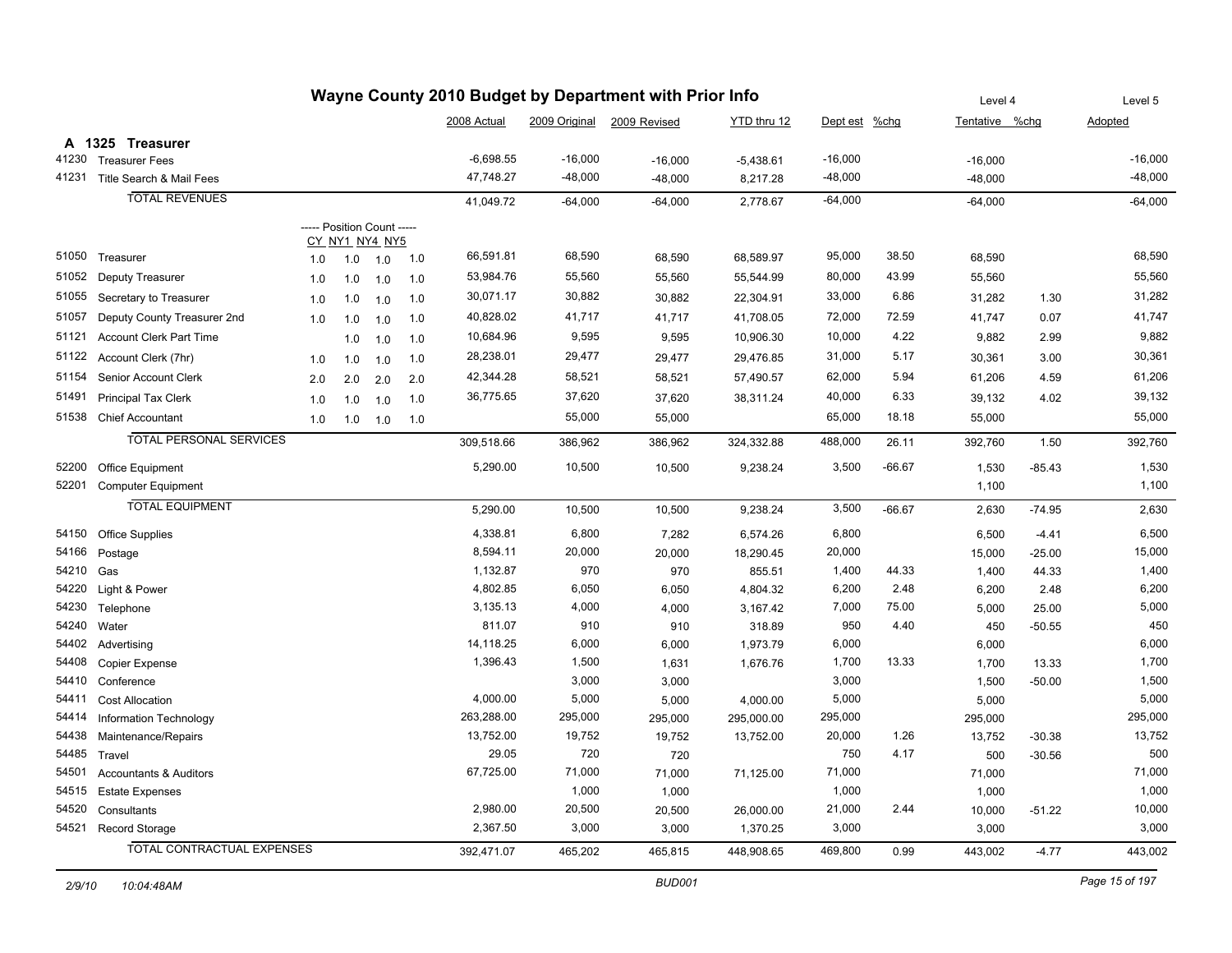|                                             |             | Level 4       |              | Level 5     |               |         |                |         |         |
|---------------------------------------------|-------------|---------------|--------------|-------------|---------------|---------|----------------|---------|---------|
|                                             | 2008 Actual | 2009 Original | 2009 Revised | YTD thru 12 | Dept est %chg |         | Tentative %chq |         | Adopted |
| A 1325<br><b>Treasurer</b>                  |             |               |              |             |               |         |                |         |         |
| 58100<br>Payments to NYS Retirement Sys     | 25,482.00   | 43,329        | 43,329       | 23.839.00   | 58,000        | 33.86   | 47,819         | 10.36   | 47,819  |
| 58200<br><b>Payments to Social Security</b> | 23,153.31   | 29,691        | 29,691       | 23,889.28   | 37,500        | 26.30   | 30,044         | 1.19    | 30,044  |
| 58400<br>Hospitalization                    | 56,065.80   | 84,692        | 84.692       | 76.292.72   | 97,000        | 14.53   | 107.822        | 27.31   | 107,822 |
| 58500<br>Unemployment                       |             |               |              | 294.49      |               |         |                |         |         |
| 58600<br>Disability                         | 1.024.00    | 404. ا        | 1.404        | 1.040.00    | 1,400         | $-0.28$ | .296           | $-7.69$ | 1,296   |
| 58901<br>Employee Assistance Program        | 153.26      | 179           | 179          | 176.34      | 200           | 11.73   | 171            | $-4.47$ | 171     |
| <b>TOTAL FRINGE BENEFITS</b>                | 105.878.37  | 159,295       | 159,295      | 125.531.83  | 194,100       | 21.85   | 187,152        | 17.49   | 187,152 |
| <b>Total County Cost</b>                    | 854.207.82  | 957,959       | 958,572      | 910.790.27  | 1.091.400     | 13.93   | 961,544        | 0.37    | 961,544 |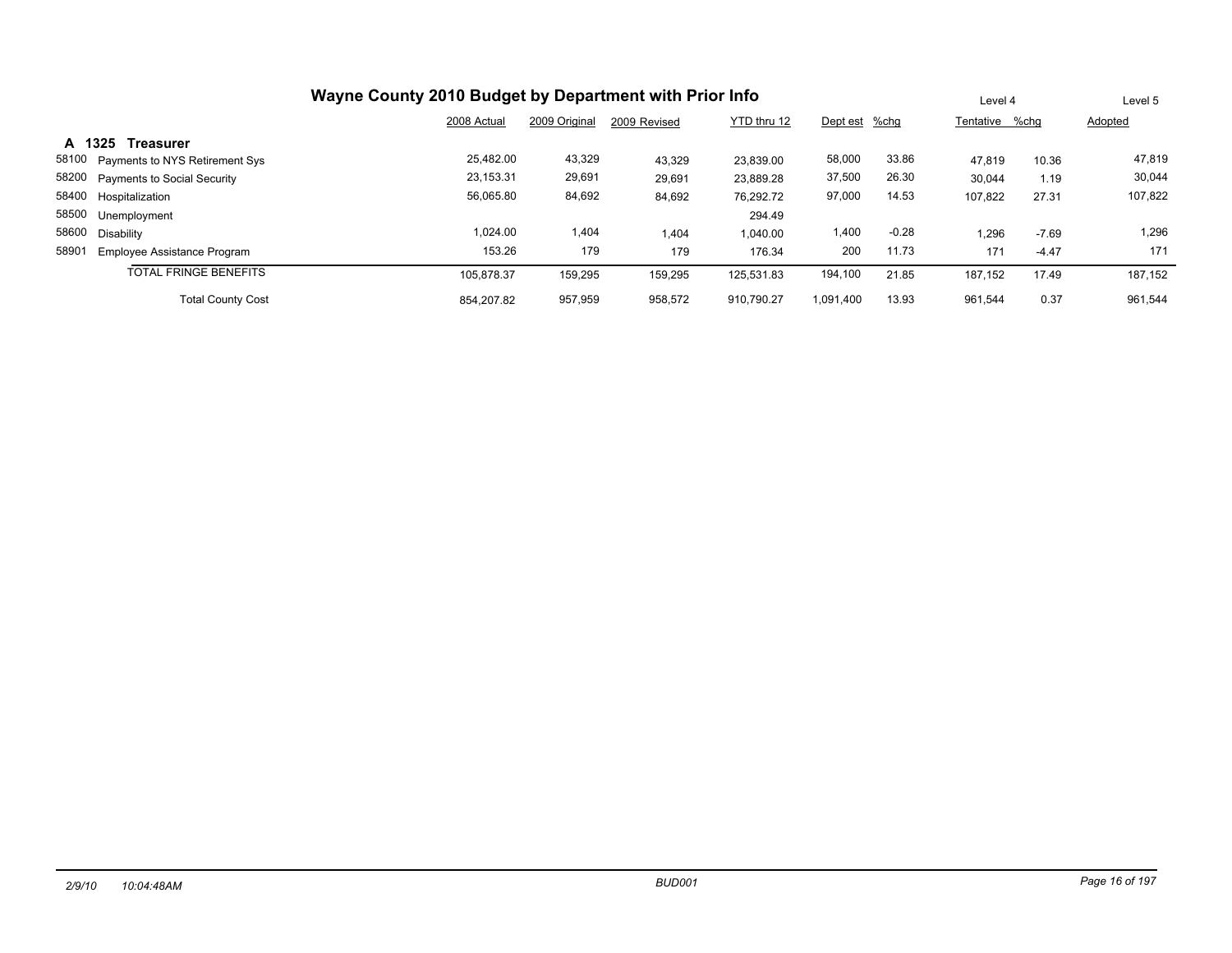|            |            |                                   | Level 4                    |             | Level 5       |              |             |               |          |                |          |         |
|------------|------------|-----------------------------------|----------------------------|-------------|---------------|--------------|-------------|---------------|----------|----------------|----------|---------|
|            |            |                                   |                            | 2008 Actual | 2009 Original | 2009 Revised | YTD thru 12 | Dept est %chg |          | Tentative %chg |          | Adopted |
|            |            | A 1345 Purchasing                 |                            |             |               |              |             |               |          |                |          |         |
|            |            |                                   | ----- Position Count ----- |             |               |              |             |               |          |                |          |         |
|            |            |                                   | CY_NY1_NY4_NY5             |             |               |              |             |               |          |                |          |         |
| 51091      |            | <b>Purchasing Director</b>        | $1.0$ $1.0$ $1.0$ $1.0$    |             | 50,000        | 50,000       |             | 50,000        |          | 37,740         | $-24.52$ | 37,740  |
|            |            | <b>TOTAL PERSONAL SERVICES</b>    |                            |             | 50,000        | 50,000       |             | 50,000        |          | 37,740         | $-24.52$ | 37,740  |
| 52200      |            | Office Equipment                  |                            |             | 730           | 730          |             | 730           |          | 730            |          | 730     |
| 52201      |            | <b>Computer Equipment</b>         |                            |             | 2,200         | 1,149        |             | 750           | $-65.91$ | 750            | $-65.91$ | 750     |
|            |            | <b>TOTAL EQUIPMENT</b>            |                            |             | 2,930         | 1,879        |             | 1,480         | $-49.49$ | 1,480          | $-49.49$ | 1,480   |
| 54150      |            | <b>Office Supplies</b>            |                            |             | 250           | 250          |             | 250           |          | 250            |          | 250     |
| 54166      | Postage    |                                   |                            |             | 100           | 100          |             | 100           |          | 100            |          | 100     |
| 54230      |            | Telephone                         |                            |             | 750           | 750          |             | 750           |          | 750            |          | 750     |
| 54408      |            | Copier Expense                    |                            |             | 235           | 235          |             | 235           |          | 235            |          | 235     |
| 54410      |            | Conference                        |                            |             | 600           | 600          |             | 600           |          | 600            |          | 600     |
| 54414      |            | Information Technology            |                            |             |               |              |             | 900           |          | 900            |          | 900     |
| 54418      | Dues       |                                   |                            |             | 50            | 50           | 45.00       | 50            |          | 50             |          | 50      |
| 54475      | Software   |                                   |                            |             | 300           | 300          |             | 300           |          | 300            |          | 300     |
| 54485      | Travel     |                                   |                            |             | 750           | 750          |             | 750           |          | 750            |          | 750     |
| 54600 Misc |            |                                   |                            |             | 250           | 250          |             | 250           |          | 250            |          | 250     |
|            |            | <b>TOTAL CONTRACTUAL EXPENSES</b> |                            |             | 3,285         | 3,285        | 45.00       | 4,185         | 27.40    | 4,185          | 27.40    | 4,185   |
| 58100      |            | Payments to NYS Retirement Sys    |                            |             | 5,500         | 5,500        |             | 5,950         | 8.18     | 4,491          | $-18.35$ | 4,491   |
| 58200      |            | Payments to Social Security       |                            |             | 3,825         | 3,825        |             | 3,825         |          | 2,887          | $-24.52$ | 2,887   |
| 58400      |            | Hospitalization                   |                            |             | 12,470        | 12,470       |             | 16,749        | 34.31    | 11,934         | $-4.30$  | 11,934  |
| 58600      | Disability |                                   |                            |             | 156           | 156          |             | 144           | $-7.69$  | 108            | $-30.77$ | 108     |
| 58901      |            | Employee Assistance Program       |                            |             | 19            | 19           |             | 19            |          | 19             |          | 19      |
|            |            | <b>TOTAL FRINGE BENEFITS</b>      |                            |             | 21,970        | 21,970       |             | 26,687        | 21.47    | 19,439         | $-11.52$ | 19,439  |
|            |            | <b>Total County Cost</b>          |                            |             | 78,185        | 77,134       | 45.00       | 82,352        | 5.33     | 62,844         | $-19.62$ | 62,844  |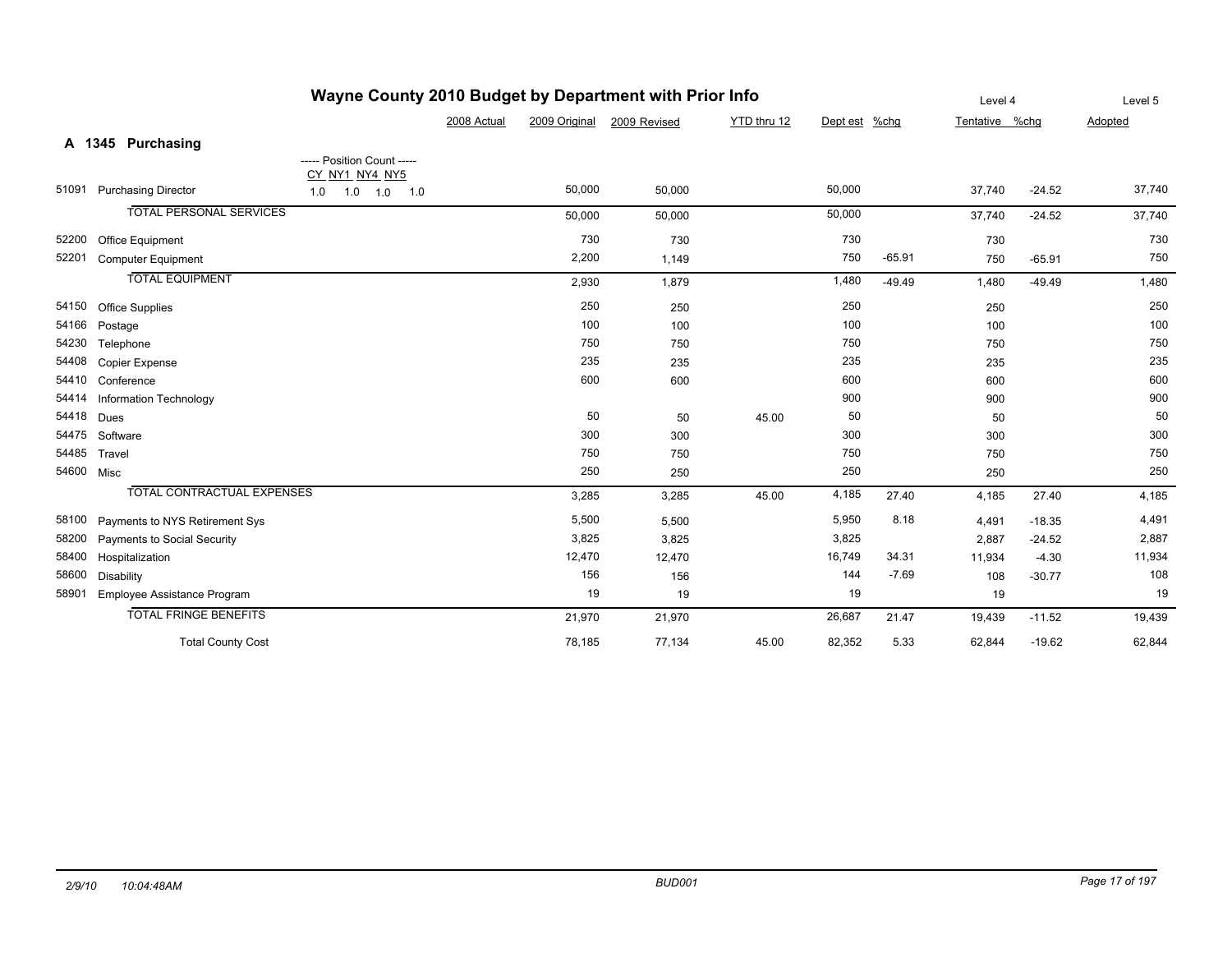|            |                                       |     | Level 4                    |     | Level 5 |              |           |                            |              |               |           |                |           |                |
|------------|---------------------------------------|-----|----------------------------|-----|---------|--------------|-----------|----------------------------|--------------|---------------|-----------|----------------|-----------|----------------|
|            |                                       |     |                            |     |         | 2008 Actual  |           | 2009 Original 2009 Revised | YTD thru 12  | Dept est %chg |           | Tentative %chg |           | <b>Adopted</b> |
|            | A 1355 Assessment - Real Property Tax |     |                            |     |         |              |           |                            |              |               |           |                |           |                |
| 41250      | Real Property/Assessment Fees         |     |                            |     |         | $-5,867.50$  | $-4,000$  | $-4,000$                   | $-11,241.00$ | $-5,000$      | 25.00     | $-5,000$       | 25.00     | $-5,000$       |
| 42216      | <b>Real Property</b>                  |     |                            |     |         | $-53,436.50$ | $-52,500$ | $-52,500$                  | -43,581.39   | $-57,100$     | 8.76      | $-57,100$      | 8.76      | $-57,100$      |
|            | 43716 State Aid                       |     |                            |     |         | $-25,786.00$ | $-25,000$ | $-25,000$                  | $-25,000.00$ |               | $-100.00$ | $-1,530$       | $-93.88$  | $-1,530$       |
|            | <b>TOTAL REVENUES</b>                 |     |                            |     |         | $-85,090.00$ | $-81,500$ | $-81,500$                  | $-79,822.39$ | $-62,100$     | $-23.80$  | $-63,630$      | $-21.93$  | $-63,630$      |
|            |                                       |     | ----- Position Count ----- |     |         |              |           |                            |              |               |           |                |           |                |
|            |                                       |     | CY_NY1_NY4_NY5             |     |         |              |           |                            |              |               |           |                |           |                |
| 51054      | Director Real Property Tax            | 1.0 | 1.0                        | 1.0 | 1.0     | 58,358.82    | 61,800    | 61,800                     | 61,800.10    | 61,800        |           | 61,800         |           | 61,800         |
| 51220      | Asst Tax Service Aide                 | 3.0 | 3.0                        | 2.0 | 2.0     | 110,780.34   | 113,234   | 113,234                    | 107,518.07   | 110,221       | $-2.66$   | 77,554         | $-31.51$  | 77,554         |
| 51286      | Tax Map Technician                    | 1.0 | 1.0                        | 1.0 | 1.0     | 39,991.95    | 41,020    | 41,020                     | 41,019.76    | 42,234        | 2.96      | 42,234         | 2.96      | 42,234         |
| 51332      | Tax Map Supervisor                    | 1.0 | 1.0                        | 1.0 | 1.0     | 52,036.79    | 53,302    | 53,302                     | 53,302.13    | 54,841        | 2.89      | 54,841         | 2.89      | 54,841         |
| 51542      | Senior Real Property Tax Aide         | 1.0 | 1.0                        | 1.0 | 1.0     | 44,204.16    | 44,968    | 44,968                     | 45,355.82    | 46,621        | 3.68      | 46,621         | 3.68      | 46,621         |
|            | 51558 PT Asst Tax Service Aide        | 1.0 |                            | 1.0 | 1.0     |              |           |                            |              |               |           | 16,335         |           | 16,335         |
|            | <b>TOTAL PERSONAL SERVICES</b>        |     |                            |     |         | 305,372.06   | 314,324   | 314,324                    | 308,995.88   | 315,717       | 0.44      | 299,385        | $-4.75$   | 299,385        |
| 52200      | <b>Office Equipment</b>               |     |                            |     |         |              | 140       | 140                        |              |               | $-100.00$ |                | $-100.00$ |                |
| 52201      | <b>Computer Equipment</b>             |     |                            |     |         | 964.94       | 2,400     | 2,400                      | 2,348.00     | 2,000         | $-16.67$  |                | $-100.00$ |                |
|            | <b>TOTAL EQUIPMENT</b>                |     |                            |     |         | 964.94       | 2,540     | 2,540                      | 2,348.00     | 2,000         | $-21.26$  |                | $-100.00$ |                |
|            |                                       |     |                            |     |         |              |           |                            |              |               |           |                |           |                |
| 54000      | <b>Contractual Expenses</b>           |     |                            |     |         | 5,120.00     | 20,480    | 20,480                     | 20,480.00    |               | $-100.00$ |                | $-100.00$ |                |
| 54116      | <b>Computer Supplies</b>              |     |                            |     |         |              | 3,000     | 3,000                      | 1,029.96     | 3,000         |           | 1,400          | $-53.33$  | 1,400          |
| 54150      | Office Supplies                       |     |                            |     |         | 2,787.91     | 3,500     | 3,500                      | 2,305.81     | 3,400         | $-2.86$   | 3,400          | $-2.86$   | 3,400          |
| 54166      | Postage                               |     |                            |     |         | 783.77       | 700       | 700                        | 669.87       | 700           |           | 700            |           | 700            |
| 54177      | <b>Tax Map Supplies</b>               |     |                            |     |         | 1,685.25     | 2,000     | 2,000                      | 1,706.75     | 1,900         | $-5.00$   | 1,900          | $-5.00$   | 1,900          |
| 54178      | <b>Tax Roll Supplies</b>              |     |                            |     |         | 1,905.43     | 2,000     | 2,000                      | 1,858.70     | 1,900         | $-5.00$   | 1,900          | $-5.00$   | 1,900          |
| 54210      | Gas                                   |     |                            |     |         | 740.60       | 740       | 740                        | 559.29       | 890           | 20.27     | 890            | 20.27     | 890            |
| 54220      | Light & Power                         |     |                            |     |         | 3,139.93     | 4,600     | 4,600                      | 3,140.85     | 4,600         |           | 4,600          |           | 4,600          |
| 54230      | Telephone                             |     |                            |     |         | 2,641.61     | 2,300     | 2,300                      | 2,676.30     | 2,700         | 17.39     | 2,700          | 17.39     | 2,700          |
| 54240      | Water                                 |     |                            |     |         | 530.24       | 690       | 690                        | 208.48       | 700           | 1.45      | 350            | $-49.28$  | 350            |
| 54410      | Conference                            |     |                            |     |         | 1,298.96     | 1,700     | 1,700                      | 1,465.89     | 1,700         |           | 1,700          |           | 1,700          |
| 54414      | Information Technology                |     |                            |     |         | 190,434.00   | 198,100   | 198,100                    | 198,100.00   | 198,100       |           | 198,100        |           | 198,100        |
| 54418      | Dues                                  |     |                            |     |         | 295.00       | 300       | 300                        | 275.00       | 300           |           | 500            | 66.67     | 500            |
| 54424      | Equipment - Maint Contract            |     |                            |     |         | 1,706.27     | 1,500     | 1,500                      | 1,447.88     | 1,500         |           | 1,500          |           | 1,500          |
| 54438      | Maintenance/Repairs                   |     |                            |     |         | 10,470.00    | 10,470    | 10,470                     | 10,470.00    | 10,470        |           | 10,470         |           | 10,470         |
| 54475      | Software                              |     |                            |     |         | 19,750.00    | 19,750    | 19,750                     | 19,750.00    | 23,300        | 17.97     | 23,300         | 17.97     | 23,300         |
| 54485      | Travel                                |     |                            |     |         | 940.96       | 900       | 900                        | 1,190.07     | 1,200         | 33.33     | 1,200          | 33.33     | 1,200          |
| 54506      | Attorneys                             |     |                            |     |         | 4,742.49     |           | 4,947                      | 3,773.79     |               |           |                |           |                |
| 54600 Misc |                                       |     |                            |     |         | 140.00       | 175       | 175                        | 140.00       | 200           | 14.29     |                | $-100.00$ |                |
|            | TOTAL CONTRACTUAL EXPENSES            |     |                            |     |         | 249,112.42   | 272,905   | 277,852                    | 271,248.64   | 256,560       | $-5.99$   | 254,610        | $-6.70$   | 254,610        |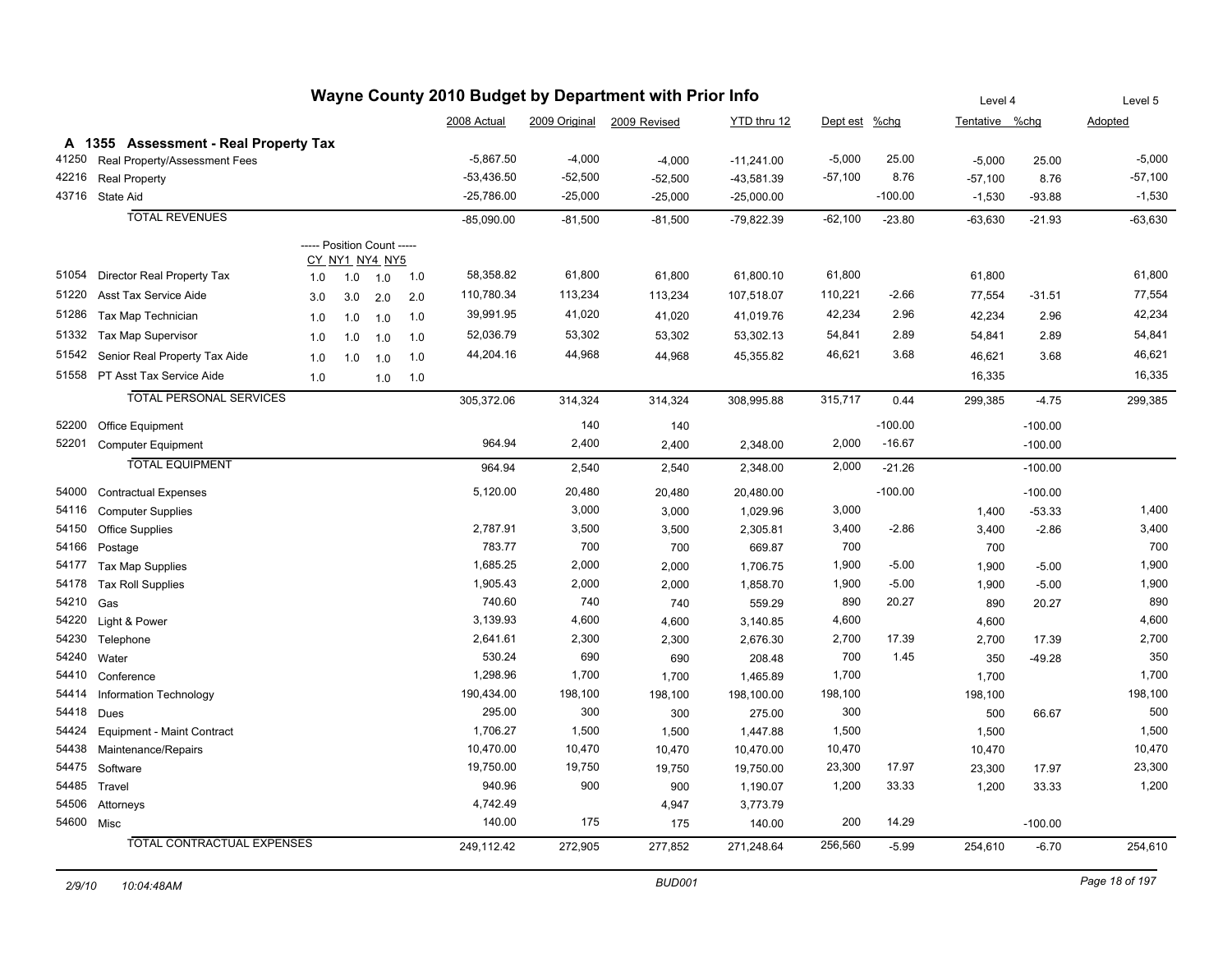| Wayne County 2010 Budget by Department with Prior Info |             | Level 4       |              | Level 5     |               |         |                |          |         |
|--------------------------------------------------------|-------------|---------------|--------------|-------------|---------------|---------|----------------|----------|---------|
|                                                        | 2008 Actual | 2009 Original | 2009 Revised | YTD thru 12 | Dept est %chg |         | Tentative %chg |          | Adopted |
| <b>Assessment - Real Property Tax</b><br>A 1355        |             |               |              |             |               |         |                |          |         |
| 58100 Payments to NYS Retirement Sys                   | 25,186.00   | 37,911        | 37.911       | 22.598.00   | 39,722        | 4.78    | 39.242         | 3.51     | 39,242  |
| 58200 Payments to Social Security                      | 22.354.07   | 24,046        | 24,046       | 22,526.14   | 24,125        | 0.33    | 22,903         | $-4.75$  | 22,903  |
| 58400 Hospitalization                                  | 65,723.76   | 73,317        | 73,317       | 77.779.39   | 98,114        | 33.82   | 77.297         | 5.43     | 77,297  |
| 58600 Disability                                       | 1.072.00    | 1,092         | 1,092        | 1,067.00    | 1,008         | $-7.69$ | 864            | $-20.88$ | 864     |
| 58901<br>Employee Assistance Program                   | 126.21      | 131           | 131          | 129.99      | 133           | 1.53    | 133            | 1.53     | 133     |
| <b>TOTAL FRINGE BENEFITS</b>                           | 114.462.04  | 136,497       | 136,497      | 124.100.52  | 163,102       | 19.49   | 140,439        | 2.89     | 140.439 |
| <b>Total County Cost</b>                               | 630.804     | $-2.17$       | 630,804      |             |               |         |                |          |         |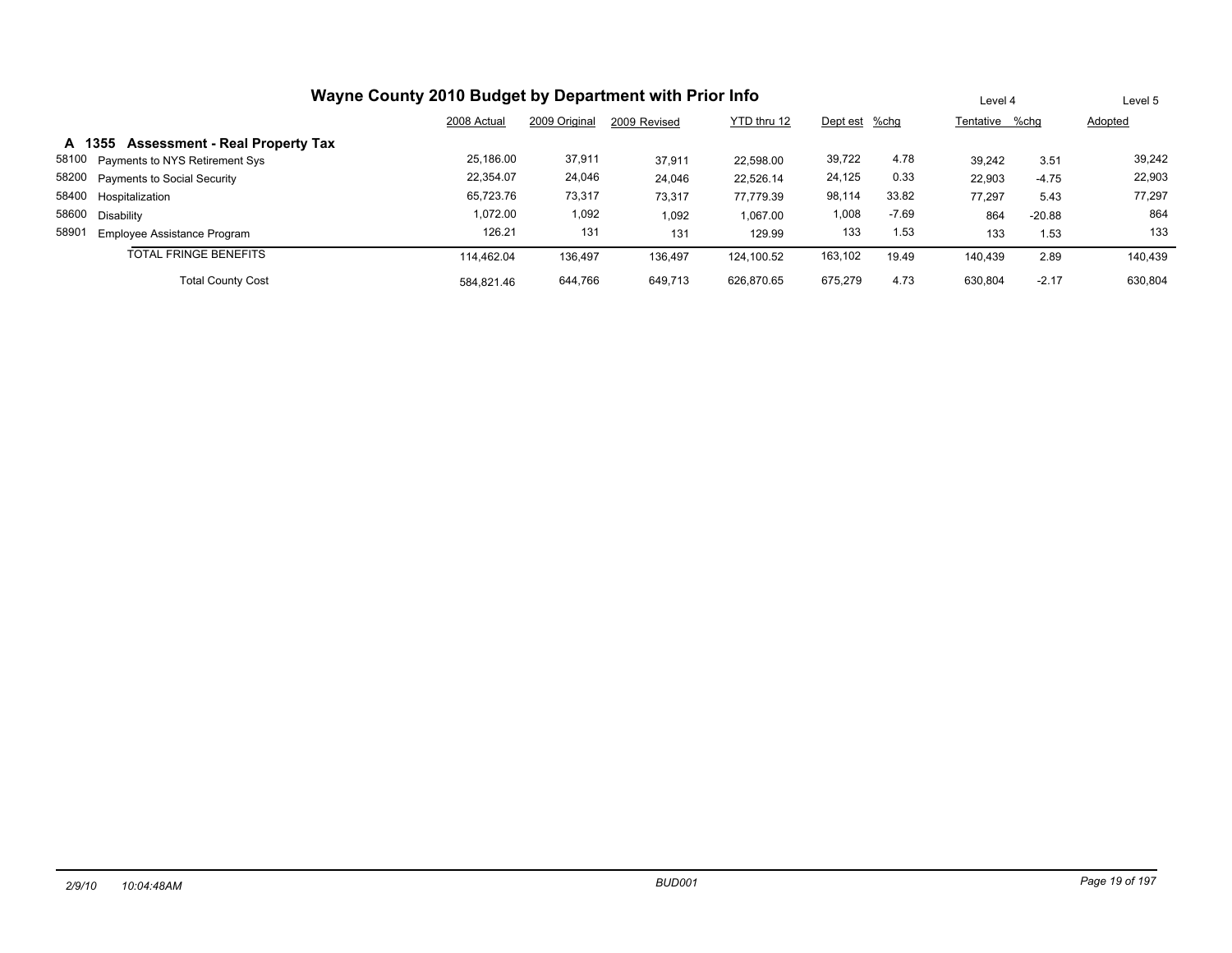| Wayne County 2010 Budget by Department with Prior Info |                                                                              |          |          |  |          |          | Level 4   | Level 5 |  |  |  |  |  |
|--------------------------------------------------------|------------------------------------------------------------------------------|----------|----------|--|----------|----------|-----------|---------|--|--|--|--|--|
|                                                        | YTD thru 12<br>2009 Original<br>2008 Actual<br>Dept est %chg<br>2009 Revised |          |          |  |          |          |           |         |  |  |  |  |  |
| A 1362 Tax Advertising & Expense                       |                                                                              |          |          |  |          |          |           |         |  |  |  |  |  |
| 41235 Charge for Tax Advertising                       |                                                                              | $-5,000$ | $-5,000$ |  | $-2,500$ | $-50.00$ | $-100.00$ |         |  |  |  |  |  |
| <b>TOTAL REVENUES</b>                                  |                                                                              | $-5,000$ | $-5,000$ |  | $-2,500$ | $-50.00$ | $-100.00$ |         |  |  |  |  |  |
| 54402 Advertising                                      |                                                                              | 5,000    | 5.000    |  | 2,500    | $-50.00$ | $-100.00$ |         |  |  |  |  |  |
| TOTAL CONTRACTUAL EXPENSES                             |                                                                              | 5,000    | 5,000    |  | 2,500    | $-50.00$ | $-100.00$ |         |  |  |  |  |  |
| <b>Total County Cost</b>                               |                                                                              |          |          |  | 0        |          |           |         |  |  |  |  |  |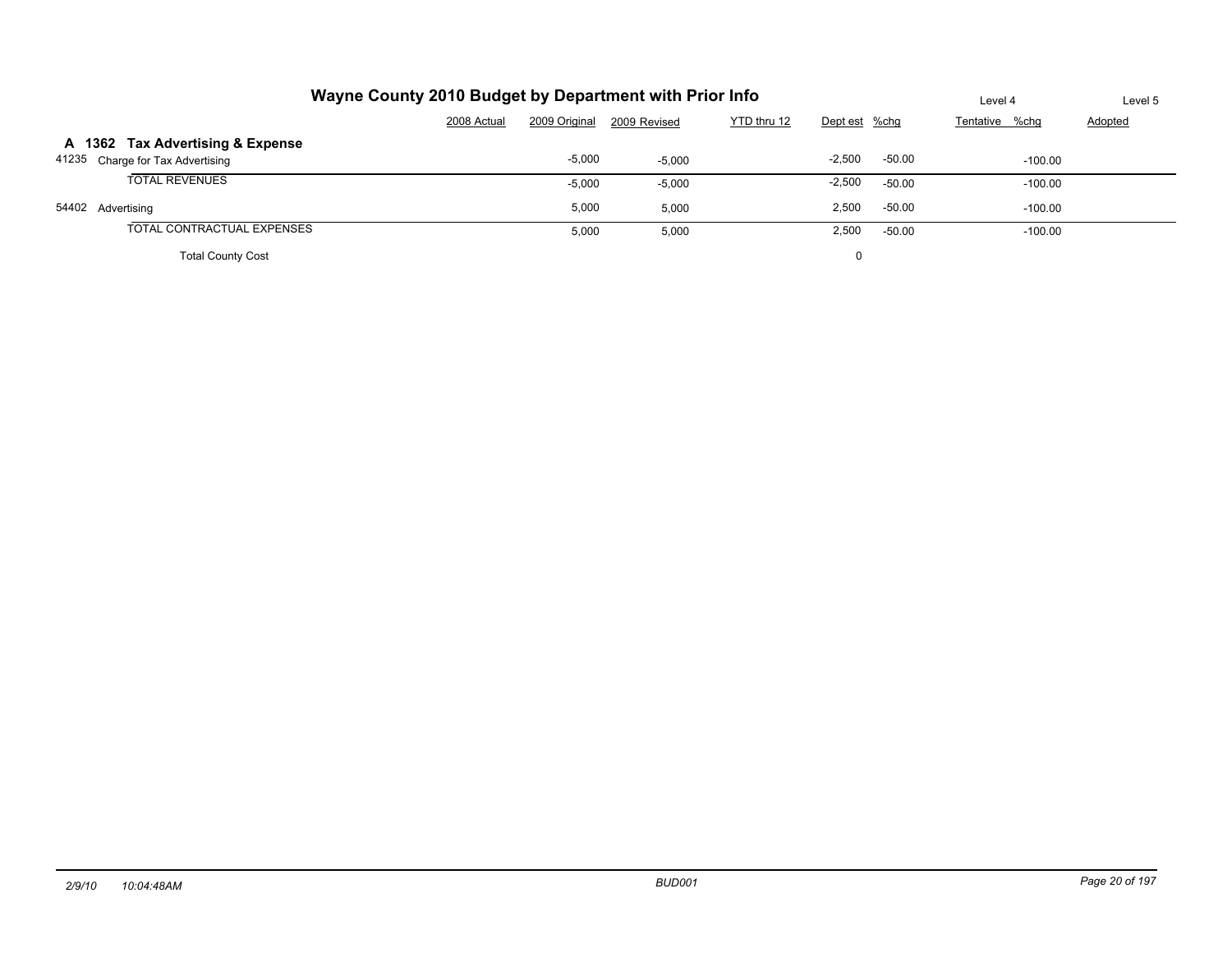|                                                                    | Wayne County 2010 Budget by Department with Prior Info                       |       |       |          |       | Level 4 | Level 5 |  |  |  |  |  |  |
|--------------------------------------------------------------------|------------------------------------------------------------------------------|-------|-------|----------|-------|---------|---------|--|--|--|--|--|--|
|                                                                    | 2009 Original<br>YTD thru 12<br>Dept est %chg<br>2008 Actual<br>2009 Revised |       |       |          |       |         |         |  |  |  |  |  |  |
| A 1364 Expenses on Prop Acquired For<br>54000 Contractual Expenses | 5,000                                                                        | 5,000 |       |          |       |         |         |  |  |  |  |  |  |
| TOTAL CONTRACTUAL EXPENSES                                         | 3.430.99                                                                     | 5,000 | 5,000 | 3.801.08 | 5,000 | 5,000   | 5,000   |  |  |  |  |  |  |
| <b>Total County Cost</b>                                           | 5,000                                                                        | 5.000 |       |          |       |         |         |  |  |  |  |  |  |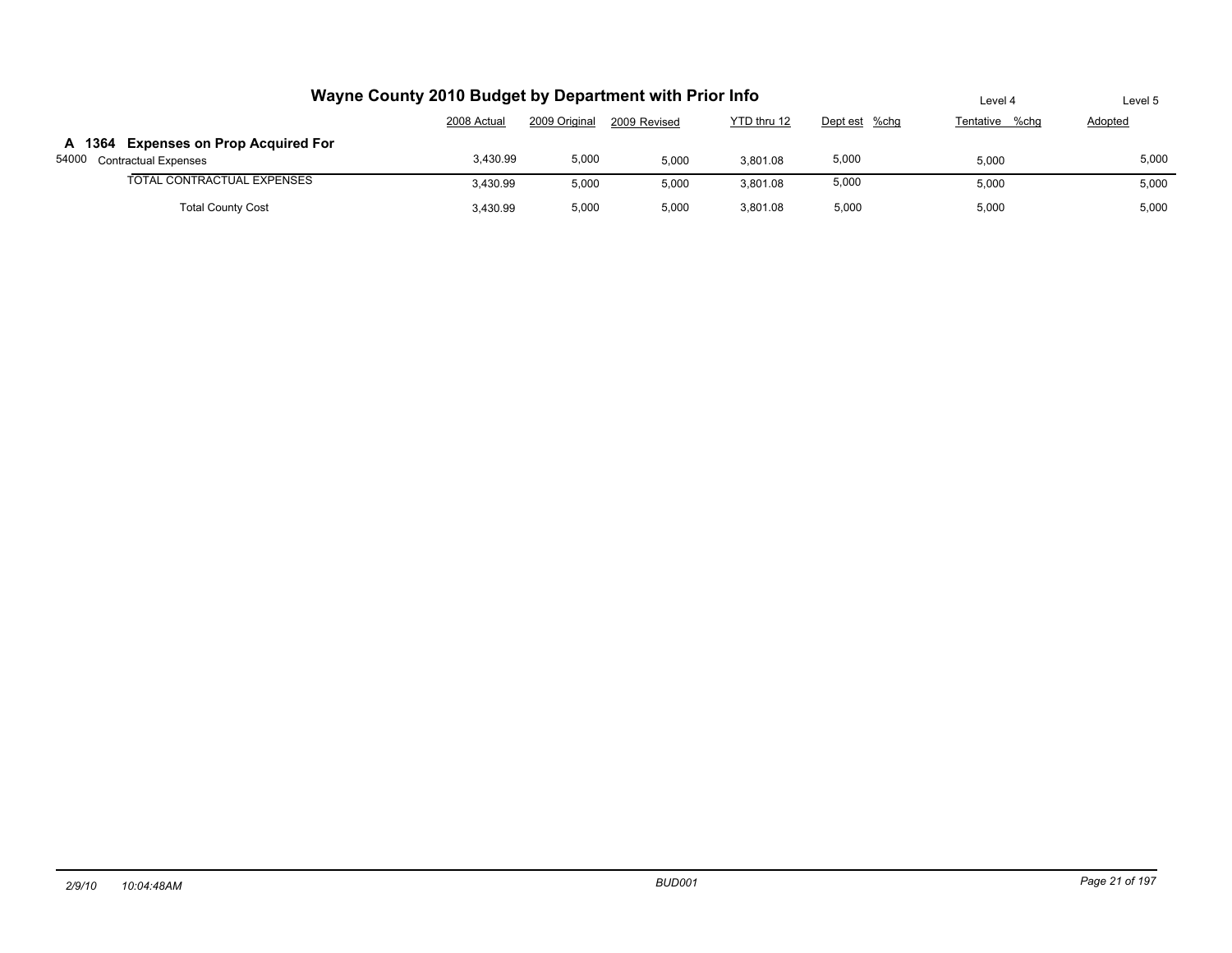|        |                                |                            | Level 4        |     | Level 5 |                 |               |              |                 |              |          |              |          |              |
|--------|--------------------------------|----------------------------|----------------|-----|---------|-----------------|---------------|--------------|-----------------|--------------|----------|--------------|----------|--------------|
|        |                                |                            |                |     |         | 2008 Actual     | 2009 Original | 2009 Revised | YTD thru 12     | Dept est     | $%$ chg  | Tentative    | %chq     | Adopted      |
| A 1410 | <b>County Clerk</b>            |                            |                |     |         |                 |               |              |                 |              |          |              |          |              |
| 41189  | Other Non-Property Tax         |                            |                |     |         | $-615.792.61$   | $-734,011$    | $-734,011$   | $-661,333.86$   | $-748,691$   | 2.00     | $-748.691$   | 2.00     | $-748,691$   |
| 41255  | <b>County Clerk Fees</b>       |                            |                |     |         | $-1,060,604.22$ | $-1,096,165$  | $-1,096,165$ | $-1,356,987.20$ | $-1,150,973$ | 5.00     | $-1,200,973$ | 9.56     | $-1,200,973$ |
| 41256  | <b>Record Retention Fees</b>   |                            |                |     |         | $-8,043.95$     | $-9,000$      | $-9,000$     | $-11,519.00$    | $-9,000$     |          | $-9,000$     |          | $-9,000$     |
| 41258  | Co Clerk Tax Redemption Fees   |                            |                |     |         | $-5,039.70$     | $-5,900$      | $-5,900$     | $-6,803.89$     | $-5,900$     |          | $-5,900$     |          | $-5,900$     |
| 42401  | <b>Interest Earnings</b>       |                            |                |     |         | $-1,946.30$     | $-1,500$      | $-1,500$     | $-1,154.75$     | $-1,600$     | 6.67     | $-1,600$     | 6.67     | $-1,600$     |
| 42412  | <b>Title Company Charges</b>   |                            |                |     |         | $-2,139.70$     | $-2,100$      | $-2,100$     | $-2,139.70$     | $-2,100$     |          | $-2,100$     |          | $-2,100$     |
|        | <b>TOTAL REVENUES</b>          |                            |                |     |         | $-1,693,566.48$ | $-1,848,676$  | $-1,848,676$ | $-2,039,938.40$ | $-1,918,264$ | 3.76     | $-1,968,264$ | 6.47     | $-1,968,264$ |
|        |                                | ----- Position Count ----- | CY_NY1_NY4_NY5 |     |         |                 |               |              |                 |              |          |              |          |              |
| 51058  | <b>County Clerk</b>            | 1.0                        | 1.0            | 1.0 | 1.0     | 68,231.38       | 70,279        | 70,279       | 70,278.98       | 70,279       |          | 70,279       |          | 70,279       |
| 51059  | Deputy County Clerk 2nd        | 1.0                        | 1.0            | 1.0 | 1.0     | 36,035.08       | 37,078        | 37,078       | 37,110.97       | 37,078       |          | 37,078       |          | 37,078       |
| 51060  | <b>Deputy County Clerk</b>     | 1.0                        | 1.0            | 1.0 | 1.0     | 43,059.02       | 44,313        | 44,313       | 44,626.64       | 44,313       |          | 44,313       |          | 44,313       |
| 51111  | Clerk PT                       | 1.0                        | 1.0            | 1.0 | 1.0     | 20,983.35       | 12,068        | 12,068       | 23,201.83       | 12,430       | 3.00     | 12,430       | 3.00     | 12,430       |
| 51122  | Account Clerk (7hr)            | 1.0                        | 1.0            | 1.0 | 1.0     | 25,180.25       | 25,900        | 25,900       | 28,015.09       | 28,928       | 11.69    | 28,928       | 11.69    | 28,928       |
| 51132  | <b>Recording Clerk</b>         | 2.0                        | 2.0            | 2.0 | 2.0     | 69,755.36       | 62,010        | 62,010       | 62,896.38       | 64,466       | 3.96     | 64,466       | 3.96     | 64,466       |
| 51146  | <b>MV License Clerk</b>        | 5.0                        | 5.0            | 5.0 | 5.0     | 145,710.54      | 151,287       | 151,287      | 137,073.87      | 156,116      | 3.19     | 156,116      | 3.19     | 156,116      |
| 51147  | MV License Clerk Part Time     | 3.0                        | 3.0            | 3.0 | 3.0     | 25,841.65       | 38,850        | 38,850       | 35,800.94       | 53,809       | 38.50    | 38,850       |          | 38,850       |
| 51166  | Senior Recording Clerk         | 3.0                        | 3.0            | 3.0 | 3.0     | 85,638.51       | 96,743        | 96,743       | 97,440.00       | 99,789       | 3.15     | 99,789       | 3.15     | 99,789       |
| 51224  | Senior MV License Clerk        | 1.0                        | 1.0            | 1.0 | 1.0     | 32,686.31       | 35,359        | 35,359       | 35,061.94       | 38,360       | 8.49     | 38,360       | 8.49     | 38,360       |
| 51904  | Overtime                       |                            |                |     |         | 336.31          | 450           | 450          |                 | 450          |          | 450          |          | 450          |
|        | <b>TOTAL PERSONAL SERVICES</b> |                            |                |     |         | 553,457.76      | 574,337       | 574,337      | 571,506.64      | 606,018      | 5.52     | 591,059      | 2.91     | 591,059      |
| 52200  | Office Equipment               |                            |                |     |         | 112,389.38      | 6,970         | 200,597      | 178,143.75      | 2,340        | $-66.43$ | 2,340        | $-66.43$ | 2,340        |
|        | <b>TOTAL EQUIPMENT</b>         |                            |                |     |         | 112,389.38      | 6.970         | 200.597      | 178.143.75      | 2,340        | $-66.43$ | 2.340        | $-66.43$ | 2.340        |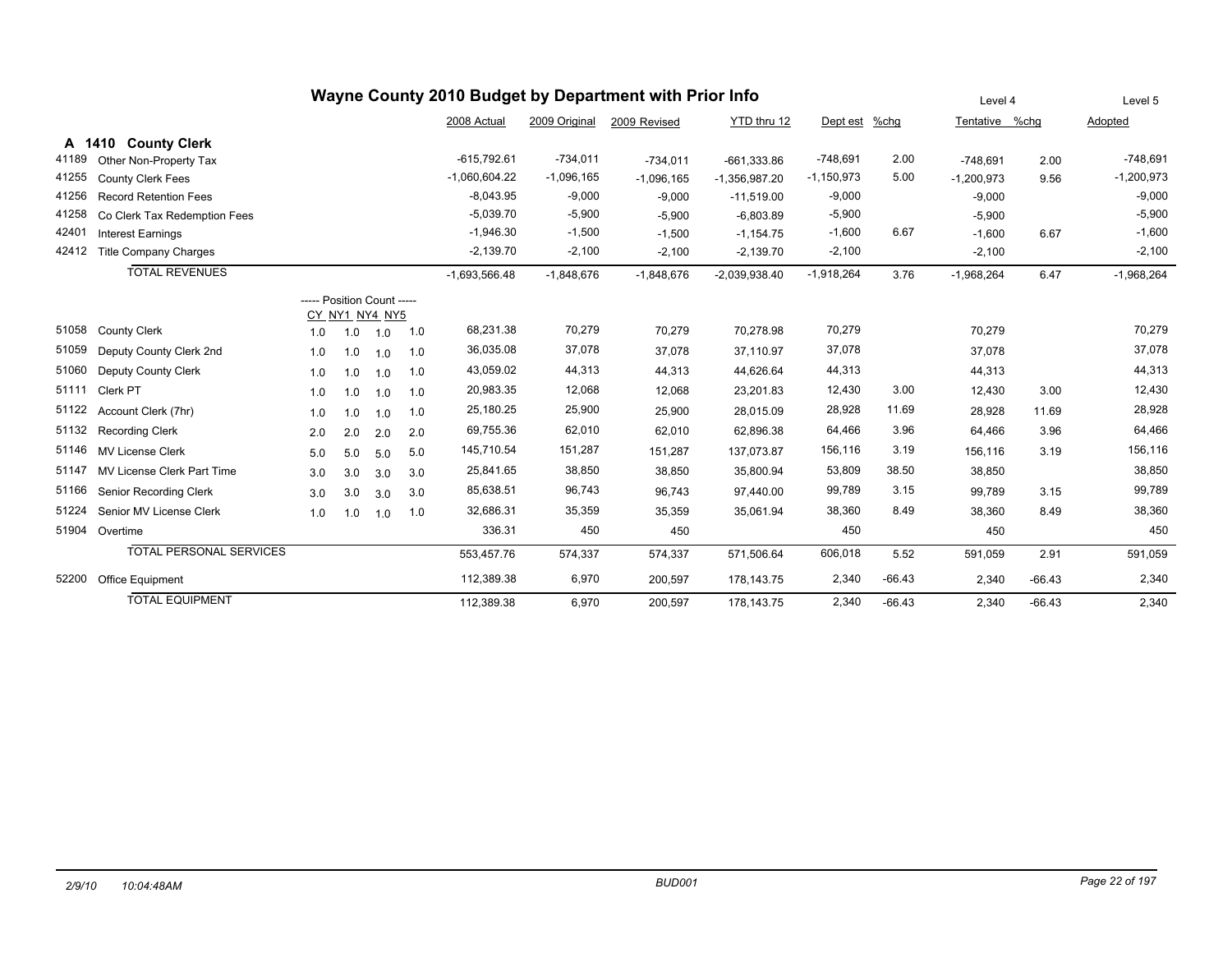|            | Wayne County 2010 Budget by Department with Prior Info |               | Level 4       |              | Level 5       |            |         |             |         |             |
|------------|--------------------------------------------------------|---------------|---------------|--------------|---------------|------------|---------|-------------|---------|-------------|
|            |                                                        | 2008 Actual   | 2009 Original | 2009 Revised | YTD thru 12   | Dept est   | $%$ chg | Tentative   | %chg    | Adopted     |
|            | <b>County Clerk</b><br>A 1410                          |               |               |              |               |            |         |             |         |             |
| 54106      | Book Bindings & Maps                                   | 2,160.00      | 3,000         | 5,500        | 2,160.00      | 3,000      |         | 3,000       |         | 3,000       |
| 54150      | <b>Office Supplies</b>                                 | 15,257.16     | 15,000        | 15,516       | 13,701.20     | 15,500     | 3.33    | 15,500      | 3.33    | 15,500      |
| 54166      | Postage                                                | 12,625.07     | 16,000        | 16,000       | 13,952.15     | 16,000     |         | 16,000      |         | 16,000      |
| 54210      | Gas                                                    | 8,516.02      | 8,570         | 8,570        | 6,323.90      | 9,000      | 5.02    | 9,000       | 5.02    | 9,000       |
| 54220      | Light & Power                                          | 9,793.55      | 12,880        | 12,880       | 9,400.34      | 13,000     | 0.93    | 13,000      | 0.93    | 13,000      |
| 54230      | Telephone                                              | 5,821.87      | 5,700         | 5,700        | 5,670.11      | 5,700      |         | 5,700       |         | 5,700       |
| 54240      | Water                                                  | 960.07        | 1,075         | 1,075        | 937.10        | 1,100      | 2.33    | 1,100       | 2.33    | 1,100       |
| 54408      | <b>Copier Expense</b>                                  | 2,323.80      | 2,600         | 2,600        | 3,098.40      | 2,950      | 13.46   | 2,950       | 13.46   | 2,950       |
| 54410      | Conference                                             | 699.95        | 1,000         | 1,000        | 190.00        | 1,000      |         | 1,000       |         | 1,000       |
| 54414      | Information Technology                                 | 57,028.00     | 59,300        | 59,300       | 59,300.00     | 59,300     |         | 59,300      |         | 59,300      |
| 54418      | Dues                                                   | 230.00        | 230           | 230          | 430.00        | 230        |         | 230         |         | 230         |
| 54424      | Equipment - Maint Contract                             | 16,933.81     | 30,000        | 30,000       | 29,216.00     | 30,000     |         | 30,000      |         | 30,000      |
| 54438      | Maintenance/Repairs                                    | 9,038.81      | 60,540        | 60,540       | 60,540.00     | 60,540     |         | 60,540      |         | 60,540      |
| 54442      | <b>Micro Records</b>                                   | 6,249.57      | 8,000         | 8,000        | 2,456.12      | 8,000      |         | 8,000       |         | 8,000       |
| 54485      | Travel                                                 | 248.62        | 800           | 800          | 583.84        | 800        |         | 800         |         | 800         |
| 54572      | <b>Tuition Reimbursement</b>                           |               | 300           | 300          |               | 300        |         | 300         |         | 300         |
| 54600 Misc |                                                        |               | 1,375         | 1,375        |               | 1,375      |         | 1,375       |         | 1,375       |
|            | TOTAL CONTRACTUAL EXPENSES                             | 147,886.30    | 226,370       | 229,386      | 207,959.16    | 227,795    | 0.63    | 227,795     | 0.63    | 227,795     |
| 58100      | Payments to NYS Retirement Sys                         | 44,415.00     | 60,772        | 40,529       | 40,529.00     | 68,132     | 12.11   | 68,132      | 12.11   | 68,132      |
| 58200      | Payments to Social Security                            | 40,641.72     | 43,936        | 41,304       | 41,303.91     | 46,326     | 5.44    | 45,182      | 2.84    | 45,182      |
| 58400      | Hospitalization                                        | 96,641.31     | 91,676        | 131,499      | 131,498.30    | 148,520    | 62.01   | 141,094     | 53.91   | 141,094     |
| 58600      | <b>Disability</b>                                      | 2,295.00      | 2,340         | 2,340        | 2,235.00      | 2,160      | $-7.69$ | 2,160       | $-7.69$ | 2,160       |
| 58901      | Employee Assistance Program                            | 306.51        | 319           | 319          | 306.41        | 335        | 5.02    | 335         | 5.02    | 335         |
|            | <b>TOTAL FRINGE BENEFITS</b>                           | 184,299.54    | 199,043       | 215,991      | 215,872.62    | 265,473    | 33.37   | 256,903     | 29.07   | 256,903     |
|            | <b>Total County Cost</b>                               | $-695,533.50$ | $-841,956$    | $-628,365$   | $-866,456.23$ | $-816,638$ | $-3.01$ | $-890, 167$ | 5.73    | $-890, 167$ |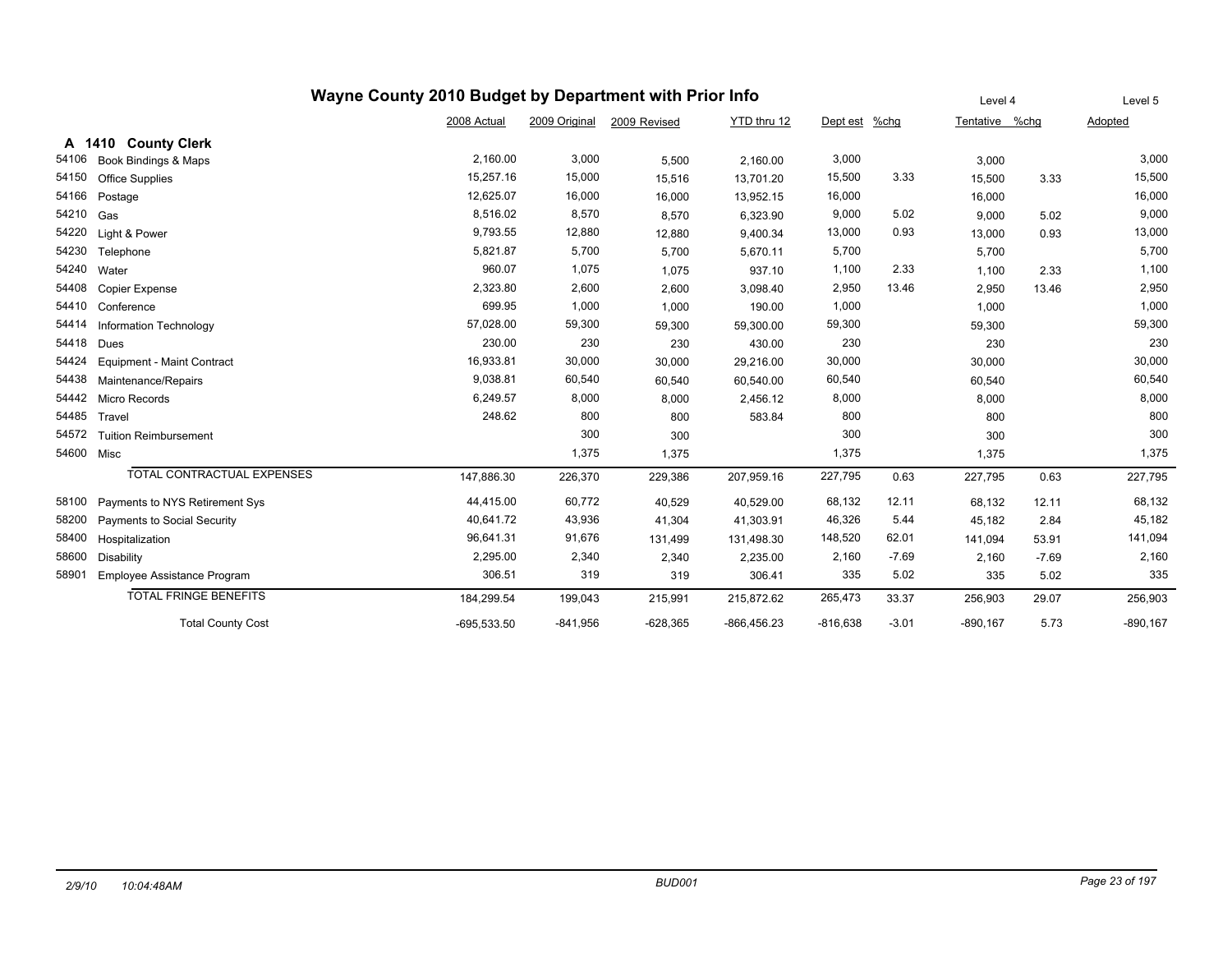|            |                                        |                            |     |                |         |             |               | Wayne County 2010 Budget by Department with Prior Info |             |               |         | Level 4        |         | Level 5 |
|------------|----------------------------------------|----------------------------|-----|----------------|---------|-------------|---------------|--------------------------------------------------------|-------------|---------------|---------|----------------|---------|---------|
|            |                                        |                            |     |                |         | 2008 Actual | 2009 Original | 2009 Revised                                           | YTD thru 12 | Dept est %chg |         | Tentative %chq |         | Adopted |
|            | A 1420 County Attorney                 |                            |     |                |         |             |               |                                                        |             |               |         |                |         |         |
| 42770      | Miscellaneous Revenues                 |                            |     |                |         |             |               |                                                        | $-150.00$   |               |         |                |         |         |
|            | <b>TOTAL REVENUES</b>                  |                            |     |                |         |             |               |                                                        | $-150.00$   |               |         |                |         |         |
|            |                                        |                            |     |                |         |             |               |                                                        |             |               |         |                |         |         |
|            |                                        | ----- Position Count ----- |     | CY NY1 NY4 NY5 |         |             |               |                                                        |             |               |         |                |         |         |
| 51061      | Secretary to County Attorney           | 2.0                        | 2.0 | 2.0            | $2.0\,$ | 51,694.84   | 58,000        | 58,000                                                 | 56,888.83   | 58,000        |         | 58,000         |         | 58,000  |
| 51062      | <b>County Attorney</b>                 | 1.0                        | 1.0 | 1.0            | 1.0     | 90,172.98   | 92,146        | 92,146                                                 | 92,138.42   | 92,146        |         | 92,146         |         | 92,146  |
|            | 51083 Asst County Attorney             | 1.0                        |     | $1.0$ $1.0$    | 1.0     | 69,154.13   | 70,675        | 70,675                                                 | 71,205.86   | 70,375        | $-0.42$ | 70,375         | $-0.42$ | 70,375  |
|            | <b>TOTAL PERSONAL SERVICES</b>         |                            |     |                |         | 211,021.95  | 220,821       | 220,821                                                | 220,233.11  | 220,521       | $-0.14$ | 220,521        | $-0.14$ | 220,521 |
| 52201      |                                        |                            |     |                |         |             |               |                                                        |             | 1,250         |         |                |         | 1,250   |
|            | <b>Computer Equipment</b>              |                            |     |                |         |             |               |                                                        |             |               |         | 1,250          |         |         |
|            | <b>TOTAL EQUIPMENT</b>                 |                            |     |                |         |             |               |                                                        |             | 1,250         |         | 1,250          |         | 1,250   |
| 54150      | Office Supplies                        |                            |     |                |         | 1,291.92    | 2,000         | 2,000                                                  | 1,267.45    | 2,000         |         | 2,000          |         | 2,000   |
| 54166      | Postage                                |                            |     |                |         | 823.77      | 1,100         | 1,100                                                  | 1,016.37    | 1,100         |         | 1,100          |         | 1,100   |
| 54184      | <b>Litigation Expense</b>              |                            |     |                |         | 90.00       | 600           | 600                                                    | 60.00       | 600           |         | 600            |         | 600     |
| 54185      | Transcripts                            |                            |     |                |         |             | 250           | 250                                                    | 11.60       | 250           |         | 250            |         | 250     |
| 54210      | Gas                                    |                            |     |                |         | 2,658.48    | 2,960         | 2,960                                                  | 1,438.44    | 3,100         | 4.73    | 3,100          | 4.73    | 3,100   |
| 54220      | Light & Power                          |                            |     |                |         | 3,340.78    | 3,955         | 3,955                                                  | 2,898.24    | 4,100         | 3.67    | 4,100          | 3.67    | 4,100   |
| 54230      | Telephone                              |                            |     |                |         | 1,909.87    | 3,200         | 3,200                                                  | 1,714.25    | 3,200         |         | 3,200          |         | 3,200   |
| 54240      | Water                                  |                            |     |                |         | 715.95      | 650           | 650                                                    | 533.44      | 700           | 7.69    | 700            | 7.69    | 700     |
| 54408      | Copier Expense                         |                            |     |                |         | 817.94      | 2,300         | 2,300                                                  | 1,162.37    | 2,300         |         | 2,300          |         | 2,300   |
| 54414      | Information Technology                 |                            |     |                |         | 3,768.00    | 4,500         | 4,500                                                  | 4,500.00    | 4,500         |         | 4,500          |         | 4,500   |
| 54418      | Dues                                   |                            |     |                |         | 484.00      | 650           | 650                                                    | 484.00      | 650           |         | 650            |         | 650     |
| 54438      | Maintenance/Repairs                    |                            |     |                |         | 9,114.00    | 9,114         | 9,114                                                  | 9,114.00    | 9,114         |         | 9,114          |         | 9,114   |
| 54472      | Subscriptions                          |                            |     |                |         | 12,018.28   | 9,000         | 10,374                                                 | 12,241.03   | 10,000        | 11.11   | 10,000         | 11.11   | 10,000  |
| 54483      | <b>Training Seminars &amp; Schools</b> |                            |     |                |         | 1,427.20    | 1,500         | 1,500                                                  | 1,015.00    | 1,500         |         | 1,500          |         | 1,500   |
| 54485      | Travel                                 |                            |     |                |         | 215.91      | 2,000         | 2,015                                                  | 864.29      | 2,000         |         | 2,000          |         | 2,000   |
| 54486      | <b>Union Contracts</b>                 |                            |     |                |         | 64,905.30   |               | 455                                                    | 1,165.25    |               |         |                |         |         |
| 54600 Misc |                                        |                            |     |                |         | 159.97      | 1,000         | 1,000                                                  | 572.90      | 1,000         |         | 1,000          |         | 1,000   |
|            | <b>TOTAL CONTRACTUAL EXPENSES</b>      |                            |     |                |         | 103,741.37  | 44,779        | 46,623                                                 | 40,058.63   | 46,114        | 2.98    | 46,114         | 2.98    | 46,114  |
| 58100      | Payments to NYS Retirement Sys         |                            |     |                |         | 19,179.00   | 23,873        | 23,873                                                 | 16,029.00   | 26,242        | 9.92    | 26,242         | 9.92    | 26,242  |
| 58200      | Payments to Social Security            |                            |     |                |         | 15,979.06   | 16,893        | 16,893                                                 | 16,268.45   | 16,870        | $-0.14$ | 16,870         | $-0.14$ | 16,870  |
| 58400      | Hospitalization                        |                            |     |                |         | 22,279.11   | 27,156        | 27,156                                                 | 29,510.04   | 44,333        | 63.25   | 42,116         | 55.09   | 42,116  |
| 58600      | Disability                             |                            |     |                |         | 647.00      | 624           | 624                                                    | 616.00      | 576           | $-7.69$ | 576            | $-7.69$ | 576     |
| 58901      | Employee Assistance Program            |                            |     |                |         | 72.12       | 75            | 75                                                     | 74.28       | 76            | 1.33    | 76             | 1.33    | 76      |
|            | <b>TOTAL FRINGE BENEFITS</b>           |                            |     |                |         | 58,156.29   | 68,621        | 68,621                                                 | 62,497.77   | 88,097        | 28.38   | 85,880         | 25.15   | 85,880  |
|            | <b>Total County Cost</b>               |                            |     |                |         | 372,919.61  | 334,221       | 336,065                                                | 322,639.51  | 355,982       | 6.51    | 353,765        | 5.85    | 353,765 |

## **Wayne County 2010 Budget by Department with Prior Info**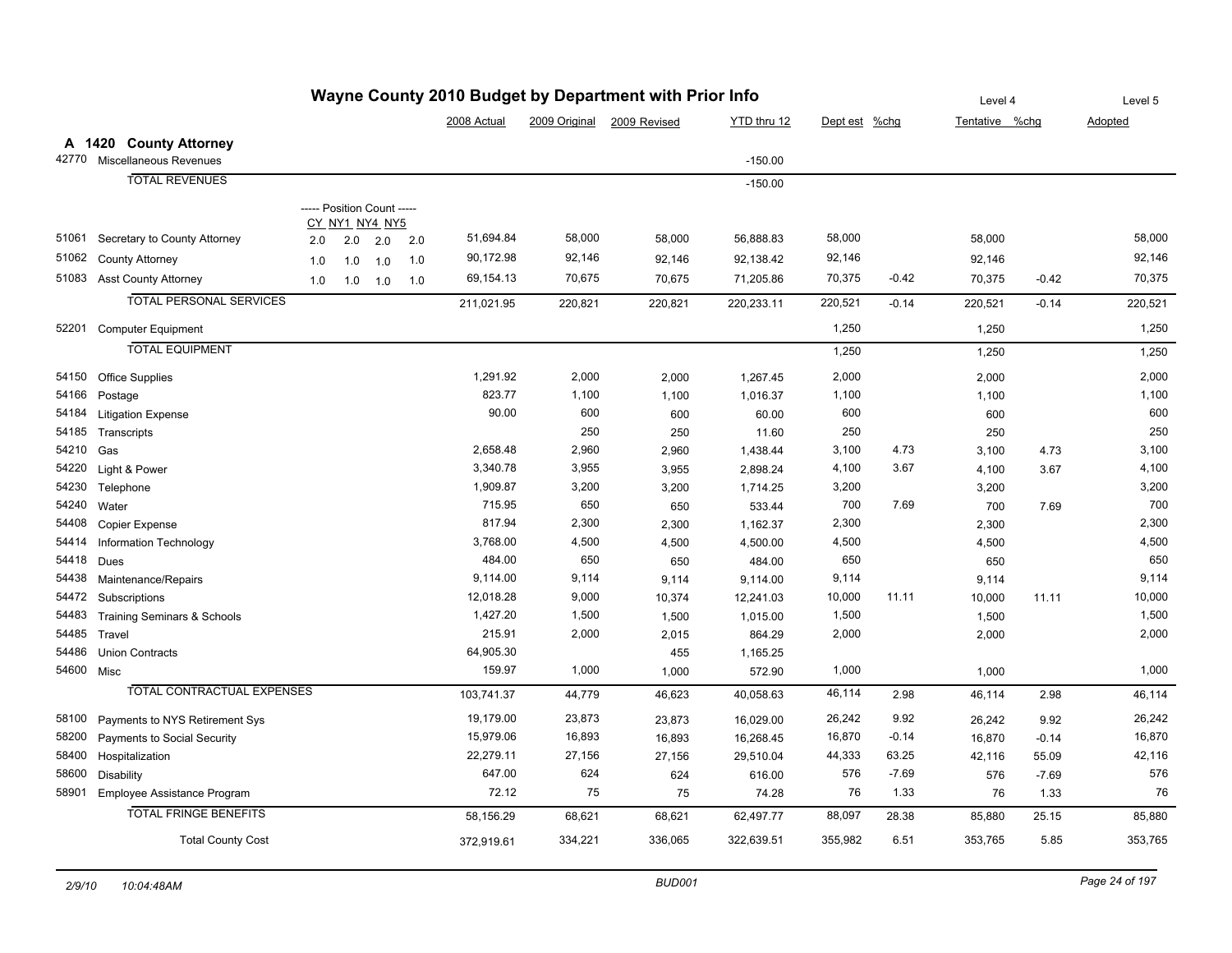| Wayne County 2010 Budget by Department with Prior Info |                                  |                            |     |                |     |              |               |              |              |               |          | Level 4        |          | Level 5   |
|--------------------------------------------------------|----------------------------------|----------------------------|-----|----------------|-----|--------------|---------------|--------------|--------------|---------------|----------|----------------|----------|-----------|
|                                                        |                                  |                            |     |                |     | 2008 Actual  | 2009 Original | 2009 Revised | YTD thru 12  | Dept est %chg |          | Tentative %chg |          | Adopted   |
| A                                                      | <b>Human Resources</b><br>1430   |                            |     |                |     |              |               |              |              |               |          |                |          |           |
| 41280                                                  | <b>Shared Services Fees</b>      |                            |     |                |     | $-22,001.00$ | $-22,001$     | $-22,001$    | $-22,001.00$ | $-22,001$     |          | $-22,001$      |          | $-22,001$ |
| 41291                                                  | Civil Service Exam Fees          |                            |     |                |     | $-4,032.50$  | $-3,500$      | $-3,500$     | $-9,960.00$  | $-3,500$      |          | $-4,000$       | 14.29    | $-4,000$  |
|                                                        | <b>TOTAL REVENUES</b>            |                            |     |                |     | $-26,033.50$ | $-25,501$     | $-25,501$    | $-31,961.00$ | $-25,501$     |          | $-26,001$      | 1.96     | $-26,001$ |
|                                                        |                                  | ----- Position Count ----- |     | CY NY1 NY4 NY5 |     |              |               |              |              |               |          |                |          |           |
| 51064                                                  | <b>Personnel Assistant</b>       | 1.0                        | 1.0 | 1.0            | 1.0 | 73,131.27    | 42,900        | 42,900       | 45,812.49    | 49,060        | 14.36    | 49,060         | 14.36    | 49,060    |
| 51065                                                  | Senior Personnel Clerk           | 1.0                        | 1.0 | 1.0            | 1.0 | 45,995.69    | 38,542        | 38,542       | 25,310.85    | 30,751        | $-20.21$ | 30,751         | $-20.21$ | 30,751    |
| 51067                                                  | Human Resources Director         | 1.0                        | 1.0 | 1.0            | 1.0 | 9,771.01     | 80,000        | 80,000       | 80,299.92    | 80,300        | 0.38     | 80,300         | 0.38     | 80,300    |
| 51069                                                  | <b>Personnel Clerk Part Time</b> | 1.0                        | 1.0 | 1.0            | 1.0 | 13,388.76    | 16,598        | 16,598       | 6,148.19     | 14,154        | $-14.72$ | 14,154         | $-14.72$ | 14,154    |
| 51111                                                  | Clerk PT                         | 2.0                        | 1.0 | 1.0            | 1.0 | 516.52       | 500           | 500          | 1,063.49     | 500           |          | 500            |          | 500       |
| 51157                                                  | Senior Payroll Clerk             | 1.0                        | 1.0 | 1.0            | 1.0 | 29,525.38    | 31,503        | 31,503       | 26,594.41    | 31,714        | 0.67     | 31,714         | 0.67     | 31,714    |
| 51552                                                  | Payroll Clerk                    | 1.0                        | 1.0 | 1.0            | 1.0 | 24,104.79    | 26,768        | 26,768       | 24,414.31    | 27,549        | 2.92     | 27,549         | 2.92     | 27,549    |
| 51699                                                  | <b>Personnel Clerk</b>           |                            |     |                |     | 17,787.33    |               |              |              |               |          |                |          |           |
| 51904                                                  | Overtime                         |                            |     |                |     | 2,405.85     | 3,000         | 3,000        | 2,104.60     | 3,000         |          | 3,000          |          | 3,000     |
|                                                        | TOTAL PERSONAL SERVICES          |                            |     |                |     | 216,626.60   | 239,811       | 239,811      | 211.748.26   | 237,028       | $-1.16$  | 237,028        | $-1.16$  | 237,028   |
| 52200                                                  | Office Equipment                 |                            |     |                |     | 723.08       |               |              |              |               |          |                |          |           |
|                                                        | <b>TOTAL EQUIPMENT</b>           |                            |     |                |     | 723.08       |               |              |              |               |          |                |          |           |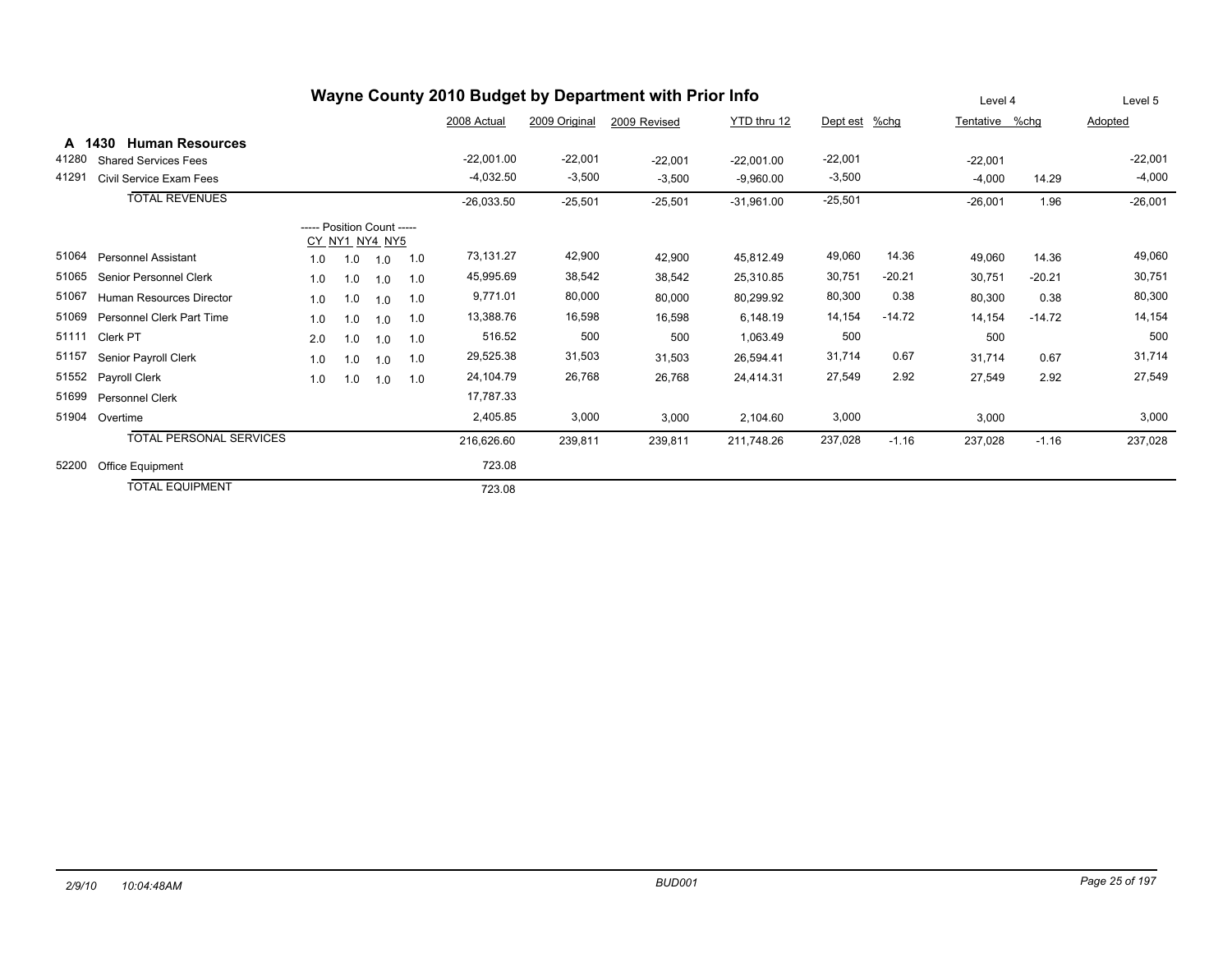|            | Wayne County 2010 Budget by Department with Prior Info |             | Level 4       |              | Level 5     |               |          |                |          |         |
|------------|--------------------------------------------------------|-------------|---------------|--------------|-------------|---------------|----------|----------------|----------|---------|
|            |                                                        | 2008 Actual | 2009 Original | 2009 Revised | YTD thru 12 | Dept est %chg |          | Tentative %chg |          | Adopted |
|            | A 1430 Human Resources                                 |             |               |              |             |               |          |                |          |         |
| 54150      | <b>Office Supplies</b>                                 | 2,537.93    | 1,850         | 1,926        | 1,906.95    | 1,850         |          | 1,850          |          | 1,850   |
| 54166      | Postage                                                | 2,910.33    | 2,000         | 2,000        | 2,659.84    | 2,000         |          | 2,000          |          | 2,000   |
| 54210      | Gas                                                    | 3,444.90    | 3,835         | 3,835        | 1,863.36    | 3,800         | $-0.91$  | 3,800          | $-0.91$  | 3,800   |
| 54220      | Light & Power                                          | 4,329.08    | 5,125         | 5,125        | 3,754.39    | 5,100         | $-0.49$  | 5,100          | $-0.49$  | 5,100   |
| 54230      | Telephone                                              | 1,766.63    | 3,000         | 3,000        | 2,021.88    | 3,000         |          | 3,000          |          | 3,000   |
| 54240      | Water                                                  | 927.75      | 845           | 845          | 691.03      | 1,100         | 30.18    | 850            | 0.59     | 850     |
| 54402      | Advertising                                            | 1,089.77    | 300           | 300          | 249.93      | 300           |          | 300            |          | 300     |
| 54408      | <b>Copier Expense</b>                                  | 332.98      |               |              |             |               |          |                |          |         |
| 54410      | Conference                                             |             |               |              |             | 1,000         |          | 1,000          |          | 1,000   |
| 54414      | Information Technology                                 | 8,446.00    | 9,000         | 9,000        | 9,000.00    | 9,000         |          | 9,000          |          | 9,000   |
| 54424      | Equipment - Maint Contract                             | 1,883.75    | 3,000         | 3,000        | 1,991.53    | 3,000         |          | 3,000          |          | 3,000   |
| 54438      | Maintenance/Repairs                                    | 11,808.00   | 11,808        | 11,808       | 11,808.00   | 11,808        |          | 11,808         |          | 11,808  |
| 54456      | Printing                                               | 1,783.19    | 1,500         | 1,500        | 755.45      | 1,000         | $-33.33$ | 1,000          | $-33.33$ | 1,000   |
| 54472      | Subscriptions                                          | 791.56      | 900           | 900          | 900.00      | 900           |          | 900            |          | 900     |
| 54479      | <b>Staff Enhancement Training</b>                      | 14,231.00   | 30,000        | 30,000       | 6,426.00    | 30,000        |          | 30,000         |          | 30,000  |
| 54483      | Training- Seminars & Schools                           | 686.94      | 500           | 100          | 66.70       | 300           | $-40.00$ | 300            | $-40.00$ | 300     |
| 54485      | Travel                                                 | 337.28      | 300           | 700          | 700.00      | 200           | $-33.33$ | 200            | $-33.33$ | 200     |
| 54486      | <b>Union Contracts</b>                                 | 125.00      | 500           | 150          | 137.28      | 500           |          | 500            |          | 500     |
| 54500      | Fees for Services Non-employ                           | 2,769.80    | 2,000         | 2,000        | 1,438.46    | 2,000         |          | 2,000          |          | 2,000   |
| 54600 Misc |                                                        |             | 1,500         | 350          | 300.30      | 1,000         | $-33.33$ | 1,000          | $-33.33$ | 1,000   |
|            | <b>TOTAL CONTRACTUAL EXPENSES</b>                      | 60,201.89   | 77,963        | 76,539       | 46,671.10   | 77,858        | $-0.13$  | 77,608         | $-0.46$  | 77,608  |
| 58100      | Payments to NYS Retirement Sys                         | 18,017.00   | 27,118        | 27,118       | 12,384.00   | 27,807        | 2.54     | 27,807         | 2.54     | 27,807  |
| 58200      | <b>Payments to Social Security</b>                     | 16,000.83   | 18,345        | 18,345       | 15,346.45   | 18,220        | $-0.68$  | 18,220         | $-0.68$  | 18,220  |
| 58400      | Hospitalization                                        | 47,403.93   | 62,708        | 62,708       | 35,698.39   | 40,936        | $-34.72$ | 38,889         | $-37.98$ | 38,889  |
| 58600      | Disability                                             | 778.00      | 936           | 936          | 732.00      | 720           | $-23.08$ | 720            | $-23.08$ | 720     |
| 58901      | Employee Assistance Program                            | 117.20      | 113           | 113          | 111.42      | 115           | 1.77     | 115            | 1.77     | 115     |
|            | <b>TOTAL FRINGE BENEFITS</b>                           | 82,316.96   | 109,220       | 109,220      | 64,272.26   | 87,798        | $-19.61$ | 85,751         | $-21.49$ | 85,751  |
|            | <b>Total County Cost</b>                               | 333,835.03  | 401,493       | 400,069      | 290,730.62  | 377,183       | $-6.05$  | 374,386        | $-6.75$  | 374,386 |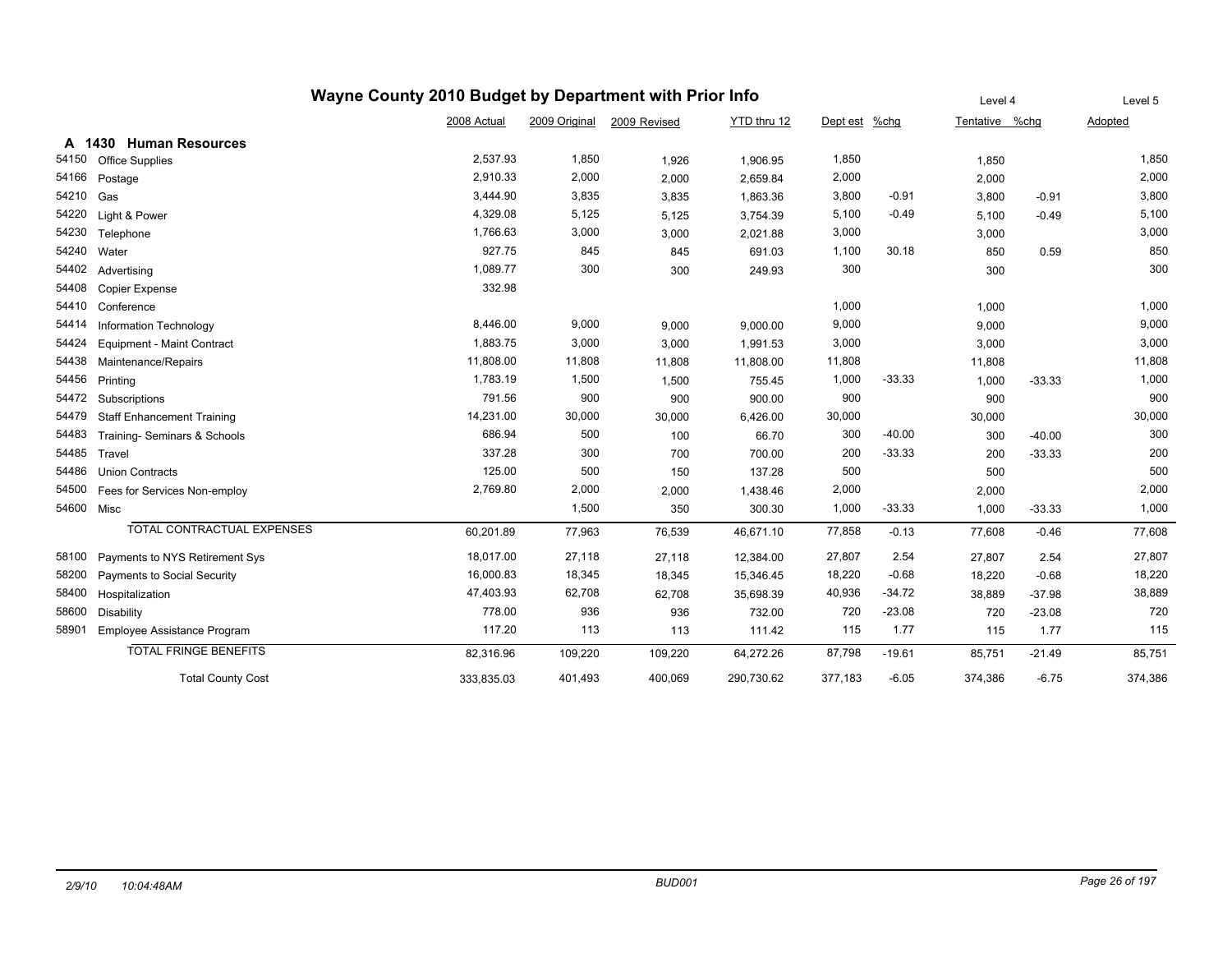| Wayne County 2010 Budget by Department with Prior Info | Level 4     |               | Level 5      |             |               |      |           |      |         |
|--------------------------------------------------------|-------------|---------------|--------------|-------------|---------------|------|-----------|------|---------|
|                                                        | 2008 Actual | 2009 Original | 2009 Revised | YTD thru 12 | Dept est %chq |      | Tentative | %cha | Adopted |
| A 1431<br>Cafeteria Plan<br>54000 Contractual Expenses | 7.908.54    | 8,400         | 8,543        | 8.542.20    | 8,900         | 5.95 | 8,900     | 5.95 | 8,900   |
| TOTAL CONTRACTUAL EXPENSES                             | 7.908.54    | 8,400         | 8,543        | 8,542.20    | 8,900         | 5.95 | 8,900     | 5.95 | 8,900   |
| <b>Total County Cost</b>                               | 7.908.54    | 8,400         | 8,543        | 8.542.20    | 8,900         | 5.95 | 8,900     | 5.95 | 8,900   |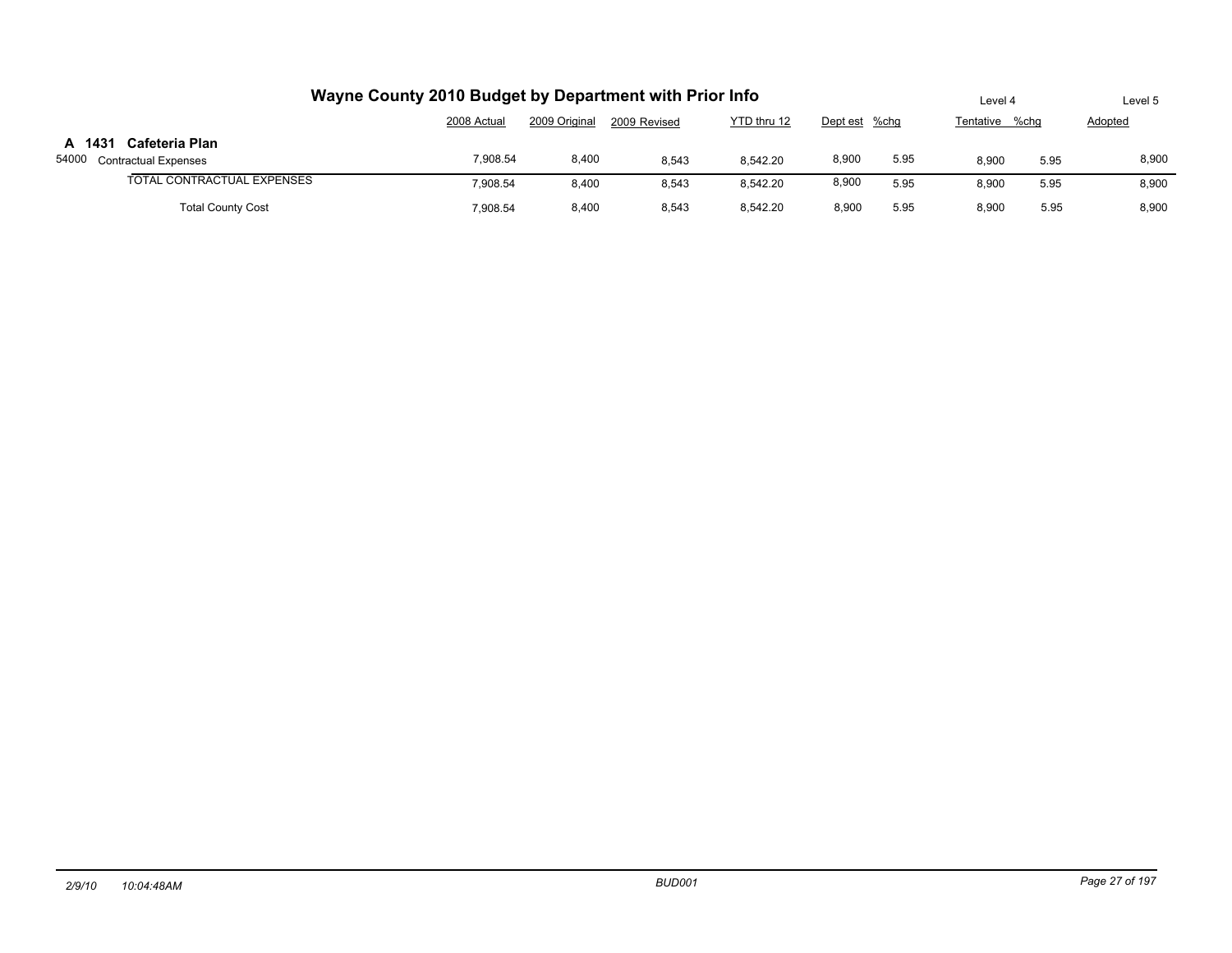| Wayne County 2010 Budget by Department with Prior Info |                                     |                            |                |     |     |             |               |              |              |               |           | Level 4        |           | Level 5   |
|--------------------------------------------------------|-------------------------------------|----------------------------|----------------|-----|-----|-------------|---------------|--------------|--------------|---------------|-----------|----------------|-----------|-----------|
|                                                        |                                     |                            |                |     |     | 2008 Actual | 2009 Original | 2009 Revised | YTD thru 12  | Dept est %chg |           | Tentative %chg |           | Adopted   |
|                                                        | <b>Board of Elections</b><br>A 1450 |                            |                |     |     |             |               |              |              |               |           |                |           |           |
| 41289                                                  | <b>Board of Elections Fees</b>      |                            |                |     |     | $-1,772.20$ | $-3,000$      | $-3,000$     | $-1,348.47$  | $-3,000$      |           | $-3,000$       |           | $-3,000$  |
| 43962                                                  | NYS Polling Access Imp T002696      |                            |                |     |     |             | $-1,724$      | $-24,128$    | $-23,820.48$ | $-9,556$      | 454.30    | $-9,556$       | 454.30    | $-9,556$  |
| 43963                                                  | HHS Polling Access Imp T002638      |                            |                |     |     |             | $-7,358$      |              | $-8,262.92$  |               | $-100.00$ |                | $-100.00$ |           |
| 43964                                                  | HHS Polling Access Imp T002821      |                            |                |     |     |             | $-3,147$      | $-1,905$     | $-1,241.56$  | $-1,905$      | $-39.45$  | $-1,905$       | $-39.45$  | $-1,905$  |
| 43965                                                  | Voter Ed & Trng C002580             |                            |                |     |     |             | $-41,752$     | $-38,898$    | $-14,683.20$ | $-40,754$     | $-2.39$   | $-40,754$      | $-2.39$   | $-40,754$ |
|                                                        | <b>TOTAL REVENUES</b>               |                            |                |     |     | $-1,772.20$ | $-56,981$     | $-67,932$    | $-49,356.63$ | $-55,216$     | $-3.10$   | $-55,216$      | $-3.10$   | $-55,216$ |
|                                                        |                                     | ----- Position Count ----- | CY NY1 NY4 NY5 |     |     |             |               |              |              |               |           |                |           |           |
| 51066                                                  | <b>Election Commissioner</b>        | 2.0                        | 1.0            | 2.0 | 2.0 | 20,979.90   | 21,610        | 21,610       | 21,610.30    | 22,260        | 3.01      | 21,610         |           | 21,610    |
| 51068                                                  | Deputy Election Commissioner        | 2.0                        | 1.0            | 2.0 | 2.0 | 78,352.73   | 80,604        | 80,604       | 81,096.15    | 84,316        | 4.61      | 80,804         | 0.25      | 80,804    |
| 51128                                                  | <b>Election Clerk</b>               | 2.0                        | 1.0            | 2.0 | 2.0 | 55,187.94   | 56,928        | 56,928       | 56,708.31    | 58,676        | 3.07      | 56,628         | $-0.53$   | 56,628    |
| 51665                                                  | Voting Machine Tech                 | 2.0                        |                | 2.0 | 2.0 | 11,148.75   | 27,406        | 26,688       | 11,610.00    |               | $-100.00$ | 27,405         | 0.00      | 27,405    |
| 51903                                                  | <b>Non Positions</b>                |                            |                |     |     |             |               |              |              | 27,405        |           |                |           |           |
|                                                        | <b>TOTAL PERSONAL SERVICES</b>      |                            |                |     |     | 165,669.32  | 186,548       | 185,830      | 171,024.76   | 192,657       | 3.27      | 186,447        | $-0.05$   | 186,447   |
| 52201                                                  | <b>Computer Equipment</b>           |                            |                |     |     | 2,284.89    | 3,900         | 3,900        | 1,772.08     | 1,900         | $-51.28$  | 1,900          | $-51.28$  | 1,900     |
| 52500                                                  | Other Equipment                     |                            |                |     |     | 26,643.30   |               | 15,365       | 5,322.13     | 2,980         |           | 2,980          |           | 2,980     |
|                                                        | <b>TOTAL EQUIPMENT</b>              |                            |                |     |     | 28,928.19   | 3,900         | 19,265       | 7,094.21     | 4.880         | 25.13     | 4,880          | 25.13     | 4,880     |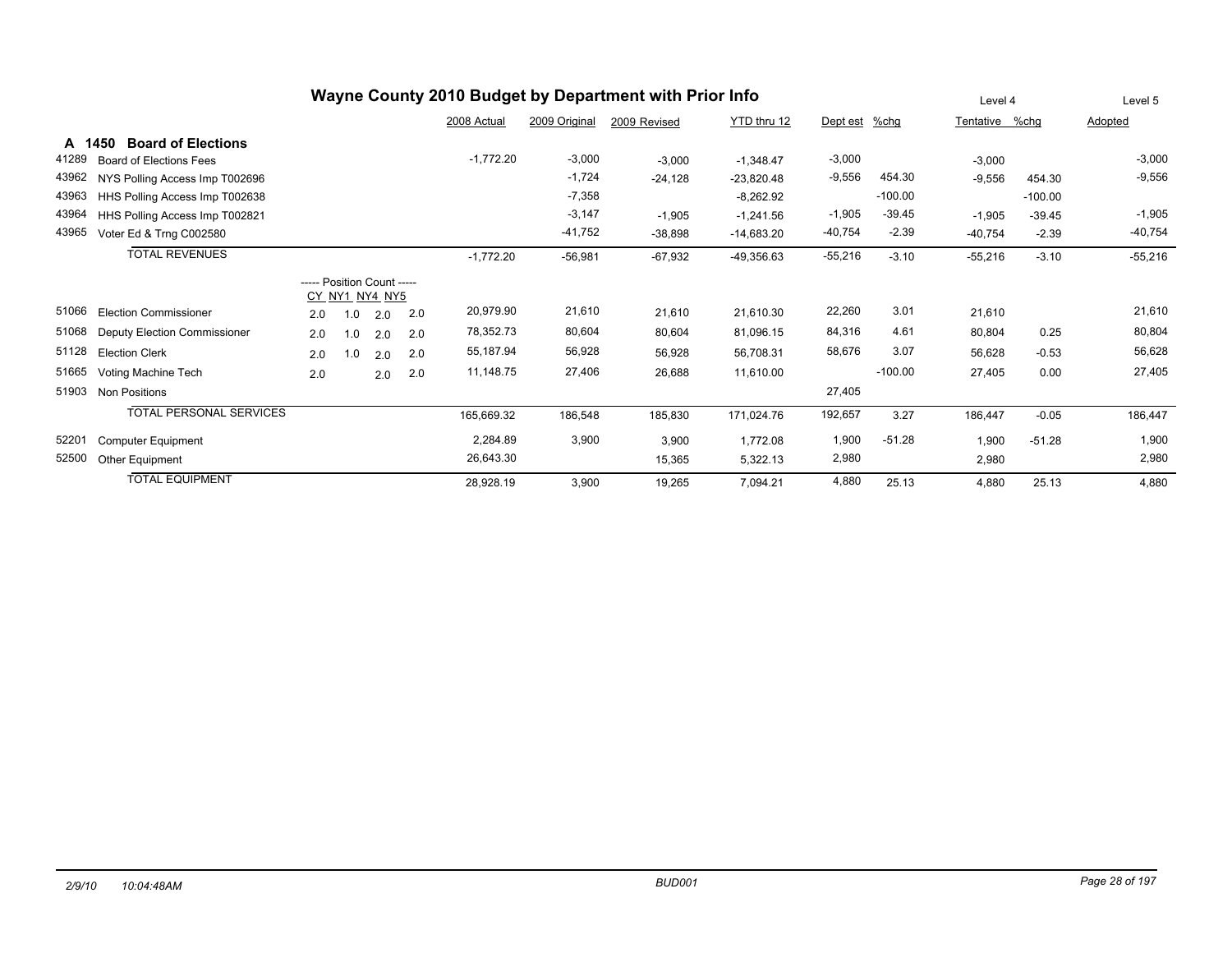|        | Wayne County 2010 Budget by Department with Prior Info |             | Level 4       |              | Level 5     |          |           |                |           |         |
|--------|--------------------------------------------------------|-------------|---------------|--------------|-------------|----------|-----------|----------------|-----------|---------|
|        |                                                        | 2008 Actual | 2009 Original | 2009 Revised | YTD thru 12 | Dept est | $%$ chg   | Tentative %chg |           | Adopted |
| A 1450 | <b>Board of Elections</b>                              |             |               |              |             |          |           |                |           |         |
| 54150  | <b>Office Supplies</b>                                 | 1,177.33    | 1,400         | 800          | 760.22      | 1,600    | 14.29     | 1,600          | 14.29     | 1,600   |
| 54166  | Postage                                                | 19,420.04   | 25,000        | 25,000       | 16,208.55   | 25,000   |           | 25,000         |           | 25,000  |
| 54199  | Miscellaneous Expense                                  | 591.09      | 500           | 500          | 34.76       | 4,000    | 700.00    | 1,000          | 100.00    | 1,000   |
| 54200  | <b>Utilities</b>                                       |             |               |              |             | 9,580    |           | 9,375          |           | 9,375   |
| 54210  | Gas                                                    | 1,833.27    | 2,400         | 2,400        | 1,564.79    |          | $-100.00$ |                | $-100.00$ |         |
| 54220  | Light & Power                                          | 3,502.73    | 6,400         | 6,400        | 3,363.64    |          | $-100.00$ |                | $-100.00$ |         |
| 54230  | Telephone                                              | 2,776.66    | 2,750         | 2,750        | 2,340.38    | 3,500    | 27.27     | 3,500          | 27.27     | 3,500   |
| 54240  | Water                                                  | 298.28      | 450           | 450          | 180.52      |          | $-100.00$ |                | $-100.00$ |         |
| 54410  | Conference                                             | 1,439.00    | 1,800         | 1,800        | 1,794.15    | 3,300    | 83.33     | 3,300          | 83.33     | 3,300   |
| 54414  | Information Technology                                 | 28,572.00   | 29,400        | 29,400       | 29,400.00   | 29,400   |           | 29,400         |           | 29,400  |
| 54418  | Dues                                                   | 180.00      | 200           | 200          | 180.00      | 250      | 25.00     | 250            | 25.00     | 250     |
| 54421  | <b>Election Expense</b>                                | 134,833.31  | 146,700       | 146,700      | 119,092.20  | 189,685  | 29.30     | 166,435        | 13.45     | 166,435 |
| 54424  | Equipment - Maint Contract                             | 19,754.71   | 26,800        | 26,800       | 20,266.08   | 21,000   | $-21.64$  | 21,000         | $-21.64$  | 21,000  |
| 54438  | Maintenance/Repairs                                    | 10,650.00   | 10,650        | 10,650       | 10,650.00   | 10,650   |           | 10,650         |           | 10,650  |
| 54483  | Training- Seminars & Schools                           | 1,187.15    | 3,000         | 3,000        | 244.49      | 1,500    | $-50.00$  | 1,500          | $-50.00$  | 1,500   |
| 54485  | Travel                                                 | 900.20      | 2,000         | 2,000        | 683.65      | 2,500    | 25.00     | 2,500          | 25.00     | 2,500   |
| 54488  | NYS Polling Access Imp T002696                         |             | 1,724         | 24,128       | 15,410.24   | 9,556    | 454.30    | 9,556          | 454.30    | 9,556   |
| 54489  | NYS Polling Acess Imp T002638                          | 9,504.56    | 7,358         |              |             |          | $-100.00$ |                | $-100.00$ |         |
| 54491  | NYS Polling Access Imp T002821                         |             | 3,147         | 1,905        |             | 1,905    | $-39.45$  | 1,905          | $-39.45$  | 1,905   |
| 54494  | Voter Ed & Trng C002580                                | 10,353.69   | 43,949        | 41,095       | 6,541.00    | 2,145    | $-95.12$  | 42,899         | $-2.39$   | 42,899  |
|        | TOTAL CONTRACTUAL EXPENSES                             | 246,974.02  | 315,628       | 325,979      | 228,714.67  | 315,572  | $-0.02$   | 329,871        | 4.51      | 329,871 |
| 58100  | Payments to NYS Retirement Sys                         | 11,520.00   | 14,693        | 14,693       | 10,143.00   | 17,016   | 15.81     | 16,354         | 11.30     | 16,354  |
| 58200  | Payments to Social Security                            | 12,397.90   | 14,271        | 14,271       | 12,711.38   | 14,738   | 3.27      | 14,263         | $-0.06$   | 14,263  |
| 58400  | Hospitalization                                        | 21,960.50   | 23,897        | 23,897       | 30,099.72   | 39,890   | 66.92     | 37,895         | 58.58     | 37,895  |
| 58600  | Disability                                             | 612.00      | 624           | 708          | 616.00      | 576      | $-7.69$   | 576            | $-7.69$   | 576     |
| 58901  | Employee Assistance Program                            | 90.15       | 113           | 113          | 111.42      | 114      | 0.88      | 114            | 0.88      | 114     |
|        | <b>TOTAL FRINGE BENEFITS</b>                           | 46,580.55   | 53,598        | 53,682       | 53,681.52   | 72,334   | 34.96     | 69,202         | 29.11     | 69,202  |
|        | <b>Total County Cost</b>                               | 486,379.88  | 502,693       | 516,824      | 411,158.53  | 530,227  | 5.48      | 535,184        | 6.46      | 535,184 |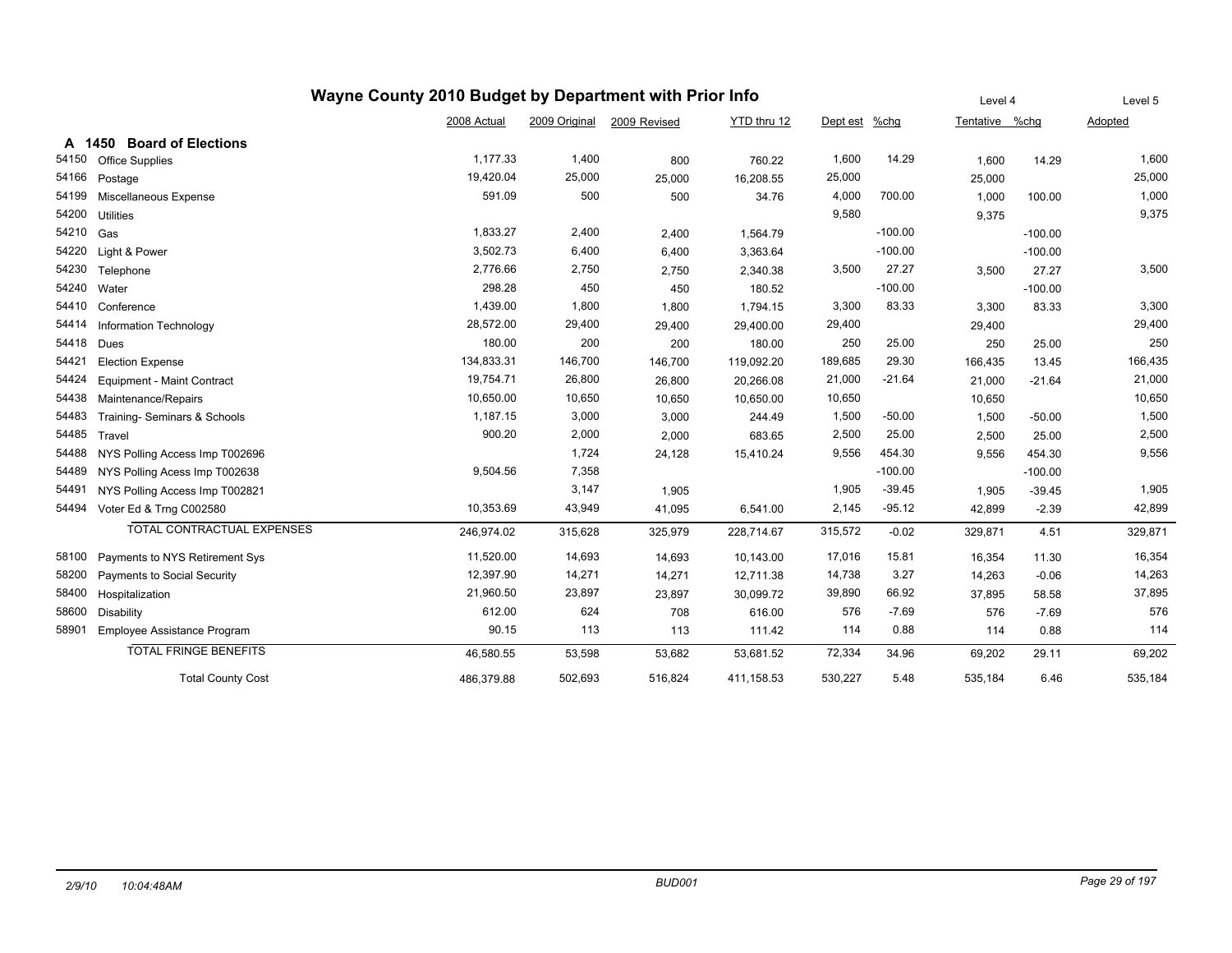| Wayne County 2010 Budget by Department with Prior Info |                                                                                                                                                 |                            |                |      |      |                 |               |              | Level 4         |              | Level 5   |                |           |              |
|--------------------------------------------------------|-------------------------------------------------------------------------------------------------------------------------------------------------|----------------------------|----------------|------|------|-----------------|---------------|--------------|-----------------|--------------|-----------|----------------|-----------|--------------|
|                                                        |                                                                                                                                                 |                            |                |      |      | 2008 Actual     | 2009 Original | 2009 Revised | YTD thru 12     | Dept est     | $%$ chg   | Tentative %chg |           | Adopted      |
| A 1615                                                 | <b>Buildings &amp; Grounds</b>                                                                                                                  |                            |                |      |      |                 |               |              |                 |              |           |                |           |              |
| 41275                                                  | <b>Building &amp; Grounds Fees</b>                                                                                                              |                            |                |      |      | $-1,507,741.01$ | $-1,510,000$  | $-1,536,830$ | $-1,472,305.20$ | $-1,650,000$ | 9.27      | $-1,650,000$   | 9.27      | $-1,650,000$ |
| 42012                                                  | <b>Recreation Concessions</b>                                                                                                                   |                            |                |      |      | $-700.00$       | $-700$        | -700         | -700.00         | $-800$       | 14.29     | $-800$         | 14.29     | $-800$       |
| 42411                                                  | <b>Rental Fees</b>                                                                                                                              |                            |                |      |      | $-11,387.50$    | $-11,000$     | $-11,000$    | $-11,930.35$    | $-13,000$    | 18.18     | $-13,000$      | 18.18     | $-13,000$    |
| 42413                                                  | <b>Health Facility Building</b>                                                                                                                 |                            |                |      |      | -190,155.86     | $-72,860$     | $-72,860$    | $-56,472.39$    | $-72,860$    |           | $-72,860$      |           | $-72,860$    |
| 42665                                                  | Sale of Surplus Equipment                                                                                                                       |                            |                |      |      | $-2,025.00$     | $-10,000$     | $-10,000$    | $-4,950.00$     |              | $-100.00$ |                | $-100.00$ |              |
| 42770                                                  | Miscellaneous Revenues                                                                                                                          |                            |                |      |      | $-1,044.00$     | $-1,000$      | $-1,000$     | $-916.10$       |              | $-100.00$ |                | $-100.00$ |              |
| 42778                                                  | <b>Telephone Reimbursement</b>                                                                                                                  |                            |                |      |      | $-332,427.65$   | $-325,000$    | $-325,000$   | $-335,434.05$   | $-325,000$   |           | $-325,000$     |           | $-325,000$   |
| 43025                                                  | Court Facility Incentive Aid                                                                                                                    |                            |                |      |      | $-82,937.00$    | $-100,000$    | $-100,000$   | $-44,887.00$    | $-110,000$   | 10.00     | $-110,000$     | 10.00     | $-110,000$   |
|                                                        | <b>TOTAL REVENUES</b>                                                                                                                           |                            |                |      |      | $-2,128,418.02$ | $-2,030,560$  | $-2,057,390$ | $-1,927,595.09$ | $-2,171,660$ | 6.95      | $-2.171.660$   | 6.95      | $-2,171,660$ |
|                                                        |                                                                                                                                                 | ----- Position Count ----- |                |      |      |                 |               |              |                 |              |           |                |           |              |
|                                                        |                                                                                                                                                 |                            | CY_NY1_NY4_NY5 |      |      | 67,847.12       | 69,845        |              |                 | 69,845       |           |                |           | 69,845       |
| 51070                                                  | Superintendent Building&Ground                                                                                                                  | 1.0                        | 1.0            | 1.0  | 1.0  |                 |               | 69,845       | 69,832.10       |              |           | 69,845         |           |              |
| 51072                                                  | <b>ASST B&amp;G SUPERINTENDENT</b>                                                                                                              | 1.0                        | 1.0            | 1.0  | 1.0  | 34,304.98       | 52,750        | 52,750       | 52,990.88       | 53,000       | 0.47      | 53.000         | 0.47      | 53,000       |
| 51106                                                  | Cleaner                                                                                                                                         | 4.0                        | 4.0            | 4.0  | 4.0  | 106,771.77      | 117,717       | 117,717      | 110,259.30      | 121,885      | 3.54      | 121,885        | 3.54      | 121,885      |
| 51107                                                  | Cleaner PT                                                                                                                                      | 6.0                        | 6.0            | 6.0  | 6.0  | 58,345.49       | 66,623        | 66,623       | 59,574.41       | 69,000       | 3.57      | 69,000         | 3.57      | 69,000       |
| 51108                                                  | Sr. Cleaner - 8hr                                                                                                                               | 3.0                        | 3.0            | 3.0  | 3.0  | 101,544.79      | 107,179       | 107,179      | 97,749.89       | 108,257      | 1.01      | 108,257        | 1.01      | 108,257      |
| 51172                                                  | Maintenance Worker                                                                                                                              | 10.0                       | 10.0           | 10.0 | 10.0 | 267,209.93      | 283,500       | 283,500      | 288,510.08      | 295,706      | 4.31      | 295,706        | 4.31      | 295,706      |
| 51181                                                  | Laborer- Seasonal                                                                                                                               | 10.0                       | 10.0           | 10.0 | 10.0 | 53,682.75       | 53,000        | 53,000       | 49,202.50       | 53,000       |           | 53,000         |           | 53,000       |
| 51188                                                  | Senior Accountant/Telecomm                                                                                                                      | 1.0                        | 1.0            | 1.0  | 1.0  | 38,310.12       | 38,959        | 38,959       | 38,959.76       | 40,068       | 2.85      | 40,068         | 2.85      | 40,068       |
| 51240                                                  | Maintenance Mechanic                                                                                                                            | 4.0                        | 5.0            | 4.0  | 4.0  | 148,105.17      | 147,200       | 147,200      | 148,462.11      | 189,225      | 28.55     | 154,928        | 5.25      | 154,928      |
| 51262                                                  | <b>Building Maintenance Mechanic</b>                                                                                                            | 4.0                        | 4.0            | 4.0  | 4.0  | 161,857.14      | 163,200       | 163,200      | 163,114.46      | 167,870      | 2.86      | 167,870        | 2.86      | 167,870      |
| 51270                                                  | Working Foreman                                                                                                                                 | 1.0                        | 1.0            | 1.0  | 1.0  | 41,180.83       | 41,903        | 41,903       | 42,224.66       | 43,455       | 3.70      | 43,455         | 3.70      | 43,455       |
| 51306                                                  | Senior Maintenance Mechanic                                                                                                                     | 2.0                        | 2.0            | 2.0  | 2.0  | 89,387.75       | 92,000        | 92,000       | 91,831.35       | 95,795       | 4.13      | 95,795         | 4.13      | 95,795       |
| 51321                                                  | Park Foreman Seasonal                                                                                                                           | 3.0                        | 3.0            | 3.0  | 3.0  | 28,161.00       | 39,000        | 39,000       | 33,235.00       | 39,000       |           | 39,000         |           | 39,000       |
| 51333                                                  | Maintenance Foreman                                                                                                                             | 1.0                        | 1.0            | 1.0  | 1.0  | 49,751.18       | 51,250        | 51,250       | 50,997.05       | 52,467       | 2.37      | 52,467         | 2.37      | 52,467       |
| 51695                                                  | Clerk-Typist (8hr)                                                                                                                              | 1.0                        | 1.0            | 1.0  | 1.0  | 33,405.47       | 34,500        | 34,500       | 33,972.45       | 34,715       | 0.62      | 34,715         | 0.62      | 34,715       |
| 51696                                                  | Account Clerk (8hr)                                                                                                                             | 1.0                        | 1.0            | 1.0  | 1.0  | 33,082.38       | 34,200        | 34,200       | 34,277.13       | 35,048       | 2.48      | 35,048         | 2.48      | 35,048       |
| 51699                                                  | Personnel Clerk                                                                                                                                 | 1.0                        | 1.0            | 1.0  | 1.0  | 16,003.27       | 33,802        | 33,802       | 34,635.44       | 34,647       | 2.50      | 34,647         | 2.50      | 34,647       |
| 51904                                                  | Overtime                                                                                                                                        |                            |                |      |      | 21,583.12       | 28,000        | 28,000       | 15,738.73       | 28,000       |           | 28,000         |           | 28,000       |
| 51906                                                  | <b>Shift Differential</b>                                                                                                                       |                            |                |      |      | 10,679.16       | 10,000        | 10,000       | 11,139.94       | 10,000       |           | 10,000         |           | 10,000       |
|                                                        | <b>TOTAL PERSONAL SERVICES</b><br>1,540,983<br>1,361,213.42<br>1,464,628<br>1,464,628<br>1,426,707.24<br>5.21<br>1,506,686<br>2.87<br>1,506,686 |                            |                |      |      |                 |               |              |                 |              |           |                |           |              |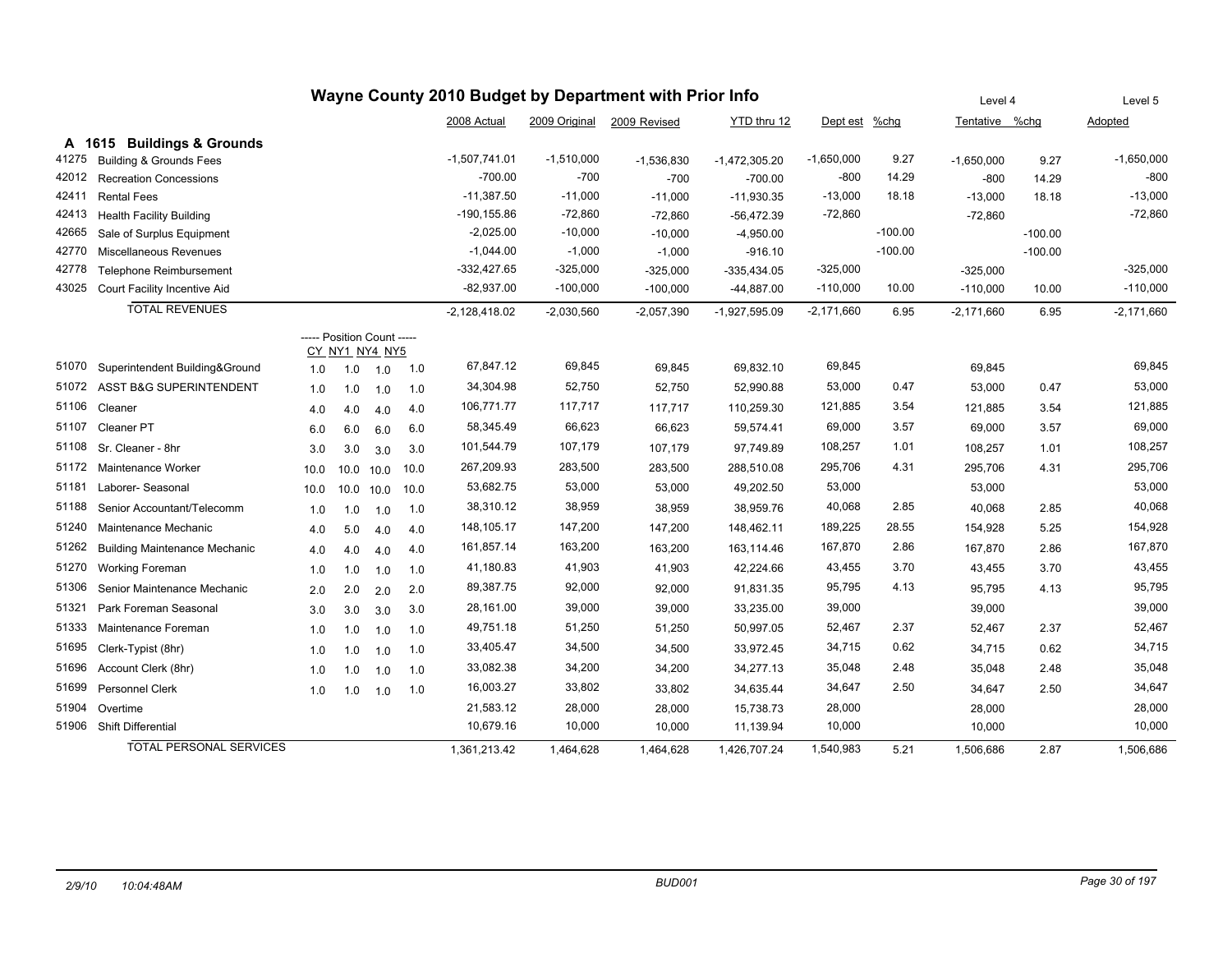| Wayne County 2010 Budget by Department with Prior Info |                                          |              |               |              |             |           |          |                | Level 4  |           |
|--------------------------------------------------------|------------------------------------------|--------------|---------------|--------------|-------------|-----------|----------|----------------|----------|-----------|
|                                                        |                                          | 2008 Actual  | 2009 Original | 2009 Revised | YTD thru 12 | Dept est  | $%$ chg  | Tentative %chg |          | Adopted   |
|                                                        | A 1615 Buildings & Grounds               |              |               |              |             |           |          |                |          |           |
| 52200                                                  | Office Equipment                         |              | 1,800         | 1,800        |             | 200       | $-88.89$ | 200            | $-88.89$ | 200       |
| 52201                                                  | <b>Computer Equipment</b>                | 3,723.26     | 4,900         | 4,900        | 3,877.06    | 4,450     | $-9.18$  | 4,450          | $-9.18$  | 4,450     |
| 52300                                                  | <b>Motor Vehicles</b>                    | 25,014.00    | 19,000        | 19,000       | 18,292.31   | 21,000    | 10.53    | 21,000         | 10.53    | 21,000    |
| 52401                                                  | Tools                                    | 2,270.68     | 1,010         | 1,010        | 834.88      | 2,548     | 152.28   | 1,229          | 21.68    | 1,229     |
| 52500                                                  | Other Equipment                          | 23,004.27    | 14,285        | 36,263       | 12,073.27   | 14,033    | $-1.76$  | 13,293         | $-6.94$  | 13,293    |
|                                                        | <b>TOTAL EQUIPMENT</b>                   | 54,012.21    | 40,995        | 62,973       | 35,077.52   | 42,231    | 3.02     | 40,172         | $-2.01$  | 40,172    |
| 54000                                                  | <b>Contractual Expenses</b>              | 115,019.87   |               | 91,661       | 1,311.34    |           |          |                |          |           |
| 54125                                                  | Fuel Oil                                 |              | 500           | 500          |             | 500       |          | 500            |          | 500       |
| 54128                                                  | Gasoline- Oil- Lube                      | 19,670.29    | 25,000        | 25,000       | 12,895.88   | 20,000    | $-20.00$ | 20,000         | $-20.00$ | 20,000    |
| 54135                                                  | Janitor Supplies                         | 27,985.69    | 20,000        | 20,000       | 28,353.00   | 30,000    | 50.00    | 30,000         | 50.00    | 30,000    |
| 54137                                                  | <b>Safety Supplies</b>                   | 5,026.99     | 3,500         | 3,500        | 3,342.19    | 3,500     |          | 3,500          |          | 3,500     |
| 54150                                                  | Office Supplies                          | 2,216.84     | 1,800         | 1,800        | 2,043.76    | 2,000     | 11.11    | 2,000          | 11.11    | 2,000     |
| 54166                                                  | Postage                                  | 660.09       | 400           | 400          | 400.00      | 400       |          | 400            |          | 400       |
| 54167                                                  | Propane Gas                              | 996.60       | 1,000         | 1,000        | 554.89      | 600       | $-40.00$ | 600            | $-40.00$ | 600       |
| 54210                                                  | Gas                                      | 90,718.49    | 135,000       | 113,022      | 42,880.29   | 110,000   | $-18.52$ | 90,000         | $-33.33$ | 90,000    |
| 54220                                                  | Light & Power                            | 125,636.87   | 150,000       | 150,000      | 103,627.91  | 135,000   | $-10.00$ | 135,000        | $-10.00$ | 135,000   |
| 54230                                                  | Telephone                                | 175,736.31   | 185,000       | 185,000      | 149,638.55  | 190,000   | 2.70     | 180,000        | $-2.70$  | 180,000   |
| 54235                                                  | <b>Telephone Repairs</b>                 | 6,760.00     | 10,000        | 10,000       |             | 15,000    | 50.00    | 10,000         |          | 10,000    |
| 54240                                                  | Water                                    | 9,048.08     | 15,000        | 15,000       | 7,537.26    | 15,000    |          | 15,000         |          | 15,000    |
| 54250                                                  | Refuse                                   | 18,736.77    | 22,000        | 22,000       | 20,953.89   | 19,000    | $-13.64$ | 19,000         | $-13.64$ | 19,000    |
| 54407                                                  | <b>Building Maintenance &amp; Repair</b> | 307,508.92   | 250,000       | 250,000      | 205,975.66  | 275,000   | 10.00    | 260,000        | 4.00     | 260,000   |
| 54408                                                  | Copier Expense                           | 2,846.13     | 3,500         | 3,500        | 3,244.98    | 3,500     |          | 3,500          |          | 3,500     |
| 54414                                                  | Information Technology                   | 18,860.00    | 22,800        | 22,800       | 22,800.00   | 22,800    |          | 22,800         |          | 22,800    |
| 54422                                                  | <b>Elevator Maintenance</b>              | 20,066.26    | 24,000        | 24,000       | 21,465.38   | 26,750    | 11.46    | 26,750         | 11.46    | 26,750    |
| 54424                                                  | Equipment - Maint Contract               | 103,079.28   | 100,000       | 100,000      | 71,992.97   | 110,000   | 10.00    | 110,000        | 10.00    | 110,000   |
| 54425                                                  | Equipment - Maint & Repair               | 14,638.87    | 20,000        | 20,000       | 8,181.21    | 18,000    | $-10.00$ | 18,000         | $-10.00$ | 18,000    |
| 54437                                                  | Lease                                    | 55,098.98    | 3,500         | 3,500        | 5,381.60    | 5,400     | 54.29    | 5,400          | 54.29    | 5,400     |
| 54456                                                  | Printing                                 |              | 750           | 750          | 90.06       | 1,000     | 33.33    | 1,000          | 33.33    | 1,000     |
| 54474                                                  | Snow Removal                             | 25,093.40    | 28,000        | 28,000       | 17,857.37   | 28,000    |          | 28,000         |          | 28,000    |
| 54475                                                  | Software                                 | 2,046.95     | 2,000         | 2,000        |             | 2,000     |          | 2,000          |          | 2,000     |
| 54483                                                  | Training-Seminars & Schools              |              | 750           | 750          |             | 1,000     | 33.33    | 750            |          | 750       |
| 54485                                                  | Travel                                   |              | 250           | 250          |             | 500       | 100.00   | 250            |          | 250       |
| 54500                                                  | Fees for Services Non-employ             | 89,603.04    | 99,000        | 99,000       | 97,068.24   | 99,000    |          | 99,000         |          | 99,000    |
|                                                        | 54525 Lease-D.O.L.                       |              | 51,200        | 51,200       | 51,139.20   | 51,600    | 0.78     | 51,600         | 0.78     | 51,600    |
|                                                        | <b>TOTAL CONTRACTUAL EXPENSES</b>        | 1,237,054.72 | 1,174,950     | 1,244,633    | 878,735.63  | 1,185,550 | 0.90     | 1,135,050      | $-3.40$  | 1,135,050 |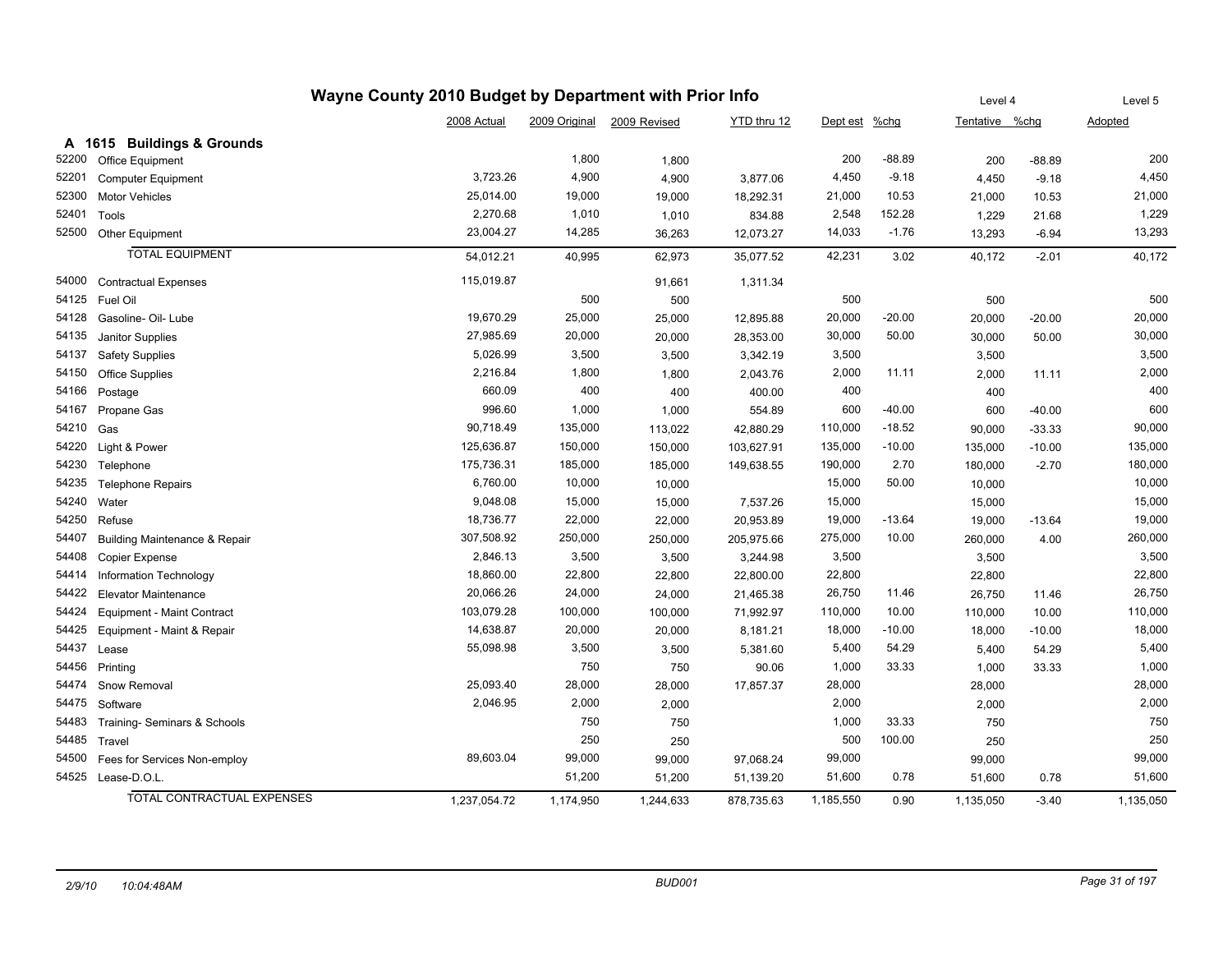| Wayne County 2010 Budget by Department with Prior Info |                                   |             |               |              |             |               |         |                | Level 4 | Level 5   |  |
|--------------------------------------------------------|-----------------------------------|-------------|---------------|--------------|-------------|---------------|---------|----------------|---------|-----------|--|
|                                                        |                                   | 2008 Actual | 2009 Original | 2009 Revised | YTD thru 12 | Dept est %chg |         | Tentative %chq |         | Adopted   |  |
| A 1615                                                 | <b>Buildings &amp; Grounds</b>    |             |               |              |             |               |         |                |         |           |  |
| 58100                                                  | Payments to NYS Retirement Sys    | 99,563.00   | 140,466       | 140,466      | 92.207.00   | 165,149       | 17.57   | 161,068        | 14.67   | 161,068   |  |
|                                                        | 58200 Payments to Social Security | 100,862.47  | 112,044       | 112,044      | 105,090.88  | 114,014       | 1.76    | 111,390        | $-0.58$ | 111,390   |  |
| 58400 Hospitalization                                  |                                   | 202,591.86  | 226,607       | 226,607      | 254.372.45  | 330,369       | 45.79   | 298,195        | 31.59   | 298,195   |  |
| 58500                                                  | Unemployment                      | 16.796.41   | 28,000        | 28,000       | 36.576.95   | 32,000        | 14.29   | 32,000         | 14.29   | 32,000    |  |
| 58600<br>Disability                                    |                                   | 5,004.00    | 5,304         | 5,304        | 5,253.00    | 5,040         | $-4.98$ | 4,896          | $-7.69$ | 4,896     |  |
| 58901                                                  | Employee Assistance Program       | 658.10      | 684           | 684          | 677.81      | 755           | 10.38   | 736            | 7.60    | 736       |  |
|                                                        | <b>TOTAL FRINGE BENEFITS</b>      | 425.475.84  | 513,105       | 513,105      | 494.178.09  | 647,327       | 26.16   | 608,285        | 18.55   | 608,285   |  |
|                                                        | <b>Total County Cost</b>          | 949.338.17  | 1,163,118     | 1.227.949    | 907.103.39  | 1.244.431     | 6.99    | 1,118,533      | $-3.83$ | 1,118,533 |  |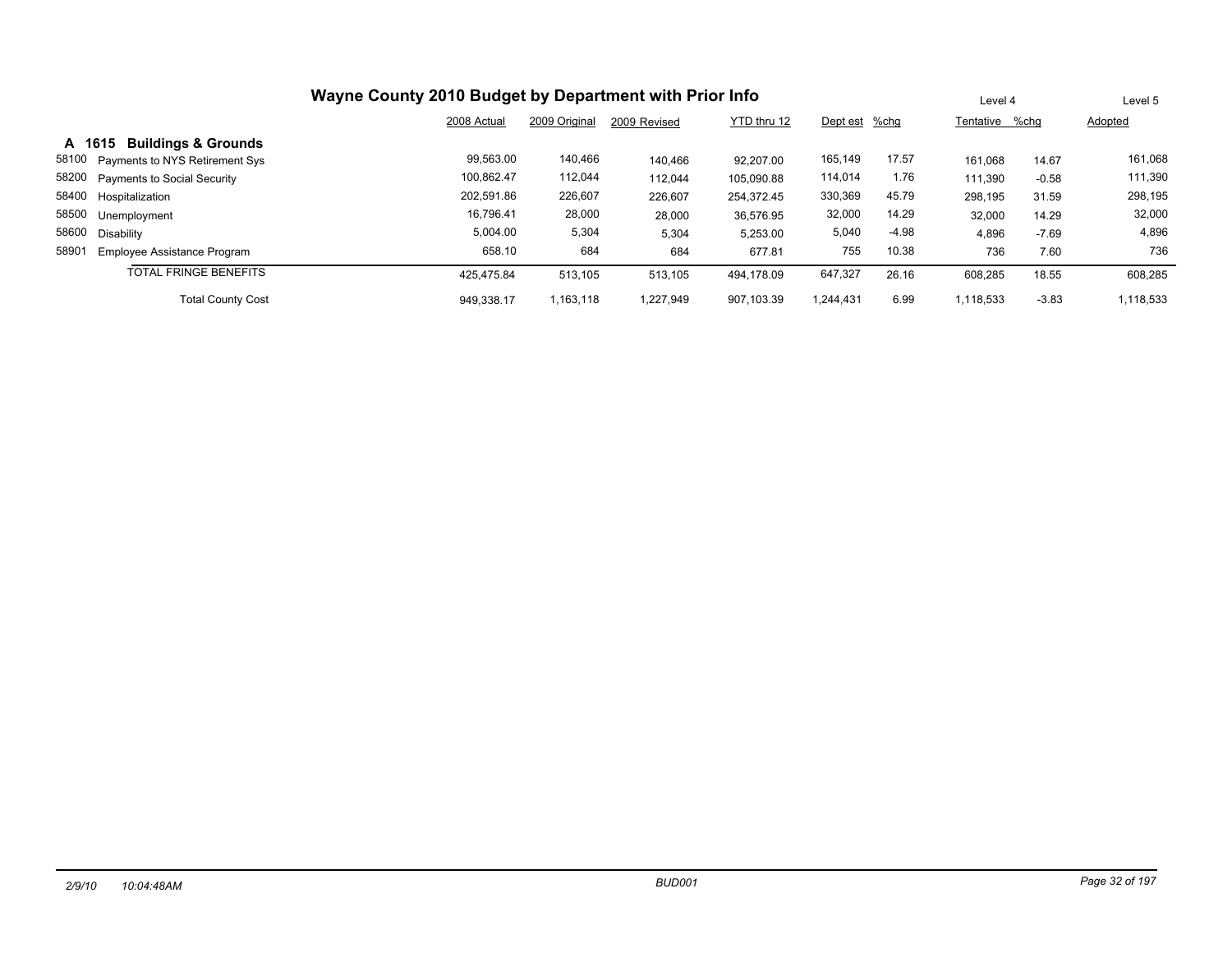|            | Wayne County 2010 Budget by Department with Prior Info |     |                            |     |                |            | Level 4                    | Level 5       |          |           |                |         |            |
|------------|--------------------------------------------------------|-----|----------------------------|-----|----------------|------------|----------------------------|---------------|----------|-----------|----------------|---------|------------|
|            |                                                        |     |                            |     | 2008 Actual    |            | 2009 Original 2009 Revised | YTD thru 12   | Dept est | $%$ chg   | Tentative %chg |         | Adopted    |
|            | A 1640 Central Garage                                  |     |                            |     |                |            |                            |               |          |           |                |         |            |
| 41272      | <b>Central Garage Fees</b>                             |     |                            |     | $-250, 114.10$ | $-314,036$ | $-314,036$                 | $-243,812.88$ |          | $-100.00$ | $-346,908$     | 10.47   | $-346,908$ |
|            | <b>TOTAL REVENUES</b>                                  |     |                            |     | $-250, 114.10$ | $-314,036$ | $-314,036$                 | $-243,812.88$ |          | $-100.00$ | $-346,908$     | 10.47   | $-346,908$ |
|            |                                                        |     | ----- Position Count ----- |     |                |            |                            |               |          |           |                |         |            |
|            |                                                        |     | CY_NY1_NY4_NY5             |     |                |            |                            |               |          |           |                |         |            |
| 51298      | <b>Automotive Mechanic</b>                             | 2.0 | 2.0<br>2.0                 | 2.0 | 77,270.12      | 79,045     | 79,045                     | 80,596.02     | 84,995   | 7.53      | 84,995         | 7.53    | 84,995     |
| 51318      | Automotive Mechanic Foreman                            | 1.0 | 1.0<br>1.0                 | 1.0 | 43,573.57      | 46,193     | 46,581                     | 45,322.76     | 46,828   | 1.37      | 46,828         | 1.37    | 46,828     |
|            | 51904 Overtime                                         |     |                            |     | 389.68         | 750        | 750                        | 456.28        | 750      |           | 750            |         | 750        |
|            | <b>TOTAL PERSONAL SERVICES</b>                         |     |                            |     | 121,233.37     | 125,988    | 126,376                    | 126,375.06    | 132,573  | 5.23      | 132,573        | 5.23    | 132,573    |
| 52000      | Equipment & Other Cap Outlay                           |     |                            |     | 4,074.00       |            |                            |               | 13,840   |           | 13,840         |         | 13,840     |
|            | <b>TOTAL EQUIPMENT</b>                                 |     |                            |     | 4,074.00       |            |                            |               | 13,840   |           | 13,840         |         | 13,840     |
|            |                                                        |     |                            |     |                |            |                            |               |          |           |                |         |            |
| 54100      | Supplies & Materials                                   |     |                            |     | 69,744.44      | 70,000     | 88,000                     | 88,457.64     | 80,000   | 14.29     | 80,000         | 14.29   | 80,000     |
| 54126      | <b>Field Supplies</b>                                  |     |                            |     | 290.37         | 200        | 200                        |               | 200      |           | 200            |         | 200        |
| 54128      | Gasoline- Oil- Lube                                    |     |                            |     | 13,624.18      | 15,000     | 15,000                     | 12,881.15     | 15,000   |           | 15,000         |         | 15,000     |
| 54150      | Office Supplies                                        |     |                            |     | 325.49         | 300        | 300                        | 314.27        | 300      |           | 300            |         | 300        |
| 54180      | Tires                                                  |     |                            |     | 12,394.38      | 16,000     | 17,054                     | 18,055.66     | 17,500   | 9.38      | 17,500         | 9.38    | 17,500     |
| 54210      | Gas                                                    |     |                            |     | 1,811.09       | 2,685      | 2,685                      | 1,489.73      | 2,500    | $-6.89$   | 2,500          | $-6.89$ | 2,500      |
| 54220      | Light & Power                                          |     |                            |     | 3,211.57       | 3,100      | 3,100                      | 3,102.78      | 3,255    | 5.00      | 3,255          | 5.00    | 3,255      |
| 54230      | Telephone                                              |     |                            |     | 1,033.30       | 1,200      | 1,200                      | 894.81        | 1,200    |           | 1,200          |         | 1,200      |
| 54240      | Water                                                  |     |                            |     | 616.28         | 490        | 490                        | 275.86        | 540      | 10.20     | 540            | 10.20   | 540        |
| 54400      | <b>Contracted Services</b>                             |     |                            |     | 3,713.46       | 8,500      | 8,500                      | 7,062.46      | 8,500    |           | 8,500          |         | 8,500      |
| 54414      | Information Technology                                 |     |                            |     | 1,160.00       | 1,350      | 1,350                      | 1,350.00      | 1,350    |           | 1,350          |         | 1,350      |
| 54417      | Dry Cleaning                                           |     |                            |     | 1,381.05       | 1,565      | 1,565                      | 1,319.74      | 1,565    |           | 1,565          |         | 1,565      |
| 54425      | Equipment - Maint & Repair                             |     |                            |     |                | 300        | 300                        |               | 300      |           | 300            |         | 300        |
| 54475      | Software                                               |     |                            |     |                |            | 2,495                      | 2,495.00      |          |           |                |         |            |
| 54493      | <b>Clerical Service Contracts</b>                      |     |                            |     | 7,878.00       | 8,884      | 8,884                      | 8,879.00      | 9,162    | 3.13      | 9,162          | 3.13    | 9,162      |
| 54600 Misc |                                                        |     |                            |     | 22,365.23      | 500        | 500                        | 299.93        | 500      |           | 500            |         | 500        |
|            | TOTAL CONTRACTUAL EXPENSES                             |     |                            |     | 139,548.84     | 130,074    | 151,623                    | 146,878.03    | 141,872  | 9.07      | 141,872        | 9.07    | 141,872    |
| 58100      | Payments to NYS Retirement Sys                         |     |                            |     | 7,953.00       | 13,859     | 13,471                     | 8,515.00      | 15,685   | 13.18     | 15,685         | 13.18   | 15,685     |
| 58200      | <b>Payments to Social Security</b>                     |     |                            |     | 8,778.44       | 9,638      | 9,638                      | 8,948.94      | 10,083   | 4.62      | 10,083         | 4.62    | 10,083     |
| 58400      | Hospitalization                                        |     |                            |     | 26,308.13      | 33,952     | 33,952                     | 36,943.68     | 46,206   | 36.09     | 43,896         | 29.29   | 43,896     |
| 58600      | <b>Disability</b>                                      |     |                            |     | 460.00         | 468        | 468                        | 462.00        | 432      | $-7.69$   | 432            | $-7.69$ | 432        |
| 58901      | <b>Employee Assistance Program</b>                     |     |                            |     | 54.09          | 57         | 57                         | 55.71         | 57       |           | 57             |         | 57         |
|            | <b>TOTAL FRINGE BENEFITS</b>                           |     |                            |     | 43,553.66      | 57,974     | 57,586                     | 54,925.33     | 72,463   | 24.99     | 70,153         | 21.01   | 70,153     |
|            | <b>Total County Cost</b>                               |     |                            |     | 58,295.77      |            | 21,549                     | 84,365.54     | 360,748  |           | 11,530         |         | 11,530     |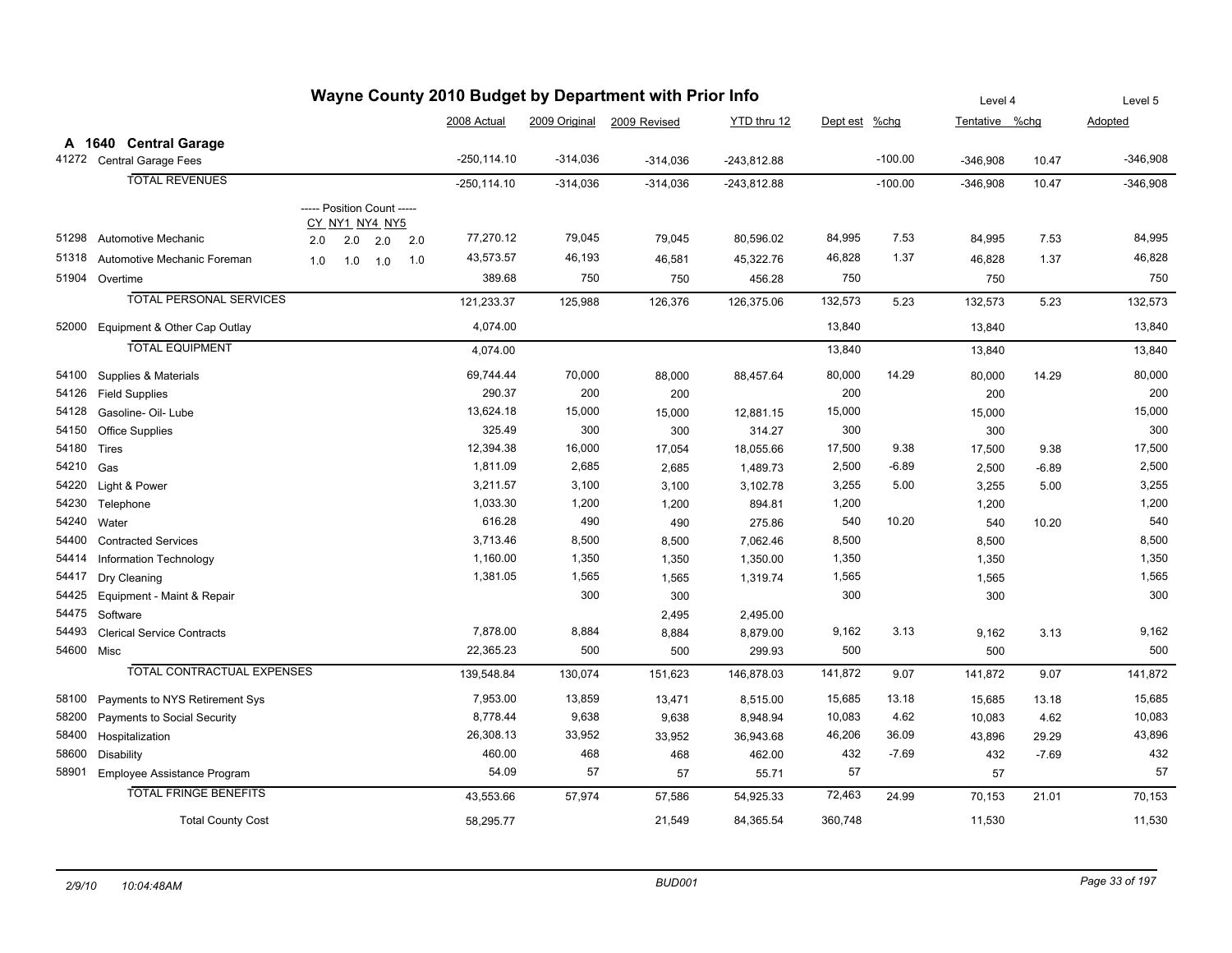| Wayne County 2010 Budget by Department with Prior Info |               | Level 4        | Level 5   |            |           |           |  |
|--------------------------------------------------------|---------------|----------------|-----------|------------|-----------|-----------|--|
|                                                        | Dept est %chg | Tentative %chg | Adopted   |            |           |           |  |
| <b>Undistributed Meter Postage</b><br>A 1670           |               |                |           |            |           |           |  |
| 41274<br>Postage Reimbursement Fees                    | $-43.710.17$  | $-60,000$      | $-60.000$ | -41.361.83 | $-100.00$ | $-100.00$ |  |
| <b>TOTAL REVENUES</b>                                  | $-43.710.17$  | $-60.000$      | $-60,000$ | -41,361.83 | $-100.00$ | $-100.00$ |  |
| 54000<br><b>Contractual Expenses</b>                   | 67.200.75     | 60,000         | 61.689    | 43.490.00  | $-100.00$ | $-100.00$ |  |
| TOTAL CONTRACTUAL EXPENSES                             | 67,200.75     | 60,000         | 61,689    | 43,490.00  | $-100.00$ | $-100.00$ |  |
| <b>Total County Cost</b>                               | 23.490.58     |                | 1,689     | 2.128.17   | 0         |           |  |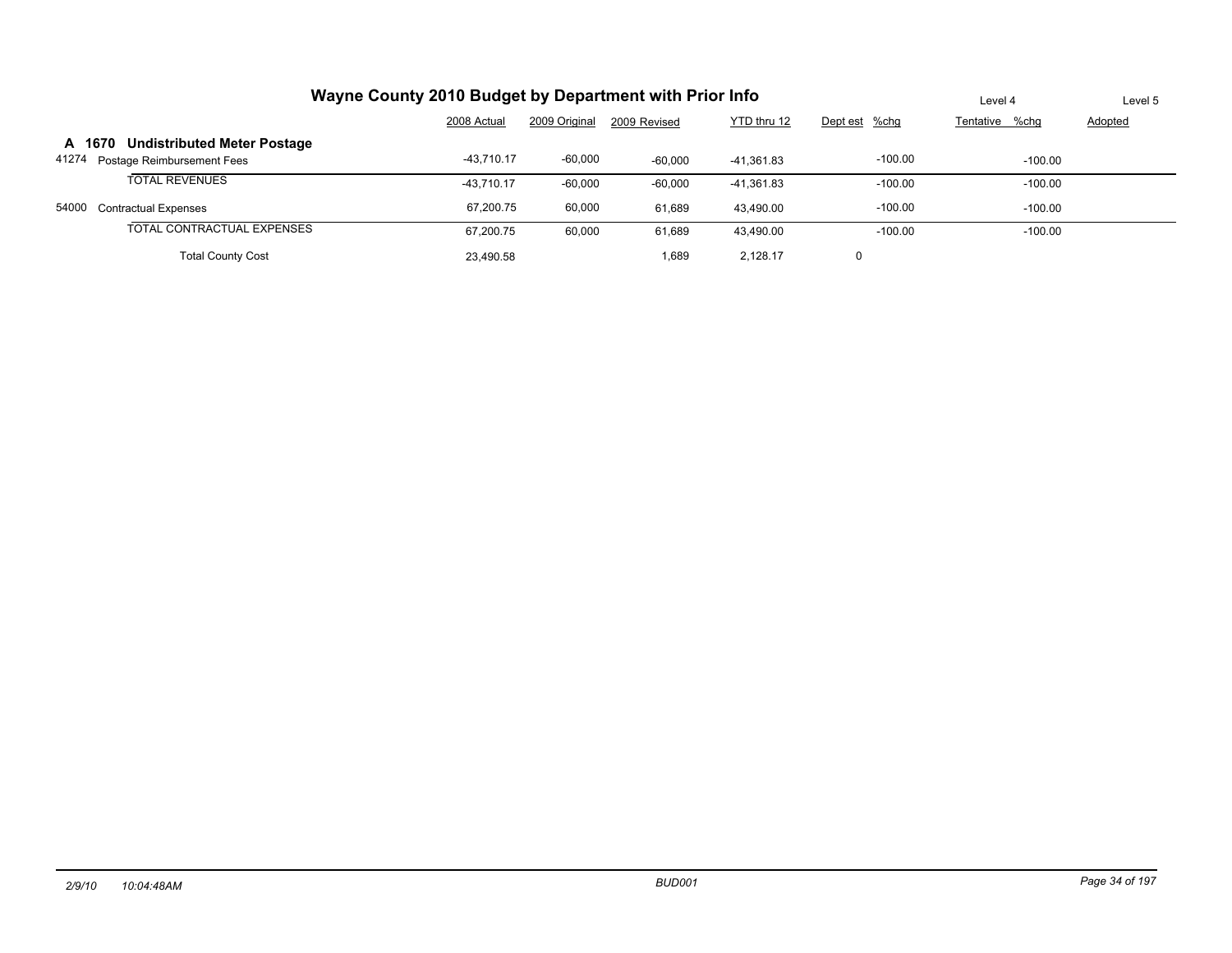| Wayne County 2010 Budget by Department with Prior Info |                                   |                                              |              |               |              |              |           |          |                | Level 4  |           |
|--------------------------------------------------------|-----------------------------------|----------------------------------------------|--------------|---------------|--------------|--------------|-----------|----------|----------------|----------|-----------|
|                                                        |                                   |                                              | 2008 Actual  | 2009 Original | 2009 Revised | YTD thru 12  | Dept est  | $%$ chg  | Tentative %chq |          | Adopted   |
|                                                        | A 1671 Printing Department        |                                              |              |               |              |              |           |          |                |          |           |
| 41271                                                  | <b>Central Printing Fees</b>      |                                              | $-53,014.09$ | $-63,000$     | $-63,000$    | $-30,871.34$ | $-32,000$ | $-49.21$ | $-32,000$      | $-49.21$ | $-32,000$ |
|                                                        | <b>TOTAL REVENUES</b>             |                                              | $-53,014.09$ | $-63,000$     | $-63,000$    | $-30,871.34$ | $-32,000$ | $-49.21$ | $-32,000$      | $-49.21$ | $-32,000$ |
|                                                        |                                   | ----- Position Count -----<br>CY_NY1_NY4_NY5 |              |               |              |              |           |          |                |          |           |
| 51114                                                  | Copy Center Coord PT              | 1.0<br>1.0<br>1.0<br>1.0                     | 10,670.77    | 11,141        | 11,141       | 10,423.49    | 11,476    | 3.01     | 11,476         | 3.01     | 11,476    |
|                                                        | <b>TOTAL PERSONAL SERVICES</b>    |                                              | 10,670.77    | 11,141        | 11,141       | 10,423.49    | 11,476    | 3.01     | 11,476         | 3.01     | 11,476    |
| 52500                                                  | Other Equipment                   |                                              |              |               | 9,579        | 9,493.20     |           |          |                |          |           |
|                                                        | <b>TOTAL EQUIPMENT</b>            |                                              |              |               | 9,579        | 9,493.20     |           |          |                |          |           |
| 54100                                                  | Supplies & Materials              |                                              | 34,265.63    | 38,000        | 38,724       | 21,885.61    | 29,700    | $-21.84$ | 29,700         | $-21.84$ | 29,700    |
| 54210                                                  | Gas                               |                                              | 1,488.50     | 1,660         | 1,660        | 805.14       | 1,800     | 8.43     | 1,800          | 8.43     | 1,800     |
| 54220                                                  | Light & Power                     |                                              | 1,870.44     | 2,215         | 2,215        | 1,622.30     | 2,400     | 8.35     | 2,400          | 8.35     | 2,400     |
| 54230                                                  | Telephone                         |                                              | 210.09       | 270           | 270          | 271.02       | 270       |          | 270            |          | 270       |
| 54240                                                  | Water                             |                                              | 400.85       | 385           | 385          | 298.60       | 550       | 42.86    | 400            | 3.90     | 400       |
| 54424                                                  | Equipment - Maint Contract        |                                              | 12,295.56    | 9,200         | 9,200        | 11,372.98    | 9,600     | 4.35     | 9,600          | 4.35     | 9,600     |
| 54425                                                  | Equipment - Maint & Repair        |                                              | 470.18       | 500           | 500          | 430.70       | 500       |          | 500            |          | 500       |
| 54438                                                  | Maintenance/Repairs               |                                              | 5,106.00     | 5,106         | 5,106        | 5,106.00     | 5,106     |          | 5,106          |          | 5,106     |
|                                                        | <b>TOTAL CONTRACTUAL EXPENSES</b> |                                              | 56,107.25    | 57,336        | 58,060       | 41,792.35    | 49,926    | $-12.92$ | 49,776         | $-13.19$ | 49,776    |
| 58200                                                  | Payments to Social Security       |                                              | 816.30       | 853           | 853          | 797.45       | 878       | 2.93     | 878            | 2.93     | 878       |
| 58901                                                  | Employee Assistance Program       |                                              | 9.02         | 10            | 10           | 9.29         | 10        |          | 10             |          | 10        |
|                                                        | <b>TOTAL FRINGE BENEFITS</b>      |                                              | 825.32       | 863           | 863          | 806.74       | 888       | 2.90     | 888            | 2.90     | 888       |
|                                                        | <b>Total County Cost</b>          |                                              | 14,589.25    | 6,340         | 16,643       | 31,644.44    | 30,290    | 377.76   | 30,140         | 375.39   | 30,140    |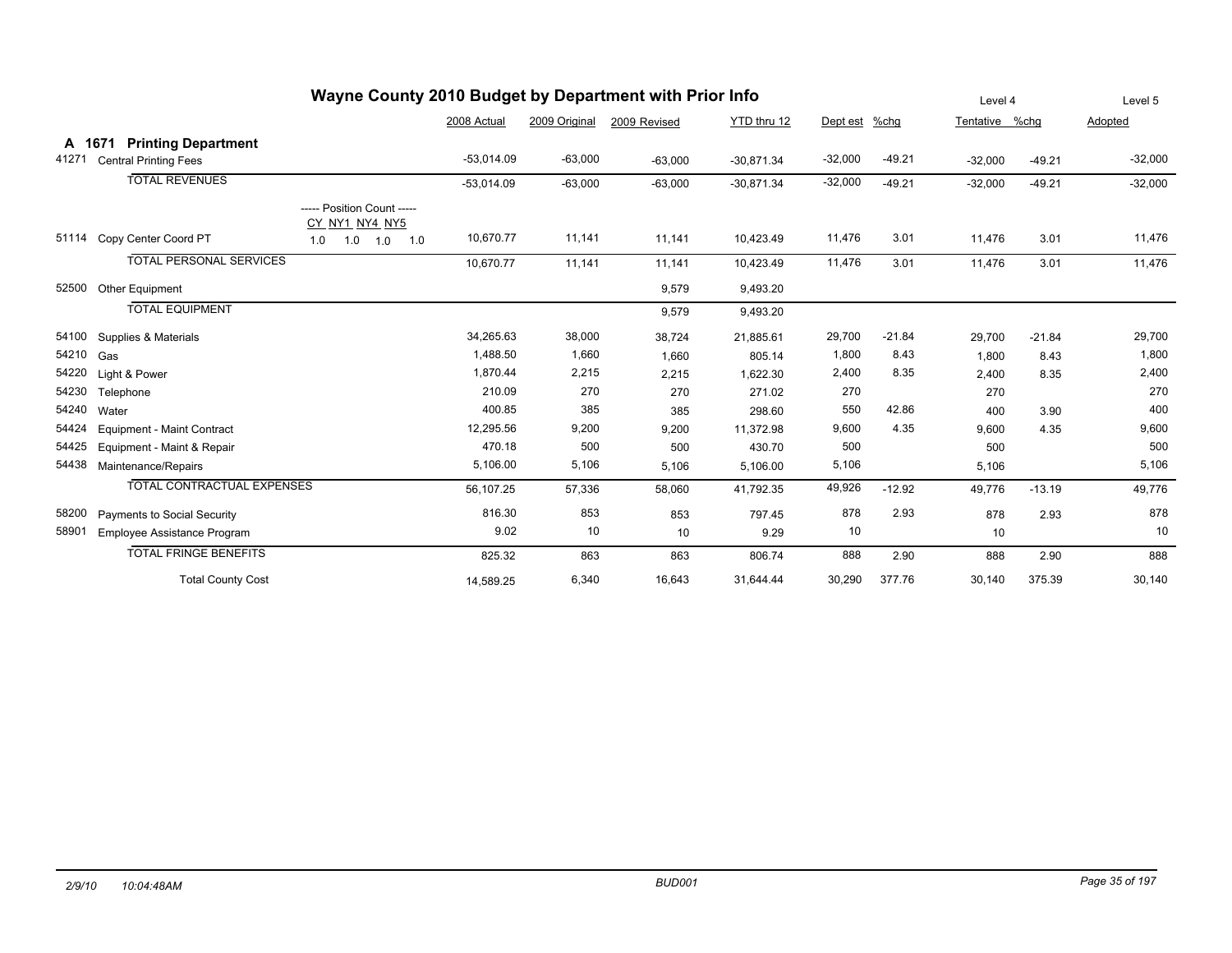|                                     | Wayne County 2010 Budget by Department with Prior Info |               |              |             |               |                |         |  |  |  |  |
|-------------------------------------|--------------------------------------------------------|---------------|--------------|-------------|---------------|----------------|---------|--|--|--|--|
|                                     | 2008 Actual                                            | 2009 Original | 2009 Revised | YTD thru 12 | Dept est %chg | Tentative %chg | Adopted |  |  |  |  |
| A 1672 Court House Xerox            |                                                        |               |              |             |               |                |         |  |  |  |  |
| 41273 Use of Court House Xerox Fees | $-1.855.07$                                            |               |              |             |               |                |         |  |  |  |  |
| <b>TOTAL REVENUES</b>               | $-1,855.07$                                            |               |              |             |               |                |         |  |  |  |  |
| 54000 Contractual Expenses          | 3.081.36                                               |               |              |             |               |                |         |  |  |  |  |
| TOTAL CONTRACTUAL EXPENSES          | 3.081.36                                               |               |              |             |               |                |         |  |  |  |  |
| <b>Total County Cost</b>            | 1.226.29                                               |               |              |             | 0             |                |         |  |  |  |  |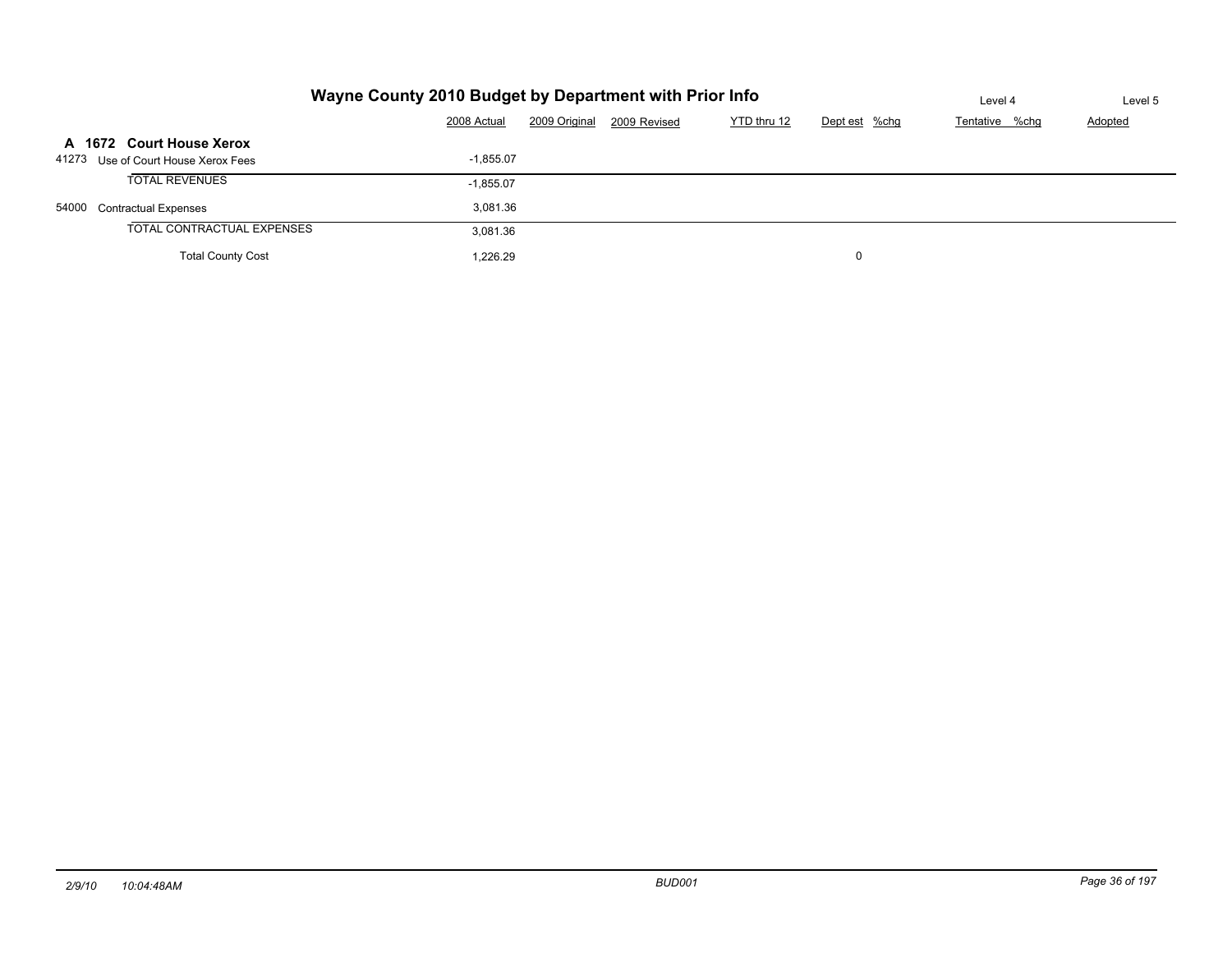| Wayne County 2010 Budget by Department with Prior Info |                                         |                            |     |                |     |                 |               |              |                 |              | Level 4  |                | Level 5  |              |
|--------------------------------------------------------|-----------------------------------------|----------------------------|-----|----------------|-----|-----------------|---------------|--------------|-----------------|--------------|----------|----------------|----------|--------------|
|                                                        |                                         |                            |     |                |     | 2008 Actual     | 2009 Original | 2009 Revised | YTD thru 12     | Dept est     | $%$ chg  | Tentative %chq |          | Adopted      |
|                                                        | <b>Information Technology</b><br>A 1680 |                            |     |                |     |                 |               |              |                 |              |          |                |          |              |
| 41270                                                  | Information Technology Fees             |                            |     |                |     | $-1,270,537.42$ | $-1,360,190$  | $-1,360,190$ | $-1,326,088.06$ | $-1,392,950$ | 2.41     | $-1,392,950$   | 2.41     | $-1,392,950$ |
| 41274                                                  | Postage Reimbursement Fees              |                            |     |                |     | $-23,264.53$    | $-22,000$     | $-22,000$    | $-25,308.75$    | $-22,000$    |          | $-22,000$      |          | $-22,000$    |
| 42228                                                  | IT for Other Districts & Govt           |                            |     |                |     | $-34,988.55$    | $-34,000$     | $-34,000$    | $-27,696.95$    | $-43,800$    | 28.82    | $-43,800$      | 28.82    | $-43,800$    |
| 43089                                                  | <b>STAR Program Administration</b>      |                            |     |                |     | $-2,707.84$     |               |              |                 | $-2,500$     |          | $-2,500$       |          | $-2,500$     |
|                                                        | <b>TOTAL REVENUES</b>                   |                            |     |                |     | $-1,331,498.34$ | $-1,416,190$  | $-1,416,190$ | $-1,379,093.76$ | $-1,461,250$ | 3.18     | $-1,461,250$   | 3.18     | $-1,461,250$ |
|                                                        |                                         | ----- Position Count ----- |     |                |     |                 |               |              |                 |              |          |                |          |              |
|                                                        |                                         |                            |     | CY NY1 NY4 NY5 |     |                 |               |              |                 |              |          |                |          |              |
| 51073                                                  | Deputy Director of Data Proc            |                            |     |                |     | 31,005.21       |               |              |                 |              |          |                |          |              |
| 51074                                                  | Director of Information Tech            | 1.0                        | 1.0 | 1.0            | 1.0 | 88,353.22       | 77,250        | 77,250       | 77,396.92       | 78,192       | 1.22     | 78,192         | 1.22     | 78,192       |
| 51238                                                  | Senior Computer Operator                | 1.0                        | 1.0 | 1.0            | 1.0 | 32,840.47       | 33,702        | 33,702       | 34,924.31       | 37,733       | 11.96    | 37,733         | 11.96    | 37,733       |
| 51337                                                  | Micro Comp Prog                         | 1.0                        | 1.0 | 1.0            | 1.0 | 42,635.46       | 45,550        | 45,550       | 45,063.25       | 48,440       | 6.34     | 48,440         | 6.34     | 48,440       |
| 51338                                                  | Computer Programmer                     | 1.0                        | 1.0 | 1.0            | 1.0 | 48,749.45       | 49,590        | 49,590       | 49,969.74       | 51,017       | 2.88     | 51,017         | 2.88     | 51,017       |
| 51339                                                  | <b>Asst Director DP Operations</b>      | 1.0                        | 1.0 | 1.0            | 1.0 | 52,395.56       | 53,305        | 53,305       | 53,710.59       | 55,246       | 3.64     | 55,246         | 3.64     | 55,246       |
| 51346                                                  | Sr. Computer Programmer                 | 2.0                        | 2.0 | 2.0            | 2.0 | 111,740.47      | 114,150       | 114,150      | 114,655.29      | 118,180      | 3.53     | 118,180        | 3.53     | 118,180      |
| 51351                                                  | Network Support Supervisor              | 1.0                        | 1.0 | 1.0            | 1.0 | 61,568.29       | 63,200        | 63,200       | 63,188.58       | 65,547       | 3.71     | 65,547         | 3.71     | 65,547       |
| 51528                                                  | <b>Computer Technicians</b>             | 3.0                        | 4.0 | 3.0            | 3.0 | 172,250.92      | 139,300       | 139,300      | 139,402.06      | 191,511      | 37.48    | 145.289        | 4.30     | 145,289      |
| 51535                                                  | Senior Network Technician               | 2.0                        | 2.0 | 2.0            | 2.0 | 56,030.60       | 107,500       | 107,500      | 106,113.00      | 111,681      | 3.89     | 111.681        | 3.89     | 111,681      |
| 51537                                                  | Senior MicroComputer Programmr          | 1.0                        | 1.0 | 1.0            | 1.0 | 50,466.18       | 54,550        | 54,550       | 53,066.09       | 57,425       | 5.27     | 57.425         | 5.27     | 57,425       |
| 51904                                                  | Overtime                                |                            |     |                |     | 45.57           | 400           | 400          | 591.31          | 400          |          | 400            |          | 400          |
|                                                        | <b>TOTAL PERSONAL SERVICES</b>          |                            |     |                |     | 748,081.40      | 738,497       | 738,497      | 738,081.14      | 815,372      | 10.41    | 769,150        | 4.15     | 769,150      |
| 52200                                                  | Office Equipment                        |                            |     |                |     |                 | 600           | 600          | 3,493.40        | 300          | $-50.00$ | 300            | $-50.00$ | 300          |
| 52201                                                  | <b>Computer Equipment</b>               |                            |     |                |     | 55,000.92       | 53,600        | 54,925       | 50,507.24       | 62,400       | 16.42    | 51,900         | $-3.17$  | 51,900       |
|                                                        | <b>TOTAL EQUIPMENT</b>                  |                            |     |                |     | 55,000.92       | 54,200        | 55,525       | 54.000.64       | 62.700       | 15.68    | 52.200         | $-3.69$  | 52,200       |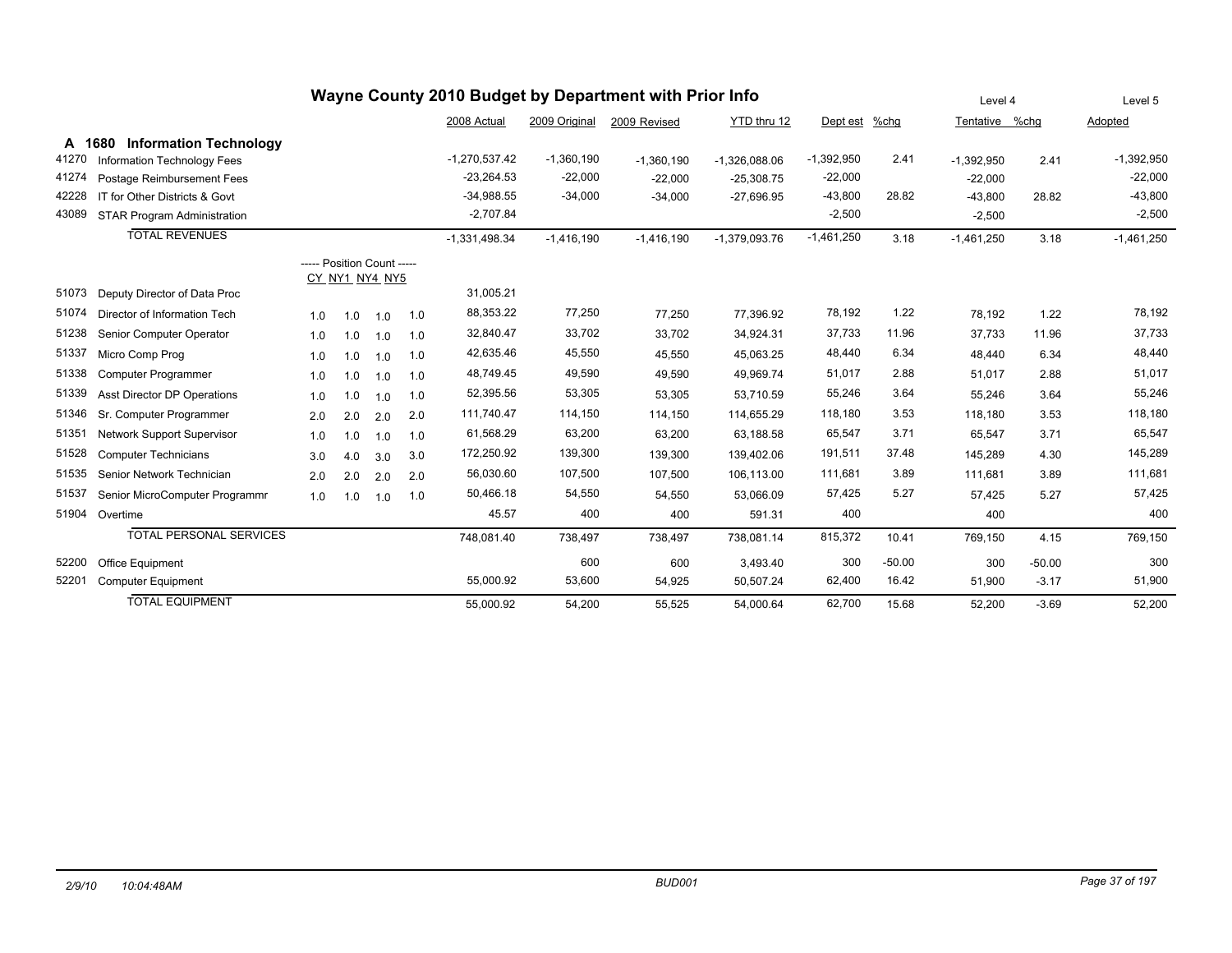| Wayne County 2010 Budget by Department with Prior Info |                                |             |               |              |             |               |          |                |          | Level 5 |
|--------------------------------------------------------|--------------------------------|-------------|---------------|--------------|-------------|---------------|----------|----------------|----------|---------|
|                                                        |                                | 2008 Actual | 2009 Original | 2009 Revised | YTD thru 12 | Dept est %chg |          | Tentative %chg |          | Adopted |
| A                                                      | 1680 Information Technology    |             |               |              |             |               |          |                |          |         |
| 54116                                                  | <b>Computer Supplies</b>       | 34,651.51   | 24,468        | 37,685       | 43,826.62   | 27,538        | 12.55    | 27,538         | 12.55    | 27,538  |
| 54150                                                  | Office Supplies                | 407.13      | 500           | 547          | 505.84      | 500           |          | 500            |          | 500     |
| 54166                                                  | Postage                        | 23,007.31   | 23,200        | 23,200       | 19,582.51   | 23,200        |          | 23,200         |          | 23,200  |
| 54210                                                  | Gas                            | 2,380.89    | 2,390         | 2,390        | 1,977.31    | 2,500         | 4.60     | 2,500          | 4.60     | 2,500   |
| 54220                                                  | Light & Power                  | 11,088.56   | 14,900        | 14,900       | 11,104.28   | 15,500        | 4.03     | 15,500         | 4.03     | 15,500  |
| 54230                                                  | Telephone                      | 28,435.83   | 29,689        | 29,835       | 28,582.76   | 29,758        | 0.23     | 29,758         | 0.23     | 29,758  |
| 54240                                                  | Water                          | 1,874.64    | 2,130         | 2,130        | 737.08      | 1,500         | $-29.58$ | 1,000          | $-53.05$ | 1,000   |
| 54410                                                  | Conference                     | 1,421.06    | 5,150         | 100.00       | 5,150       | 100.00        | 5,150    |                |          |         |
| 54415                                                  | IT - Rental/Lease              | 13,141.53   | 13,700        | 15,444       | 13,703.01   | 13,686        | $-0.10$  | 13,686         | $-0.10$  | 13,686  |
| 54424                                                  | Equipment - Maint Contract     | 21,478.01   | 27,482        | 32,129       | 15,096.42   | 19,834        | $-27.83$ | 19,834         | $-27.83$ | 19,834  |
| 54438                                                  | Maintenance/Repairs            | 33,594.00   | 33,858        | 33,858       | 33,858.00   | 33,858        |          | 33,858         |          | 33,858  |
| 54456                                                  | Printing                       | 7.95        | 50            | 50           |             | 50            |          | 50             |          | 50      |
| 54472                                                  | Subscriptions                  | 75.00       | 75            | 75           |             | 75            |          | 75             |          | 75      |
| 54475                                                  | Software                       | 216,487.18  | 184,820       | 209,820      | 197,539.62  | 244,451       | 32.26    | 244,451        | 32.26    | 244,451 |
| 54483                                                  | Training- Seminars & Schools   | 565.20      | 500           | 9,500        | 10,890.00   | 1,250         | 150.00   | 1,250          | 150.00   | 1,250   |
| 54485                                                  | Travel                         | 4,788.08    | 5,000         | 5,464        | 4,527.03    | 5,500         | 10.00    | 5,500          | 10.00    | 5,500   |
| 54600                                                  | Misc                           | 3,149.66    | 3,000         | 3,000        | 1,708.54    | 2,500         | $-16.67$ | 2,500          | $-16.67$ | 2,500   |
|                                                        | TOTAL CONTRACTUAL EXPENSES     | 395,132.48  | 368,337       | 422,602      | 385,060.08  | 426,850       | 15.89    | 426,350        | 15.75    | 426,350 |
| 58100                                                  | Payments to NYS Retirement Sys | 64,800.00   | 83,439        | 83,392       | 54,678.00   | 97,836        | 17.25    | 92,336         | 10.66    | 92,336  |
| 58200                                                  | Payments to Social Security    | 55,353.70   | 56,569        | 56,569       | 53,934.02   | 62,377        | 10.27    | 58,841         | 4.02     | 58,841  |
| 58400                                                  | Hospitalization                | 113,082.70  | 124,342       | 124,342      | 140,431.48  | 195,369       | 57.12    | 169,689        | 36.47    | 169,689 |
| 58600                                                  | <b>Disability</b>              | 2,181.00    | 2,184         | 2,184        | 2,156.00    | 2,160         | $-1.10$  | 2,160          | $-1.10$  | 2,160   |
| 58901                                                  | Employee Assistance Program    | 252.42      | 266           | 266          | 259.98      | 285           | 7.14     | 285            | 7.14     | 285     |
|                                                        | <b>TOTAL FRINGE BENEFITS</b>   | 235,669.82  | 266,800       | 266,753      | 251,459.48  | 358,027       | 34.19    | 323,311        | 21.18    | 323,311 |
|                                                        | <b>Total County Cost</b>       | 109,761     | 842.64        | 109,761      |             |               |          |                |          |         |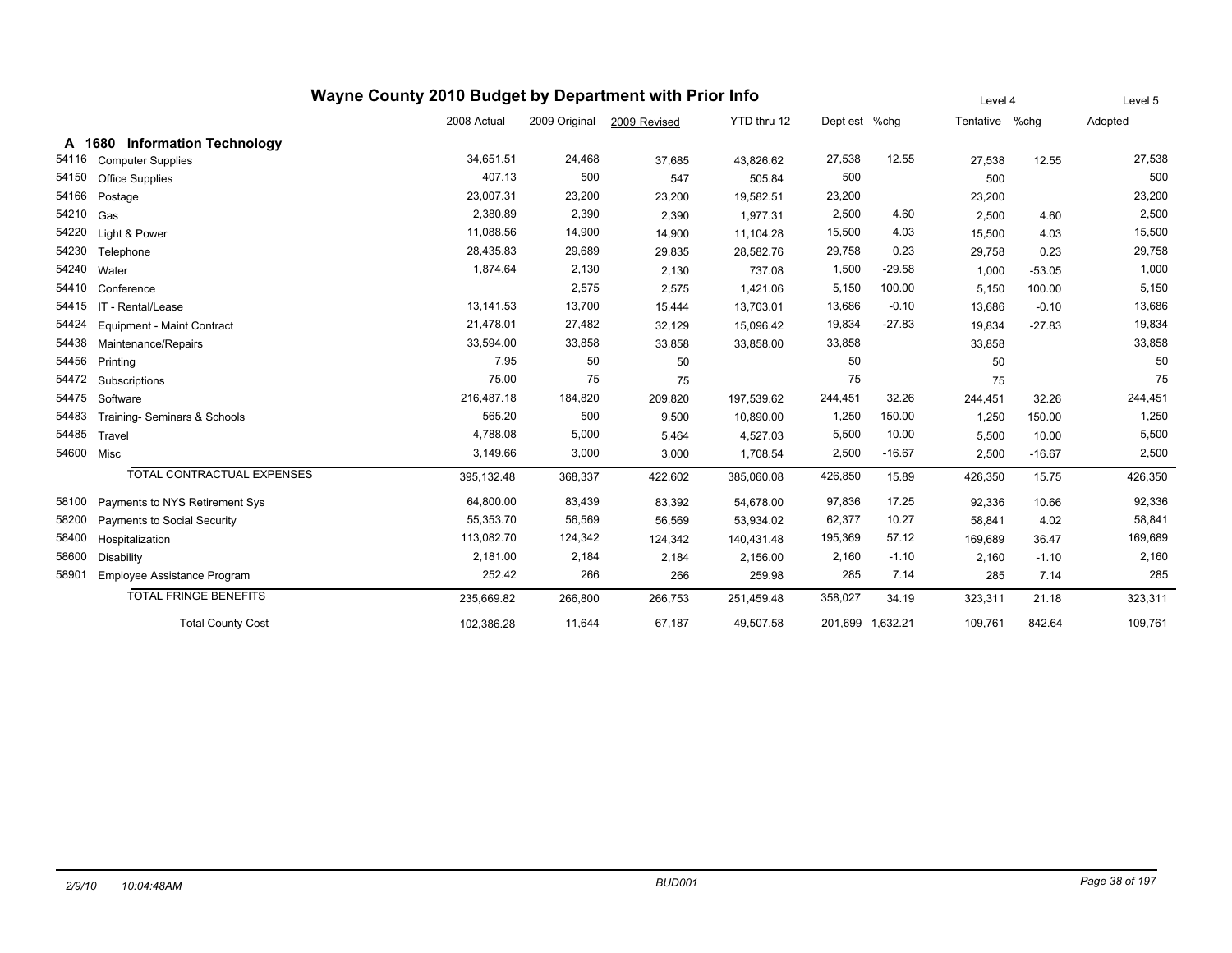| Wayne County 2010 Budget by Department with Prior Info |                              |               |               |              |               |               |         |                |         | Level 5    |  |
|--------------------------------------------------------|------------------------------|---------------|---------------|--------------|---------------|---------------|---------|----------------|---------|------------|--|
|                                                        |                              | 2008 Actual   | 2009 Original | 2009 Revised | YTD thru 12   | Dept est %chg |         | Tentative %chq |         | Adopted    |  |
| A 1910                                                 | <b>Unallocated Insurance</b> |               |               |              |               |               |         |                |         |            |  |
| 41295                                                  | Dept Insurance Reimbursement | -193.220.48   | $-216,406$    | $-162.826$   | -189.667.97   | $-209,790$    | $-3.06$ | $-209.790$     | $-3.06$ | $-209,790$ |  |
| 42770                                                  | Miscellaneous Revenues       |               |               | $-10.917$    | $-10.917.36$  |               |         |                |         |            |  |
|                                                        | <b>TOTAL REVENUES</b>        | $-193.220.48$ | $-216,406$    | $-173,743$   | $-200,585.33$ | $-209,790$    | $-3.06$ | $-209,790$     | $-3.06$ | $-209,790$ |  |
|                                                        | 54300 Insurance              | 266,755.23    | 300,000       | 255.501      | 255.449.58    | 283,500       | $-5.50$ | 283,500        | $-5.50$ | 283,500    |  |
| 54353                                                  | Insurance Consultant         | 16.242.48     | 14,737        | 16,573       | 16.573.33     | 17,400        | 18.07   | 17,400         | 18.07   | 17,400     |  |
|                                                        | TOTAL CONTRACTUAL EXPENSES   | 282.997.71    | 314.737       | 272.074      | 272.022.91    | 300,900       | $-4.40$ | 300,900        | $-4.40$ | 300,900    |  |
|                                                        | <b>Total County Cost</b>     | 89.777.23     | 98,331        | 98,331       | 71.437.58     | 91,110        | $-7.34$ | 91.110         | $-7.34$ | 91,110     |  |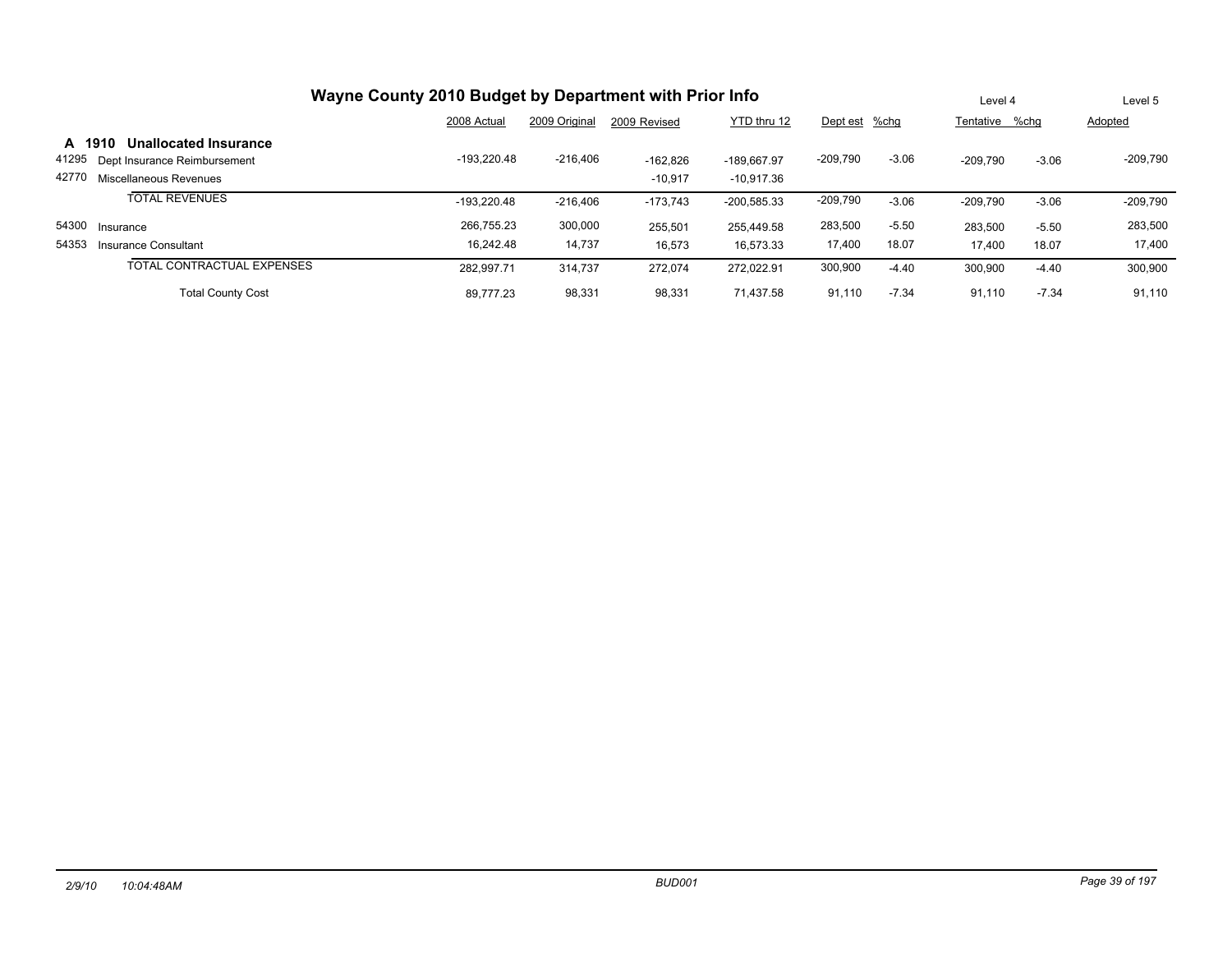| Wayne County 2010 Budget by Department with Prior Info                              | Level 4     |               | Level 5      |             |               |      |           |      |         |  |
|-------------------------------------------------------------------------------------|-------------|---------------|--------------|-------------|---------------|------|-----------|------|---------|--|
|                                                                                     | 2008 Actual | 2009 Original | 2009 Revised | YTD thru 12 | Dept est %chg |      | Tentative | %cha | Adopted |  |
| A 1920 County Officers Assoc/NACA<br>54000 Contractual Expenses                     | 8.224.00    | 8,471         | 8.471        | 8.471.00    | 8,725         | 3.00 | 8.725     | 3.00 | 8,725   |  |
| TOTAL CONTRACTUAL EXPENSES                                                          | 8.224.00    | 8,471         | 8.471        | 8.471.00    | 8,725         | 3.00 | 8.725     | 3.00 | 8,725   |  |
| <b>Total County Cost</b><br>3.00<br>8.471.00<br>8,471<br>8.725<br>8.471<br>8.224.00 |             |               |              |             |               |      |           |      | 8.725   |  |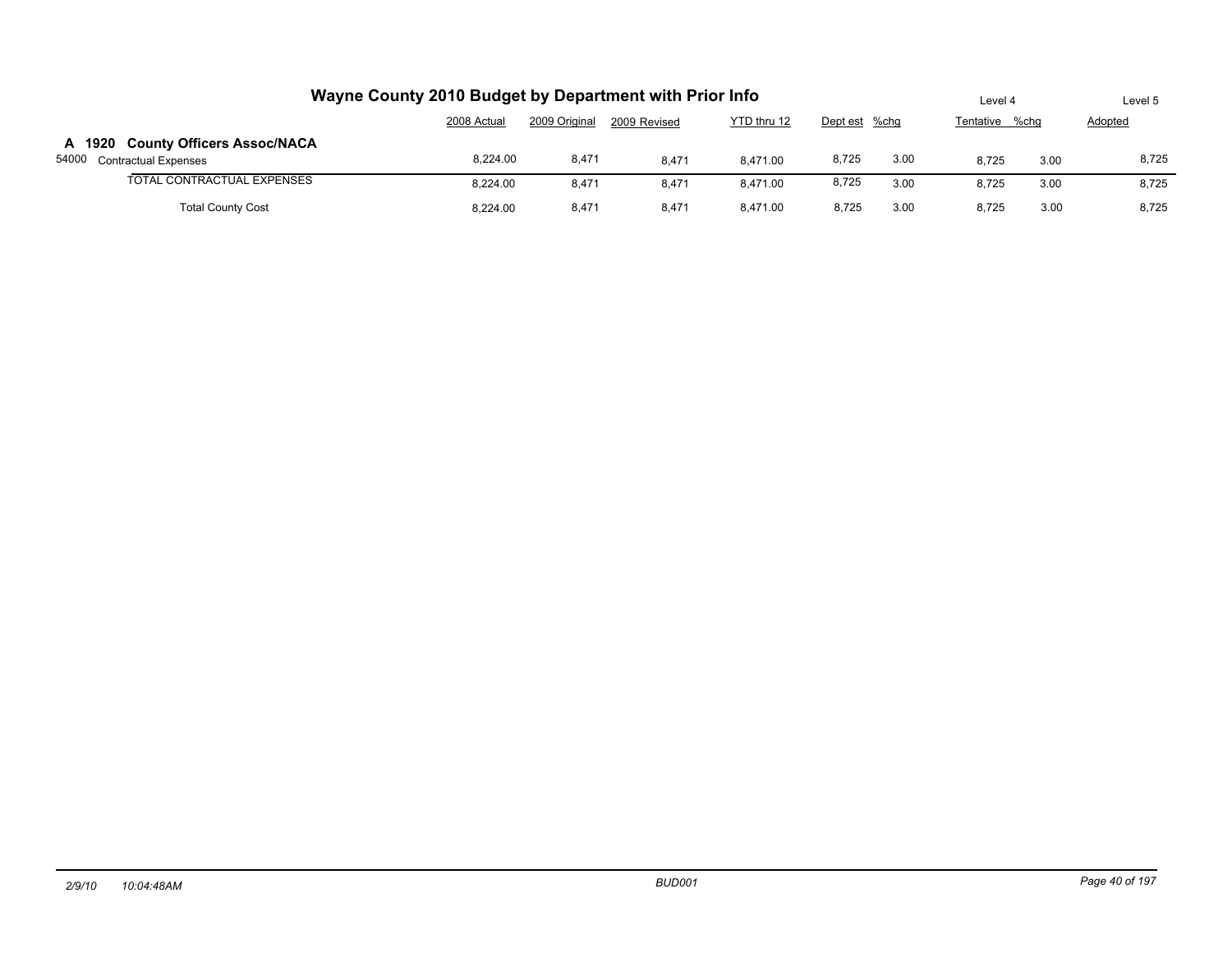| Wayne County 2010 Budget by Department with Prior Info   | Level 4     | Level 5       |              |             |               |                |                |
|----------------------------------------------------------|-------------|---------------|--------------|-------------|---------------|----------------|----------------|
|                                                          | 2008 Actual | 2009 Original | 2009 Revised | YTD thru 12 | Dept est %chg | Tentative %chq | <b>Adopted</b> |
| A 1930 Judgements & Claims<br>54000 Contractual Expenses | 158.846.35  | 125,000       | 211.219      | 211.219.06  | 125,000       | 125,000        | 125,000        |
| TOTAL CONTRACTUAL EXPENSES                               | 158.846.35  | 125.000       | 211.219      | 211.219.06  | 125,000       | 125,000        | 125,000        |
| <b>Total County Cost</b>                                 | 158.846.35  | 125,000       | 211.219      | 211.219.06  | 125,000       | 125,000        | 125,000        |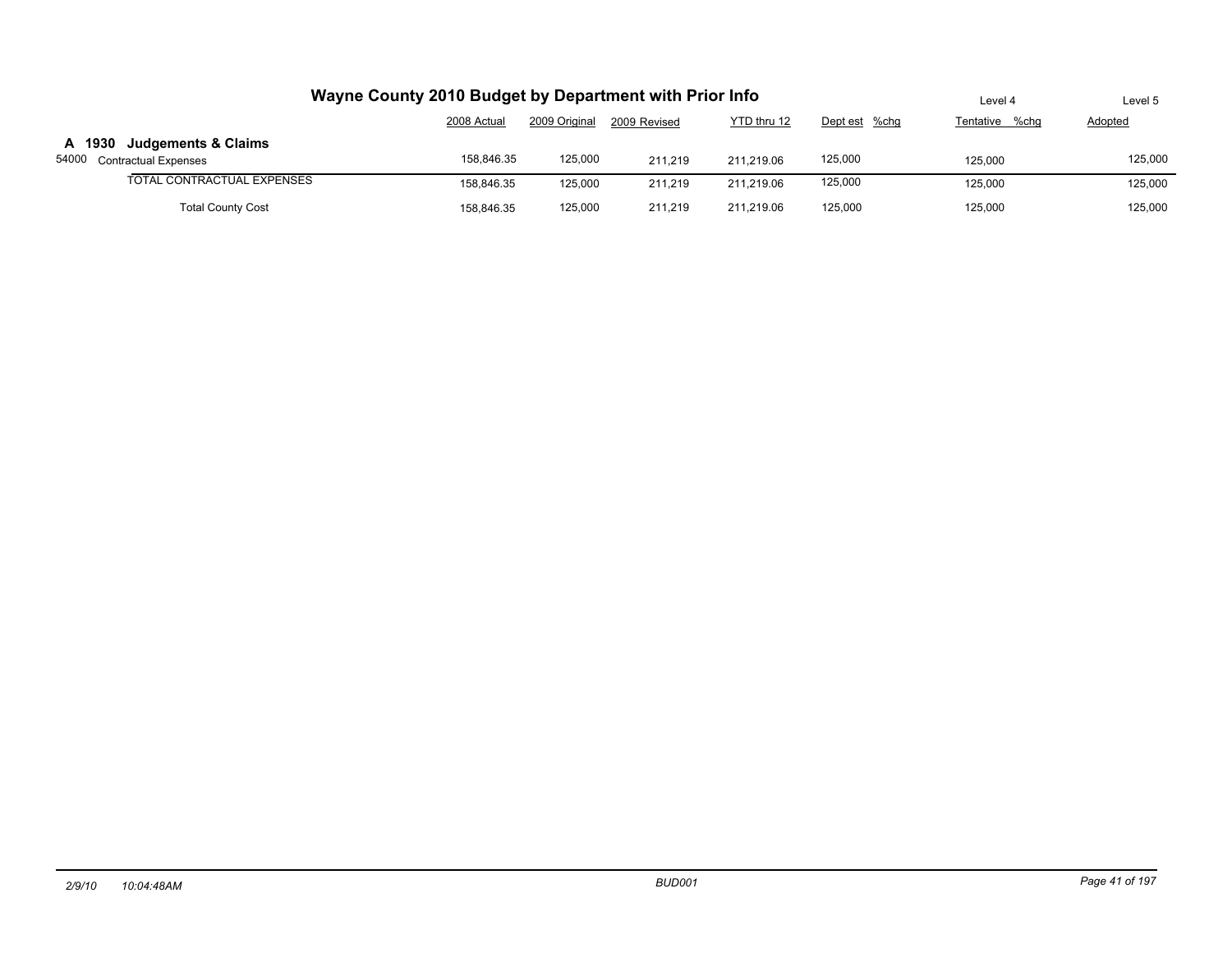|       | Wayne County 2010 Budget by Department with Prior Info | Level 4     | Level 5       |              |             |               |                    |         |
|-------|--------------------------------------------------------|-------------|---------------|--------------|-------------|---------------|--------------------|---------|
|       |                                                        | 2008 Actual | 2009 Original | 2009 Revised | YTD thru 12 | Dept est %chg | Tentative %chg     | Adopted |
|       | <b>Liability &amp; Casualty Reserve</b><br>A 1931      |             |               |              |             |               |                    |         |
|       | 42680 Insurance Recoveries                             | $-2.540.00$ |               |              |             |               |                    |         |
|       | 42770 Miscellaneous Revenues                           |             |               |              | $-8.027.37$ |               |                    |         |
|       | <b>TOTAL REVENUES</b>                                  | $-2,540.00$ |               |              | $-8,027.37$ |               |                    |         |
| 54998 | Liability and Casualty                                 | 17.620.51   | 44,000        | 44.000       | 1,900.00    | 44,000        | 25,000<br>$-43.18$ | 25,000  |
|       | TOTAL CONTRACTUAL EXPENSES                             | 17,620.51   | 44,000        | 44,000       | 1,900.00    | 44,000        | 25,000<br>$-43.18$ | 25,000  |
|       | <b>Total County Cost</b>                               | 15.080.51   | 44,000        | 44,000       | $-6,127.37$ | 44,000        | 25,000<br>$-43.18$ | 25,000  |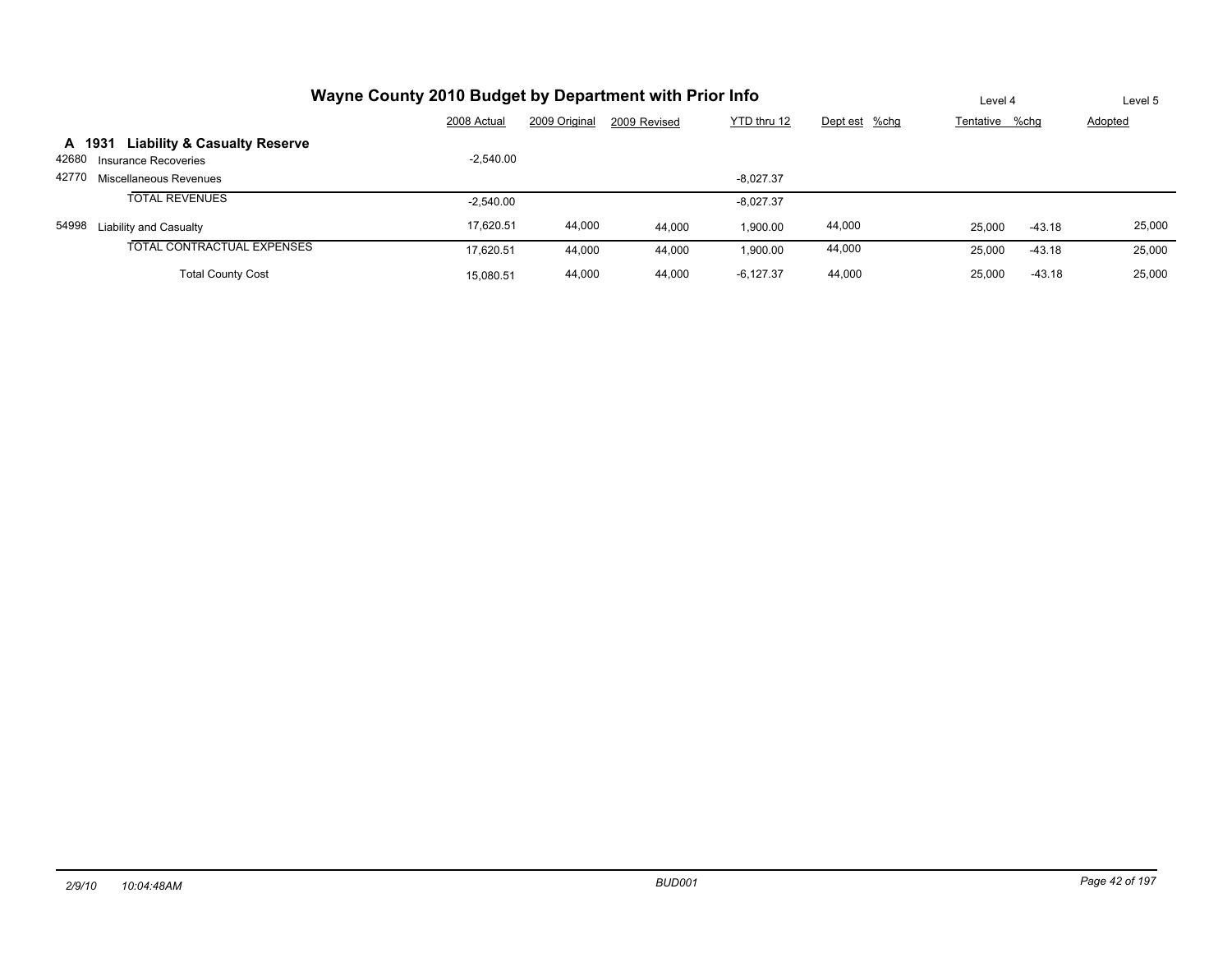|       |        |                                  | Level 4          | Level 5       |               |                  |               |                |               |
|-------|--------|----------------------------------|------------------|---------------|---------------|------------------|---------------|----------------|---------------|
|       |        |                                  | 2008 Actual      | 2009 Original | 2009 Revised  | YTD thru 12      | Dept est %chg | Tentative %chq | Adopted       |
|       | A 1985 | <b>Distribution of Sales Tax</b> |                  |               |               |                  |               |                |               |
| 41110 |        | Sales & Use Tax                  | $-11.041.883.42$ | $-11,131,375$ | $-11.149.577$ | $-10.118.201.80$ | $-11,131,375$ | $-11.131.375$  | $-11,131,375$ |
|       |        | <b>TOTAL REVENUES</b>            | $-11.041.883.42$ | $-11.131.375$ | $-11.149.577$ | $-10.118.201.80$ | $-11,131,375$ | $-11.131.375$  | $-11,131,375$ |
| 54454 |        | Payments to School Districts     | 5.083.127.39     | 5,400,000     | 5,400,000     | 5,400,000.00     | 5,400,000     | 5.400.000      | 5,400,000     |
| 54455 |        | Payments to Towns/Villages       | 5.958.756.00     | 5,731,375     | 5,749,577     | 5,749,576.47     | 5,731,375     | 5.731.375      | 5,731,375     |
|       |        | TOTAL CONTRACTUAL EXPENSES       | 11,041,883.39    | 11,131,375    | 11,149,577    | 11,149,576.47    | 11,131,375    | 11, 131, 375   | 11,131,375    |
|       |        | <b>Total County Cost</b>         | $-0.03$          |               |               | 1.031.374.67     | 0             |                |               |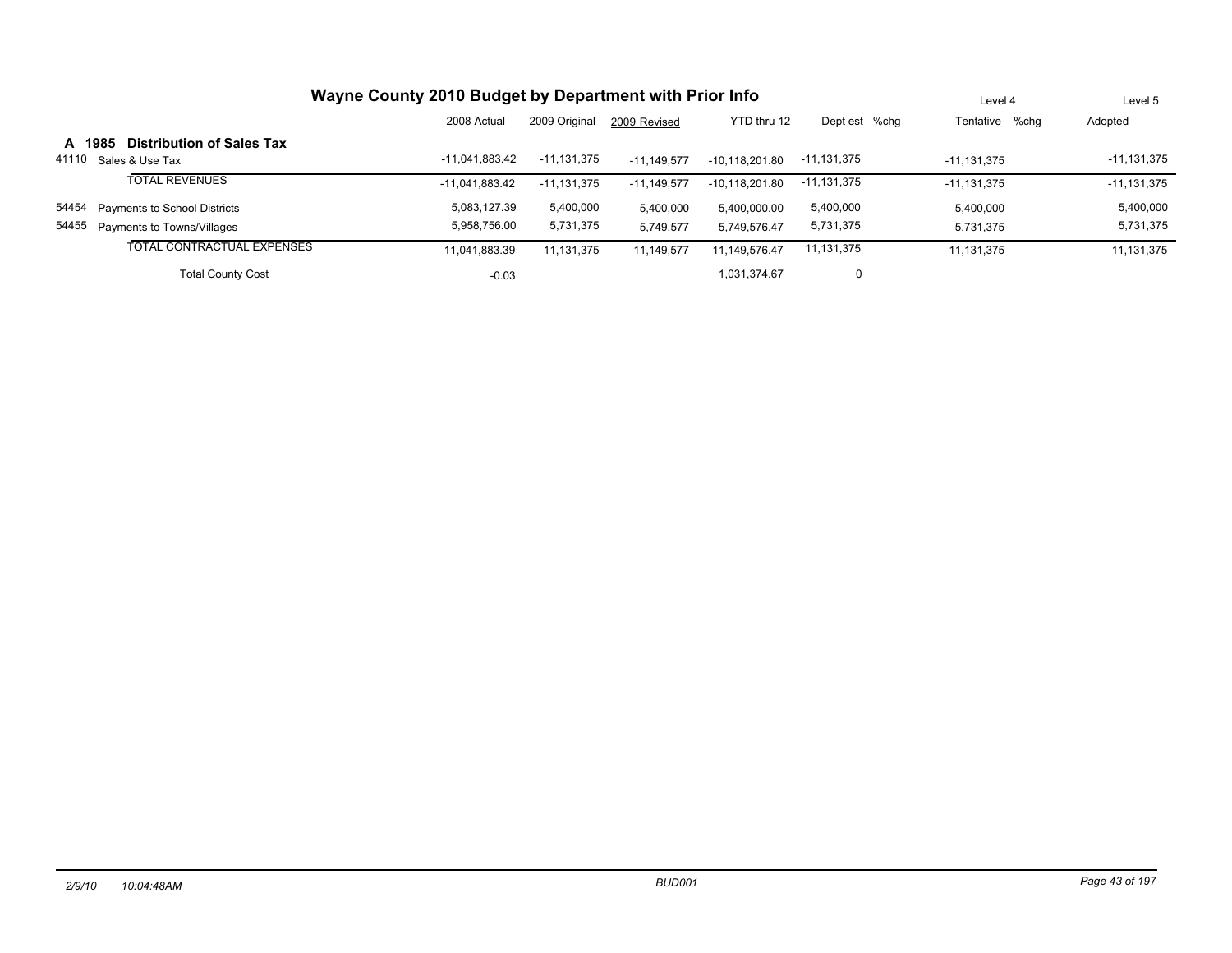| Wayne County 2010 Budget by Department with Prior Info   | Level 4                                                                      |           | Level 5   |  |         |          |         |          |         |
|----------------------------------------------------------|------------------------------------------------------------------------------|-----------|-----------|--|---------|----------|---------|----------|---------|
|                                                          | YTD thru 12<br>2009 Original<br>2008 Actual<br>2009 Revised<br>Dept est %chg |           |           |  |         |          |         |          |         |
| A 1990 Contingent Fund Gen<br>54000 Contractual Expenses |                                                                              | 1.519.924 | 1.598.332 |  | 400.000 | $-73.68$ | 931.000 | $-38.75$ | 931,000 |
| TOTAL CONTRACTUAL EXPENSES                               |                                                                              | 1.519.924 | 1,598,332 |  | 400.000 | $-73.68$ | 931.000 | $-38.75$ | 931,000 |
| <b>Total County Cost</b>                                 |                                                                              | 1.519.924 | 1,598,332 |  | 400.000 | $-73.68$ | 931,000 | $-38.75$ | 931,000 |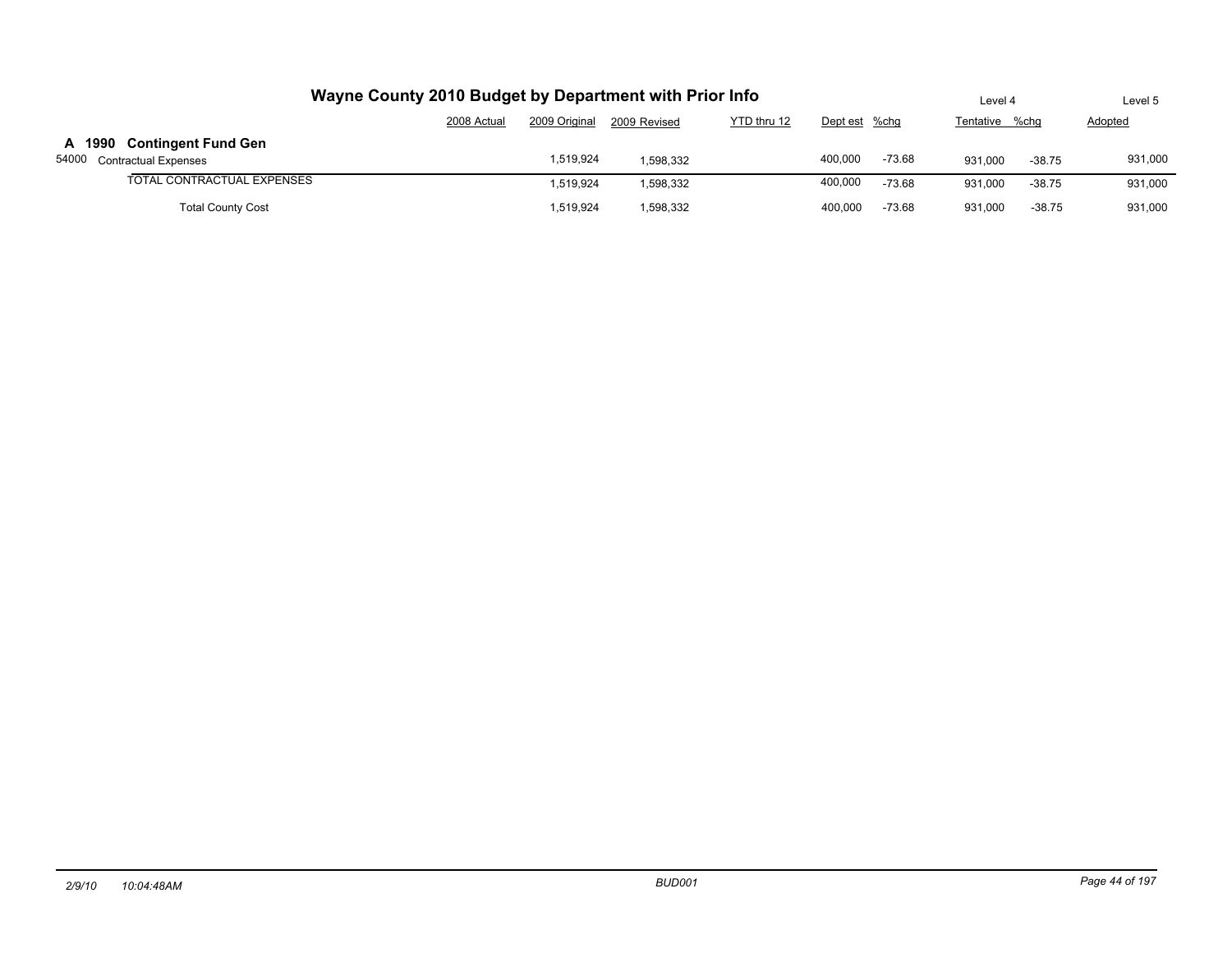| Wayne County 2010 Budget by Department with Prior Info | Level 4        | Level 5       |              |              |               |                |           |
|--------------------------------------------------------|----------------|---------------|--------------|--------------|---------------|----------------|-----------|
|                                                        | 2008 Actual    | 2009 Original | 2009 Revised | YTD thru 12  | Dept est %chg | Tentative %chq | Adopted   |
| A 2490 Community College                               |                |               |              |              |               |                |           |
| 54000<br><b>Contractual Expenses</b>                   | 3.167.349.44   | 3,500,000     | 3.444.757    | 3.348.634.78 | 3,500,000     | 3.500.000      | 3,500,000 |
| TOTAL CONTRACTUAL EXPENSES                             | 3.167.349.44   | 3,500,000     | 3.444.757    | 3.348.634.78 | 3,500,000     | 3.500.000      | 3,500,000 |
| <b>Total County Cost</b>                               | 3, 167, 349.44 | 3,500,000     | 3.444.757    | 3.348.634.78 | 3,500,000     | 3,500,000      | 3,500,000 |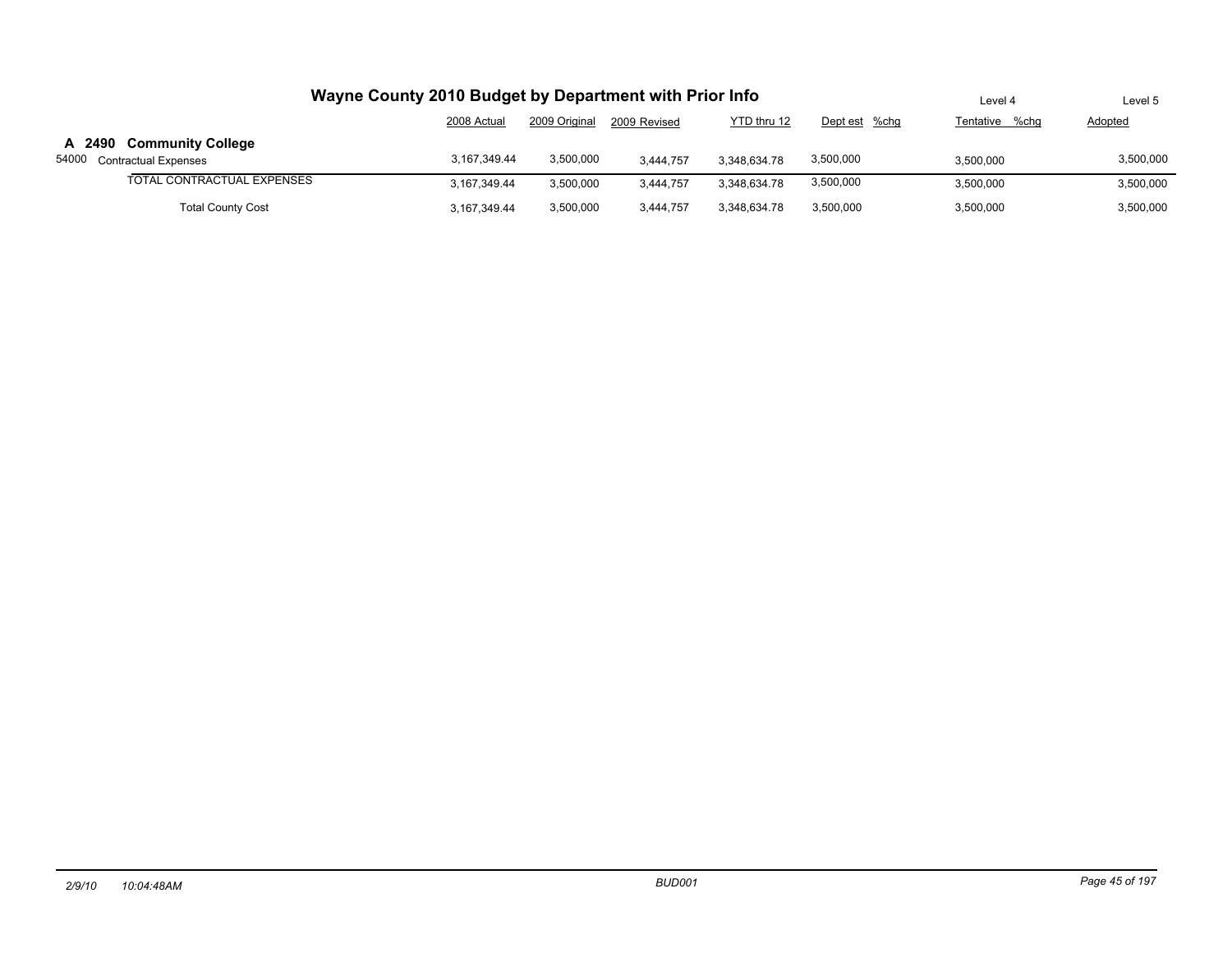|                                     | Level 4     | Level 5       |              |             |               |                |         |
|-------------------------------------|-------------|---------------|--------------|-------------|---------------|----------------|---------|
|                                     | 2008 Actual | 2009 Original | 2009 Revised | YTD thru 12 | Dept est %chg | Tentative %chg | Adopted |
| A 2980 Medical Scholarships         |             |               |              |             |               |                |         |
| 42775 Repayment-Medical Scholarship | $-5.331.24$ |               |              | $-5.331.24$ |               |                |         |
| <b>TOTAL REVENUES</b>               | $-5,331.24$ |               |              | $-5,331.24$ |               |                |         |
| <b>Total County Cost</b>            |             |               |              |             |               |                |         |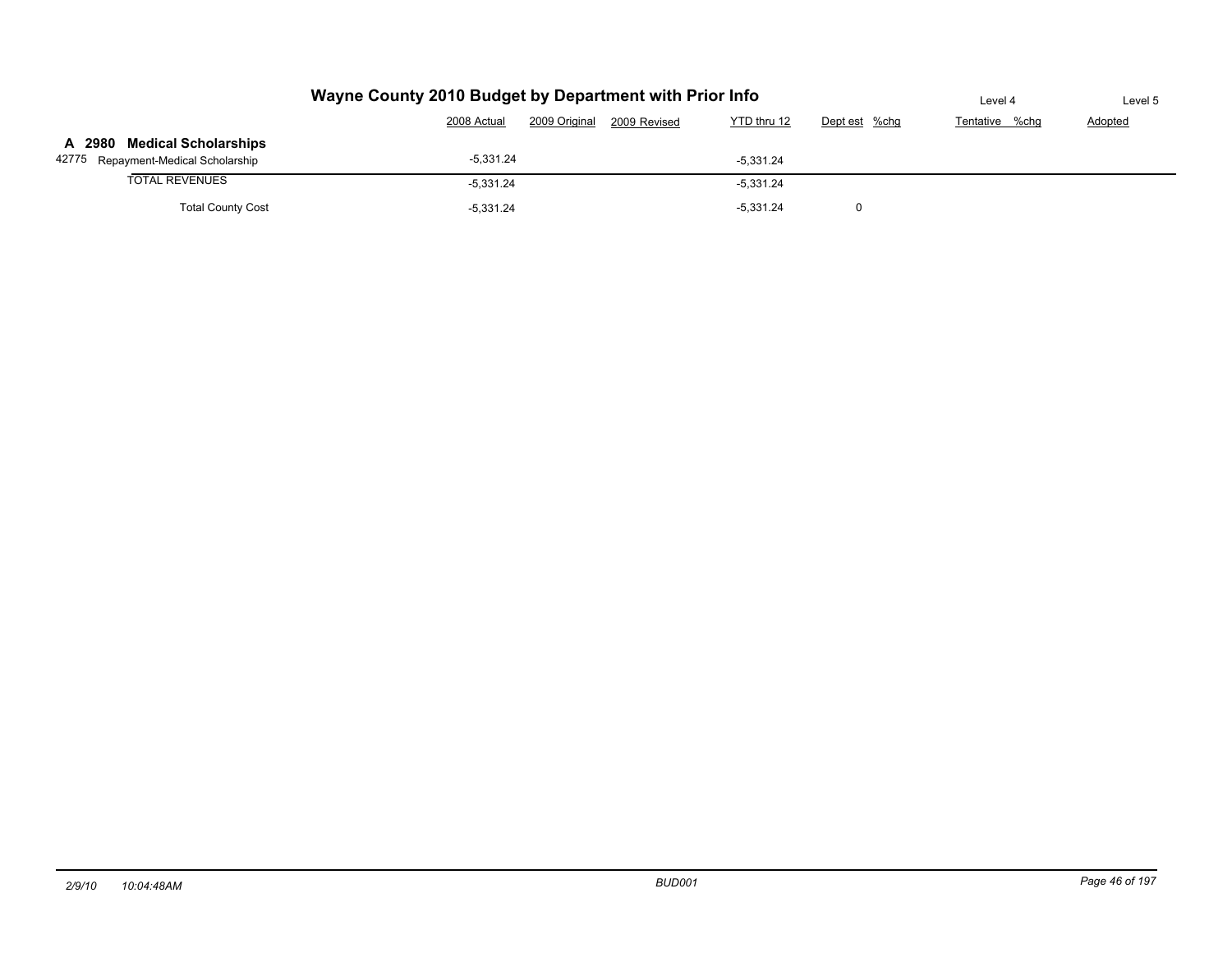|       | Wayne County 2010 Budget by Department with Prior Info |                            |     |                       |     |              |               |              |              |           |          | Level 4        | Level 5   |           |
|-------|--------------------------------------------------------|----------------------------|-----|-----------------------|-----|--------------|---------------|--------------|--------------|-----------|----------|----------------|-----------|-----------|
|       |                                                        |                            |     |                       |     | 2008 Actual  | 2009 Original | 2009 Revised | YTD thru 12  | Dept est  | %chg     | Tentative %chq |           | Adopted   |
|       | <b>Sheriff</b><br>A 3110                               |                            |     |                       |     |              |               |              |              |           |          |                |           |           |
| 41510 | <b>Sheriff Fees</b>                                    |                            |     |                       |     | $-7,815.00$  | $-13,000$     | $-13,000$    | $-6,555.00$  | $-6,120$  | $-52.92$ | $-6,120$       | $-52.92$  | $-6,120$  |
| 41511 | Sale of ID Cards                                       |                            |     |                       |     | $-7,126.00$  |               |              | $-6.741.00$  | $-9,500$  |          | $-9,500$       |           | $-9,500$  |
| 42545 | <b>Pistol Permits</b>                                  |                            |     |                       |     | $-6,085.00$  | $-4,000$      | $-4,000$     | $-6,785.00$  | $-9,600$  | 140.00   | $-6,000$       | 50.00     | $-6,000$  |
|       | <b>TOTAL REVENUES</b>                                  |                            |     |                       |     | $-21,026.00$ | $-17,000$     | $-17,000$    | $-20,081.00$ | $-25,220$ | 48.35    | $-21,620$      | 27.18     | $-21,620$ |
|       |                                                        | ----- Position Count ----- |     |                       |     |              |               |              |              |           |          |                |           |           |
| 51076 | Sheriff                                                | 1.0                        | 1.0 | CY_NY1_NY4_NY5<br>1.0 | 1.0 | 83,987.24    | 86,508        | 92,972       | 92,971.18    | 86,508    |          | 86,508         |           | 86,508    |
| 51077 | UnderSheriff                                           | 1.0                        | 1.0 | 1.0                   | 1.0 | 70,817.10    | 72,799        | 72,799       | 73,475.61    | 72,799    |          | 72,799         |           | 72,799    |
| 51078 | <b>Chief Deputy</b>                                    | 1.0                        | 2.0 | 2.0                   | 2.0 | 69,241.41    | 70,682        | 70,682       | 71,336.45    | 142,507   | 101.62   | 142,507        | 101.62    | 142,507   |
| 51081 | Stenograhper Secretary                                 | 1.0                        | 1.0 | 1.0                   | 1.0 | 37,931.04    | 39,063        | 39,063       | 39,047.61    | 39,363    | 0.77     | 39,363         | 0.77      | 39,363    |
| 51105 | Clerk Typist - Part Time                               | 1.0                        | 1.0 | 1.0                   | 1.0 | 13,794.38    | 13,792        | 13,792       | 14,224.94    | 14,206    | 3.00     | 14,206         | 3.00      | 14,206    |
| 51367 | <b>Criminal Records Clerk</b>                          | 2.0                        | 2.0 | 2.0                   | 2.0 | 62,942.65    | 69,348        | 69,348       | 69,283.98    | 75,214    | 8.46     | 75,214         | 8.46      | 75,214    |
| 51469 | Senior Criminal Records Clerk                          | 1.0                        | 1.0 | 1.0                   | 1.0 | 45,373.04    | 41,114        | 41,114       | 38,073.09    | 41,702    | 1.43     | 41.702         | 1.43      | 41,702    |
| 51696 | Account Clerk (8hr)                                    | 1.0                        | 1.0 | 1.0                   | 1.0 |              |               |              |              | 36,149    |          | 36,149         |           | 36,149    |
| 51904 | Overtime                                               |                            |     |                       |     | 1,008.19     | 3,500         | 3,500        | 3,326.06     | 3,500     |          | 3,500          |           | 3,500     |
|       | <b>TOTAL PERSONAL SERVICES</b>                         |                            |     |                       |     | 385,095.05   | 396,806       | 403,270      | 401,738.92   | 511,948   | 29.02    | 511,948        | 29.02     | 511,948   |
| 52201 | <b>Computer Equipment</b>                              |                            |     |                       |     |              |               |              |              |           |          | 3,000          |           | 3,000     |
| 52300 | <b>Motor Vehicles</b>                                  |                            |     |                       |     |              |               |              |              | 22,980    |          | 22,980         |           | 22,980    |
| 52500 | Other Equipment                                        |                            |     |                       |     |              | 6,900         | 6,900        | 5,187.14     | 3,000     | $-56.52$ |                | $-100.00$ |           |
|       | <b>TOTAL EQUIPMENT</b>                                 |                            |     |                       |     |              | 6,900         | 6,900        | 5,187.14     | 25,980    | 276.52   | 25,980         | 276.52    | 25,980    |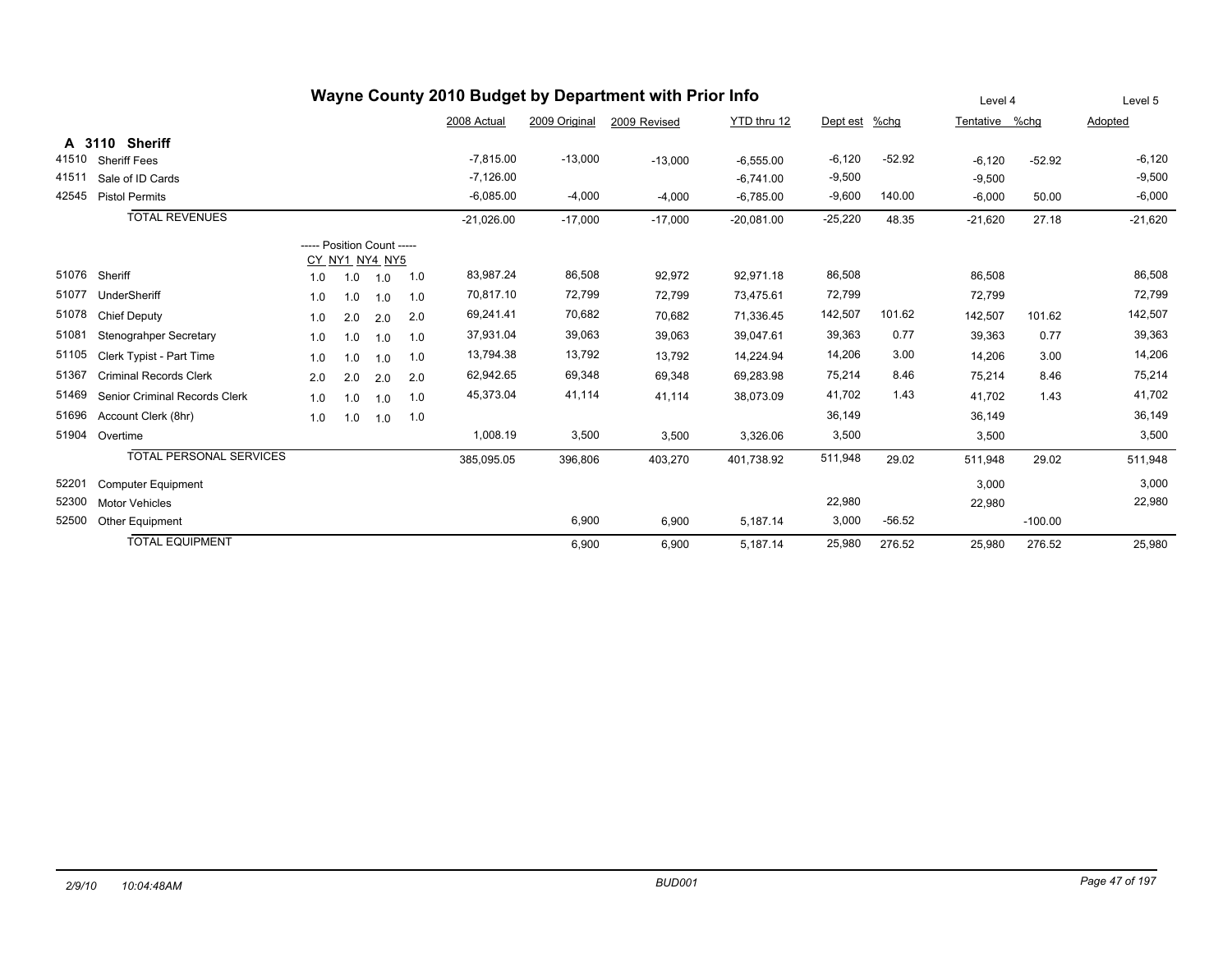|       | Wayne County 2010 Budget by Department with Prior Info                             | Level 4     |               | Level 5      |             |          |         |                |        |         |
|-------|------------------------------------------------------------------------------------|-------------|---------------|--------------|-------------|----------|---------|----------------|--------|---------|
|       |                                                                                    | 2008 Actual | 2009 Original | 2009 Revised | YTD thru 12 | Dept est | $%$ chg | Tentative %chg |        | Adopted |
|       | A 3110 Sheriff                                                                     |             |               |              |             |          |         |                |        |         |
| 54000 | <b>Contractual Expenses</b>                                                        |             | 32,498        | 32,498       | 32,498.00   | 34,585   | 6.42    | 34,585         | 6.42   | 34,585  |
| 54100 | Supplies & Materials                                                               | 27,574.08   | 25,770        | 26,956       | 25,557.16   | 31,095   | 20.66   | 31,095         | 20.66  | 31,095  |
| 54114 | Car Expense                                                                        | 7,299.33    | 7,000         | 7,000        | 2,741.64    | 7,000    |         | 7,000          |        | 7,000   |
| 54150 | Office Supplies                                                                    | 7,889.06    | 10,000        | 10,253       | 8,584.88    | 10,458   | 4.58    | 10,458         | 4.58   | 10,458  |
| 54163 | Photo ID                                                                           | 79.69       | 1,000         | 1,000        |             | 1,000    |         | 1,000          |        | 1,000   |
| 54166 | Postage                                                                            | 6,242.66    | 10,500        | 10,704       | 7,652.27    | 10,918   | 3.98    | 10,918         | 3.98   | 10,918  |
| 54182 | 1,151.75<br>2,000<br>9,000<br>350.00<br><b>Pistol Permits</b><br>7,000<br>7,853.00 |             |               |              |             |          |         |                |        |         |
| 54187 | 2,066.67<br>2,255<br>3,400<br>50.78<br>2,681<br>Uniforms<br>3,328.51               |             |               |              |             |          |         |                |        | 3,400   |
| 54210 | 952.50<br>Gas                                                                      |             |               |              |             |          |         |                |        |         |
| 54220 | Light & Power                                                                      | 13,880.22   |               |              | 1,794.31    |          |         |                |        |         |
| 54240 | Water                                                                              | 201.43      |               |              | 562.57      |          |         |                |        |         |
| 54410 | Conference                                                                         | 1,026.63    | 2,500         | 2,500        | 1,005.00    | 3,000    | 20.00   | 3,000          | 20.00  | 3,000   |
| 54414 | Information Technology                                                             | 104,944.00  | 116,100       | 116,100      | 116,100.00  | 135,000  | 16.28   | 135,000        | 16.28  | 135,000 |
| 54424 | Equipment - Maint Contract                                                         | 35,035.09   | 39,342        | 39,342       | 26,443.00   | 39,362   | 0.05    | 39,362         | 0.05   | 39,362  |
| 54425 | Equipment - Maint & Repair                                                         | 13,832.07   | 27,000        | 28,166       | 22,775.09   | 27,000   |         | 27,000         |        | 27,000  |
| 54438 | Maintenance/Repairs                                                                | 76,857.17   | 53,830        | 53,830       | 62,051.78   | 53,830   |         | 53,830         |        | 53,830  |
| 54483 | Training- Seminars & Schools                                                       | 1,053.79    | 1,800         | 1,800        | 694.30      | 1,800    |         | 1,800          |        | 1,800   |
| 54500 | Fees for Services Non-employ                                                       | 515.04      | 500           | 500          | 274.00      | 500      |         | 500            |        | 500     |
|       | TOTAL CONTRACTUAL EXPENSES                                                         | 300,601.18  | 332,095       | 340,331      | 319,915.51  | 367,948  | 10.80   | 358,948        | 8.09   | 358,948 |
| 58100 | Payments to NYS Retirement Sys                                                     | 39,737.00   | 54,342        | 47,878       | 34,608.00   | 85,012   | 56.44   | 81,400         | 49.79  | 81,400  |
| 58200 | Payments to Social Security                                                        | 28,996.96   | 30,346        | 30,346       | 30,086.32   | 39,192   | 29.15   | 39,164         | 29.06  | 39,164  |
| 58400 | Hospitalization                                                                    | 20,550.30   | 23,918        | 23,918       | 28,863.28   | 61,920   | 158.88  | 58,824         | 145.94 | 58,824  |
| 58600 | Disability                                                                         | 906.00      | 1,092         | 1,092        | 924.00      | 1,296    | 18.68   | 1,296          | 18.68  | 1,296   |
| 58901 | Employee Assistance Program                                                        | 130.72      | 141           | 141          | 139.28      | 181      | 28.37   | 181            | 28.37  | 181     |
|       | <b>TOTAL FRINGE BENEFITS</b>                                                       | 90,320.98   | 109,839       | 103,375      | 94,620.88   | 187,601  | 70.80   | 180,865        | 64.66  | 180,865 |
|       | <b>Total County Cost</b>                                                           | 1,056,121   | 27.45         | 1,056,121    |             |          |         |                |        |         |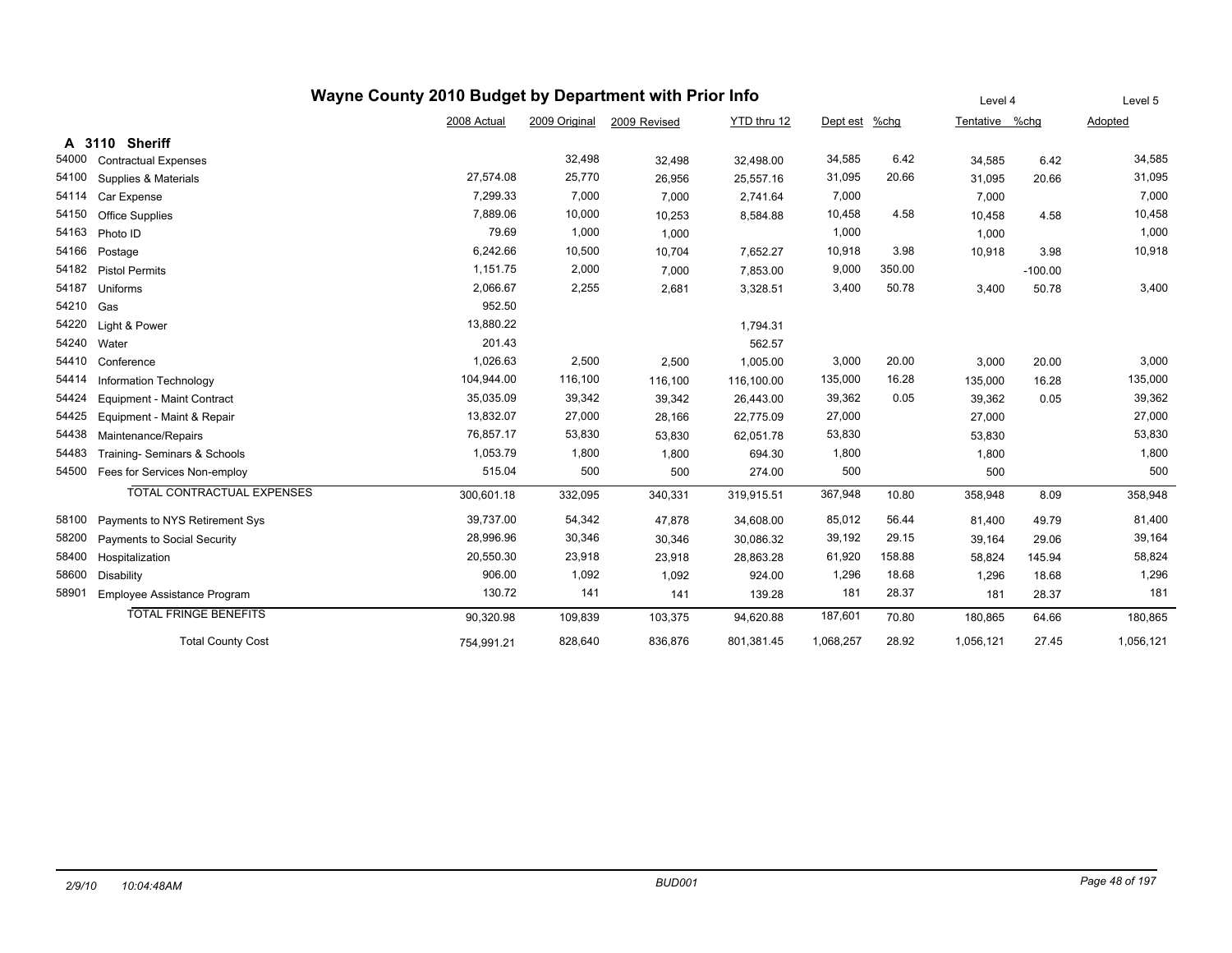|            |                                      |                            |     |                |     |              |               | Wayne County 2010 Budget by Department with Prior Info |             |               |           | Level 4        |           | Level 5    |
|------------|--------------------------------------|----------------------------|-----|----------------|-----|--------------|---------------|--------------------------------------------------------|-------------|---------------|-----------|----------------|-----------|------------|
|            |                                      |                            |     |                |     | 2008 Actual  | 2009 Original | 2009 Revised                                           | YTD thru 12 | Dept est %chg |           | Tentative %chq |           | Adopted    |
|            | A 3111 Sheriff - Recreational Safety |                            |     |                |     |              |               |                                                        |             |               |           |                |           |            |
| 42665      | Sale of Surplus Equipment            |                            |     |                |     |              | $-2,500$      | $-2,500$                                               |             |               | $-100.00$ |                | $-100.00$ |            |
| 43315      | Navigation Law Enforcement           |                            |     |                |     | $-42,283.54$ | $-216,302$    | $-216,302$                                             | 654.68      | $-37,099$     | $-82.85$  | $-118,639$     | $-45.15$  | -118,639   |
| 43399      | Snowmobile Law Enforce Grant         |                            |     |                |     | 139.49       | $-2,000$      | $-2,000$                                               | $-1,986.81$ | $-23,120$     | 1,056.00  | $-9,370$       | 368.50    | $-9,370$   |
|            | <b>TOTAL REVENUES</b>                |                            |     |                |     | $-42,144.05$ | $-220,802$    | $-220,802$                                             | $-1,332.13$ | $-60,219$     | $-72.73$  | $-128,009$     | $-42.03$  | $-128,009$ |
|            |                                      | ----- Position Count ----- |     |                |     |              |               |                                                        |             |               |           |                |           |            |
|            |                                      |                            |     | CY NY1 NY4 NY5 |     |              |               |                                                        |             |               |           |                |           |            |
| 51370      | Deputy Sheriff Sergeant              | 1.0                        | 1.0 | 1.0            | 1.0 | 61,773.41    | 56,582        | 56,582                                                 | 66,693.96   | 62,469        | 10.40     | 62,469         | 10.40     | 62,469     |
| 51377      | Deputy Sheriff Part Time             | 3.0                        | 3.0 | 3.0            | 3.0 | 37,924.41    | 43,293        | 43,293                                                 | 34,655.00   | 45,759        | 5.70      | 45,759         | 5.70      | 45,759     |
|            | 51904 Overtime                       |                            |     |                |     | 4,659.28     | 6,500         | 9,026                                                  | 7,551.43    | 6,939         | 6.75      | 6,939          | 6.75      | 6,939      |
|            | <b>TOTAL PERSONAL SERVICES</b>       |                            |     |                |     | 104,357.10   | 106,375       | 108,901                                                | 108,900.39  | 115,167       | 8.27      | 115,167        | 8.27      | 115,167    |
| 52300      | <b>Motor Vehicles</b>                |                            |     |                |     |              |               | 161,376                                                |             |               |           |                |           |            |
|            | 52500 Other Equipment                |                            |     |                |     | 3,148.00     | 91,385        | 272,645                                                | 57,149.72   | 50,925        | $-44.27$  | 23,425         | $-74.37$  | 23,425     |
|            | <b>TOTAL EQUIPMENT</b>               |                            |     |                |     | 3,148.00     | 91,385        | 434,021                                                | 57,149.72   | 50,925        | $-44.27$  | 23,425         | $-74.37$  | 23,425     |
| 54105      | <b>Boat Expense</b>                  |                            |     |                |     | 9,491.26     | 20,000        | 20,185                                                 | 11,226.17   | 20,000        |           | 14,000         | $-30.00$  | 14,000     |
| 54114      | Car Expense                          |                            |     |                |     | 20,867.84    | 7,000         | 7,000                                                  | 4,970.20    | 7,000         |           | 7,000          |           | 7,000      |
| 54187      | Uniforms                             |                            |     |                |     | 302.70       | 2,500         | 2,500                                                  | 1,164.91    | 2,500         |           | 2,500          |           | 2,500      |
| 54191      | Snowmobile Expense                   |                            |     |                |     | 932.93       | 2,000         | 2,000                                                  | 360.42      | 2,000         |           | 2,000          |           | 2,000      |
| 54220      | Light & Power                        |                            |     |                |     | 42.15        |               |                                                        |             |               |           |                |           |            |
| 54240      | Water                                |                            |     |                |     | 148.50       |               |                                                        |             |               |           |                |           |            |
| 54483      | Training- Seminars & Schools         |                            |     |                |     | 150.00       | 3,730         | 3,730                                                  | 3,730.00    | 2,780         | $-25.47$  | 2,780          | $-25.47$  | 2,780      |
| 54600 Misc |                                      |                            |     |                |     |              | 250           | 250                                                    | 48.88       | 250           |           | 250            |           | 250        |
|            | <b>TOTAL CONTRACTUAL EXPENSES</b>    |                            |     |                |     | 31,935.38    | 35,480        | 35,665                                                 | 21,500.58   | 34,530        | $-2.68$   | 28,530         | $-19.59$  | 28,530     |
| 58100      | Payments to NYS Retirement Sys       |                            |     |                |     | 7,744.00     | 7,922         | 5,396                                                  | 6,637.00    | 13,959        | 76.21     | 11,036         | 39.31     | 11,036     |
| 58200      | Payments to Social Security          |                            |     |                |     | 7,806.10     | 8,138         | 8,138                                                  | 8,102.15    | 8,778         | 7.86      | 8,810          | 8.26      | 8,810      |
| 58400      | Hospitalization                      |                            |     |                |     | 18,791.76    | 38,390        | 38,390                                                 | 30,193.44   | 45,215        | 17.78     | 44,479         | 15.86     | 44,479     |
| 58600      | Disability                           |                            |     |                |     | 153.00       | 156           | 156                                                    | 154.00      | 144           | $-7.69$   | 144            | $-7.69$   | 144        |
| 58901      | Employee Assistance Program          |                            |     |                |     | 72.12        | 57            | 57                                                     | 55.71       | 49            | $-14.04$  | 49             | $-14.04$  | 49         |
|            | 58903 HRA Plan Cost                  |                            |     |                |     | 500.00       | 500           | 500                                                    | 500.00      | 500           |           | 500            |           | 500        |
|            | <b>TOTAL FRINGE BENEFITS</b>         |                            |     |                |     | 35,066.98    | 55,163        | 52,637                                                 | 45,642.30   | 68,645        | 24.44     | 65,018         | 17.87     | 65,018     |
|            | <b>Total County Cost</b>             |                            |     |                |     | 132,363.41   | 67,601        | 410,422                                                | 231,860.86  | 209,048       | 209.24    | 104,131        | 54.04     | 104,131    |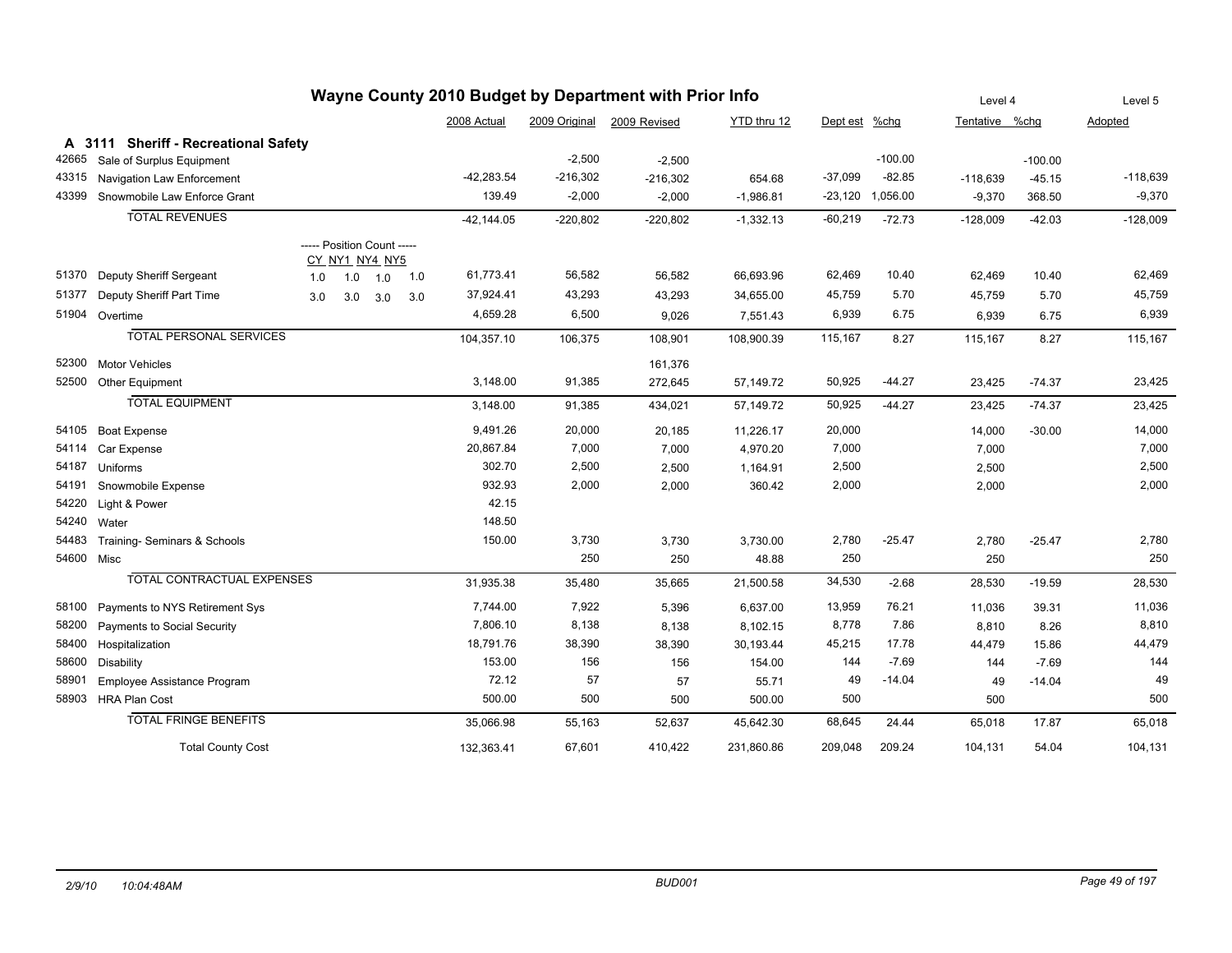|            |                                   |     |                                              |     |     |               |            | Wayne County 2010 Budget by Department with Prior Info |               |               |           | Level 4        |           | Level 5    |
|------------|-----------------------------------|-----|----------------------------------------------|-----|-----|---------------|------------|--------------------------------------------------------|---------------|---------------|-----------|----------------|-----------|------------|
|            |                                   |     |                                              |     |     | 2008 Actual   |            | 2009 Original 2009 Revised                             | YTD thru 12   | Dept est %chg |           | Tentative %chg |           | Adopted    |
|            | A 3112 Sheriff - Civil Office     |     |                                              |     |     |               |            |                                                        |               |               |           |                |           |            |
|            | 41510 Sheriff Fees                |     |                                              |     |     | $-179,001.98$ | $-200,000$ | $-200,000$                                             | $-178,757.78$ | $-180,000$    | $-10.00$  | $-180,000$     | $-10.00$  | $-180,000$ |
|            | <b>TOTAL REVENUES</b>             |     |                                              |     |     | $-179,001.98$ | $-200,000$ | $-200,000$                                             | $-178,757.78$ | $-180,000$    | $-10.00$  | $-180,000$     | $-10.00$  | $-180,000$ |
|            |                                   |     | ----- Position Count -----<br>CY_NY1_NY4_NY5 |     |     |               |            |                                                        |               |               |           |                |           |            |
| 51080      | Deputy Sheriff Lieutent           | 1.0 | 1.0                                          | 1.0 | 1.0 | 62,980.21     | 60,380     | 60,380                                                 | 83,200.88     | 78,073        | 29.30     | 78,073         | 29.30     | 78,073     |
| 51376      | Deputy Sheriff                    | 2.0 | 2.0                                          | 2.0 | 2.0 | 153,036.03    | 147,145    | 159,785                                                | 159,440.38    | 109,184       | $-25.80$  | 109,184        | $-25.80$  | 109,184    |
| 51556      | Account Clerk Civil (temp)        | 1.0 |                                              |     |     |               |            |                                                        | 1,410.58      |               |           |                |           |            |
| 51697      | Senior Account Clerk (8hr)        | 2.0 | 2.0                                          | 2.0 | 2.0 | 67,588.23     | 74,376     | 74,376                                                 | 52,479.90     | 73,304        | $-1.44$   | 73,304         | $-1.44$   | 73,304     |
|            | 51904 Overtime                    |     |                                              |     |     | 6,690.63      | 7,500      | 7,500                                                  | 5,508.97      | 7,500         |           | 7,500          |           | 7,500      |
|            | <b>TOTAL PERSONAL SERVICES</b>    |     |                                              |     |     | 290,295.10    | 289,401    | 302,041                                                | 302,040.71    | 268,061       | $-7.37$   | 268,061        | $-7.37$   | 268,061    |
| 52200      | Office Equipment                  |     |                                              |     |     | 847.99        |            |                                                        |               |               |           |                |           |            |
| 52201      | <b>Computer Equipment</b>         |     |                                              |     |     |               |            |                                                        |               |               |           | 650            |           | 650        |
| 52300      | <b>Motor Vehicles</b>             |     |                                              |     |     | 20,768.10     |            |                                                        |               |               |           |                |           |            |
| 52500      | Other Equipment                   |     |                                              |     |     | 473.51        |            |                                                        |               | 1,000         |           | 350            |           | 350        |
|            | <b>TOTAL EQUIPMENT</b>            |     |                                              |     |     | 22,089.60     |            |                                                        |               | 1,000         |           | 1,000          |           | 1,000      |
| 54114      | Car Expense                       |     |                                              |     |     | 13,082.22     | 13,120     | 13,127                                                 | 8,268.27      | 13,120        |           | 13,120         |           | 13,120     |
| 54187      | Uniforms                          |     |                                              |     |     | 946.74        | 1,560      | 1,599                                                  | 1,061.55      | 1,640         | 5.13      | 1,640          | 5.13      | 1,640      |
| 54475      | Software                          |     |                                              |     |     |               | 12,600     | 12,600                                                 | 12,600.00     |               | $-100.00$ |                | $-100.00$ |            |
| 54483      | Training- Seminars & Schools      |     |                                              |     |     | 500.00        | 1,500      | 1,500                                                  | 1,470.78      | 1,700         | 13.33     | 1,700          | 13.33     | 1,700      |
| 54600 Misc |                                   |     |                                              |     |     |               | 250        | 250                                                    |               | 250           |           | 250            |           | 250        |
|            | <b>TOTAL CONTRACTUAL EXPENSES</b> |     |                                              |     |     | 14,528.96     | 29,030     | 29,076                                                 | 23,400.60     | 16,710        | $-42.44$  | 16,710         | $-42.44$  | 16,710     |
| 58100      | Payments to NYS Retirement Sys    |     |                                              |     |     | 31,331.00     | 42,132     | 29,492                                                 | 27,198.00     | 47,077        | 11.74     | 42,621         | 1.16      | 42,621     |
| 58200      | Payments to Social Security       |     |                                              |     |     | 21,656.30     | 22,140     | 22,140                                                 | 22,583.96     | 20,921        | $-5.51$   | 20,507         | $-7.38$   | 20,507     |
| 58400      | Hospitalization                   |     |                                              |     |     | 44,614.69     | 54,171     | 54,171                                                 | 51,213.87     | 48,017        | $-11.36$  | 45,616         | $-15.79$  | 45,616     |
| 58600      | Disability                        |     |                                              |     |     | 920.00        | 936        | 936                                                    | 903.00        | 720           | $-23.08$  | 720            | $-23.08$  | 720        |
| 58901      | Employee Assistance Program       |     |                                              |     |     | 90.15         | 113        | 113                                                    | 111.42        | 95            | $-15.93$  | 95             | $-15.93$  | 95         |
| 58903      | <b>HRA Plan Cost</b>              |     |                                              |     |     | 1,300.00      | 2,000      | 2,000                                                  | 2,000.00      | 1,500         | $-25.00$  | 1,500          | $-25.00$  | 1,500      |
|            | <b>TOTAL FRINGE BENEFITS</b>      |     |                                              |     |     | 99,912.14     | 121,492    | 108,852                                                | 104,010.25    | 118,330       | $-2.60$   | 111,059        | $-8.59$   | 111,059    |
|            | <b>Total County Cost</b>          |     |                                              |     |     | 247,823.82    | 239,923    | 239,969                                                | 250,693.78    | 224,101       | $-6.59$   | 216,830        | $-9.63$   | 216,830    |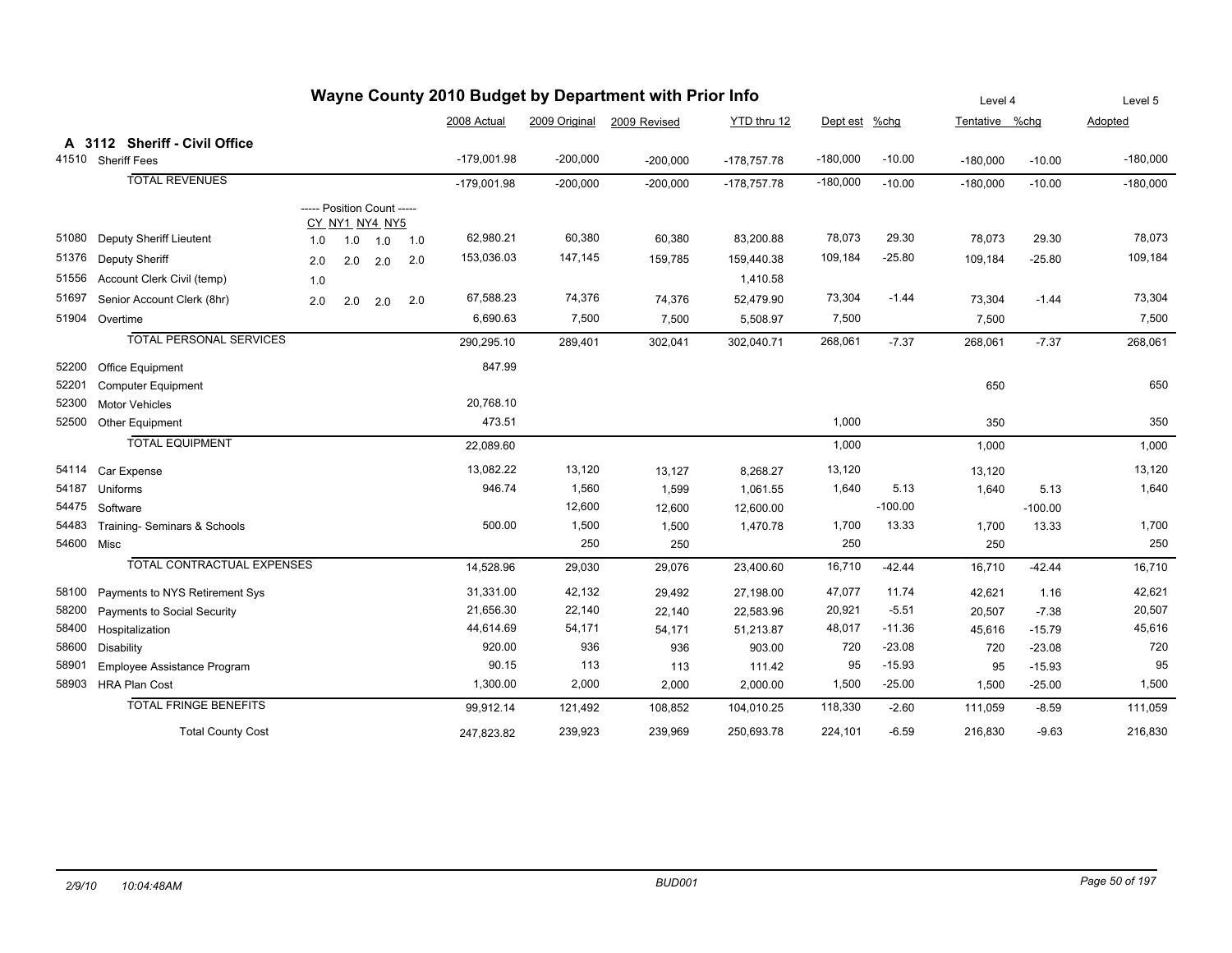|            |                                   |                                              |             |     |              |               | Wayne County 2010 Budget by Department with Prior Info |              |               |         | Level 4        |          | Level 5   |
|------------|-----------------------------------|----------------------------------------------|-------------|-----|--------------|---------------|--------------------------------------------------------|--------------|---------------|---------|----------------|----------|-----------|
|            |                                   |                                              |             |     | 2008 Actual  | 2009 Original | 2009 Revised                                           | YTD thru 12  | Dept est %chg |         | Tentative %chg |          | Adopted   |
|            | A 3113 Sheriff - Juvenile Office  |                                              |             |     |              |               |                                                        |              |               |         |                |          |           |
| 42770      | Miscellaneous Revenues            |                                              |             |     | $-30,756.51$ |               |                                                        | $-12,651.28$ |               |         |                |          |           |
| 43361      | Juvenile Transports               |                                              |             |     |              | $-10,000$     | $-10,000$                                              |              | $-10,000$     |         | $-10,000$      |          | $-10,000$ |
| 43362      | Child Passenger Safety Program    |                                              |             |     |              |               | $-4,600$                                               |              |               |         |                |          |           |
|            | <b>TOTAL REVENUES</b>             |                                              |             |     | $-30,756.51$ | $-10,000$     | $-14,600$                                              | $-12,651.28$ | $-10,000$     |         | $-10,000$      |          | $-10,000$ |
|            |                                   | ----- Position Count -----<br>CY_NY1_NY4_NY5 |             |     |              |               |                                                        |              |               |         |                |          |           |
|            | 51376 Deputy Sheriff              | 1.0                                          | $1.0$ $1.0$ | 1.0 | 51,654.31    | 50,072        | 54,079                                                 | 54,078.19    | 55,109        | 10.06   | 55,109         | 10.06    | 55,109    |
| 51695      | Clerk-Typist (8hr)                | 1.0                                          | 1.0         | 1.0 |              |               |                                                        |              |               |         | 36,065         |          | 36,065    |
|            | 51904 Overtime                    |                                              |             |     | 8,281.68     | 11,000        | 8,988                                                  | 8,987.29     | 11,000        |         | 11,000         |          | 11,000    |
|            | <b>TOTAL PERSONAL SERVICES</b>    |                                              |             |     | 59,935.99    | 61,072        | 63,067                                                 | 63,065.48    | 66,109        | 8.25    | 102,174        | 67.30    | 102,174   |
| 52300      | <b>Motor Vehicles</b>             |                                              |             |     | 30,398.74    |               |                                                        |              |               |         |                |          |           |
|            | <b>TOTAL EQUIPMENT</b>            |                                              |             |     | 30,398.74    |               |                                                        |              |               |         |                |          |           |
| 54114      | Car Expense                       |                                              |             |     | 7,078.20     | 9,900         | 9,910                                                  | 5,114.06     | 9,900         |         | 9,900          |          | 9,900     |
| 54187      | Uniforms                          |                                              |             |     | 837.54       | 400           | 422                                                    | 519.41       | 400           |         | 400            |          | 400       |
| 54461      | <b>Public Education</b>           |                                              |             |     | 22,225.29    | 11,600        | 14,205                                                 | 11,617.33    | 16,200        | 39.66   | 11,600         |          | 11,600    |
| 54483      | Training- Seminars & Schools      |                                              |             |     | 100.00       | 500           | 500                                                    | 112.48       | 500           |         | 500            |          | 500       |
| 54600 Misc |                                   |                                              |             |     | 152.15       | 250           | 250                                                    | 283.34       | 250           |         | 250            |          | 250       |
|            | <b>TOTAL CONTRACTUAL EXPENSES</b> |                                              |             |     | 30,393.18    | 22,650        | 25,287                                                 | 17,646.62    | 27,250        | 20.31   | 22,650         |          | 22,650    |
| 58100      | Payments to NYS Retirement Sys    |                                              |             |     | 6,974.00     | 8,550         | 8,550                                                  | 6,160.00     | 10,581        | 23.75   | 14,803         | 73.13    | 14,803    |
| 58200      | Payments to Social Security       |                                              |             |     | 4,389.92     | 4,672         | 4,672                                                  | 4,685.31     | 4,216         | $-9.76$ | 57,816         | 1,137.50 | 57,816    |
| 58400      | Hospitalization                   |                                              |             |     | 10,273.18    | 12,294        | 12,294                                                 | 8,171.28     | 16,749        | 36.24   | 29,904         | 143.24   | 29,904    |
| 58600      | Disability                        |                                              |             |     | 153.00       | 156           | 156                                                    | 154.00       | 144           | $-7.69$ | 288            | 84.62    | 288       |
| 58901      | Employee Assistance Program       |                                              |             |     | 18.03        | 19            | 19                                                     | 18.57        | 19            |         | 38             | 100.00   | 38        |
| 58903      | <b>HRA Plan Cost</b>              |                                              |             |     | 500.00       | 500           | 500                                                    | 500.00       | 500           |         | 500            |          | 500       |
|            | <b>TOTAL FRINGE BENEFITS</b>      |                                              |             |     | 22,308.13    | 26,191        | 26,191                                                 | 19,689.16    | 32,209        | 22.98   | 103,349        | 294.60   | 103,349   |
|            | <b>Total County Cost</b>          |                                              |             |     | 112,279.53   | 99,913        | 99,945                                                 | 87,749.98    | 115,568       | 15.67   | 218,173        | 118.36   | 218,173   |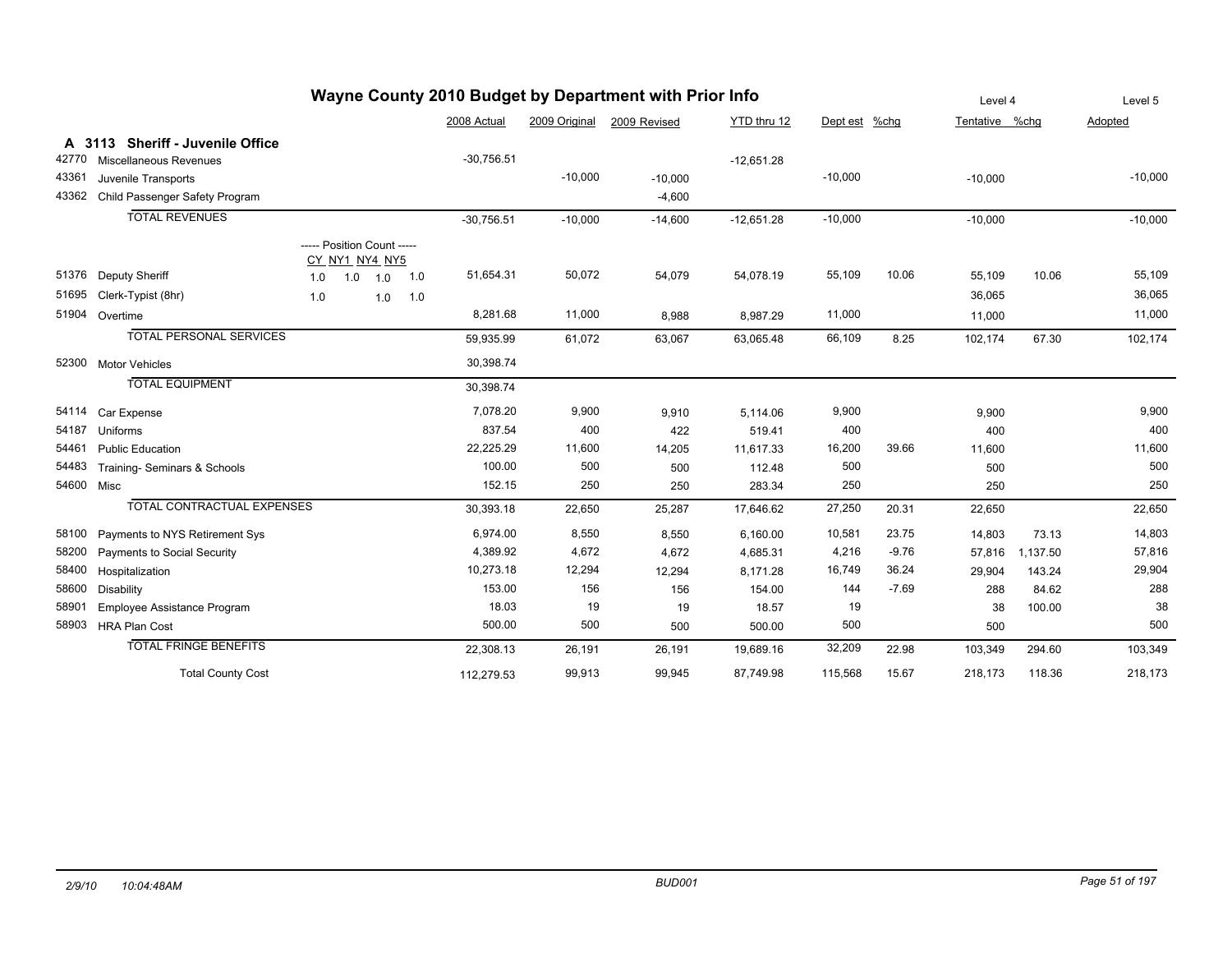|            |                                      |                            |                |     |      |               |            | Wayne County 2010 Budget by Department with Prior Info |                |               |           | Level 4        |           | Level 5   |
|------------|--------------------------------------|----------------------------|----------------|-----|------|---------------|------------|--------------------------------------------------------|----------------|---------------|-----------|----------------|-----------|-----------|
|            |                                      |                            |                |     |      | 2008 Actual   |            | 2009 Original 2009 Revised                             | YTD thru 12    | Dept est %chg |           | Tentative %chq |           | Adopted   |
|            | A 3114 Sheriff - Road Patrol         |                            |                |     |      |               |            |                                                        |                |               |           |                |           |           |
| 41279      | <b>DWI Reimbursement</b>             |                            |                |     |      | $-3,689.86$   | $-8,000$   | $-8,000$                                               | $-8,000.00$    | $-8,000$      |           | $-8,000$       |           | $-8,000$  |
| 42770      | Miscellaneous Revenues               |                            |                |     |      | $-135.64$     |            |                                                        | $-763.94$      |               |           |                |           |           |
| 43302      | <b>Homeland Security</b>             |                            |                |     |      | $-203,514.58$ |            | $-18,437$                                              | $-89,295.38$   |               |           |                |           |           |
| 43370      | <b>Traffic Safety Grants</b>         |                            |                |     |      | $-11,593.10$  |            | $-57,748$                                              | $-32,130.23$   |               |           |                |           |           |
| 43716      | State Aid                            |                            |                |     |      |               | $-100,000$ | $-175,000$                                             | $-62,908.85$   |               | $-100.00$ |                | $-100.00$ |           |
| 44306      | <b>Homeland Security</b>             |                            |                |     |      |               |            | $-134,000$                                             | $-8,017.70$    |               |           |                |           |           |
|            | <b>TOTAL REVENUES</b>                |                            |                |     |      | $-218,933.18$ | $-108,000$ | $-393,185$                                             | $-201, 116.10$ | $-8,000$      | $-92.59$  | $-8,000$       | $-92.59$  | $-8,000$  |
|            |                                      | ----- Position Count ----- | CY_NY1_NY4_NY5 |     |      |               |            |                                                        |                |               |           |                |           |           |
| 51080      | Deputy Sheriff Lieutenant            | 1.0                        | 1.0            | 1.0 | 1.0  | 59,854.11     | 61,883     | 80,430                                                 | 80,219.50      | 74,583        | 20.52     | 74,583         | 20.52     | 74,583    |
| 51370      | Deputy Sheriff Sergeant              | 6.0                        | 6.0            | 6.0 | 6.0  | 337,099.66    | 337,155    | 337,155                                                | 351,672.24     | 360,104       | 6.81      | 360,104        | 6.81      | 360,104   |
| 51376      | Deputy Sheriff                       | 30.0                       | 26.0 29.0      |     | 29.0 | 1,117,320.58  | 1,191,457  | 1,191,457                                              | 1,193,996.20   | 1,313,883     | 10.28     | 1,459,673      | 22.51     | 1,459,673 |
| 51377      | Deputy Sheriff Part Time             | 9.0                        | 8.0            | 8.0 | 8.0  | 125,436.28    | 155,187    | 155,187                                                | 141,939.60     | 122,024       | $-21.37$  | 122,024        | $-21.37$  | 122,024   |
| 51904      | Overtime                             |                            |                |     |      | 143,801.70    | 146,780    | 155,280                                                | 173,265.97     | 165,762       | 12.93     | 165,762        | 12.93     | 165,762   |
| 51911      | Overtime-BUNY Program                |                            |                |     |      | 2,243.92      |            | 7,248                                                  | 4,351.14       |               |           |                |           |           |
| 51912      | Overtime STEP Program                |                            |                |     |      | 9,065.94      |            | 40,000                                                 | 21,206.93      |               |           |                |           |           |
|            | 51914 Overtime-Underage Drinking Ini |                            |                |     |      |               |            |                                                        | 104.43         |               |           |                |           |           |
|            | <b>TOTAL PERSONAL SERVICES</b>       |                            |                |     |      | 1,794,822.19  | 1,892,462  | 1,966,757                                              | 1,966,756.01   | 2,036,356     | 7.60      | 2,182,146      | 15.31     | 2,182,146 |
| 52300      | <b>Motor Vehicles</b>                |                            |                |     |      | 235,644.56    | 261,500    | 258,564                                                | 242,687.44     | 160,860       | $-38.49$  | 160,860        | $-38.49$  | 160,860   |
| 52500      | <b>Other Equipment</b>               |                            |                |     |      | 169,171.42    | 15,632     | 249,718                                                | 115,757.76     | 9,080         | $-41.91$  | 9,080          | $-41.91$  | 9,080     |
|            | <b>TOTAL EQUIPMENT</b>               |                            |                |     |      | 404,815.98    | 277,132    | 508,282                                                | 358,445.20     | 169,940       | $-38.68$  | 169,940        | $-38.68$  | 169,940   |
|            | 54114 Car Expense                    |                            |                |     |      | 236,883.21    | 255,970    | 256,329                                                | 185,508.64     | 255,970       |           | 255,970        |           | 255,970   |
| 54187      | Uniforms                             |                            |                |     |      | 28,650.30     | 28,750     | 29,218                                                 | 23,940.54      | 27,220        | $-5.32$   | 27,220         | $-5.32$   | 27,220    |
|            | 54475 Software                       |                            |                |     |      | 2,000.00      |            |                                                        |                |               |           |                |           |           |
| 54483      | Training- Seminars & Schools         |                            |                |     |      | 13,870.43     | 25,000     | 26,762                                                 | 19,373.98      | 26,800        | 7.20      | 26,800         | 7.20      | 26,800    |
| 54500      | Fees for Services Non-employ         |                            |                |     |      | 2,523.39      | 4,800      | 6,800                                                  | 4,700.89       | 9,000         | 87.50     | 9,000          | 87.50     | 9,000     |
| 54600 Misc |                                      |                            |                |     |      | 1,433.80      | 2,000      | 3,850                                                  | 1,667.35       | 3,200         | 60.00     | 3,200          | 60.00     | 3,200     |
|            | <b>TOTAL CONTRACTUAL EXPENSES</b>    |                            |                |     |      | 285,361.13    | 316,520    | 322,959                                                | 235,191.40     | 322,190       | 1.79      | 322,190        | 1.79      | 322,190   |
| 58100      | Payments to NYS Retirement Sys       |                            |                |     |      | 180,336.00    | 243,147    | 224,600                                                | 160,431.00     | 367,565       | 51.17     | 332,702        | 36.83     | 332,702   |
| 58200      | Payments to Social Security          |                            |                |     |      | 130,191.02    | 144,772    | 144,772                                                | 143,991.01     | 153,957       | 6.34      | 166,932        | 15.31     | 166,932   |
| 58400      | Hospitalization                      |                            |                |     |      | 267,257.25    | 305,920    | 305,920                                                | 321,149.43     | 419,862       | 37.25     | 433,921        | 41.84     | 433,921   |
| 58600      | Disability                           |                            |                |     |      | 4,719.00      | 6,396      | 6,396                                                  | 4,828.00       | 4,752         | $-25.70$  | 5,184          | $-18.95$  | 5,184     |
| 58901      | Employee Assistance Program          |                            |                |     |      | 631.05        | 685        | 685                                                    | 677.81         | 717           | 4.67      | 774            | 12.99     | 774       |
|            | 58903 HRA Plan Cost                  |                            |                |     |      | 55,839.74     | 12,750     | 12,750                                                 | 12,750.00      | 16,500        | 29.41     | 18,000         | 41.18     | 18,000    |
|            | <b>TOTAL FRINGE BENEFITS</b>         |                            |                |     |      | 638.974.06    | 713,670    | 695,123                                                | 643.827.25     | 963,353       | 34.99     | 957,513        | 34.17     | 957,513   |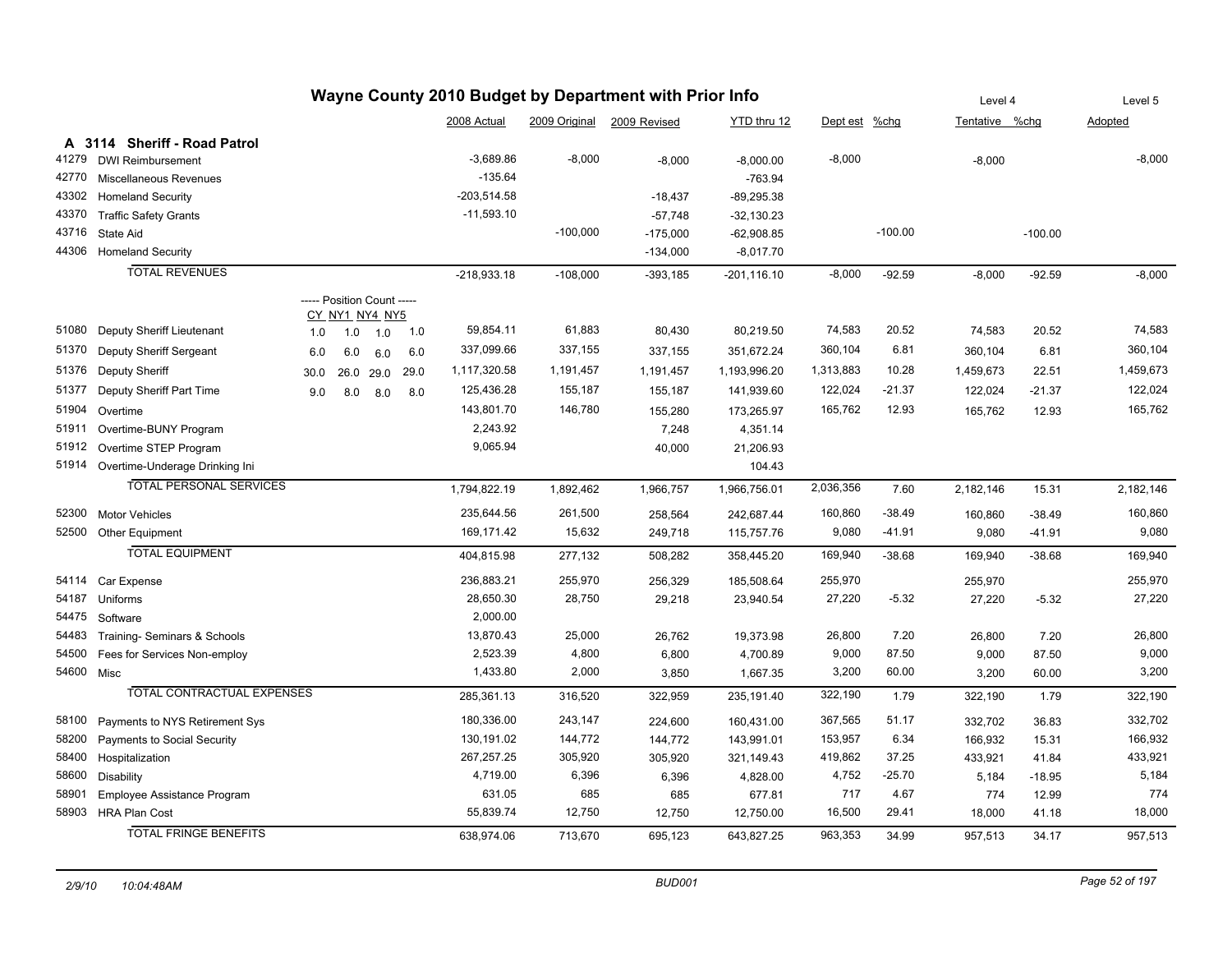|                   | Wayne County 2010 Budget by Department with Prior Info |                            |           |              |               |       | Level 4        |       | Level 5   |
|-------------------|--------------------------------------------------------|----------------------------|-----------|--------------|---------------|-------|----------------|-------|-----------|
|                   | 2008 Actual                                            | 2009 Original 2009 Revised |           | YTD thru 12  | Dept est %chg |       | Tentative %chq |       | Adopted   |
| Total County Cost | 2.905.040.18                                           | 3,091,784                  | 3.099.936 | 3.003.103.76 | 3.483.839     | 12.68 | 3.623.789      | 17.21 | 3,623,789 |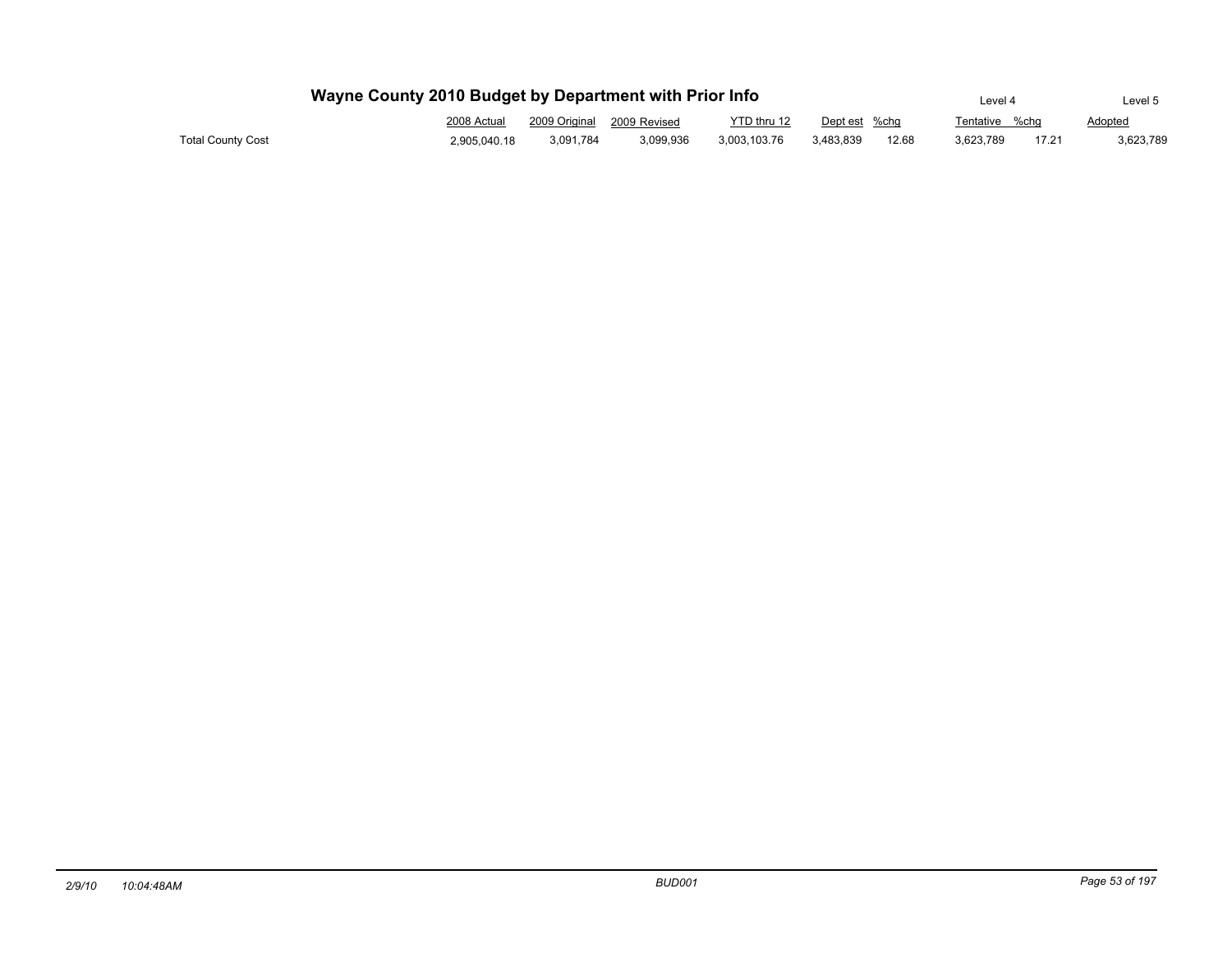|            |                                    |                            |                |     |     |             |           | Wayne County 2010 Budget by Department with Prior Info |              |               |           | Level 4        |                  | Level 5 |
|------------|------------------------------------|----------------------------|----------------|-----|-----|-------------|-----------|--------------------------------------------------------|--------------|---------------|-----------|----------------|------------------|---------|
|            |                                    |                            |                |     |     | 2008 Actual |           | 2009 Original 2009 Revised                             | YTD thru 12  | Dept est %chg |           | Tentative %chg |                  | Adopted |
|            | A 3115 Sheriff - Detective Unit    |                            |                |     |     |             |           |                                                        |              |               |           |                |                  |         |
|            | 41510 Sheriff Fees                 |                            |                |     |     | $-10.00$    | $-100$    | $-100$                                                 | $-30.00$     |               | $-100.00$ |                | $-100.00$        |         |
|            | 44328 DOJ - LLEBEG                 |                            |                |     |     |             |           | $-25,334$                                              |              |               |           |                |                  |         |
|            | <b>TOTAL REVENUES</b>              |                            |                |     |     | $-10.00$    | $-100$    | $-25,434$                                              | $-30.00$     |               | $-100.00$ |                | $-100.00$        |         |
|            |                                    | ----- Position Count ----- | CY_NY1_NY4_NY5 |     |     |             |           |                                                        |              |               |           |                |                  |         |
| 51080      | <b>Deputy Sheriff Lieutent</b>     | 1.0                        | 1.0            | 1.0 | 1.0 | 67,580.81   | 65,140    | 65,140                                                 | 78,152.54    | 78,365        | 20.30     | 78,365         | 20.30            | 78,365  |
| 51370      | Deputy Sheriff Sergeant            | 8.0                        | 8.0            | 8.0 | 8.0 | 400,658.57  | 494,562   | 494,562                                                | 479,902.49   | 482,257       | $-2.49$   | 482,257        | $-2.49$          | 482,257 |
| 51376      | <b>Deputy Sheriff</b>              | 1.0                        | 3.0            |     |     | 134,007.42  | 182,370   | 182,370                                                | 151,885.65   | 145,760       | $-20.07$  |                | $-100.00$        |         |
|            | 51904 Overtime                     |                            |                |     |     | 54,096.31   | 59,100    | 59,100                                                 | 66,283.90    | 61,760        | 4.50      | 61,760         | 4.50             | 61,760  |
|            | <b>TOTAL PERSONAL SERVICES</b>     |                            |                |     |     | 656,343.11  | 801,172   | 801,172                                                | 776,224.58   | 768,142       | $-4.12$   | 622,382        | $-22.32$         | 622,382 |
| 52300      | <b>Motor Vehicles</b>              |                            |                |     |     | 35,762.10   | 22,500    | 22,500                                                 | 21,034.00    | 22,980        | 2.13      | 22,980         | 2.13             | 22,980  |
| 52500      | <b>Other Equipment</b>             |                            |                |     |     | 13,181.00   | 11,410    | 36,744                                                 | 10,290.39    |               | $-100.00$ |                | $-100.00$        |         |
|            | <b>TOTAL EQUIPMENT</b>             |                            |                |     |     | 48,943.10   | 33,910    | 59,244                                                 | 31,324.39    | 22,980        | $-32.23$  | 22,980         | $-32.23$         | 22,980  |
| 54114      | Car Expense                        |                            |                |     |     | 43,059.66   | 35,900    | 35,910                                                 | 31,000.05    | 35,900        |           | 35,900         |                  | 35,900  |
| 54163      | Photo ID                           |                            |                |     |     | 2,386.92    | 3,500     | 3,539                                                  | 998.34       | 3,500         |           | 3,500          |                  | 3,500   |
| 54187      | Uniforms                           |                            |                |     |     | 6,695.44    | 9,350     | 9,517                                                  | 7,849.12     | 7,650         | $-18.18$  | 7,650          | $-18.18$         | 7,650   |
| 54230      | Telephone                          |                            |                |     |     | 183.00      | 600       | 694                                                    | 238.44       | 695           | 15.83     | 695            | 15.83            | 695     |
| 54437      | Lease                              |                            |                |     |     | 1,100.00    | 1,300     | 1,400                                                  | 1,300.00     | 1,300         |           | 1,300          |                  | 1,300   |
| 54483      | Training- Seminars & Schools       |                            |                |     |     | 870.00      | 6,500     | 6,500                                                  | 6,499.40     | 6,500         |           | 6,500          |                  | 6,500   |
| 54500      | Fees for Services Non-employ       |                            |                |     |     | 385.00      | 500       | 500                                                    | 245.00       | 500           |           | 500            |                  | 500     |
| 54600 Misc |                                    |                            |                |     |     | 5,828.97    | 8,000     | 8,000                                                  | 350.00       | 8,000         |           | 8,000          |                  | 8,000   |
|            | <b>TOTAL CONTRACTUAL EXPENSES</b>  |                            |                |     |     | 60,508.99   | 65,650    | 66,060                                                 | 48,480.35    | 64,045        | $-2.44$   | 64,045         | $-2.44$          | 64,045  |
| 58100      | Payments to NYS Retirement Sys     |                            |                |     |     | 70,966.00   | 112,609   | 112,609                                                | 67,681.00    | 147,648       | 31.12     | 98,959         | $-12.12$         | 98,959  |
| 58200      | <b>Payments to Social Security</b> |                            |                |     |     | 48,197.33   | 61,289    | 61,289                                                 | 57,336.15    | 58,506        | $-4.54$   | 47,611         | $-22.32$         | 47,611  |
| 58400      | Hospitalization                    |                            |                |     |     | 87,740.93   | 150,903   | 150,903                                                | 107,982.33   | 135,520       | $-10.19$  | 93,692         | $-37.91$         | 93,692  |
| 58600      | Disability                         |                            |                |     |     | 1,709.00    | 2,184     | 2,184                                                  | 1,850.00     | 1,728         | $-20.88$  | 1,296          | $-40.66$         | 1,296   |
| 58901      | Employee Assistance Program        |                            |                |     |     | 180.30      | 244       | 244                                                    | 241.41       | 228           | $-6.56$   |                | 36,100 14,695.08 | 36,100  |
|            | 58903 HRA Plan Cost                |                            |                |     |     | 1,150.00    | 7,000     | 7,000                                                  | 7,000.00     | 6,000         | $-14.29$  | 4,500          | $-35.71$         | 4,500   |
|            | <b>TOTAL FRINGE BENEFITS</b>       |                            |                |     |     | 209,943.56  | 334,229   | 334,229                                                | 242,090.89   | 349,630       | 4.61      | 282,158        | $-15.58$         | 282,158 |
|            | <b>Total County Cost</b>           |                            |                |     |     | 975,728.76  | 1,234,861 | 1,235,271                                              | 1,098,090.21 | 1,204,797     | $-2.43$   | 991,565        | $-19.70$         | 991,565 |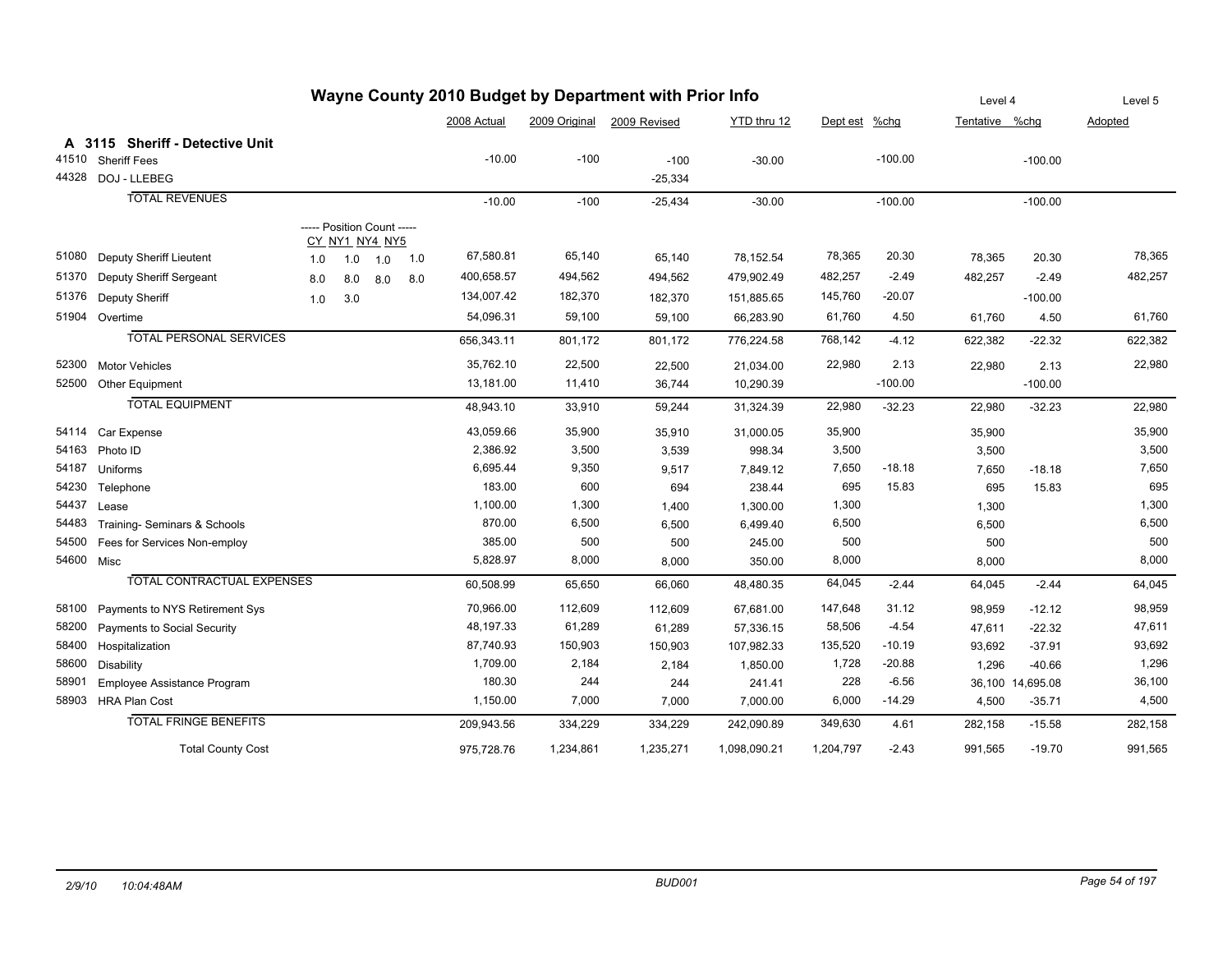|       |                                                                   | Wayne County 2010 Budget by Department with Prior Info |                |               |              |               |            |           | Level 4        |           | Level 5    |
|-------|-------------------------------------------------------------------|--------------------------------------------------------|----------------|---------------|--------------|---------------|------------|-----------|----------------|-----------|------------|
|       |                                                                   |                                                        | 2008 Actual    | 2009 Original | 2009 Revised | YTD thru 12   | Dept est   | $%$ chg   | Tentative %chg |           | Adopted    |
| 43312 | A 3116 Sheriff - Court Security<br><b>Court Security Services</b> |                                                        | $-535.114.66$  | $-689,317$    | $-689,317$   | -598,560.68   | $-761,070$ | 10.41     | $-752,443$     | 9.16      | $-752,443$ |
|       | <b>TOTAL REVENUES</b>                                             |                                                        | $-535, 114.66$ | $-689,317$    | $-689,317$   | $-598,560.68$ | $-761,070$ | 10.41     | $-752,443$     | 9.16      | $-752,443$ |
|       |                                                                   | ----- Position Count -----<br>CY_NY1_NY4_NY5           |                |               |              |               |            |           |                |           |            |
| 51368 | <b>Court Attendants</b>                                           |                                                        | 13,798.82      |               |              |               |            |           |                |           |            |
| 51369 | <b>Court Atendant Part Time</b>                                   | 1.0                                                    | 5,817.02       | 10,879        | 2,604        | 3,924.51      |            | $-100.00$ |                | $-100.00$ |            |
| 51377 | Deputy Sheriff Part Time                                          |                                                        | 1,049.32       |               |              |               |            |           |                |           |            |
| 51499 | <b>Court Security Supervisor</b>                                  | 1.0<br>1.0<br>1.0<br>1.0                               | 47,478.34      | 49,320        | 49,320       | 49,344.67     | 49,242     | $-0.16$   | 49,242         | $-0.16$   | 49,242     |
| 51503 | <b>Court Security Officer</b>                                     | 10.0<br>11.0 11.0 11.0                                 | 311,886.87     | 399,869       | 418,186      | 373,915.28    | 434,792    | 8.73      | 434,792        | 8.73      | 434,792    |
| 51530 | Court Security Officer PartTim                                    | 2.0                                                    | 16,142.88      | 26,060        | 4,471        | 9,219.93      |            | $-100.00$ |                | $-100.00$ |            |
| 51904 | Overtime                                                          |                                                        | 17,559.37      | 15,000        | 15,000       | 18,666.77     | 15,675     | 4.50      | 15,675         | 4.50      | 15,675     |
|       | TOTAL PERSONAL SERVICES                                           |                                                        | 413,732.62     | 501,128       | 489,581      | 455,071.16    | 499,709    | $-0.28$   | 499.709        | $-0.28$   | 499,709    |
| 54187 | Uniforms                                                          |                                                        | 5,762.56       | 7,600         | 8,063        | 6,469.79      | 8,385      | 10.33     | 8,385          | 10.33     | 8,385      |
| 54483 | Training- Seminars & Schools                                      |                                                        | 661.60         | 1,000         | 1,000        | 1,000.00      | 2,400      | 140.00    | 2,400          | 140.00    | 2,400      |
|       | <b>TOTAL CONTRACTUAL EXPENSES</b>                                 |                                                        | 6,424.16       | 8,600         | 9,063        | 7,469.79      | 10,785     | 25.41     | 10,785         | 25.41     | 10,785     |
| 58100 | Payments to NYS Retirement Sys                                    |                                                        | 34,139.00      | 50,878        | 52,893       | 30,315.00     | 59,470     | 16.89     | 79,453         | 56.16     | 79,453     |
| 58200 | Payments to Social Security                                       |                                                        | 30,306.70      | 38,336        | 39,738       | 33,123.31     | 38,232     | $-0.27$   | 38,227         | $-0.28$   | 38,227     |
| 58400 | Hospitalization                                                   |                                                        | 77,780.98      | 97,234        | 105,286      | 98,413.70     | 140,103    | 44.09     | 133,098        | 36.88     | 133,098    |
| 58600 | Disability                                                        |                                                        | 1,685.00       | 1,716         | 1,794        | 1,737.00      | 1,728      | 0.70      | 1,728          | 0.70      | 1,728      |
| 58901 | Employee Assistance Program                                       |                                                        | 225.38         | 325           | 325          | 232.13        | 228        | $-29.85$  | 228            | $-29.85$  | 228        |
|       | <b>TOTAL FRINGE BENEFITS</b>                                      |                                                        | 144,137.06     | 188,489       | 200,036      | 163,821.14    | 239,761    | 27.20     | 252,734        | 34.08     | 252,734    |
|       | <b>Total County Cost</b>                                          |                                                        | 29,179.18      | 8,900         | 9,363        | 27,801.41     | $-10,815$  | $-221.52$ | 10,785         | 21.18     | 10,785     |

## *2/9/10 10:04:48AM BUD001 Page 55 of 197*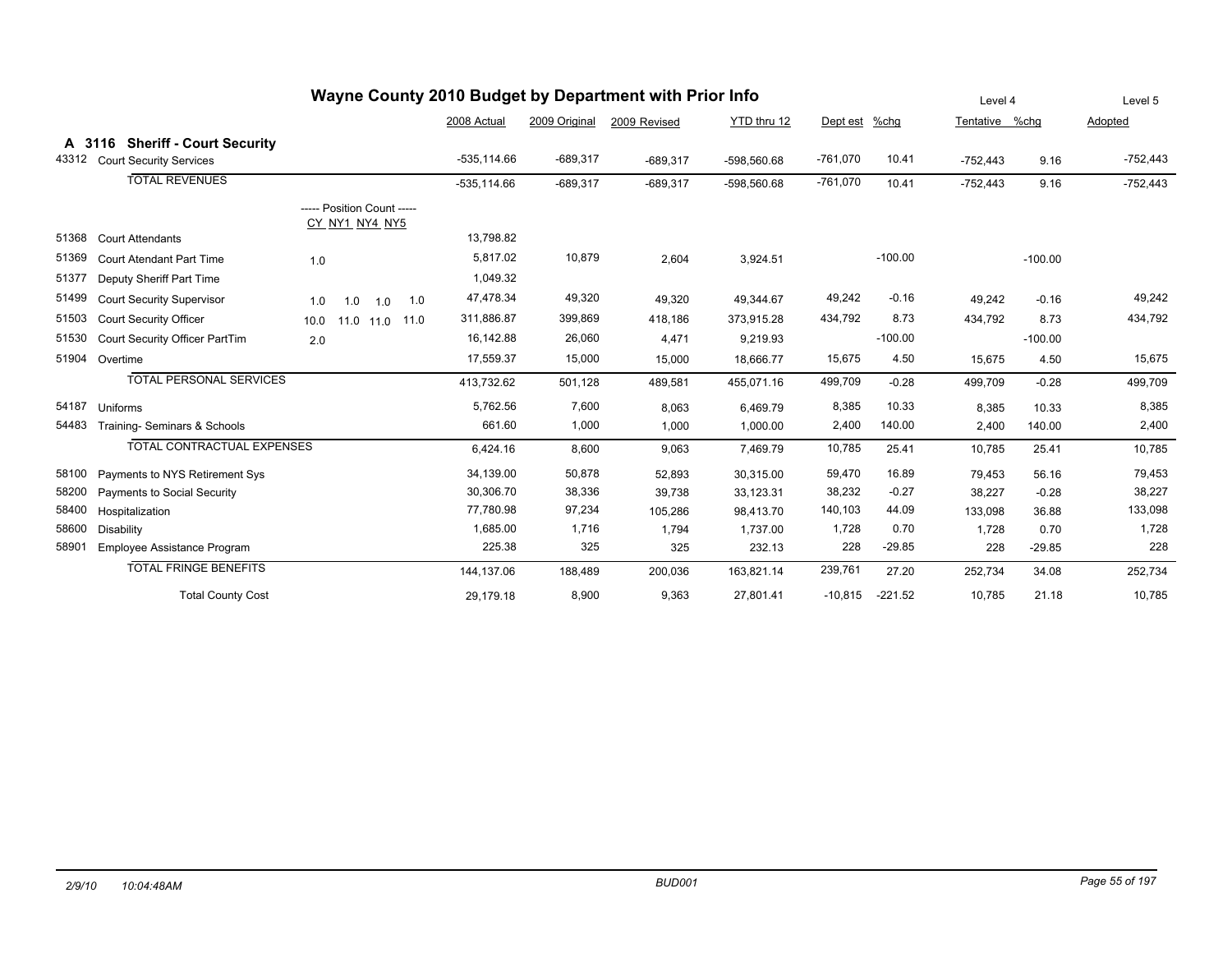|                 |                                                                     |                                              |             |               |              |             |               |       | 느, 이 구         |       | LUVUI J |
|-----------------|---------------------------------------------------------------------|----------------------------------------------|-------------|---------------|--------------|-------------|---------------|-------|----------------|-------|---------|
|                 |                                                                     |                                              | 2008 Actual | 2009 Original | 2009 Revised | YTD thru 12 | Dept est %chg |       | Tentative %chg |       | Adopted |
| A 3117<br>41580 | <b>Animal Abuse Investigations</b><br><b>Restitution Surcharges</b> |                                              |             |               |              | $-5,110.88$ |               |       |                |       |         |
|                 | <b>TOTAL REVENUES</b>                                               |                                              |             |               |              | $-5,110.88$ |               |       |                |       |         |
|                 |                                                                     | ----- Position Count -----<br>CY NY1 NY4 NY5 |             |               |              |             |               |       |                |       |         |
| 51534           | Animal Abuse Officer                                                | 3.0<br>3.0<br>3.0<br>3.0                     | 11,833.29   | 12,000        | 12,757       | 12,756.36   | 12,000        |       | 12,000         |       | 12,000  |
|                 | <b>TOTAL PERSONAL SERVICES</b>                                      |                                              | 11,833.29   | 12,000        | 12,757       | 12,756.36   | 12,000        |       | 12,000         |       | 12,000  |
| 52200           | Office Equipment                                                    |                                              | 177.95      |               |              |             |               |       |                |       |         |
|                 | <b>TOTAL EQUIPMENT</b>                                              |                                              | 177.95      |               |              |             |               |       |                |       |         |
| 54126           | <b>Field Supplies</b>                                               |                                              | 288.53      |               |              |             |               |       |                |       |         |
| 54187           | Uniforms                                                            |                                              | 316.75      |               |              |             |               |       |                |       |         |
| 54485           | Travel                                                              |                                              | 1,299.46    | 3,976         | 3,976        |             | 3,976         |       | 3,976          |       | 3,976   |
| 54500           | Fees for Services Non-employ                                        |                                              | 4,999.16    | 5,000         | 4,185        | 2,977.25    | 5,000         |       | 5,000          |       | 5,000   |
|                 | <b>TOTAL CONTRACTUAL EXPENSES</b>                                   |                                              | 6,903.90    | 8,976         | 8,161        | 2,977.25    | 8,976         |       | 8,976          |       | 8,976   |
| 58100           | Payments to NYS Retirement Sys                                      |                                              | 721.00      | 450           | 450          | 449.00      | 505           | 12.22 | 505            | 12.22 | 505     |
| 58200           | <b>Payments to Social Security</b>                                  |                                              | 905.28      | 918           | 976          | 975.76      | 975           | 6.21  | 975            | 6.21  | 975     |
|                 | <b>TOTAL FRINGE BENEFITS</b>                                        |                                              | 1,626.28    | 1,368         | 1,426        | 1,424.76    | 1,480         | 8.19  | 1,480          | 8.19  | 1,480   |
|                 | <b>Total County Cost</b>                                            |                                              | 20,541.42   | 22,344        | 22,344       | 12,047.49   | 22,456        | 0.50  | 22,456         | 0.50  | 22,456  |

## **Wayne County 2010 Budget by Department with Prior Info**

Level 4 Level 5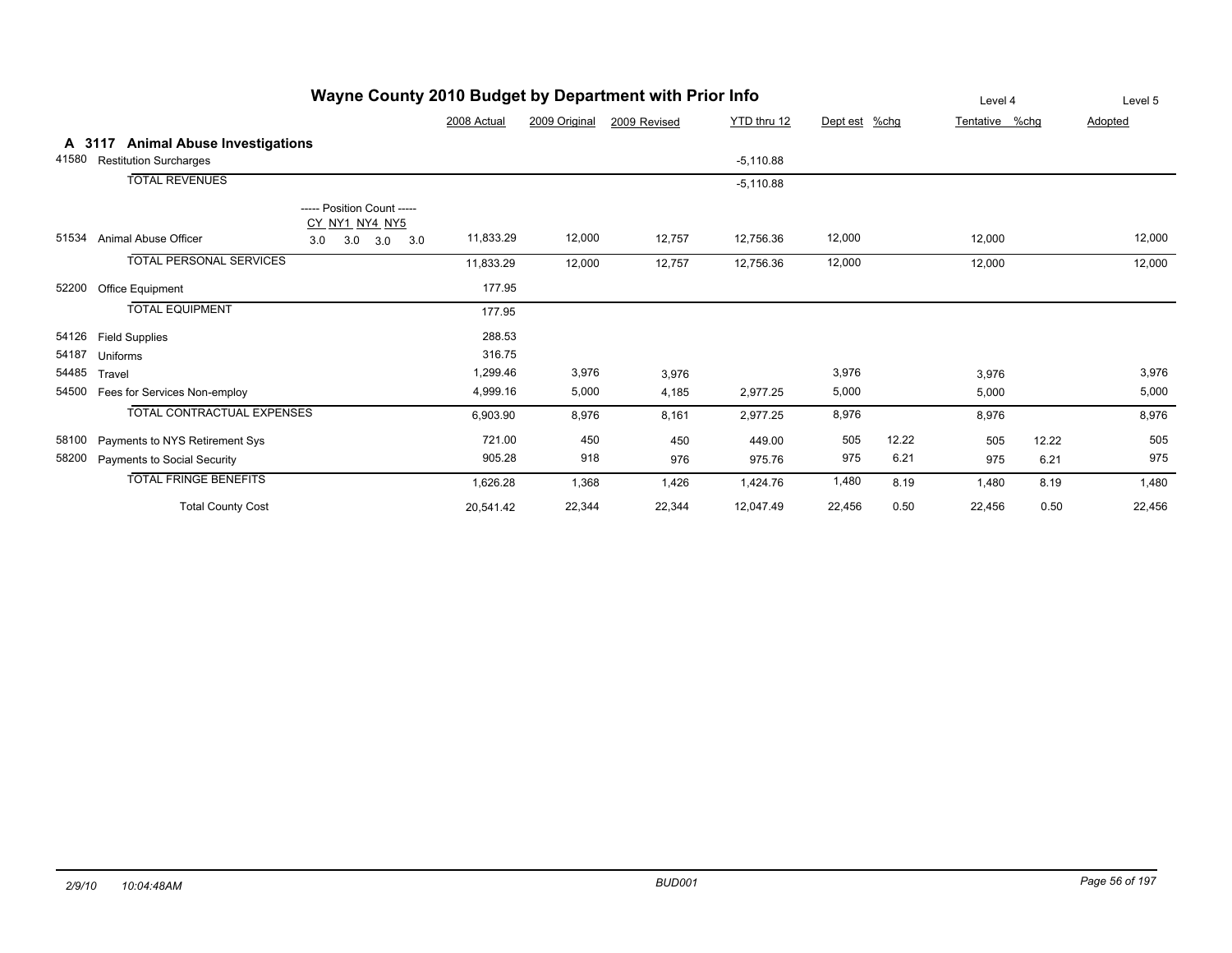|        |                                | Wayne County 2010 Budget by Department with Prior Info |             |               |              |             |               | Level 4        | Level 5 |
|--------|--------------------------------|--------------------------------------------------------|-------------|---------------|--------------|-------------|---------------|----------------|---------|
|        |                                |                                                        | 2008 Actual | 2009 Original | 2009 Revised | YTD thru 12 | Dept est %chg | Tentative %chq | Adopted |
| A 3118 | <b>Sheriff - COPS Grant</b>    |                                                        |             |               |              |             |               |                |         |
|        | <b>TOTAL REVENUES</b>          |                                                        |             |               |              |             |               |                |         |
|        |                                | ----- Position Count -----<br>CY NY1 NY4 NY5           |             |               |              |             |               |                |         |
|        | <b>TOTAL PERSONAL SERVICES</b> |                                                        |             |               |              |             |               |                |         |
|        | TOTAL CONTRACTUAL EXPENSES     |                                                        |             |               |              |             |               |                |         |
|        | <b>TOTAL FRINGE BENEFITS</b>   |                                                        |             |               |              |             |               |                |         |
|        | <b>Total County Cost</b>       |                                                        |             |               |              |             |               |                |         |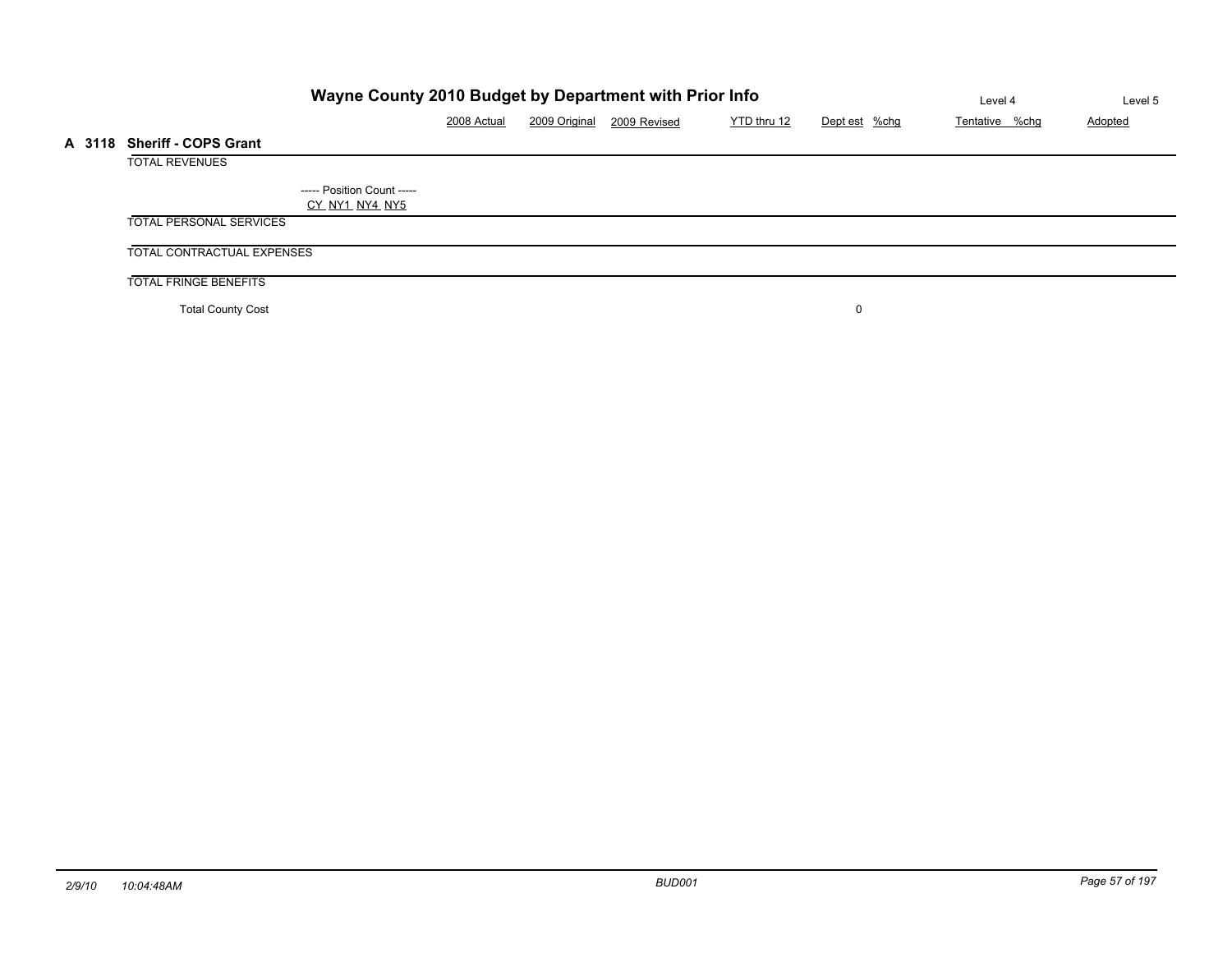|       |                                |                            |                |      |      |               |               | Wayne County 2010 Budget by Department with Prior Info |               |            |           | Level 4        |           | Level 5    |
|-------|--------------------------------|----------------------------|----------------|------|------|---------------|---------------|--------------------------------------------------------|---------------|------------|-----------|----------------|-----------|------------|
|       |                                |                            |                |      |      | 2008 Actual   | 2009 Original | 2009 Revised                                           | YTD thru 12   | Dept est   | %chg      | Tentative %chq |           | Adopted    |
|       | A 3140 Probation               |                            |                |      |      |               |               |                                                        |               |            |           |                |           |            |
| 41580 | <b>Restitution Surcharges</b>  |                            |                |      |      | $-4,089.16$   | $-5,000$      | $-5,000$                                               | $-4,565.29$   | $-5,000$   |           | $-5,000$       |           | $-5,000$   |
| 41588 | <b>EHM Program</b>             |                            |                |      |      | $-15,076.00$  | $-14,000$     | $-14,000$                                              | $-16,778.00$  | $-16,000$  | 14.29     | $-16,000$      | 14.29     | $-16,000$  |
| 41589 | STOP DWI Reimbursement         |                            |                |      |      | $-75,000.00$  | $-75,000$     | $-75,000$                                              | $-75,000.00$  | $-75,000$  |           | $-75,000$      |           | $-75,000$  |
| 41590 | <b>Probation Fees</b>          |                            |                |      |      | -41,360.17    | $-44,000$     | $-44,000$                                              | $-38,755.99$  | $-40,000$  | $-9.09$   | $-40,000$      | $-9.09$   | $-40,000$  |
| 41591 | Probation - Transfer from GL   |                            |                |      |      |               |               |                                                        | $-10.01$      |            |           |                |           |            |
| 42766 | <b>DSS Reimbursement</b>       |                            |                |      |      | $-282,527.00$ | $-282,527$    | $-282,527$                                             | $-224,179.54$ | $-161,220$ | $-42.94$  | $-306,368$     | 8.44      | $-306,368$ |
| 43310 | <b>Probation Services</b>      |                            |                |      |      | $-282,424.10$ | $-281,458$    | $-281,458$                                             | $-176,453.25$ | $-279,026$ | $-0.86$   | $-251,932$     | $-10.49$  | $-251,932$ |
| 43313 | Probation ISP                  |                            |                |      |      | $-21,300.00$  | $-21,300$     | $-21,300$                                              | $-20,022.00$  | $-20,022$  | $-6.00$   | $-20,022$      | $-6.00$   | $-20,022$  |
| 43321 | Probation Operation 360        |                            |                |      |      | $-25,100.00$  | $-25,100$     | $-25,100$                                              | $-23,594.00$  | $-23,594$  | $-6.00$   | $-23,594$      | $-6.00$   | $-23,594$  |
|       | 43716 State Aid                |                            |                |      |      | $-10,913.75$  | $-15,000$     | $-15,000$                                              | $-5,422.00$   | $-10,000$  | -33.33    | $-10,000$      | $-33.33$  | $-10,000$  |
|       | <b>TOTAL REVENUES</b>          |                            |                |      |      | -757,790.18   | $-763,385$    | $-763,385$                                             | -584,780.08   | $-629,862$ | $-17.49$  | $-747,916$     | $-2.03$   | $-747,916$ |
|       |                                | ----- Position Count ----- |                |      |      |               |               |                                                        |               |            |           |                |           |            |
|       |                                |                            | CY NY1 NY4 NY5 |      |      |               |               |                                                        |               |            |           |                |           |            |
| 51082 | Director of Probation          | 1.0                        | 1.0            | 1.0  | 1.0  | 72,961.50     | 74,552        | 74,552                                                 | 75,092.81     | 75,233     | 0.91      | 75,233         | 0.91      | 75,233     |
| 51104 | <b>Clerk Typist</b>            | 1.0                        | 1.0            | 1.0  | 1.0  | 30,450.95     | 31,546        | 31,546                                                 | 31,193.68     | 32,316     | 2.44      | 32,316         | 2.44      | 32,316     |
| 51140 | Senior Typist                  | 1.0                        | 1.0            | 1.0  | 1.0  | 30,545.59     | 31,686        | 31,686                                                 | 31,553.95     | 32,480     | 2.51      | 32,480         | 2.51      | 32,480     |
| 51156 | Senior Account Clerk/Typist    | 1.0                        | 1.0            | 1.0  | 1.0  | 30,753.80     | 32,009        | 32,009                                                 | 31,650.73     | 32,814     | 2.51      | 32,814         | 2.51      | 32,814     |
| 51308 | <b>Probation Officer</b>       | 15.0                       | 1.0            | 15.0 | 15.0 | 638,141.88    | 682,980       | 674,380                                                | 636,800.16    | 695,575    | 1.84      | 695,580        | 1.84      | 695,580    |
| 51329 | Senior Probation Officer(JISP) |                            |                |      |      | 1,443.90      |               |                                                        |               |            |           |                |           |            |
| 51330 | Senior Probation Officer       | 6.0                        | 1.0            | 6.0  | 6.0  | 289,632.57    | 295,662       | 295,662                                                | 293,147.81    | 303,329    | 2.59      | 303,330        | 2.59      | 303,330    |
| 51340 | <b>Probation Supervisor</b>    | 3.0                        | 1.0            | 3.0  | 3.0  | 162,178.40    | 166,827       | 166,827                                                | 165,725.25    | 170,452    | 2.17      | 170,454        | 2.17      | 170,454    |
| 51691 | <b>Probation Assistant</b>     | 2.0                        | 1.0            | 2.0  | 2.0  | 64,668.51     | 71,304        | 71,304                                                 | 68,652.87     | 74,853     | 4.98      | 74,853         | 4.98      | 74,853     |
| 51904 | Overtime                       |                            |                |      |      | 32,699.06     | 32,000        | 32,000                                                 | 42,181.05     | 32,000     |           | 32,000         |           | 32,000     |
|       | 51905 24hr On-call Coverage    |                            |                |      |      |               |               |                                                        | 1,818.00      | 8,840      |           | 8,840          |           | 8,840      |
|       | <b>TOTAL PERSONAL SERVICES</b> |                            |                |      |      | 1,353,476.16  | 1,418,566     | 1,409,966                                              | 1,377,816.31  | 1,457,892  | 2.77      | 1,457,900      | 2.77      | 1,457,900  |
| 52200 | <b>Office Equipment</b>        |                            |                |      |      | 1,176.43      | 400           | 400                                                    |               |            | $-100.00$ |                | $-100.00$ |            |
| 52201 | <b>Computer Equipment</b>      |                            |                |      |      | 11,820.93     | 11,725        | 11,725                                                 | 10,026.00     | 8,850      | $-24.52$  | 8,850          | $-24.52$  | 8,850      |
| 52300 | <b>Motor Vehicles</b>          |                            |                |      |      | 15,507.00     |               |                                                        |               |            |           |                |           |            |
| 52500 | Other Equipment                |                            |                |      |      | 779.70        |               | 8,600                                                  | 8,392.80      | 7,600      |           | 7,600          |           | 7,600      |
|       | <b>TOTAL EQUIPMENT</b>         |                            |                |      |      | 29,284.06     | 12,125        | 20,725                                                 | 18,418.80     | 16,450     | 35.67     | 16,450         | 35.67     | 16,450     |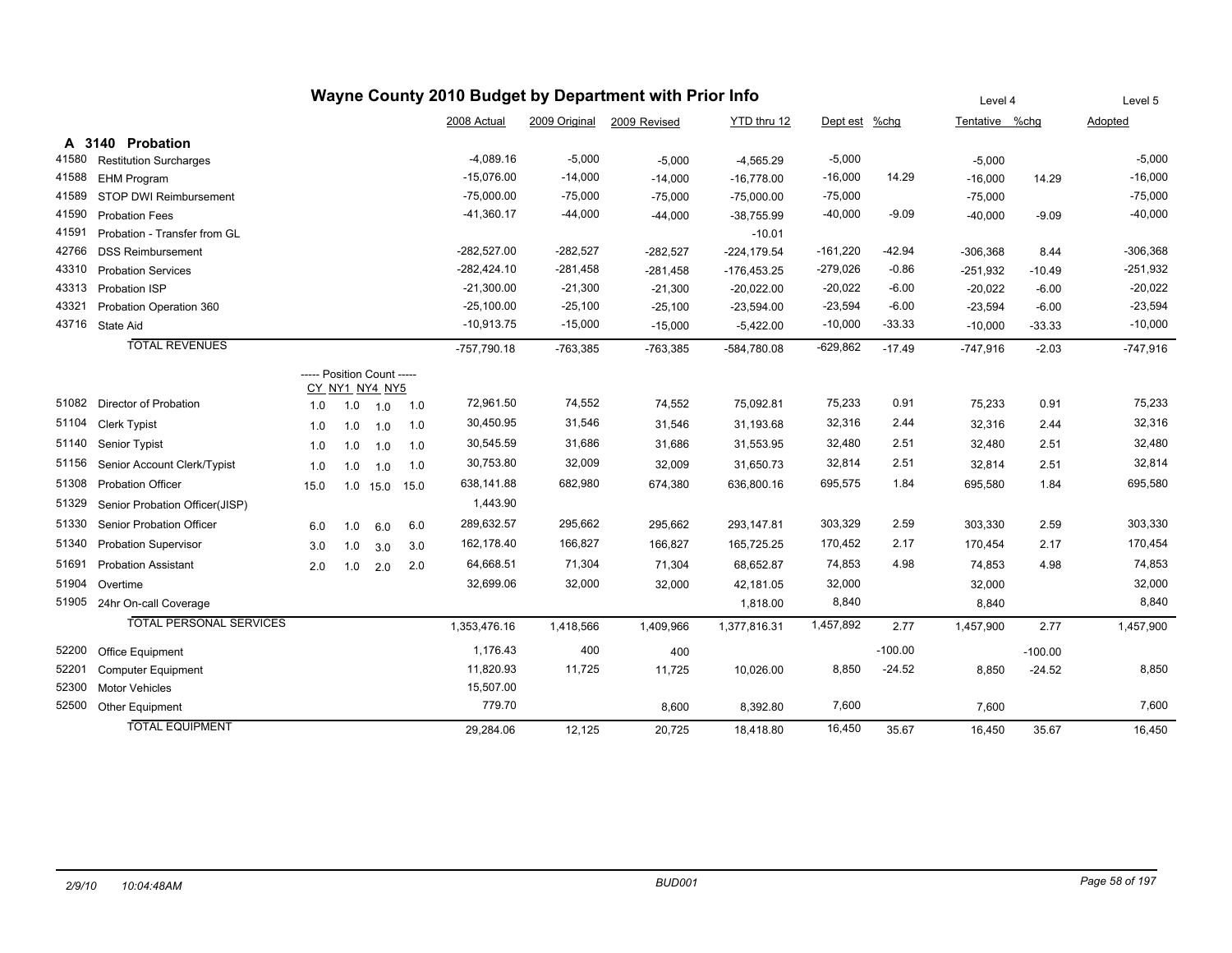|            |                                   | Wayne County 2010 Budget by Department with Prior Info |               |              |              |           |          | Level 4        |          | Level 5   |
|------------|-----------------------------------|--------------------------------------------------------|---------------|--------------|--------------|-----------|----------|----------------|----------|-----------|
|            |                                   | 2008 Actual                                            | 2009 Original | 2009 Revised | YTD thru 12  | Dept est  | $%$ chg  | Tentative %chg |          | Adopted   |
|            | A 3140 Probation                  |                                                        |               |              |              |           |          |                |          |           |
| 54100      | Supplies & Materials              | 5,027.19                                               | 7,000         | 7,000        | 6,252.28     | 6,000     | $-14.29$ | 6,000          | $-14.29$ | 6,000     |
| 54114      | Car Expense                       | 6,378.37                                               | 7,000         | 7,000        | 5,426.09     | 7,000     |          | 7,000          |          | 7,000     |
| 54150      | <b>Office Supplies</b>            | 8,594.12                                               | 7,500         | 7,500        | 7,605.67     | 8,000     | 6.67     | 8,000          | 6.67     | 8,000     |
| 54166      | Postage                           | 4,298.99                                               | 4,800         | 4,800        | 4,467.91     | 4,800     |          | 4,800          |          | 4,800     |
| 54210      | Gas                               | 3,111.25                                               | 2,840         | 2,840        | 2,349.53     | 3,800     | 33.80    | 3,800          | 33.80    | 3,800     |
| 54220      | Light & Power                     | 22,696.84                                              | 17,700        | 17,700       | 22,419.20    | 24,500    | 38.42    | 24,500         | 38.42    | 24,500    |
| 54230      | Telephone                         | 13,400.51                                              | 19,000        | 19,000       | 14,315.07    | 19,000    |          | 14,000         | $-26.32$ | 14,000    |
| 54240      | Water                             | 2,227.53                                               | 2,660         | 2,660        | 875.83       | 1,500     | $-43.61$ | 1,100          | $-58.65$ | 1,100     |
| 54300      | Insurance                         | 5,512.63                                               | 8,544         | 8,544        | 5,446.45     | 5,993     | $-29.86$ | 5,993          | $-29.86$ | 5,993     |
| 54410      | Conference                        | 505.00                                                 | 900           | 900          | 826.20       | 1,000     | 11.11    | 1,000          | 11.11    | 1,000     |
| 54414      | Information Technology            | 91,940.00                                              | 93,000        | 93,000       | 93,609.83    | 83,700    | $-10.00$ | 83,700         | $-10.00$ | 83,700    |
| 54418      | Dues                              |                                                        |               |              |              |           |          | 1,500          |          | 1,500     |
| 54424      | <b>Equipment - Maint Contract</b> | 12,421.99                                              | 11,792        | 11,792       | 9,358.03     | 12,408    | 5.22     | 12,408         | 5.22     | 12,408    |
| 54426      | Equipment - Rental                | 15,921.15                                              | 29,925        | 29,925       | 18,539.64    | 30,732    | 2.70     | 30,732         | 2.70     | 30,732    |
| 54438      | Maintenance/Repairs               | 39,868.46                                              | 40,242        | 40,242       | 40,242.00    | 40,242    |          | 40,242         |          | 40,242    |
| 54483      | Training- Seminars & Schools      | 8,018.69                                               | 16,600        | 16,600       | 10,150.45    | 16,000    | $-3.61$  | 16,000         | $-3.61$  | 16,000    |
| 54485      | Travel                            | 32,533.66                                              | 40,000        | 40,000       | 30,094.64    | 40,000    |          | 35,000         | $-12.50$ | 35,000    |
| 54600 Misc |                                   | 2,546.59                                               | 2,800         | 2,800        | 2,439.09     | 3,000     | 7.14     | 1,250          | $-55.36$ | 1,250     |
|            | <b>TOTAL CONTRACTUAL EXPENSES</b> | 275,002.97                                             | 312,303       | 312,303      | 274,417.91   | 307,675   | $-1.48$  | 297.025        | $-4.89$  | 297,025   |
| 58100      | Payments to NYS Retirement Sys    | 116,908.00                                             | 160,461       | 160,461      | 101,531.00   | 176,061   | 9.72     | 176,061        | 9.72     | 176,061   |
| 58200      | Payments to Social Security       | 99,886.63                                              | 108,520       | 108,520      | 100,089.31   | 110,853   | 2.15     | 110,853        | 2.15     | 110,853   |
| 58400      | Hospitalization                   | 199,169.78                                             | 231,057       | 231,057      | 271,207.29   | 352,388   | 52.51    | 334,769        | 44.89    | 334,769   |
| 58600      | <b>Disability</b>                 | 4,553.00                                               | 4,680         | 4,680        | 4,573.00     | 4,230     | $-9.62$  | 4,230          | $-9.62$  | 4,230     |
| 58901      | Employee Assistance Program       | 540.90                                                 | 563           | 563          | 557.10       | 563       |          | 563            |          | 563       |
|            | <b>TOTAL FRINGE BENEFITS</b>      | 421,058.31                                             | 505,281       | 505,281      | 477,957.70   | 644,095   | 27.47    | 626,476        | 23.99    | 626,476   |
|            | <b>Total County Cost</b>          | 1,321,031.32                                           | 1,484,890     | 1,484,890    | 1,563,830.64 | 1,796,250 | 20.97    | 1,649,935      | 11.11    | 1,649,935 |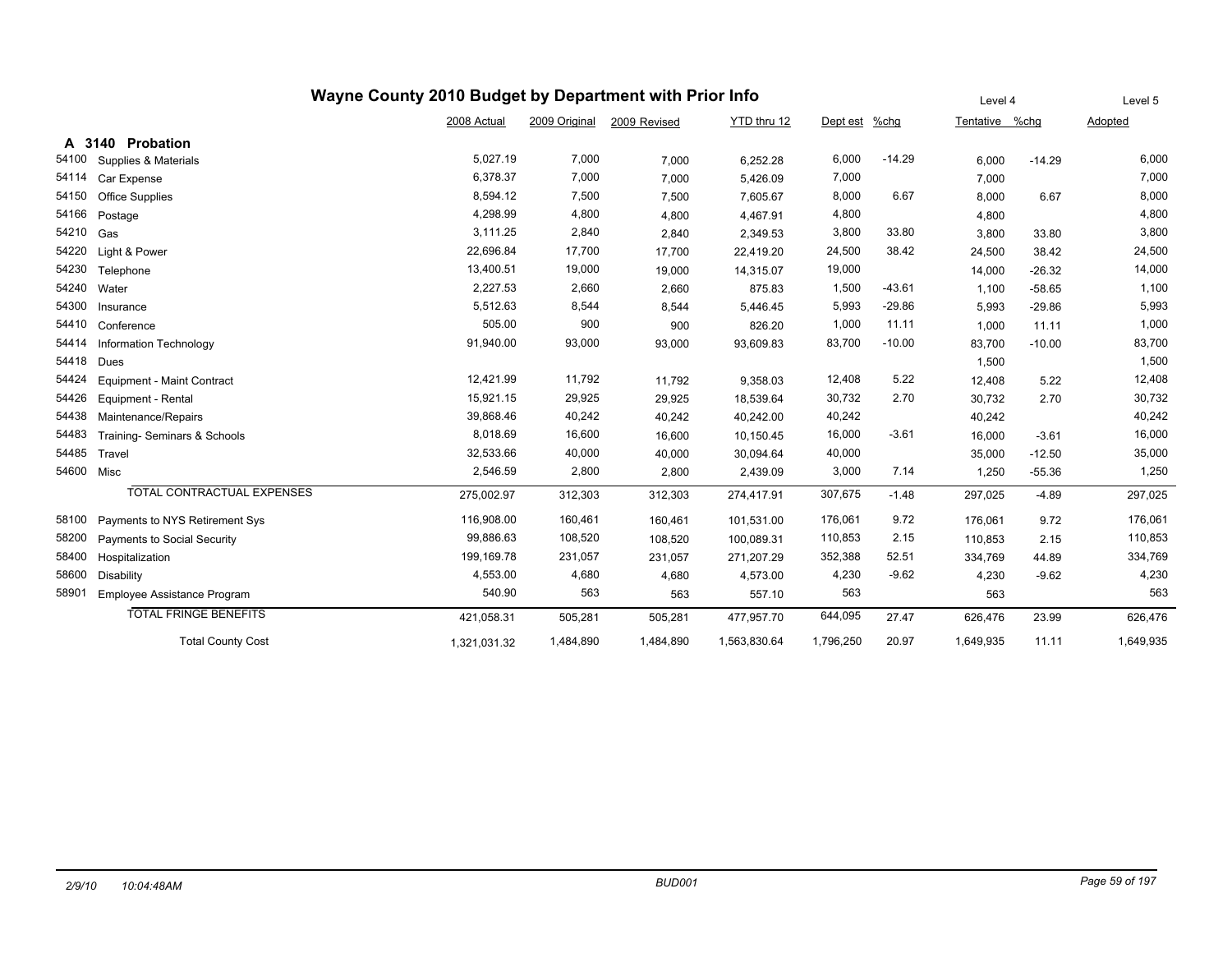|       |                                      |      |     |                                              |      |               |               | Wayne County 2010 Budget by Department with Prior Info |               |               |           | Level 4        |           | Level 5    |
|-------|--------------------------------------|------|-----|----------------------------------------------|------|---------------|---------------|--------------------------------------------------------|---------------|---------------|-----------|----------------|-----------|------------|
|       |                                      |      |     |                                              |      | 2008 Actual   | 2009 Original | 2009 Revised                                           | YTD thru 12   | Dept est %chg |           | Tentative %chg |           | Adopted    |
|       | A 3150 Sheriff - Jail                |      |     |                                              |      |               |               |                                                        |               |               |           |                |           |            |
| 41516 | <b>SSA Funds</b>                     |      |     |                                              |      | $-11,600.00$  | $-9,000$      | $-9,000$                                               | $-15,200.00$  | $-12,800$     | 42.22     | $-12,800$      | 42.22     | $-12,800$  |
| 41526 | Inmate Housing Revenue               |      |     |                                              |      |               | $-20,000$     | $-20,000$                                              | $-16,320.00$  |               | $-100.00$ |                | $-100.00$ |            |
| 42264 | Jail Operations - State Felons       |      |     |                                              |      | $-120,205.60$ | $-102,000$    | $-102,000$                                             | $-45,992.00$  | $-51,000$     | $-50.00$  | $-51,000$      | $-50.00$  | $-51,000$  |
| 42770 | Miscellaneous Revenues               |      |     |                                              |      | $-2,584.73$   | $-1,000$      | $-93,954$                                              | $-95,731.29$  | $-3,500$      | 250.00    | $-3,500$       | 250.00    | $-3,500$   |
| 43311 | <b>Prisoner Transport</b>            |      |     |                                              |      | $-4,809.83$   | $-2,000$      | $-2,000$                                               | $-2,654.79$   | $-3,000$      | 50.00     | $-3,000$       | 50.00     | $-3,000$   |
| 43319 | B & L for Minors                     |      |     |                                              |      | $-601.00$     | $-900$        | $-900$                                                 | $-601.00$     | $-700$        | $-22.22$  | $-700$         | $-22.22$  | $-700$     |
| 44329 | <b>SDFA Funds</b>                    |      |     |                                              |      |               | $-16,000$     | $-16,000$                                              |               |               | $-100.00$ |                | $-100.00$ |            |
| 44333 | <b>USDA</b>                          |      |     |                                              |      | $-12,889.00$  | $-16,000$     | $-16,000$                                              | $-17,970.00$  | $-23,000$     | 43.75     | $-23,000$      | 43.75     | $-23,000$  |
|       | 44336 Federal Housing                |      |     |                                              |      | -490,125.00   | $-219,000$    | $-219,000$                                             | $-157,950.00$ | $-101,000$    | $-53.88$  | $-101,000$     | $-53.88$  | $-101,000$ |
|       | <b>TOTAL REVENUES</b>                |      |     |                                              |      | $-642,815.16$ | $-385,900$    | -478,854                                               | $-352,419.08$ | $-195,000$    | $-49.47$  | $-195,000$     | $-49.47$  | $-195,000$ |
|       |                                      |      |     | ----- Position Count -----<br>CY_NY1_NY4_NY5 |      |               |               |                                                        |               |               |           |                |           |            |
| 51078 | <b>Chief Deputy</b>                  | 1.0  |     |                                              |      | 68,941.44     | 70,382        | 70,382                                                 | 63,063.28     |               | $-100.00$ |                | $-100.00$ |            |
| 51079 | Jail Physician                       | 1.0  |     |                                              |      | 985.02        | 1,001         | 610                                                    | 572.55        |               | $-100.00$ |                | $-100.00$ |            |
| 51109 | Receptionist 8Hr                     | 1.0  | 1.0 | 1.0                                          | 1.0  | 27,141.64     | 27,945        | 29,945                                                 | 29,410.20     | 30,341        | 8.57      | 30,341         | 8.57      | 30,341     |
| 51370 | Deputy Sheriff Sergeant              | 1.0  |     |                                              |      | 51,368.83     |               | 8,000                                                  | 7,837.42      |               |           |                |           |            |
| 51371 | <b>Corrections Sargeant</b>          | 8.0  | 8.0 | 8.0                                          | 8.0  | 438,832.12    | 445,687       | 463,687                                                | 459,125.53    | 479,133       | 7.50      | 479,133        | 7.50      | 479,133    |
| 51374 | <b>Corrections Lieutent</b>          | 1.0  | 1.0 | 1.0                                          | 1.0  | 63,569.05     | 63,712        | 84,546                                                 | 75,592.46     | 74,624        | 17.13     | 74,624         | 17.13     | 74,624     |
| 51470 | <b>Corrections Officier PartTime</b> | 1.0  | 1.0 | 1.0                                          | 1.0  | 1,878.96      | 14,293        | 14,293                                                 | 892.86        | 14,721        | 2.99      | 14,721         | 2.99      | 14,721     |
| 51475 | <b>Corrections Officer</b>           | 63.0 |     | 61.0 61.0                                    | 61.0 | 2,788,077.92  | 2,914,923     | 2,914,923                                              | 2,904,896.51  | 3,085,276     | 5.84      | 3,085,276      | 5.84      | 3,085,276  |
| 51482 | <b>Receptionist Sub</b>              | 2.0  | 2.0 | 2.0                                          | 2.0  | 15,695.42     | 22,614        | 22,614                                                 | 18,302.76     | 23,282        | 2.95      | 23,282         | 2.95      | 23,282     |
| 51483 | Work Program Supervisor PT           | 4.0  | 4.0 | 4.0                                          | 4.0  | 21,258.82     | 28,000        | 28,000                                                 | 19,550.93     | 58,548        | 109.10    | 28,000         |           | 28,000     |
| 51529 | <b>Nurse Practitioner</b>            | 1.0  |     |                                              |      | 45,720.26     | 47,979        | 27,736                                                 | 27,574.20     |               | $-100.00$ |                | $-100.00$ |            |
| 51695 | Clerk-Typist (8hr)                   |      | 1.0 |                                              |      | 34,200.12     | 33,663        | 35,663                                                 | 35,063.94     | 36,065        | 7.14      |                | $-100.00$ |            |
| 51696 | Account Clerk (8hr)                  | 1.0  | 1.0 | 1.0                                          | 1.0  | 68,313.35     | 69,076        | 69,076                                                 | 62,675.57     | 29,923        | $-56.68$  | 29,923         | $-56.68$  | 29,923     |
| 51698 | R P Nurse (8hr)                      | 3.0  | 2.0 | 3.0                                          | 3.0  | 146,826.74    | 169,174       | 159,174                                                | 112,178.85    | 113,667       | $-32.81$  | 113,667        | $-32.81$  | 113,667    |
|       | 51904 Overtime                       |      |     |                                              |      | 476,023.66    | 211,503       | 211,503                                                | 323,413.99    | 225,780       | 6.75      | 225,780        | 6.75      | 225,780    |
|       | <b>TOTAL PERSONAL SERVICES</b>       |      |     |                                              |      | 4,248,833.35  | 4,119,952     | 4,140,152                                              | 4,140,151.05  | 4,171,360     | 1.25      | 4,104,747      | $-0.37$   | 4,104,747  |
| 52201 | <b>Computer Equipment</b>            |      |     |                                              |      |               |               |                                                        |               |               |           | 3,000          |           | 3,000      |
| 52300 | <b>Motor Vehicles</b>                |      |     |                                              |      | 37,957.50     |               |                                                        |               |               |           |                |           |            |
| 52500 | Other Equipment                      |      |     |                                              |      | 12,352.20     | 12,204        | 15,140                                                 | 15,140.33     | 3,000         | $-75.42$  |                | $-100.00$ |            |
|       | <b>TOTAL EQUIPMENT</b>               |      |     |                                              |      | 50,309.70     | 12,204        | 15,140                                                 | 15.140.33     | 3,000         | $-75.42$  | 3,000          | $-75.42$  | 3,000      |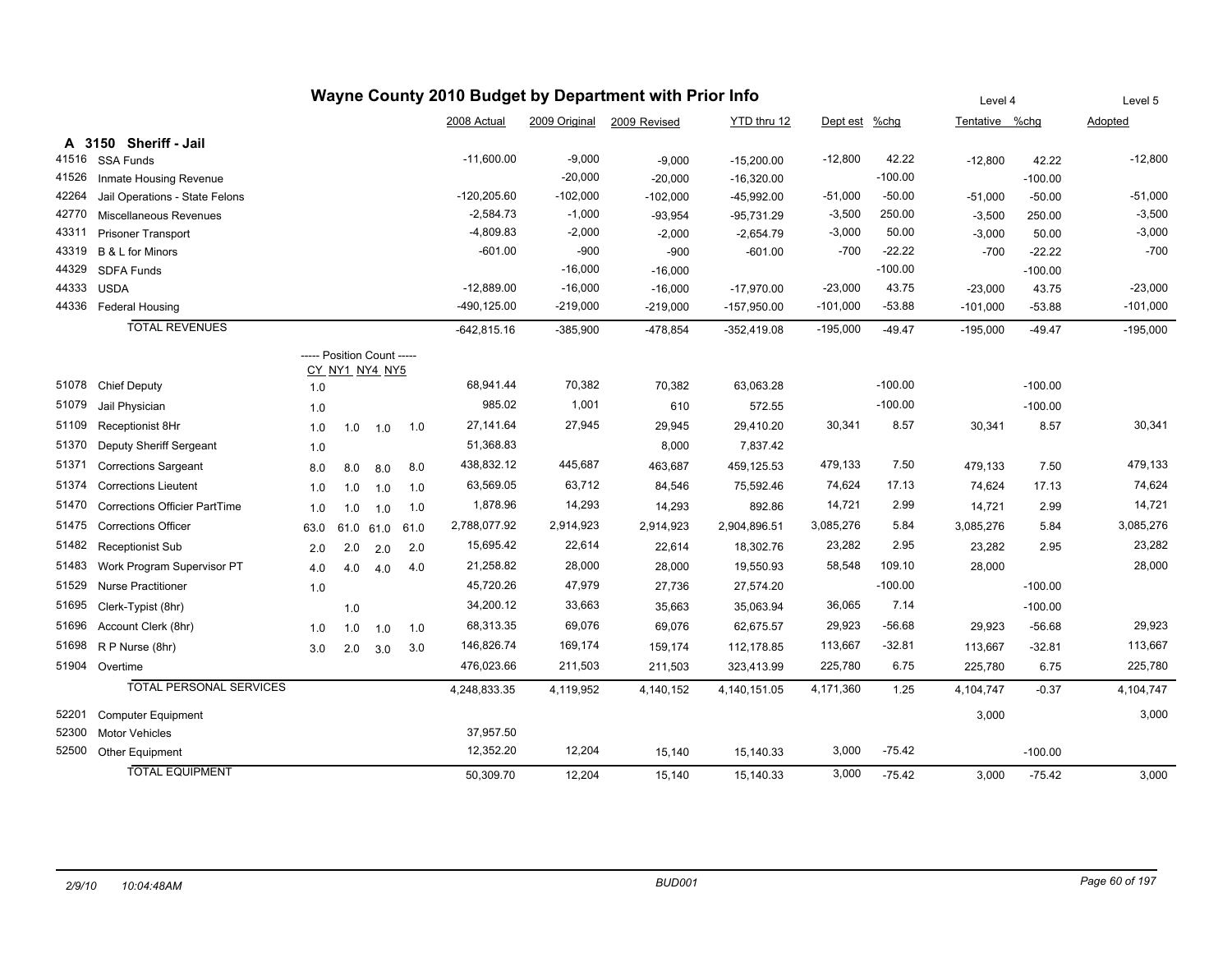|            |                                   |              | Level 4       |              | Level 5      |           |                  |                |                  |           |
|------------|-----------------------------------|--------------|---------------|--------------|--------------|-----------|------------------|----------------|------------------|-----------|
|            |                                   | 2008 Actual  | 2009 Original | 2009 Revised | YTD thru 12  | Dept est  | $%$ chg          | Tentative %chg |                  | Adopted   |
|            | A 3150 Sheriff - Jail             |              |               |              |              |           |                  |                |                  |           |
| 54000      | <b>Contractual Expenses</b>       |              |               | 185,908      | 176,612.60   | 78,000    |                  | 78,000         |                  | 78,000    |
| 54114      | Car Expense                       | 25,806.59    | 15,800        | 15,804       | 12,230.93    | 15,800    |                  | 15,800         |                  | 15,800    |
| 54145      | Maintenance Supplies              | 1,313.40     | 1,200         | 1,200        | 1,376.57     | 1,200     |                  | 1,200          |                  | 1,200     |
| 54163      | Photo ID                          |              | 1,000         | 1,000        |              | 1,000     |                  | 1,000          |                  | 1,000     |
| 54187      | Uniforms                          | 25,553.02    | 34,320        | 34,641       | 20,537.77    | 34,320    |                  | 34,320         |                  | 34,320    |
| 54210 Gas  |                                   | 56,344.79    | 110,000       | 110,000      | 39,313.25    | 75,000    | $-31.82$         | 75,000         | $-31.82$         | 75,000    |
| 54220      | Light & Power                     | 125,988.84   | 140,000       | 140,000      | 132,693.69   | 150,000   | 7.14             | 150,000        | 7.14             | 150,000   |
| 54230      | Telephone                         | 55,949.14    | 79,576        | 79,576       | 61,444.50    | 49,480    | $-37.82$         | 49,480         | $-37.82$         | 49,480    |
| 54240      | Water                             | 44,219.41    | 52,000        | 52,000       | 28,090.00    | 45,000    | $-13.46$         | 28,000         | $-46.15$         | 28,000    |
| 54400      | <b>Contracted Services</b>        |              |               | 45,980       | 45,980.00    |           |                  |                |                  |           |
| 54408      | Copier Expense                    | 16,953.34    | 28,350        | 29,289       | 24,987.82    | 28,350    |                  | 28,350         |                  | 28,350    |
| 54435      | Inmate Expense                    | 530,484.76   | 475,000       | 479,476      | 544,156.09   | 479,476   | 0.94             | 479,476        | 0.94             | 479,476   |
| 54438      | Maintenance/Repairs               | 217,160.29   | 193,350       | 193,350      | 225,803.46   | 223,050   | 15.36            | 223,050        | 15.36            | 223,050   |
| 54453      | Plant Improvement                 | 358.84       | 1,000         | 1,000        | 1,000.00     | 1,000     |                  | 1,000          |                  | 1,000     |
| 54483      | Training- Seminars & Schools      | 17,508.94    | 20,000        | 20,276       | 7,526.08     | 22,760    | 13.80            | 22,760         | 13.80            | 22,760    |
| 54485      | Travel                            | 1,045.91     | 1,800         | 1,879        | 1,022.70     | 2,000     | 11.11            | 2,000          | 11.11            | 2,000     |
| 54500      | Fees for Services Non-employ      | 198,816.61   | 364,787       | 379,285      | 435,197.06   | 364,787   |                  | 364,787        |                  | 364,787   |
| 54571      | <b>CPL Costs</b>                  | 10,364.02    | 92,000        | 97,650       | 97,639.76    | 92,000    |                  | 50,000         | $-45.65$         | 50,000    |
| 54600 Misc |                                   | 982.34       | 2,000         | 2,000        | 689.57       | 2,000     |                  | 2,000          |                  | 2,000     |
|            | <b>TOTAL CONTRACTUAL EXPENSES</b> | 1,328,850.24 | 1,612,183     | 1,870,314    | 1,856,301.85 | 1,665,223 | 3.29             | 1,606,223      | $-0.37$          | 1,606,223 |
| 58100      | Payments to NYS Retirement Sys    | 429,268.00   | 546,256       | 489,772      | 374,892.00   | 765,520   | 40.14            | 643,602        | 17.82            | 643,602   |
| 58200      | Payments to Social Security       | 314,969.55   | 315,177       | 312,811      | 303,068.48   | 319,781   | 1.46             | 314,013        | $-0.37$          | 314,013   |
| 58400      | Hospitalization                   | 584,844.34   | 620,141       | 620,141      | 684,329.59   | 813,266   | 31.14            | 759,038        | 22.40            | 759,038   |
| 58500      | Unemployment                      | 1,746.70     | 1,000         | 1,000        | 13,938.75    | 1,000     |                  | 1,000          |                  | 1,000     |
| 58600      | Disability                        | 12,145.00    | 12,168        | 12,168       | 11,928.00    | 10,800    | $-11.24$         | 10,656         | $-12.43$         | 10,656    |
| 58901      | Employee Assistance Program       | 1,564.10     | 1,547         | 1,547        | 1,541.31     | 4,345     | 180.87           | 4,326          | 179.64           | 4,326     |
| 58902      | Flex Plan Cost                    | 28,828.31    | 35,000        | 35,000       |              | 35,000    |                  |                | $-100.00$        |           |
|            | 58903 HRA Plan Cost               | 20,000.00    | 150           | 150          | 35,150.00    |           | 37,500 24,900.00 |                | 37,500 24,900.00 | 37,500    |
|            | <b>TOTAL FRINGE BENEFITS</b>      | 1,393,366.00 | 1,531,439     | 1,472,589    | 1,424,848.13 | 1,987,212 | 29.76            | 1,770,135      | 15.59            | 1,770,135 |
|            | <b>Total County Cost</b>          | 6,378,544.13 | 6,889,878     | 7,019,341    | 7,084,022.28 | 7,631,795 | 10.77            | 7,289,105      | 5.79             | 7,289,105 |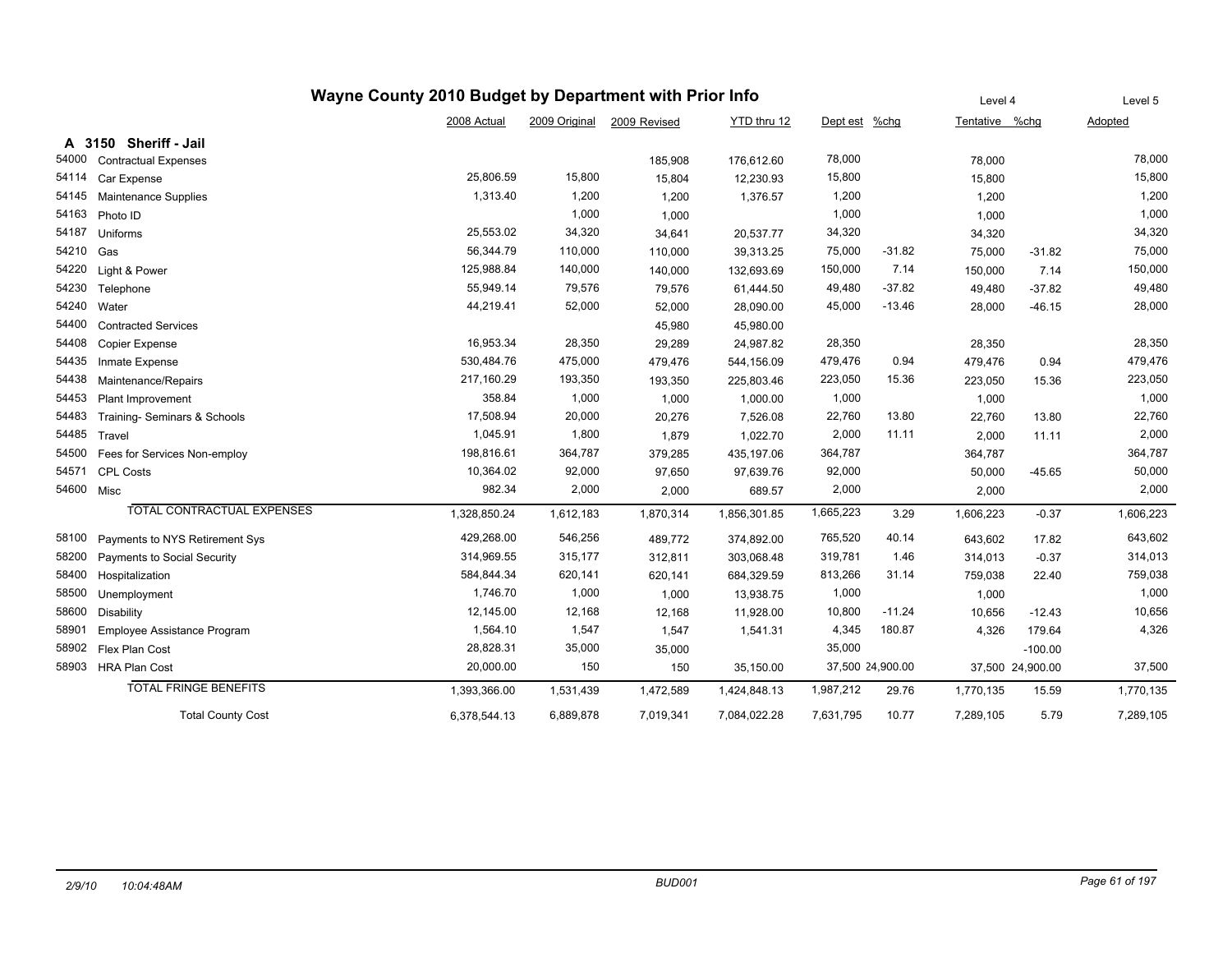|                                                               | Wayne County 2010 Budget by Department with Prior Info |               |              |             |               |        | Level 4        |        | Level 5 |
|---------------------------------------------------------------|--------------------------------------------------------|---------------|--------------|-------------|---------------|--------|----------------|--------|---------|
|                                                               | 2008 Actual                                            | 2009 Original | 2009 Revised | YTD thru 12 | Dept est %chg |        | Tentative %chg |        | Adopted |
| A 3170 Other Correctional Agencies<br>54435<br>Inmate Expense | 26.350.00                                              | 20,000        | 38,000       | 37.909.18   | 40,000        | 100.00 | 40.000         | 100.00 | 40,000  |
| TOTAL CONTRACTUAL EXPENSES                                    | 26,350.00                                              | 20.000        | 38,000       | 37.909.18   | 40,000        | 100.00 | 40.000         | 100.00 | 40,000  |
| <b>Total County Cost</b>                                      | 26,350.00                                              | 20,000        | 38.000       | 37.909.18   | 40.000        | 100.00 | 40.000         | 100.00 | 40.000  |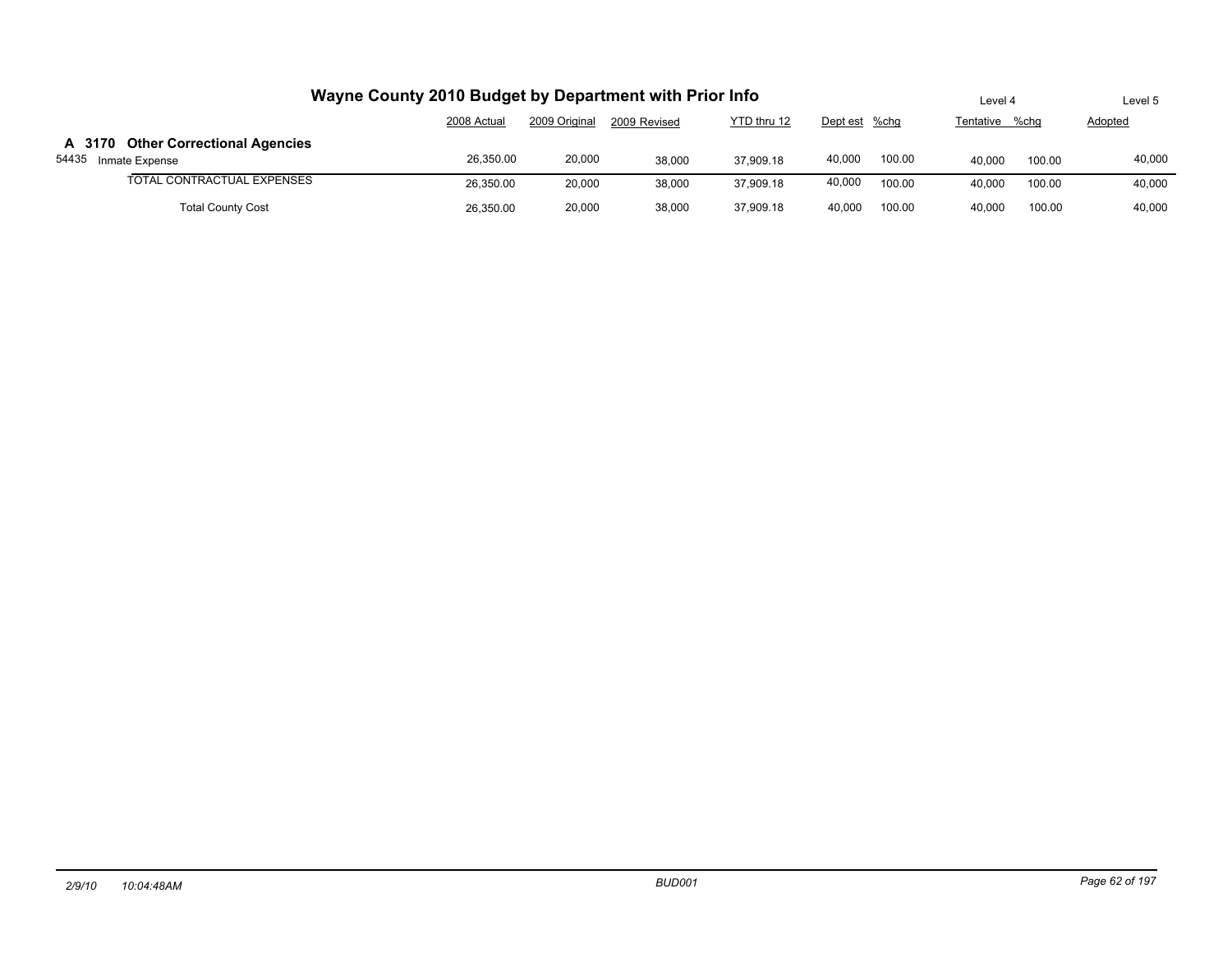|                                                                         | Wayne County 2010 Budget by Department with Prior Info |               |              |             |               |      | Level 4        |      | Level 5 |
|-------------------------------------------------------------------------|--------------------------------------------------------|---------------|--------------|-------------|---------------|------|----------------|------|---------|
|                                                                         | 2008 Actual                                            | 2009 Original | 2009 Revised | YTD thru 12 | Dept est %chg |      | Tentative %chq |      | Adopted |
| <b>Regional Crime Labratory</b><br>A 3171<br>54000 Contractual Expenses | 58.750.00                                              | 67,000        | 67.000       | 67.000.00   | 68,675        | 2.50 | 68.675         | 2.50 | 68,675  |
| TOTAL CONTRACTUAL EXPENSES                                              | 58.750.00                                              | 67.000        | 67.000       | 67.000.00   | 68,675        | 2.50 | 68.675         | 2.50 | 68.675  |
| <b>Total County Cost</b>                                                | 58,750.00                                              | 67,000        | 67.000       | 67.000.00   | 68.675        | 2.50 | 68.675         | 2.50 | 68.675  |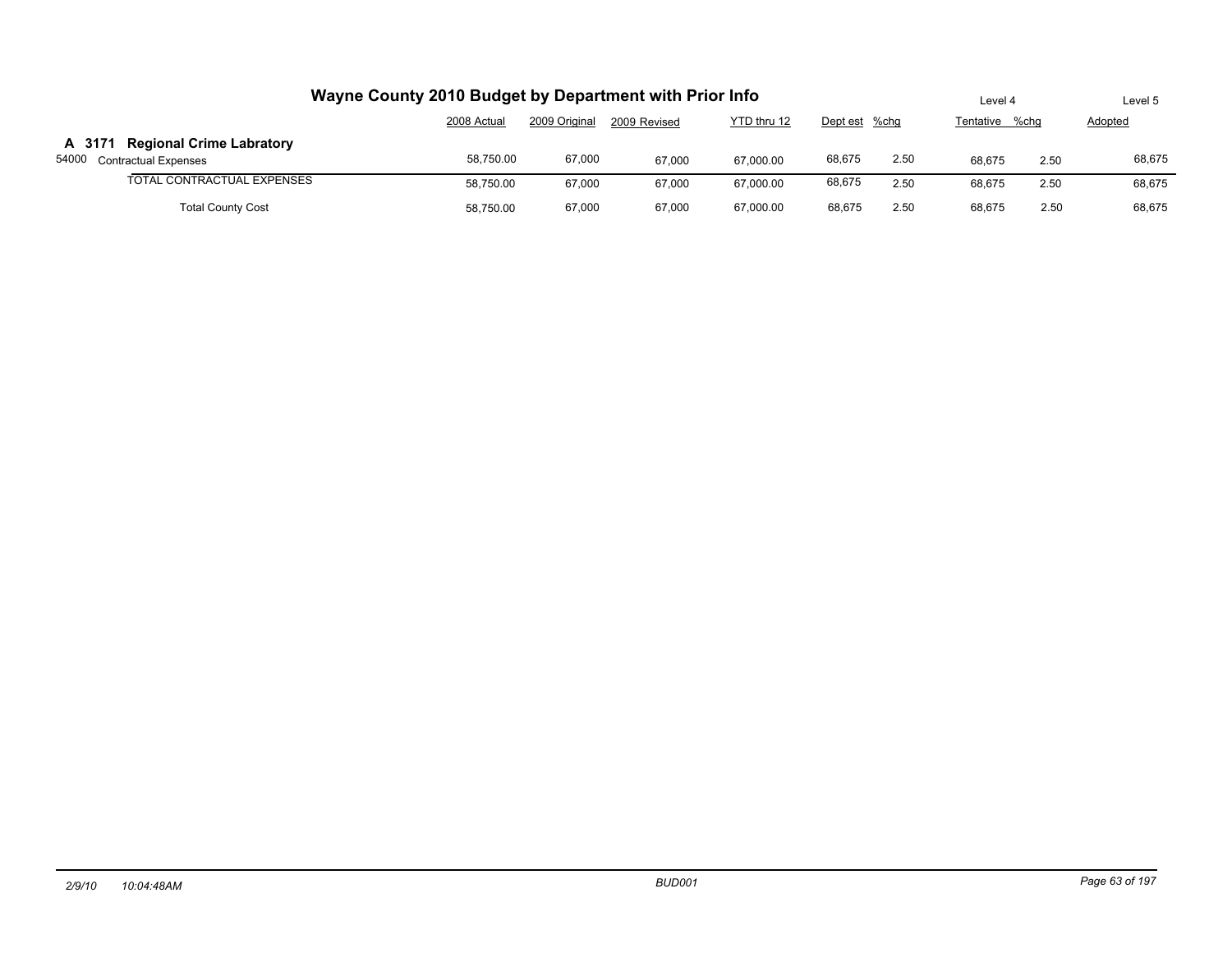|       | Wayne County 2010 Budget by Department with Prior Info |                            |             |     |     |               |            |                            |               |               |          |                |          | Level 5    |
|-------|--------------------------------------------------------|----------------------------|-------------|-----|-----|---------------|------------|----------------------------|---------------|---------------|----------|----------------|----------|------------|
|       |                                                        |                            |             |     |     | 2008 Actual   |            | 2009 Original 2009 Revised | YTD thru 12   | Dept est %chg |          | Tentative %chg |          | Adopted    |
|       | A 3315 Stop DWI                                        |                            |             |     |     |               |            |                            |               |               |          |                |          |            |
|       | 42615 Fines                                            |                            |             |     |     | $-183,913.39$ | $-257,590$ | $-257,590$                 | $-203,832.70$ | $-264,074$    | 2.52     | $-263,237$     | 2.19     | $-263,237$ |
|       | <b>TOTAL REVENUES</b>                                  |                            |             |     |     | $-183,913.39$ | $-257,590$ | $-257,590$                 | $-203,832.70$ | $-264,074$    | 2.52     | $-263,237$     | 2.19     | $-263,237$ |
|       |                                                        | ----- Position Count ----- |             |     |     |               |            |                            |               |               |          |                |          |            |
|       |                                                        | CY_NY1_NY4_NY5             |             |     |     |               |            |                            |               |               |          |                |          |            |
| 51017 | Secy-Chairman/DWI                                      | 1.0                        | 1.0         | 1.0 | 1.0 | 25,685.08     | 24,626     | 24,626                     | 24,625.88     | 24,626        |          | 24,626         |          | 24,626     |
| 51021 | Coordinator Stop DWI                                   | 1.0                        | $1.0$ $1.0$ |     | 1.0 | 20,152.63     | 20,678     | 20,679                     | 20,678.25     | 20,678        |          | 20,678         |          | 20,678     |
|       | <b>TOTAL PERSONAL SERVICES</b>                         |                            |             |     |     | 45,837.71     | 45,304     | 45,305                     | 45,304.13     | 45,304        |          | 45,304         |          | 45,304     |
| 52200 | Office Equipment                                       |                            |             |     |     |               |            |                            |               | 750           |          |                |          |            |
| 52201 | Computer Equipment                                     |                            |             |     |     |               |            |                            |               |               |          | 750            |          | 750        |
|       | 52500 Other Equipment                                  |                            |             |     |     | 9,538.73      | 10,000     | 9,998                      | 9,823.56      | 10,000        |          | 10,000         |          | 10,000     |
|       | <b>TOTAL EQUIPMENT</b>                                 |                            |             |     |     | 9,538.73      | 10,000     | 9,998                      | 9,823.56      | 10,750        | 7.50     | 10,750         | 7.50     | 10,750     |
|       | 54126 Field Supplies                                   |                            |             |     |     | 1,111.50      | 1,800      | 1,918                      | 1,673.00      | 1,800         |          | 1,800          |          | 1,800      |
| 54150 | <b>Office Supplies</b>                                 |                            |             |     |     | 150.37        | 400        | 400                        | 147.01        | 400           |          | 400            |          | 400        |
| 54166 | Postage                                                |                            |             |     |     | 247.93        | 400        | 400                        | 351.22        | 400           |          | 400            |          | 400        |
| 54210 | Gas                                                    |                            |             |     |     | 1,012.24      | 1,600      | 1,600                      | 737.10        | 1,200         | $-25.00$ | 1,200          | $-25.00$ | 1,200      |
| 54220 | Light & Power                                          |                            |             |     |     | 3,447.64      | 3,600      | 3,600                      | 3,027.23      | 3,400         | $-5.56$  | 3,400          | $-5.56$  | 3,400      |
| 54230 | Telephone                                              |                            |             |     |     | 985.53        | 1,300      | 1,300                      | 1,126.81      | 1,300         |          | 1,300          |          | 1,300      |
| 54240 | Water                                                  |                            |             |     |     | 130.55        | 105        | 105                        | 222.79        | 275           | 161.90   | 275            | 161.90   | 275        |
| 54300 | Insurance                                              |                            |             |     |     |               | 295        | 295                        |               | 295           |          | 295            |          | 295        |
| 54414 | Information Technology                                 |                            |             |     |     | 4,136.00      | 4,200      | 4,200                      | 4,200.00      | 4,200         |          | 4,200          |          | 4,200      |
| 54416 | <b>District Attorney Reimb</b>                         |                            |             |     |     | 25,000.00     | 25,000     | 25,000                     | 25,000.00     | 25,000        |          | 25,000         |          | 25,000     |
| 54425 | Equipment - Maint & Repair                             |                            |             |     |     | 533.83        | 3,000      | 3,000                      | 796.88        | 3,000         |          | 3,000          |          | 3,000      |
| 54438 | Maintenance/Repairs                                    |                            |             |     |     | 5,181.36      | 4,932      | 4,932                      | 5,395.11      | 4,932         |          | 4,932          |          | 4,932      |
| 54461 | <b>Public Education</b>                                |                            |             |     |     | 34,075.40     | 36,000     | 39,183                     | 29,005.71     | 36,000        |          | 36,000         |          | 36,000     |
| 54483 | Training- Seminars & Schools                           |                            |             |     |     | 894.69        | 2,000      | 2,000                      | 950.99        | 2,000         |          | 2,000          |          | 2,000      |
| 54485 | Travel                                                 |                            |             |     |     |               | 1,000      | 1,494                      | 1,004.32      | 1,000         |          | 1,000          |          | 1,000      |
| 54503 | Alcohol Evaluation & Rehab                             |                            |             |     |     | 7,500.00      | 7,500      | 7,500                      | 7,500.00      | 7,500         |          | 7,500          |          | 7,500      |
| 54559 | Jury & Trial Exp/T&V                                   |                            |             |     |     | 600.00        | 2,000      | 2,000                      | 400.00        | 2,000         |          | 2,000          |          | 2,000      |
| 54570 | Reimb Town & Village Police                            |                            |             |     |     | 7,515.98      | 7,000      | 7,845                      | 6,209.89      | 7,000         |          | 7,000          |          | 7,000      |
| 54611 | Probation                                              |                            |             |     |     | 75,000.00     | 75,000     | 75,000                     | 75,000.00     | 75,000        |          | 75,000         |          | 75,000     |
|       | 54613 Sheriff                                          |                            |             |     |     | 3,689.86      | 8,000      | 8,000                      | 8,000.00      | 8,000         |          | 8,000          |          | 8,000      |
|       | <b>TOTAL CONTRACTUAL EXPENSES</b>                      |                            |             |     |     | 171,212.88    | 185,132    | 189,772                    | 170,748.06    | 184,702       | $-0.23$  | 184,702        | $-0.23$  | 184,702    |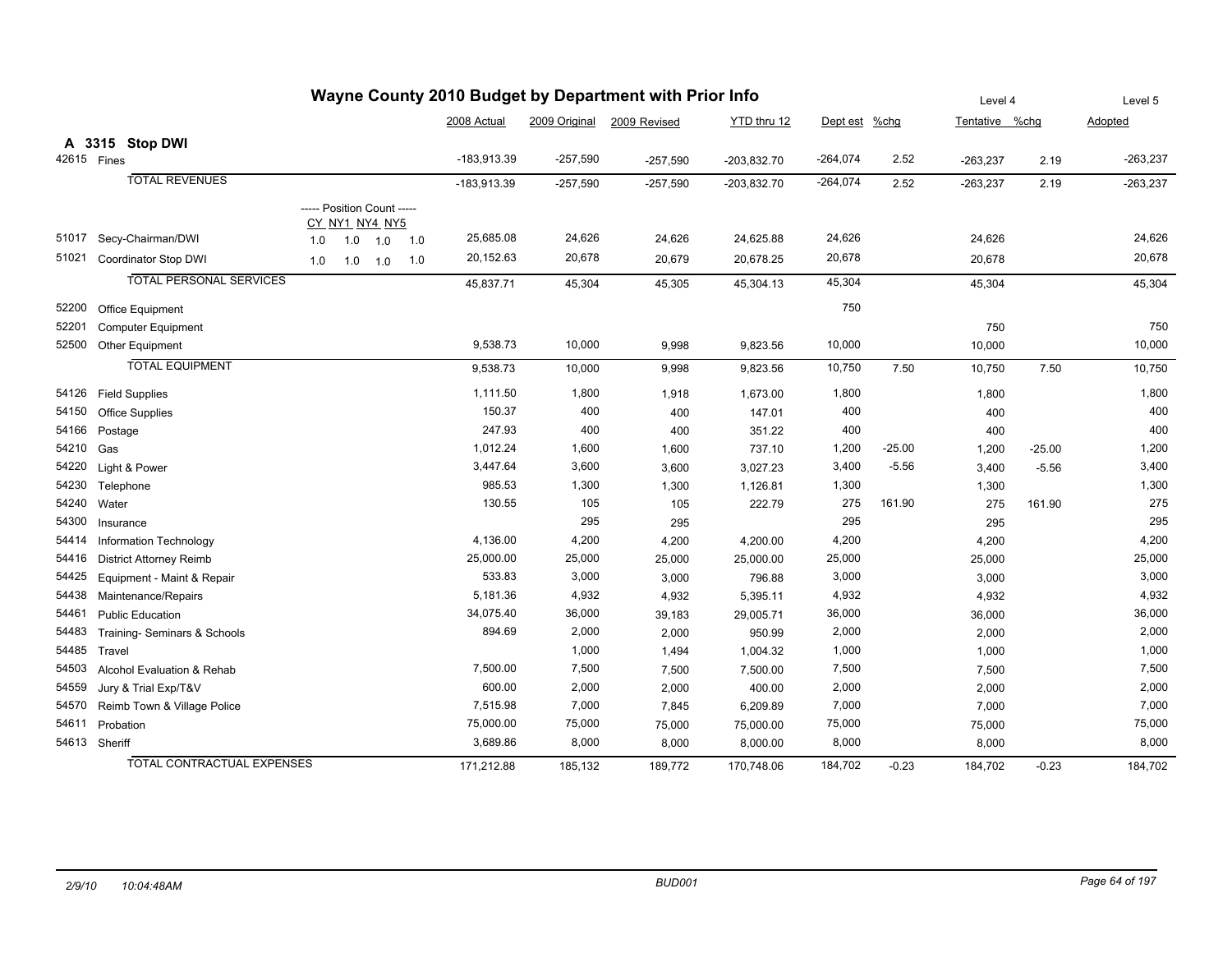| Wayne County 2010 Budget by Department with Prior Info |             | Level 4       |              | Level 5     |               |              |                |           |         |
|--------------------------------------------------------|-------------|---------------|--------------|-------------|---------------|--------------|----------------|-----------|---------|
|                                                        | 2008 Actual | 2009 Original | 2009 Revised | YTD thru 12 | Dept est %chg |              | Tentative %chg |           | Adopted |
| A 3315 Stop DWI                                        |             |               |              |             |               |              |                |           |         |
| 58100 Payments to NYS Retirement Sys                   | 2.084.00    | 2,630         | 2,631        | 1,819.00    | 2,930         | 11.41        | 2.930          | 11.41     | 2,930   |
| 58200 Payments to Social Security                      | 3,268.33    | 3,466         | 3,466        | 3,185.78    | 3,466         |              | 3,466          |           | 3,466   |
| 58400 Hospitalization                                  | 10.241.16   | 12,293        | 12,293       | 13,388.16   | 16,749        | 36.25        | 15,912         | 29.44     | 15,912  |
| 58600 Disability                                       | 153.00      | 156           | 156          | 154.00      | 144           | $-7.69$      | 144            | $-7.69$   | 144     |
| 58901<br>Employee Assistance Program                   | 27.05       | 29            | 29           | 27.86       | 29            |              | 29             |           | 29      |
| <b>TOTAL FRINGE BENEFITS</b>                           | 15.773.54   | 18,574        | 18,575       | 18.574.80   | 23,318        | 25.54        | 22,481         | 21.03     | 22,481  |
| <b>Total County Cost</b>                               | 58.449.47   | 1.420         | 6,060        | 40.617.85   |               | $0 - 100.00$ |                | $-100.00$ |         |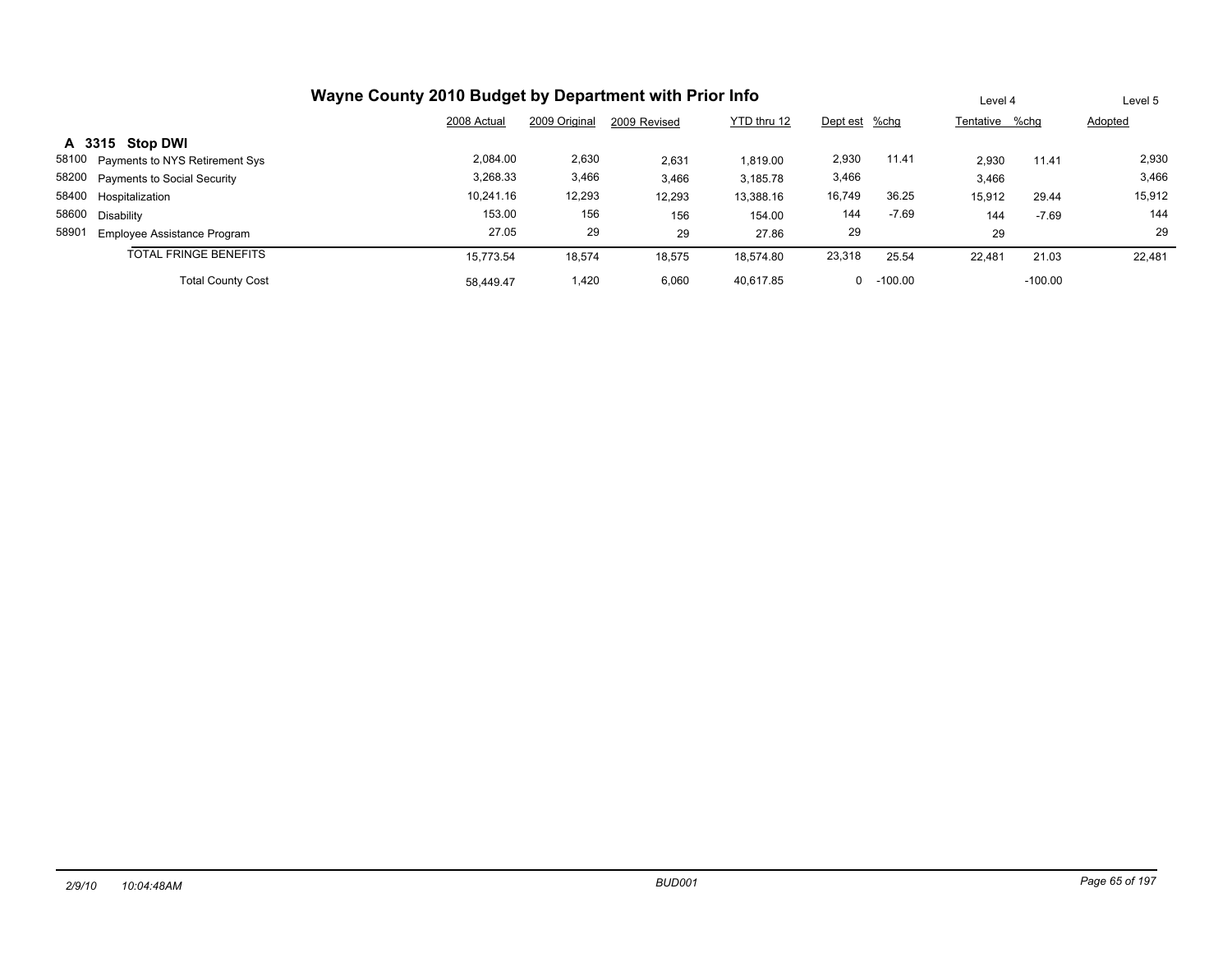|       |                                                |                            |                |     |     |              |               | Wayne County 2010 Budget by Department with Prior Info |              |           |           | Level 4        |           | Level 5   |
|-------|------------------------------------------------|----------------------------|----------------|-----|-----|--------------|---------------|--------------------------------------------------------|--------------|-----------|-----------|----------------|-----------|-----------|
|       |                                                |                            |                |     |     | 2008 Actual  | 2009 Original | 2009 Revised                                           | YTD thru 12  | Dept est  | %chg      | Tentative %chg |           | Adopted   |
|       | <b>Mutual Aid (Fire Coordinator)</b><br>A 3410 |                            |                |     |     |              |               |                                                        |              |           |           |                |           |           |
| 41280 | <b>Shared Services Fees</b>                    |                            |                |     |     | $-20,991.00$ | $-24,047$     | $-24,047$                                              | $-24,047.00$ | $-27,172$ | 12.99     | $-27,172$      | 12.99     | $-27,172$ |
| 42665 | Sale of Surplus Equipment                      |                            |                |     |     | $-1,400.00$  |               |                                                        |              |           |           |                |           |           |
| 43716 | State Aid                                      |                            |                |     |     |              |               | $-146,000$                                             |              |           |           |                |           |           |
|       | <b>TOTAL REVENUES</b>                          |                            |                |     |     | $-22,391.00$ | $-24,047$     | $-170,047$                                             | $-24,047.00$ | $-27,172$ | 12.99     | $-27,172$      | 12.99     | $-27,172$ |
|       |                                                | ----- Position Count ----- |                |     |     |              |               |                                                        |              |           |           |                |           |           |
|       |                                                |                            | CY NY1 NY4 NY5 |     |     |              |               |                                                        |              |           |           |                |           |           |
| 51084 | <b>Fire Coordinator</b>                        | 1.0                        | 1.0            | 1.0 | 1.0 | 25,117.53    | 27,178        | 27,178                                                 | 26,834.59    | 27,178    |           | 27,178         |           | 27,178    |
| 51122 | Account Clerk (7hr)                            | 1.0                        | 1.0            | 1.0 | 1.0 | 29,277.72    | 30,027        | 30,027                                                 | 30,256.91    | 31,311    | 4.28      | 31,311         | 4.28      | 31,311    |
|       | <b>TOTAL PERSONAL SERVICES</b>                 |                            |                |     |     | 54,395.25    | 57,205        | 57,205                                                 | 57,091.50    | 58,489    | 2.24      | 58,489         | 2.24      | 58,489    |
| 52100 | Furniture & Furnishings                        |                            |                |     |     |              | 150           | 150                                                    | 137.50       |           | $-100.00$ |                | $-100.00$ |           |
| 52201 | <b>Computer Equipment</b>                      |                            |                |     |     |              |               |                                                        |              | 200       |           | 200            |           | 200       |
| 52500 | Other Equipment                                |                            |                |     |     |              | 1,100         | 1,339                                                  | 995.00       | 765       | $-30.45$  | 365            | $-66.82$  | 365       |
|       | <b>TOTAL EQUIPMENT</b>                         |                            |                |     |     |              | 1,250         | 1,489                                                  | 1,132.50     | 965       | $-22.80$  | 565            | $-54.80$  | 565       |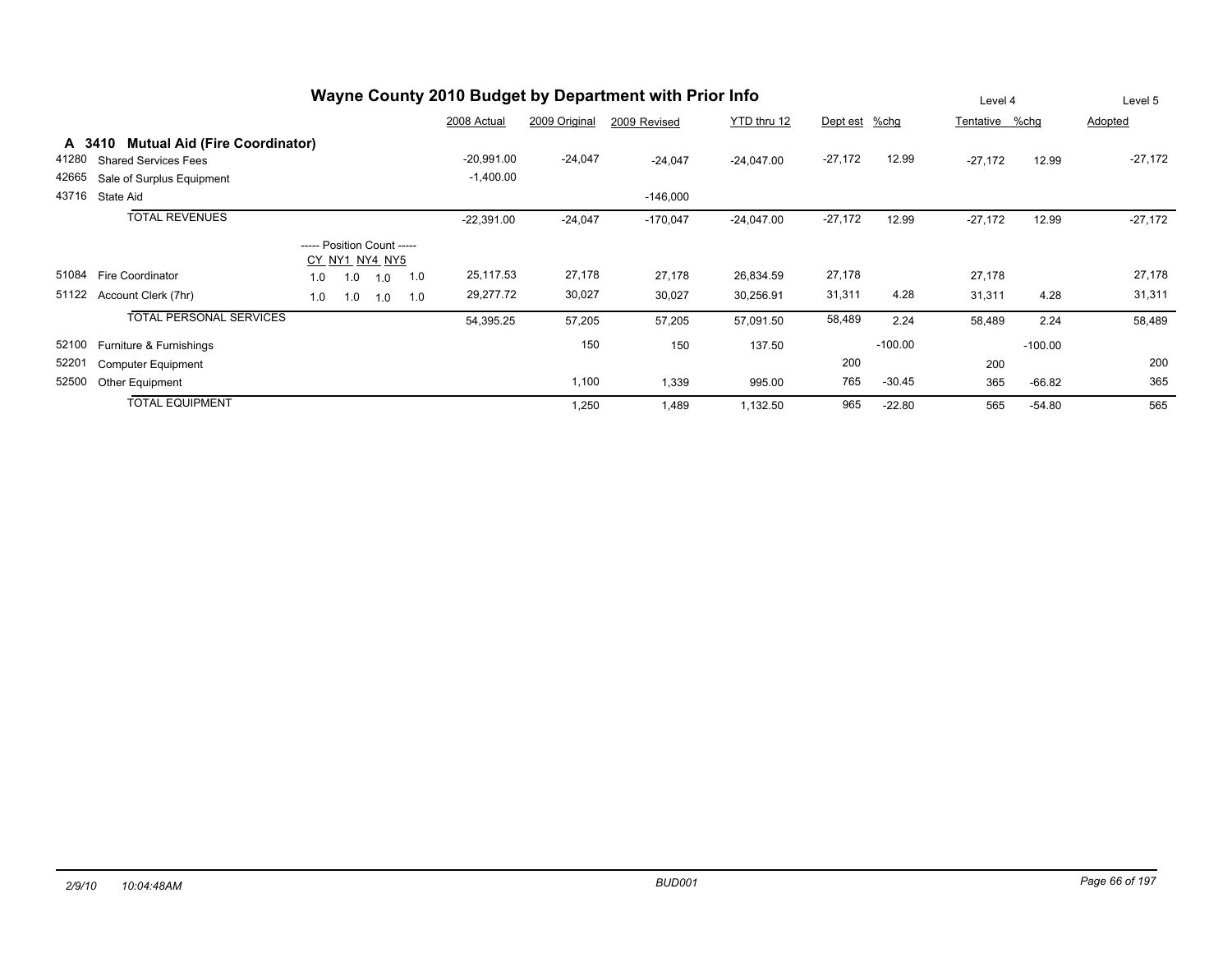|            |                                      | Wayne County 2010 Budget by Department with Prior Info |         |                            |             |               |         | Level 4        |           | Level 5 |
|------------|--------------------------------------|--------------------------------------------------------|---------|----------------------------|-------------|---------------|---------|----------------|-----------|---------|
|            |                                      | 2008 Actual                                            |         | 2009 Original 2009 Revised | YTD thru 12 | Dept est %chg |         | Tentative %chg |           | Adopted |
|            | A 3410 Mutual Aid (Fire Coordinator) |                                                        |         |                            |             |               |         |                |           |         |
| 54000      | <b>Contractual Expenses</b>          |                                                        |         | 19,236                     | 19,032.36   |               |         |                |           |         |
| 54114      | Car Expense                          | 3,784.71                                               | 3,000   | 3,000                      | 3,593.48    | 3,000         |         | 3,000          |           | 3,000   |
| 54126      | <b>Field Supplies</b>                | 2,330.18                                               | 2,649   | 2,688                      | 2,087.01    | 5,049         | 90.60   | 4,449          | 67.95     | 4,449   |
| 54150      | Office Supplies                      | 670.13                                                 | 550     | 550                        | 363.55      | 550           |         | 550            |           | 550     |
| 54166      | Postage                              | 42.00                                                  | 700     | 1,100                      | 1,100.00    | 1,100         | 57.14   | 1,100          | 57.14     | 1,100   |
| 54181      | <b>Training Materials</b>            | 1,205.03                                               | 1,200   | 1,200                      | 214.20      | 1,200         |         | 1,200          |           | 1,200   |
| 54187      | Uniforms                             |                                                        | 625     | 625                        |             | 625           |         |                | $-100.00$ |         |
| 54210      | Gas                                  | 3,862.46                                               | 3,600   | 3,600                      | 3,132.68    | 5,800         | 61.11   | 5,800          | 61.11     | 5,800   |
| 54220      | Light & Power                        | 7,315.64                                               | 6,600   | 6,600                      | 7,138.52    | 7,500         | 13.64   | 7,500          | 13.64     | 7,500   |
| 54230      | Telephone                            | 2,016.03                                               | 2,300   | 2,300                      | 2,119.38    | 2,300         |         | 2,800          | 21.74     | 2,800   |
| 54240      | Water                                | 852.76                                                 | 1,000   | 1,000                      | 1,092.51    | 1,800         | 80.00   | 1,800          | 80.00     | 1,800   |
| 54250      | Refuse                               | 350.00                                                 | 350     | 350                        | 350.00      | 350           |         | 350            |           | 350     |
| 54400      | <b>Contracted Services</b>           |                                                        |         | 157,979                    | 58,208.49   |               |         |                |           |         |
| 54408      | Copier Expense                       | 1,011.49                                               | 1,500   | 1,558                      | 1,403.13    | 1,500         |         | 1,500          |           | 1,500   |
| 54414      | <b>Information Technology</b>        | 1,294.00                                               | 1,350   | 1,350                      | 1,350.00    | 1,350         |         | 1,350          |           | 1,350   |
| 54418      | Dues                                 | 315.00                                                 | 450     | 450                        | 380.00      | 450           |         | 450            |           | 450     |
| 54425      | Equipment - Maint & Repair           | 4,924.69                                               | 5,574   | 2,972                      | 2,697.16    | 5,574         |         | 5,574          |           | 5,574   |
| 54438      | Maintenance/Repairs                  | 31,449.93                                              | 26,037  | 26,037                     | 26,109.34   | 30,000        | 15.22   | 30,000         | 15.22     | 30,000  |
| 54456      | Printing                             | 327.51                                                 | 275     | 374                        | 329.63      | 350           | 27.27   | 350            | 27.27     | 350     |
| 54461      | <b>Public Education</b>              | 1,500.00                                               | 1,250   | 1,250                      | 1,088.88    | 1,250         |         | 1,250          |           | 1,250   |
| 54472      | Subscriptions                        | 90.95                                                  | 200     | 200                        | 170.95      | 200           |         | 200            |           | 200     |
| 54483      | Training- Seminars & Schools         | 336.72                                                 | 945     | 1,112                      | 511.52      | 945           |         | 945            |           | 945     |
| 54485      | Travel                               | 4,574.21                                               | 3,000   | 3,931                      | 3,228.53    | 4,000         | 33.33   | 4,000          | 33.33     | 4,000   |
| 54521      | Record Storage                       |                                                        | 440     | 440                        | 880.00      | 440           |         | 440            |           | 440     |
| 54600 Misc |                                      | 1,400.00                                               | 500     | 500                        | 433.91      | 500           |         | 500            |           | 500     |
|            | <b>TOTAL CONTRACTUAL EXPENSES</b>    | 69,653.44                                              | 64,095  | 240,401                    | 137,015.23  | 75,833        | 18.31   | 75,108         | 17.18     | 75,108  |
| 58100      | Payments to NYS Retirement Sys       | 2,591.00                                               | 3,302   | 8,063                      | 2,251.00    | 3,726         | 12.84   | 3,726          | 12.84     | 3,726   |
| 58200      | Payments to Social Security          | 3,812.74                                               | 4,377   | 4,377                      | 3,926.66    | 4,474         | 2.22    | 4,474          | 2.22      | 4,474   |
| 58400      | Hospitalization                      | 14,824.06                                              | 12,293  | 12,293                     | 18,557.70   | 16,749        | 36.25   | 15,912         | 29.44     | 15,912  |
| 58600      | <b>Disability</b>                    | 153.00                                                 | 156     | 156                        | 154.00      | 144           | $-7.69$ | 144            | $-7.69$   | 144     |
| 58901      | Employee Assistance Program          | 18.03                                                  | 19      | 19                         | 18.57       | 19            |         | 19             |           | 19      |
|            | <b>TOTAL FRINGE BENEFITS</b>         | 21,398.83                                              | 20,147  | 24,908                     | 24,907.93   | 25,112        | 24.64   | 24,275         | 20.49     | 24,275  |
|            | <b>Total County Cost</b>             | 123,056.52                                             | 118,650 | 153,956                    | 196,100.16  | 133,227       | 12.29   | 131,265        | 10.63     | 131,265 |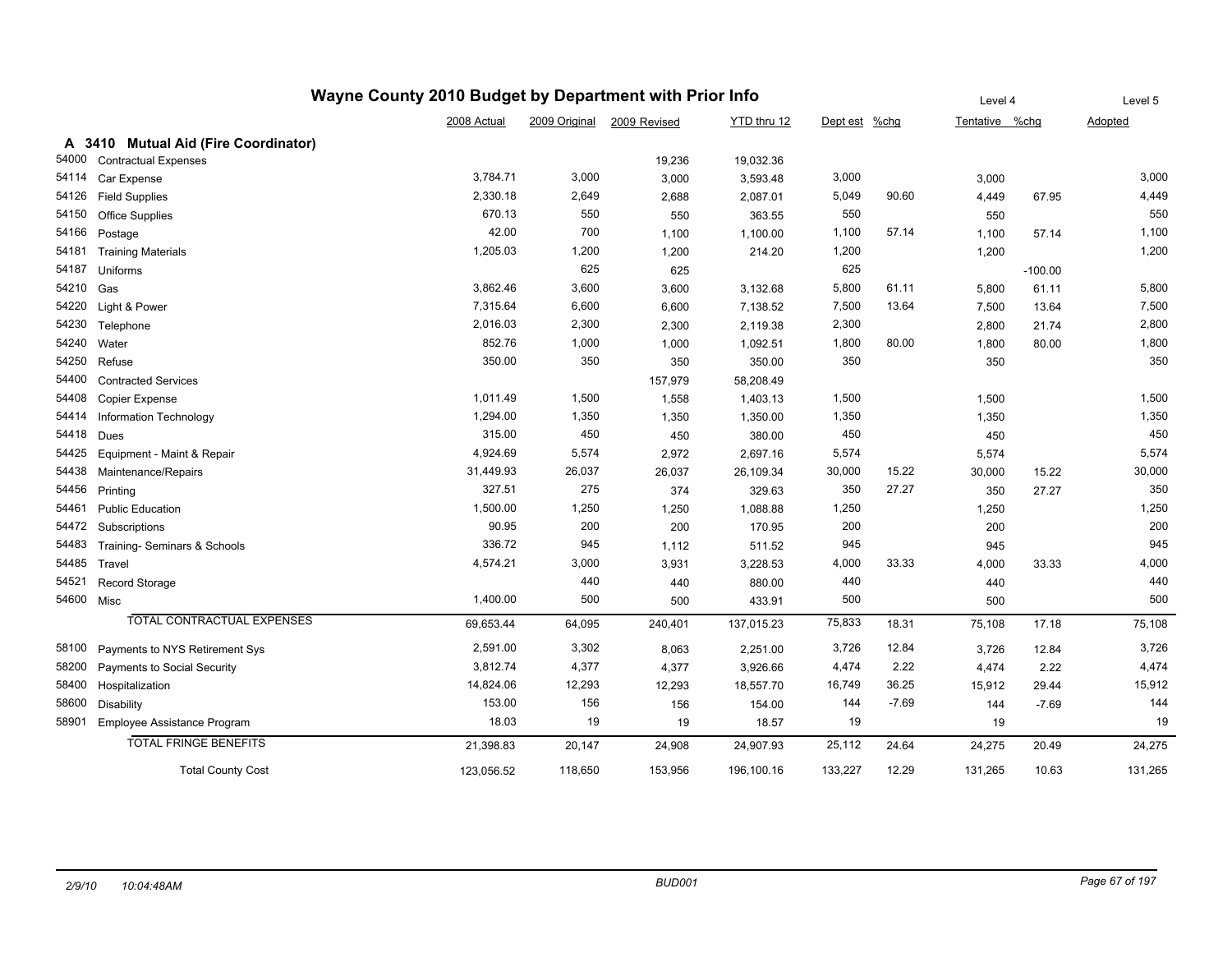| Wayne County 2010 Budget by Department with Prior Info |                                            |                            |     |                |     |               |               |              |               |             |          | Level 4        |          | Level 5    |
|--------------------------------------------------------|--------------------------------------------|----------------------------|-----|----------------|-----|---------------|---------------|--------------|---------------|-------------|----------|----------------|----------|------------|
|                                                        |                                            |                            |     |                |     | 2008 Actual   | 2009 Original | 2009 Revised | YTD thru 12   | Dept est    | %chg     | Tentative %chg |          | Adopted    |
| A                                                      | <b>Emergency Management Office</b><br>3640 |                            |     |                |     |               |               |              |               |             |          |                |          |            |
| 42770                                                  | Miscellaneous Revenues                     |                            |     |                |     | $-8.90$       |               |              |               |             |          |                |          |            |
| 43306                                                  | <b>Nuclear Facility Support</b>            |                            |     |                |     | $-200,508.00$ | $-204,600$    | $-266,565$   | $-208,692.00$ | $-372,000$  | 81.82    | $-372,000$     | 81.82    | $-372,000$ |
| 43317                                                  | Sara Title III                             |                            |     |                |     | $-2,000.00$   | $-2,600$      | $-2,600$     | $-1,600.00$   | $-6,530$    | 151.15   | $-6,530$       | 151.15   | $-6,530$   |
| 44305                                                  | <b>LEMP GRANT</b>                          |                            |     |                |     | $-27,917.00$  | $-35,000$     | $-44,661$    | $-12,871.50$  | $-30,606$   | $-12.55$ | $-30,606$      | $-12.55$ | $-30,606$  |
| 44306                                                  | <b>Homeland Security</b>                   |                            |     |                |     | $-80,563.57$  |               | $-178,156$   | $-21,900.00$  |             |          |                |          |            |
|                                                        | <b>TOTAL REVENUES</b>                      |                            |     |                |     | $-310,997.47$ | $-242,200$    | $-491,982$   | $-245,063.50$ | $-409, 136$ | 68.92    | $-409, 136$    | 68.92    | $-409.136$ |
|                                                        |                                            | ----- Position Count ----- |     |                |     |               |               |              |               |             |          |                |          |            |
|                                                        |                                            |                            |     | CY NY1 NY4 NY5 |     |               |               |              |               |             |          |                |          |            |
| 51085                                                  | Director ODP                               | 1.0                        | 1.0 | 1.0            | 1.0 | 50,455.02     | 51,454        | 51,454       | 52,348.34     | 51,954      | 0.97     | 51,954         | 0.97     | 51,954     |
| 51112                                                  | Typist                                     | 1.0                        | 1.0 | 1.0            | 1.0 | 30,129.00     | 30,891        | 30,891       | 31,019.24     | 31,986      | 3.55     | 31,986         | 3.54     | 31,986     |
| 51284                                                  | <b>EMT Coordinator</b>                     | 1.0                        | 1.0 | 1.0            | 1.0 | 17,208.59     | 18,071        | 18,071       | 15,301.41     | 18,613      | 3.00     | 18,612         | 2.99     | 18,612     |
| 51299                                                  | Radiological/Chemical Officer              | 1.0                        | 1.0 | 1.0            | 1.0 | 4,359.76      | 4,500         | 4,500        | 4,490.53      | 9,128       | 102.84   | 9,128          | 102.84   | 9,128      |
| 51494                                                  | <b>Operations Officer</b>                  | 1.0                        | 1.0 | 1.0            | 1.0 | 43,129.17     | 47,676        | 47,676       | 46,401.48     | 48,386      | 1.49     | 48,385         | 1.49     | 48,385     |
| 51575                                                  | <b>EM Training Officer</b>                 | 1.0                        |     | 1.0            | 1.0 |               |               | 8,302        |               |             |          | 32,939         |          | 32,939     |
| 51903                                                  | <b>Non Positions</b>                       |                            |     |                |     |               |               |              |               | 32,939      |          |                |          |            |
|                                                        | <b>TOTAL PERSONAL SERVICES</b>             |                            |     |                |     | 145,281.54    | 152,592       | 160,894      | 149,561.00    | 193,005     | 26.48    | 193,004        | 26.48    | 193,004    |
| 52000                                                  | Equipment & Other Cap Outlay               |                            |     |                |     |               |               |              |               | 24,000      |          | 24,000         |          | 24,000     |
| 52200                                                  | Office Equipment                           |                            |     |                |     | 195.32        |               | 14,959       | 4,099.00      |             |          |                |          |            |
| 52201                                                  | <b>Computer Equipment</b>                  |                            |     |                |     | 18,432.58     |               | 7,040        | 2,735.00      | 6,308       |          | 4,079          |          | 4,079      |
| 52203                                                  | Homeland Security-Equipment                |                            |     |                |     |               |               | 158,500      | 12,500.00     |             |          |                |          |            |
|                                                        | <b>TOTAL EQUIPMENT</b>                     |                            |     |                |     | 18,627.90     |               | 180,499      | 19,334.00     | 30,308      |          | 28,079         |          | 28,079     |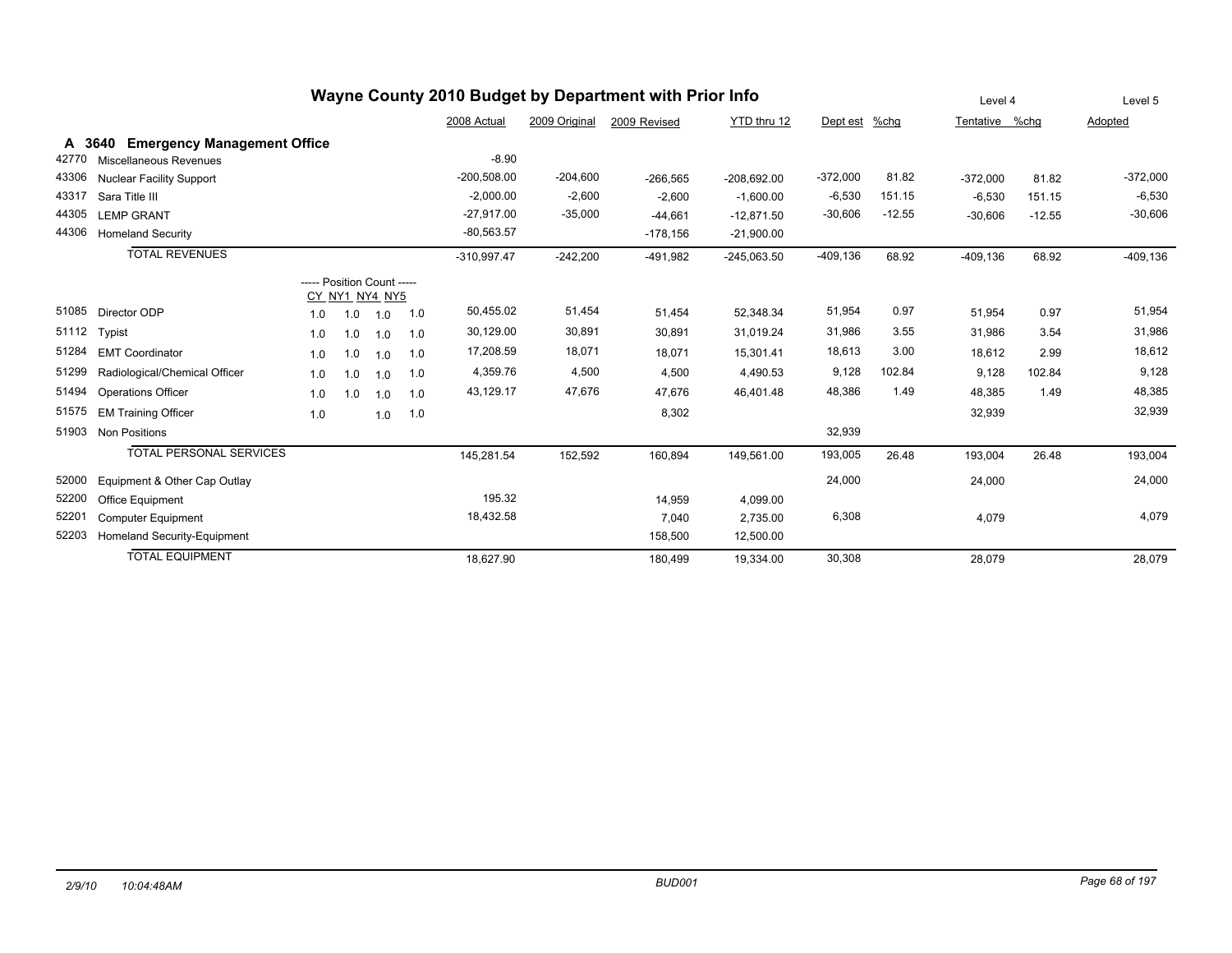|       | Wayne County 2010 Budget by Department with Prior Info |             | Level 4       |              | Level 5     |          |          |                |          |                |
|-------|--------------------------------------------------------|-------------|---------------|--------------|-------------|----------|----------|----------------|----------|----------------|
|       |                                                        | 2008 Actual | 2009 Original | 2009 Revised | YTD thru 12 | Dept est | $%$ chg  | Tentative %chg |          | <b>Adopted</b> |
|       | A 3640 Emergency Management Office                     |             |               |              |             |          |          |                |          |                |
| 54114 | Car Expense                                            | 2,887.58    | 4,000         | 4,000        | 1,615.66    | 4,000    |          | 4,000          |          | 4,000          |
| 54126 | <b>Field Supplies</b>                                  | 352.67      | 3,000         | 17,169       | 3,731.54    | 24,600   | 720.00   | 24,600         | 720.00   | 24,600         |
| 54150 | <b>Office Supplies</b>                                 | 1,616.59    | 1,500         | 1,794        | 2,534.34    | 2,811    | 87.39    | 2,810          | 87.33    | 2,810          |
| 54166 | Postage                                                | 260.48      | 100           | 340          | 340.00      | 400      | 300.00   | 400            | 300.00   | 400            |
| 54181 | <b>Training Materials</b>                              | 1,764.41    | 2,000         | 2,004        | 4,884.07    | 2,000    |          | 2,000          |          | 2,000          |
| 54210 | Gas                                                    | 2,994.99    | 5,800         | 5,800        | 2,432.36    | 3,500    | $-39.66$ | 3,500          | $-39.66$ | 3,500          |
| 54220 | Light & Power                                          | 9,587.99    | 9,800         | 9,800        | 9,227.51    | 10,500   | 7.14     | 10,500         | 7.14     | 10,500         |
| 54230 | Telephone                                              | 7,098.44    | 9,500         | 9,500        | 13,300.32   | 12,047   | 26.81    | 12,048         | 26.82    | 12,048         |
| 54240 | Water                                                  | 634.11      | 1,000         | 1,000        | 646.37      | 900      | $-10.00$ | 750            | $-25.00$ | 750            |
| 54400 | <b>Contracted Services</b>                             | 571.27      | 1,137         | 3,463        | 2,694.41    | 2,443    | 114.86   | 2,443          | 114.86   | 2,443          |
| 54408 | Copier Expense                                         | 900.00      | 512           | 512          | 103.00      | 512      |          | 512            |          | 512            |
| 54410 | Conference                                             | 150.00      | 1,350         | 4,925        | 3,277.52    | 7,500    | 455.56   | 6,500          | 381.48   | 6,500          |
| 54414 | Information Technology                                 | 3,772.00    | 4,500         | 4,500        | 4,550.95    | 4,500    |          | 4,500          |          | 4,500          |
| 54418 | Dues                                                   | 220.00      | 200           | 250          | 220.00      | 440      | 120.00   | 440            | 120.00   | 440            |
| 54425 | Equipment - Maint & Repair                             | 608.94      | 1,000         | 1,158        | 153.71      | 1,000    |          | 1,000          |          | 1,000          |
| 54438 | Maintenance/Repairs                                    | 16,988.71   | 9,000         | 9,000        | 18,557.60   | 7,500    | $-16.67$ | 7,500          | $-16.67$ | 7,500          |
| 54475 | Software                                               | 65,000.00   |               | 67,121       | 39,809.95   | 12,000   |          | 12,000         |          | 12,000         |
| 54483 | Training-Seminars-Schools                              |             |               |              |             | 2,000    |          | 2,000          |          | 2,000          |
| 54485 | Travel                                                 | 2,250.35    | 2,000         | 2,099        | 1,461.46    | 4,000    | 100.00   | 4,000          | 100.00   | 4,000          |
| 54500 | Fees for Services Non-employ                           | 2,750.00    | 3,000         | 3,000        | 3,050.00    | 5,000    | 66.67    | 5,000          | 66.67    | 5,000          |
| 54520 | Consultants                                            |             |               | 5,000        |             |          |          |                |          |                |
| 54572 | <b>Tuition Reimbursement</b>                           |             |               |              |             | 2,000    |          | 2,000          |          | 2,000          |
| 54574 | Sara Title III                                         | 1,883.40    | 2,600         | 2,644        | 1,019.59    | 6,530    | 151.15   | 6,530          | 151.15   | 6,530          |
|       | 54600 Misc                                             | 707.31      |               | 13,000       |             | 13,000   |          | 16,229         |          | 16,229         |
|       | <b>TOTAL CONTRACTUAL EXPENSES</b>                      | 122,999.24  | 61,999        | 168,079      | 113,610.36  | 129,183  | 108.36   | 131,262        | 111.72   | 131,262        |
| 58100 | Payments to NYS Retirement Sys                         | 5,264.00    | 8,876         | 9,710        | 5,879.00    | 19,666   | 121.57   | 19,666         | 121.56   | 19,666         |
| 58200 | Payments to Social Security                            | 10,530.33   | 11,673        | 12,288       | 10,741.33   | 14,765   | 26.49    | 14,765         | 26.49    | 14,765         |
| 58400 | Hospitalization                                        | 27,527.55   | 38,416        | 42,258       | 36,189.12   | 50,246   | 30.80    | 47,734         | 24.26    | 47,734         |
| 58600 | Disability                                             | 461.00      | 468           | 507          | 462.00      | 576      | 23.08    | 576            | 23.08    | 576            |
| 58901 | Employee Assistance Program                            | 54.09       | 75            | 75           | 74.28       | 95       | 26.67    | 95             | 26.67    | 95             |
|       | <b>TOTAL FRINGE BENEFITS</b>                           | 43,836.97   | 59,508        | 64,838       | 53,345.73   | 85,349   | 43.42    | 82,836         | 39.20    | 82,836         |
|       | <b>Total County Cost</b>                               | 19,748.18   | 31,899        | 82,328       | 90,787.59   | 28,709   | $-10.00$ | 26,045         | $-18.35$ | 26,045         |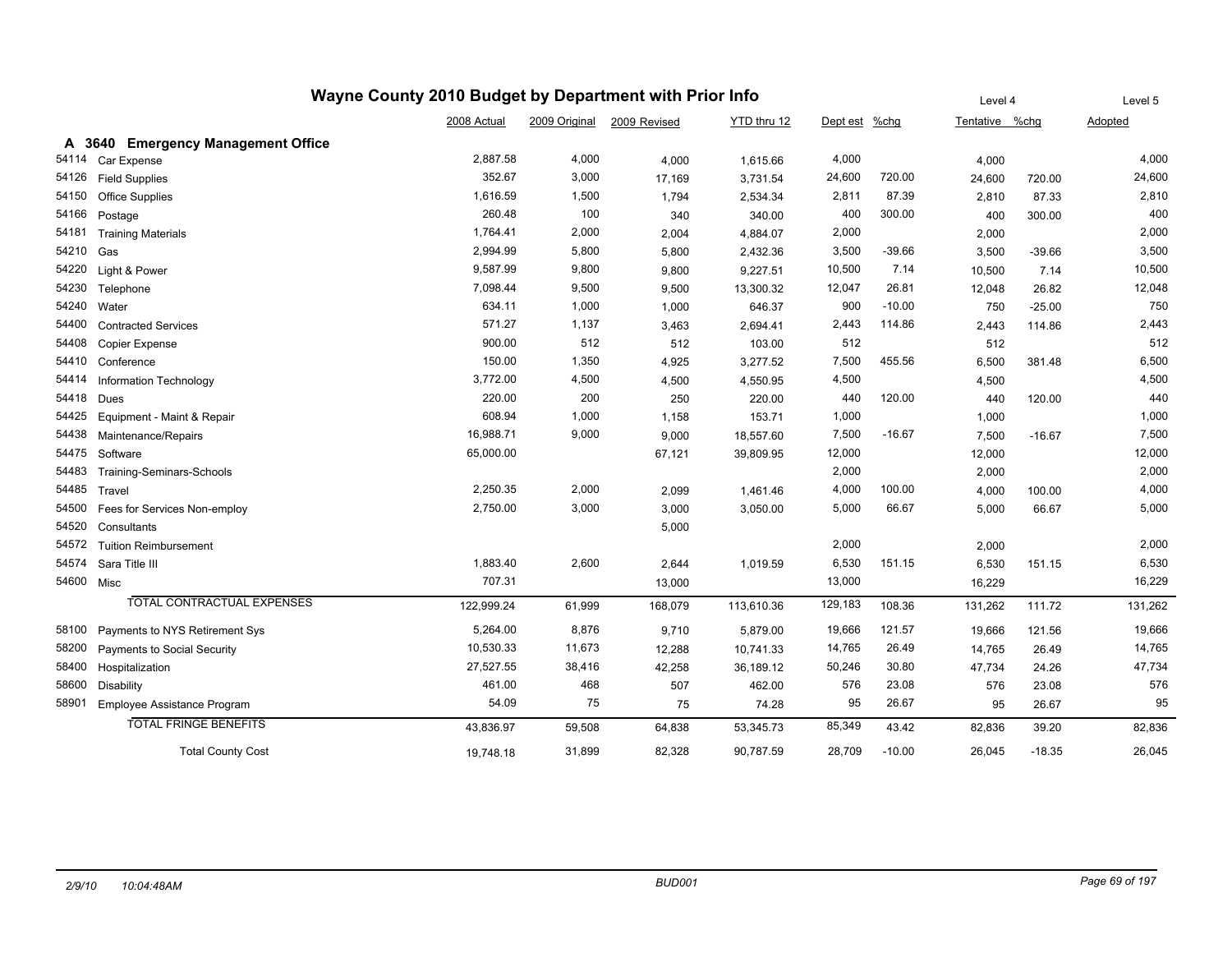|                                              |                                       |      | Level 4 |           | Level 5 |               |               |              |               |            |           |            |           |            |
|----------------------------------------------|---------------------------------------|------|---------|-----------|---------|---------------|---------------|--------------|---------------|------------|-----------|------------|-----------|------------|
|                                              |                                       |      |         |           |         | 2008 Actual   | 2009 Original | 2009 Revised | YTD thru 12   | Dept est   | %chq      | Tentative  | %chq      | Adopted    |
| A                                            | 3642 E911 Communications              |      |         |           |         |               |               |              |               |            |           |            |           |            |
| 42091                                        | E911 Surcharges                       |      |         |           |         | $-216.477.55$ | $-211.000$    | $-211.000$   | $-146.676.71$ | $-134,750$ | $-36.14$  | $-134.750$ | $-36.14$  | $-134,750$ |
| 42092                                        | E911 Wireless                         |      |         |           |         | $-135,298.75$ | $-107,515$    | $-107,515$   | $-192,800.17$ | $-192,000$ | 78.58     | $-192.000$ | 78.58     | $-192,000$ |
| 42770                                        | <b>Miscellaneous Revenues</b>         |      |         |           |         | $-4,966.29$   | $-55,595$     | $-55,595$    | $-58,126.57$  | $-68,485$  | 23.19     | $-68,485$  | 23.19     | $-68,485$  |
|                                              | <b>TOTAL REVENUES</b>                 |      |         |           |         | $-356.742.59$ | $-374,110$    | $-374,110$   | $-397,603.45$ | $-395,235$ | 5.65      | $-395,235$ | 5.65      | $-395,235$ |
| ----- Position Count -----<br>CY NY1 NY4 NY5 |                                       |      |         |           |         |               |               |              |               |            |           |            |           |            |
| 51378                                        | 911 Technology Coordinator            | 1.0  | 1.0     | 1.0       | 1.0     | 49,755.79     | 51,500        | 51,500       | 51,500.11     | 51,500     |           | 51,500     |           | 51,500     |
| 51489                                        | <b>Public Safety Dispatcher</b>       | 21.0 |         | 23.0 21.0 | 21.0    | 747,573.15    | 816,606       | 816,606      | 791,590.88    | 839,487    | 2.80      | 839,487    | 2.80      | 839,487    |
| 51509                                        | <b>Public Safety Dispatcher Super</b> | 4.0  | 6.0     | 4.0       | 4.0     | 172,131.53    | 174,063       | 174,063      | 159.119.40    | 180,125    | 3.48      | 180.125    | 3.48      | 180,125    |
| 51511                                        | Public Safety Dispatcher Sub          | 7.0  | 7.0     | 7.0       | 7.0     | 24,676.45     | 22,500        | 22,500       | 31.771.22     | 25,000     | 11.11     | 25.000     | 11.11     | 25,000     |
| 51514                                        | E911 Coordinator                      | 1.0  | 1.0     | 1.0       | 1.0     | 62,960.71     | 64,823        | 64,823       | 64,631.01     | 64,823     |           | 64,823     |           | 64,823     |
| 51555                                        | E911 Operations Manager               | 1.0  | 1.0     | 1.0       | 1.0     |               |               | 37,500       | 14,622.62     | 51,200     |           | 51,200     |           | 51,200     |
| 51903                                        | <b>Non Positions</b>                  |      |         |           |         |               | 37,500        |              |               |            | $-100.00$ |            | $-100.00$ |            |
| 51904                                        | Overtime                              |      |         |           |         | 124,642.34    | 95,000        | 95,000       | 129,375.57    | 95,000     |           | 95,000     |           | 95,000     |
|                                              | <b>TOTAL PERSONAL SERVICES</b>        |      |         |           |         | 1,181,739.97  | 1,261,992     | 1,261,992    | 1,242,610.81  | 1,307,135  | 3.58      | 1,307,135  | 3.58      | 1,307,135  |
| 52200                                        | Office Equipment                      |      |         |           |         | 1,713.70      | 1,800         | 1,532        |               | 1,656      | $-8.00$   | 466        | $-74.11$  | 466        |
| 52201                                        | <b>Computer Equipment</b>             |      |         |           |         |               | 1,875         | 1.875        | 1,858.38      | 6,250      | 233.33    | 6.250      | 233.33    | 6,250      |
| 52500                                        | Other Equipment                       |      |         |           |         |               |               | 780          | 780.04        |            |           |            |           |            |
|                                              | <b>TOTAL EQUIPMENT</b>                |      |         |           |         | 1,713.70      | 3,675         | 4,187        | 2,638.42      | 7,906      | 115.13    | 6,716      | 82.75     | 6,716      |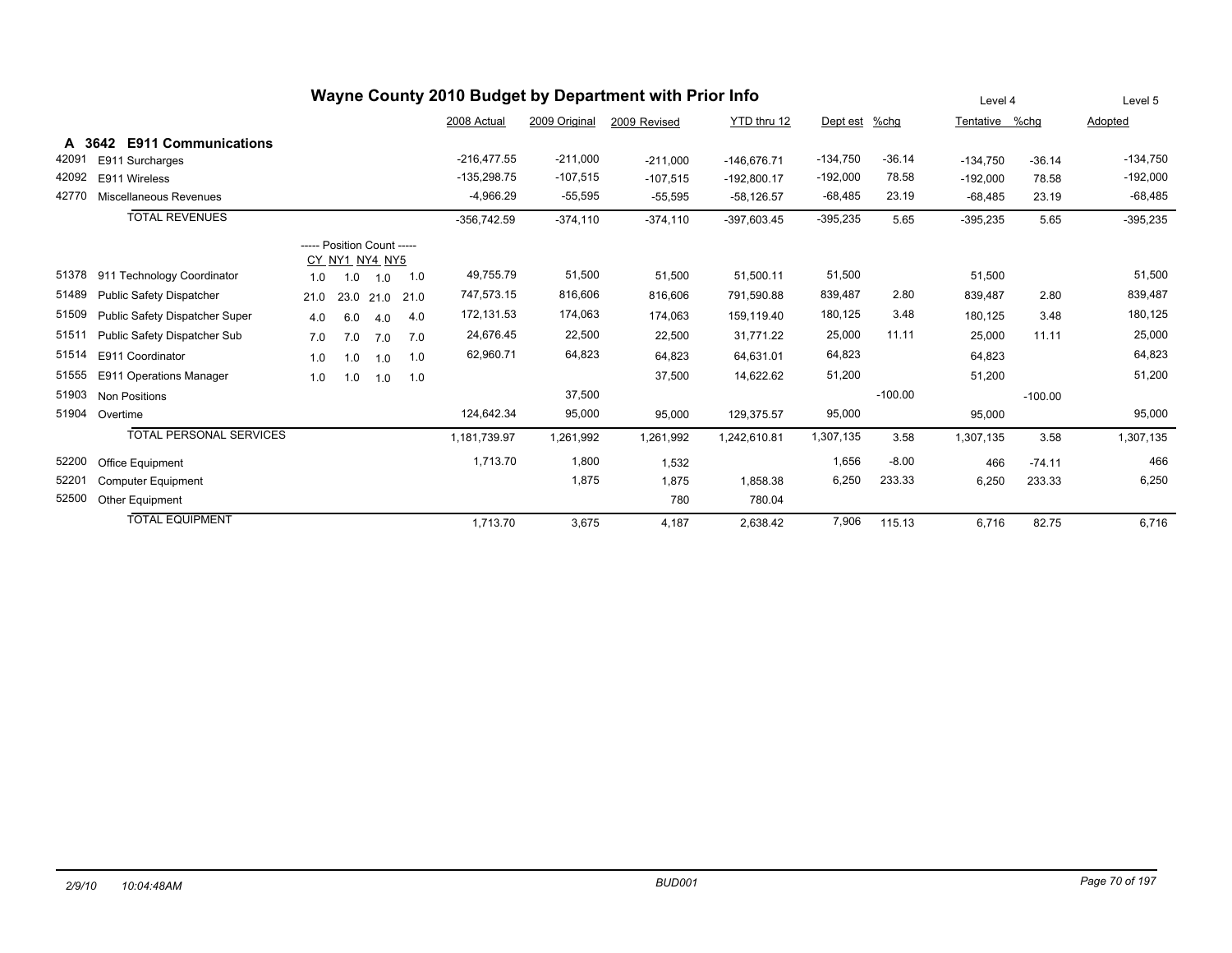|            |                                   |              | Level 4       |              | Level 5      |               |          |                |          |           |
|------------|-----------------------------------|--------------|---------------|--------------|--------------|---------------|----------|----------------|----------|-----------|
|            |                                   | 2008 Actual  | 2009 Original | 2009 Revised | YTD thru 12  | Dept est %chg |          | Tentative %chg |          | Adopted   |
| A          | 3642 E911 Communications          |              |               |              |              |               |          |                |          |           |
| 54100      | Supplies & Materials              | 1,247.61     | 1,400         | 1,936        | 1,647.44     | 2,200         | 57.14    | 2,200          | 57.14    | 2,200     |
| 54114      | Car Expense                       | 3,136.65     | 2,400         | 2,595        | 3,948.28     | 3,200         | 33.33    | 3,200          | 33.33    | 3,200     |
| 54150      | <b>Office Supplies</b>            | 1,330.41     | 1,400         | 1,493        | 1,428.09     | 1,200         | $-14.29$ | 1,200          | $-14.29$ | 1,200     |
| 54166      | Postage                           | 420.67       | 600           | 600          | 594.71       | 800           | 33.33    | 800            | 33.33    | 800       |
| 54187      | Uniforms                          | 2,064.94     | 3,000         | 3,602        | 2,059.33     | 3,000         |          | 3,000          |          | 3,000     |
| 54210      | Gas                               | 1,177.80     | 2,500         | 2,500        | 721.61       | 2,000         | $-20.00$ | 1,700          | $-32.00$ | 1,700     |
| 54220      | Light & Power                     | 11,624.33    | 14,000        | 14,000       | 10,674.59    | 13,000        | $-7.14$  | 12,000         | $-14.29$ | 12,000    |
| 54230      | Telephone                         | 47,856.52    | 50,000        | 50,062       | 53,207.92    | 93,650        | 87.30    | 93,650         | 87.30    | 93,650    |
| 54232      | <b>NYSPIN Teletype</b>            | 578.50       |               |              | 568.54       | 400           |          | 400            |          | 400       |
| 54240      | Water                             | 258.81       | 550           | 550          | 251.37       | 500           | $-9.09$  | 300            | $-45.45$ | 300       |
| 54408      | Copier Expense                    | 1,060.00     | 1,100         | 1,100        | 1,219.00     | 2,340         | 112.73   | 2,340          | 112.73   | 2,340     |
| 54414      | Information Technology            | 17,840.00    | 18,600        | 18,600       | 18,600.00    | 18,600        |          | 18,600         |          | 18,600    |
| 54424      | Equipment - Maint Contract        | 64,328.17    | 62,768        | 63,519       | 58,690.40    | 62,315        | $-0.72$  | 62,315         | $-0.72$  | 62,315    |
| 54425      | Equipment - Maint & Repair        | 11,912.86    | 13,500        | 14,497       | 14,345.36    | 13,000        | $-3.70$  | 13,000         | $-3.70$  | 13,000    |
| 54437      | Lease                             | 12,000.00    | 8,000         | 8,000        | 11,000.00    | 12,000        | 50.00    | 12,000         | 50.00    | 12,000    |
| 54438      | Maintenance/Repairs               | 17,045.53    | 15,000        | 15,910       | 15,516.82    | 20,000        | 33.33    | 20,000         | 33.33    | 20,000    |
| 54460      | Promotion                         | 790.58       | 700           | 700          | 590.94       | 700           |          | 700            |          | 700       |
| 54475      | Software                          | 4,380.00     | 53,439        | 53,614       | 50,482.33    | 5,000         | $-90.64$ | 5,000          | $-90.64$ | 5,000     |
| 54483      | Training- Seminars & Schools      | 5,234.14     | 3,500         | 4,124        | 3,972.14     | 4,000         | 14.29    | 4,000          | 14.29    | 4,000     |
| 54493      | <b>Clerical Service Contracts</b> | 20,991.00    | 24,048        | 24,048       | 24,047.00    | 27,172        | 12.99    | 27,172         | 12.99    | 27,172    |
| 54533      | Mobile Computer Supply/Repair     | 4,648.75     | 4,000         | 4,000        | 5,963.16     | 7,000         | 75.00    | 7,000          | 75.00    | 7,000     |
| 54600 Misc |                                   | 3,342.59     | 3,000         | 2,933        | 3,173.11     | 2,800         | $-6.67$  | 2,800          | $-6.67$  | 2,800     |
|            | TOTAL CONTRACTUAL EXPENSES        | 233,269.86   | 283,505       | 288,383      | 282,702.14   | 294,877       | 4.01     | 293,377        | 3.48     | 293,377   |
| 58100      | Payments to NYS Retirement Sys    | 97,483.00    | 129,545       | 119,950      | 84,603.00    | 152,574       | 17.78    | 152,574        | 17.78    | 152,574   |
| 58200      | Payments to Social Security       | 87,670.58    | 96,543        | 96,543       | 91,230.60    | 99,996        | 3.58     | 99.996         | 3.58     | 99,996    |
| 58400      | Hospitalization                   | 164,926.41   | 198,950       | 198,950      | 223,803.71   | 301,326       | 51.46    | 286,260        | 43.89    | 286,260   |
| 58600      | Disability                        | 4,110.00     | 4,368         | 4,368        | 4,165.00     | 4,032         | $-7.69$  | 4,032          | $-7.69$  | 4,032     |
| 58901      | Employee Assistance Program       | 486.81       | 525           | 525          | 519.96       | 532           | 1.33     | 532            | 1.33     | 532       |
|            | <b>TOTAL FRINGE BENEFITS</b>      | 354,676.80   | 429,931       | 420,336      | 404,322.27   | 558,460       | 29.90    | 543,394        | 26.39    | 543,394   |
|            | <b>Total County Cost</b>          | 1,414,657.74 | 1,604,993     | 1,600,788    | 1,534,670.19 | 1,773,143     | 10.48    | 1,755,387      | 9.37     | 1,755,387 |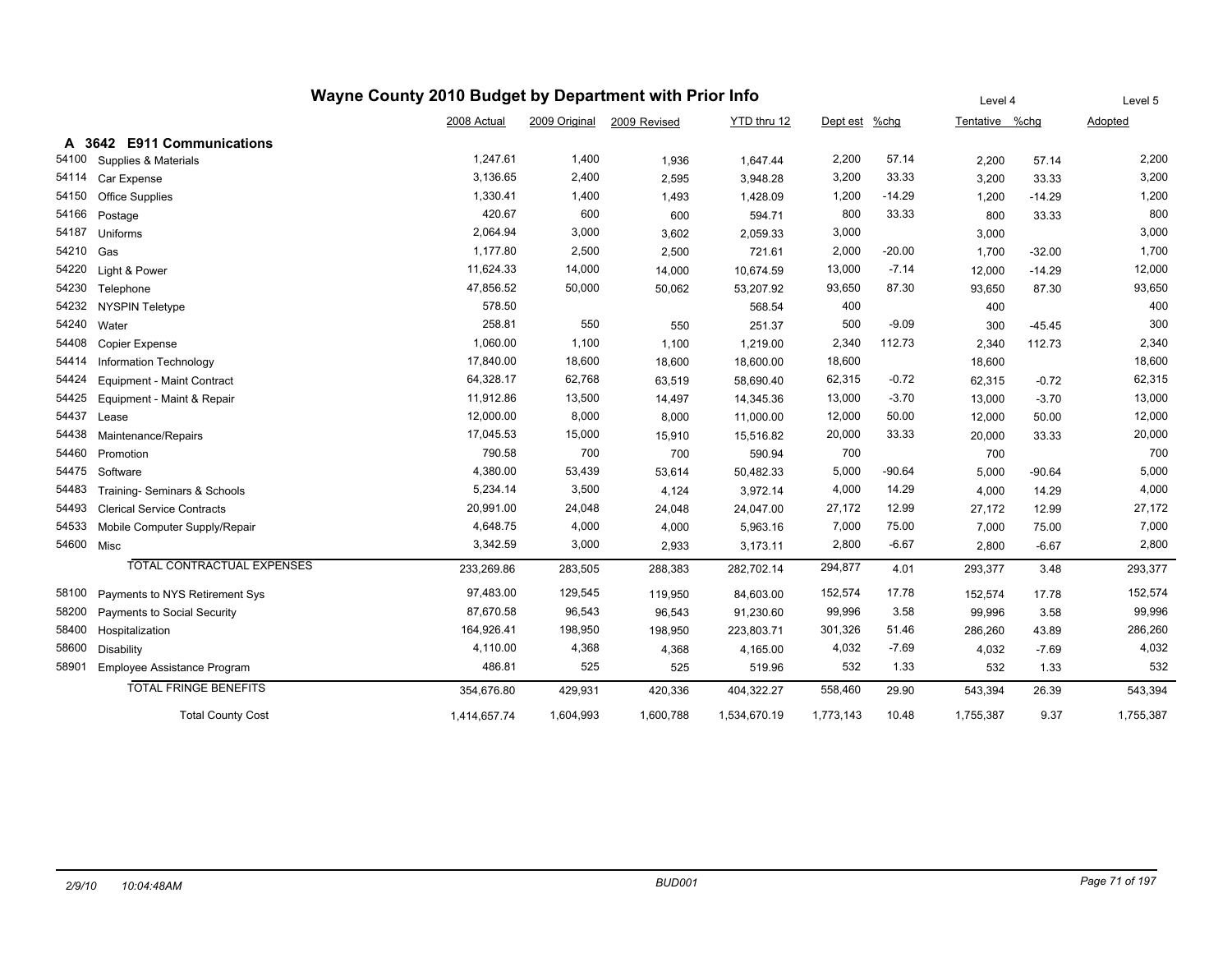| Wayne County 2010 Budget by Department with Prior Info |                                   |     |     |                                              |     |               |            |                            |               |          |           | Level 4        |           | Level 5        |
|--------------------------------------------------------|-----------------------------------|-----|-----|----------------------------------------------|-----|---------------|------------|----------------------------|---------------|----------|-----------|----------------|-----------|----------------|
|                                                        |                                   |     |     |                                              |     | 2008 Actual   |            | 2009 Original 2009 Revised | YTD thru 12   | Dept est | $%$ chg   | Tentative %chg |           | <b>Adopted</b> |
| A                                                      | 3644 ALS Services                 |     |     |                                              |     |               |            |                            |               |          |           |                |           |                |
|                                                        | 41615 Other Third Party Payer     |     |     |                                              |     | $-240,318.02$ | $-275,500$ | $-275,500$                 | $-233,045.80$ | 264,300  | $-195.93$ | $-264,300$     | $-4.07$   | $-264,300$     |
|                                                        | <b>TOTAL REVENUES</b>             |     |     |                                              |     | $-240,318.02$ | $-275,500$ | $-275,500$                 | $-233,045.80$ | 264,300  | $-195.93$ | $-264,300$     | $-4.07$   | $-264,300$     |
|                                                        |                                   |     |     |                                              |     |               |            |                            |               |          |           |                |           |                |
|                                                        |                                   |     |     | ----- Position Count -----<br>CY_NY1_NY4_NY5 |     |               |            |                            |               |          |           |                |           |                |
|                                                        | 51548 ALS Technician              | 5.0 | 5.0 | 5.0                                          | 5.0 | 196,014.62    | 204,603    | 204,603                    | 205,351.50    | 209,898  | 2.59      | 218,092        | 6.59      | 218,092        |
| 51549                                                  | <b>ALS Technician Sub</b>         | 3.0 | 3.0 | 3.0                                          | 3.0 | 27,032.63     | 20,001     | 48,001                     | 45,640.32     | 23,700   | 18.49     | 23,700         | 18.49     | 23,700         |
| 51550                                                  | ALS Technician Part Time          | 7.0 | 7.0 | 7.0                                          | 7.0 | 40,808.70     | 47,600     | 42,100                     | 41,772.04     | 55,300   | 16.18     | 55,300         | 16.18     | 55,300         |
|                                                        | 51904 Overtime                    |     |     |                                              |     | 18,114.72     | 17,000     | 17,000                     | 18,893.12     | 18,000   | 5.88      | 18,000         | 5.88      | 18,000         |
|                                                        | <b>TOTAL PERSONAL SERVICES</b>    |     |     |                                              |     | 281,970.67    | 289,204    | 311,704                    | 311,656.98    | 306,898  | 6.12      | 315,092        | 8.95      | 315,092        |
|                                                        |                                   |     |     |                                              |     |               |            |                            |               |          |           |                |           |                |
| 52201                                                  | <b>Computer Equipment</b>         |     |     |                                              |     |               |            |                            |               |          |           | 2,750          |           | 2,750          |
| 52300                                                  | <b>Motor Vehicles</b>             |     |     |                                              |     | 21,581.99     | 22,840     | 22,840                     | 22,774.37     |          | $-100.00$ |                | $-100.00$ |                |
| 52500                                                  | Other Equipment                   |     |     |                                              |     | 7,110.60      | 4,270      | 4,270                      | 4,270.00      | 3,550    | $-16.86$  | 800            | $-81.26$  | 800            |
|                                                        | <b>TOTAL EQUIPMENT</b>            |     |     |                                              |     | 28,692.59     | 27,110     | 27,110                     | 27,044.37     | 3,550    | $-86.91$  | 3,550          | $-86.91$  | 3,550          |
| 54100                                                  | Supplies & Materials              |     |     |                                              |     | 17,353.97     | 16,000     | 17,067                     | 24,801.11     | 27,000   | 68.75     | 27,000         | 68.75     | 27,000         |
| 54114                                                  | Car Expense                       |     |     |                                              |     | 21,093.32     | 20,550     | 21,978                     | 22,371.65     | 21,800   | 6.08      | 21,800         | 6.08      | 21,800         |
| 54187                                                  | Uniforms                          |     |     |                                              |     | 2,379.37      | 3,100      | 3,100                      | 3,193.62      | 4,600    | 48.39     | 4,600          | 48.39     | 4,600          |
| 54210                                                  | Gas                               |     |     |                                              |     | 2,393.80      | 4,200      | 4,200                      | 2,187.93      | 4,000    | $-4.76$   | 3,000          | $-28.57$  | 3,000          |
| 54220                                                  | Light & Power                     |     |     |                                              |     | 871.00        | 1,000      | 1,000                      | 780.43        | 1,000    |           | 1,000          |           | 1,000          |
| 54230                                                  | Telephone                         |     |     |                                              |     | 4,757.67      | 4,400      | 4,421                      | 4,687.57      | 5,250    | 19.32     | 5,250          | 19.32     | 5,250          |
| 54240                                                  | Water                             |     |     |                                              |     | 42.20         | 250        | 250                        | 61.13         | 250      |           | 250            |           | 250            |
| 54300                                                  | Insurance                         |     |     |                                              |     | 1,100.13      | 1,298      | 1,298                      | 1,099.62      | 1,243    | $-4.24$   | 1,243          | $-4.24$   | 1,243          |
| 54424                                                  | Equipment - Maint Contract        |     |     |                                              |     | 3,507.50      | 4,105      | 4,105                      | 2,631.25      | 4,210    | 2.56      | 4,210          | 2.56      | 4,210          |
| 54425                                                  | Equipment - Maint & Repair        |     |     |                                              |     | 1,296.65      | 2,000      | 2,000                      | 1,649.98      | 2,000    |           | 2,000          |           | 2,000          |
| 54438                                                  | Maintenance/Repairs               |     |     |                                              |     | 1,504.94      | 1,500      | 1,500                      | 886.53        | 1,300    | $-13.33$  | 1,300          | $-13.33$  | 1,300          |
| 54483                                                  | Training- Seminars & Schools      |     |     |                                              |     | 2,700.35      | 3,700      | 3,700                      | 1,135.00      | 4,000    | 8.11      | 3,500          | $-5.41$   | 3,500          |
| 54500                                                  | Fees for Services Non-employ      |     |     |                                              |     | 22,336.00     | 26,880     | 26,880                     | 25,103.50     | 29,044   | 8.05      | 29,044         | 8.05      | 29,044         |
| 54532                                                  | <b>Medical Director</b>           |     |     |                                              |     | 3,000.00      | 3,000      | 3,000                      | 3,000.00      | 3,000    |           | 3,000          |           | 3,000          |
| 54600 Misc                                             |                                   |     |     |                                              |     | 1,219.25      | 1,500      | 1,500                      | 265.82        | 2,500    | 66.67     | 1,750          | 16.67     | 1,750          |
|                                                        | TOTAL CONTRACTUAL EXPENSES        |     |     |                                              |     | 85,556.15     | 93,483     | 95,999                     | 93,855.14     | 111,197  | 18.95     | 108,947        | 16.54     | 108,947        |
| 58100                                                  | Payments to NYS Retirement Sys    |     |     |                                              |     | 14,716.00     | 19,456     | 17,695                     | 13,696.00     | 23,092   | 18.69     | 23,092         | 18.69     | 23,092         |
| 58200                                                  | Payments to Social Security       |     |     |                                              |     | 20,686.53     | 22,214     | 22,214                     | 22,803.67     | 23,570   | 6.10      | 23,570         | 6.10      | 23,570         |
| 58400                                                  | Hospitalization                   |     |     |                                              |     | 36,080.93     | 40,912     | 40,912                     | 38,554.08     | 48,226   | 17.88     | 45,815         | 11.98     | 45,815         |
| 58600                                                  | <b>Disability</b>                 |     |     |                                              |     | 765.00        | 780        | 780                        | 770.00        | 720      | $-7.69$   | 720            | $-7.69$   | 720            |
|                                                        | 58901 Employee Assistance Program |     |     |                                              |     | 133.42        | 150        | 150                        | 148.56        | 190      | 26.67     | 190            | 26.67     | 190            |
|                                                        | <b>TOTAL FRINGE BENEFITS</b>      |     |     |                                              |     | 72,381.88     | 83,512     | 81,751                     | 75,972.31     | 95,798   | 14.71     | 93,387         | 11.82     | 93,387         |
|                                                        | <b>Total County Cost</b>          |     |     |                                              |     | 228,283.27    | 217,809    | 241,064                    | 275,483.00    | 781,743  | 258.91    | 256,676        | 17.84     | 256,676        |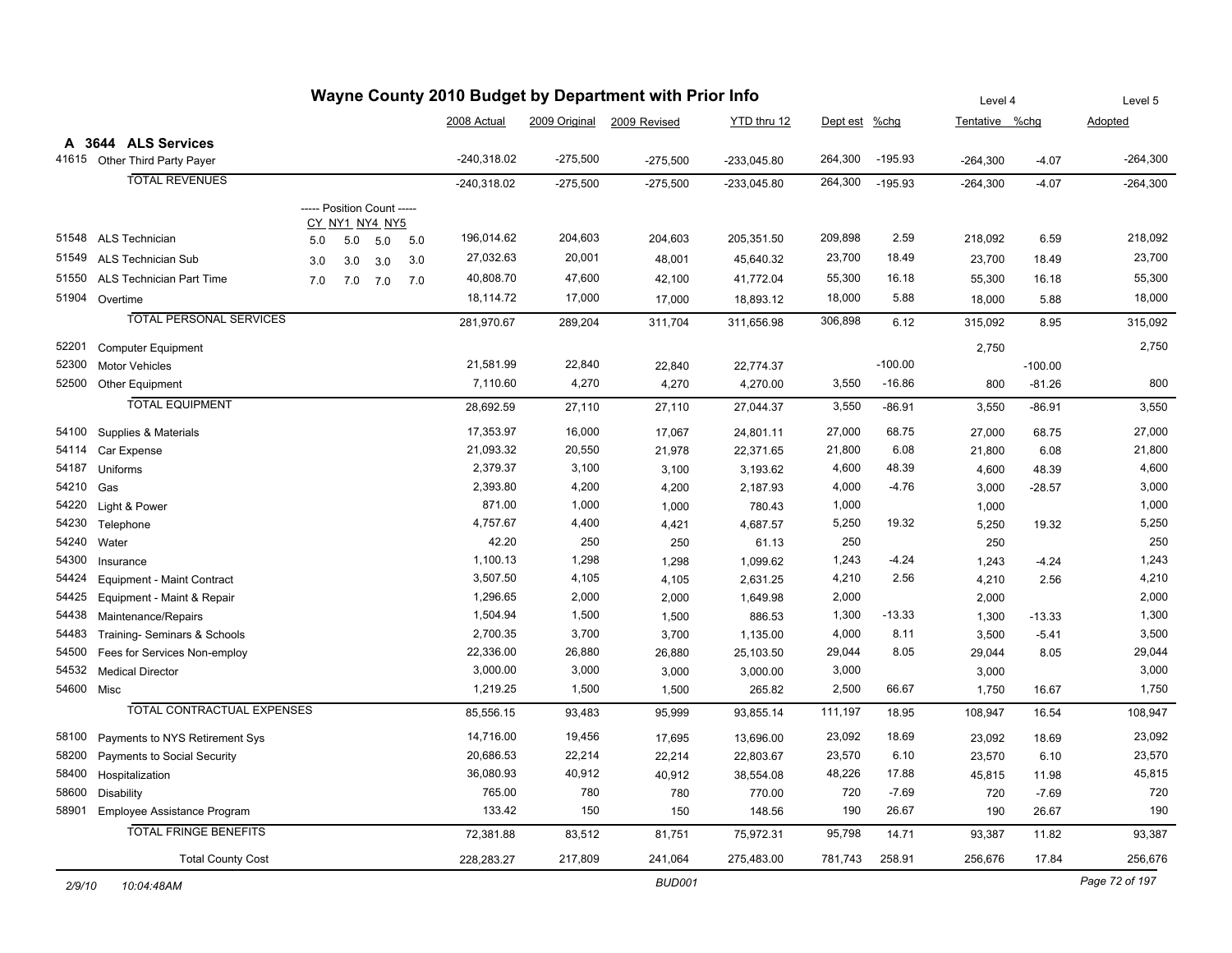| Wayne County 2010 Budget by Department with Prior Info |                                |                            |                |     |     | Level 4       |               | Level 5      |               |            |          |                |          |            |
|--------------------------------------------------------|--------------------------------|----------------------------|----------------|-----|-----|---------------|---------------|--------------|---------------|------------|----------|----------------|----------|------------|
|                                                        |                                |                            |                |     |     | 2008 Actual   | 2009 Original | 2009 Revised | YTD thru 12   | Dept est   | $%$ chg  | Tentative %chg |          | Adopted    |
| A 4010                                                 | <b>Public Health</b>           |                            |                |     |     |               |               |              |               |            |          |                |          |            |
| 42770                                                  | Miscellaneous Revenues         |                            |                |     |     | $-779.43$     | $-600$        | $-600$       | $-848.20$     | $-1,000$   | 66.67    | $-1.000$       | 66.67    | $-1,000$   |
| 43401                                                  | <b>Public Health</b>           |                            |                |     |     | $-188,312.23$ | $-257,838$    | $-260,265$   | $-136,583.00$ | $-306,550$ | 18.89    | $-306,550$     | 18.89    | $-306,550$ |
|                                                        | <b>TOTAL REVENUES</b>          |                            |                |     |     | $-189,091.66$ | $-258,438$    | $-260,865$   | $-137,431.20$ | $-307,550$ | 19.00    | $-307,550$     | 19.00    | $-307,550$ |
|                                                        |                                | ----- Position Count ----- | CY_NY1_NY4_NY5 |     |     |               |               |              |               |            |          |                |          |            |
| 51104                                                  | <b>Clerk Typist</b>            | 1.0                        | 1.0            | 1.0 | 1.0 | 52,435.07     | 59,387        | 59,387       | 39,686.30     | 30,968     | $-47.85$ | 30,968         | $-47.85$ | 30,968     |
| 51110                                                  | Receptionist 7Hr               | 1.0                        | 1.0            | 1.0 | 1.0 |               |               |              | 18,552.50     | 30,620     |          | 30,620         |          | 30,620     |
| 51142                                                  | Senior Clerk-Typist            | 1.0                        | 1.0            | 1.0 | 1.0 | 31,349.31     | 32,111        | 32,111       | 31,579.10     | 32,806     | 2.16     | 32,806         | 2.16     | 32,806     |
| 51154                                                  | Senior Account Clerk           | 3.0                        | 3.0            | 3.0 | 3.0 | 85,225.17     | 89,850        | 89,850       | 89,663.33     | 95,315     | 6.08     | 95,315         | 6.08     | 95,315     |
| 51458                                                  | <b>Medical Director</b>        | 1.0                        | 1.0            | 1.0 | 1.0 |               |               | 2,500        | 2,655.18      | 15,000     |          | 15,000         |          | 15,000     |
| 51477                                                  | Director of Public Health      | 1.0                        | 1.0            | 1.0 | 1.0 | 72,158.49     | 65,000        | 70,693       | 69,800.57     | 71,200     | 9.54     | 71,200         | 9.54     | 71,200     |
| 51513                                                  | <b>Administrative Asst</b>     | 1.0                        | 1.0            | 1.0 | 1.0 | 53,447.93     | 55,007        | 55,007       | 54,991.83     | 55,413     | 0.74     | 55,413         | 0.74     | 55,413     |
| 51904                                                  | Overtime                       |                            |                |     |     | 50.40         | 400           | 400          |               | 400        |          | 400            |          | 400        |
|                                                        | <b>TOTAL PERSONAL SERVICES</b> |                            |                |     |     | 294,666.37    | 301,755       | 309,948      | 306,928.81    | 331,722    | 9.93     | 331,722        | 9.93     | 331,722    |
| 52000                                                  | Equipment & Other Cap Outlay   |                            |                |     |     | 248.12        |               |              |               |            |          |                |          |            |
| 52100                                                  | Furniture & Furnishings        |                            |                |     |     | 299.98        | 960           | 960          | 949.99        | 1,347      | 40.31    | 1,347          | 40.31    | 1,347      |
| 52200                                                  | Office Equipment               |                            |                |     |     | 1,038.08      |               |              |               |            |          |                |          |            |
| 52201                                                  | <b>Computer Equipment</b>      |                            |                |     |     | 2,650.78      | 2,400         | 2,460        | 2,126.77      | 1,500      | $-37.50$ | 1,500          | $-37.50$ | 1,500      |
|                                                        | <b>TOTAL EQUIPMENT</b>         |                            |                |     |     | 4,236.96      | 3,360         | 3,420        | 3,076.76      | 2,847      | $-15.27$ | 2,847          | $-15.27$ | 2,847      |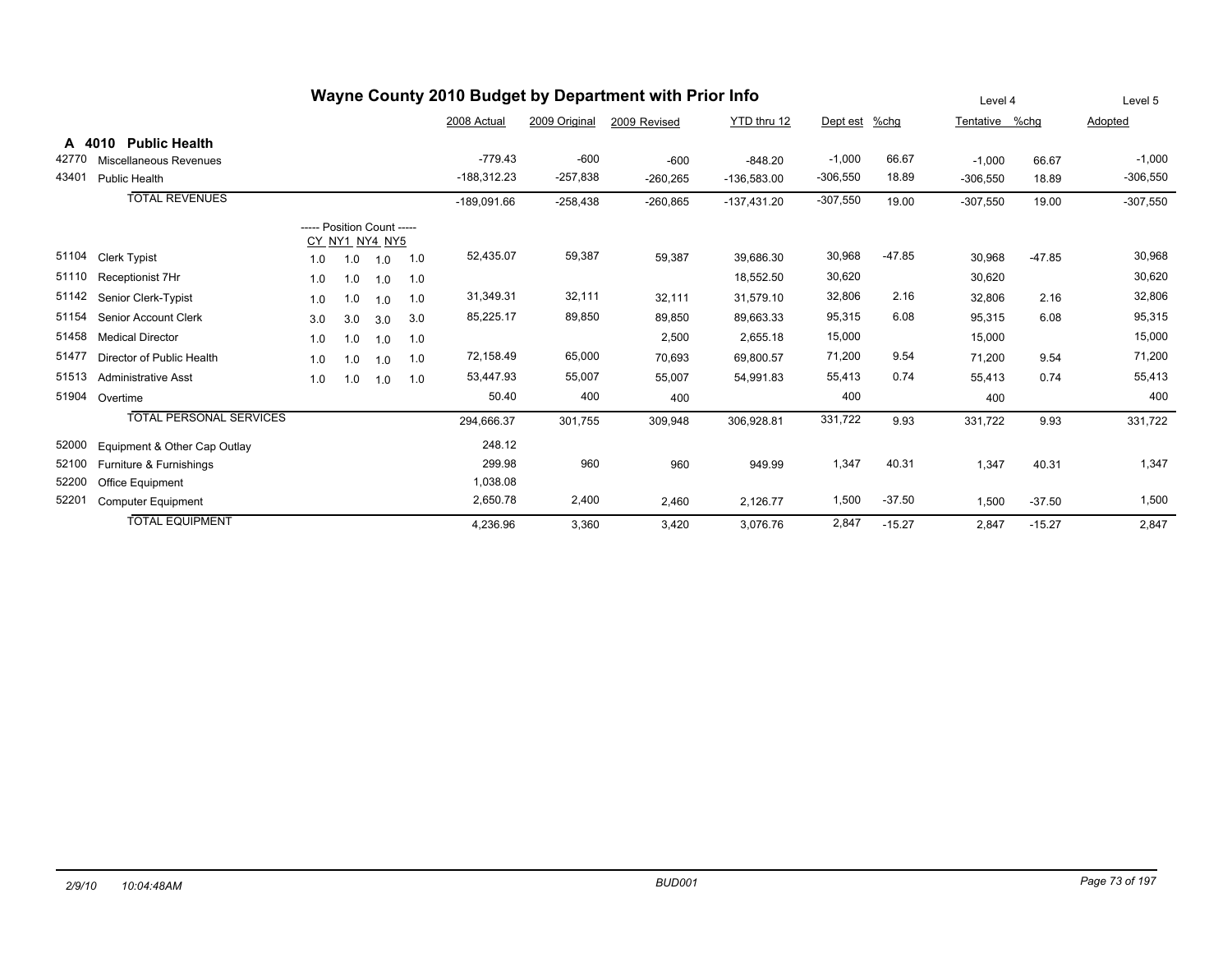| Wayne County 2010 Budget by Department with Prior Info |                                   |             |               |              |             |          | Level 4  |                | Level 5  |                |
|--------------------------------------------------------|-----------------------------------|-------------|---------------|--------------|-------------|----------|----------|----------------|----------|----------------|
|                                                        |                                   | 2008 Actual | 2009 Original | 2009 Revised | YTD thru 12 | Dept est | $%$ chg  | Tentative %chg |          | <b>Adopted</b> |
|                                                        | A 4010 Public Health              |             |               |              |             |          |          |                |          |                |
| 54116                                                  | <b>Computer Supplies</b>          | 835.69      | 1,200         | 1,200        | 1,200.00    | 1,200    |          | 1,200          |          | 1,200          |
| 54150                                                  | <b>Office Supplies</b>            | 2,528.83    | 2,400         | 2,400        | 2,106.12    | 2,400    |          | 2,400          |          | 2,400          |
| 54166                                                  | Postage                           | 883.58      | 1,200         | 1,200        | 445.21      | 1,000    | $-16.67$ | 1,000          | $-16.67$ | 1,000          |
| 54210                                                  | Gas                               | 1,541.75    | 2,430         | 2,430        | 1,124.38    | 1,186    | $-51.19$ | 1,186          | $-51.19$ | 1,186          |
| 54220                                                  | Light & Power                     | 8,311.70    | 10,387        | 10,387       | 8,383.32    | 8,593    | $-17.27$ | 8,593          | $-17.27$ | 8,593          |
| 54230                                                  | Telephone                         | 9,253.03    | 9,280         | 9,280        | 8,418.94    | 9,280    |          | 9,280          |          | 9,280          |
| 54240                                                  | Water                             | 462.67      | 600           | 600          | 519.90      | 477      | $-20.50$ | 477            | $-20.50$ | 477            |
| 54300                                                  | Insurance                         | 2,542.46    | 3,000         | 3,000        | 2,501.50    | 3,390    | 13.00    | 3,390          | 13.00    | 3,390          |
| 54402                                                  | Advertising                       | 212.00      | 3,000         | 3,000        | 1,576.58    | 2,800    | $-6.67$  | 2,800          | $-6.67$  | 2,800          |
| 54408                                                  | Copier Expense                    | 1,404.98    | 1,600         | 1,600        | 1,293.84    | 1,800    | 12.50    | 1,800          | 12.50    | 1,800          |
| 54410                                                  | Conference                        | 738.16      | 2,520         | 2,520        |             | 2,520    |          | 2,520          |          | 2,520          |
| 54414                                                  | Information Technology            | 21,801.96   | 23,100        | 23,100       | 23,100.00   | 23,100   |          | 23,100         |          | 23,100         |
| 54418                                                  | Dues                              | 17,678.50   | 18,179        | 18,179       | 17,003.50   | 17,646   | $-2.93$  | 17,646         | $-2.93$  | 17,646         |
| 54424                                                  | Equipment - Maint Contract        | 1,975.44    | 1,976         | 1,976        | 1,975.44    | 1,266    | $-35.93$ | 1,266          | $-35.93$ | 1,266          |
| 54436                                                  | <b>Inservice Education</b>        | 389.00      | 500           | 500          |             | 300      | $-40.00$ | 300            | $-40.00$ | 300            |
| 54437                                                  | Lease                             | 49,136.00   | 49,725        | 49,725       | 49,728.00   | 50,220   | 1.00     | 50,220         | 1.00     | 50,220         |
| 54438                                                  | Maintenance/Repairs               | 20,137.85   | 16,522        | 16,522       | 21,286.24   | 16,580   | 0.35     | 16,580         | 0.35     | 16,580         |
| 54456                                                  | Printing                          | 759.99      | 900           | 900          | 163.80      | 750      | $-16.67$ | 750            | $-16.67$ | 750            |
| 54472                                                  | Subscriptions                     | 1,069.73    | 1,000         | 1,000        | 420.53      | 1,000    |          | 1,000          |          | 1,000          |
| 54475                                                  | Software                          | 128.95      | 500           | 500          | 49.95       | 400      | $-20.00$ | 400            | $-20.00$ | 400            |
| 54500                                                  | Fees for Services Non-employ      | 1,000.00    | 2,000         | 2,000        | 1,000.00    | 2,000    |          | 2,000          |          | 2,000          |
| 54572                                                  | <b>Tuition Reimbursement</b>      | 5,248.70    | 7,000         | 7,000        |             | 3,500    | $-50.00$ | 3,500          | $-50.00$ | 3,500          |
| 54600                                                  | Misc                              | 593.76      | 600           | 600          | 363.13      | 600      |          | 600            |          | 600            |
| 54621                                                  | A & G Travel                      | 2,842.65    | 3,262         | 3,262        | 3,066.36    | 3,200    | $-1.90$  | 3,200          | $-1.90$  | 3,200          |
| 54638                                                  | <b>Community Assesments</b>       | 11,721.00   | 11,721        | 11,721       | 11,721.00   | 11,721   |          | 11,721         |          | 11,721         |
|                                                        | <b>TOTAL CONTRACTUAL EXPENSES</b> | 163,198.38  | 174,602       | 174,602      | 157,447.74  | 166,929  | $-4.39$  | 166,929        | $-4.39$  | 166,929        |
| 58100                                                  | Payments to NYS Retirement Sys    | 26,051.00   | 33,874        | 34,501       | 21,847.00   | 37,690   | 11.27    | 37,690         | 11.27    | 37,690         |
| 58200                                                  | Payments to Social Security       | 21,609.01   | 23,084        | 23,520       | 22,204.99   | 25,660   | 11.16    | 25,660         | 11.16    | 25,660         |
| 58400                                                  | Hospitalization                   | 48,146.69   | 65,050        | 65,050       | 70,478.24   | 89,310   | 37.29    | 84,844         | 30.43    | 84,844         |
| 58600                                                  | Disability                        | 1,239.00    | 1,248         | 1,248        | 1,232.00    | 1,152    | $-7.69$  | 1,152          | $-7.69$  | 1,152          |
| 58901                                                  | Employee Assistance Program       | 126.21      | 150           | 150          | 148.56      | 162      | 8.00     | 162            | 8.00     | 162            |
|                                                        | <b>TOTAL FRINGE BENEFITS</b>      | 97,171.91   | 123,406       | 124,469      | 115,910.79  | 153,974  | 24.77    | 149,508        | 21.15    | 149,508        |
|                                                        | <b>Total County Cost</b>          | 370,181.96  | 344,685       | 351,574      | 445,932.90  | 347,922  | 0.94     | 343,456        | $-0.36$  | 343,456        |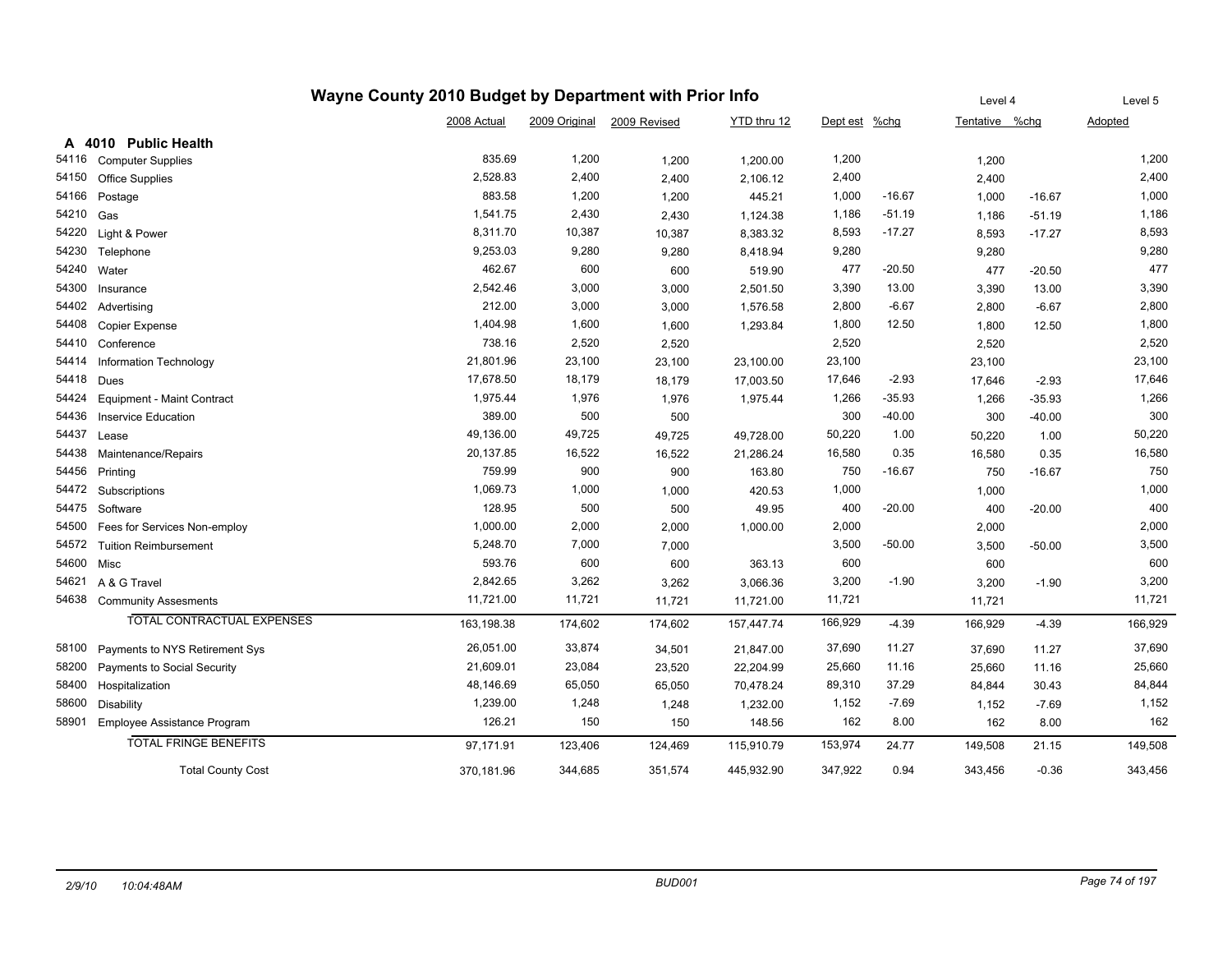| Wayne County 2010 Budget by Department with Prior Info |                                        |               |               |              |               |            |             |                | Level 4   | Level 5      |
|--------------------------------------------------------|----------------------------------------|---------------|---------------|--------------|---------------|------------|-------------|----------------|-----------|--------------|
|                                                        |                                        | 2008 Actual   | 2009 Original | 2009 Revised | YTD thru 12   | Dept est   | <u>%chg</u> | Tentative %chg |           | Adopted      |
|                                                        | <b>Public Health Service</b><br>A 4011 |               |               |              |               |            |             |                |           |              |
| 41611                                                  | Other Third Party - MOM/MCH            | $-4,824.63$   | $-5,000$      | $-5,000$     | $-3,751.46$   | $-5,000$   |             | $-5,000$       |           | $-5,000$     |
| 41612                                                  | Medicare                               | $-12,255.09$  | $-9,800$      | $-9,800$     | $-5,638.52$   | $-12,000$  | 22.45       | $-12,000$      | 22.45     | $-12,000$    |
| 41613                                                  | Medicaid                               | $-22,276.96$  | $-20,000$     | $-20,000$    | $-14,542.09$  | $-20,000$  |             | $-20,000$      |           | $-20,000$    |
| 41615                                                  | Other Third Party - Immuniz            | $-37,051.81$  | $-19,000$     | $-19,000$    | $-30,323.58$  | $-35,000$  | 84.21       | $-35,000$      | 84.21     | $-35,000$    |
| 41616                                                  | Self Pay - Immunization                | $-3,627.20$   | $-6,000$      | $-6,000$     | $-1,038.61$   | $-3,300$   | $-45.00$    | $-3,300$       | $-45.00$  | $-3,300$     |
| 41618                                                  | <b>Reimbursement from Towns</b>        | $-5,294.55$   |               |              | 45.00         |            |             |                |           |              |
| 41621                                                  | <b>Public Health Clinic Fees</b>       | $-4,340.90$   | $-6,500$      | $-6,500$     | $-6,780.00$   | $-8,000$   | 23.08       | $-8,000$       | 23.08     | $-8,000$     |
| 41623                                                  | Self Pay - Rabies                      | $-4,167.41$   | $-2,600$      | $-2,600$     | $-4,210.91$   | $-2,600$   |             | $-2,600$       |           | $-2,600$     |
| 41625                                                  | <b>Interpreter Fees</b>                | $-393.40$     | $-2,000$      | $-2,000$     | $-123.43$     | $-500$     | $-75.00$    | $-500$         | $-75.00$  | $-500$       |
| 42770                                                  | Miscellaneous Revenues                 | $-6,361.28$   | $-8,200$      | $-8,200$     | $-7,003.20$   | $-4,863$   | $-40.70$    | $-4,863$       | $-40.70$  | $-4,863$     |
| 43401                                                  | <b>Public Health</b>                   | $-297,818.22$ | $-266,607$    | $-266,607$   | $-186,932.00$ | $-258,461$ | $-3.06$     | $-258,461$     | $-3.06$   | $-258,461$   |
| 43407                                                  | Lead Lab                               |               | $-100$        | $-100$       | $-47.00$      | $-150$     | 50.00       | $-150$         | 50.00     | $-150$       |
| 43408                                                  | <b>Lead Education</b>                  | $-20,024.43$  | $-17,334$     | $-17,334$    | $-11,923.02$  | $-16,680$  | $-3.77$     | $-16,680$      | $-3.77$   | $-16,680$    |
| 43409                                                  | <b>Partnership Grant</b>               | $-192,436.54$ | $-268,239$    | $-268,239$   | -163,403.82   | $-303,090$ | 12.99       | $-303,090$     | 12.99     | $-303,090$   |
| 43411                                                  | CBAPP Teen preg                        | $-2,357.44$   | $-2,800$      | $-2,800$     |               |            | $-100.00$   |                | $-100.00$ |              |
| 43442                                                  | Rabies                                 | $-12,774.32$  | $-12,273$     | $-12,273$    | $-6,852.44$   | $-12,273$  |             | $-12,273$      |           | $-12,273$    |
| 43461                                                  | Asthma Grant                           | $-2,439.86$   | $-8,000$      | $-8,000$     | $-4,403.54$   | $-8,000$   |             | $-8,000$       |           | $-8,000$     |
| 44457                                                  | <b>IAP Claims</b>                      | $-42,660.12$  | $-45,810$     | $-44, 127$   | $-42,740.34$  | $-46,745$  | 2.04        | $-46,745$      | 2.04      | $-46,745$    |
| 44626                                                  | <b>Immunization Stimulus</b>           |               |               | $-5,981$     |               | $-14,000$  |             | $-14,000$      |           | $-14,000$    |
| 44627                                                  | Obesity                                |               |               | $-5,000$     |               | $-29,000$  |             | $-29,000$      |           | $-29,000$    |
| 44628                                                  | Swine Flu H1N1                         |               |               | $-156, 181$  |               | $-38,194$  |             | $-65,938$      |           | $-65,938$    |
| 44630                                                  | <b>Migrant Grant</b>                   | $-68,465.38$  | $-43,785$     | $-43,785$    | $-39,642.56$  | $-43,785$  |             | $-43,785$      |           | $-43,785$    |
| 44633                                                  | <b>Lead Grant</b>                      | $-14,497.95$  | $-11,966$     | $-11,966$    | $-10,395.06$  | $-11,648$  | $-2.66$     | $-11,648$      | $-2.66$   | $-11,648$    |
| 44634                                                  | <b>HRI</b> Grant                       | $-25,988.28$  | $-27,197$     | $-27,197$    | $-13,987.51$  | $-35,955$  | 32.20       | $-35,955$      | 32.20     | $-35,955$    |
| 44638                                                  | Bio-Terrorism                          | $-91,415.30$  | $-108,765$    | $-135,419$   | $-66,373.62$  | $-87,635$  | $-19.43$    | $-87,635$      | $-19.43$  | $-87,635$    |
|                                                        | <b>TOTAL REVENUES</b>                  | $-871,471.07$ | $-891,976$    | $-1,084,109$ | $-620,067.71$ | $-996,879$ | 11.76       | $-1,024,623$   | 14.87     | $-1,024,623$ |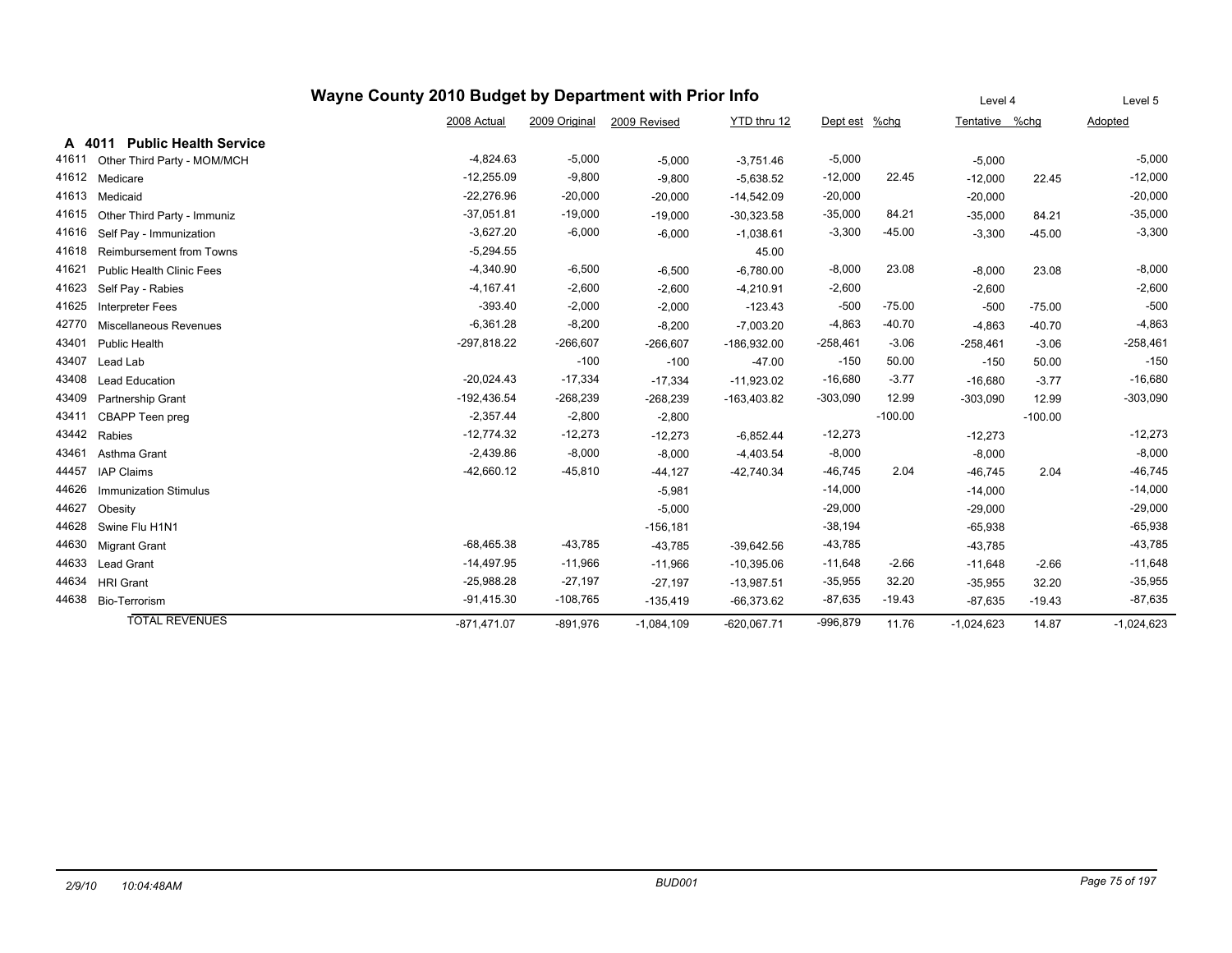| Wayne County 2010 Budget by Department with Prior Info |                                        |                            |                |     |     |             |               | Level 4      |             | Level 5  |           |                |           |         |
|--------------------------------------------------------|----------------------------------------|----------------------------|----------------|-----|-----|-------------|---------------|--------------|-------------|----------|-----------|----------------|-----------|---------|
|                                                        |                                        |                            |                |     |     | 2008 Actual | 2009 Original | 2009 Revised | YTD thru 12 | Dept est | %chg      | Tentative %chg |           | Adopted |
|                                                        | <b>Public Health Service</b><br>A 4011 |                            |                |     |     |             |               |              |             |          |           |                |           |         |
|                                                        |                                        | ----- Position Count ----- |                |     |     |             |               |              |             |          |           |                |           |         |
|                                                        |                                        |                            | CY NY1 NY4 NY5 |     |     |             |               |              |             |          |           |                |           |         |
| 51210                                                  | LPNurse                                | 2.0                        | 2.0            | 2.0 | 2.0 | 70,718.25   | 72,480        | 72.480       | 72,480.88   | 74,758   | 3.14      | 74.758         | 3.14      | 74,758  |
| 51282                                                  | <b>RPNurse</b>                         | 4.0                        | 4.0            | 4.0 | 4.0 | 190,971.54  | 196,333       | 196,333      | 195,987.81  | 202,943  | 3.37      | 202,943        | 3.37      | 202,943 |
| 51302                                                  | <b>Public Health Nurse</b>             | 1.0                        | 1.0            | 1.0 | 1.0 | 45,014.23   | 49,336        | 45,006       | 15,707.39   | 50,059   | 1.47      | 50,059         | 1.47      | 50,059  |
| 51334                                                  | <b>Public Health Supervisor</b>        | 1.0                        | 1.0            | 1.0 | 1.0 | 49,719.62   | 53,996        | 53,996       | 51,971.51   | 55,378   | 2.56      | 55,378         | 2.56      | 55,378  |
| 51458                                                  | <b>Medical Director Physically Ha</b>  |                            |                |     |     | 5,821.17    |               | 5,959        | 6,184.39    |          |           |                |           |         |
| 51481                                                  | Physician - Clinical                   | 1.0                        | 1.0            | 1.0 | 1.0 | 2,600.00    | 3,600         | 3,600        | 2,800.00    | 3,600    |           | 4,500          | 25.00     | 4,500   |
| 51526                                                  | Comm MH Worker PT                      | 1.0                        | 1.0            | 1.0 | 1.0 | 1,032.49    |               | 23,786       | 9,419.45    | 12,438   |           | 12,438         |           | 12,438  |
| 51527                                                  | <b>Community Health Worker</b>         | 1.0                        |                |     |     | 20,718.03   | 29,745        |              |             |          | $-100.00$ |                | $-100.00$ |         |
| 51904                                                  | Overtime                               |                            |                |     |     | 1,008.42    | 3,500         | 33,728       | 13,037.35   | 2,500    | $-28.57$  | 18,072         | 416.34    | 18,072  |
| 51905                                                  | 24hr On-call Coverage                  |                            |                |     |     | 8,730.00    | 8,800         | 8,800        | 8,709.00    | 8,700    | $-1.14$   | 8,700          | $-1.14$   | 8,700   |
|                                                        | <b>TOTAL PERSONAL SERVICES</b>         |                            |                |     |     | 396,333.75  | 417,790       | 443,688      | 376,297.78  | 410,376  | $-1.77$   | 426,848        | 2.17      | 426,848 |
| 52200                                                  | Office Equipment                       |                            |                |     |     | 8,957.95    | 6,130         | 22,200       | 15,822.60   | 725      | $-88.17$  | 725            | $-88.17$  | 725     |
| 52201                                                  | <b>Computer Equipment</b>              |                            |                |     |     | 8,090.50    |               | 2,504        | 2,470.00    | 2,950    |           | 2,600          |           | 2,600   |
| 52300                                                  | <b>Motor Vehicles</b>                  |                            |                |     |     | 11,352.51   |               |              |             |          |           |                |           |         |
|                                                        | <b>TOTAL EQUIPMENT</b>                 |                            |                |     |     | 28,400.96   | 6,130         | 24,704       | 18,292.60   | 3,675    | $-40.05$  | 3,325          | $-45.76$  | 3,325   |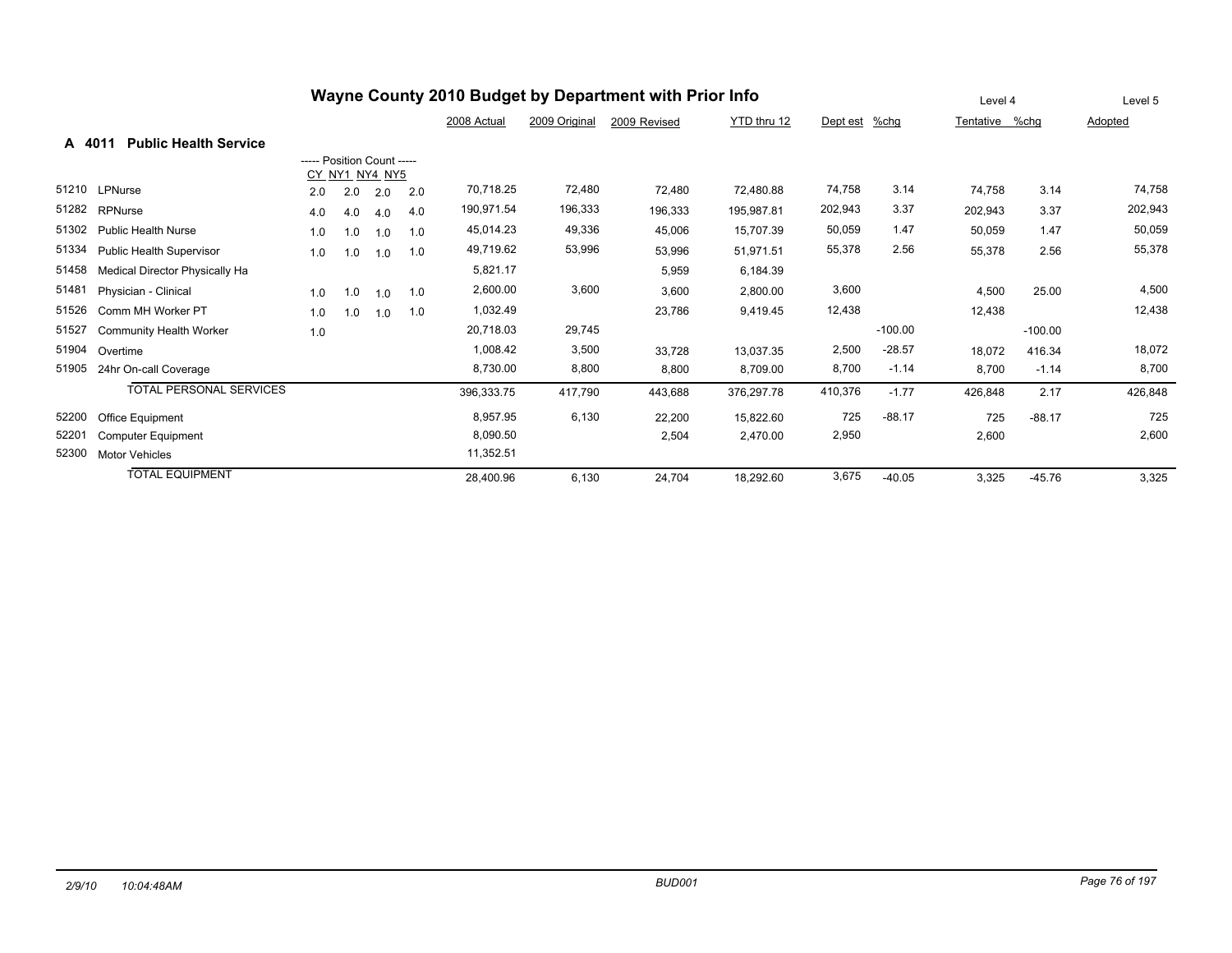| Wayne County 2010 Budget by Department with Prior Info |                                   |             |        |                            |             | Level 4       |          | Level 5        |          |         |
|--------------------------------------------------------|-----------------------------------|-------------|--------|----------------------------|-------------|---------------|----------|----------------|----------|---------|
|                                                        |                                   | 2008 Actual |        | 2009 Original 2009 Revised | YTD thru 12 | Dept est %chg |          | Tentative %chg |          | Adopted |
|                                                        | A 4011 Public Health Service      |             |        |                            |             |               |          |                |          |         |
| 54000                                                  | <b>Contractual Expenses</b>       | 4,340.04    | 8,500  | 8,500                      | 1,640.10    | 7,500         | $-11.76$ | 7,500          | $-11.76$ | 7,500   |
| 54100                                                  | Supplies & Materials              | 126.75      | 300    | 300                        | 174.95      | 300           |          | 300            |          | 300     |
| 54117                                                  | <b>Nurses Supplies</b>            | 308.00      | 500    | 500                        | 184.44      | 500           |          | 500            |          | 500     |
| 54150                                                  | <b>Office Supplies</b>            | 653.22      | 1,045  | 1,045                      | 1,018.15    | 1,045         |          | 1,045          |          | 1,045   |
| 54166                                                  | Postage                           | 2,736.33    | 3,030  | 3,030                      | 2,573.03    | 3,040         | 0.33     | 3,040          | 0.33     | 3,040   |
| 54210                                                  | Gas                               | 1,143.86    | 2,137  | 2,137                      | 834.06      | 866           | $-59.48$ | 882            | $-58.73$ | 882     |
| 54220                                                  | Light & Power                     | 6,096.29    | 7,725  | 7,725                      | 6,172.41    | 6,258         | $-18.99$ | 6,374          | $-17.49$ | 6,374   |
| 54230                                                  | Telephone                         | 12,548.10   | 16,920 | 16,920                     | 10,661.23   | 11,376        | $-32.77$ | 11,376         | $-32.77$ | 11,376  |
| 54240                                                  | Water                             | 341.04      | 443    | 443                        | 383.12      | 350           | $-20.99$ | 357            | $-19.41$ | 357     |
| 54300                                                  | Insurance                         | 4,109.10    | 4,850  | 4,850                      | 4,223.07    | 5,480         | 12.99    | 5,480          | 12.99    | 5,480   |
| 54402                                                  | Advertising                       |             |        |                            |             | 140           |          | 140            |          | 140     |
| 54414                                                  | Information Technology            | 20,793.00   | 21,600 | 21,600                     | 21,600.00   | 21,600        |          | 21,600         |          | 21,600  |
| 54424                                                  | Equipment - Maint Contract        | 4,465.33    | 4,451  | 4,451                      | 4,488.58    | 4,489         | 0.85     | 4,489          | 0.85     | 4,489   |
| 54436                                                  | <b>Inservice Education</b>        | 170.00      | 200    | 200                        | 100.00      | 200           |          | 200            |          | 200     |
| 54437                                                  | Lease                             | 36,453.60   | 36,978 | 36,978                     | 36,892.80   | 36,559        | $-1.13$  | 37,237         | 0.70     | 37,237  |
| 54438                                                  | Maintenance/Repairs               | 11,705.17   | 10,308 | 10,308                     | 9,602.92    | 8,321         | $-19.28$ | 8,490          | $-17.64$ | 8,490   |
| 54441                                                  | <b>IAP GRANT</b>                  |             | 1,900  | 1,245                      | 371.52      | 1,245         | $-34.47$ | 1,245          | $-34.47$ | 1,245   |
| 54443                                                  | <b>Immunization Clinic</b>        | 2,880.56    | 4,000  | 3,500                      | 2,973.74    | 4,010         | 0.25     | 4,010          | 0.25     | 4,010   |
| 54444                                                  | H1N1 SWINE FLU                    |             |        | 118,275                    | 49,838.58   | 36,894        |          | 47,874         |          | 47,874  |
| 54447                                                  | <b>Immunization Stimulus</b>      |             |        | 2,140                      |             | 14,000        |          | 14,000         |          | 14,000  |
| 54449                                                  | Obesity                           |             |        | 5,000                      | 75.85       | 29,000        |          | 29,000         |          | 29,000  |
| 54456                                                  | Printing                          | 608.58      | 1,000  | 752                        | 263.01      | 752           | $-24.80$ | 752            | $-24.80$ | 752     |
| 54475                                                  | Software                          |             | 350    | 350                        |             | 350           |          | 350            |          | 350     |
| 54480                                                  | T.B. Clinic                       | 3,538.85    | 9,100  | 9,378                      | 7,202.58    | 9,378         | 3.05     | 9,378          | 3.05     | 9,378   |
| 54481                                                  | T.B. Lab                          | 182.82      | 400    | 401                        | 205.37      | 400           |          | 400            |          | 400     |
| 54492                                                  | Well Child Program                | 946.47      | 700    | 906                        | 215.02      | 906           | 29.43    | 906            | 29.43    | 906     |
| 54500                                                  | Fees for Services Non-employ      | 17,946.32   | 18,500 | 18,500                     | 8,000.00    | 18,500        |          | 18,500         |          | 18,500  |
| 54557                                                  | Womens Health Grant               | 12,653.79   | 27,227 | 27,257                     | 7,947.17    | 27,257        | 0.11     | 27,257         | 0.11     | 27,257  |
| 54558                                                  | Asthma                            | 491.74      | 500    | 500                        | 460.48      | 500           |          | 500            |          | 500     |
| 54562                                                  | <b>Medical Social Work</b>        |             | 1,000  | 1,000                      |             | 1,000         |          | 1,000          |          | 1,000   |
| 54569                                                  | Zoonosis                          | 64.88       | 500    | 500                        | 84.18       | 500           |          | 500            |          | 500     |
| 54573                                                  | Lead Education                    | 16,688.91   | 11,600 | 11,600                     | 4,921.91    | 10,539        | $-9.15$  | 10,539         | $-9.15$  | 10,539  |
| 54578                                                  | Lead Lab                          | 64.00       | 100    | 100                        | 192.00      | 150           | 50.00    | 150            | 50.00    | 150     |
| 54580                                                  | <b>Dental Health</b>              | 1,005.30    | 2,000  | 2,000                      |             | 2,000         |          | 2,000          |          | 2,000   |
| 54581                                                  | Primary/Preventive                | 58.30       | 450    | 450                        | 412.61      | 450           |          | 450            |          | 450     |
| 54582                                                  | Prenatal Care/ nfant Mortality    | 616.39      | 700    | 700                        | 695.47      | 700           |          | 700            |          | 700     |
| 54583                                                  | <b>Family Planning</b>            | 100.00      | 100    | 100                        |             | 100           |          | 100            |          | 100     |
| 54584                                                  | Injury Prevention & Control       | 179.45      | 200    | 200                        | 200.00      | 200           |          | 200            |          | 200     |
|                                                        | 54585 Sexual Transmitted Diseases | 4,097.32    | 5,600  | 5,600                      | 3,232.27    | 5,600         |          | 5,600          |          | 5,600   |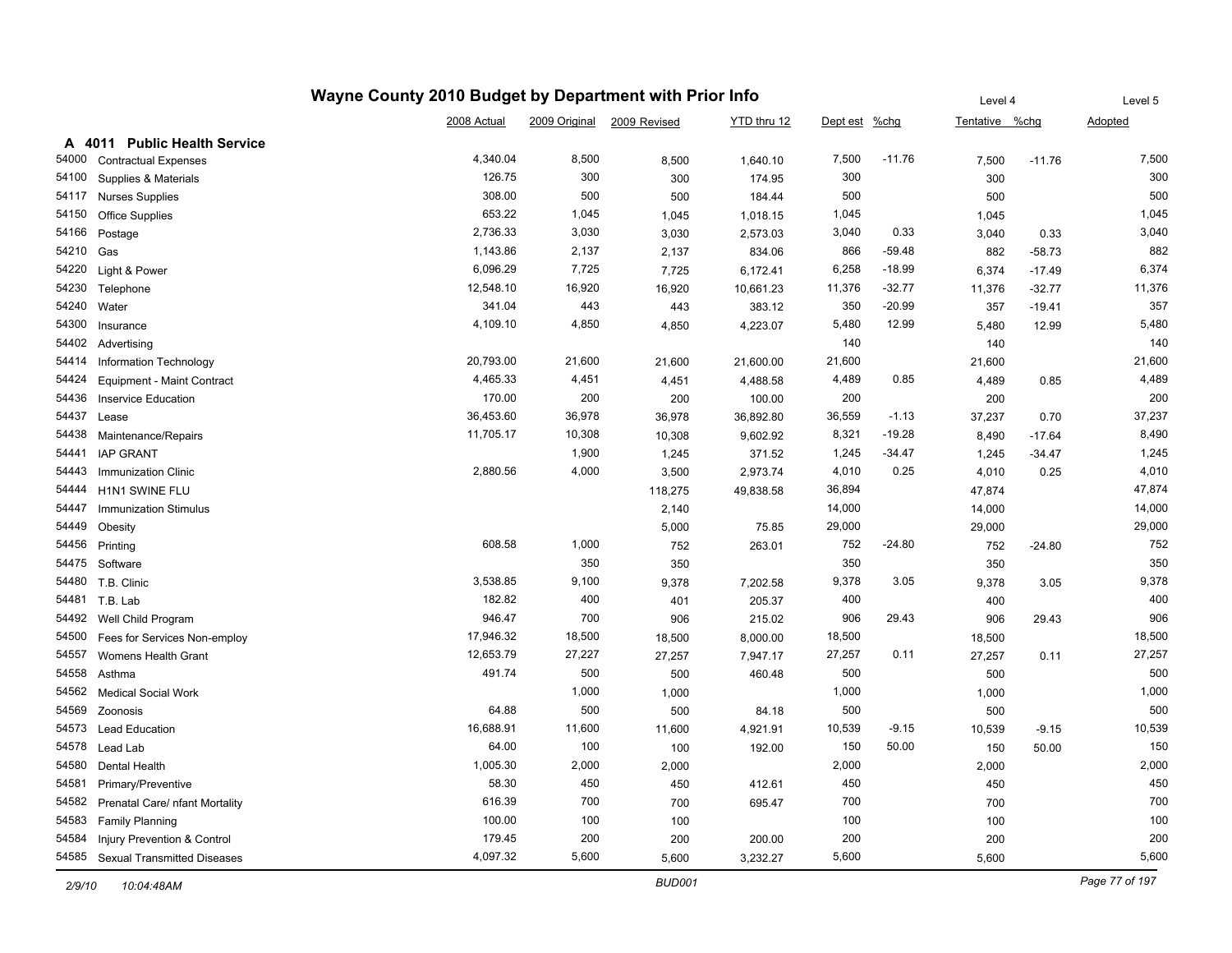| Wayne County 2010 Budget by Department with Prior Info |                                      |             |               |              |             |          | Level 4  |                | Level 5  |         |
|--------------------------------------------------------|--------------------------------------|-------------|---------------|--------------|-------------|----------|----------|----------------|----------|---------|
|                                                        |                                      | 2008 Actual | 2009 Original | 2009 Revised | YTD thru 12 | Dept est | %chg     | Tentative %chg |          | Adopted |
| A                                                      | <b>Public Health Service</b><br>4011 |             |               |              |             |          |          |                |          |         |
| 54586                                                  | <b>Chronic Diseases</b>              | 25,907.33   | 27,197        | 30,123       | 22,172.45   | 35,955   | 32.20    | 35,955         | 32.20    | 35,955  |
| 54587                                                  | <b>HIV</b>                           | 200.00      | 200           | 200          | 200.00      | 200      |          | 200            |          | 200     |
| 54589                                                  | STD Lab                              | 7,859.60    | 9,000         | 9,948        | 8,053.62    | 9,000    |          | 9,000          |          | 9,000   |
| 54590                                                  | <b>Rabies Control</b>                | 14,947.42   | 17,500        | 19,873       | 8,221.63    | 17,500   |          | 17,500         |          | 17,500  |
| 54595                                                  | <b>HIV Lab</b>                       |             |               |              |             | 1,000    |          | 1,000          |          | 1,000   |
| 54596                                                  | Chronic Disease < 40                 | 62,518.75   | 115,476       | 121,331      | 83,652.31   | 146,331  | 26.72    | 146,331        | 26.72    | 146,331 |
| 54599                                                  | <b>Adult Immunization Clinic</b>     | 38,263.33   | 47,750        | 47,938       | 35,540.56   | 47,500   | $-0.52$  | 47,500         | $-0.52$  | 47,500  |
| 54616                                                  | Car Expense-Nursing                  | 1,297.88    | 2,000         | 2,000        | 814.91      | 2,000    |          | 2,000          |          | 2,000   |
| 54621                                                  | A & G Travel                         | 2,043.56    | 2,300         | 2,300        | 2,078.38    | 2,000    | $-13.04$ | 2,000          | $-13.04$ | 2,000   |
| 54634                                                  | Migrant Nurse Program                | 10,542.22   | 1,000         | 1,000        | 829.79      | 700      | $-30.00$ | 700            | $-30.00$ | 700     |
| 54650                                                  | Communicable Disease                 | 232.57      | 350           | 350          | 477.45      | 350      |          | 350            |          | 350     |
| 54675                                                  | Nutrition                            | 972.58      | 2,000         | 2,985        | 984.96      | 2,900    | 45.00    | 2,900          | 45.00    | 2,900   |
| 54679                                                  | <b>Nurse Practitioner</b>            | 12,453.30   | 12,870        | 12,870       | 11,641.75   | 13,256   | 3.00     | 13,256         | 3.00     | 13,256  |
| 54694                                                  | Sub Contract-Health Partnershp       | 87,902.37   | 125,536       | 135,536      | 110,724.85  | 129,302  | 3.00     | 129,302        | 3.00     | 129,302 |
| 54793                                                  | Bio-Terrorism                        | 19,174.44   | 25,064        | 41,736       | 8,972.16    | 6,938    | $-72.32$ | 6,938          | $-72.32$ | 6,938   |
|                                                        | <b>TOTAL CONTRACTUAL EXPENSES</b>    | 452,428.86  | 593,157       | 757,630      | 482,205.44  | 687,387  | 15.89    | 699,353        | 17.90    | 699,353 |
| 58100                                                  | Payments to NYS Retirement Sys       | 32,726.00   | 46,652        | 46,652       | 28,584.00   | 47,899   | 2.67     | 47,899         | 2.67     | 47,899  |
| 58200                                                  | Payments to Social Security          | 29,045.52   | 31,961        | 35,788       | 27,614.45   | 31,394   | $-1.77$  | 32,654         | 2.17     | 32,654  |
| 58400                                                  | Hospitalization                      | 71,065.93   | 81,986        | 81,986       | 65,833.96   | 94,728   | 15.54    | 89,992         | 9.77     | 89,992  |
| 58600                                                  | <b>Disability</b>                    | 1,340.00    | 1,404         | 1,404        | 1,130.00    | 1,152    | $-17.95$ | 1,152          | $-17.95$ | 1,152   |
| 58901                                                  | Employee Assistance Program          | 171.29      | 179           | 179          | 176.42      | 172      | $-3.91$  | 172            | $-3.91$  | 172     |
|                                                        | <b>TOTAL FRINGE BENEFITS</b>         | 134,348.74  | 162,182       | 166,009      | 123,338.83  | 175,345  | 8.12     | 171,869        | 5.97     | 171,869 |
|                                                        | <b>Total County Cost</b>             | 140,041.24  | 287,283       | 307,923      | 380,066.94  | 279,904  | $-2.57$  | 276,772        | $-3.66$  | 276,772 |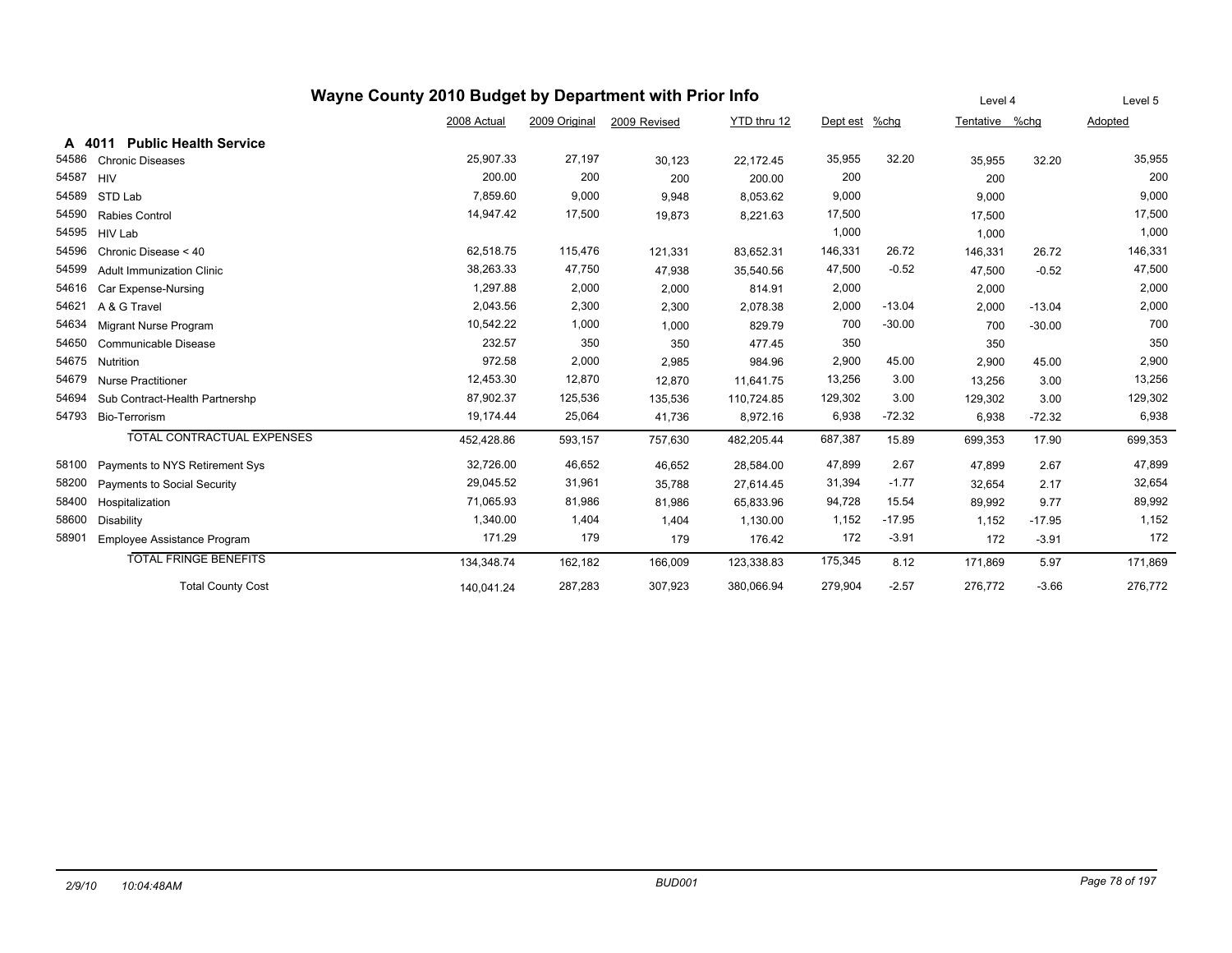| Wayne County 2010 Budget by Department with Prior Info |                                    |     |                            |     |     |                 |               |              |                 | Level 4      |           | Level 5        |           |              |
|--------------------------------------------------------|------------------------------------|-----|----------------------------|-----|-----|-----------------|---------------|--------------|-----------------|--------------|-----------|----------------|-----------|--------------|
|                                                        |                                    |     |                            |     |     | 2008 Actual     | 2009 Original | 2009 Revised | YTD thru 12     | Dept est     | %chg      | Tentative %chq |           | Adopted      |
|                                                        | A 4016 PH - Early Intervention 0-1 |     |                            |     |     |                 |               |              |                 |              |           |                |           |              |
| 41615                                                  | Other Third Party Payer            |     |                            |     |     | $-17,485.72$    | $-15,000$     | $-15,000$    | $-25,909.42$    | $-19,000$    | 26.67     | $-19,000$      | 26.67     | $-19,000$    |
| 42770                                                  | Miscellaneous Revenues             |     |                            |     |     | $-658.12$       | $-400$        | $-400$       | $-947.31$       | $-700$       | 75.00     | $-700$         | 75.00     | $-700$       |
| 43277                                                  | Physically Handicapped Educatn     |     |                            |     |     | -472,879.73     | $-607,355$    | $-607,355$   | -434.918.76     | $-600,000$   | $-1.21$   | $-519,000$     | $-14.55$  | $-519,000$   |
| 43401                                                  | <b>Public Health</b>               |     |                            |     |     | $-70,922.00$    | $-25,773$     | $-25,773$    | $-40,339.00$    | $-43,426$    | 68.49     | $-43,426$      | 68.49     | $-43,426$    |
| 43414                                                  | <b>Respite Grant</b>               |     |                            |     |     | $-1,450.65$     | $-2,500$      | $-2,500$     | $-6,055.78$     | $-6,000$     | 140.00    | $-6,000$       | 140.00    | $-6,000$     |
| 43446                                                  | Handicapped Children               |     |                            |     |     | $-3,699.97$     | $-5,000$      | $-5,000$     | $-1,690.94$     | $-4,000$     | $-20.00$  | $-4,000$       | $-20.00$  | $-4,000$     |
| 43513                                                  | Service Coordinator Reimb          |     |                            |     |     | $-40,979.75$    | $-45,000$     | $-45,000$    | $-36,725.75$    | $-45,000$    |           | $-45,000$      |           | $-45,000$    |
| 43517                                                  | 0-2 Medicaid                       |     |                            |     |     | $-597,840.07$   | $-800,000$    | $-800,000$   | -541.078.34     | $-720,000$   | $-10.00$  | $-720,000$     | $-10.00$  | $-720,000$   |
| 44449                                                  | Physically Handicapped Childrn     |     |                            |     |     | $-12,267.43$    | $-20,403$     | $-20,403$    | $-13,549.64$    | $-20,403$    |           | $-20,403$      |           | $-20,403$    |
| 44625                                                  | <b>El Stimulus</b>                 |     |                            |     |     |                 |               |              |                 | $-30,000$    |           | $-30,000$      |           | $-30,000$    |
| 44632                                                  | <b>Early Intervention Grant</b>    |     |                            |     |     | $-71,236.75$    | $-67,217$     | $-67,217$    | $-58,868.47$    | $-67,217$    |           | $-67,217$      |           | $-67,217$    |
| 44635                                                  | <b>Medical Assistance Admin</b>    |     |                            |     |     | $-48,609.75$    | $-30,000$     | $-30,000$    | $-4,400.00$     | $-30,000$    |           | $-30,000$      |           | $-30,000$    |
|                                                        | <b>TOTAL REVENUES</b>              |     |                            |     |     | $-1,338,029.94$ | $-1,618,648$  | $-1,618,648$ | $-1,164,483.41$ | $-1,585,746$ | $-2.03$   | $-1,504,746$   | $-7.04$   | $-1,504,746$ |
|                                                        |                                    |     | ----- Position Count ----- |     |     |                 |               |              |                 |              |           |                |           |              |
|                                                        |                                    |     | CY NY1 NY4 NY5             |     |     |                 |               |              |                 |              |           |                |           |              |
| 51123                                                  | Account Clerk - Typist             | 1.0 | 1.0                        | 1.0 | 1.0 | 29,927.73       | 30,903        | 30,903       | 30,676.98       | 31,942       | 3.36      | 31,942         | 3.36      | 31,942       |
| 51302                                                  | <b>Public Health Nurse</b>         |     |                            |     |     | 46,544.08       | 48,508        | 12,549       | 699.57          |              | $-100.00$ |                | $-100.00$ |              |
| 51334                                                  | Public Health Supervisor           |     | 1.0                        | 0.8 | 0.8 | 42,435.16       | 43,329        | 43,329       | 43,580.04       | 44,753       | 3.29      | 44,753         | 3.29      | 44,753       |
| 51458                                                  | Medical Director Physically Ha     |     |                            |     |     | 6,187.94        |               | 5,959        | 6,184.65        |              |           |                |           |              |
| 51521                                                  | Early Intervention Coordinator     | 2.0 | 2.0                        | 2.0 | 2.0 | 34,734.12       | 35,746        | 65,746       | 61,157.69       | 69,483       | 94.38     | 69,483         | 94.38     | 69,483       |
| 51904                                                  | Overtime                           |     |                            |     |     |                 | 400           | 400          |                 | 400          |           | 400            |           | 400          |
|                                                        | <b>TOTAL PERSONAL SERVICES</b>     |     |                            |     |     | 159,829.03      | 158,886       | 158,886      | 142,298.93      | 146,578      | $-7.75$   | 146,578        | $-7.75$   | 146,578      |
| 52200                                                  | Office Equipment                   |     |                            |     |     | 149.99          | 360           | 360          | 351.06          | 1,347        | 274.17    | 1,347          | 274.17    | 1,347        |
| 52201                                                  | Computer Equipment                 |     |                            |     |     | 4,494.04        |               | 550          |                 | 4,600        |           | 1,300          |           | 1,300        |
| 52300                                                  | <b>Motor Vehicles</b>              |     |                            |     |     | 11,352.51       | 15,700        | 15,700       | 12,097.75       | 16,500       | 5.10      | 16,500         | 5.10      | 16,500       |
|                                                        | <b>TOTAL EQUIPMENT</b>             |     |                            |     |     | 15.996.54       | 16.060        | 16.610       | 12.448.81       | 22,447       | 39.77     | 19.147         | 19.22     | 19.147       |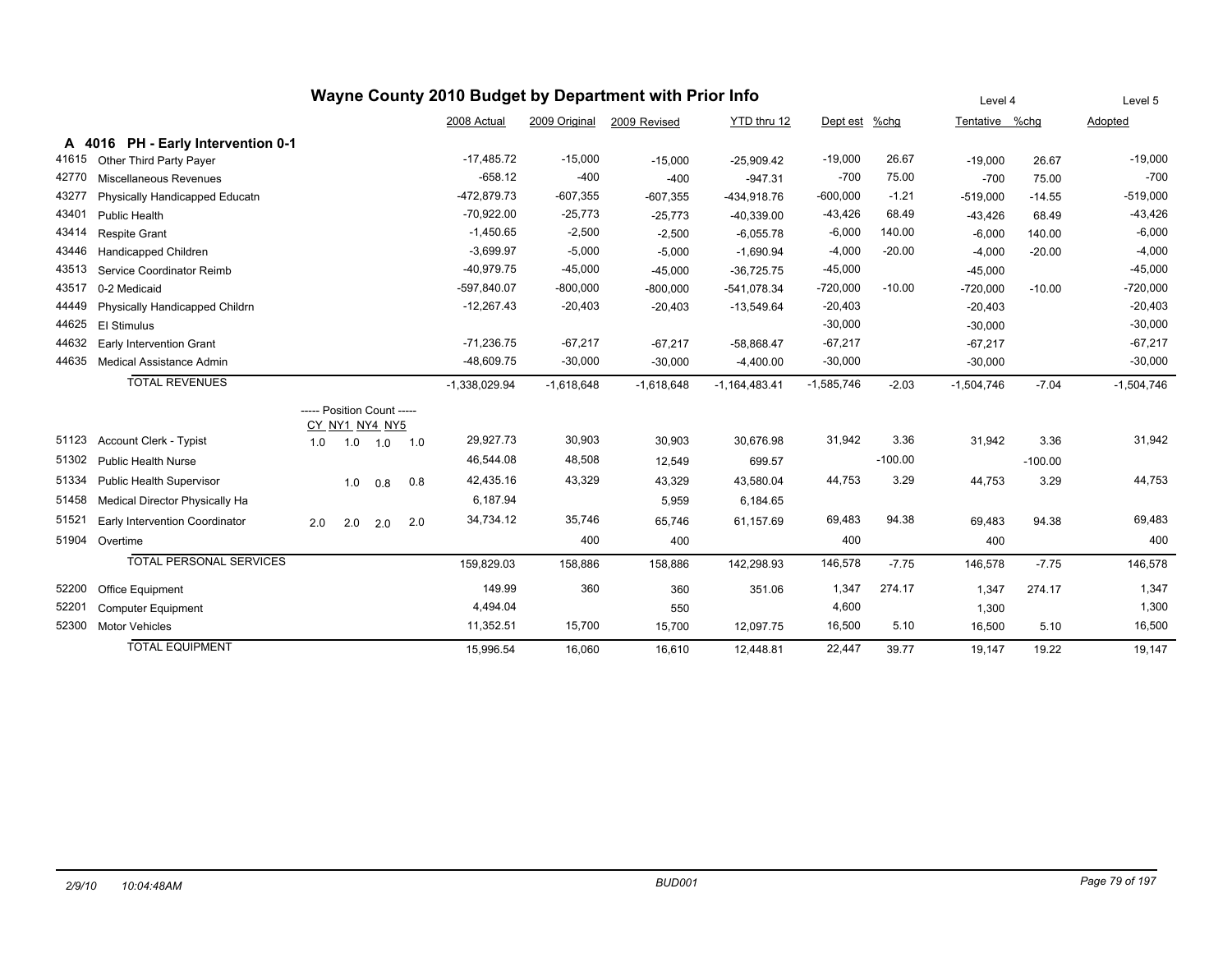| Wayne County 2010 Budget by Department with Prior Info |                                    |              |           |                            | Level 4      |           | Level 5  |                |          |                |
|--------------------------------------------------------|------------------------------------|--------------|-----------|----------------------------|--------------|-----------|----------|----------------|----------|----------------|
|                                                        |                                    | 2008 Actual  |           | 2009 Original 2009 Revised | YTD thru 12  | Dept est  | $%$ chg  | Tentative %chg |          | <b>Adopted</b> |
|                                                        | A 4016 PH - Early Intervention 0-1 |              |           |                            |              |           |          |                |          |                |
| 54000                                                  | <b>Contractual Expenses</b>        | 7,241.13     | 10,000    | 10,000                     | 3,540.66     | 8,000     | $-20.00$ | 8,000          | $-20.00$ | 8,000          |
| 54001                                                  | <b>CWSHCN</b>                      | 5,907.85     | 7,223     | 7,223                      | 7,180.47     | 9,582     | 32.66    | 9,582          | 32.66    | 9,582          |
| 54100                                                  | Supplies & Materials               | 715.85       | 1,150     | 1,150                      | 1,172.30     | 1,150     |          | 1,150          |          | 1,150          |
| 54150                                                  | <b>Office Supplies</b>             | 898.44       | 790       | 790                        | 833.57       | 900       | 13.92    | 900            | 13.92    | 900            |
| 54166                                                  | Postage                            | 3,036.14     | 4,000     | 4,000                      | 3,297.14     | 3,800     | $-5.00$  | 3,800          | $-5.00$  | 3,800          |
| 54210                                                  | Gas                                | 412.53       | 710       | 710                        | 300.85       | 333       | $-53.10$ | 317            | $-55.35$ | 317            |
| 54220                                                  | Light & Power                      | 2,198.64     | 2,775     | 2,775                      | 2,226.07     | 2,413     | $-13.05$ | 2,297          | $-17.23$ | 2,297          |
| 54230                                                  | Telephone                          | 4,540.49     | 5,900     | 5,900                      | 3,528.63     | 5,400     | $-8.47$  | 5,400          | $-8.47$  | 5,400          |
| 54240                                                  | Water                              | 123.00       | 160       | 160                        | 138.18       | 135       | $-15.63$ | 128            | $-20.00$ | 128            |
| 54300                                                  | Insurance                          | 1,489.30     | 1,757     | 1,757                      | 1,190.57     | 700       | $-60.16$ | 700            | $-60.16$ | 700            |
| 54402                                                  | Advertising                        |              | 200       | 200                        |              | 200       |          | 200            |          | 200            |
| 54410                                                  | Conference                         | 331.45       | 1,000     | 1,000                      |              | 1,000     |          | 1,000          |          | 1,000          |
| 54414                                                  | Information Technology             | 4,922.00     | 5,290     | 5,290                      | 5,220.00     | 4,500     | $-14.93$ | 4,500          | $-14.93$ | 4,500          |
| 54437                                                  | Lease                              | 13,147.20    | 13,290    | 13,290                     | 13,305.60    | 14,102    | 6.11     | 13,424         | 1.01     | 13,424         |
| 54438                                                  | Maintenance/Repairs                | 4,276.66     | 3,696     | 3,696                      | 3,463.40     | 3,507     | $-5.11$  | 3,338          | $-9.69$  | 3,338          |
| 54451                                                  | El Stimulus                        |              |           |                            |              | 25,400    |          | 25,400         |          | 25,400         |
| 54456                                                  | Printing                           | 414.36       | 400       | 400                        | 222.96       | 425       | 6.25     | 425            | 6.25     | 425            |
| 54483                                                  | Training-Seminars-Schools          | 40.00        | 520       | 520                        |              | 520       |          | 520            |          | 520            |
| 54485                                                  | Travel                             | 640.39       | 2,600     | 2,600                      | 263.20       | 1,200     | $-53.85$ | 1,200          | $-53.85$ | 1,200          |
| 54511                                                  | <b>Other Purchased Services</b>    | 2,618.84     | 11,200    | 11,200                     | 4,470.25     | 9,000     | $-19.64$ | 9,000          | $-19.64$ | 9,000          |
| 54562                                                  | <b>Medical Social Work</b>         |              | 1,000     | 1,000                      |              | 1,000     |          | 1,000          |          | 1,000          |
| 54600                                                  | Misc                               | 171.56       | 200       | 200                        | 130.64       | 200       |          | 200            |          | 200            |
| 54616                                                  | Car Expense-Nursing                | 5,559.38     | 6,000     | 6,000                      | 3,929.59     | 6,000     |          | 6,000          |          | 6,000          |
| 54645                                                  | PHCE - 0-3 Tuition                 | 1,501,583.53 | 1,960,000 | 1,960,000                  | 1,307,489.46 | 1,900,000 | $-3.06$  | 1,700,000      | $-13.27$ | 1,700,000      |
| 54648                                                  | PHCE - 0-5 Transportation          | 71,755.39    | 97,000    | 97,000                     | 27,613.90    | 77,000    | $-20.62$ | 77,000         | $-20.62$ | 77,000         |
| 54688                                                  | Serv. Coordinator Contract         | 23,321.26    | 32,000    | 32,000                     | 21,318.00    | 36,000    | 12.50    | 36,000         | 12.50    | 36,000         |
|                                                        | TOTAL CONTRACTUAL EXPENSES         | 1,655,345.39 | 2,168,861 | 2,168,861                  | 1,410,835.44 | 2,112,467 | $-2.60$  | 1,911,481      | $-11.87$ | 1,911,481      |
| 58100                                                  | Payments to NYS Retirement Sys     | 13,294.50    | 19,427    | 19,427                     | 12,889.00    | 19,233    | $-1.00$  | 19,233         | $-1.00$  | 19,233         |
| 58200                                                  | Payments to Social Security        | 11,667.89    | 12,155    | 12,155                     | 10,132.43    | 11,213    | $-7.75$  | 11,213         | $-7.75$  | 11,213         |
| 58400                                                  | Hospitalization                    | 24,973.97    | 28,619    | 28,619                     | 36,361.08    | 48,227    | 68.51    | 45,816         | 60.09    | 45,816         |
| 58600                                                  | Disability                         | 573.50       | 585       | 585                        | 603.00       | 540       | $-7.69$  | 540            | $-7.69$  | 540            |
| 58901                                                  | Employee Assistance Program        | 67.61        | 71        | 71                         | 70.57        | 71        |          | 71             |          | 71             |
|                                                        | <b>TOTAL FRINGE BENEFITS</b>       | 50,577.47    | 60,857    | 60,857                     | 60,056.08    | 79,284    | 30.28    | 76,873         | 26.32    | 76,873         |
|                                                        | <b>Total County Cost</b>           | 543,718.49   | 786,016   | 786,566                    | 461,155.85   | 775,030   | $-1.40$  | 649,333        | $-17.39$ | 649,333        |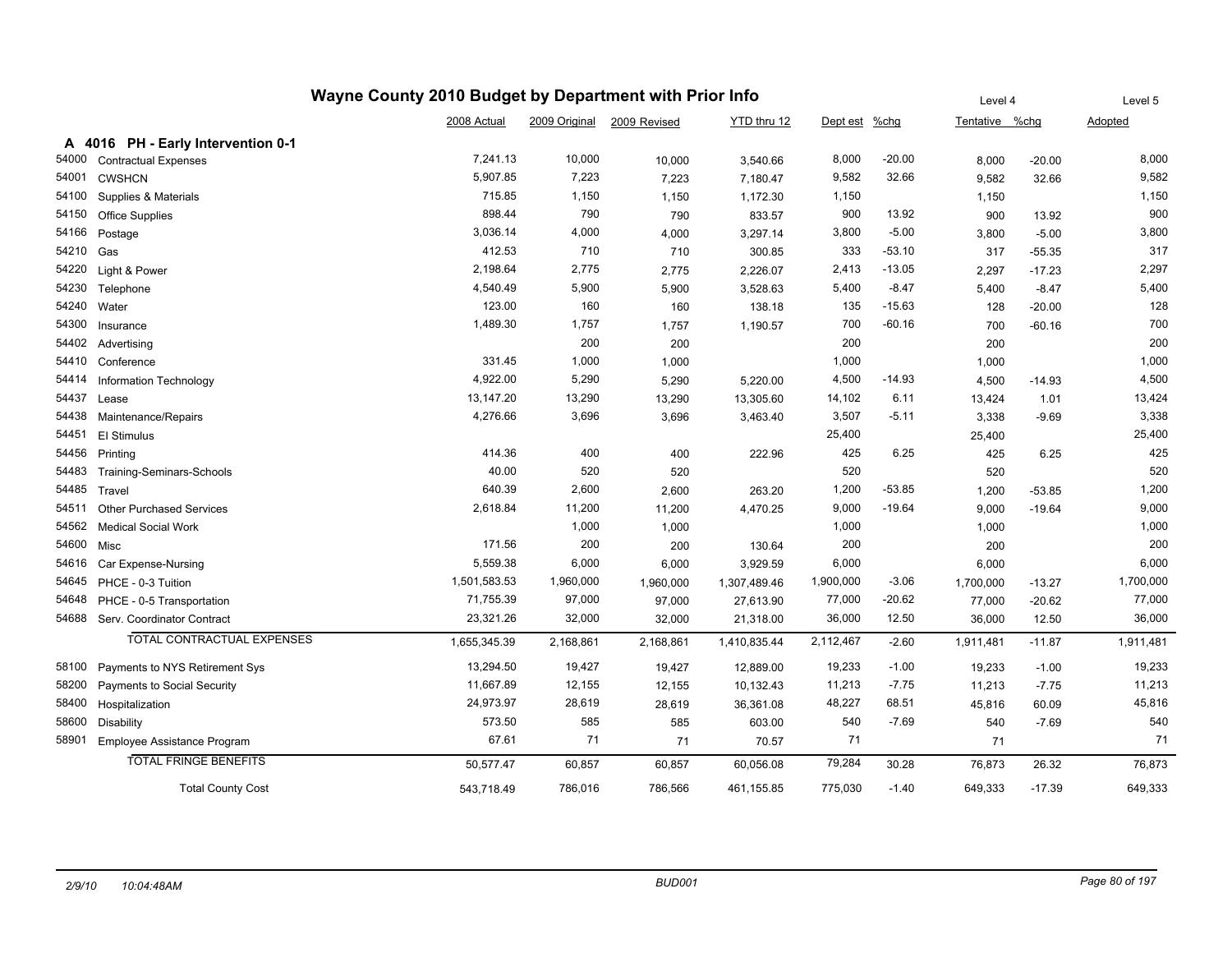| Wayne County 2010 Budget by Department with Prior Info |                                    |                                              |     |     |                   |                |                            |                 | Level 4      |           | Level 5        |           |              |
|--------------------------------------------------------|------------------------------------|----------------------------------------------|-----|-----|-------------------|----------------|----------------------------|-----------------|--------------|-----------|----------------|-----------|--------------|
|                                                        |                                    |                                              |     |     | 2008 Actual       |                | 2009 Original 2009 Revised | YTD thru 12     | Dept est     | $%$ chg   | Tentative %chg |           | Adopted      |
|                                                        | A 4017 PH - Child w/Spec Needs 3-5 |                                              |     |     |                   |                |                            |                 |              |           |                |           |              |
| 42770                                                  | Miscellaneous Revenues             |                                              |     |     | -102.21           |                |                            | $-2,905.54$     |              |           |                |           |              |
| 43277                                                  | Physically Handicapped Educatn     |                                              |     |     | $-3, 152, 843.81$ | $-4,544,610$   | $-4,544,610$               | $-1,656,547.55$ | $-4,324,495$ | $-4.84$   | $-4,058,495$   | $-10.70$  | $-4,058,495$ |
| 43401                                                  | <b>Public Health</b>               |                                              |     |     | $-11,214.00$      | $-30,156$      | $-30,156$                  | $-1,000.00$     | $-3,881$     | $-87.13$  | $-3,881$       | $-87.13$  | $-3,881$     |
| 43515                                                  | 3-5 Administration                 |                                              |     |     | $-88,916.98$      | $-105,000$     | $-105,000$                 | $-46,424.99$    | $-105,000$   |           | $-105,000$     |           | $-105,000$   |
|                                                        | 43516 3-5 Medicaid                 |                                              |     |     | $-367,855.25$     | $-479,000$     | $-479,000$                 | $-515,531.83$   | -479,000     |           | $-479,000$     |           | $-479,000$   |
|                                                        | <b>TOTAL REVENUES</b>              |                                              |     |     | $-3,620,932.25$   | $-5, 158, 766$ | $-5, 158, 766$             | $-2,222,409.91$ | $-4,912,376$ | $-4.78$   | $-4,646,376$   | $-9.93$   | $-4,646,376$ |
|                                                        |                                    | ----- Position Count -----<br>CY NY1 NY4 NY5 |     |     |                   |                |                            |                 |              |           |                |           |              |
| 51123                                                  | <b>Account Clerk - Typist</b>      | 1.0<br>1.0                                   | 1.0 | 1.0 | 30,210.56         | 31,203         | 31,203                     | 27,052.58       | 31,794       | 1.89      | 31,794         | 1.89      | 31,794       |
| 51334                                                  | <b>Public Health Supervisor</b>    | 1.0                                          | 0.3 | 0.3 | 13,903.59         | 14,443         | 14,443                     | 14,260.28       | 14,918       | 3.29      | 14,918         | 3.29      | 14,918       |
|                                                        | 51904 Overtime                     |                                              |     |     |                   |                |                            | 58.77           |              |           |                |           |              |
|                                                        | <b>TOTAL PERSONAL SERVICES</b>     |                                              |     |     | 44, 114. 15       | 45,646         | 45,646                     | 41,371.63       | 46,712       | 2.34      | 46,712         | 2.34      | 46,712       |
| 52200                                                  | Office Equipment                   |                                              |     |     |                   | 380            | 380                        | 351.06          |              | $-100.00$ |                | $-100.00$ |              |
| 52201                                                  | Computer Equipment                 |                                              |     |     |                   |                |                            |                 | 750          |           | 750            |           | 750          |
|                                                        | <b>TOTAL EQUIPMENT</b>             |                                              |     |     |                   | 380            | 380                        | 351.06          | 750          | 97.37     | 750            | 97.37     | 750          |
| 54100                                                  | Supplies & Materials               |                                              |     |     | 300.00            | 300            | 300                        | 235.69          | 300          |           | 300            |           | 300          |
| 54150                                                  | Office Supplies                    |                                              |     |     | 323.19            | 300            | 300                        | 100.80          | 400          | 33.33     | 400            | 33.33     | 400          |
| 54166                                                  | Postage                            |                                              |     |     | 370.52            | 750            | 750                        | 543.57          | 800          | 6.67      | 800            | 6.67      | 800          |
| 54210                                                  | Gas                                |                                              |     |     | 129.17            | 210            | 210                        | 94.22           | 100          | $-52.38$  | 100            | $-52.38$  | 100          |
| 54220                                                  | Light & Power                      |                                              |     |     | 688.49            | 870            | 870                        | 697.08          | 720          | $-17.24$  | 720            | $-17.24$  | 720          |
| 54230                                                  | Telephone                          |                                              |     |     | 492.07            | 600            | 600                        | 439.53          | 600          |           | 600            |           | 600          |
| 54240                                                  | Water                              |                                              |     |     | 38.50             | 50             | 50                         | 43.24           | 40           | $-20.00$  | 40             | $-20.00$  | 40           |
| 54300                                                  | Insurance                          |                                              |     |     | 155.13            | 186            | 186                        | 154.99          | 210          | 12.90     | 210            | 12.90     | 210          |
|                                                        | 54402 Advertising                  |                                              |     |     | 40.20             | 60             | 60                         | 40.18           | 60           |           | 60             |           | 60           |
| 54410                                                  | Conference                         |                                              |     |     | 60.00             | 70             | 70                         |                 | 70           |           | 70             |           | 70           |
| 54414                                                  | Information Technology             |                                              |     |     | 959.96            | 1,020          | 1,020                      | 1,020.00        | 900          | $-11.76$  | 900            | $-11.76$  | 900          |
| 54437                                                  | Lease                              |                                              |     |     | 4,116.80          | 4,161          | 4,161                      | 4,166.40        | 4,204        | 1.03      | 4,204          | 1.03      | 4,204        |
| 54438                                                  | Maintenance/Repairs                |                                              |     |     | 1,315.50          | 1,159          | 1,159                      | 1,079.46        | 995          | $-14.15$  | 995            | $-14.15$  | 995          |
| 54456                                                  | Printing                           |                                              |     |     | 84.52             | 100            | 100                        | 3.00            | 100          |           | 100            |           | 100          |
| 54485                                                  | Travel                             |                                              |     |     | 111.85            | 200            | 200                        | 15.40           | 200          |           | 200            |           | 200          |
| 54511                                                  | <b>Other Purchased Services</b>    |                                              |     |     | 14,770.74         | 22,314         | 22,314                     | 13,558.85       | 18,000       | $-19.33$  | 18,000         | $-19.33$  | 18,000       |
| 54600                                                  | Misc                               |                                              |     |     |                   | 100            | 100                        | 45.50           | 100          |           | 100            |           | 100          |
| 54644                                                  | CPSE Admin                         |                                              |     |     |                   | 112,000        | 112,000                    | 79,776.52       | 100,000      | $-10.71$  | 100,000        | $-10.71$  | 100,000      |
| 54647                                                  | PHCE - 3-5 Tuition                 |                                              |     |     | 4,725,674.45      | 6,538,000      | 6,538,000                  | 4,315,269.81    | 6,300,000    | $-3.64$   | 5,700,000      | $-12.82$  | 5,700,000    |
|                                                        | 54648 PHCE - 0-5 Transportation    |                                              |     |     | 1,245,470.03      | 1,600,000      | 1,600,000                  | 1,154,594.77    | 1,600,000    |           | 1,600,000      |           | 1,600,000    |
|                                                        | TOTAL CONTRACTUAL EXPENSES         |                                              |     |     | 5,995,101.12      | 8,282,450      | 8,282,450                  | 5,571,879.01    | 8,027,799    | $-3.07$   | 7,427,799      | $-10.32$  | 7,427,799    |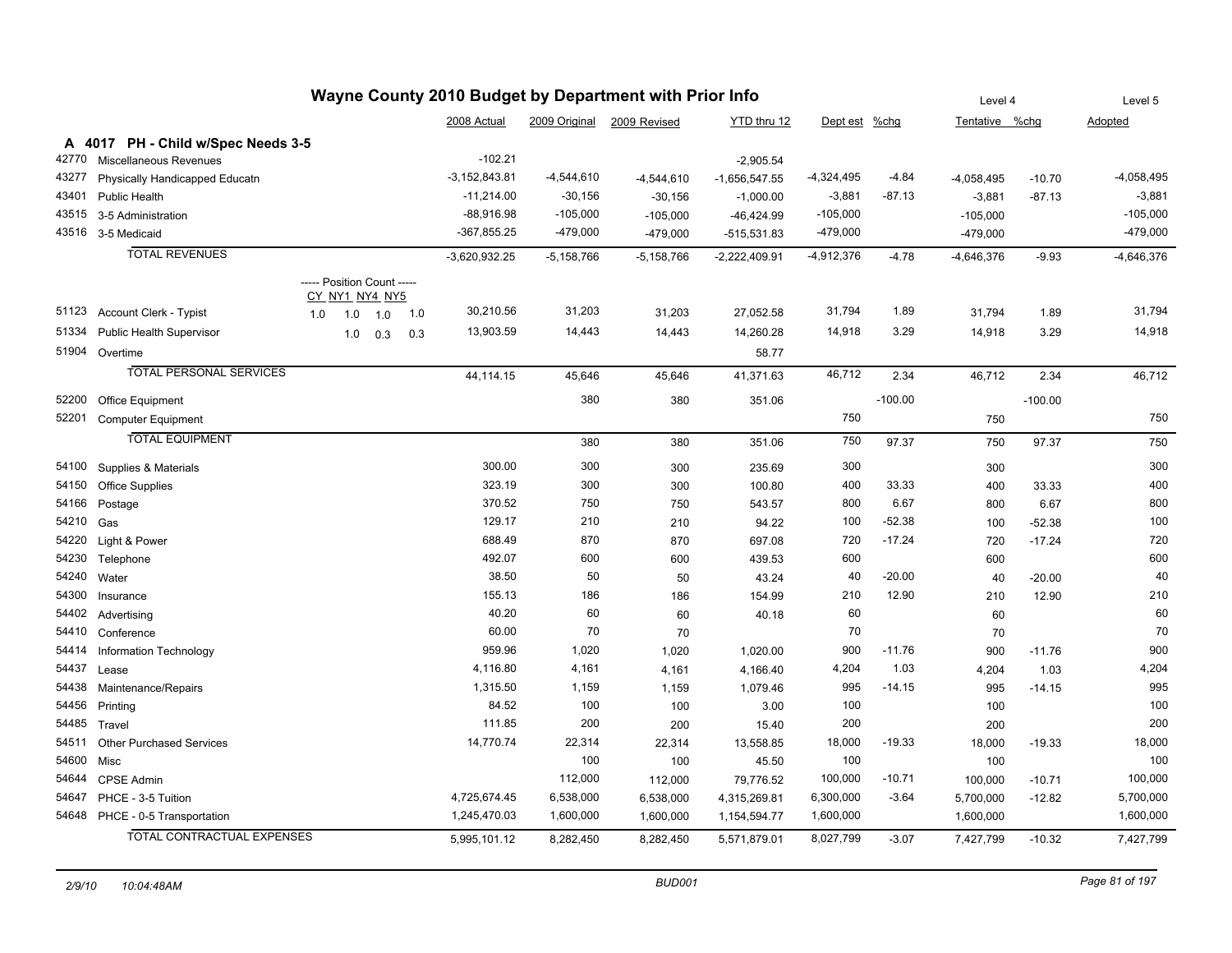| Wayne County 2010 Budget by Department with Prior Info |              |               |              |              |               |         | Level 4        |          | Level 5   |
|--------------------------------------------------------|--------------|---------------|--------------|--------------|---------------|---------|----------------|----------|-----------|
|                                                        | 2008 Actual  | 2009 Original | 2009 Revised | YTD thru 12  | Dept est %chg |         | Tentative %cha |          | Adopted   |
| PH - Child w/Spec Needs 3-5<br>A 4017                  |              |               |              |              |               |         |                |          |           |
| 58100<br>Payments to NYS Retirement Sys                | 4.028.50     | 5,671         | 5,671        | 2.296.00     | 6,156         | 8.55    | 6,156          | 8.55     | 6,156     |
| 58200<br><b>Payments to Social Security</b>            | 3,255.93     | 3,492         | 3,492        | 2.928.47     | 3,574         | 2.35    | 3,574          | 2.35     | 3,574     |
| 58400<br>Hospitalization                               |              | 12,294        | 12.294       | 13.388.16    | 16,749        | 36.24   | 15,912         | 29.43    | 15,912    |
| 58600<br>Disability                                    | 191.50       | 195           | 195          | 142.00       | 180           | $-7.69$ | 180            | $-7.69$  | 180       |
| 58901<br>Employee Assistance Program                   | 18.03        | 24            | 24           | 22.28        | 24            |         | 24             |          | 24        |
| <b>TOTAL FRINGE BENEFITS</b>                           | 7.493.96     | 21,676        | 21.676       | 18.776.91    | 26,683        | 23.10   | 25,846         | 19.24    | 25,846    |
| <b>Total County Cost</b>                               | 2.425.776.98 | 3.191.386     | 3.191.386    | 3.409.968.70 | 3.189.568     | $-0.06$ | 2.854.731      | $-10.55$ | 2,854,731 |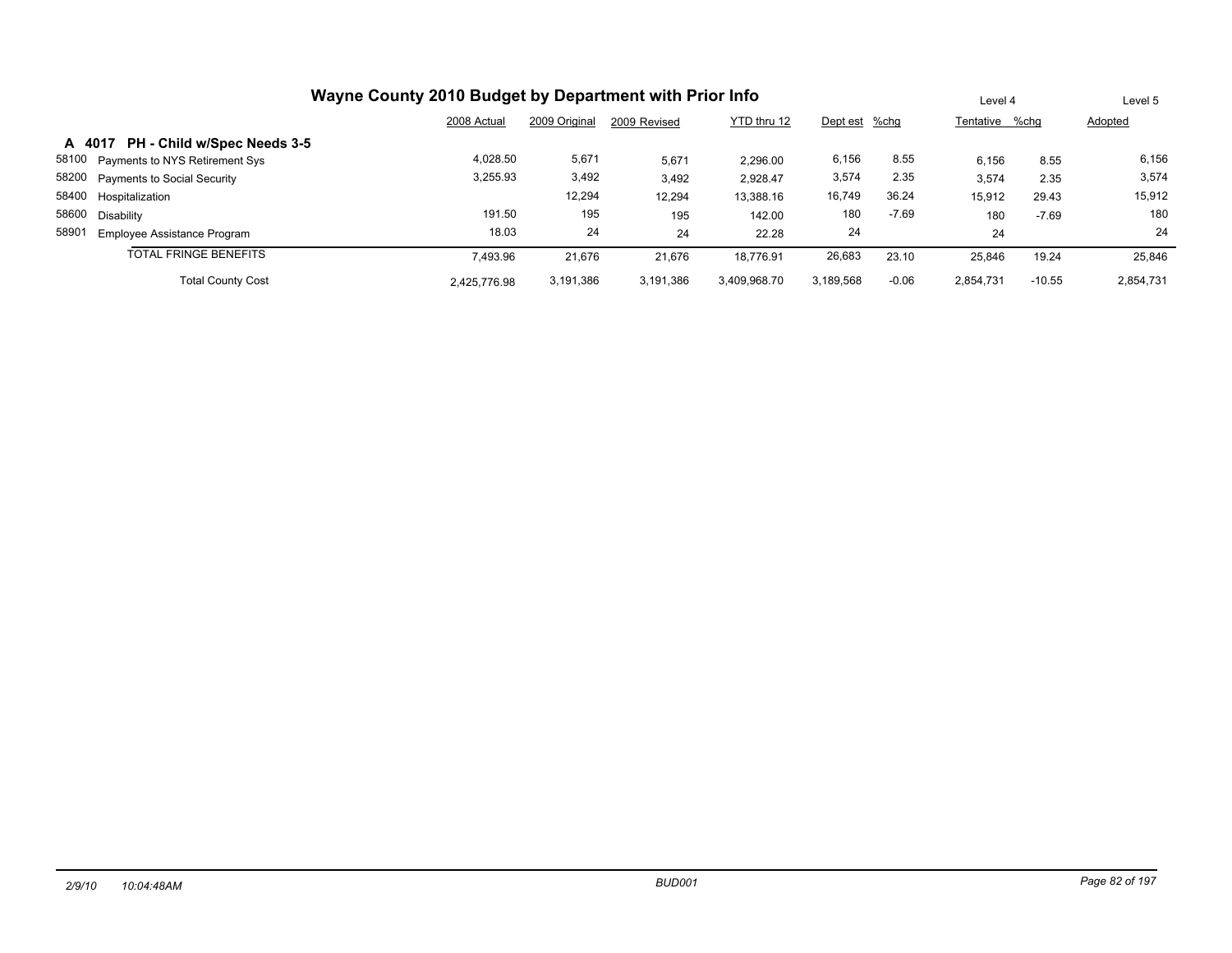|       |                                          |                                              | Level 4       |               | Level 5      |               |            |           |            |           |            |
|-------|------------------------------------------|----------------------------------------------|---------------|---------------|--------------|---------------|------------|-----------|------------|-----------|------------|
|       |                                          |                                              | 2008 Actual   | 2009 Original | 2009 Revised | YTD thru 12   | Dept est   | $%$ chg   | Tentative  | %chg      | Adopted    |
|       | <b>Public Health Education</b><br>A 4018 |                                              |               |               |              |               |            |           |            |           |            |
| 41616 | Self Pay                                 |                                              | $-244.00$     |               |              |               |            |           |            |           |            |
| 42690 | Compensation for Loss- Tobacco           |                                              | $-66,364.08$  | $-69,870$     | $-69,870$    | $-65,850.63$  | $-71,353$  | 2.12      | $-71.353$  | 2.12      | $-71,353$  |
| 42770 | Miscellaneous Revenues                   |                                              | $-274.68$     | $-300$        | $-300$       | $-108.90$     | $-300$     |           | $-300$     |           | $-300$     |
| 43401 | <b>Public Health</b>                     |                                              | $-42,149.00$  | $-34,507$     | $-34,507$    | $-24,855.00$  | $-35,502$  | 2.88      | $-35,502$  | 2.88      | $-35,502$  |
| 43409 | Partnership Grant                        |                                              |               | $-9,643$      | $-9,643$     | $-9,004.12$   | $-11,197$  | 16.12     | $-11,197$  | 16.12     | $-11,197$  |
| 44458 | <b>Traffic Safety Grant</b>              |                                              | $-10,000.00$  | $-9,800$      | $-9,800$     | $-4,182.55$   |            | $-100.00$ |            | $-100.00$ |            |
| 44629 | <b>WHP Federal</b>                       |                                              | $-3,644.00$   |               |              |               |            |           |            |           |            |
| 44636 | Child Safety Program                     |                                              | $-13,655.55$  | $-13,720$     | $-13,720$    | $-14,874.41$  | $-14,000$  | 2.04      | $-14,000$  | 2.04      | $-14,000$  |
|       | <b>TOTAL REVENUES</b>                    |                                              | $-136,331.31$ | $-137,840$    | $-137,840$   | $-118,875.61$ | $-132,352$ | $-3.98$   | $-132,352$ | $-3.98$   | $-132,352$ |
|       |                                          | ----- Position Count -----<br>CY NY1 NY4 NY5 |               |               |              |               |            |           |            |           |            |
| 51486 | <b>Public Health Educator</b>            | 2.0<br>2.0<br>2.0<br>2.0                     | 80,532.47     | 83,251        | 83,251       | 82,939.71     | 85,688     | 2.93      | 85,688     | 2.93      | 85,688     |
| 51904 | Overtime                                 |                                              |               | 250           | 250          |               | 250        |           | 250        |           | 250        |
|       | <b>TOTAL PERSONAL SERVICES</b>           |                                              | 80,532.47     | 83,501        | 83,501       | 82,939.71     | 85,938     | 2.92      | 85,938     | 2.92      | 85,938     |
| 52200 | Office Equipment                         |                                              | 149.99        |               |              |               |            |           |            |           |            |
| 52201 | <b>Computer Equipment</b>                |                                              | 3,456.48      |               |              |               |            |           |            |           |            |
|       | <b>TOTAL EQUIPMENT</b>                   |                                              | 3,606.47      |               |              |               |            |           |            |           |            |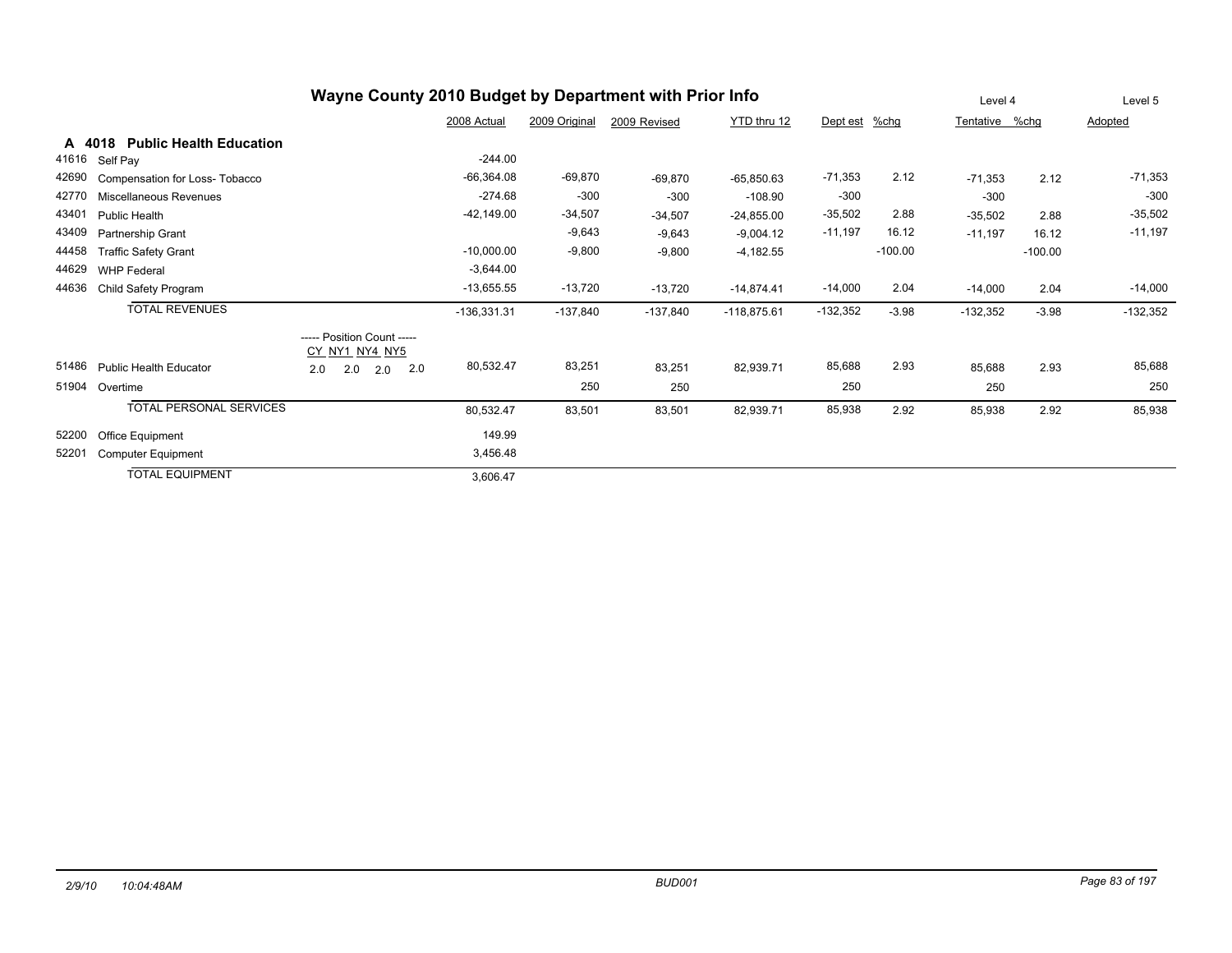|       |                                    | Wayne County 2010 Budget by Department with Prior Info |               |              |             |               |           | Level 4        |           | Level 5 |
|-------|------------------------------------|--------------------------------------------------------|---------------|--------------|-------------|---------------|-----------|----------------|-----------|---------|
|       |                                    | 2008 Actual                                            | 2009 Original | 2009 Revised | YTD thru 12 | Dept est %chg |           | Tentative %chg |           | Adopted |
| A     | 4018 Public Health Education       |                                                        |               |              |             |               |           |                |           |         |
| 54150 | <b>Office Supplies</b>             | 504.70                                                 | 600           | 600          | 598.95      | 700           | 16.67     | 700            | 16.67     | 700     |
| 54166 | Postage                            | 109.30                                                 | 300           | 300          | 119.47      | 200           | $-33.33$  | 200            | $-33.33$  | 200     |
| 54210 | Gas                                | 139.58                                                 | 224           | 224          | 101.77      | 108           | $-51.79$  | 108            | $-51.79$  | 108     |
| 54220 | Light & Power                      | 743.99                                                 | 940           | 940          | 753.28      | 778           | $-17.23$  | 778            | $-17.23$  | 778     |
| 54230 | Telephone                          | 871.23                                                 | 1,000         | 1,000        | 926.86      | 1,050         | 5.00      | 1,050          | 5.00      | 1,050   |
| 54240 | Water                              | 41.64                                                  | 55            | 55           | 46.75       | 44            | $-20.00$  | 44             | $-20.00$  | 44      |
| 54300 | Insurance                          | 291.78                                                 | 345           | 345          | 282.94      | 390           | 13.04     | 390            | 13.04     | 390     |
| 54414 | Information Technology             | 788.00                                                 | 1,800         | 1,800        | 1,800.00    | 1,800         |           | 1,800          |           | 1,800   |
| 54437 | Lease                              | 4,448.80                                               | 4,494         | 4,494        | 4,502.40    | 4,543         | 1.09      | 4,543          | 1.09      | 4,543   |
| 54438 | Maintenance/Repairs                | 1,296.11                                               | 1,252         | 1,252        | 1,171.93    | 1,132         | $-9.58$   | 1,132          | $-9.58$   | 1,132   |
| 54456 | Printing                           | 100.00                                                 | 150           | 150          | 18.00       | 150           |           | 150            |           | 150     |
| 54580 | <b>Dental Health</b>               | 325.00                                                 | 500           | 500          |             | 400           | $-20.00$  | 400            | $-20.00$  | 400     |
| 54581 | Primary/Preventive                 | 10,294.95                                              | 10,000        | 10,000       | 9,970.00    | 10,000        |           | 10,000         |           | 10,000  |
| 54582 | Prenatal Care/ nfant Mortality     | 200.00                                                 | 200           | 200          |             | 200           |           | 200            |           | 200     |
| 54583 | <b>Family Planning</b>             | 200.00                                                 | 200           | 200          |             | 200           |           | 200            |           | 200     |
| 54584 | Injury Prevention & Control        | 9,470.55                                               | 8,000         | 8,000        | 8,000.00    | 8,000         |           | 8,000          |           | 8,000   |
| 54585 | <b>Sexual Transmitted Diseases</b> |                                                        | 300           | 300          |             | 200           | $-33.33$  | 200            | $-33.33$  | 200     |
| 54587 | <b>HIV</b>                         | 105.00                                                 |               |              |             |               |           |                |           |         |
| 54621 | A & G Travel                       | 2,843.71                                               | 4,700         | 4,700        | 1,926.65    | 4,000         | -14.89    | 4,000          | $-14.89$  | 4,000   |
| 54650 | Communicable Disease               | 385.00                                                 | 300           | 300          |             | 300           |           | 300            |           | 300     |
| 54675 | Nutrition                          |                                                        | 250           | 250          | 93.00       | 200           | $-20.00$  | 200            | $-20.00$  | 200     |
| 54792 | Child Safety Program               | 13,711.83                                              | 14,000        | 14,000       | 8,985.92    | 14,000        |           | 14,000         |           | 14,000  |
| 54794 | <b>Traffic Safety Helmet</b>       | 11,219.08                                              | 10,000        | 10,000       | 5,946.35    |               | $-100.00$ |                | $-100.00$ |         |
|       | <b>TOTAL CONTRACTUAL EXPENSES</b>  | 58,090.25                                              | 59,610        | 59,610       | 45,244.27   | 48,395        | $-18.81$  | 48,395         | $-18.81$  | 48,395  |
| 58100 | Payments to NYS Retirement Sys     | 7,123.00                                               | 9,186         | 9,186        | 6,448.00    | 10,227        | 11.33     | 10,227         | 11.33     | 10,227  |
| 58200 | Payments to Social Security        | 6,105.30                                               | 6,388         | 6,388        | 6,186.82    | 6,575         | 2.93      | 6,575          | 2.93      | 6,575   |
| 58400 | Hospitalization                    | 10,143.48                                              | 11,603        | 11,603       | 14,389.40   | 15,703        | 35.34     | 14,918         | 28.57     | 14,918  |
| 58600 | <b>Disability</b>                  | 306.00                                                 | 312           | 312          | 308.00      | 288           | $-7.69$   | 288            | $-7.69$   | 288     |
| 58901 | Employee Assistance Program        | 36.06                                                  | 38            | 38           | 37.14       | 38            |           | 38             |           | 38      |
|       | <b>TOTAL FRINGE BENEFITS</b>       | 23,713.84                                              | 27,527        | 27,527       | 27,369.36   | 32,831        | 19.27     | 32,046         | 16.42     | 32,046  |
|       | <b>Total County Cost</b>           | 29,611.72                                              | 32,798        | 32,798       | 36,677.73   | 34,812        | 6.14      | 34,027         | 3.75      | 34,027  |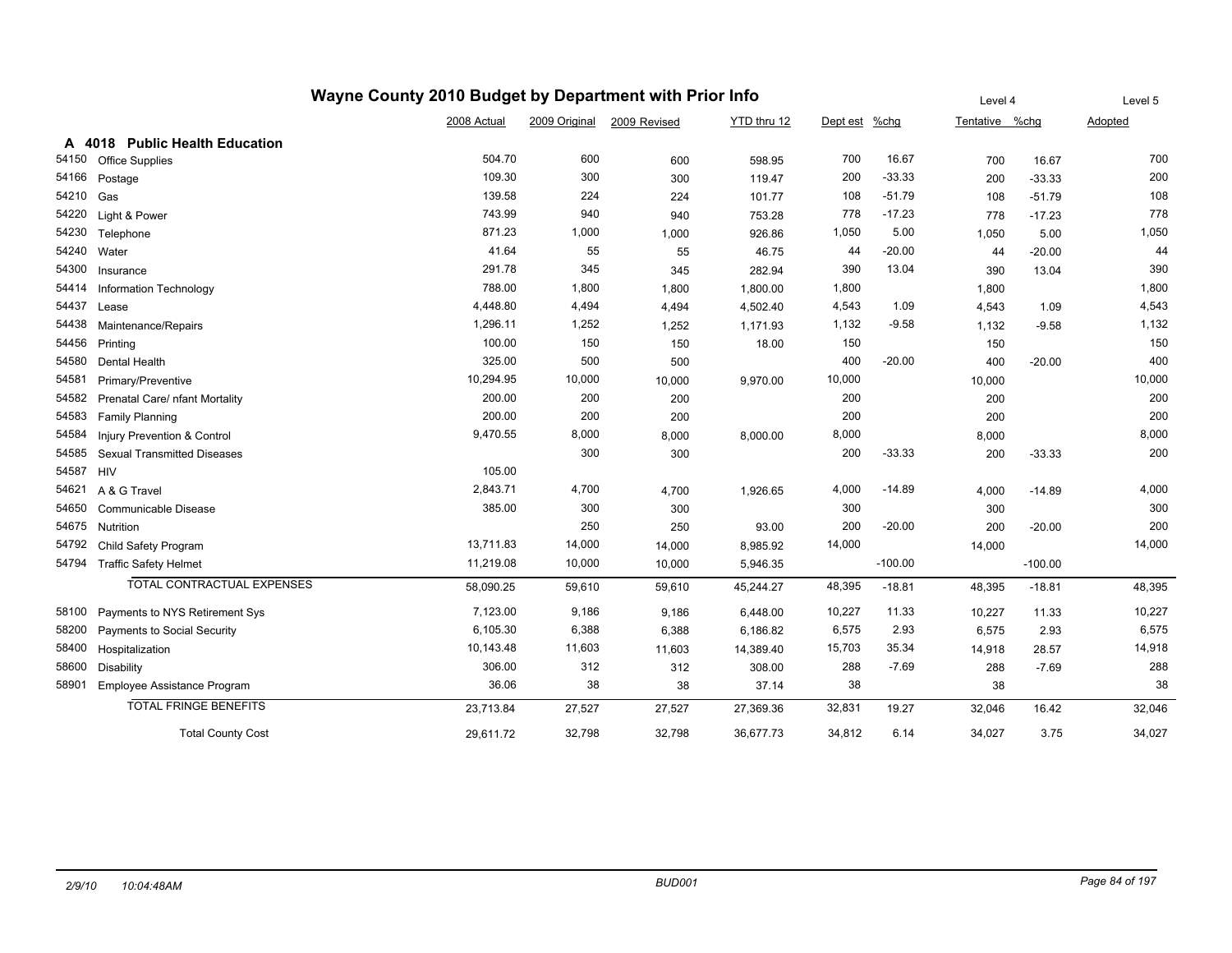| Wayne County 2010 Budget by Department with Prior Info |                                     |     |     |                                              |     |                 |               |              |                 | Level 4      |          | Level 5        |          |              |
|--------------------------------------------------------|-------------------------------------|-----|-----|----------------------------------------------|-----|-----------------|---------------|--------------|-----------------|--------------|----------|----------------|----------|--------------|
|                                                        |                                     |     |     |                                              |     | 2008 Actual     | 2009 Original | 2009 Revised | YTD thru 12     | Dept est     | %chg     | Tentative %chq |          | Adopted      |
| A 4019                                                 | <b>Wayne Community Nursing Care</b> |     |     |                                              |     |                 |               |              |                 |              |          |                |          |              |
| 41612                                                  | Medicare                            |     |     |                                              |     | $-508.696.53$   | $-508,000$    | $-508,000$   | $-504.767.77$   | $-560,000$   | 10.24    | $-560.000$     | 10.24    | $-560,000$   |
| 41613                                                  | Medicaid                            |     |     |                                              |     | $-674, 458.39$  | $-720,000$    | $-720,000$   | $-531,336.68$   | $-690,000$   | $-4.17$  | $-690,000$     | $-4.17$  | $-690,000$   |
| 41615                                                  | Other Third Party Payer             |     |     |                                              |     | $-137,004.50$   | $-77,600$     | $-87,100$    | $-86,815.69$    | $-100,000$   | 28.87    | $-100,000$     | 28.87    | $-100,000$   |
| 41616                                                  | Self Pav                            |     |     |                                              |     | $-3.437.00$     | $-3,200$      | $-3,200$     | $-2,244.45$     | $-3,500$     | 9.38     | $-3.500$       | 9.38     | $-3,500$     |
| 41617                                                  | Blue Cross / Blue Shield            |     |     |                                              |     | $-20,743.30$    | $-17,000$     | $-17,000$    | $-26,264.31$    | $-20,000$    | 17.65    | $-20,000$      | 17.65    | $-20,000$    |
| 42770                                                  | Miscellaneous Revenues              |     |     |                                              |     | $-605.29$       | $-800$        | $-800$       | $-313.86$       | $-600$       | $-25.00$ | $-600$         | $-25.00$ | $-600$       |
|                                                        | <b>TOTAL REVENUES</b>               |     |     |                                              |     | $-1,344,945.01$ | $-1,326,600$  | $-1,336,100$ | $-1,151,742.76$ | $-1,374,100$ | 3.58     | $-1,374,100$   | 3.58     | $-1,374,100$ |
|                                                        |                                     |     |     | ----- Position Count -----<br>CY_NY1_NY4_NY5 |     |                 |               |              |                 |              |          |                |          |              |
| 51282                                                  | RPNurse                             | 6.0 | 6.0 | 6.0                                          | 6.0 | 288,497.34      | 291,876       | 291,876      | 267,273.15      | 297,906      | 2.07     | 297,906        | 2.07     | 297,906      |
| 51283                                                  | <b>RPNurse Part Time</b>            | 1.0 | 1.0 | 1.0                                          | 1.0 | 1,992.76        | 24,129        | 24,129       | 554.38          | 24,853       | 3.00     | 24,853         | 3.00     | 24,853       |
| 51302                                                  | <b>Public Health Nurse</b>          | 3.0 | 3.0 | 3.0                                          | 3.0 | 103,170.96      | 148,068       | 148,068      | 105,234.28      | 152,227      | 2.81     | 152,227        | 2.81     | 152,227      |
| 51319                                                  | Public Health Nurse Part Time       | 2.0 | 1.0 | 1.0                                          | 1.0 | 37,522.36       | 24,129        | 24,129       | 38,634.96       | 24,853       | 3.00     | 24,853         | 3.00     | 24,853       |
| 51334                                                  | Public Health Supervisor            | 1.0 | 1.0 | 1.0                                          | 1.0 | 56,599.38       | 58,092        | 58,092       | 58,090.63       | 59,774       | 2.90     | 59,774         | 2.90     | 59,774       |
| 51904                                                  | Overtime                            |     |     |                                              |     | 8,099.40        | 16,000        | 16,000       | 8,108.06        | 10,000       | $-37.50$ | 10,000         | $-37.50$ | 10,000       |
| 51905                                                  | 24hr On-call Coverage               |     |     |                                              |     | 8.721.00        | 11,000        | 11,000       | 8,601.00        | 8,700        | $-20.91$ | 8,700          | $-20.91$ | 8,700        |
| 51906                                                  | <b>Shift Differential</b>           |     |     |                                              |     | 1,123.50        | 2,000         | 2,000        | 1,042.50        | 1,600        | $-20.00$ | 1,600          | $-20.00$ | 1,600        |
|                                                        | <b>TOTAL PERSONAL SERVICES</b>      |     |     |                                              |     | 505,726.70      | 575,294       | 575,294      | 487,538.96      | 579,913      | 0.80     | 579,913        | 0.80     | 579,913      |
| 52200                                                  | Office Equipment                    |     |     |                                              |     | 479.98          |               | 993          | 992.75          |              |          |                |          |              |
| 52201                                                  | <b>Computer Equipment</b>           |     |     |                                              |     |                 | 1,300         | 1,300        | 439.99          | 750          | $-42.31$ | 750            | $-42.31$ | 750          |
| 52300                                                  | <b>Motor Vehicles</b>               |     |     |                                              |     | 11,352.51       | 31,400        | 24,207       | 24,195.50       | 33,000       | 5.10     | 33,000         | 5.10     | 33,000       |
|                                                        | <b>TOTAL EQUIPMENT</b>              |     |     |                                              |     | 11.832.49       | 32.700        | 26.500       | 25.628.24       | 33,750       | 3.21     | 33.750         | 3.21     | 33.750       |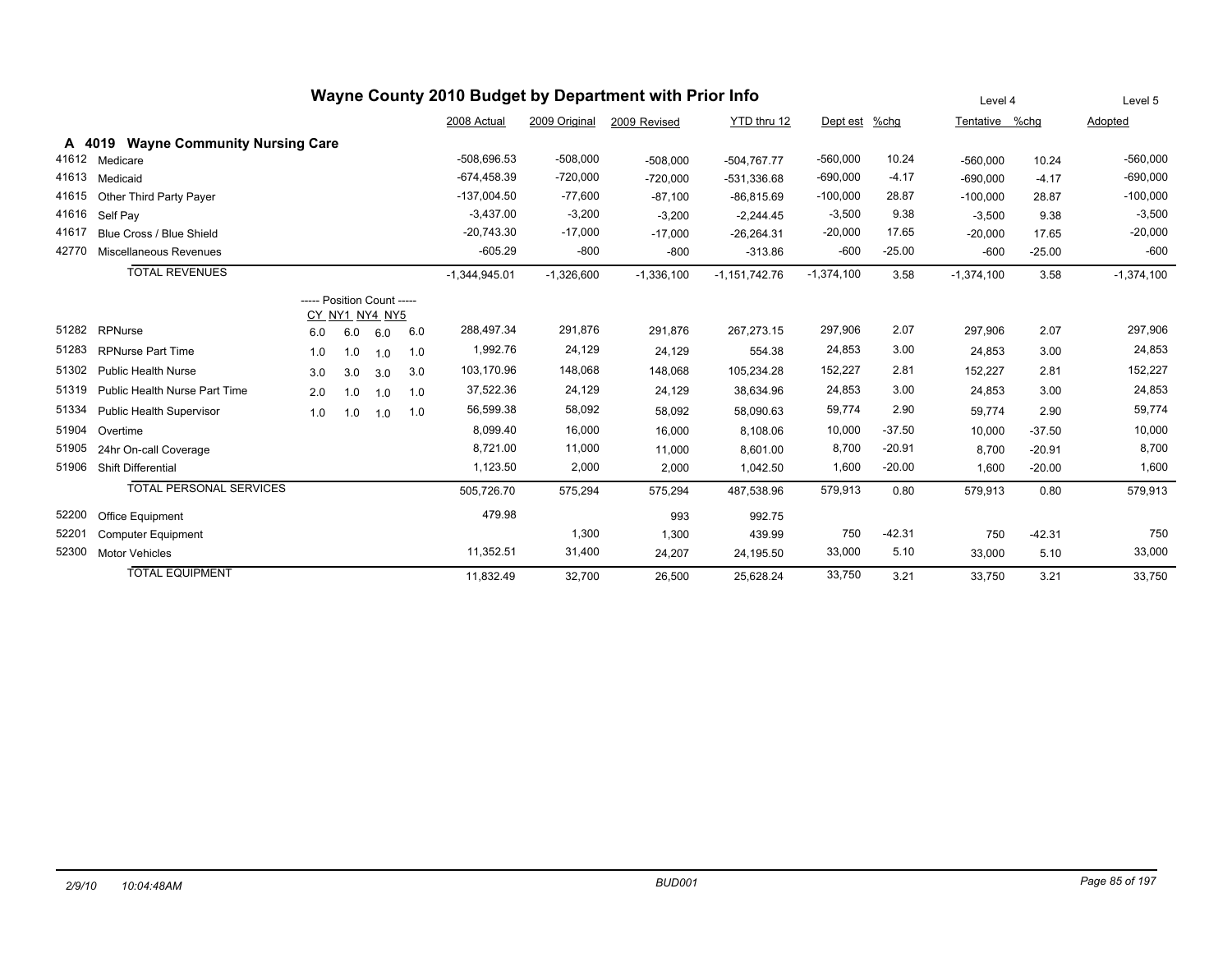|       | Wayne County 2010 Budget by Department with Prior Info |             | Level 4       |              | Level 5     |               |           |                |           |                |
|-------|--------------------------------------------------------|-------------|---------------|--------------|-------------|---------------|-----------|----------------|-----------|----------------|
|       |                                                        | 2008 Actual | 2009 Original | 2009 Revised | YTD thru 12 | Dept est %chg |           | Tentative %chg |           | <b>Adopted</b> |
|       | A 4019 Wayne Community Nursing Care                    |             |               |              |             |               |           |                |           |                |
| 54000 | <b>Contractual Expenses</b>                            |             |               | 9,500        | 9,500.00    |               |           |                |           |                |
| 54118 | Reimburseable Supplies                                 | 3,956.34    | 6,600         | 6,697        | 1,901.85    | 6,200         | $-6.06$   | 6,200          | $-6.06$   | 6,200          |
| 54119 | Non-Reimburseable Supplies                             | 1,583.90    | 2,600         | 2,600        | 1,004.22    | 2,400         | $-7.69$   | 2,400          | $-7.69$   | 2,400          |
| 54150 | Office Supplies                                        | 1,449.02    | 2,600         | 3,488        | 2,662.90    | 2,200         | $-15.38$  | 2,200          | $-15.38$  | 2,200          |
| 54166 | Postage                                                | 2,466.20    | 2,800         | 2,800        | 2,737.22    | 2,800         |           | 2,800          |           | 2,800          |
| 54210 | Gas                                                    | 843.80      | 1,310         | 1,310        | 615.42      | 648           | $-50.53$  | 648            | $-50.53$  | 648            |
| 54220 | Light & Power                                          | 4,497.25    | 5,687         | 5,687        | 4,553.36    | 4,698         | $-17.39$  | 4,698          | $-17.39$  | 4,698          |
| 54230 | Telephone                                              | 9,891.04    | 16,968        | 17,107       | 13,387.84   | 15,000        | $-11.60$  | 15,000         | $-11.60$  | 15,000         |
| 54240 | Water                                                  | 251.60      | 325           | 325          | 282.62      | 261           | $-19.69$  | 261            | $-19.69$  | 261            |
| 54300 | Insurance                                              | 5,280.53    | 6,232         | 6,232        | 5,236.42    | 7,042         | 13.00     | 7,042          | 13.00     | 7,042          |
| 54408 | Copier Expense                                         |             |               |              |             | 400           |           | 400            |           | 400            |
| 54410 | Conference                                             | 900.00      | 1,400         | 1,400        | 1,202.11    | 2,760         | 97.14     | 2,760          | 97.14     | 2,760          |
| 54414 | Information Technology                                 | 29,793.04   | 30,900        | 30,900       | 30,900.00   | 30,900        |           | 30,900         |           | 30,900         |
| 54418 | Dues                                                   |             |               |              |             | 1,070         |           | 1,070          |           | 1,070          |
| 54420 | <b>Interpreter Fees</b>                                | 303.40      | 500           | 500          | 123.43      | 500           |           | 500            |           | 500            |
| 54424 | Equipment - Maint Contract                             | 11,986.75   | 13,280        | 13,280       | 12,988.13   | 12,842        | $-3.30$   | 12,842         | $-3.30$   | 12,842         |
| 54437 | Lease                                                  | 26,892.00   | 27,228        | 27,228       | 27,216.00   | 27,459        | 0.85      | 27,459         | 0.85      | 27,459         |
| 54438 | Maintenance/Repairs                                    | 8,660.78    | 7,585         | 7,585        | 7,084.33    | 6,824         | $-10.03$  | 6,824          | $-10.03$  | 6,824          |
| 54450 | Occupational Therapy                                   | 20,348.00   | 14,500        | 14,500       | 14,780.00   | 18,000        | 24.14     | 18,000         | 24.14     | 18,000         |
| 54452 | <b>Physical Therapy</b>                                | 103,550.00  | 120,000       | 125,000      | 95,914.00   | 120,000       |           | 120,000        |           | 120,000        |
| 54456 | Printing                                               | 1,515.41    | 1,800         | 1,800        | 534.72      | 1,800         |           | 1,800          |           | 1,800          |
| 54472 | Subscriptions                                          | 1,021.95    | 1,000         | 1,000        | 948.00      | 1,000         |           | 1,000          |           | 1,000          |
| 54477 | Speech Theraphy                                        |             | 1,000         | 1,000        |             | 1,000         |           | 1,000          |           | 1,000          |
| 54500 | Fees for Services Non-employ                           | 26,215.07   | 22,500        | 20,000       | 22,000.00   | 22,000        | $-2.22$   | 22,000         | $-2.22$   | 22,000         |
| 54524 | PH- Medical Consultant                                 | 10,000.00   | 10,500        | 10,500       | 7,500.00    |               | $-100.00$ |                | $-100.00$ |                |
| 54527 | <b>Public Relations</b>                                | 1,474.95    | 8,000         | 14,200       | 5,674.98    | 20,000        | 150.00    | 20,000         | 150.00    | 20,000         |
| 54562 | <b>Medical Social Work</b>                             |             | 1,000         | 1,000        | 160.00      | 1,000         |           | 1,000          |           | 1,000          |
|       | 54579 RT & R                                           | 16,234.33   | 10,000        | 10,000       | 2,741.85    | 16,000        | 60.00     | 16,000         | 60.00     | 16,000         |
| 54594 | <b>Contractual Aides</b>                               | 192,265.97  | 216,000       | 223,838      | 193,625.52  | 216,000       |           | 216,000        |           | 216,000        |
| 54616 | Car Expense-Nursing                                    | 16,174.66   | 19,800        | 19,800       | 10,868.28   | 18,800        | $-5.05$   | 18,800         | $-5.05$   | 18,800         |
|       | 54619 Nursing Travel                                   | 693.05      | 2,000         | 2,000        | 172.69      | 800           | $-60.00$  | 800            | $-60.00$  | 800            |
| 54666 | <b>Cash Receipts Assessments</b>                       |             |               | 5,000        | 3,551.67    | 5,000         |           | 5,000          |           | 5,000          |
|       | TOTAL CONTRACTUAL EXPENSES                             | 498.249.04  | 554,115       | 586,277      | 479,867.56  | 565,404       | 2.04      | 565.404        | 2.04      | 565,404        |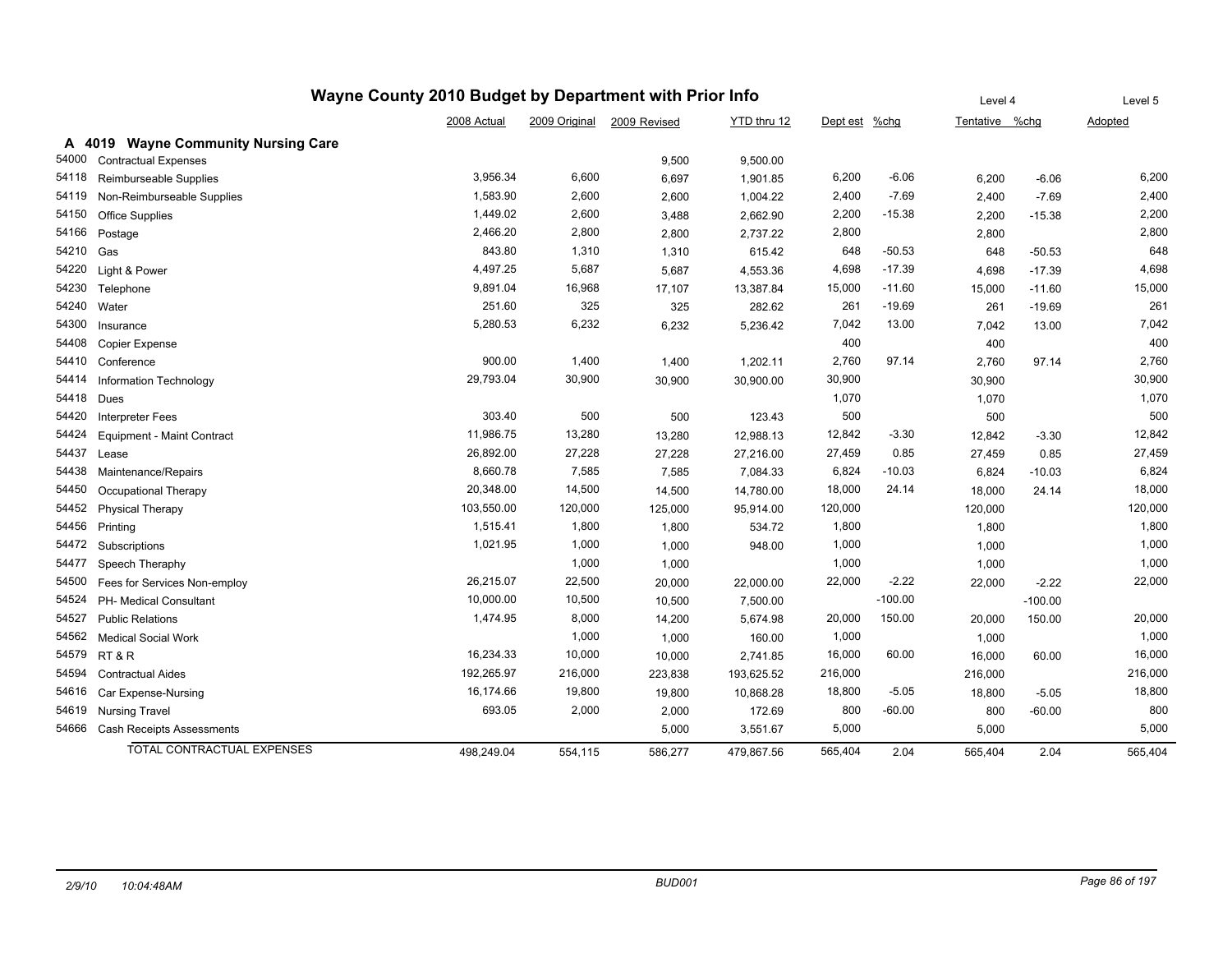| Wayne County 2010 Budget by Department with Prior Info |               | Level 4       |              | Level 5      |               |          |                |         |          |
|--------------------------------------------------------|---------------|---------------|--------------|--------------|---------------|----------|----------------|---------|----------|
|                                                        | 2008 Actual   | 2009 Original | 2009 Revised | YTD thru 12  | Dept est %chg |          | Tentative %chq |         | Adopted  |
| <b>Wayne Community Nursing Care</b><br>A 4019          |               |               |              |              |               |          |                |         |          |
| 58100 Payments to NYS Retirement Sys                   | 41.316.00     | 63,970        | 63,970       | 34.895.00    | 65,758        | 2.80     | 65,758         | 2.80    | 65,758   |
| 58200 Payments to Social Security                      | 38,196.50     | 42,413        | 42,413       | 36,602.23    | 44,364        | 4.60     | 44,364         | 4.60    | 44,364   |
| 58400 Hospitalization                                  | 30.448.09     | 46,408        | 46,408       | 49,095.58    | 77,979        | 68.03    | 74,080         | 59.63   | 74,080   |
| 58500 Unemployment                                     | 2,057.00      |               |              |              |               |          |                |         |          |
| 58600 Disability                                       | 1,456.00      | 1,560         | .560         | 1.396.00     | 1,440         | $-7.69$  | 1.440          | $-7.69$ | 1,440    |
| 58901<br>Employee Assistance Program                   | 198.33        | 207           | 207          | 204.27       | 210           | 1.45     | 210            | 1.45    | 210      |
| <b>TOTAL FRINGE BENEFITS</b>                           | 113.671.92    | 154,558       | 154,558      | 122.193.08   | 189,751       | 22.77    | 185,852        | 20.25   | 185,852  |
| <b>Total County Cost</b>                               | $-215.464.86$ | $-9,933$      | 6,529        | $-36.514.92$ | $-5,282$      | $-46.82$ | $-9,181$       | $-7.57$ | $-9,181$ |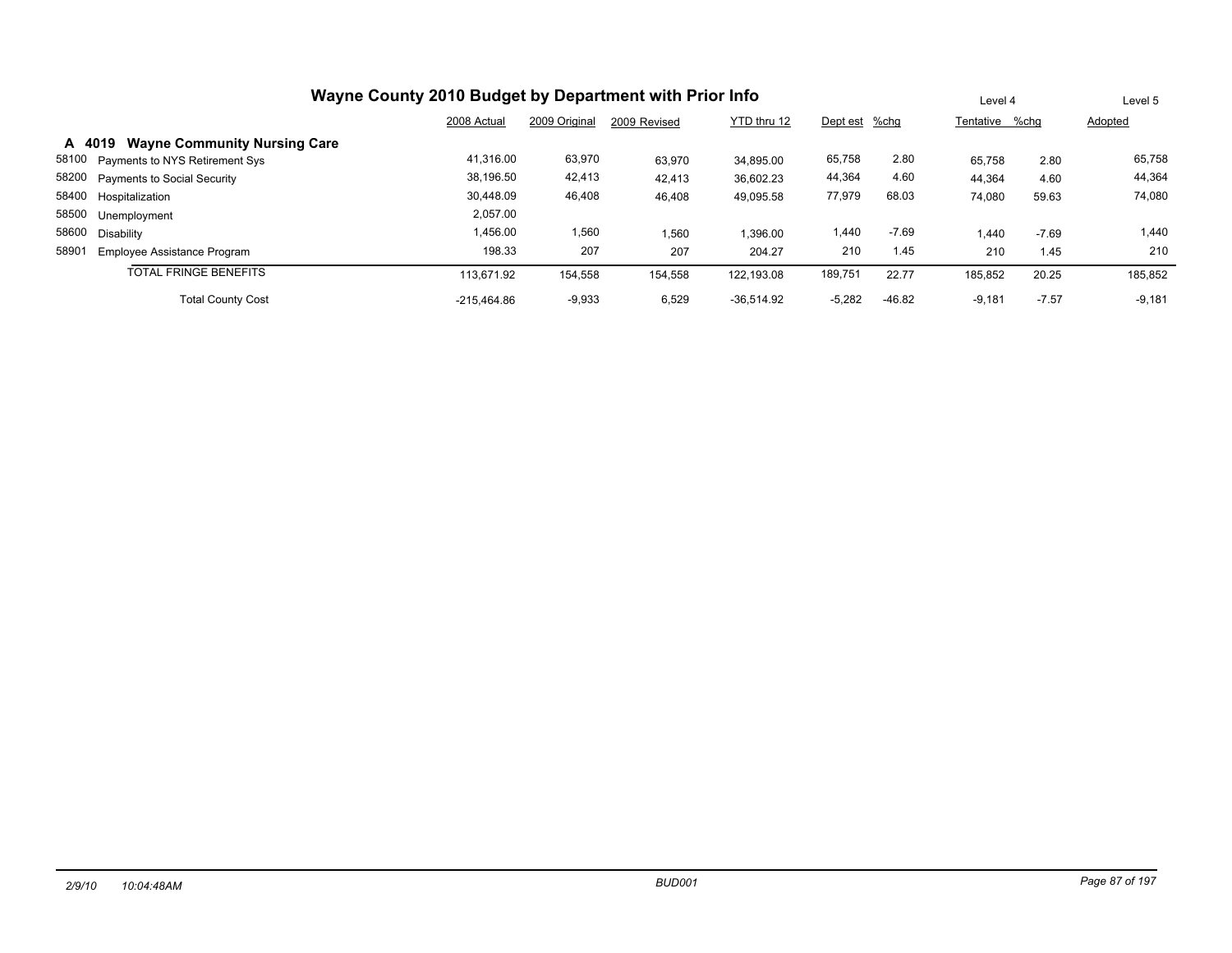| Wayne County 2010 Budget by Department with Prior Info |                                  |                                              |              |               |              |             |          |           |                | Level 4   |          |
|--------------------------------------------------------|----------------------------------|----------------------------------------------|--------------|---------------|--------------|-------------|----------|-----------|----------------|-----------|----------|
|                                                        |                                  |                                              | 2008 Actual  | 2009 Original | 2009 Revised | YTD thru 12 | Dept est | %chg      | Tentative %chg |           | Adopted  |
|                                                        | A 4020 PH - EMS Coordinator      |                                              |              |               |              |             |          |           |                |           |          |
| 43401                                                  | Public Health                    |                                              | $-11,682.00$ | $-9,619$      | $-9,619$     | $-8,050.00$ | $-9,391$ | $-2.37$   | $-9,391$       | $-2.37$   | $-9,391$ |
|                                                        | <b>TOTAL REVENUES</b>            |                                              | $-11,682.00$ | $-9,619$      | $-9,619$     | $-8,050.00$ | $-9,391$ | $-2.37$   | $-9,391$       | $-2.37$   | $-9,391$ |
|                                                        |                                  | ----- Position Count -----<br>CY NY1 NY4 NY5 |              |               |              |             |          |           |                |           |          |
| 51484                                                  | <b>EMS Coordinator Part Time</b> | 1.0<br>1.0<br>1.0<br>1.0                     | 18,010.32    | 19,474        | 19,474       | 19,417.31   | 19,474   |           | 19,474         |           | 19,474   |
|                                                        | <b>TOTAL PERSONAL SERVICES</b>   |                                              | 18,010.32    | 19,474        | 19,474       | 19,417.31   | 19,474   |           | 19,474         |           | 19,474   |
| 52201                                                  | <b>Computer Equipment</b>        |                                              |              | 1,000         | 1,000        | 773.05      |          | $-100.00$ |                | $-100.00$ |          |
| 52500                                                  | Other Equipment                  |                                              | 1,680.03     |               |              |             |          |           |                |           |          |
|                                                        | <b>TOTAL EQUIPMENT</b>           |                                              | 1,680.03     | 1,000         | 1,000        | 773.05      |          | $-100.00$ |                | $-100.00$ |          |
| 54100                                                  | Supplies & Materials             |                                              | 2,060.06     | 2,000         | 2,224        | 1,809.92    | 2,200    | 10.00     | 2,200          | 10.00     | 2,200    |
| 54150                                                  | <b>Office Supplies</b>           |                                              | 654.12       | 500           | 500          | 500.00      | 600      | 20.00     | 600            | 20.00     | 600      |
| 54166                                                  | Postage                          |                                              | 383.96       | 500           | 550          | 543.94      | 500      |           | 500            |           | 500      |
| 54230                                                  | Telephone                        |                                              | 251.41       | 300           | 300          | 247.49      | 300      |           | 300            |           | 300      |
| 54300                                                  | Insurance                        |                                              | 39.09        | 47            | 47           | 63.28       | 54       | 14.89     | 54             | 14.89     | 54       |
| 54425                                                  | Equipment - Maint & Repair       |                                              |              | 300           | 300          |             | 300      |           | 300            |           | 300      |
| 54621                                                  | A & G Travel                     |                                              | 2,856.58     | 3,712         | 3,712        | 2,772.55    | 3,200    | $-13.79$  | 3,200          | $-13.79$  | 3,200    |
|                                                        | TOTAL CONTRACTUAL EXPENSES       |                                              | 6,245.22     | 7,359         | 7,633        | 5,937.18    | 7,154    | $-2.79$   | 7,154          | $-2.79$   | 7,154    |
| 58200                                                  | Payments to Social Security      |                                              | 1,377.75     | 1,489         | 1,489        | 1,485.50    | 1,447    | $-2.82$   | 1,447          | $-2.82$   | 1,447    |
| 58901                                                  | Employee Assistance Program      |                                              |              | 10            | 10           |             | 10       |           | 10             |           | 10       |
|                                                        | <b>TOTAL FRINGE BENEFITS</b>     |                                              | 1,377.75     | 1,499         | 1,499        | 1,485.50    | 1,457    | $-2.80$   | 1,457          | $-2.80$   | 1,457    |
|                                                        | <b>Total County Cost</b>         |                                              | 15,631.32    | 19,713        | 19,987       | 19,563.04   | 18,694   | $-5.17$   | 18,694         | $-5.17$   | 18,694   |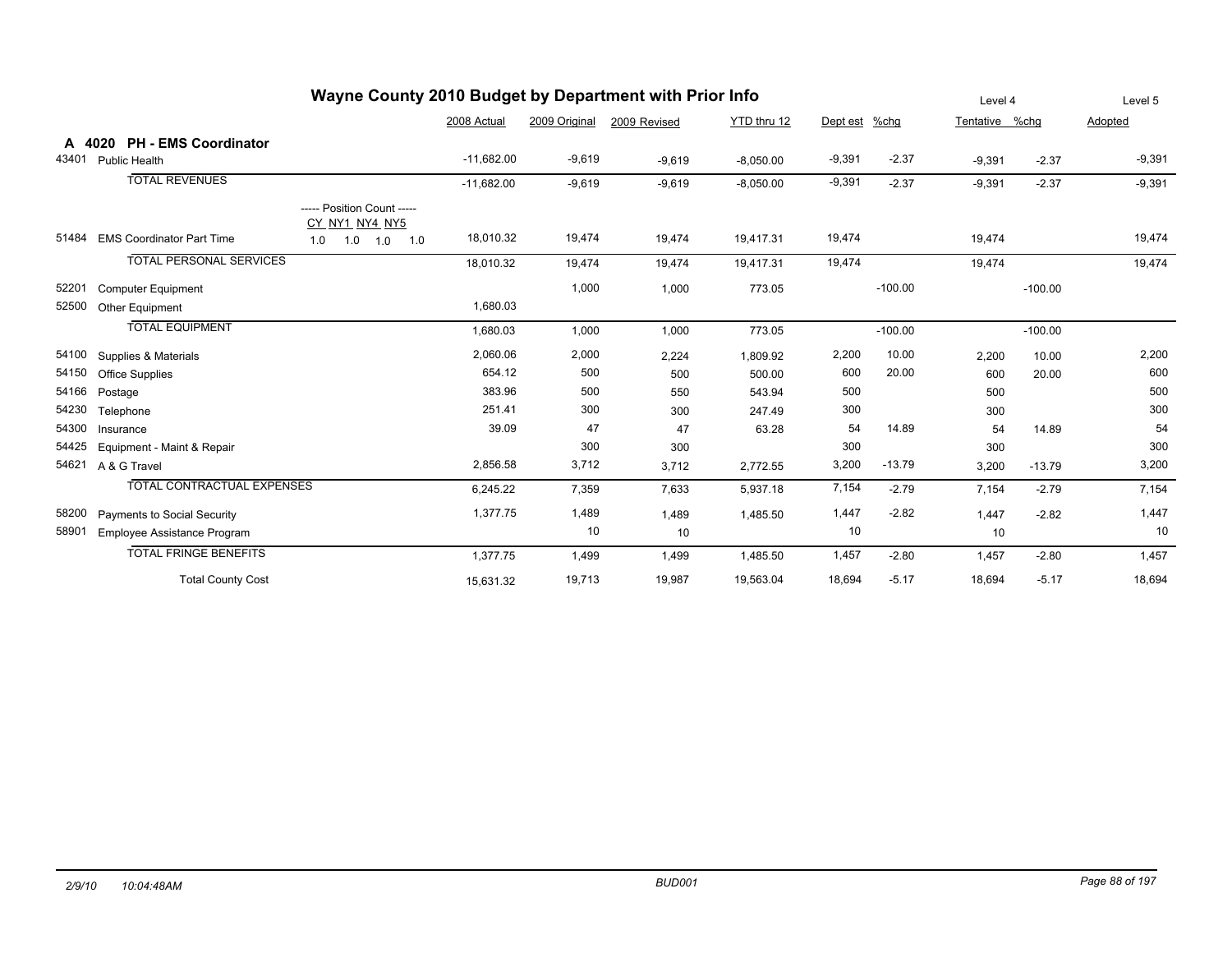|                                       |                 | Level 4       | Level 5      |                 |              |          |              |          |              |
|---------------------------------------|-----------------|---------------|--------------|-----------------|--------------|----------|--------------|----------|--------------|
|                                       | 2008 Actual     | 2009 Original | 2009 Revised | YTD thru 12     | Dept est     | $%$ chg  | Tentative    | %chg     | Adopted      |
| <b>Behavioral Health</b><br>A 4300    |                 |               |              |                 |              |          |              |          |              |
| 41284<br><b>Sheriff Reimbursement</b> | $-49,642.00$    | $-234,787$    | $-234,787$   | $-234,787.00$   | $-259,500$   | 10.53    | $-259,500$   | 10.53    | $-259,500$   |
| 41612<br>Medicare                     | $-35,872.89$    | $-25,000$     | $-25,000$    | 573.44          | $-30,000$    | 20.00    | $-30,000$    | 20.00    | $-30,000$    |
| 41613<br>Medicaid                     | $-1,421,684.91$ | $-2,102,592$  | $-2,125,032$ | $-1,095,915.35$ | $-2,204,000$ | 4.82     | $-2,204,000$ | 4.82     | $-2,204,000$ |
| 41616<br>Self Pay                     | $-50,957.25$    | $-67,000$     | $-68,560$    | $-98,366.96$    | $-87,500$    | 30.60    | $-87,500$    | 30.60    | $-87,500$    |
| 41620<br><b>Mental Health Fees</b>    | $-453,014.03$   | $-360,000$    | $-364,680$   | -464,864.77     | $-384,500$   | 6.81     | $-384,500$   | 6.81     | $-384,500$   |
| 41701<br>Co Required Match OMH        | $-31,973.00$    | $-32,273$     | $-32,273$    | $-32,273.00$    | $-32,273$    |          | $-32,273$    |          | $-32,273$    |
| 41702<br>Co Required MAtch OASAS      | $-22,878.00$    | $-28,902$     | $-28,902$    | $-28,902.00$    | $-28,902$    |          | $-28,902$    |          | $-28,902$    |
| 41703<br>Co Required Match OMRDD      | $-14,093.00$    | $-14,121$     | $-14,121$    | $-14,121.00$    | $-14,121$    |          | $-14,121$    |          | $-14,121$    |
| 42770<br>Miscellaneous Revenues       | $-19,373.74$    | $-6,000$      | $-6,000$     | $-22,862.79$    | $-32,000$    | 433.33   | $-32,000$    | 433.33   | $-32,000$    |
| 43490<br>State Aid - Mental Health    | $-885,550.70$   | -954,663      | $-954,663$   | $-725,850.00$   | -798,808     | $-16.33$ | $-798,808$   | $-16.33$ | -798,808     |
| 43498<br>Prior Year State Aid OMRDD   | $-41,668.60$    |               |              | 5,452.00        |              |          |              |          |              |
| 43509<br>State Aid - COPS             | $-1,401,452.26$ | $-1,101,234$  | $-1,101,234$ | $-654,600.13$   | $-930,000$   | $-15.55$ | $-930,000$   | $-15.55$ | $-930,000$   |
| 43523<br>CSP-St Aid                   | $-269,715.99$   | $-258,436$    | $-258,436$   | $-170,546.16$   | $-260,000$   | 0.61     | $-260,000$   | 0.61     | $-260,000$   |
| 43585<br>OMRDD                        | $-47,206.00$    | $-28,889$     | $-28,889$    | $-28,176.75$    | $-28,889$    |          | $-28,889$    |          | $-28,889$    |
| 43586<br>StAid - OASIS                | $-88,466.00$    | $-78,477$     | $-78,477$    | $-104,087.00$   | $-78,477$    |          | $-78,477$    |          | $-78,477$    |
| 43587<br><b>Medication Reimburse</b>  | $-11,112.69$    | $-15,000$     | $-15,000$    | $-15,973.97$    | $-20,000$    | 33.33    | $-20,000$    | 33.33    | $-20,000$    |
| 44469<br>MH Salary Sharing            | $-775,193.00$   | $-1,007,187$  | $-1,057,187$ | $-1,123,257.00$ | $-2,118,233$ | 110.31   | $-1,860,767$ | 84.75    | $-1,860,767$ |
| <b>TOTAL REVENUES</b>                 | $-5,619,854.06$ | $-6,314,561$  | $-6,393,241$ | $-4,808,558.44$ | $-7,307,203$ | 15.72    | $-7,049,737$ | 11.64    | $-7,049,737$ |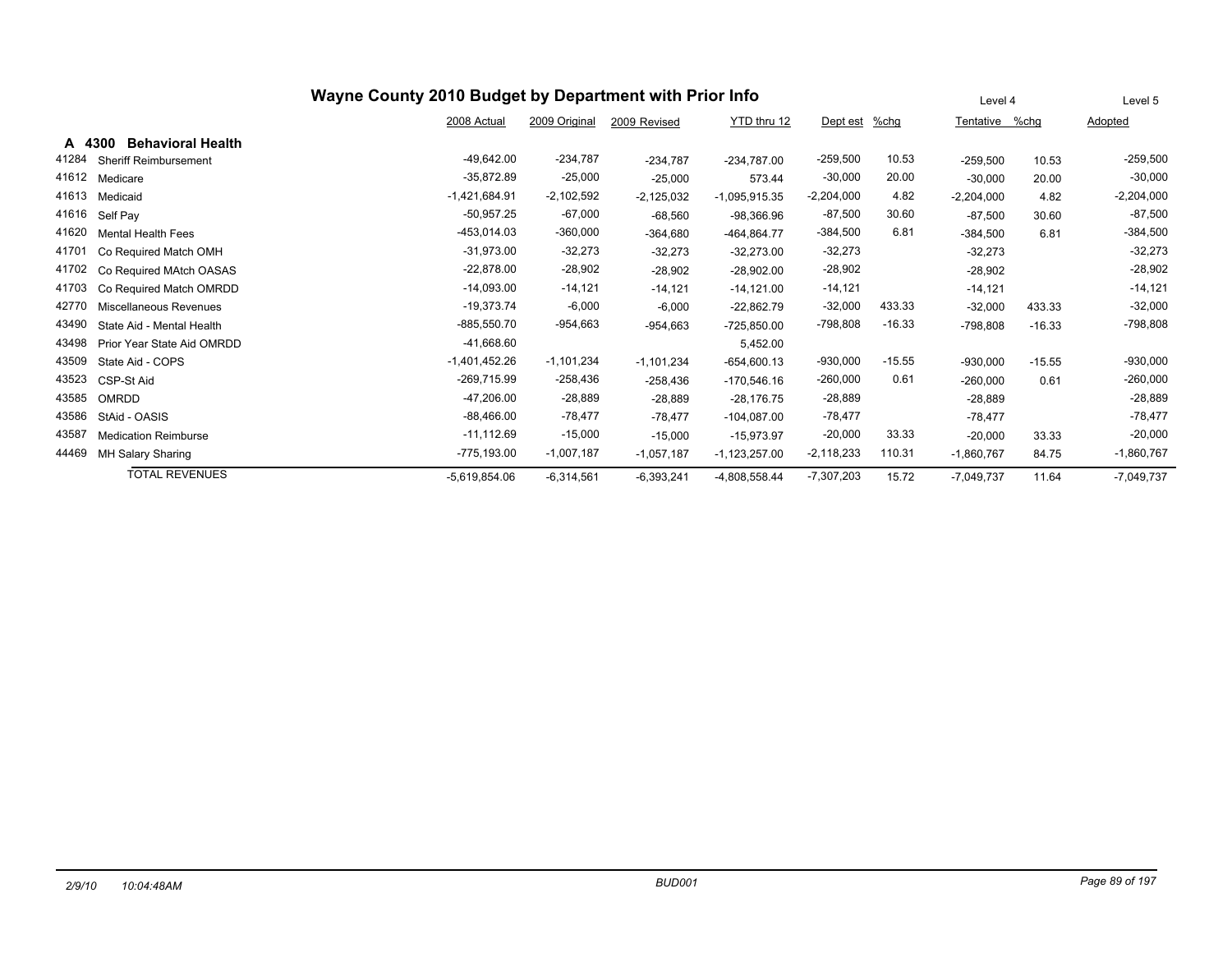|       |                                       | Wayne County 2010 Budget by Department with Prior Info |                |            |      |              |               |              |              | Level 4   | Level 5  |                |           |           |
|-------|---------------------------------------|--------------------------------------------------------|----------------|------------|------|--------------|---------------|--------------|--------------|-----------|----------|----------------|-----------|-----------|
|       |                                       |                                                        |                |            |      | 2008 Actual  | 2009 Original | 2009 Revised | YTD thru 12  | Dept est  | %chg     | Tentative %chg |           | Adopted   |
|       | <b>Behavioral Health</b><br>A 4300    |                                                        |                |            |      |              |               |              |              |           |          |                |           |           |
|       |                                       | ----- Position Count -----                             | CY NY1 NY4 NY5 |            |      |              |               |              |              |           |          |                |           |           |
| 51086 | Director of Mental Health             | 1.0                                                    |                | 2.0        | 2.0  | 85,648.73    | 87,550        | 87,550       | 88,220.94    | 88,221    | 0.77     | 88,221         | 0.77      | 88,221    |
| 51100 | Vehicle Operator (7Hr)                | 1.0                                                    | 1.0            | 1.0        | 1.0  | 22,961.40    | 24,229        | 24,229       | 24,718.62    | 25,763    | 6.33     | 25,763         | 6.33      | 25,763    |
| 51104 | Clerk Typist (7hr)                    | 4.0                                                    | 1.0            | 1.0        | 1.0  | 106,645.31   | 109,930       | 109,930      | 112,684.91   | 141,306   | 28.54    | 141,306        | 28.54     | 141,306   |
| 51105 | Clerk Typist - Part Time              | 1.0                                                    | 1.0            | 1.0        | 1.0  | 11,870.48    | 12,069        | 12,069       | 13,118.53    | 12,430    | 2.99     | 12,430         | 2.99      | 12,430    |
| 51110 | Receptionist 7Hr                      | 2.0                                                    |                | 1.0        | 1.0  | 59,189.38    | 60,786        | 60,786       | 60,916.60    | 62,540    | 2.89     | 62,540         | 2.89      | 62,540    |
| 51111 | Clerk PT                              | 1.0                                                    |                | 1.0        | 1.0  | 11,799.94    | 12,069        | 12,069       | 12,154.21    | 12,430    | 2.99     | 12,430         | 2.99      | 12,430    |
| 51122 | Account Clerk (7hr)                   | 1.0                                                    |                | 1.0        | 1.0  | 29,277.72    | 30,027        | 30,027       | 29,088.06    | 30,911    | 2.94     | 30,911         | 2.94      | 30,911    |
| 51134 | <b>Activity Aide</b>                  | 1.0                                                    | 1.0            | 1.0        | 1.0  | 28,746.11    | 29,452        | 29,452       | 29,451.97    | 30,285    | 2.83     | 30,285         | 2.83      | 30,285    |
| 51135 | <b>Activity Aide Part Time</b>        | 1.0                                                    | 1.0            | 1.0        | 1.0  | 7,311.19     | 11,451        | 11,451       | 9,238.31     | 11,795    | 3.00     | 11,795         | 3.00      | 11,795    |
| 51140 | Senior Typist                         | 2.0                                                    |                | 2.0        | 2.0  | 60,432.47    | 62,010        | 62,010       | 62,077.16    | 63,817    | 2.91     | 63,817         | 2.91      | 63,817    |
| 51154 | Senior Account Clerk (7hr)            | 5.0                                                    |                | 1.0        | 1.0  | 154,989.72   | 156,355       | 156,355      | 155,576.51   | 162,030   | 3.63     | 162,030        | 3.63      | 162,030   |
| 51184 | <b>Mental Health Aide</b>             | 5.0                                                    | 1.0            | 6.0        | 6.0  | 171,980.58   | 190,770       | 190,770      | 157,367.21   | 192,728   | 1.03     | 192,728        | 1.03      | 192,728   |
| 51185 | Comm Mental Health Aide PT            | 1.0                                                    | 1.0            | 1.0        | 1.0  | 3,500.84     | 16,270        | 16,270       | 12,968.07    | 14,719    | $-9.53$  | 14,719         | $-9.53$   | 14,719    |
| 51210 | LPNurse                               | 1.0                                                    |                | 1.0        | 1.0  | 33,878.54    | 34,760        | 34,760       | 36,365.37    | 37,406    | 7.61     | 37,406         | 7.61      | 37,406    |
| 51258 | <b>Assistant Social Worker</b>        | 9.0                                                    |                | 6.0        | 6.0  | 320,883.90   | 350,719       | 350,719      | 326,718.17   | 360,590   | 2.81     | 318,031        | $-9.32$   | 318,031   |
| 51282 | <b>RPNurse</b>                        | 1.0                                                    |                | 1.0        | 1.0  | 47,448.24    | 48,581        | 48,581       | 48,448.00    | 50,028    | 2.98     | 50,028         | 2.98      | 50,028    |
| 51283 | <b>RPNurse Part Time</b>              | 1.0                                                    |                | 1.0        | 1.0  | 17,940.48    | 19,848        | 19,848       | 15,589.18    | 20,443    | 3.00     | 20,443         | 3.00      | 20,443    |
| 51309 | <b>Mental Health Nurse</b>            | 2.0                                                    |                | 2.0        | 2.0  | 97,280.55    | 99,362        | 99,362       | 100,123.56   | 103,040   | 3.70     | 103,040        | 3.70      | 103,040   |
| 51322 | <b>Staff Social Worker</b>            | 17.0                                                   |                | 6.0        | 6.0  | 680,684.64   | 790,037       | 803,787      | 675,850.37   | 908,540   | 15.00    | 908,540        | 15.00     | 908,540   |
| 51325 | <b>CMHP</b>                           | 9.0                                                    |                | 5.0        | 5.0  | 427,564.18   | 429,300       | 415,550      | 438,240.97   | 446,132   | 3.92     | 446,132        | 3.92      | 446,132   |
| 51396 | Psychologist Supervisor               |                                                        | 1.0            | 5.0        | 5.0  | 71,442.39    | 73,296        | 73,296       | 73,291.66    | 73,296    |          | 73,296         |           | 73,296    |
| 51397 | Social Worker Supervisor              | 1.0                                                    |                | 1.0        | 1.0  | 49,182.84    | 50,422        | 50,422       | 50,614.65    | 50,422    |          |                | $-100.00$ |           |
| 51405 | Program Supervisor                    |                                                        |                | $1.0$ 10.0 | 10.0 | 132,228.82   | 157,008       | 157,008      | 108,085.44   | 158,425   | 0.90     | 158,425        | 0.90      | 158,425   |
| 51496 | <b>Staff Psychiatrist</b>             | 2.0                                                    |                | 2.0        | 2.0  | 174,702.65   | 349,898       | 184,898      | 163,636.18   | 180,000   | $-48.56$ | 180,000        | $-48.56$  | 180,000   |
| 51497 | Substance Abuse Counselor             | 2.0                                                    | 1.0            | 1.0        | 1.0  | 70,063.78    | 90,404        | 110,176      | 41,315.40    | 125,799   | 39.15    | 125,799        | 39.15     | 125,799   |
| 51498 | <b>Addictions Therapist</b>           | 1.0                                                    | 1.0            | 1.0        | 1.0  | 1,898.47     |               |              | 35,894.19    | 44,000    |          | 44,000         |           | 44,000    |
| 51507 | Mental Health Activities Coord        | 1.0                                                    |                | 1.0        | 1.0  | 34,154.20    | 35,015        | 35,015       | 35,205.85    | 36,256    | 3.54     | 36,256         | 3.54      | 36,256    |
| 51518 | <b>Psychiatric Nurse Practitioner</b> | 1.0                                                    | 1.0            | 1.0        | 1.0  | 68,832.85    | 71,997        | 71,997       | 71,957.72    | 71,997    |          | 71,997         |           | 71,997    |
| 51660 | Compliance Officer                    | 1.0                                                    | 1.0            | 1.0        | 1.0  | 51,697.07    | 52,939        | 52,939       | 15,415.16    | 55,329    | 4.51     |                | $-100.00$ |           |
| 51661 | Supportive Case Manager               | 1.0                                                    | 1.0            | 2.0        | 2.0  | 23,116.81    | 32,339        | 32,339       | 61,220.73    | 63,228    | 95.52    | 63,228         | 95.52     | 63,228    |
| 51692 | Deputy Director Mental Health         | 1.0                                                    | 1.0            | 1.0        | 1.0  | 53,833.82    | 55,029        | 55,029       | 50,014.04    | 55,329    | 0.55     | 55,329         | 0.55      | 55,329    |
| 51901 | <b>Personal Services</b>              | 6.0                                                    | 1.0            | 1.0        | 1.0  | 9,184.33     | 12,000        | 12,000       | 8,354.41     | 12,000    |          | 12,000         |           | 12,000    |
|       | <b>TOTAL PERSONAL SERVICES</b>        |                                                        |                |            |      | 3,120,372.43 | 3,555,922     | 3,410,694    | 3,123,922.15 | 3,701,235 | 4.09     | 3,552,925      | $-0.08$   | 3,552,925 |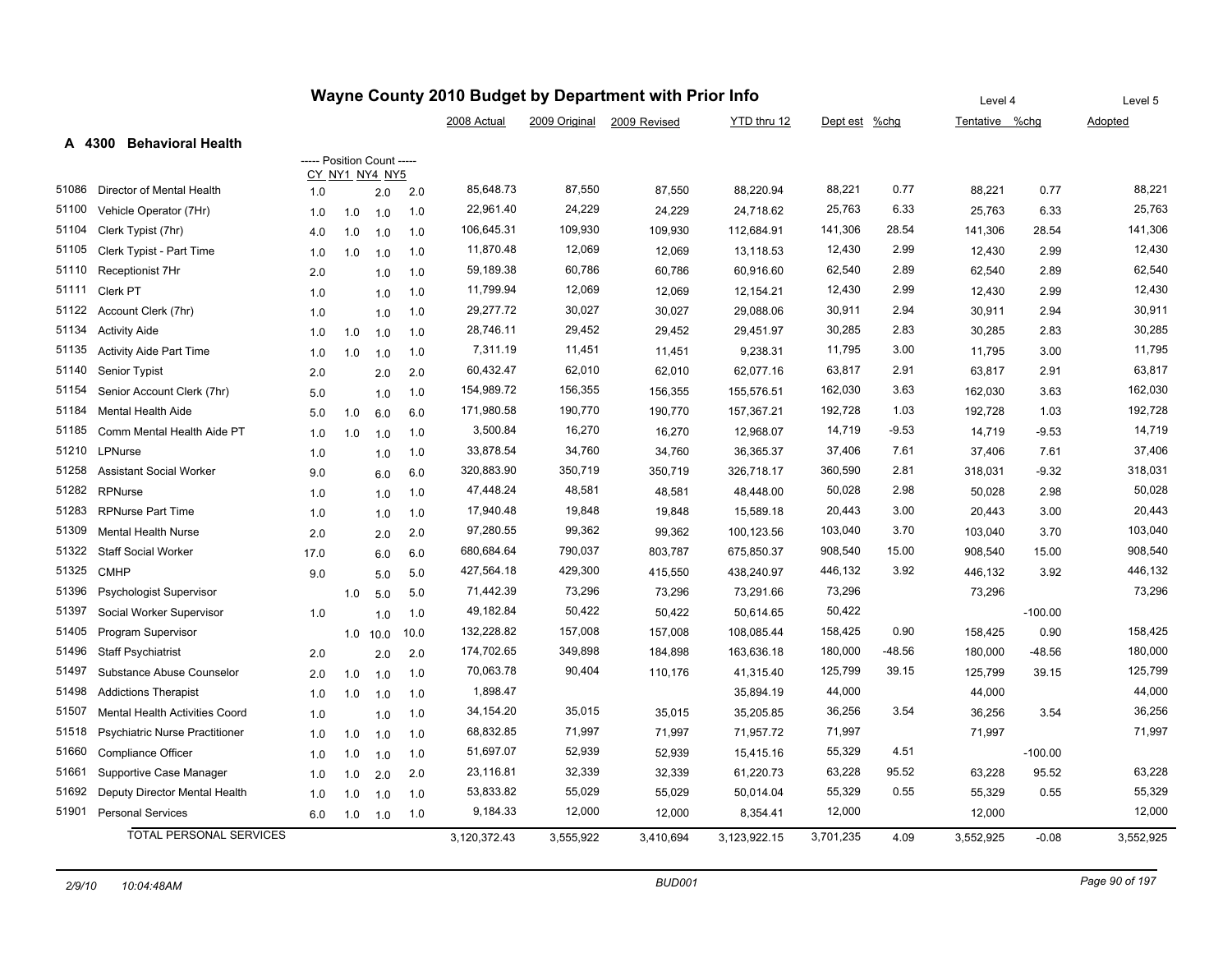|                                       |             | Level 4       |              | Level 5     |               |        |                |        |         |
|---------------------------------------|-------------|---------------|--------------|-------------|---------------|--------|----------------|--------|---------|
|                                       | 2008 Actual | 2009 Original | 2009 Revised | YTD thru 12 | Dept est %chg |        | Tentative %chq |        | Adopted |
| <b>Behavioral Health</b><br>A 4300    |             |               |              |             |               |        |                |        |         |
| 52000<br>Equipment & Other Cap Outlay |             |               | 29.999       | 29.994.46   |               |        |                |        |         |
| 52200<br><b>Office Equipment</b>      | 1,093.73    |               | 2,566        | 2,566.00    | 12,300        |        | 12.300         |        | 12,300  |
| 52201<br><b>Computer Equipment</b>    | 25.571.77   | 6,000         | 6,502        | 6.063.73    | 32,350        | 439.17 | 32,350         | 439.17 | 32,350  |
| 52300<br><b>Motor Vehicles</b>        | 31,937.00   | 18,000        | 18.000       | 16.605.00   | 20,000        | 11.11  | 20,000         | 11.11  | 20,000  |
| <b>TOTAL EQUIPMENT</b>                | 58,602.50   | 24,000        | 57.067       | 55.229.19   | 64,650        | 169.38 | 64.650         | 169.38 | 64.650  |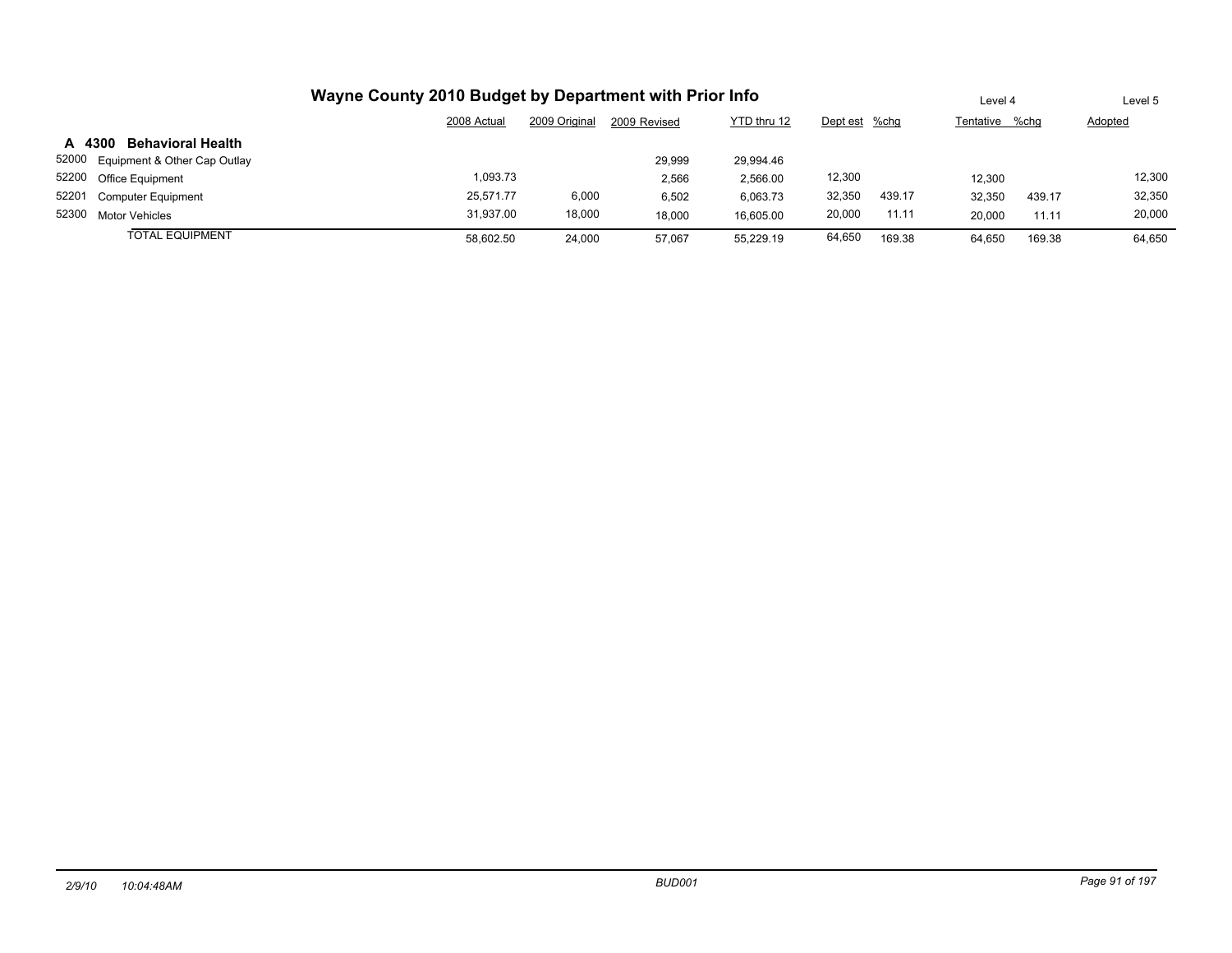|       |                                   |              | Level 4       | Level 5      |              |               |                 |                |          |           |
|-------|-----------------------------------|--------------|---------------|--------------|--------------|---------------|-----------------|----------------|----------|-----------|
|       |                                   | 2008 Actual  | 2009 Original | 2009 Revised | YTD thru 12  | Dept est %chg |                 | Tentative %chg |          | Adopted   |
|       | A 4300 Behavioral Health          |              |               |              |              |               |                 |                |          |           |
| 54100 | Supplies & Materials              | 11,357.53    | 15,050        | 15,790       | 13,318.69    | 16,300        | 8.31            | 16,300         | 8.31     | 16,300    |
| 54114 | Car Expense                       | 28,145.01    | 28,500        | 28,500       | 21,445.94    | 33,850        | 18.77           | 33,850         | 18.77    | 33,850    |
| 54115 | <b>Clinic Supplies</b>            | 6,978.16     | 18,500        | 19,099       | 15,913.24    | 19,700        | 6.49            | 19,700         | 6.49     | 19,700    |
| 54138 | <b>Cleaning Expense</b>           |              | 800           | 800          |              | 800           |                 | 800            |          | 800       |
| 54150 | <b>Office Supplies</b>            | 16,196.13    | 15,000        | 15,000       | 14,983.71    | 20,600        | 37.33           | 20,600         | 37.33    | 20,600    |
| 54166 | Postage                           | 9,438.69     | 11,000        | 11,000       | 10,740.84    | 13,000        | 18.18           | 13,000         | 18.18    | 13,000    |
| 54210 | Gas                               | 11,000.39    | 12,680        | 12,680       | 8,022.35     | 8,505         | $-32.93$        | 8,505          | $-32.93$ | 8,505     |
| 54220 | Light & Power                     | 58,887.38    | 74,117        | 74,117       | 59,535.04    | 61,610        | $-16.87$        | 61,610         | $-16.87$ | 61,610    |
| 54230 | Telephone                         | 57,198.99    | 57,300        | 57,300       | 59,873.44    | 66,550        | 16.14           | 66,550         | 16.14    | 66,550    |
| 54240 | Water                             | 3,288.23     | 4,234         | 4,234        | 3,694.20     | 3,693         | $-12.78$        | 3,693          | $-12.78$ | 3,693     |
| 54300 | Insurance                         | 64,792.27    | 76,456        | 76,456       | 65,135.49    | 86,500        | 13.14           | 86,500         | 13.14    | 86,500    |
| 54395 | <b>Bldg Maint - Contracts</b>     |              | 7,932         | 7,932        |              | 11,133        | 40.36           | 11,133         | 40.36    | 11,133    |
| 54396 | Bldg Maint - Work Orders          |              | 8,000         | 58,000       | 33,195.45    | 56,000        | 600.00          | 56,000         | 600.00   | 56,000    |
| 54410 | Conference                        | 97.42        | 2,000         | 2,000        |              | 3,000         | 50.00           | 3,000          | 50.00    | 3,000     |
| 54414 | Information Technology            | 101,109.96   | 109,100       | 109,100      | 91,066.60    | 115,000       | 5.41            | 115,000        | 5.41     | 115,000   |
| 54424 | Equipment - Maint Contract        | 35,826.96    | 50,000        | 50,000       | 35,287.48    | 65,000        | 30.00           | 65,000         | 30.00    | 65,000    |
| 54437 | Lease                             | 350,592.00   | 354,824       | 354,824      | 354,816.00   | 358,004       | 0.90            | 358,004        | 0.90     | 358,004   |
| 54438 | Maintenance/Repairs               | 95,556.19    | 47,526        | 47,526       | 63,724.02    | 54,400        | 14.46           | 54,400         | 14.46    | 54,400    |
| 54473 | Medications                       | 15,422.38    | 15,000        | 15,000       | 13,453.75    | 20,000        | 33.33           | 20,000         | 33.33    | 20,000    |
| 54475 | Software                          | 2,255.00     | 1,800         | 1,800        |              |               | 65,000 3,511.11 | 65,000         | 3,511.11 | 65,000    |
| 54483 | Training- Seminars & Schools      | 1,965.53     | 8,400         | 8,400        | 3,097.05     | 9,000         | 7.14            | 9,000          | 7.14     | 9,000     |
| 54485 | Travel                            | 5,938.24     | 8,500         | 8,620        | 392.25       | 4,900         | $-42.35$        | 4,900          | $-42.35$ | 4,900     |
| 54500 | Fees for Services Non-employ      | 28,010.73    | 38,711        | 38,711       | 38,706.73    | 39,663        | 2.46            | 39,663         | 2.46     | 39,663    |
| 54501 | <b>Accountants &amp; Auditors</b> | 31,048.50    | 35,000        | 35,000       | 27,536.25    | 36,000        | 2.86            | 36,000         | 2.86     | 36,000    |
| 54504 | Arbitrators                       | 2,685.68     | 2,000         | 2,000        |              | 1,000         | $-50.00$        | 1,000          | $-50.00$ | 1,000     |
| 54540 | Interpreter                       | 4,671.17     | 6,000         | 6,000        | 6,827.55     | 8,000         | 33.33           | 8,000          | 33.33    | 8,000     |
| 54563 | <b>Contracted CMHP</b>            | 26,812.97    | 30,000        | 30,000       | 33,980.00    | 30,000        |                 | 30,000         |          | 30,000    |
| 54565 | <b>Physical Exams</b>             | 21,700.50    | 26,000        | 26,000       | 23,228.85    | 26,000        |                 | 26,000         |          | 26,000    |
| 54566 | Physician                         | 359,440.25   | 355,640       | 551,209      | 593,720.67   | 664,880       | 86.95           | 664,880        | 86.95    | 664,880   |
| 54575 | Sexual Offender Contractor        | 56,805.00    | 70,000        | 70,000       | 65,699.00    | 70,000        |                 | 70,000         |          | 70,000    |
| 54600 | Misc                              | 5,083.16     | 4,000         | 4,000        | 1,388.39     | 2,000         | $-50.00$        | 2,000          | $-50.00$ | 2,000     |
| 54654 | Wrap-around Funds                 | 49,897.51    | 81,718        | 81,718       | 48,459.63    | 81,696        | $-0.03$         | 81,696         | $-0.03$  | 81,696    |
| 54784 | <b>Drug Testing</b>               | 653.00       | 750           | 750          | 689.17       | 1,000         | 33.33           | 1,000          | 33.33    | 1,000     |
|       | <b>TOTAL CONTRACTUAL EXPENSES</b> | 1,462,854.93 | 1,576,538     | 1,823,566    | 1,707,931.78 | 2,052,784     | 30.21           | 2,052,784      | 30.21    | 2,052,784 |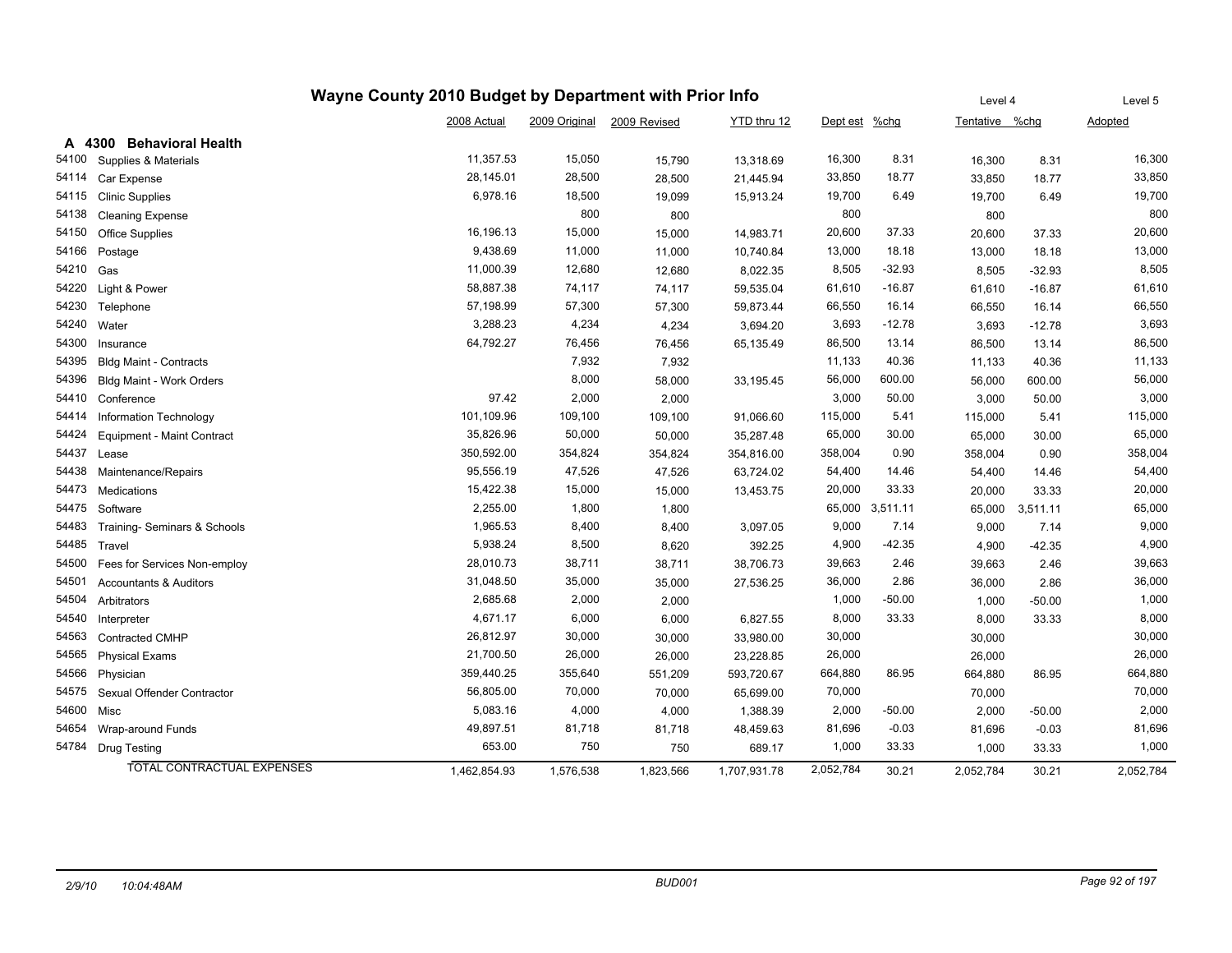| Wayne County 2010 Budget by Department with Prior Info |              |               |              |              |               |         |                | Level 4 | Level 5        |
|--------------------------------------------------------|--------------|---------------|--------------|--------------|---------------|---------|----------------|---------|----------------|
|                                                        | 2008 Actual  | 2009 Original | 2009 Revised | YTD thru 12  | Dept est %chg |         | Tentative %chg |         | <b>Adopted</b> |
| <b>Behavioral Health</b><br>A 4300                     |              |               |              |              |               |         |                |         |                |
| 58100<br>Payments to NYS Retirement Sys                | 254.301.00   | 383,525       | 368,538      | 222.326.00   | 432,016       | 12.64   | 413,176        | 7.73    | 413,176        |
| 58200 Payments to Social Security                      | 227,984.52   | 264,838       | 259,012      | 229,149.09   | 275,564       | 4.05    | 264,010        | $-0.31$ | 264,010        |
| 58400 Hospitalization                                  | 420,526.26   | 493,825       | 493,055      | 496,761.31   | 763,280       | 54.56   | 687,007        | 39.12   | 687,007        |
| 58500<br>Unemployment                                  | 3,216.75     | 2,500         | 2,500        | 14,509.13    | 2,500         |         | 2,500          |         | 2,500          |
| 58600<br>Disability                                    | 11.166.00    | 11,856        | 11.778       | 11.174.00    | 11,521        | $-2.83$ | 11.089         | $-6.47$ | 11,089         |
| 58901<br>Employee Assistance Program                   | 1,329.74     | 1,557         | 1,557        | 1.216.33     | 1,653         | 6.17    | 1,596          | 2.50    | 1,596          |
| <b>TOTAL FRINGE BENEFITS</b>                           | 918.524.27   | 1,158,101     | 1,136,440    | 975.135.86   | 1,486,534     | 28.36   | 1,379,378      | 19.11   | 1,379,378      |
| <b>Total County Cost</b>                               | $-59.499.93$ |               | 34,526       | 1.053.660.54 | $-2,000$      |         |                |         |                |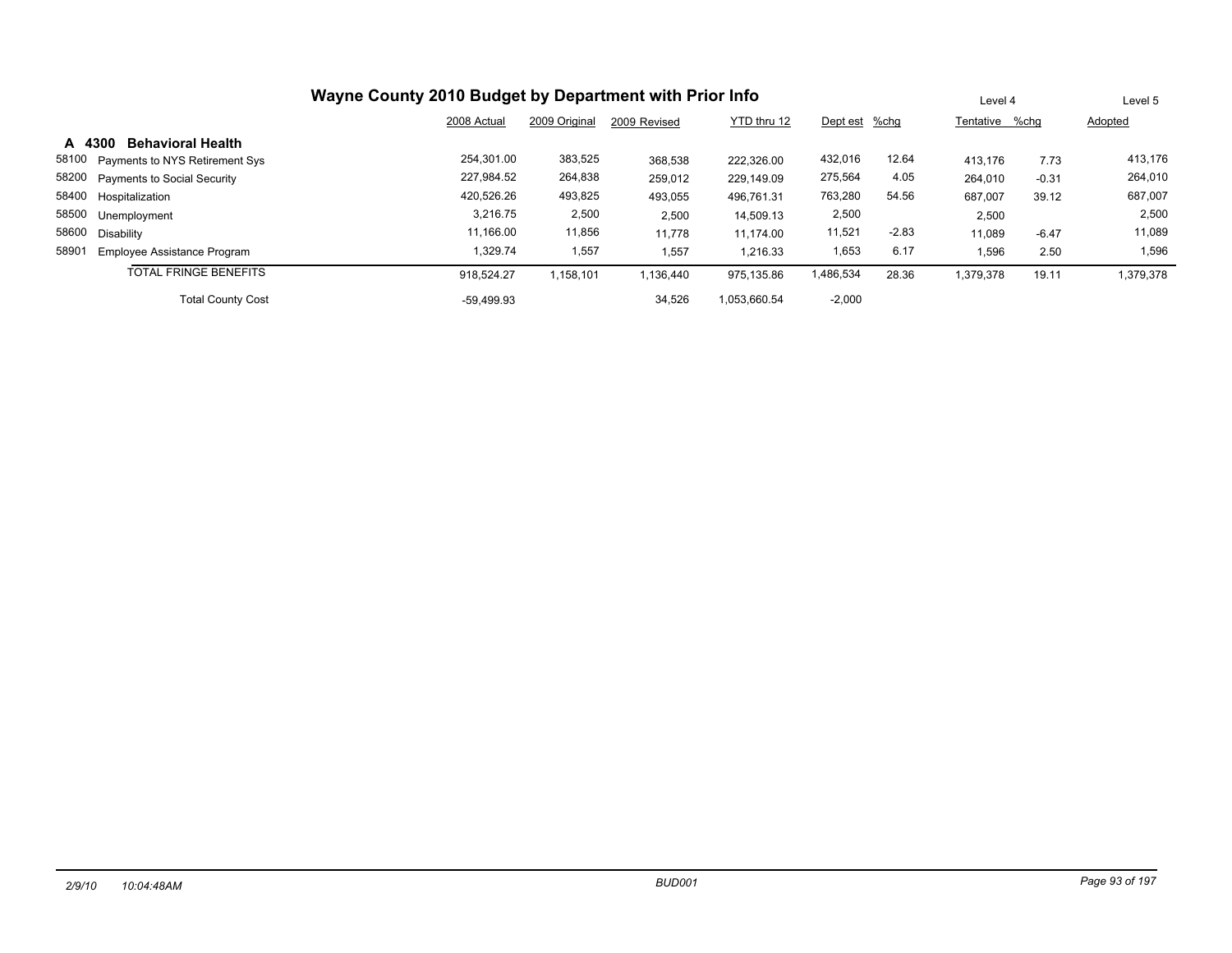| Wayne County 2010 Budget by Department with Prior Info |                                     |                   |               |              |                   |                |           |                | Level 4   | Level 5      |
|--------------------------------------------------------|-------------------------------------|-------------------|---------------|--------------|-------------------|----------------|-----------|----------------|-----------|--------------|
|                                                        |                                     | 2008 Actual       | 2009 Original | 2009 Revised | YTD thru 12       | Dept est       | $%$ chg   | Tentative %chg |           | Adopted      |
|                                                        | A 4322 Community Providers          |                   |               |              |                   |                |           |                |           |              |
| 42214                                                  | Yates County MATS                   |                   | $-7,600$      | $-7,600$     |                   |                | $-100.00$ |                | $-100.00$ |              |
| 43478                                                  | <b>ARC MH</b>                       | $-12,392.00$      | $-12,487$     | $-12,487$    | $-12,491.00$      | $-12,491$      | 0.03      | $-12,491$      | 0.03      | $-12,491$    |
| 43485                                                  | <b>Unity House</b>                  | $-106, 106.00$    | $-106,919$    | $-109,292$   | $-110,050.00$     | -114,655       | 7.24      | $-114,655$     | 7.24      | $-114,655$   |
| 43488                                                  | <b>Epilepsy Association</b>         |                   | $-2,851$      | $-2,851$     | $-1,586.00$       | $-2,851$       |           | $-2,851$       |           | $-2,851$     |
| 43490                                                  | State Aid - Mental Health           |                   | $-3,276$      | $-3,276$     |                   | $-3,276$       |           | $-3,276$       |           | $-3,276$     |
| 43494                                                  | Delphi                              | $-415, 157.00$    | $-395,725$    | $-395,725$   | $-372,870.00$     | $-395,725$     |           | $-395,725$     |           | $-395,725$   |
| 43495                                                  | ARC - MR                            | $-374, 143.00$    | $-456,731$    | $-456,731$   | $-292,630.00$     | $-475,858$     | 4.19      | $-475,858$     | 4.19      | $-475,858$   |
| 43499                                                  | <b>FLACRA</b>                       | $-1, 185, 186.00$ | $-1,107,287$  | $-1,107,287$ | $-1, 122, 800.00$ | $-1,107,288$   | 0.00      | $-1,107,288$   | 0.00      | $-1,107,288$ |
| 43504                                                  | Lifeline                            | $-24,731.00$      | $-24,920$     | $-24,927$    | $-24,927.00$      | $-24,927$      | 0.03      | $-24,927$      | 0.03      | $-24,927$    |
| 43522                                                  | Council on ALC                      | $-210,611.00$     | $-185,960$    | $-185,960$   | $-189,463.00$     | -185,960       |           | $-185,960$     |           | $-185,960$   |
| 43526                                                  | Wayne CAP                           | $-55,983.00$      | $-53,464$     | $-53,476$    | $-53,476.00$      | $-53,476$      | 0.02      | $-53,476$      | 0.02      | $-53,476$    |
| 43607                                                  | FL Parents' Network                 | $-24,321.00$      | $-24,262$     | $-24,269$    | $-24,269.00$      | $-24,269$      | 0.03      | $-24,269$      | 0.03      | $-24,269$    |
| 43614                                                  | <b>Lakeview Mental Health</b>       | $-59,176.00$      | $-59,629$     | $-93,720$    | $-53,850.00$      | $-93,354$      | 56.56     | $-93,354$      | 56.56     | $-93,354$    |
| 43615                                                  | Catholic Fam Ctr-Hannick Hall       |                   | $-519,071$    | $-619,071$   | $-619,071.00$     | -619,071       | 19.27     | -619,071       | 19.27     | $-619,071$   |
| 43840                                                  | Aging & Youth                       | $-38,436.00$      | $-39,666$     | $-39,666$    | $-38,436.00$      | $-38,436$      | $-3.10$   | $-38,436$      | $-3.10$   | $-38,436$    |
|                                                        | <b>TOTAL REVENUES</b>               | $-2,506,242.00$   | $-2,999,848$  | $-3,136,338$ | $-2,915,919.00$   | $-3, 151, 637$ | 5.06      | $-3,151,637$   | 5.06      | $-3,151,637$ |
| 54534                                                  | Aging & Youth                       | 38,436.00         | 39,666        | 39,666       | 38,436.00         | 38,436         | $-3.10$   | 38,436         | $-3.10$   | 38,436       |
| 54602                                                  | <b>Yates County MATS</b>            | 3,825.00          | 7,600         | 7,600        |                   |                | $-100.00$ |                | $-100.00$ |              |
|                                                        | 54604 FLACRA                        | 1,206,788.00      | 1,176,889     | 1,176,889    | 1,192,402.00      | 1,176,890      | 0.00      | 1,176,890      | 0.00      | 1,176,890    |
| 54607                                                  | <b>DELPHI</b>                       | 415,453.00        | 403,475       | 403,475      | 380,620.00        | 403,475        |           | 403,475        |           | 403,475      |
| 54608                                                  | ARC MR                              | 388,911.00        | 471,499       | 471,499      | 307,398.00        | 490,626        | 4.06      | 490,626        | 4.06      | 490,626      |
| 54609                                                  | <b>ARC MH</b>                       | 12,392.00         | 12,487        | 12,487       | 12,491.00         | 12,491         | 0.03      | 12,491         | 0.03      | 12,491       |
|                                                        | 54612 Catholic Fam Ctr-Hannick Hall |                   | 519,071       | 619,071      | 619,071.00        | 619,071        | 19.27     | 619,071        | 19.27     | 619,071      |
| 54614                                                  | <b>Lakeview Mental Health</b>       | 59,176.00         | 59,629        | 93,720       | 62,370.00         | 93,354         | 56.56     | 93,354         | 56.56     | 93,354       |
| 54631                                                  | Epilepsy Assoc.                     |                   | 3,069         | 3,069        | 1,804.00          | 3,069          |           | 3,069          |           | 3,069        |
| 54640                                                  | Lifeline                            | 24,731.00         | 24,920        | 24,927       | 24,927.00         | 24,927         | 0.03      | 24,927         | 0.03      | 24,927       |
| 54685                                                  | Unity House                         | 106,106.00        | 106,919       | 109,292      | 110,050.00        | 114,655        | 7.24      | 114,655        | 7.24      | 114,655      |
| 54686                                                  | FL Parents' Network                 | 24,321.00         | 24,262        | 24,269       | 24,269.00         | 28,269         | 16.52     | 28,269         | 16.52     | 28,269       |
| 54687                                                  | <b>WBHN</b>                         | 68,944.00         | 75,296        | 75,296       | 75,296.00         | 75,296         |           | 75,296         |           | 75,296       |
| 54690                                                  | Council on ALC                      | 207,108.00        | 185,960       | 185,960      | 189,463.00        | 185,960        |           | 185,960        |           | 185,960      |
|                                                        | 54697 Wayne CAP                     | 55,983.00         | 53,464        | 53,476       | 53,476.00         | 53,476         | 0.02      | 53,476         | 0.02      | 53,476       |
|                                                        | <b>TOTAL CONTRACTUAL EXPENSES</b>   | 2,612,174.00      | 3,164,206     | 3,300,696    | 3,092,073.00      | 3,319,995      | 4.92      | 3,319,995      | 4.92      | 3,319,995    |
|                                                        | <b>Total County Cost</b>            | 105,932.00        | 164,358       | 164,358      | 176,154.00        | 168,358        | 2.43      | 168,358        | 2.43      | 168,358      |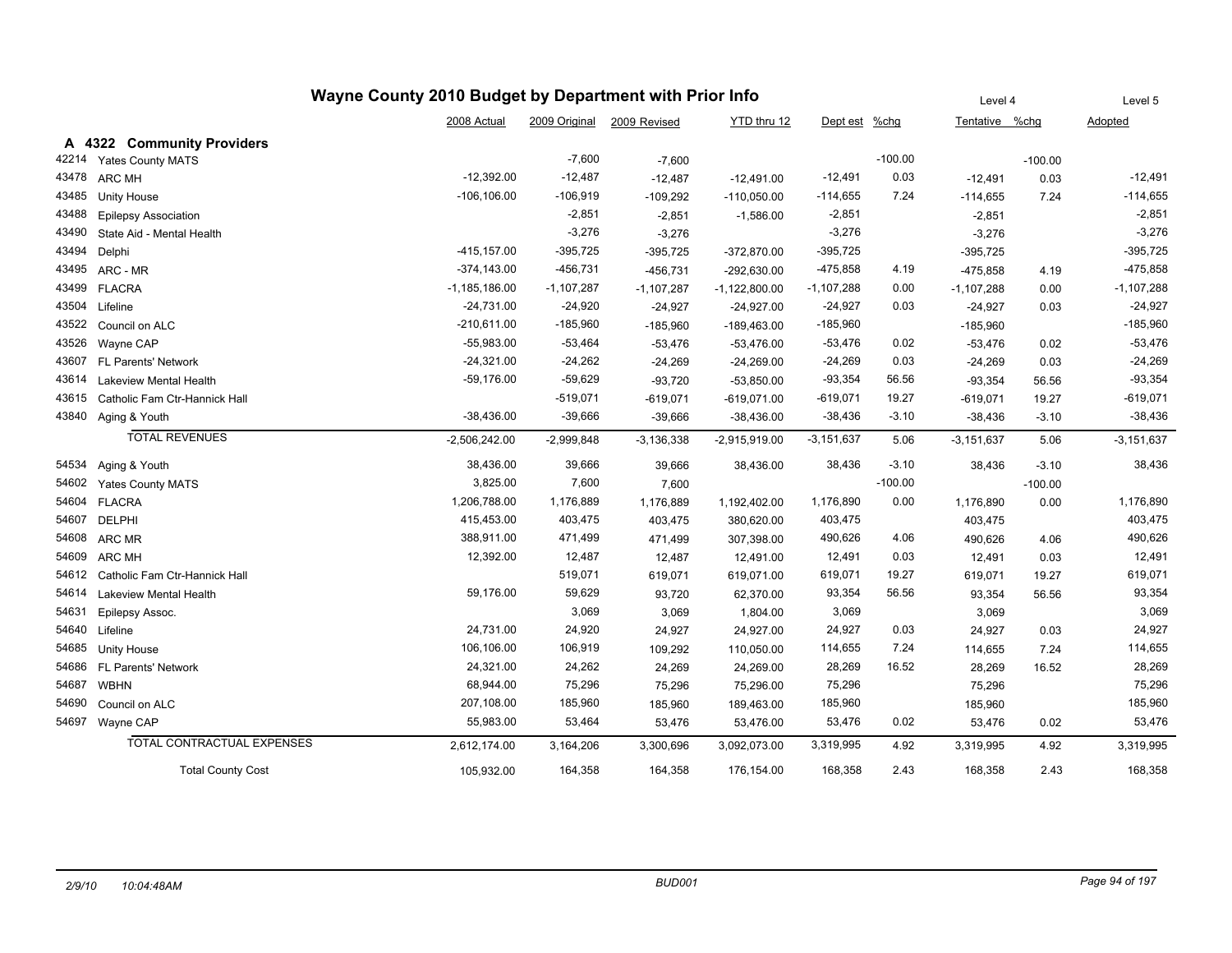| Wayne County 2010 Budget by Department with Prior Info | Level 4                                                                      | Level 5 |        |           |        |        |        |  |  |  |  |
|--------------------------------------------------------|------------------------------------------------------------------------------|---------|--------|-----------|--------|--------|--------|--|--|--|--|
|                                                        | 2009 Original<br>YTD thru 12<br>2008 Actual<br>Dept est %chg<br>2009 Revised |         |        |           |        |        |        |  |  |  |  |
| A 5632 Bus Operations<br>54464 Regional Transportation | 38.377.80                                                                    | 38,378  | 47.973 | 47.972.25 | 38,378 | 38.378 | 38,378 |  |  |  |  |
| TOTAL CONTRACTUAL EXPENSES                             | 38.377.80                                                                    | 38,378  | 47.973 | 47.972.25 | 38,378 | 38.378 | 38,378 |  |  |  |  |
| <b>Total County Cost</b>                               | 38.377.80                                                                    | 38,378  | 47.973 | 47.972.25 | 38.378 | 38.378 | 38,378 |  |  |  |  |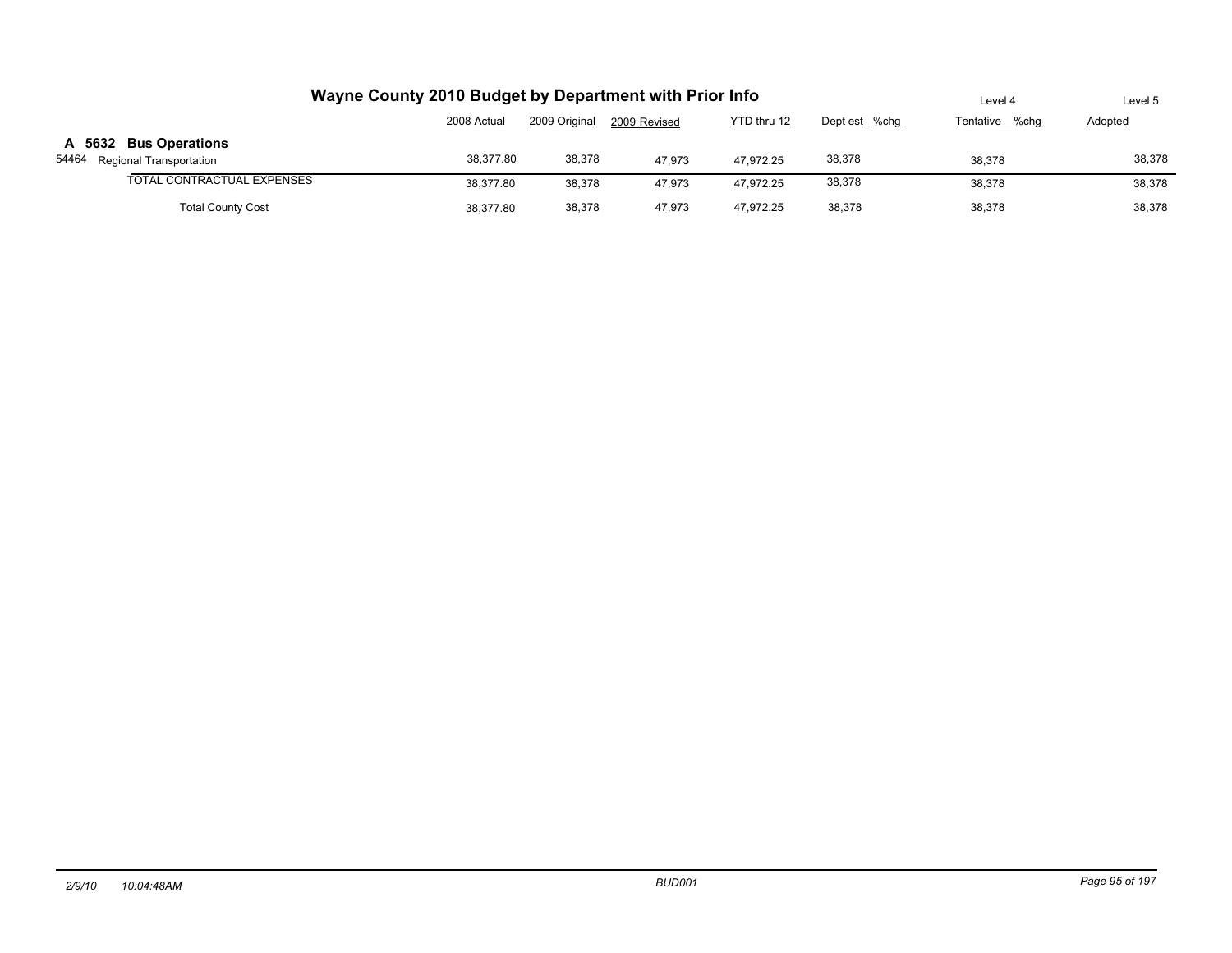|                                         |                 | Level 4       |              | Level 5         |              |           |                |           |              |
|-----------------------------------------|-----------------|---------------|--------------|-----------------|--------------|-----------|----------------|-----------|--------------|
|                                         | 2008 Actual     | 2009 Original | 2009 Revised | YTD thru 12     | Dept est     | %chg      | Tentative %chq |           | Adopted      |
| Administration<br>A 6010                |                 |               |              |                 |              |           |                |           |              |
| 41811<br><b>Federal Incentives</b>      |                 | $-500$        | $-500$       | $-1,319.78$     | $-700$       | 40.00     | $-700$         | 40.00     | -700         |
| 41880<br>Social Services- Recovery Chrq | $-1,723.40$     | $-1,000$      | $-1,000$     | $-1,944.83$     | $-1,000$     |           | $-1,000$       |           | $-1,000$     |
| 41894<br>Social Services Charges        | $-30,279.07$    | $-5,000$      | $-5,000$     | $-49.213.53$    | $-10,000$    | 100.00    | $-10,000$      | 100.00    | $-10,000$    |
| 42701<br>Refund of Prior Yr Expenditure | $-9,088.63$     | $-5,000$      | $-5,000$     | $-23,358.88$    | $-8,000$     | 60.00     | $-8,000$       | 60.00     | $-8,000$     |
| 42770<br>Miscellaneous Revenues         | $-304.28$       |               |              | $-30.00$        |              |           |                |           |              |
| 43610<br>Social Services Administration | $-3,031,798.00$ | $-2,493,426$  | $-2,493,426$ | $-2,640,762.04$ | $-2,419,373$ | $-2.97$   | $-2.757.747$   | 10.60     | $-2,757,747$ |
| 43616<br>Local Admin Fund               | -583.772.00     | $-625,367$    | $-625.367$   |                 |              | $-100.00$ |                | $-100.00$ |              |
| 44610<br>Social Services Administration | $-3,341,878.05$ | $-2,973,558$  | $-2,979,168$ | $-2,689,359.00$ | $-2,885,373$ | $-2.97$   | $-3,232,800$   | 8.72      | $-3,232,800$ |
| 44611<br>Food Stamp Program             | -543,407.00     | $-546,517$    | $-546.517$   | -483.687.00     | $-510,000$   | $-6.68$   | $-510.000$     | $-6.68$   | $-510,000$   |
| 44615<br>Flex Fund for Fam Serv         | $-1,971,253.00$ | -746,424      | $-746,424$   | -592,352.00     | $-1,349,078$ | 80.74     | $-1,349,078$   | 80.74     | $-1,349,078$ |
| <b>TOTAL REVENUES</b>                   | $-9,513,503.43$ | $-7,396,792$  | $-7,402,402$ | $-6,482,027.06$ | $-7,183,524$ | $-2.88$   | $-7,869,325$   | 6.39      | $-7,869,325$ |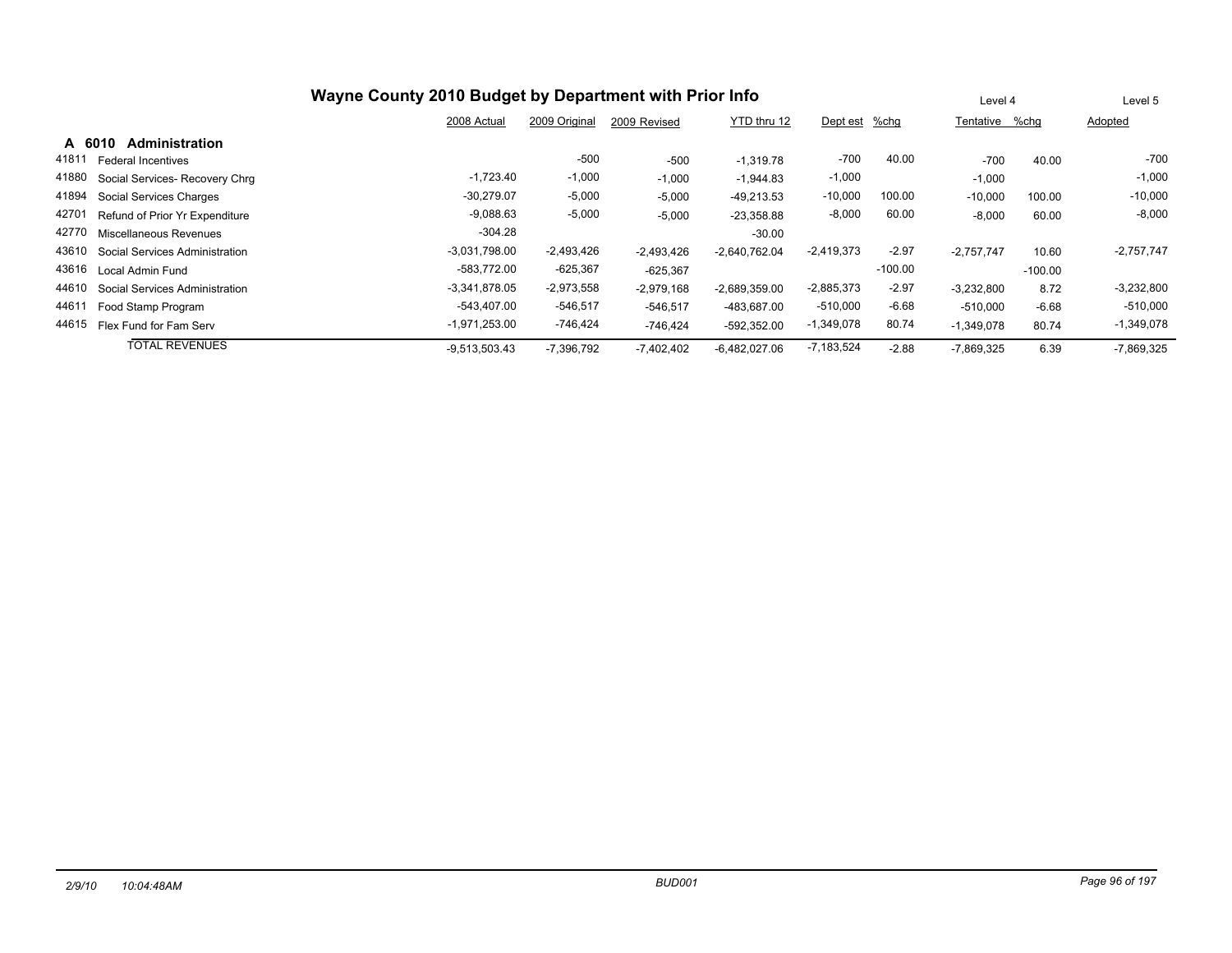|       |                                       | Wayne County 2010 Budget by Department with Prior Info |     |                                              |      |              |               | Level 4      |              | Level 5       |       |                |       |           |
|-------|---------------------------------------|--------------------------------------------------------|-----|----------------------------------------------|------|--------------|---------------|--------------|--------------|---------------|-------|----------------|-------|-----------|
|       |                                       |                                                        |     |                                              |      | 2008 Actual  | 2009 Original | 2009 Revised | YTD thru 12  | Dept est %chg |       | Tentative %chg |       | Adopted   |
|       | A 6010 Administration                 |                                                        |     |                                              |      |              |               |              |              |               |       |                |       |           |
|       |                                       |                                                        |     | ----- Position Count -----<br>CY NY1 NY4 NY5 |      |              |               |              |              |               |       |                |       |           |
| 51081 | Stenograhper Secretary                | 1.0                                                    | 1.0 | 1.0                                          | 1.0  | 36,670.76    | 37,727        | 37,727       | 37,711.93    | 37,865        | 0.37  | 37,865         | 0.37  | 37,865    |
| 51087 | <b>Commissioner Social Services</b>   | 1.0                                                    | 1.0 | 1.0                                          | 1.0  | 81,615.11    | 84,052        | 84,052       | 84,049.21    | 84,735        | 0.81  | 84,735         | 0.81  | 84,735    |
| 51100 | Vehicle Operator                      | 4.0                                                    | 1.0 | 4.0                                          | 4.0  | 113,036.54   | 118,340       | 118,340      | 110,468.62   | 123,586       | 4.43  | 123,584        | 4.43  | 123,584   |
| 51110 | Receptionist                          | 1.0                                                    | 1.0 | 1.0                                          | 1.0  | 29,877.14    | 30,618        | 30,618       | 30,626.71    | 31,534        | 2.99  | 31,534         | 2.99  | 31,534    |
| 51112 | Typist                                | 8.0                                                    | 1.0 | 8.0                                          | 8.0  | 214,787.27   | 229,400       | 229,400      | 228,357.11   | 242,194       | 5.58  | 242,192        | 5.58  | 242,192   |
| 51118 | <b>Telephone Operator</b>             | 1.0                                                    | 1.0 | 1.0                                          | 1.0  | 30,240.48    | 31,168        | 31,168       | 31,143.75    | 31,934        | 2.46  | 31,934         | 2.46  | 31,934    |
| 51122 | <b>Account Clerk</b>                  | 2.0                                                    | 1.0 | 2.0                                          | 2.0  | 35,609.48    | 53,498        | 53,498       | 46,413.17    | 58,368        | 9.10  | 58,368         | 9.10  | 58,368    |
| 51124 | <b>Audit Clerk</b>                    | 3.0                                                    | 1.0 | 3.0                                          | 3.0  | 75,293.79    | 86,391        | 86,391       | 77,308.03    | 88,094        | 1.97  | 88,095         | 1.97  | 88,095    |
| 51140 | Senior Typist                         | 6.0                                                    | 1.0 | 6.0                                          | 6.0  | 166, 155. 12 | 184,860       | 184,860      | 181,895.09   | 190,906       | 3.27  | 190,902        | 3.27  | 190,902   |
| 51144 | Data Entry Operator                   | 1.0                                                    | 1.0 | 1.0                                          | 1.0  | 31,097.45    | 32,067        | 32,067       | 31,835.06    | 32,902        | 2.60  | 32,902         | 2.60  | 32,902    |
| 51154 | Senior Account Clerk                  | 4.0                                                    | 1.0 | 4.0                                          | 4.0  | 112,557.43   | 123,724       | 123,724      | 123,008.48   | 128,529       | 3.88  | 128,528        | 3.88  | 128,528   |
| 51158 | Senior Audit Clerk                    | 1.0                                                    | 1.0 | 1.0                                          | 1.0  | 31,676.06    | 32,684        | 32,684       | 32,450.62    | 33,485        | 2.45  | 33,485         | 2.45  | 33,485    |
| 51160 | Senior Stenographer                   | 1.0                                                    | 1.0 | 1.0                                          | 1.0  | 31,376.07    | 32,384        | 32,384       | 32,150.48    | 33,185        | 2.47  | 33,185         | 2.47  | 33,185    |
| 51174 | Senior Data Entry Operator            | 1.0                                                    | 1.0 | 1.0                                          | 1.0  | 31,692.57    | 32,879        | 32,879       | 32,639.62    | 33,786        | 2.76  | 33,786         | 2.76  | 33,786    |
| 51200 | Social Welfare Exam                   | 36.0                                                   |     | $1.0$ 36.0                                   | 36.0 | 1,168,612.55 | 1,313,648     | 1,313,648    | 1,252,321.08 | 1,327,233     | 1.03  | 1,326,960      | 1.01  | 1,326,960 |
| 51201 | Social Welfare Examiner-Temp          |                                                        |     |                                              |      | 13,410.49    |               |              |              |               |       |                |       |           |
| 51209 | Support Investigator                  | 7.0                                                    | 1.0 | 7.0                                          | 7.0  | 230,988.11   | 250,075       | 250,075      | 247,558.08   | 259,865       | 3.91  | 259,868        | 3.92  | 259,868   |
| 51227 | Legal Assistant                       | 1.0                                                    | 1.0 | 1.0                                          | 1.0  | 39,975.20    | 38,690        | 38,690       | 38,902.20    | 39,647        | 2.47  | 39,647         | 2.47  | 39,647    |
| 51229 | <b>Computer Services Asst</b>         | 1.0                                                    | 1.0 | 1.0                                          | 1.0  | 37,186.02    | 38,234        | 38,234       | 38,153.51    | 39,397        | 3.04  | 39,397         | 3.04  | 39,397    |
| 51232 | <b>Principal Account Clerk</b>        | 1.0                                                    | 1.0 | 1.0                                          | 1.0  | 36,291.63    | 38,112        | 38,112       | 37,827.25    | 39,277        | 3.06  | 39,277         | 3.06  | 39,277    |
| 51234 | <b>Principal Audit Clerk</b>          | 1.0                                                    | 1.0 | 1.0                                          | 1.0  | 37,828.09    | 39,054        | 39,054       | 38,769.69    | 40,310        | 3.22  | 40,310         | 3.22  | 40,310    |
| 51242 | Senior Social Welfare Exam            | 9.0                                                    | 1.0 | 9.0                                          | 9.0  | 326,328.86   | 337,760       | 337,760      | 368,104.98   | 388,265       | 14.95 | 388,260        | 14.95 | 388,260   |
| 51243 | <b>Employment Coordinator</b>         | 1.0                                                    | 1.0 | 1.0                                          | 1.0  | 41,343.08    | 42,679        | 42,679       | 42,369.34    | 43,740        | 2.49  | 43,740         | 2.49  | 43,740    |
| 51248 | Senior Support Investigator           | 1.0                                                    | 1.0 | 1.0                                          | 1.0  | 41,343.07    | 42,679        | 42,679       | 42,369.44    | 43,740        | 2.49  | 43,740         | 2.49  | 43,740    |
| 51301 | <b>Supervising Support Investigat</b> | 1.0                                                    | 1.0 | 1.0                                          | 1.0  | 45,751.54    | 47,219        | 47,219       | 46,184.73    | 48,391        | 2.48  | 48,391         | 2.48  | 48,391    |
| 51305 | Principal Soc Welfare Examiner        | 3.0                                                    | 1.0 | 3.0                                          | 3.0  | 134,821.93   | 140,772       | 140,772      | 140,104.40   | 144,571       | 2.70  | 144,573        | 2.70  | 144,573   |
| 51307 | <b>Accounting Supervisor</b>          | 1.0                                                    | 1.0 | 1.0                                          | 1.0  | 44,169.27    | 45,600        | 45,600       | 45,268.85    | 46,737        | 2.49  | 46,737         | 2.49  | 46,737    |
| 51331 | Head Social Welfare Examiner          | 1.0                                                    | 1.0 | 1.0                                          | 1.0  | 53,728.11    | 55,381        | 55,381       | 55,373.05    | 55,586        | 0.37  | 55,586         | 0.37  | 55,586    |
| 51360 | Caseworker                            | 32.0                                                   | 1.0 | 32.0                                         | 32.0 | 1,392,463.29 | 1,484,096     | 1,484,096    | 1,463,830.89 | 1,540,600     | 3.81  | 1,540,576      | 3.81  | 1,540,576 |
| 51362 | Senior Caseworker                     | 9.0                                                    | 1.0 | 9.0                                          | 9.0  | 435,157.03   | 453,699       | 453,699      | 452,214.16   | 470,254       | 3.65  | 470,250        | 3.65  | 470,250   |
| 51364 | Case Supervisor                       | 4.0                                                    | 1.0 | 4.0                                          | 4.0  | 210,924.05   | 218,628       | 218,628      | 218,384.75   | 226,212       | 3.47  | 226,212        | 3.47  | 226,212   |
| 51380 | InformationTech Coordinator           | 1.0                                                    | 1.0 | 1.0                                          | 1.0  | 43,587.10    | 44,895        | 44,895       | 44,894.87    | 45,068        | 0.39  | 45,068         | 0.39  | 45,068    |
| 51381 | Social Services Attorney              | 1.0                                                    | 1.0 | 1.0                                          | 1.0  | 83,669.18    | 85,502        | 85,502       | 86,360.22    | 86,124        | 0.73  | 86,124         | 0.73  | 86,124    |
| 51382 | Director Administrative Servic        | 1.0                                                    | 1.0 | 1.0                                          | 1.0  | 61,933.78    | 63,342        | 63,342       | 63,329.07    | 63,580        | 0.38  | 63,580         | 0.38  | 63,580    |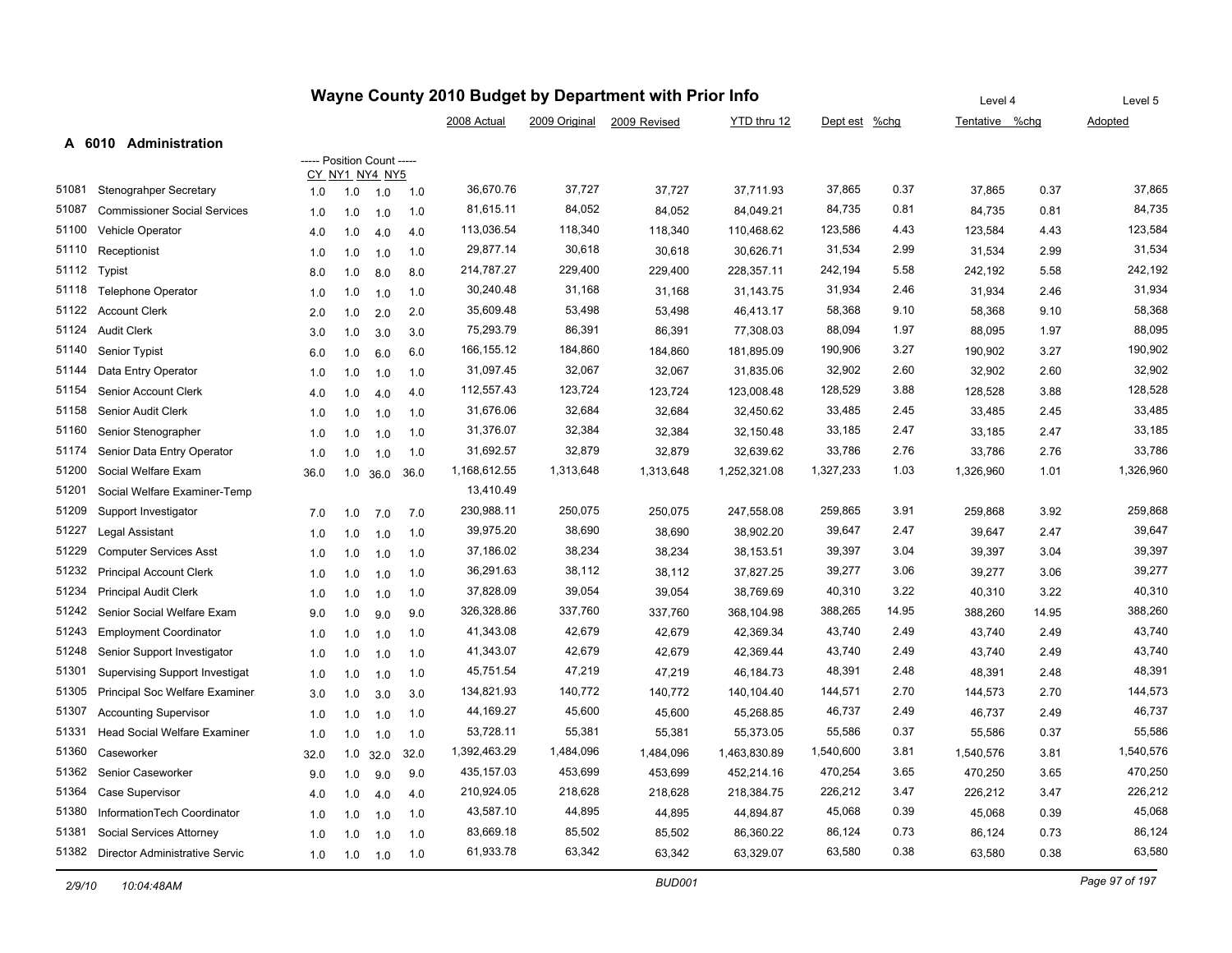| Wayne County 2010 Budget by Department with Prior Info |                                      |                            |                |     |     |              |               |              | Level 4      |           | Level 5 |                |           |           |
|--------------------------------------------------------|--------------------------------------|----------------------------|----------------|-----|-----|--------------|---------------|--------------|--------------|-----------|---------|----------------|-----------|-----------|
|                                                        |                                      |                            |                |     |     | 2008 Actual  | 2009 Original | 2009 Revised | YTD thru 12  | Dept est  | %chg    | Tentative %chg |           | Adopted   |
| A 6010                                                 | Administration                       |                            |                |     |     |              |               |              |              |           |         |                |           |           |
|                                                        |                                      | ----- Position Count ----- |                |     |     |              |               |              |              |           |         |                |           |           |
|                                                        |                                      |                            | CY NY1 NY4 NY5 |     |     |              |               |              |              |           |         |                |           |           |
| 51384                                                  | <b>Staff Development Coordinator</b> | 1.0                        | 1.0            | 1.0 | 1.0 | 51,176.05    | 52,287        | 52,287       | 52,661.81    | 52,673    | 0.74    | 52,673         | 0.74      | 52,673    |
| 51387                                                  | Director of Social Services          | 1.0                        | 1.0            | 1.0 | 1.0 | 68,855.71    | 70,662        | 70,662       | 70,846.75    | 70,925    | 0.37    | 70,925         | 0.37      | 70,925    |
| 51492                                                  | <b>Assistant DSS Attorney</b>        | 2.0                        | 1.0            | 2.0 | 2.0 | 106,390.09   | 109,573       | 109,573      | 109,573.12   | 109,994   | 0.38    | 109,992        | 0.38      | 109,992   |
| 51904                                                  | Overtime                             |                            |                |     |     | 55,750.94    | 20,000        | 20,000       | 55,879.71    | 40,000    | 100.00  | 40,000         | 100.00    | 40,000    |
| 51905                                                  | 24hr On-call Coverage                |                            |                |     |     | 12,186.00    | 13,000        | 13,000       | 12,260.00    | 13,000    |         | 13,000         |           | 13,000    |
|                                                        | <b>TOTAL PERSONAL SERVICES</b>       |                            |                |     |     | 5,795,556.44 | 6,155,379     | 6,155,379    | 6,103,599.83 | 6,386,292 | 3.75    | 6,385,981      | 3.75      | 6,385,981 |
| 52000                                                  | Equipment & Other Cap Outlay         |                            |                |     |     | 8,690.00     |               |              |              |           |         |                |           |           |
| 52200                                                  | Office Equipment                     |                            |                |     |     | 16,486.68    | 5,228         | 6,243        | 5,974.71     | 7,950     | 52.07   | 7,950          | 52.07     | 7,950     |
| 52201                                                  | <b>Computer Equipment</b>            |                            |                |     |     | 29,580.83    | 48,044        | 52,639       | 15,541.84    | 46,060    | $-4.13$ |                | $-100.00$ |           |
| 52300                                                  | <b>Motor Vehicles</b>                |                            |                |     |     |              | 17,000        | 17,000       | 32,524.00    | 43,722    | 157.19  | 43,722         | 157.19    | 43,722    |
| 52500                                                  | Other Equipment                      |                            |                |     |     |              |               |              |              | 3,400     |         | 3,400          |           | 3,400     |
|                                                        | <b>TOTAL EQUIPMENT</b>               |                            |                |     |     | 54,757.51    | 70,272        | 75,882       | 54,040.55    | 101,132   | 43.92   | 55,072         | $-21.63$  | 55,072    |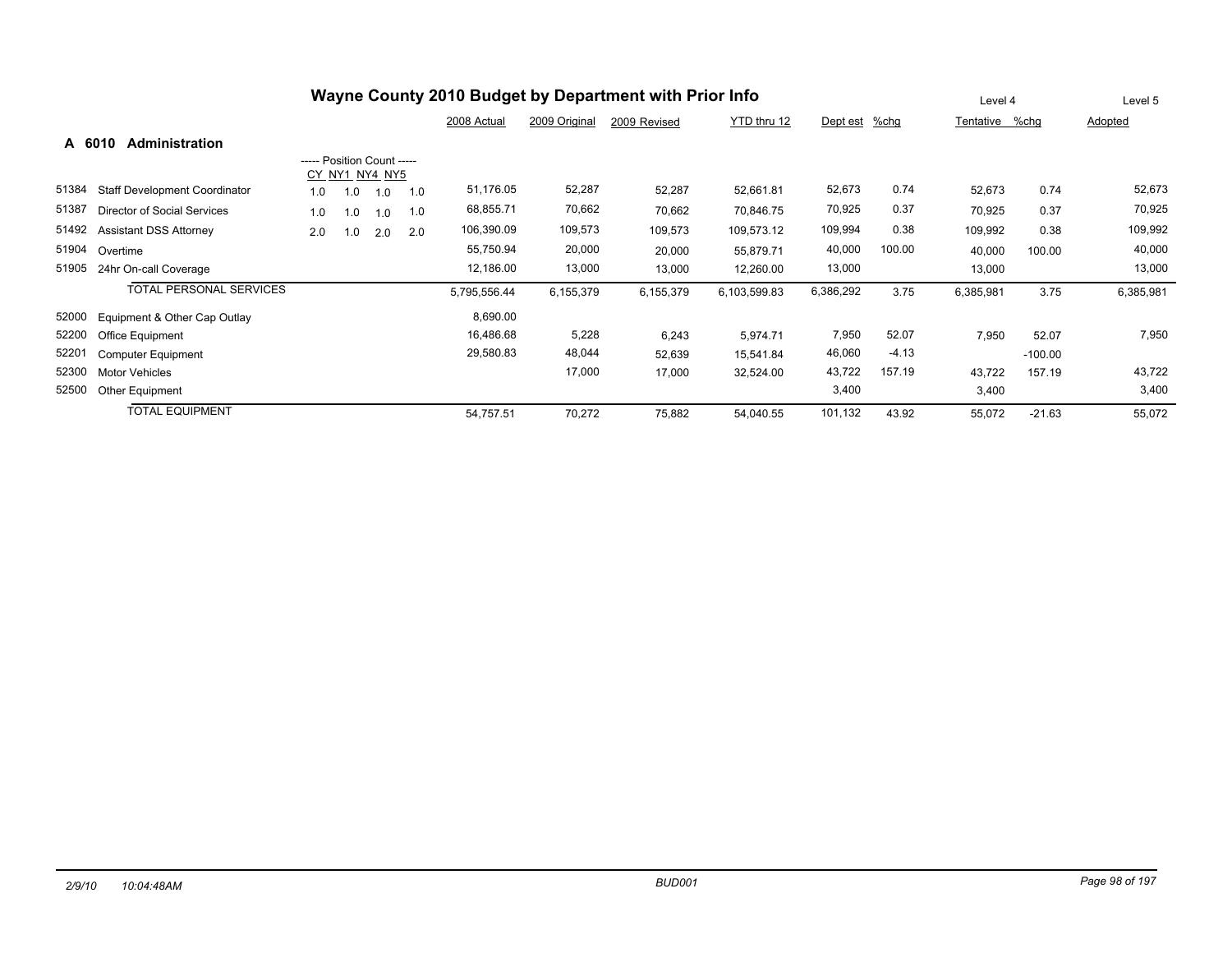|       |                                          | Wayne County 2010 Budget by Department with Prior Info |         |                            |             |               |          | Level 4        |          | Level 5        |
|-------|------------------------------------------|--------------------------------------------------------|---------|----------------------------|-------------|---------------|----------|----------------|----------|----------------|
|       |                                          | 2008 Actual                                            |         | 2009 Original 2009 Revised | YTD thru 12 | Dept est %chg |          | Tentative %chg |          | <b>Adopted</b> |
|       | A 6010 Administration                    |                                                        |         |                            |             |               |          |                |          |                |
| 54000 | <b>Contractual Expenses</b>              | 400.00                                                 |         |                            | 40.00       |               |          |                |          |                |
| 54110 | <b>Building Supplies &amp; Materials</b> | 20,833.91                                              | 40,000  | 40,000                     | 43,342.67   | 67,000        | 67.50    | 55,000         | 37.50    | 55,000         |
| 54116 | <b>Computer Supplies</b>                 |                                                        | 3,744   | 3,744                      | 25,244.14   | 31,200        | 733.33   | 30,900         | 725.32   | 30,900         |
| 54150 | <b>Office Supplies</b>                   | 78,111.31                                              | 71,441  | 71,441                     | 59,434.50   | 58,029        | $-18.77$ | 58,029         | $-18.77$ | 58,029         |
| 54166 | Postage                                  | 52,398.80                                              | 60,000  | 60,000                     | 64,280.09   | 73,950        | 23.25    | 65,000         | 8.33     | 65,000         |
| 54185 | Transcripts                              | 3,981.54                                               | 5,000   | 5,000                      | 4,156.50    | 5,000         |          | 5,000          |          | 5,000          |
| 54210 | Gas                                      | 9,590.66                                               | 20,000  | 20,000                     | 6,585.02    | 12,000        | $-40.00$ | 12,000         | $-40.00$ | 12,000         |
| 54220 | Light & Power                            | 94,753.83                                              | 130,000 | 130,000                    | 90,724.99   | 110,000       | $-15.38$ | 110,000        | $-15.38$ | 110,000        |
| 54230 | Telephone                                | 70,867.28                                              | 76,000  | 76,000                     | 73,474.51   | 89,273        | 17.46    | 74,873         | $-1.48$  | 74,873         |
| 54240 | Water                                    | 6,984.35                                               | 8,500   | 8,500                      | 7,953.60    | 9,500         | 11.76    | 8,500          |          | 8,500          |
| 54250 | Refuse                                   | 2,034.60                                               | 2,300   | 2,300                      | 2,596.65    | 2,400         | 4.35     | 2,400          | 4.35     | 2,400          |
| 54300 | Insurance                                | 24,155.40                                              | 28,505  | 28,505                     | 24,382.90   | 32,214        | 13.01    | 32,214         | 13.01    | 32,214         |
| 54401 | <b>ASCU Charges</b>                      |                                                        | 1,500   | 1,500                      |             | 1,500         |          | 1,500          |          | 1,500          |
| 54407 | <b>Building Maintenance &amp; Repair</b> | 93,757.81                                              | 45,000  | 45,000                     | 106,161.02  | 134,314       | 198.48   | 134,314        | 198.48   | 134,314        |
| 54411 | <b>Cost Allocation</b>                   | 4,000.00                                               | 5,000   | 5,000                      | 5,000.00    | 5,000         |          | 5,000          |          | 5,000          |
| 54414 | Information Technology                   | 119,534.00                                             | 125,800 | 125,800                    | 115,316.63  | 109,200       | $-13.20$ | 109,200        | $-13.20$ | 109,200        |
| 54424 | Equipment - Maint Contract               | 49,348.92                                              | 8,300   | 8,300                      | 15,507.11   | 12,050        | 45.18    | 12,050         | 45.18    | 12,050         |
| 54437 | Lease                                    | 17,568.06                                              | 45,264  | 45,264                     | 18,141.28   | 25,984        | $-42.59$ | 25,984         | $-42.59$ | 25,984         |
| 54440 | <b>Medical Travel</b>                    | 23,215.32                                              | 23,000  | 23,000                     | 24,915.98   | 26,175        | 13.80    | 26,175         | 13.80    | 26,175         |
| 54448 | Non-Reimburseable                        |                                                        | 1,000   | 1,000                      |             | 1,000         |          | 1,000          |          | 1,000          |
| 54465 | Rental - Office Space                    | 80,568.00                                              |         |                            |             |               |          |                |          |                |
| 54475 | Software                                 | 5,273.85                                               | 17,793  | 17,793                     |             | 29,500        | 65.80    | 29,500         | 65.80    | 29,500         |
| 54482 | Fair Hearing Charges                     | 2,623.00                                               | 3,500   | 3,500                      | 2,127.00    | 3,500         |          | 3,500          |          | 3,500          |
| 54483 | Training- Seminars & Schools             | 13,729.10                                              | 14,836  | 14,836                     | 10,513.18   | 14,836        |          | 14,836         |          | 14,836         |
| 54485 | Travel                                   | 118,707.25                                             | 102,600 | 102,600                    | 108,755.02  | 110,000       | 7.21     | 110,000        | 7.21     | 110,000        |
| 54487 | Vehicle Maintenance & Repair             | 26,010.36                                              | 25,000  | 25,000                     | 17,830.67   | 25,000        |          | 25,000         |          | 25,000         |
| 54500 | Fees for Services- Non-employ            | 717,595.88                                             | 844,962 | 856,634                    | 678,986.12  | 1,080,000     | 27.82    | 1,080,000      | 27.82    | 1,080,000      |
| 54516 | <b>Check Transaction Fee</b>             | 2,208.00                                               | 5,000   | 5,000                      | 1,077.00    | 5,000         |          | 5,000          |          | 5,000          |
| 54518 | Disb Advocacy Program Charges            | 11,150.00                                              | 14,000  | 14,000                     | 11,914.00   | 14,000        |          | 14,000         |          | 14,000         |
| 54519 | Single Audit Charge                      |                                                        | 12,500  | 12,500                     |             | 12,500        |          | 12,500         |          | 12,500         |
| 54522 | Document Imaging I/EDR                   |                                                        | 45,000  | 45,000                     |             | 120,000       | 166.67   | 120,000        | 166.67   | 120,000        |
| 54535 | <b>FLCC/DSS Training</b>                 | 37,135.26                                              | 39,968  | 39,968                     | 39,177.31   | 39,968        |          | 39,968         |          | 39,968         |
| 54591 | CBIC-Common Benefit & ISS Card           | 3,770.00                                               | 5,000   | 5,000                      | 3,238.00    | 5,000         |          | 5,000          |          | 5,000          |
| 54592 | <b>CNS-Client Notice System</b>          | 7,976.00                                               | 15,000  | 15,000                     | 14,946.00   | 15,000        |          | 15,000         |          | 15,000         |
| 54593 | Finger Imaging Chargeback                | 4,940.00                                               | 5,000   | 5,000                      | 2,869.00    | 5,000         |          | 5,000          |          | 5,000          |
| 54600 | Misc                                     | 31,379.10                                              | 15,000  | 15,000                     | 23,933.63   | 30,000        | 100.00   | 30,000         | 100.00   | 30,000         |
| 54748 | <b>Legal Adoption Fees</b>               |                                                        | 6,000   | 6,000                      | 2,850.00    | 6,000         |          | 6,000          |          | 6,000          |
| 54758 | Non-Res. Dom. Viol. Services             |                                                        | 2,000   | 2,000                      |             | 2,000         |          | 2,000          |          | 2,000          |
|       | 54777 Centralized Supp. Coll. Chgbac     | 44,619.00                                              | 40,000  | 40,000                     | 36,171.00   | 40,000        |          | 40,000         |          | 40,000         |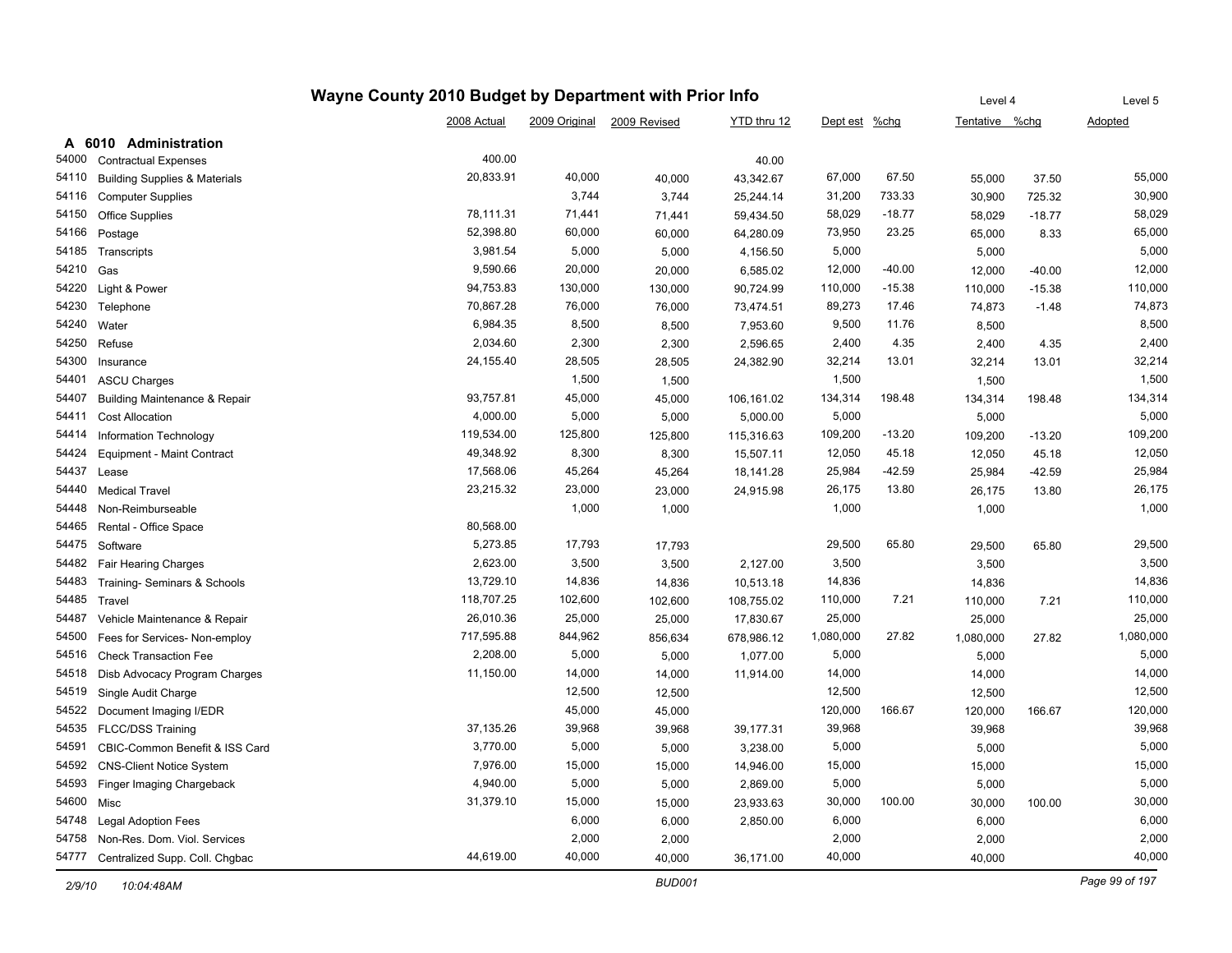| Wayne County 2010 Budget by Department with Prior Info |              | Level 4       |              | Level 5      |           |         |           |          |           |
|--------------------------------------------------------|--------------|---------------|--------------|--------------|-----------|---------|-----------|----------|-----------|
|                                                        | 2008 Actual  | 2009 Original | 2009 Revised | YTD thru 12  | Dept est  | %chg    | Tentative | %chg     | Adopted   |
| <b>Administration</b><br>A 6010                        |              |               |              |              |           |         |           |          |           |
| 54778<br>Q.A. & Audit Chargeback                       |              | 1,500         | 1,500        |              | 1,500     |         | 1,500     |          | 1,500     |
| TOTAL CONTRACTUAL EXPENSES                             | 1,779,220.59 | 1,915,013     | 1,926,685    | 641,645.52   | 2,364,593 | 23.48   | 2,327,943 | 21.56    | 2,327,943 |
| 58100<br>Payments to NYS Retirement Sys                | 474,543.00   | 688,076       | 688,076      | 431,065.00   | 766,474   | 11.39   | 766.474   | 11.39    | 766,474   |
| 58200<br><b>Payments to Social Security</b>            | 427,094.45   | 469,680       | 469,680      | 444.448.40   | 484,309   | 3.11    | 484.309   | 3.11     | 484,309   |
| 58300<br>Workmens Comp                                 | 109,654.97   | 150,000       | 150,000      | 35,386.18    | 150,000   |         | 100,000   | $-33.33$ | 100,000   |
| 58400<br>Hospitalization                               | 1,479,403.07 | 1,675,399     | 1,675,399    | 855,954.53   | 2,317,883 | 38.35   | 2,201,989 | 31.43    | 2,201,989 |
| 58500<br>Unemployment                                  |              | 5,000         | 5,000        | 2,295.28     | 10,400    | 108.00  | 10,400    | 108.00   | 10,400    |
| 58600<br>Disability                                    | 22,593.00    | 23,556        | 23,556       | 23,211.00    | 21,744    | $-7.69$ | 21,744    | $-7.69$  | 21,744    |
| 58901<br>Employee Assistance Program                   | 2,614.35     | 2,832         | 2,832        | 2,804.07     | 2,869     | 1.31    | 2,869     | 1.31     | 2,869     |
| <b>TOTAL FRINGE BENEFITS</b>                           | 2,515,902.84 | 3,014,543     | 3,014,543    | 2,795,164.46 | 3,753,679 | 24.52   | 3,587,785 | 19.02    | 3,587,785 |
| <b>Total County Cost</b>                               | 631,933.95   | 3,758,415     | 3,770,087    | 4,112,423.30 | 5,422,172 | 44.27   | 4,487,456 | 19.40    | 4,487,456 |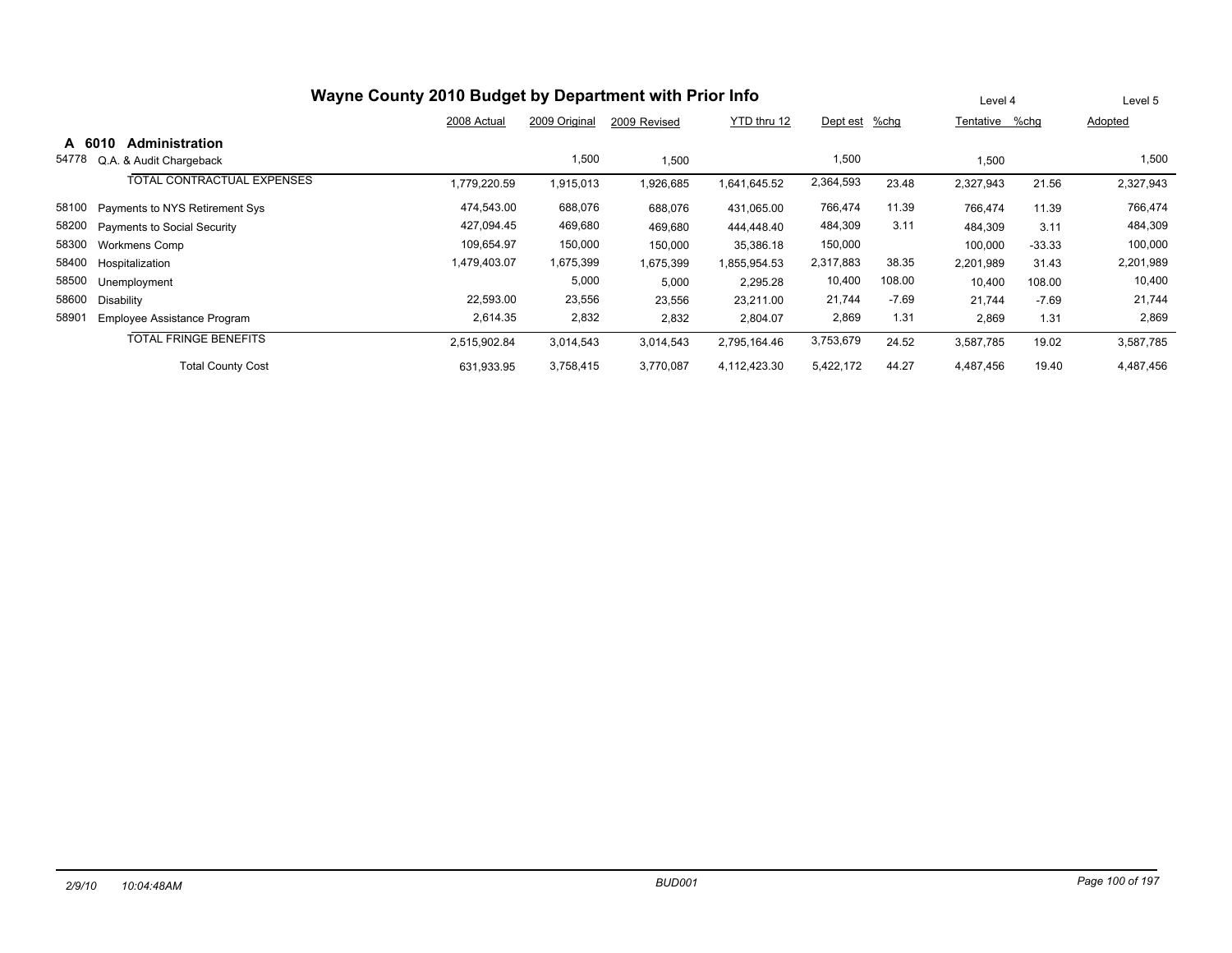| Wayne County 2010 Budget by Department with Prior Info | Level 4       | Level 5       |              |              |               |                |              |
|--------------------------------------------------------|---------------|---------------|--------------|--------------|---------------|----------------|--------------|
|                                                        | 2008 Actual   | 2009 Original | 2009 Revised | YTD thru 12  | Dept est %chg | Tentative %chq | Adopted      |
| A 6055 Day Care                                        |               |               |              |              |               |                |              |
| 41855<br>Repay - Day Care                              | -707.00       | $-500$        | $-500$       | $-1.235.00$  | -500          | $-500$         | $-500$       |
| 43655<br>Repay - Day Care                              | $-947.285.00$ | $-1,060,084$  | $-1,060,084$ | -890,179.00  | $-1,060,084$  | $-1.060.084$   | $-1,060,084$ |
| <b>TOTAL REVENUES</b>                                  | -947.992.00   | $-1.060.584$  | $-1,060,584$ | -891.414.00  | $-1,060,584$  | $-1,060,584$   | $-1,060,584$ |
| 54000<br><b>Contractual Expenses</b>                   | 806.611.90    | 1,100,000     | 1,100,000    | 864.421.84   | 1,100,000     | 1,100,000      | 1,100,000    |
| TOTAL CONTRACTUAL EXPENSES                             | 806.611.90    | 1,100,000     | 1,100,000    | 864,421.84   | 1,100,000     | 100,000        | 1,100,000    |
| <b>Total County Cost</b>                               | $-141.380.10$ | 39,416        | 39,416       | $-26,992.16$ | 39,416        | 39,416         | 39,416       |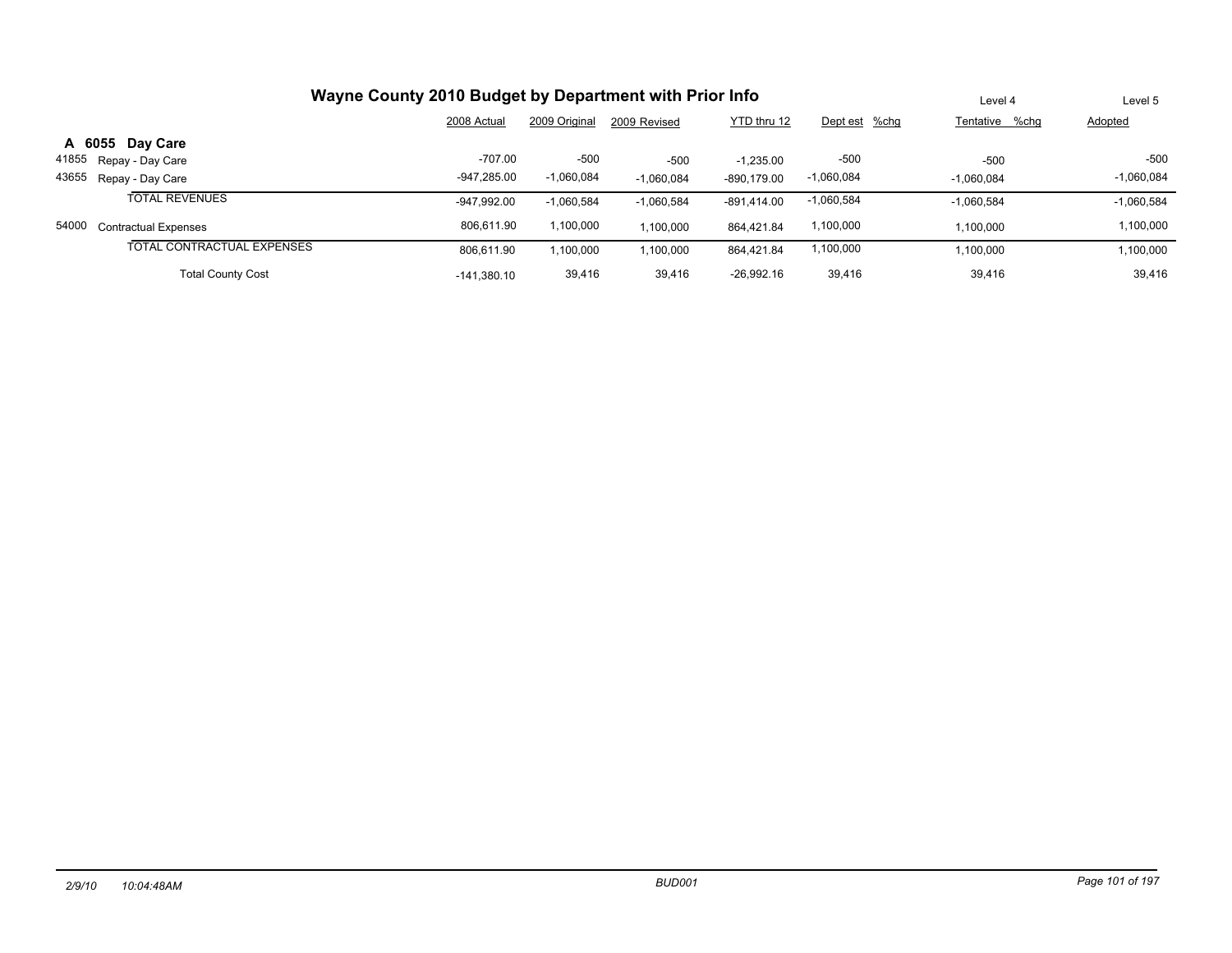|        | Wayne County 2010 Budget by Department with Prior Info                                          |                 |               |              |               |            |       |                | Level 4 | Level 5        |
|--------|-------------------------------------------------------------------------------------------------|-----------------|---------------|--------------|---------------|------------|-------|----------------|---------|----------------|
|        |                                                                                                 | 2008 Actual     | 2009 Original | 2009 Revised | YTD thru 12   | Dept est   | %chg  | Tentative %chg |         | <b>Adopted</b> |
| A 6070 | <b>Purchase of Services</b>                                                                     |                 |               |              |               |            |       |                |         |                |
| 41870  | Repay - SocServ for Recipients                                                                  | $-743.35$       |               |              |               |            |       |                |         |                |
| 43670  | Services for Recipients                                                                         | $-586,074.00$   | $-391,343$    | $-391,343$   | $-693.188.00$ | -456,674   | 16.69 | $-521,674$     | 33.30   | $-521,674$     |
| 44615  | Flex Fund for Fam Serv                                                                          | $-62,000.00$    | $-74,000$     | $-74,000$    | $-22,257.00$  | $-74,000$  |       | $-74,000$      |         | $-74,000$      |
| 44670  | Services to Recipients                                                                          | $-399,446.00$   | $-248,392$    | $-248,392$   | $-83,713.00$  | $-248,392$ |       | $-248,392$     |         | $-248,392$     |
|        | <b>TOTAL REVENUES</b>                                                                           | $-1,048,263.35$ | $-713,735$    | $-713,735$   | -799,158.00   | -779,066   | 9.15  | $-844,066$     | 18.26   | $-844,066$     |
| 54637  | Child Sexual Abuse Treatment                                                                    | 100,750.00      | 93,000        | 93,000       | 89,500.00     | 93,000     |       | 93,000         |         | 93,000         |
| 54755  | Preventive SVC, Child                                                                           | 566,622.28      | 800,000       | 800,000      | 479,761.31    | 800,000    |       | 800,000        |         | 800,000        |
| 54758  | Non-Res. Dom. Viol. Services                                                                    | 22,716.00       | 45,000        | 45,000       | 42,469.73     | 45,000     |       | 45,000         |         | 45,000         |
| 54780  | <b>Family Violence Parent Educ</b>                                                              | 16,109.06       | 18,000        | 18,000       | 15,662.76     | 18,000     |       | 18,000         |         | 18,000         |
| 54790  | Intensive School Based Educ                                                                     | 282,527.00      | 161,220       | 161,220      | 224,409.54    | 282,000    | 74.92 | 306,368        | 90.03   | 306,368        |
|        | <b>TOTAL CONTRACTUAL EXPENSES</b>                                                               | 988.724.34      | 1,117,220     | 1,117,220    | 851,803.34    | 1,238,000  | 10.81 | 1,262,368      | 12.99   | 1,262,368      |
|        | 13.74<br><b>Total County Cost</b><br>52,645.34<br>458,934<br>403,485<br>403,485<br>$-59,539.01$ |                 |               |              |               |            |       |                | 3.67    | 418,302        |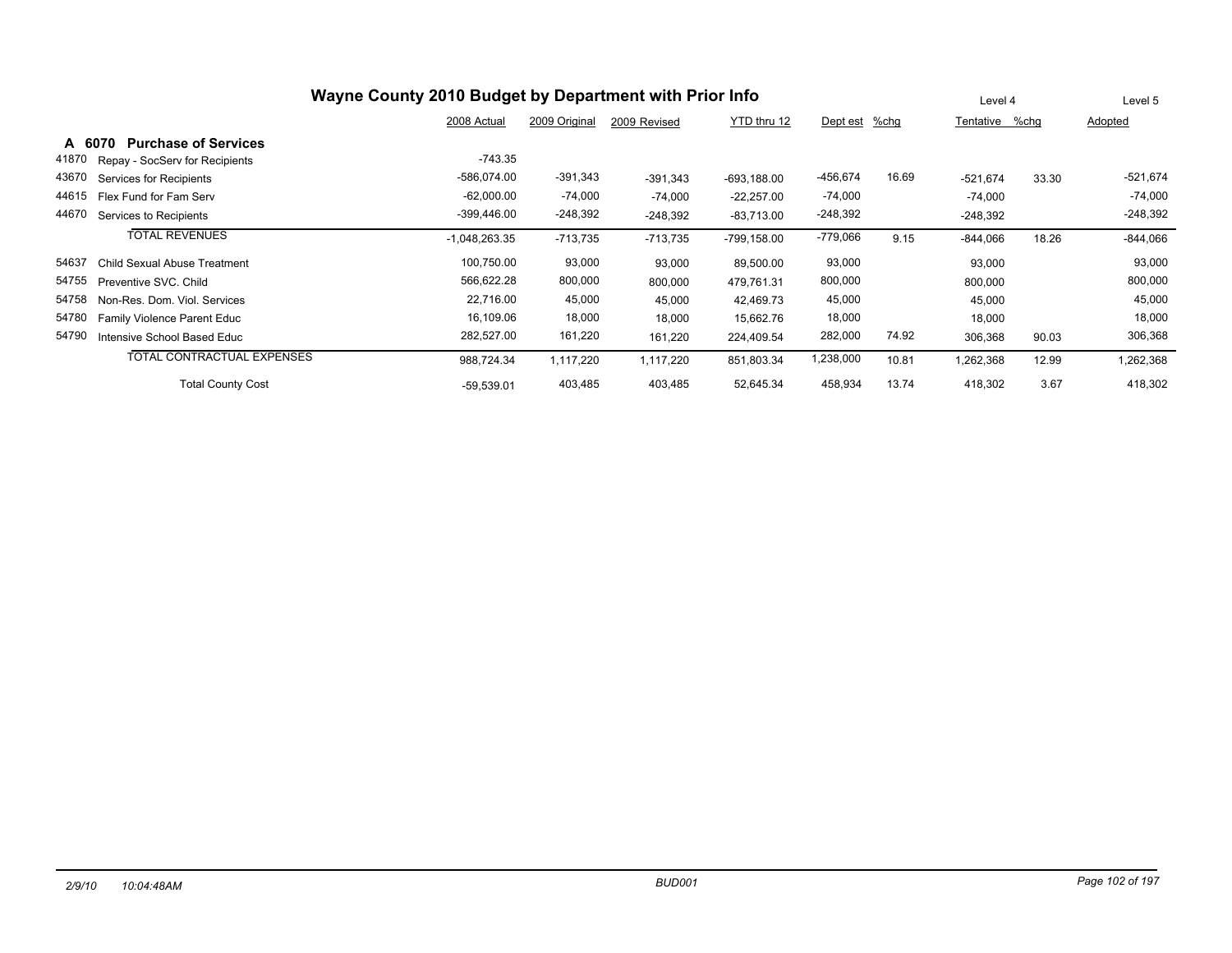|        | Wayne County 2010 Budget by Department with Prior Info |               |               |              |                 |               |          |                |          | Level 5        |
|--------|--------------------------------------------------------|---------------|---------------|--------------|-----------------|---------------|----------|----------------|----------|----------------|
|        |                                                        | 2008 Actual   | 2009 Original | 2009 Revised | YTD thru 12     | Dept est %chg |          | Tentative %chq |          | <b>Adopted</b> |
| A 6100 | Medicaid                                               |               |               |              |                 |               |          |                |          |                |
| 41613  | Medicaid                                               | $-26.477.57$  |               |              | $-1.291.355.00$ | $-1,776,063$  |          | $-1.791.063$   |          | $-1,791,063$   |
|        | <b>TOTAL REVENUES</b>                                  | $-26.477.57$  |               |              | $-1.291.355.00$ | $-1,776,063$  |          | $-1.791.063$   |          | $-1,791,063$   |
| 54000  | <b>Contractual Expenses</b>                            | 12.724.820.00 | 13,391,000    | 12.991.000   | 11.900.768.12   | 13,792,730    | 3.00     | 13.777.730     | 2.89     | 13,777,730     |
|        | TOTAL CONTRACTUAL EXPENSES                             | 12.724.820.00 | 13.391.000    | 12,991,000   | 11.900.768.12   | 13,792,730    | 3.00     | 13.777.730     | 2.89     | 13,777,730     |
|        | <b>Total County Cost</b>                               | 12.698.342.43 | 13,391,000    | 12,991,000   | 10,609,413.12   | 12,016,667    | $-10.26$ | 11,986,667     | $-10.49$ | 11,986,667     |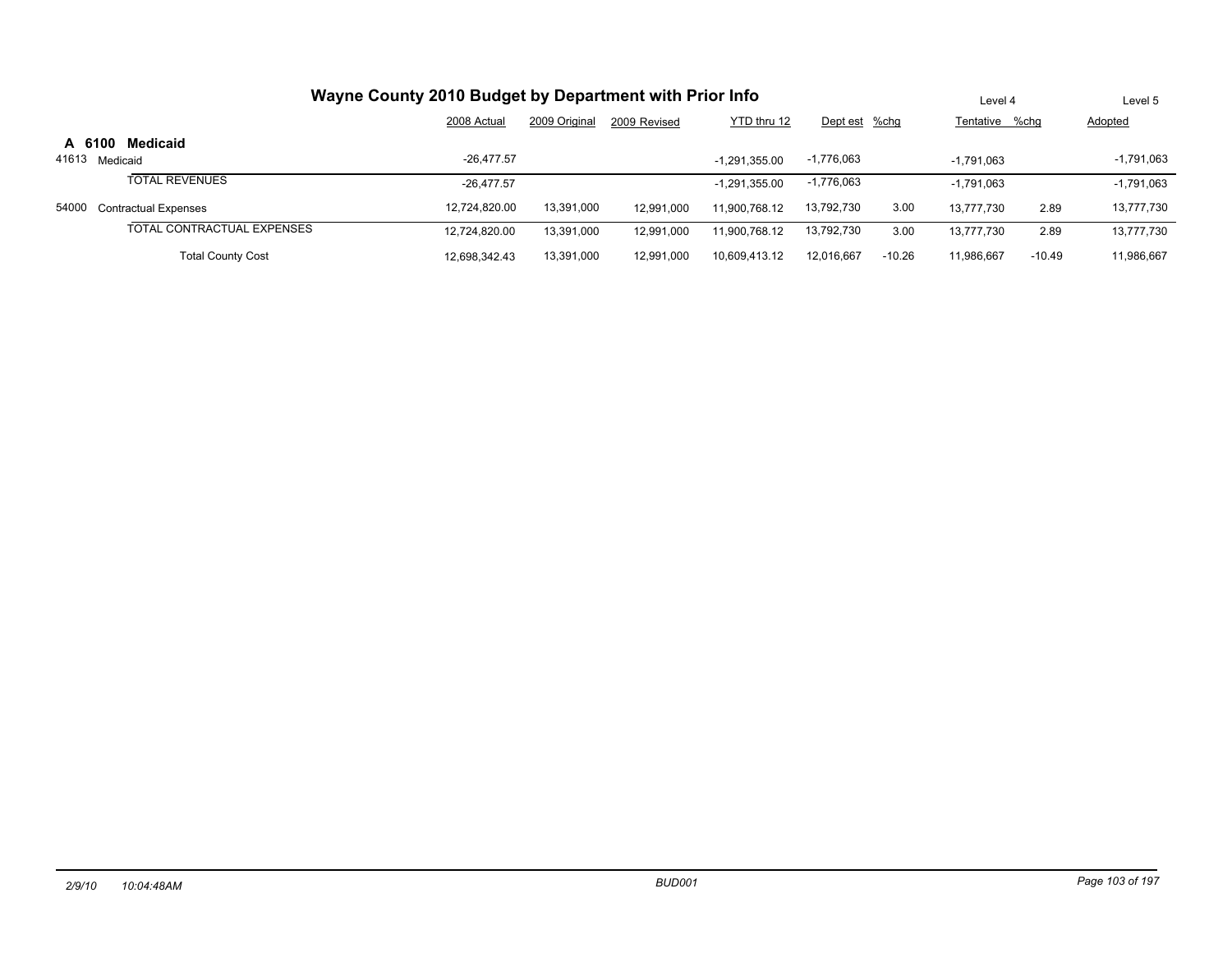| Wayne County 2010 Budget by Department with Prior Info |               | Level 4       | Level 5      |             |               |                |            |
|--------------------------------------------------------|---------------|---------------|--------------|-------------|---------------|----------------|------------|
|                                                        | 2008 Actual   | 2009 Original | 2009 Revised | YTD thru 12 | Dept est %chg | Tentative %chg | Adopted    |
| <b>Medical Assistance</b><br>A 6101                    |               |               |              |             |               |                |            |
| 41801<br>Repay - Medical Assistance                    | -914.712.76   | $-800,000$    | $-800.000$   | -884.517.64 | $-800,000$    | $-800.000$     | $-800,000$ |
| 43601<br><b>Medical Assistance</b>                     | 497.772.00    | 350,000       | 350,000      | 332.432.00  | 350,000       | 350.000        | 350,000    |
| 44601<br>Medical Assistance                            | $-511.055.00$ | 350,000       | 350,000      | 260.476.00  | 350,000       | 350.000        | 350,000    |
| <b>TOTAL REVENUES</b>                                  | -927.995.76   | $-100,000$    | $-100,000$   | -291.609.64 | $-100,000$    | $-100.000$     | $-100.000$ |
| 54000<br><b>Contractual Expenses</b>                   | 19,971.07     | 60,000        | 60,000       | 20.768.79   | 60,000        | 60.000         | 60,000     |
| TOTAL CONTRACTUAL EXPENSES                             | 19.971.07     | 60,000        | 60,000       | 20.768.79   | 60,000        | 60.000         | 60,000     |
| <b>Total County Cost</b>                               | $-908.024.69$ | $-40.000$     | $-40.000$    | -270.840.85 | $-40.000$     | $-40.000$      | $-40.000$  |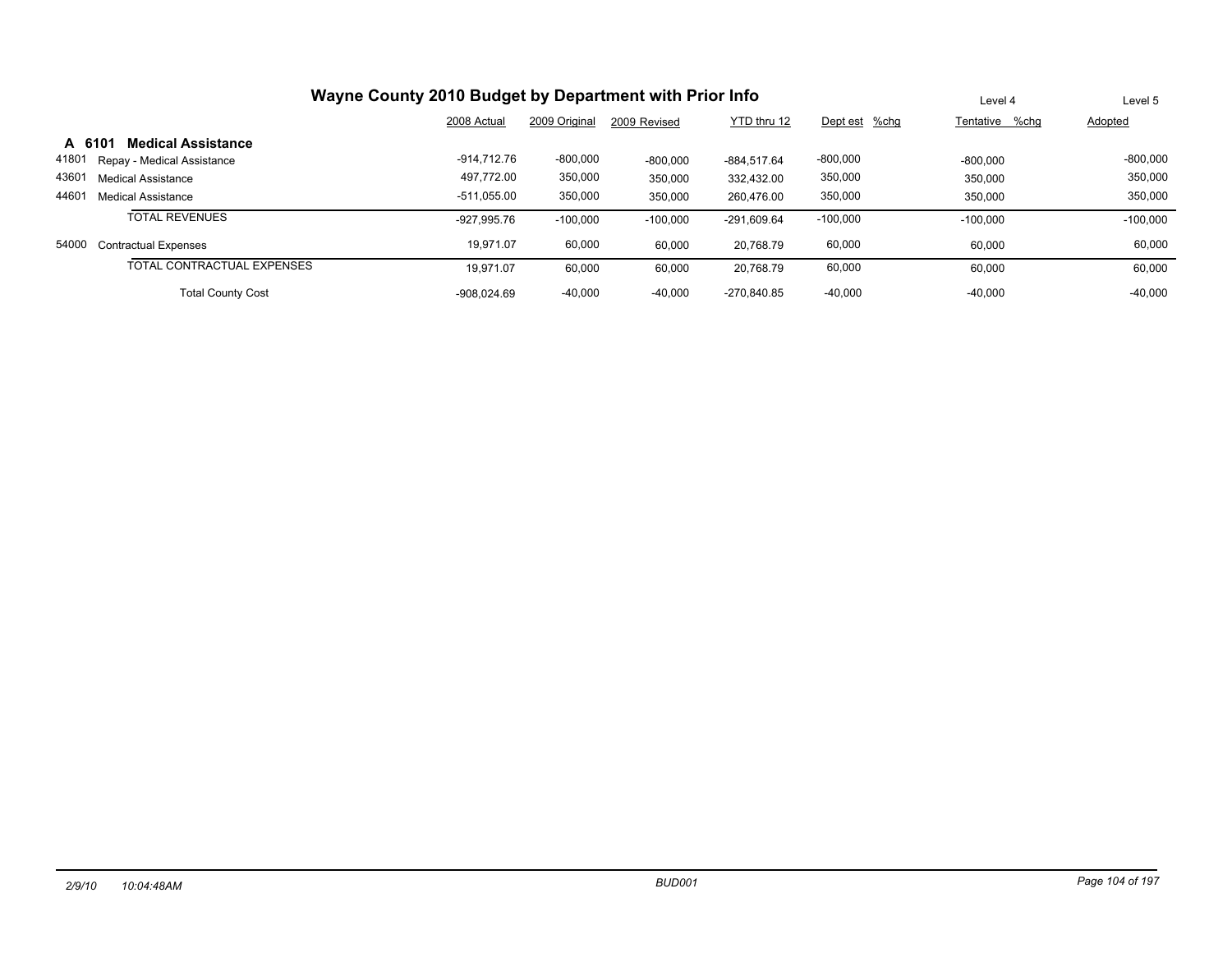|                                | Wayne County 2010 Budget by Department with Prior Info                       |  |  |  |  |  |  |  |  |  |
|--------------------------------|------------------------------------------------------------------------------|--|--|--|--|--|--|--|--|--|
|                                | YTD thru 12<br>2009 Original<br>2008 Actual<br>Dept est %chg<br>2009 Revised |  |  |  |  |  |  |  |  |  |
| A 6102 MMIS Medical Assistance |                                                                              |  |  |  |  |  |  |  |  |  |
| 54000 Contractual Expenses     | 3,079,717.50                                                                 |  |  |  |  |  |  |  |  |  |
| TOTAL CONTRACTUAL EXPENSES     | 3,079,717.50                                                                 |  |  |  |  |  |  |  |  |  |
| <b>Total County Cost</b>       |                                                                              |  |  |  |  |  |  |  |  |  |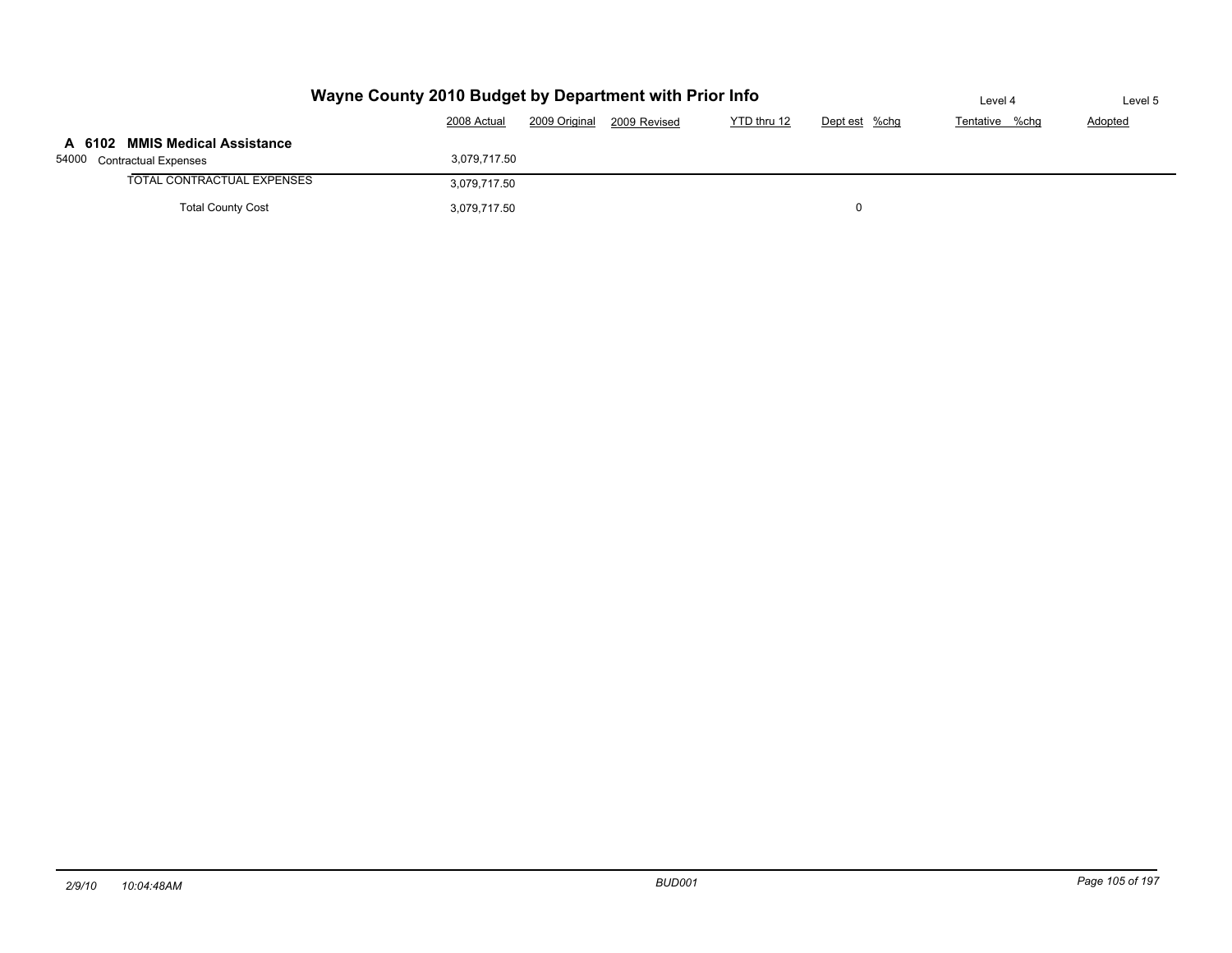|       | Wayne County 2010 Budget by Department with Prior Info | Level 4     | Level 5       |              |             |               |                |                |
|-------|--------------------------------------------------------|-------------|---------------|--------------|-------------|---------------|----------------|----------------|
|       |                                                        | 2008 Actual | 2009 Original | 2009 Revised | YTD thru 12 | Dept est %chg | Tentative %chg | <b>Adopted</b> |
|       | A 6106 Family Type Homes                               |             |               |              |             |               |                |                |
|       | 43606 Special Needs Program                            |             | $-500$        | $-500$       |             | -500          | $-500$         | $-500$         |
|       | <b>TOTAL REVENUES</b>                                  |             | $-500$        | $-500$       |             | $-500$        | $-500$         | $-500$         |
| 54000 | <b>Contractual Expenses</b>                            |             | 500           | 500          |             | 500           | 500            | 500            |
|       | TOTAL CONTRACTUAL EXPENSES                             |             | 500           | 500          |             | 500           | 500            | 500            |
|       | <b>Total County Cost</b>                               |             |               |              |             |               |                |                |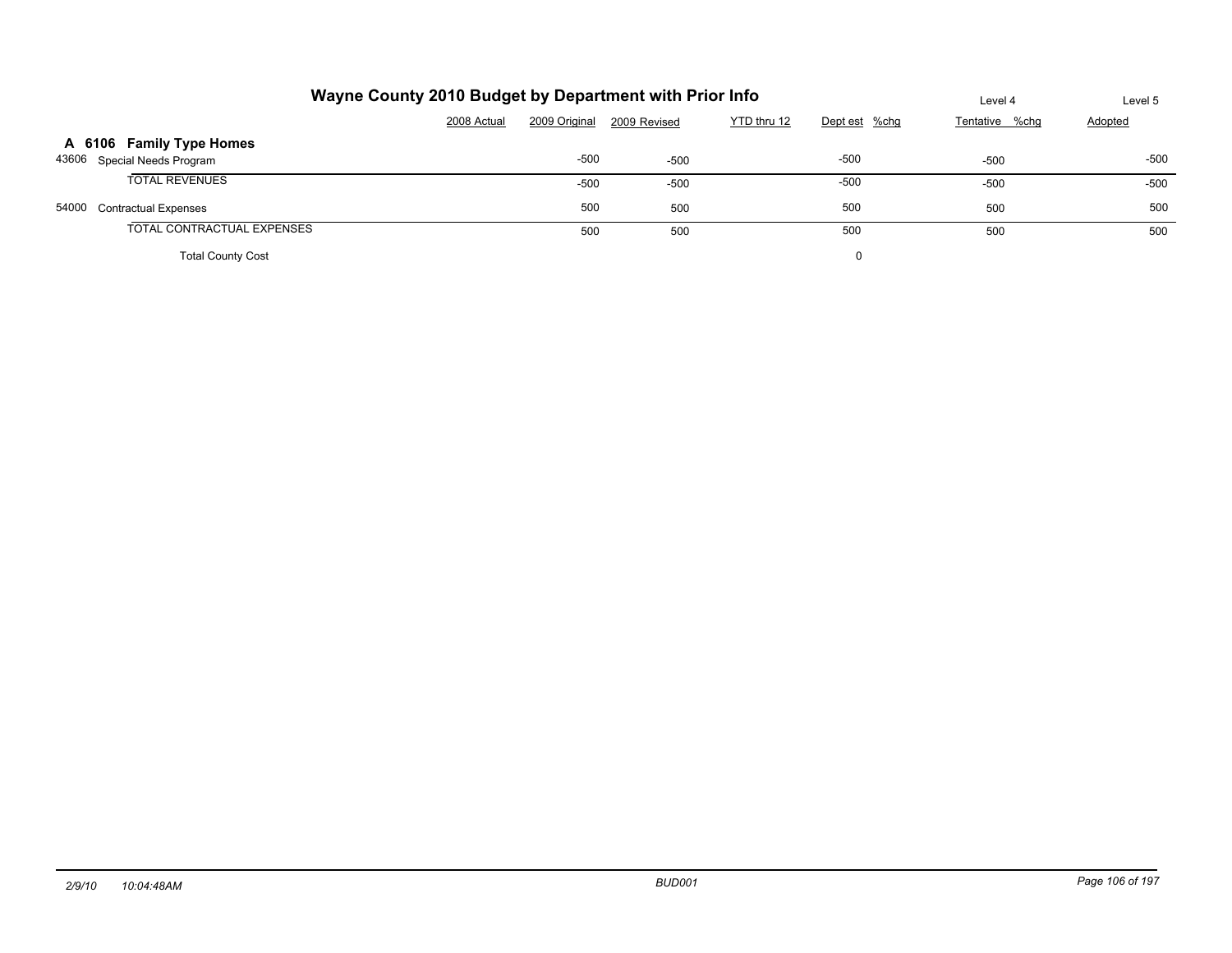|        | Wayne County 2010 Budget by Department with Prior Info |                 |               |              |                 |              |          |                |          | Level 5      |
|--------|--------------------------------------------------------|-----------------|---------------|--------------|-----------------|--------------|----------|----------------|----------|--------------|
|        |                                                        | 2008 Actual     | 2009 Original | 2009 Revised | YTD thru 12     | Dept est     | $%$ chg  | Tentative %chg |          | Adopted      |
| A 6109 | <b>Family Assistance</b>                               |                 |               |              |                 |              |          |                |          |              |
| 41809  | Repay - Family Assistance                              | -553,761.28     | $-400,000$    | $-400,000$   | -449.723.37     | $-400,000$   |          | $-400,000$     |          | $-400,000$   |
| 43609  | <b>Family Assistance</b>                               | $-1,137,706.00$ | $-662,875$    | $-662,875$   | $-933,423.00$   | $-760,500$   | 14.73    | $-760,500$     | 14.73    | $-760,500$   |
| 44609  | <b>Family Assistance</b>                               | $-1,012,430.00$ | $-1,186,750$  | $-1,743,150$ | $-1,167,075.00$ | $-1,189,000$ | 0.19     | $-1,189,000$   | 0.19     | $-1,189,000$ |
| 44615  | Flex Fund for Fam Serv                                 | $-912,400.00$   | $-1,394,900$  | $-1,394,900$ | $-888,528.00$   | $-1,200,000$ | $-13.97$ | $-1,200,000$   | $-13.97$ | $-1,200,000$ |
|        | <b>TOTAL REVENUES</b>                                  | $-3,616,297.28$ | $-3,644,525$  | $-4,200,925$ | $-3,438,749.37$ | $-3,549,500$ | $-2.61$  | $-3,549,500$   | $-2.61$  | $-3,549,500$ |
| 54710  | <b>Family Assistance</b>                               | 1,766,013.50    | 1,950,000     | 2,506,400    | 2,146,511.41    | 1,950,000    |          | 1,950,000      |          | 1,950,000    |
| 54720  | EAF-Vendor                                             | 42,629.46       | 80,000        | 80,000       | 16,841.69       | 60,000       | $-25.00$ | 60,000         | $-25.00$ | 60,000       |
| 54722  | EAF-FC                                                 | 2,524,671.43    | 2,500,000     | 2,500,000    | 1,414,172.96    | 2,150,000    | $-14.00$ | 2,150,000      | $-14.00$ | 2,150,000    |
| 54799  | FA Disregard                                           |                 | 1,000         | 1,000        |                 | 1,000        |          | 1,000          |          | 1,000        |
|        | TOTAL CONTRACTUAL EXPENSES                             | 4,333,314.39    | 4,531,000     | 5,087,400    | 3,577,526.06    | 4,161,000    | $-8.17$  | 4,161,000      | $-8.17$  | 4,161,000    |
|        | <b>Total County Cost</b>                               | 717.017.11      | 886,475       | 886,475      | 138,776.69      | 611,500      | $-31.02$ | 611,500        | $-31.02$ | 611,500      |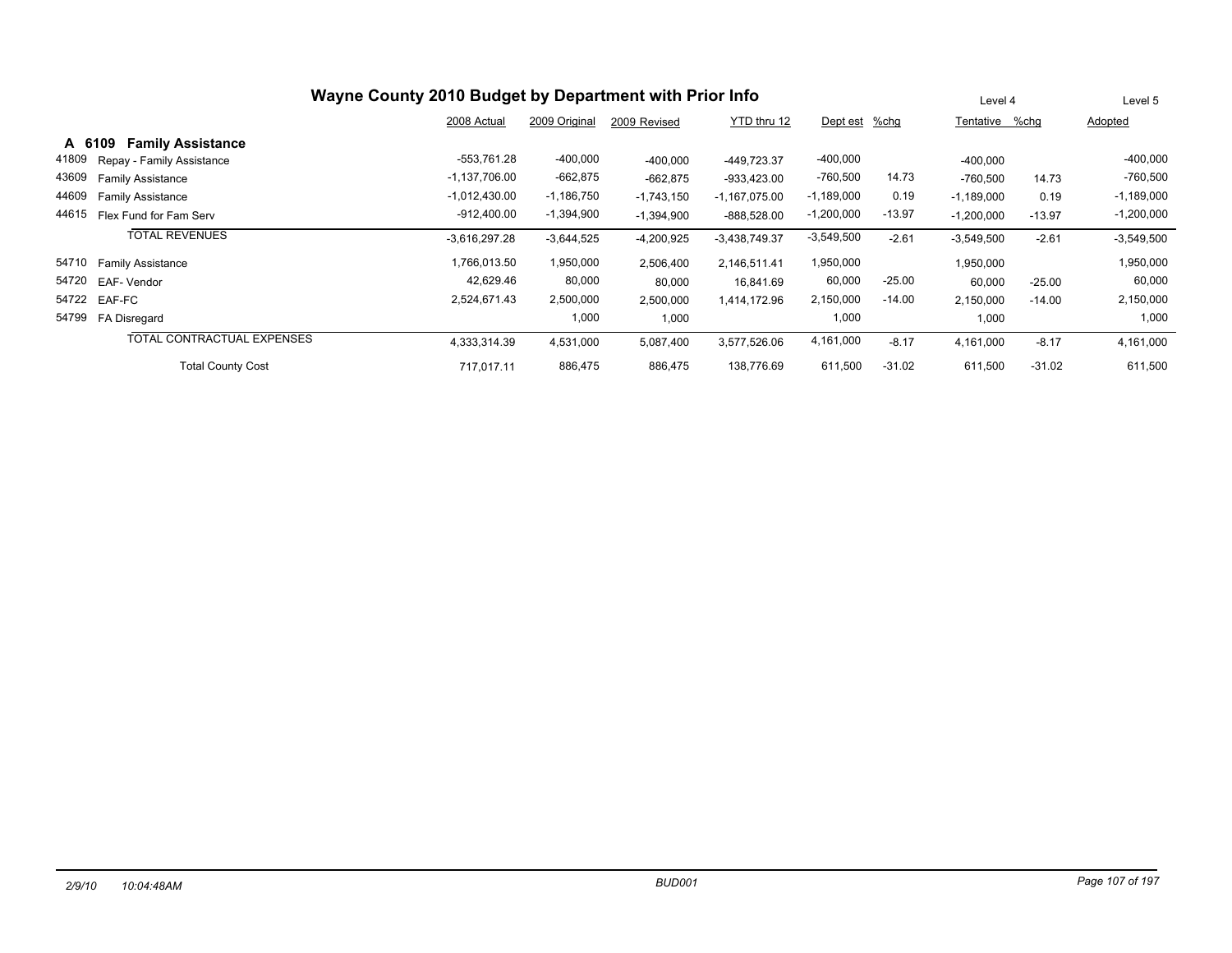|            | Wayne County 2010 Budget by Department with Prior Info |                 |               |              |               |              |          |              |          | Level 5      |
|------------|--------------------------------------------------------|-----------------|---------------|--------------|---------------|--------------|----------|--------------|----------|--------------|
|            |                                                        | 2008 Actual     | 2009 Original | 2009 Revised | YTD thru 12   | Dept est     | %chg     | Tentative    | %chq     | Adopted      |
| A 6119     | <b>Soc Serv Foster Care</b>                            |                 |               |              |               |              |          |              |          |              |
| 41819      | Repay - Foster Care                                    | $-51,025.58$    | $-50,000$     | $-50,000$    | $-58,299.12$  | $-90,000$    | 80.00    | $-80,000$    | 60.00    | $-80,000$    |
| 43619      | Foster Care/Handicapped Child                          | $-644,939.00$   | $-741,059$    | $-741,059$   | $-620,609.00$ | $-717,531$   | $-3.17$  | $-610,031$   | $-17.68$ | $-610,031$   |
| 44619      | Federal Aid - Foster Care                              | $-344,422.00$   | $-419,607$    | $-419,607$   | $-302,724.00$ | $-460,100$   | 9.65     | $-447,600$   | 6.67     | $-447,600$   |
|            | <b>TOTAL REVENUES</b>                                  | $-1,040,386.58$ | $-1,210,666$  | $-1,210,666$ | $-981,632.12$ | $-1,267,631$ | 4.71     | $-1,137,631$ | $-6.03$  | $-1,137,631$ |
| 54713 IV-E |                                                        | 261,171.97      | 160,000       | 160,000      | 252,406.46    | 200,000      | 25.00    | 200,000      | 25.00    | 200,000      |
| 54714      | IV-E JD/Pins                                           | 247,070.16      | 415,000       | 415,000      | 212,771.98    | 350,000      | $-15.66$ | 325,000      | $-21.69$ | 325,000      |
| 54742      | <b>Residential Treatment Facility</b>                  |                 | 5,000         | 5,000        |               | 5,000        |          | 5,000        |          | 5,000        |
| 54743      | <b>COH Maintenance</b>                                 | 142,882.11      | 160,000       | 160,000      | 217,584.78    | 300,000      | 87.50    | 250,000      | 56.25    | 250,000      |
| 54744      | Adoption Subsidy IV-E                                  | 544,490.46      | 475,000       | 475,000      | 530,248.41    | 475,000      |          | 475,000      |          | 475,000      |
| 54745      | <b>Adoption Subsidy</b>                                |                 | 175,000       | 175,000      |               | 175,000      |          | 75,000       | $-57.14$ | 75,000       |
| 54747      | <b>Medical Adoption Subsidy</b>                        |                 | 500           | 500          |               | 500          |          | 500          |          | 500          |
|            | TOTAL CONTRACTUAL EXPENSES                             | 1,195,614.70    | 1,390,500     | 1,390,500    | ,213,011.63   | 1,505,500    | 8.27     | 1,330,500    | $-4.31$  | 1,330,500    |
|            | <b>Total County Cost</b>                               | 155,228.12      | 179,834       | 179,834      | 231,379.51    | 237,869      | 32.27    | 192,869      | 7.25     | 192,869      |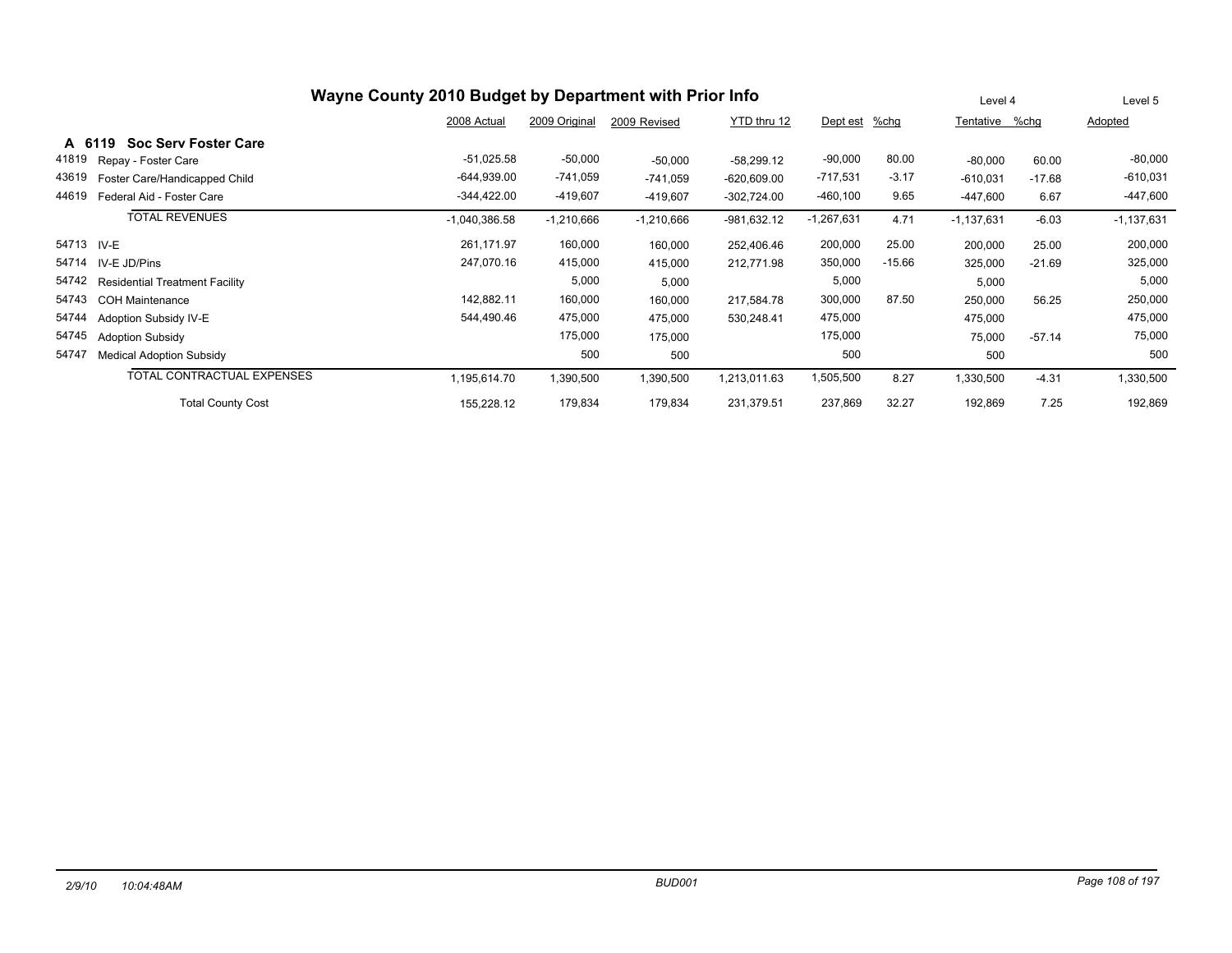| Wayne County 2010 Budget by Department with Prior Info |              | Level 4       |              | Level 5      |               |          |                |          |             |
|--------------------------------------------------------|--------------|---------------|--------------|--------------|---------------|----------|----------------|----------|-------------|
|                                                        | 2008 Actual  | 2009 Original | 2009 Revised | YTD thru 12  | Dept est %chg |          | Tentative %chq |          | Adopted     |
| <b>Juv Delinguent Care</b><br>A 6123                   |              |               |              |              |               |          |                |          |             |
| 41823<br>Repay - Juvenile Delinquent                   | $-1,000.00$  |               |              | $-8.114.47$  |               |          |                |          |             |
| 43623<br>Juvenile Delinquent Care                      | $-77,069.67$ | $-120,700$    | $-120,700$   | $-10,942.55$ | $-165,375$    | 37.01    | $-153, 125$    | 26.86    | $-153, 125$ |
| <b>TOTAL REVENUES</b>                                  | $-78,069.67$ | $-120,700$    | $-120,700$   | $-19,057.02$ | $-165,375$    | 37.01    | $-153, 125$    | 26.86    | $-153, 125$ |
| 54742<br><b>Residential Treatment Facility</b>         | 47,596.05    | 10,000        | 10,000       | 20,452.80    | 40,000        | 300.00   | 40,000         | 300.00   | 40,000      |
| 54750<br>Secure Detention                              | 15,824.07    | 17,500        | 17,500       | 8,478.25     | 17,500        |          | 17,500         |          | 17,500      |
| 54751<br>Non-Secure Detention                          |              | 75,000        | 75,000       | 1,931.54     | 50,000        | $-33.33$ | 50,000         | $-33.33$ | 50,000      |
| 54752<br>Foster Care - JD                              | 2.270.46     | 50,000        | 50,000       | 18.085.47    | 50,000        |          | 25,000         | $-50.00$ | 25,000      |
| 54753 Hopewell                                         | 112,340.00   | 100,000       | 100,000      | 161,745.00   | 180,000       | 80.00    | 180,000        | 80.00    | 180,000     |
| TOTAL CONTRACTUAL EXPENSES                             | 178,030.58   | 252,500       | 252,500      | 210,693.06   | 337,500       | 33.66    | 312,500        | 23.76    | 312,500     |
| <b>Total County Cost</b>                               | 99,960.91    | 131,800       | 131,800      | 191,636.04   | 172,125       | 30.60    | 159,375        | 20.92    | 159,375     |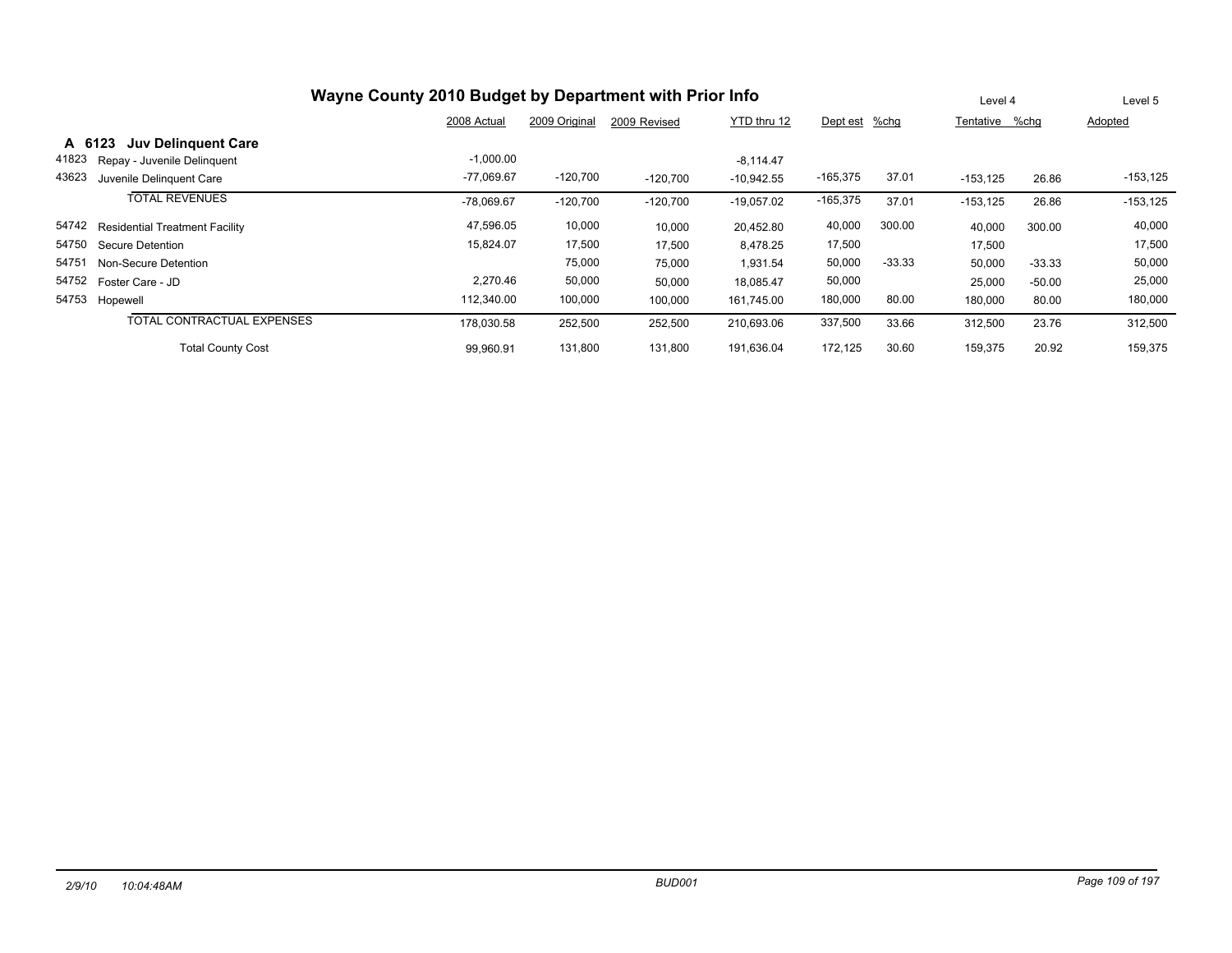|        | Wayne County 2010 Budget by Department with Prior Info |             | Level 4       |              | Level 5      |               |          |                |          |          |
|--------|--------------------------------------------------------|-------------|---------------|--------------|--------------|---------------|----------|----------------|----------|----------|
|        |                                                        | 2008 Actual | 2009 Original | 2009 Revised | YTD thru 12  | Dept est %chg |          | Tentative %chq |          | Adopted  |
| A 6129 | <b>State Training School</b>                           |             |               |              |              |               |          |                |          |          |
| 41829  | Repay - State Training School                          | $-2.655.95$ | $-5,000$      | $-5.000$     | $-2.057.00$  | $-1,000$      | $-80.00$ | $-1.000$       | $-80.00$ | $-1,000$ |
|        | <b>TOTAL REVENUES</b>                                  | $-2,655.95$ | $-5,000$      | $-5,000$     | $-2,057.00$  | $-1,000$      | $-80.00$ | $-1,000$       | $-80.00$ | $-1,000$ |
| 54000  | <b>Contractual Expenses</b>                            | 119.936.55  | 680,000       | 1.860.063    | 1.691.142.61 | 530,000       | $-22.06$ | 500.000        | $-26.47$ | 500,000  |
|        | TOTAL CONTRACTUAL EXPENSES                             | 119.936.55  | 680,000       | 1,860,063    | 1.691.142.61 | 530,000       | $-22.06$ | 500,000        | $-26.47$ | 500,000  |
|        | <b>Total County Cost</b>                               | 117.280.60  | 675,000       | 1,855,063    | 1.689.085.61 | 529.000       | $-21.63$ | 499,000        | $-26.07$ | 499,000  |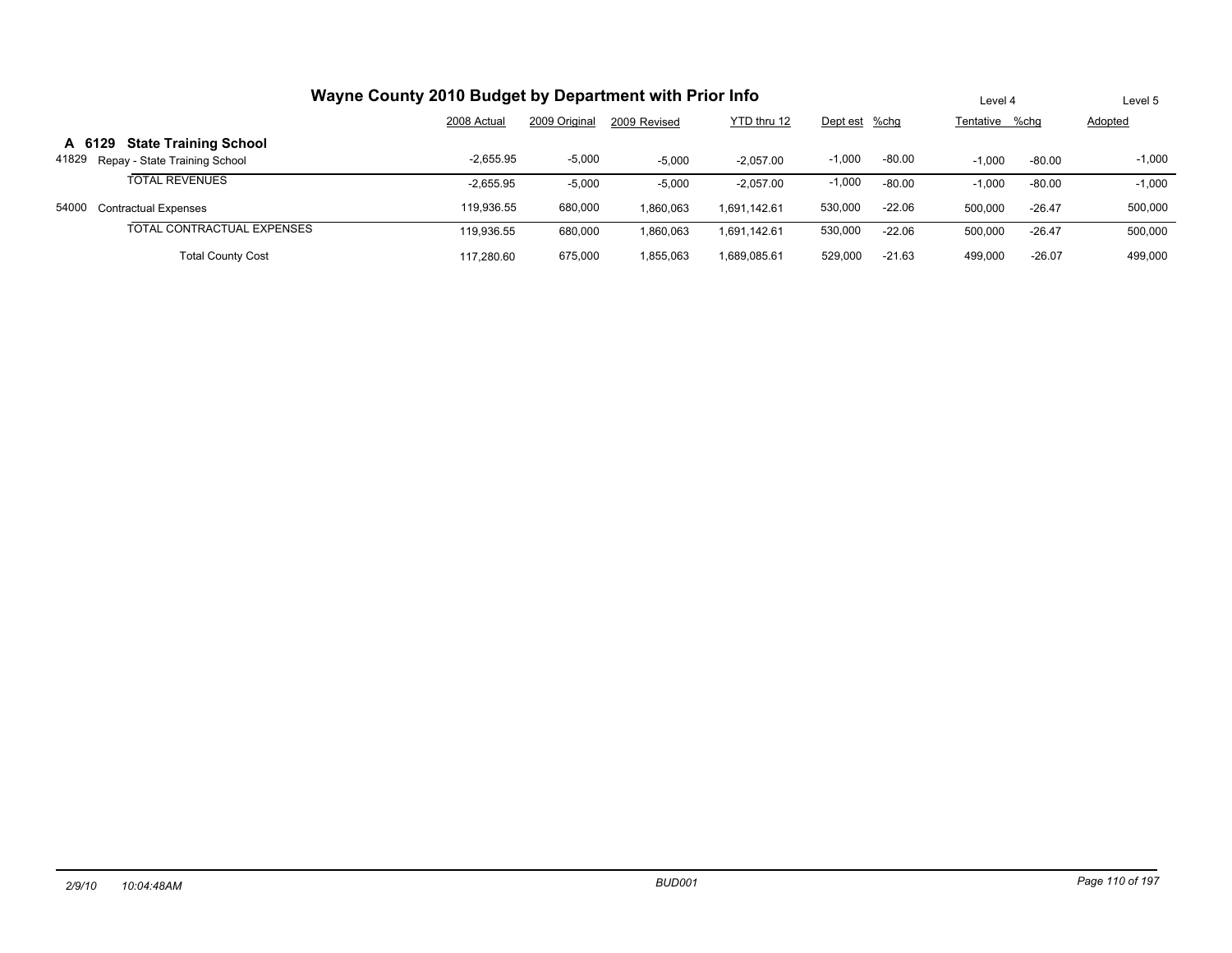| Wayne County 2010 Budget by Department with Prior Info |                 | Level 4       | Level 5      |               |               |           |                |           |                |  |  |  |  |
|--------------------------------------------------------|-----------------|---------------|--------------|---------------|---------------|-----------|----------------|-----------|----------------|--|--|--|--|
|                                                        | 2008 Actual     | 2009 Original | 2009 Revised | YTD thru 12   | Dept est %chg |           | Tentative %chq |           | <b>Adopted</b> |  |  |  |  |
| <b>Safety Net</b><br>A 6140                            |                 |               |              |               |               |           |                |           |                |  |  |  |  |
| 41840<br>Repay - Safety Net                            | $-518.159.59$   | $-300,000$    | $-300,000$   | $-333.273.00$ | $-300,000$    |           | $-300.000$     |           | $-300,000$     |  |  |  |  |
| 43616<br>Local Admin Fund                              | $-840.00$       | $-1,000$      | $-1,000$     |               |               | $-100.00$ |                | $-100.00$ |                |  |  |  |  |
| 43640<br>Safety Net                                    | $-503.264.00$   | $-658,648$    | $-658,648$   | -592.401.00   | $-708,648$    | 7.59      | -708.648       | 7.59      | $-708,648$     |  |  |  |  |
| 44640<br>Tanf B.G to Safety Net                        | $-26.246.00$    | $-22,704$     | $-22.704$    | $-27.859.00$  | $-22,704$     |           | $-22.704$      |           | $-22,704$      |  |  |  |  |
| <b>TOTAL REVENUES</b>                                  | $-1,048,509.59$ | $-982,352$    | $-982,352$   | -953,533.00   | $-1,031,352$  | 4.99      | $-1,031,352$   | 4.99      | $-1,031,352$   |  |  |  |  |
| 54000<br><b>Contractual Expenses</b>                   | 1,589,259.34    | 1,700,000     | 1,700,000    | 1,698,095.54  | 1,800,000     | 5.88      | 1,800,000      | 5.88      | 1,800,000      |  |  |  |  |
| TOTAL CONTRACTUAL EXPENSES                             | 1.589.259.34    | 1,700,000     | 1,700,000    | 1,698,095.54  | 1,800,000     | 5.88      | 1,800,000      | 5.88      | 1,800,000      |  |  |  |  |
| <b>Total County Cost</b>                               | 540.749.75      | 717.648       | 717.648      | 744.562.54    | 768,648       | 7.11      | 768.648        | 7.11      | 768,648        |  |  |  |  |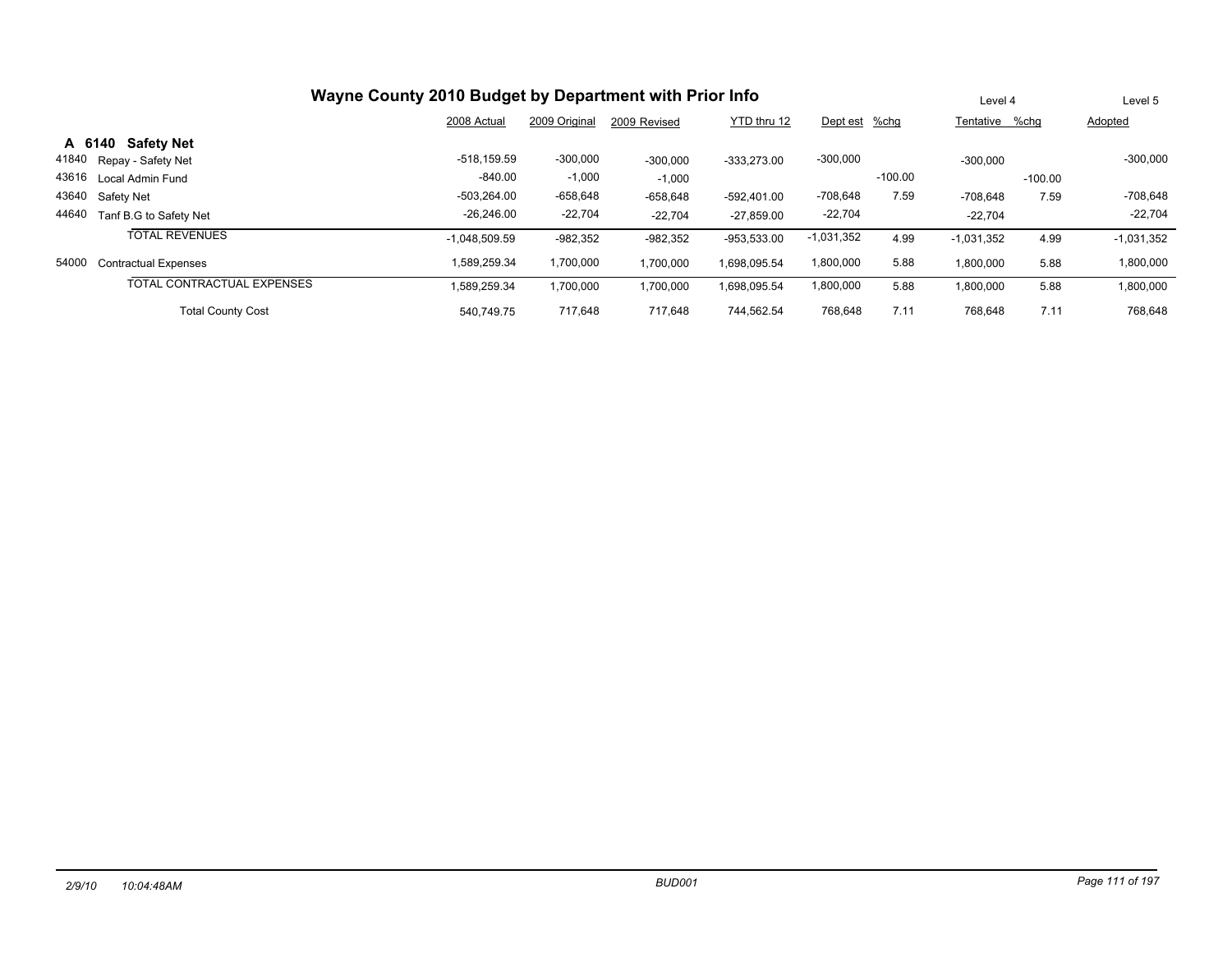| Wayne County 2010 Budget by Department with Prior Info |              | Level 4       | Level 5      |             |               |        |                |        |            |
|--------------------------------------------------------|--------------|---------------|--------------|-------------|---------------|--------|----------------|--------|------------|
|                                                        | 2008 Actual  | 2009 Original | 2009 Revised | YTD thru 12 | Dept est %chg |        | Tentative %chq |        | Adopted    |
| A 6141 Home Energy Assistance Program                  |              |               |              |             |               |        |                |        |            |
| 41841<br>Repay - HEAP                                  | $-87.827.39$ | $-15,000$     | $-15.000$    | -199.123.54 | $-30,000$     | 100.00 | $-30.000$      | 100.00 | $-30,000$  |
| 44641<br><b>HEAP</b>                                   | 83.154.00    | $-85,000$     | $-185.000$   | 5.235.00    | $-170,000$    | 100.00 | $-170,000$     | 100.00 | $-170,000$ |
| <b>TOTAL REVENUES</b>                                  | $-4,673.39$  | $-100,000$    | $-200,000$   | -193,888.54 | $-200,000$    | 100.00 | $-200,000$     | 100.00 | $-200,000$ |
| 54000<br><b>Contractual Expenses</b>                   | 1.593.14     | 100.000       | 200.000      | 43.119.64   | 200,000       | 100.00 | 200,000        | 100.00 | 200,000    |
| TOTAL CONTRACTUAL EXPENSES                             | 1.593.14     | 100,000       | 200,000      | 43.119.64   | 200,000       | 100.00 | 200,000        | 100.00 | 200,000    |
| <b>Total County Cost</b>                               | $-3.080.25$  |               |              | -150.768.90 | 0             |        |                |        |            |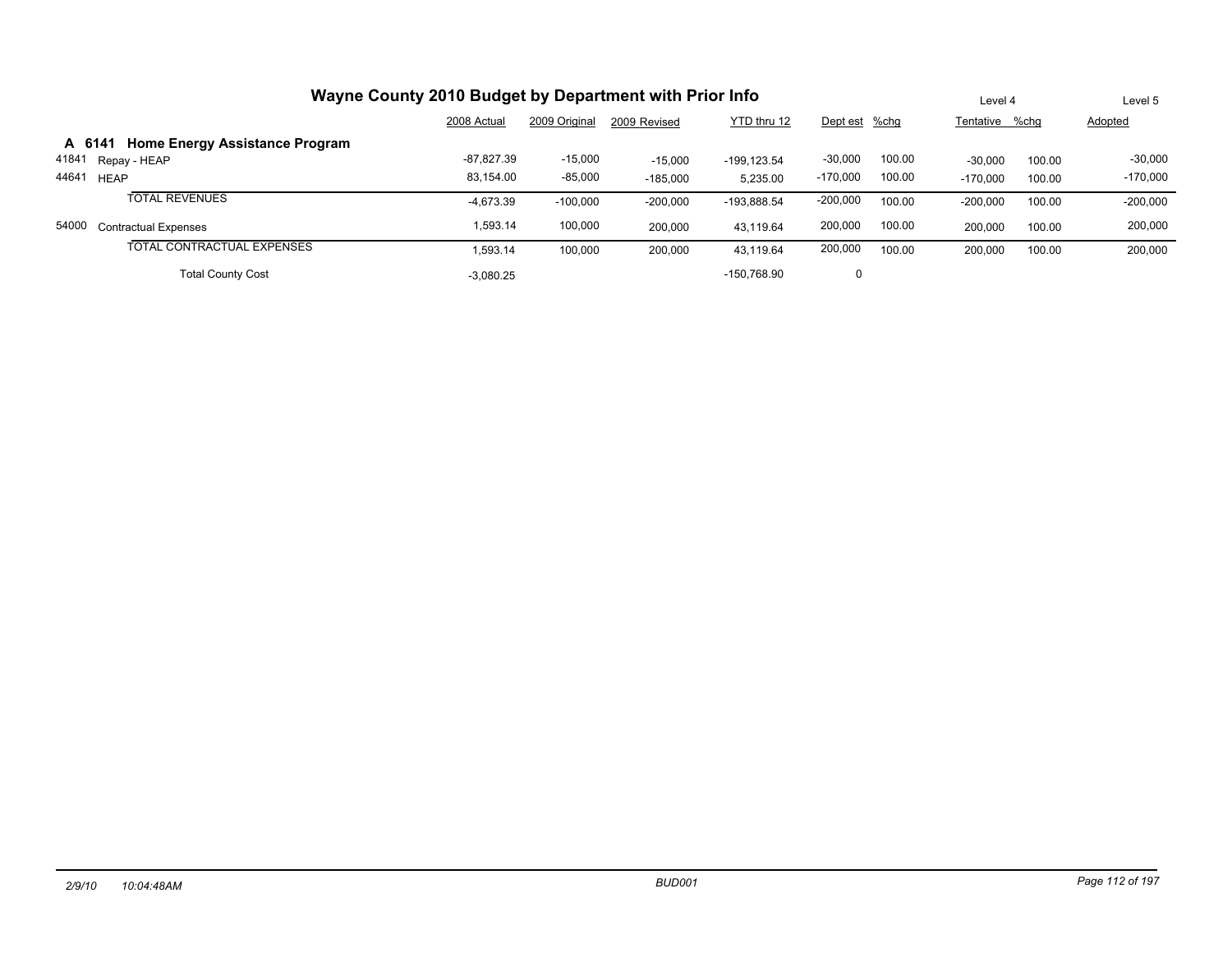| Wayne County 2010 Budget by Department with Prior Info |             | Level 4       |              | Level 5     |               |       |                |       |          |
|--------------------------------------------------------|-------------|---------------|--------------|-------------|---------------|-------|----------------|-------|----------|
|                                                        | 2008 Actual | 2009 Original | 2009 Revised | YTD thru 12 | Dept est %chg |       | Tentative %chg |       | Adopted  |
| <b>Emer Assistance for Adults</b><br>A 6142            |             |               |              |             |               |       |                |       |          |
| 41842<br>Repay - Emergency Aid to Adult                | $-228.04$   |               |              | $-133.00$   |               |       |                |       |          |
| 43642 Emergency Aid to Adults                          | $-3.618.00$ | $-3,750$      | $-3.750$     | $-3.557.00$ | $-5,000$      | 33.33 | $-5.000$       | 33.33 | $-5,000$ |
| <b>TOTAL REVENUES</b>                                  | $-3.846.04$ | $-3.750$      | $-3,750$     | $-3,690.00$ | $-5,000$      | 33.33 | $-5,000$       | 33.33 | $-5,000$ |
| 54000<br><b>Contractual Expenses</b>                   | 6.080.00    | 7,500         | 7.500        | 6.219.39    | 10,000        | 33.33 | 10.000         | 33.33 | 10,000   |
| TOTAL CONTRACTUAL EXPENSES                             | 6.080.00    | 7,500         | 7,500        | 6.219.39    | 10,000        | 33.33 | 10,000         | 33.33 | 10,000   |
| <b>Total County Cost</b>                               | 2.233.96    | 3,750         | 3,750        | 2.529.39    | 5,000         | 33.33 | 5,000          | 33.33 | 5,000    |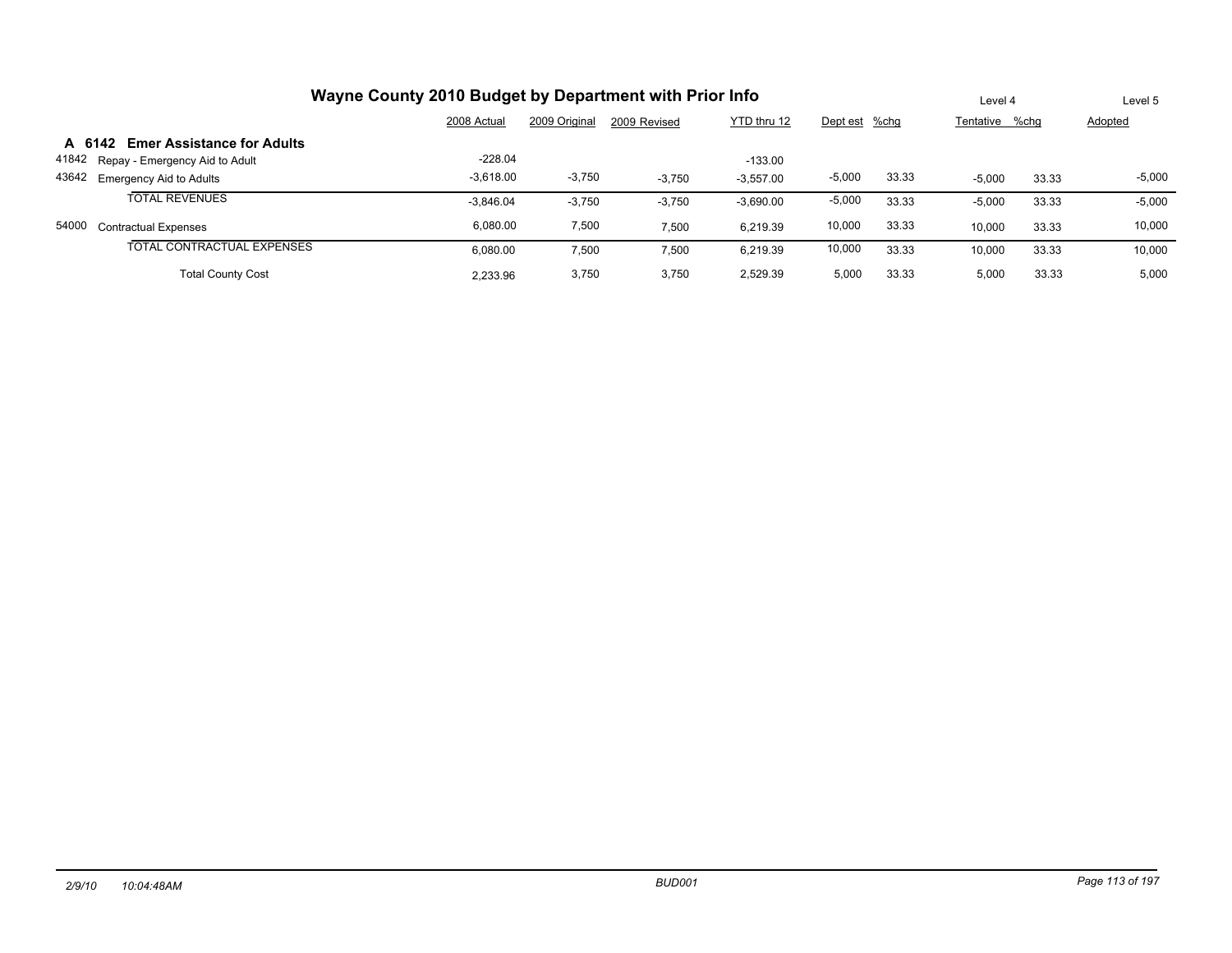| Wayne County 2010 Budget by Department with Prior Info |                                          |                                              |             |     |              |               |              |              |               |           | Level 4        | Level 5   |                |
|--------------------------------------------------------|------------------------------------------|----------------------------------------------|-------------|-----|--------------|---------------|--------------|--------------|---------------|-----------|----------------|-----------|----------------|
|                                                        |                                          |                                              |             |     | 2008 Actual  | 2009 Original | 2009 Revised | YTD thru 12  | Dept est %chg |           | Tentative %chg |           | Adopted        |
|                                                        | A 6211 Title V Senior Comm Service       |                                              |             |     |              |               |              |              |               |           |                |           |                |
| 42761                                                  | CETA SCSEP Title V                       |                                              |             |     | $-50,277.31$ | $-35,831$     | $-40,298$    | $-27,726.63$ |               | $-100.00$ | $-47,303$      | 32.02     | $-47,303$      |
|                                                        | <b>TOTAL REVENUES</b>                    |                                              |             |     | $-50,277.31$ | $-35,831$     | $-40,298$    | $-27,726.63$ |               | $-100.00$ | $-47,303$      | 32.02     | $-47,303$      |
|                                                        |                                          | ----- Position Count -----<br>CY_NY1_NY4_NY5 |             |     |              |               |              |              |               |           |                |           |                |
| 51123                                                  | Account Clerk - Typist (7hr)             |                                              |             |     |              |               |              | 251.17       |               |           |                |           |                |
| 51252                                                  | <b>Employment &amp; Training Counsel</b> |                                              |             |     | 192.50       |               |              | 46.22        |               |           |                |           |                |
| 51256                                                  | <b>Empl &amp; Training Coordinator</b>   | 1.0                                          | 0.1         | 0.1 | 2,190.62     | 2,096         | 2,933        | 1,616.73     | 5,300         | 152.86    | 5,300          | 152.86    | 5,300          |
| 51357                                                  | Work Experience Participant              |                                              | $1.0$ $1.0$ | 1.0 | 37,106.84    | 27,198        | 30,198       | 26,210.28    | 35,500        | 30.52     | 35,500         | 30.52     | 35,500         |
|                                                        | <b>TOTAL PERSONAL SERVICES</b>           |                                              |             |     | 39,489.96    | 29,294        | 33,131       | 28,124.40    | 40,800        | 39.28     | 40,800         | 39.28     | 40,800         |
| 54150                                                  | Office Supplies                          |                                              |             |     | 0.17         | 200           | 200          | 2.27         |               | $-100.00$ | 75             | $-62.50$  | 75             |
| 54166                                                  | Postage                                  |                                              |             |     |              |               |              |              |               |           | 30             |           | 30             |
| 54199                                                  | Miscellaneous Expense                    |                                              |             |     | 40.52        | 217           | 217          | 18.89        |               | $-100.00$ | 133            | $-38.71$  | 133            |
| 54210                                                  | Gas                                      |                                              |             |     |              |               | 28           | 11.65        |               |           | 16             |           | 16             |
| 54220                                                  | Light & Power                            |                                              |             |     |              |               | 110          | 85.19        |               |           | 116            |           | 116            |
| 54230                                                  | Telephone                                |                                              |             |     | 6.11         |               |              | 6.13         |               |           | 12             |           | 12             |
| 54240                                                  | Water                                    |                                              |             |     |              |               | 5            | 5.03         |               |           | 6              |           | 6              |
| 54300                                                  | Insurance                                |                                              |             |     | 158.39       | 127           | 127          | 174.76       |               | $-100.00$ | 159            | 25.20     | 159            |
| 54407                                                  | <b>Building Maintenance &amp; Repair</b> |                                              |             |     |              |               | 185          | 103.73       |               |           | 161            |           | 161            |
| 54414                                                  | Information Technology                   |                                              |             |     | 331.00       | 297           |              | 297.00       |               | $-100.00$ | 300            | 1.01      | 300            |
| 54437                                                  | Lease                                    |                                              |             |     |              |               | 660          | 503.04       |               |           | 679            |           | 679            |
|                                                        | 54485 Travel                             |                                              |             |     | 81.21        | 100           | 100          | 1.52         |               | $-100.00$ | 150            | 50.00     | 150            |
|                                                        | <b>TOTAL CONTRACTUAL EXPENSES</b>        |                                              |             |     | 617.40       | 941           | 1,632        | 1,209.21     |               | $-100.00$ | 1,837          | 95.22     | 1,837          |
| 58100                                                  | Payments to NYS Retirement Sys           |                                              |             |     |              | 231           | 231          | 280.00       | 631           | 173.03    | 631            | 173.16    | 631            |
| 58200                                                  | Payments to Social Security              |                                              |             |     | 2,990.72     | 2,241         | 2,536        | 2,140.36     | 3,121         | 39.29     | 3,121          | 39.27     | 3,121          |
| 58400                                                  | Hospitalization                          |                                              |             |     | 510.64       | 615           | 950          | 649.39       | 1,352         | 119.87    | 2,057          | 234.47    | 2,057          |
| 58500                                                  | Unemployment                             |                                              |             |     | 1,617.00     | 2,500         | 1,809        |              |               | $-100.00$ |                | $-100.00$ |                |
| 58600                                                  | <b>Disability</b>                        |                                              |             |     |              | 8             | 8            |              | 16            | 98.00     | 17             | 112.50    | 17             |
| 58901                                                  | Employee Assistance Program              |                                              |             |     | 4.51         | 1             | $\mathbf{1}$ | 0.19         | 2             | 109.00    | $\overline{2}$ | 100.00    | $\overline{2}$ |
|                                                        | <b>TOTAL FRINGE BENEFITS</b>             |                                              |             |     | 5,122.87     | 5,596         | 5,535        | 3,069.94     | 5,122         | $-8.46$   | 5,828          | 4.15      | 5,828          |
|                                                        | <b>Total County Cost</b>                 |                                              |             |     | $-5,047.08$  |               |              | 4,676.92     | 45,922        |           | 1,162          |           | 1,162          |

#### *2/9/10 10:04:48AM BUD001 Page 114 of 197*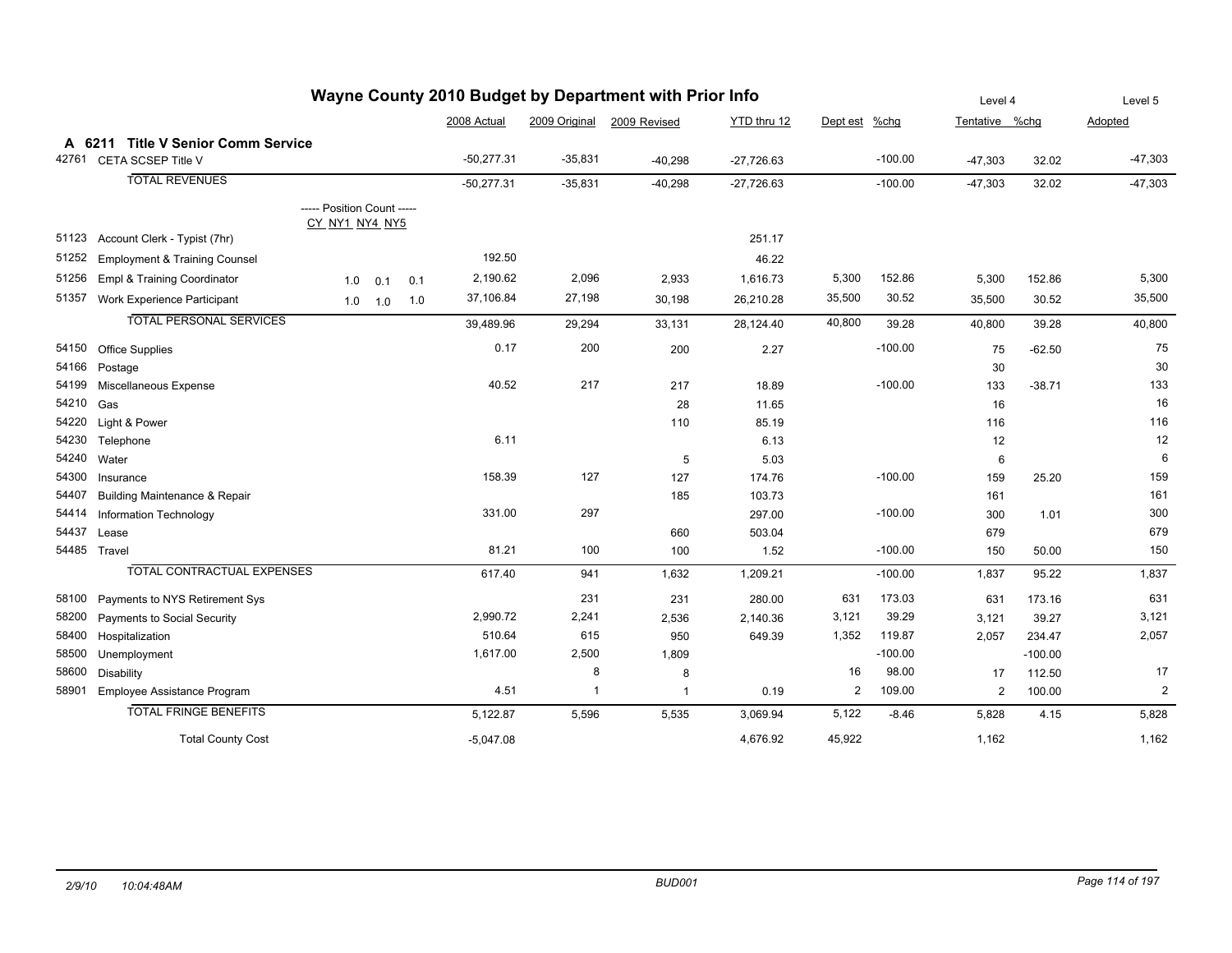|       |                                          |                            |              | wayne County 2010 Budget by Department with Prior lino |               |               |              |              | Level 4  |           | Level 5        |           |            |
|-------|------------------------------------------|----------------------------|--------------|--------------------------------------------------------|---------------|---------------|--------------|--------------|----------|-----------|----------------|-----------|------------|
|       |                                          |                            |              |                                                        | 2008 Actual   | 2009 Original | 2009 Revised | YTD thru 12  | Dept est | $%$ chg   | Tentative %chg |           | Adopted    |
|       | A 6212 WFD/DSS Intensive Employment      |                            |              |                                                        |               |               |              |              |          |           |                |           |            |
| 42766 | <b>DSS Reimbursement</b>                 |                            |              |                                                        | $-127,904.30$ | $-129,864$    | $-129,864$   | $-75,945.01$ |          | $-100.00$ | $-144,500$     | 11.27     | $-144,500$ |
|       | <b>TOTAL REVENUES</b>                    |                            |              |                                                        | $-127,904.30$ | $-129,864$    | $-129,864$   | $-75,945.01$ |          | $-100.00$ | $-144,500$     | 11.27     | $-144,500$ |
|       |                                          | ----- Position Count ----- |              |                                                        |               |               |              |              |          |           |                |           |            |
|       |                                          | CY_NY1_NY4_NY5             |              |                                                        |               |               |              |              |          |           |                |           |            |
| 51088 | E & T Director II                        |                            | $1.0 \t 0.0$ | 0.0                                                    | 2,137.24      |               |              | 1,662.10     | 500      |           | 500            |           | 500        |
| 51123 | Account Clerk - Typist (7hr)             |                            |              |                                                        | 1,181.29      |               |              | 1,043.17     |          |           |                |           |            |
| 51251 | Employment & Training Coun PT            |                            |              |                                                        |               |               |              | 1,531.93     |          |           |                |           |            |
| 51252 | <b>Employment &amp; Training Counsel</b> | 3.0                        | 1.5          | 1.5                                                    | 49,689.08     | 54,774        | 54,774       | 40,733.27    | 52,517   | $-4.12$   | 61,016         | 11.40     | 61,016     |
| 51256 | Empl & Training Coordinator              | 1.0                        | 0.5          | 0.5                                                    | 22,318.87     | 18,864        | 18,864       | 26,961.17    | 20,000   | 6.02      | 20,585         | 9.12      | 20,585     |
|       | <b>TOTAL PERSONAL SERVICES</b>           |                            |              |                                                        | 75,326.48     | 73,638        | 73,638       | 71,931.64    | 73,017   | $-0.84$   | 82,101         | 11.49     | 82,101     |
|       |                                          |                            |              |                                                        |               |               |              |              |          |           |                |           |            |
| 54150 | <b>Office Supplies</b>                   |                            |              |                                                        | 769.27        | 800           | 800          | 816.93       | 600      | $-25.00$  | 900            | 12.50     | 900        |
| 54166 | Postage                                  |                            |              |                                                        | 246.71        | 900           | 900          | 429.44       | 700      | $-22.22$  | 1,300          | 44.44     | 1,300      |
| 54199 | Miscellaneous Expense                    |                            |              |                                                        | 942.88        | 3,100         | 3,100        | 990.72       | 694      | $-77.61$  | 694            | $-77.61$  | 694        |
| 54210 | Gas                                      |                            |              |                                                        | 295.86        | 341           | 283          | 251.65       | 211      | $-38.12$  | 256            | $-24.93$  | 256        |
| 54220 | Light & Power                            |                            |              |                                                        | 1,482.81      | 1,991         | 1,769        | 1,738.07     | 1,532    | $-23.05$  | 1,854          | $-6.88$   | 1,854      |
| 54230 | Telephone                                |                            |              |                                                        | 660.29        | 1,925         | 1,925        | 767.93       | 1,000    | $-48.05$  | 1,500          | $-22.08$  | 1,500      |
| 54240 | Water                                    |                            |              |                                                        | 88.20         | 113           | 103          | 116.40       | 45       | $-60.18$  | 103            | $-8.85$   | 103        |
| 54300 | Insurance                                |                            |              |                                                        | 316.78        | 700           | 700          | 333.34       | 334      | $-52.29$  | 427            | $-39.00$  | 427        |
| 54407 | Building Maintenance & Repair            |                            |              |                                                        | 2,699.84      | 2,529         | 2,152        | 2,689.09     | 2,119    | $-16.21$  | 2,564          | 1.38      | 2,564      |
| 54408 | <b>Copier Expense</b>                    |                            |              |                                                        | 582.25        | 1,200         | 1,200        | 21.24        |          | $-100.00$ |                | $-100.00$ |            |
| 54410 | Conference                               |                            |              |                                                        |               | 1,000         | 1,000        |              | 500      | $-50.00$  | 500            | $-50.00$  | 500        |
| 54414 | Information Technology                   |                            |              |                                                        | 2,328.00      | 1,500         | 1,500        | 1,500.00     | 2,600    | 73.33     | 3,350          | 123.33    | 3,350      |
| 54437 | Lease                                    |                            |              |                                                        | 9,428.80      | 10,698        | 9,378        | 10,404.75    | 9,000    | $-15.87$  | 10,834         | 1.27      | 10,834     |
| 54456 | Printing                                 |                            |              |                                                        | 14.06         | 500           | 500          | 11.85        | 450      | $-10.00$  | 500            |           | 500        |
|       | 54485 Travel                             |                            |              |                                                        | 1,950.90      | 2,000         | 2,000        | 837.32       | 2,000    |           | 2,926          | 46.30     | 2,926      |
|       | <b>TOTAL CONTRACTUAL EXPENSES</b>        |                            |              |                                                        | 21,806.65     | 29,297        | 27,310       | 20,908.73    | 21,785   | $-25.64$  | 27,708         | $-5.42$   | 27,708     |
| 58100 | Payments to NYS Retirement Sys           |                            |              |                                                        | 9,535.00      | 8,100         | 8,100        | 4,790.00     | 8,689    | 7.27      | 9,771          | 20.63     | 9,771      |
| 58200 | Payments to Social Security              |                            |              |                                                        | 5,651.65      | 5,633         | 5,633        | 5,335.28     | 5,586    | $-0.84$   | 6,280          | 11.49     | 6,280      |
| 58400 | Hospitalization                          |                            |              |                                                        | 12,231.08     | 12,881        | 12,881       | 15,143.87    | 21,613   | 67.79     | 18,321         | 42.23     | 18,321     |
| 58600 | Disability                               |                            |              |                                                        | 460.00        | 281           | 281          | 551.00       | 269      | $-4.17$   | 283            | 0.71      | 283        |
| 58901 | Employee Assistance Program              |                            |              |                                                        | 18.03         | 34            | 34           | 33.43        | 36       | 4.50      | 36             | 5.88      | 36         |
|       | <b>TOTAL FRINGE BENEFITS</b>             |                            |              |                                                        | 27,895.76     | 26,929        | 26,929       | 25,853.58    | 36,193   | 34.40     | 34,691         | 28.82     | 34,691     |
|       | <b>Total County Cost</b>                 |                            |              |                                                        | $-2.875.41$   |               | $-1.987$     | 42,748.94    | 130.995  |           |                |           |            |

# **Wayne County 2010 Budget by Department with Prior Info**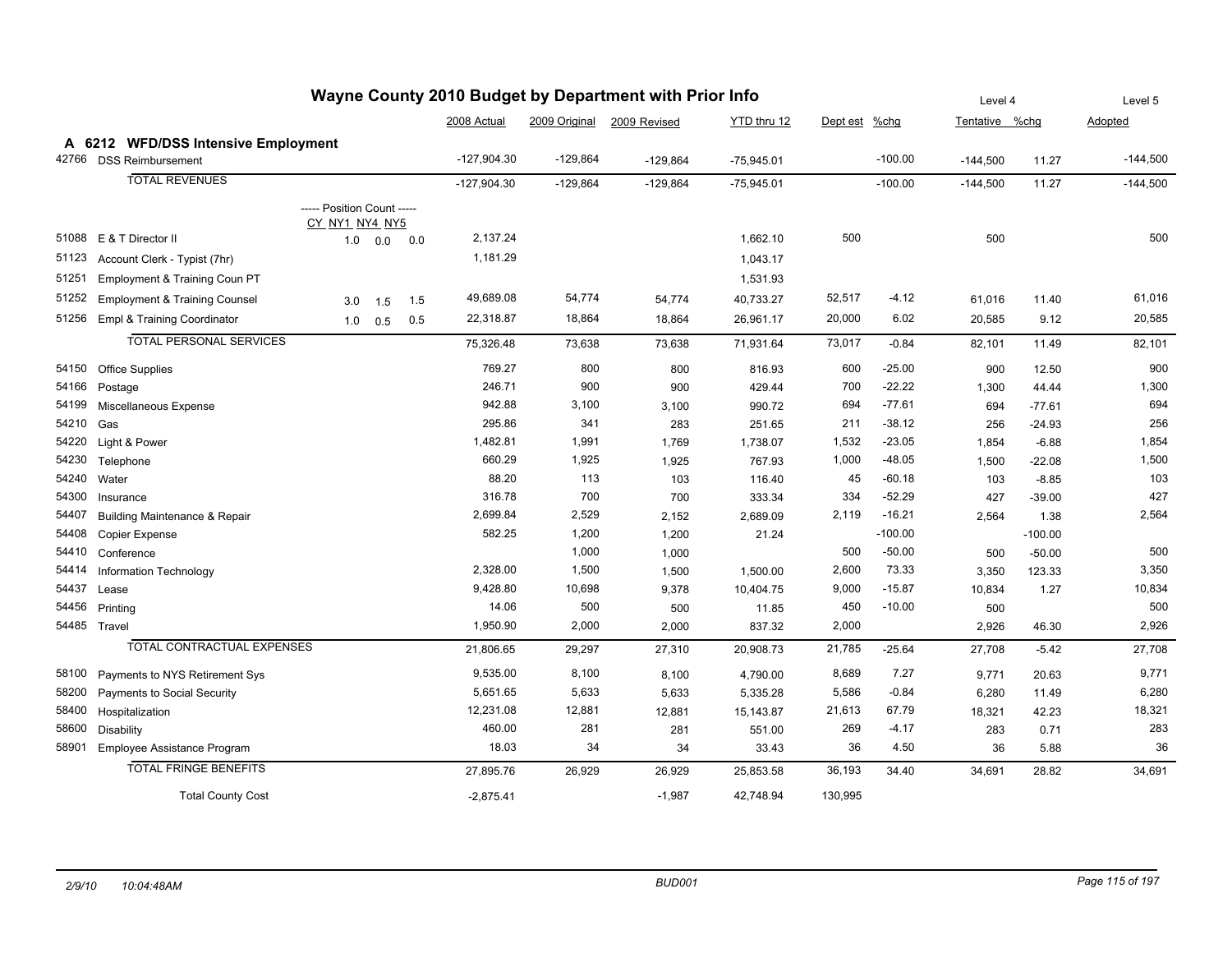| Wayne County 2010 Budget by Department with Prior Info |                                          |                                              |     |     |              |           |                            |              |               |          |                | Level 4  |           |  |
|--------------------------------------------------------|------------------------------------------|----------------------------------------------|-----|-----|--------------|-----------|----------------------------|--------------|---------------|----------|----------------|----------|-----------|--|
|                                                        |                                          |                                              |     |     | 2008 Actual  |           | 2009 Original 2009 Revised | YTD thru 12  | Dept est %chg |          | Tentative %chg |          | Adopted   |  |
|                                                        | A 6214 Economic Opportuntly & Develop    |                                              |     |     |              |           |                            |              |               |          |                |          |           |  |
|                                                        | 42766 DSS Reimbursement                  |                                              |     |     | $-54,049.28$ | $-50,000$ | $-50,000$                  | $-45,531.22$ | $-50,000$     |          | $-55,000$      | 10.00    | $-55,000$ |  |
|                                                        | <b>TOTAL REVENUES</b>                    |                                              |     |     | $-54,049.28$ | $-50,000$ | $-50,000$                  | $-45,531.22$ | $-50,000$     |          | $-55,000$      | 10.00    | $-55,000$ |  |
|                                                        |                                          | ----- Position Count -----<br>CY_NY1_NY4_NY5 |     |     |              |           |                            |              |               |          |                |          |           |  |
| 51088                                                  | E & T Director II                        | 1.0                                          | 0.1 | 0.1 | 4,238.20     | 4,094     | 4,094                      | 2,394.57     | 4,309         | 5.25     | 4,309          | 5.25     | 4,309     |  |
| 51123                                                  | Account Clerk - Typist (7hr)             | 1.0                                          | 0.1 | 0.1 | 1,678.88     | 5,173     | 5,173                      | 1,548.06     | 2,800         | $-45.87$ | 3,000          | -42.01   | 3,000     |  |
| 51251                                                  | Employment & Training Coun PT            |                                              |     |     |              |           |                            | 4,508.65     |               |          |                |          |           |  |
| 51252                                                  | <b>Employment &amp; Training Counsel</b> | 4.0                                          | 0.5 | 0.5 | 17,981.35    | 13,636    | 14,002                     | 13,301.70    | 24,903        | 82.63    | 21,387         | 56.84    | 21,387    |  |
| 51256                                                  | Empl & Training Coordinator              | 1.0                                          | 0.2 | 0.2 | 8,338.92     | 7,546     | 7,546                      | 9,061.75     | 7,431         | $-1.52$  | 7,431          | $-1.52$  | 7,431     |  |
|                                                        | <b>TOTAL PERSONAL SERVICES</b>           |                                              |     |     | 32,237.35    | 30,449    | 30,815                     | 30,814.73    | 39,443        | 29.54    | 36,127         | 18.65    | 36,127    |  |
| 54150                                                  | <b>Office Supplies</b>                   |                                              |     |     | 425.46       | 403       | 765                        | 823.45       | 450           | 11.66    | 150            | $-62.78$ | 150       |  |
| 54166                                                  | Postage                                  |                                              |     |     | 132.57       | 900       | 952                        | 277.83       | 800           | $-11.11$ | 200            | $-77.78$ | 200       |  |
| 54199                                                  | Miscellaneous Expense                    |                                              |     |     | 918.32       | 1,500     | 1,174                      | 457.76       | 1,699         | 13.25    | 1,699          | 13.27    | 1,699     |  |
| 54210                                                  | Gas                                      |                                              |     |     | 152.07       | 174       | 174                        | 120.38       | 95            | $-45.40$ | 126            | $-27.59$ | 126       |  |
| 54220                                                  | Light & Power                            |                                              |     |     | 810.62       | 1,019     | 1,019                      | 821.61       | 685           | $-32.78$ | 915            | $-10.21$ | 915       |  |
| 54230                                                  | Telephone                                |                                              |     |     | 360.60       | 975       | 975                        | 482.95       | 750           | $-23.08$ | 250            | $-74.36$ | 250       |  |
| 54240                                                  | Water                                    |                                              |     |     | 45.36        | 58        | 58                         | 52.16        | 38            | $-34.48$ | 51             | $-12.07$ | 51        |  |
| 54300                                                  | Insurance                                |                                              |     |     | 271.53       | 200       | 200                        | 142.51       | 143           | $-28.50$ | 50             | $-75.00$ | 50        |  |
| 54407                                                  | <b>Building Maintenance &amp; Repair</b> |                                              |     |     | 1,387.56     | 1,295     | 1,295                      | 1,236.74     | 950           | $-26.64$ | 1,265          | $-2.32$  | 1,265     |  |
| 54408                                                  | Copier Expense                           |                                              |     |     | 528.84       |           |                            | 12.55        |               |          |                |          |           |  |
| 54414                                                  | Information Technology                   |                                              |     |     | 1,185.00     | 1,060     | 1,060                      | 1,060.00     | 1,500         | 41.51    | 1,500          | 41.51    | 1,500     |  |
| 54437                                                  | Lease                                    |                                              |     |     | 4,847.20     | 3,713     | 3,713                      | 4,942.12     | 4,000         | 7.73     | 5,347          | 44.01    | 5,347     |  |
| 54456                                                  | Printing                                 |                                              |     |     | 4.83         | 300       | 300                        | 5.28         | 250           | $-16.67$ | 200            | $-33.33$ | 200       |  |
|                                                        | 54485 Travel                             |                                              |     |     | 706.59       |           |                            | 220.63       | 1,125         |          | 250            |          | 250       |  |
|                                                        | <b>TOTAL CONTRACTUAL EXPENSES</b>        |                                              |     |     | 11,776.55    | 11,597    | 11,686                     | 10,655.97    | 12,485        | 7.66     | 12,003         | 3.50     | 12,003    |  |
| 58100                                                  | Payments to NYS Retirement Sys           |                                              |     |     |              | 3,349     | 3,349                      | 2,242.00     | 4,181         | 24.84    | 4,299          | 28.37    | 4,299     |  |
| 58200                                                  | Payments to Social Security              |                                              |     |     | 2,237.99     | 2,329     | 2,329                      | 2,287.40     | 3,017         | 29.56    | 2,763          | 18.63    | 2,763     |  |
| 58400                                                  | Hospitalization                          |                                              |     |     | 5,112.47     | 6,150     | 6,150                      | 6,877.27     | 9,006         | 46.44    | 9,845          | 60.08    | 9,845     |  |
| 58600                                                  | Disability                               |                                              |     |     |              | 122       | 122                        |              | 260           | 113.35   | 125            | 2.46     | 125       |  |
| 58901                                                  | Employee Assistance Program              |                                              |     |     | 15.33        | 15        | 15                         | 14.86        | 31            | 107.73   | 14             | $-6.67$  | 14        |  |
|                                                        | <b>TOTAL FRINGE BENEFITS</b>             |                                              |     |     | 7,365.79     | 11,965    | 11,965                     | 11,421.53    | 16,496        | 37.87    | 17,046         | 42.47    | 17,046    |  |
|                                                        | <b>Total County Cost</b>                 |                                              |     |     | $-2.669.59$  | 4,011     | 4,466                      | 7,361.01     | 18,424        | 359.34   | 10.176         | 153.70   | 10,176    |  |

#### *2/9/10 10:04:48AM BUD001 Page 116 of 197*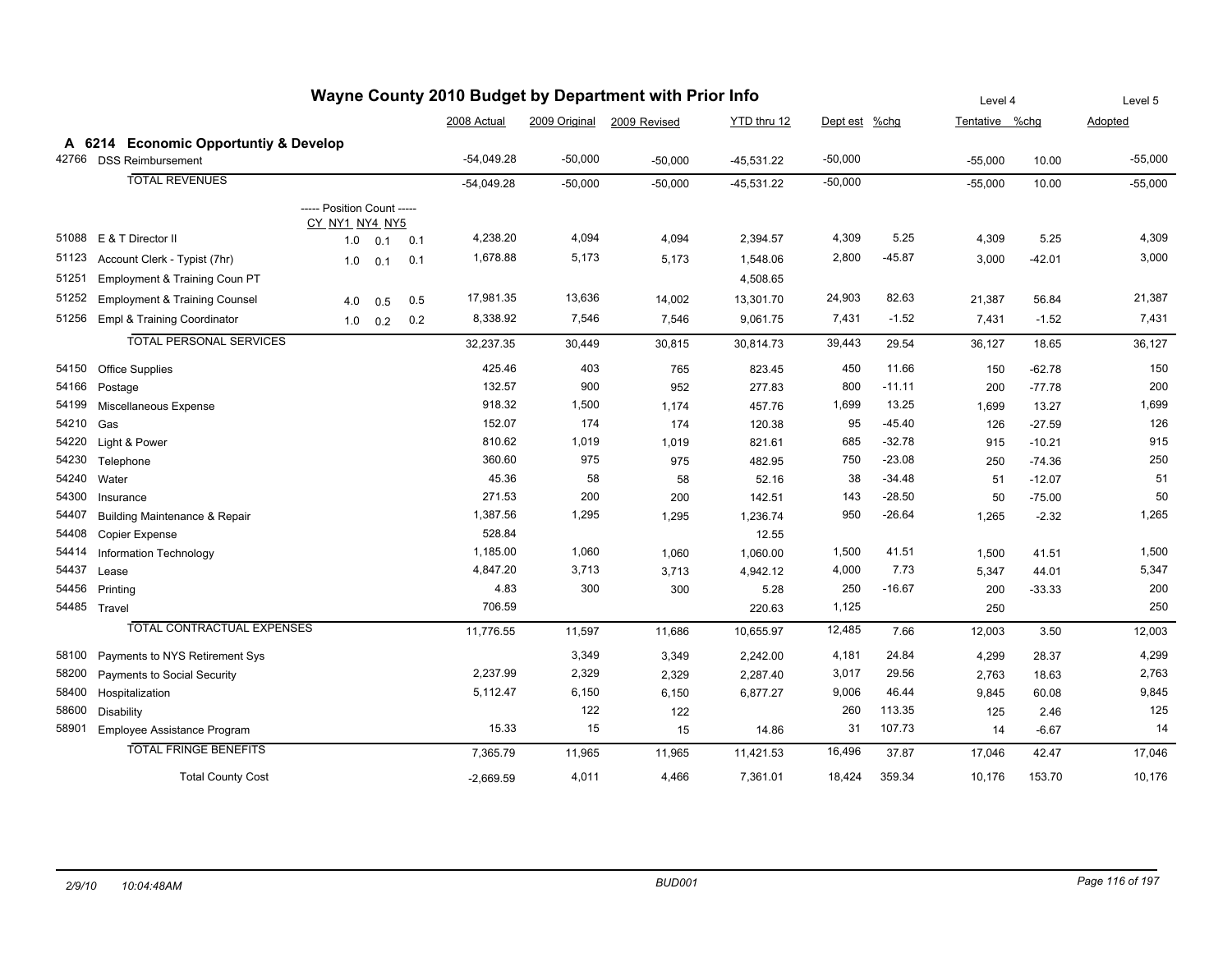|       |                                          |                                              | Level 4 | Level 5 |             |               |              |             |               |                |                |           |                |
|-------|------------------------------------------|----------------------------------------------|---------|---------|-------------|---------------|--------------|-------------|---------------|----------------|----------------|-----------|----------------|
|       |                                          |                                              |         |         | 2008 Actual | 2009 Original | 2009 Revised | YTD thru 12 | Dept est %chg |                | Tentative %chg |           | Adopted        |
|       | A 6216 WFD-DSS TEAP                      |                                              |         |         |             |               |              |             |               |                |                |           |                |
| 42766 | <b>DSS Reimbursement</b>                 |                                              |         |         |             | $-3,100$      | $-3,100$     |             | $-3,100$      |                | $-3,100$       |           | $-3,100$       |
|       | <b>TOTAL REVENUES</b>                    |                                              |         |         |             | $-3,100$      | $-3,100$     |             | $-3,100$      |                | $-3,100$       |           | $-3,100$       |
|       |                                          | ----- Position Count -----<br>CY NY1 NY4 NY5 |         |         |             |               |              |             |               |                |                |           |                |
| 51088 | E & T Director II                        | 1.0                                          | 0.0     | 0.0     |             | 910           | 910          | 56.86       | 1,000         | 9.89           | 1,000          | 9.89      | 1,000          |
| 51252 | <b>Employment &amp; Training Counsel</b> | 2.0                                          | 0.1     | 0.1     |             | 809           | 809          | 15.51       | 2,809         | 247.22         | 2,845          | 251.67    | 2,845          |
| 51256 | Empl & Training Coordinator              | 1.0                                          | 0.1     | 0.1     |             |               |              |             | 2,000         |                | 2,000          |           | 2,000          |
|       | <b>TOTAL PERSONAL SERVICES</b>           |                                              |         |         |             | 1,719         | 1,719        | 72.37       | 5,809         | 237.93         | 5,845          | 240.02    | 5,845          |
| 54166 | Postage                                  |                                              |         |         |             | 20            | 20           | 0.04        | 20            |                | 20             |           | 20             |
| 54199 | Miscellaneous Expense                    |                                              |         |         |             | 350           | 350          |             | 350           |                |                | $-100.00$ |                |
| 54210 | Gas                                      |                                              |         |         |             |               | 28           | 12.15       | 11            |                | 17             |           | 17             |
| 54220 | Light & Power                            |                                              |         |         |             |               | 110          | 88.13       | 81            |                | 127            |           | 127            |
| 54230 | Telephone                                |                                              |         |         |             | 100           | 100          | 0.48        | 100           |                | 100            |           | 100            |
| 54240 | Water                                    |                                              |         |         |             |               | 5            | 5.03        | 5             |                | $\overline{7}$ |           | $\overline{7}$ |
| 54407 | <b>Building Maintenance &amp; Repair</b> |                                              |         |         |             |               | 185          | 107.29      | 112           |                | 177            |           | 177            |
| 54408 | <b>Copier Expense</b>                    |                                              |         |         |             | 25            | 25           |             | 25            |                |                | $-100.00$ |                |
| 54437 | Lease                                    |                                              |         |         |             |               | 660          | 503.04      | 475           |                | 747            |           | 747            |
| 54485 | Travel                                   |                                              |         |         |             | 750           | 750          |             | 750           |                | 300            | $-60.00$  | 300            |
|       | <b>TOTAL CONTRACTUAL EXPENSES</b>        |                                              |         |         |             | 1,245         | 2,233        | 716.16      | 1,929         | 54.93          | 1,495          | 20.08     | 1,495          |
| 58100 | Payments to NYS Retirement Sys           |                                              |         |         |             | 89            | 89           | 6.00        | 572           | 543.00         | 695            | 680.90    | 695            |
| 58200 | Payments to Social Security              |                                              |         |         |             | 132           | 132          | 4.68        | 444           | 236.66         | 448            | 239.39    | 448            |
| 58400 | Hospitalization                          |                                              |         |         |             | 368           | 368          | 22.23       | 983           | 167.02         | 1,296          | 252.17    | 1,296          |
| 58600 | <b>Disability</b>                        |                                              |         |         |             | 6             | 6            |             | 22            | 260.00         | 21             | 250.00    | 21             |
| 58901 | Employee Assistance Program              |                                              |         |         |             |               |              |             | 3             |                | 4              |           | $\overline{4}$ |
|       | <b>TOTAL FRINGE BENEFITS</b>             |                                              |         |         |             | 595           | 595          | 32.91       | 2,024         | 240.13         | 2,464          | 314.12    | 2,464          |
|       | <b>Total County Cost</b>                 |                                              |         |         |             | 459           | 1,447        | 821.44      |               | 6,662 1,351.33 | 6,704          | 1,360.57  | 6,704          |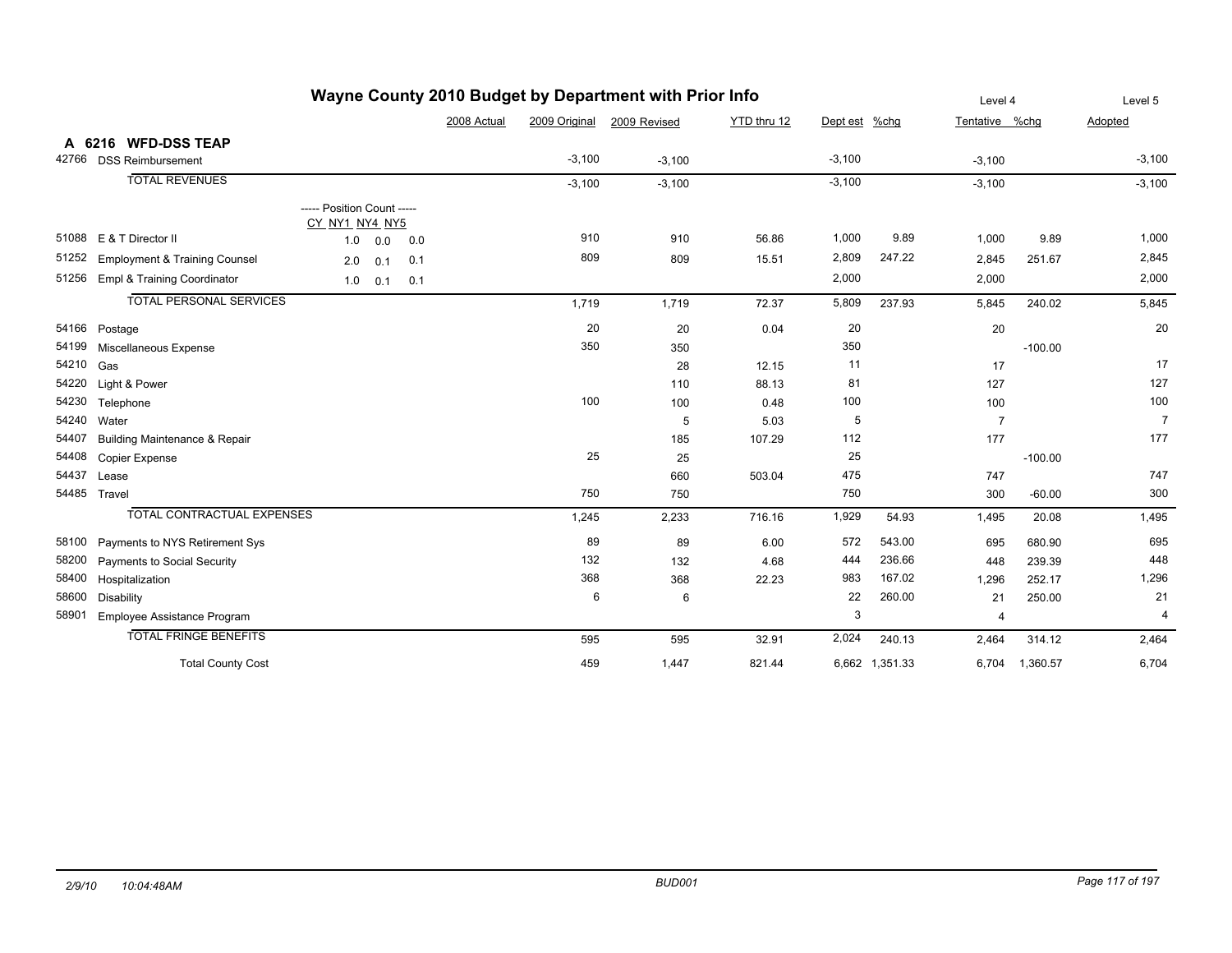|       | Wayne County 2010 Budget by Department with Prior Info |                                              |     |     |              |               |              |              |               |           |                |          | Level 5    |
|-------|--------------------------------------------------------|----------------------------------------------|-----|-----|--------------|---------------|--------------|--------------|---------------|-----------|----------------|----------|------------|
|       |                                                        |                                              |     |     | 2008 Actual  | 2009 Original | 2009 Revised | YTD thru 12  | Dept est %chg |           | Tentative %chq |          | Adopted    |
|       | A 6217 WFD-DSS WAGE SUBSIDY                            |                                              |     |     |              |               |              |              |               |           |                |          |            |
|       | 42766 DSS Reimbursement                                |                                              |     |     | $-11,896.70$ | $-100,000$    | $-100,000$   | $-21,205.18$ |               | $-100.00$ | $-100,000$     |          | $-100,000$ |
|       | <b>TOTAL REVENUES</b>                                  |                                              |     |     | $-11.896.70$ | $-100,000$    | $-100,000$   | $-21,205.18$ |               | $-100.00$ | $-100,000$     |          | $-100,000$ |
|       |                                                        | ----- Position Count -----<br>CY NY1 NY4 NY5 |     |     |              |               |              |              |               |           |                |          |            |
| 51088 | E & T Director II                                      |                                              |     |     |              |               |              | 550.12       |               |           |                |          |            |
| 51123 | Account Clerk - Typist (7hr)                           |                                              |     |     |              |               |              | 33.62        |               |           |                |          |            |
| 51252 | <b>Employment &amp; Training Counsel</b>               | 1.0                                          | 0.4 | 0.4 | 7,510.05     | 12,140        | 12,140       | 15,444.54    | 12,140        |           | 16,342         | 34.61    | 16,342     |
| 51256 | Empl & Training Coordinator                            | 1.0                                          | 0.1 | 0.1 | 1,070.25     | 5,869         | 5,869        | 1,788.57     | 3,843         | $-34.52$  | 3,843          | $-34.52$ | 3,843      |
|       | <b>TOTAL PERSONAL SERVICES</b>                         |                                              |     |     | 8,580.30     | 18,009        | 18,009       | 17,816.85    | 15,983        | $-11.25$  | 20,185         | 12.08    | 20,185     |
| 54000 | <b>Contractual Expenses</b>                            |                                              |     |     |              | 62,192        | 62,192       | 9,431.00     | 61,946        | $-0.40$   | 61,945         | $-0.40$  | 61,945     |
| 54150 | <b>Office Supplies</b>                                 |                                              |     |     | 86.97        | 200           | 200          | 141.52       | 200           |           | 751            | 275.50   | 751        |
| 54166 | Postage                                                |                                              |     |     | 52.92        |               |              | 99.31        |               |           |                |          |            |
| 54199 | Miscellaneous Expense                                  |                                              |     |     | 9.71         | 2,000         | 2,000        |              | 1,000         | $-50.00$  | 1,000          | $-50.00$ | 1,000      |
| 54210 | Gas                                                    |                                              |     |     |              |               | 144          | 56.53        | 46            |           | 51             |          | 51         |
| 54220 | Light & Power                                          |                                              |     |     |              |               | 548          | 389.79       | 336           |           | 368            |          | 368        |
| 54230 | Telephone                                              |                                              |     |     | 110.74       | 900           | 900          | 223.15       | 500           | $-44.44$  | 500            | $-44.44$ | 500        |
| 54240 | Water                                                  |                                              |     |     |              |               | 25           | 21.92        | 19            |           | 20             |          | 20         |
| 54300 | Insurance                                              |                                              |     |     |              |               |              | 38.51        | 39            |           | 39             |          | 39         |
| 54407 | <b>Building Maintenance &amp; Repair</b>               |                                              |     |     |              |               | 944          | 555.56       | 465           |           | 509            |          | 509        |
| 54408 | Copier Expense                                         |                                              |     |     | 36.31        | 300           | 300          | 0.30         | 300           |           | 300            |          | 300        |
| 54414 | Information Technology                                 |                                              |     |     |              |               |              |              | 90            |           | 1,740          |          | 1,740      |
| 54437 | Lease                                                  |                                              |     |     |              |               | 3,284        | 2,265.48     | 1,966         |           | 2,150          |          | 2,150      |
|       | 54485 Travel                                           |                                              |     |     | 2,136.90     | 9,400         | 4,455        | 576.79       | 2,400         | $-74.47$  | 2,446          | $-73.98$ | 2,446      |
|       | <b>TOTAL CONTRACTUAL EXPENSES</b>                      |                                              |     |     | 2,433.55     | 74,992        | 74,992       | 13,799.86    | 69,307        | $-7.58$   | 71,819         | $-4.23$  | 71,819     |
| 58100 | Payments to NYS Retirement Sys                         |                                              |     |     |              | 1,981         | 1,981        | 1,240.00     | 1,902         | $-3.99$   | 2,402          | 21.25    | 2,402      |
| 58200 | Payments to Social Security                            |                                              |     |     | 651.06       | 1,378         | 1,378        | 1,344.97     | 1,223         | $-11.27$  | 1,545          | 12.12    | 1,545      |
| 58400 | Hospitalization                                        |                                              |     |     | 1,051.16     | 3,571         | 3,571        | 3,140.70     | 3,862         | 8.14      | 3,971          | 11.20    | 3,971      |
| 58600 | Disability                                             |                                              |     |     |              | 69            | 69           |              | 65            | $-6.09$   | 69             |          | 69         |
| 58901 | Employee Assistance Program                            |                                              |     |     |              |               |              |              | 9             |           | 9              |          | 9          |
|       | <b>TOTAL FRINGE BENEFITS</b>                           |                                              |     |     | 1,702.22     | 6,999         | 6,999        | 5,725.67     | 7,060         | 0.87      | 7,996          | 14.24    | 7,996      |
|       | <b>Total County Cost</b>                               |                                              |     |     | 819.37       |               |              | 16,137.20    | 92,350        |           |                |          |            |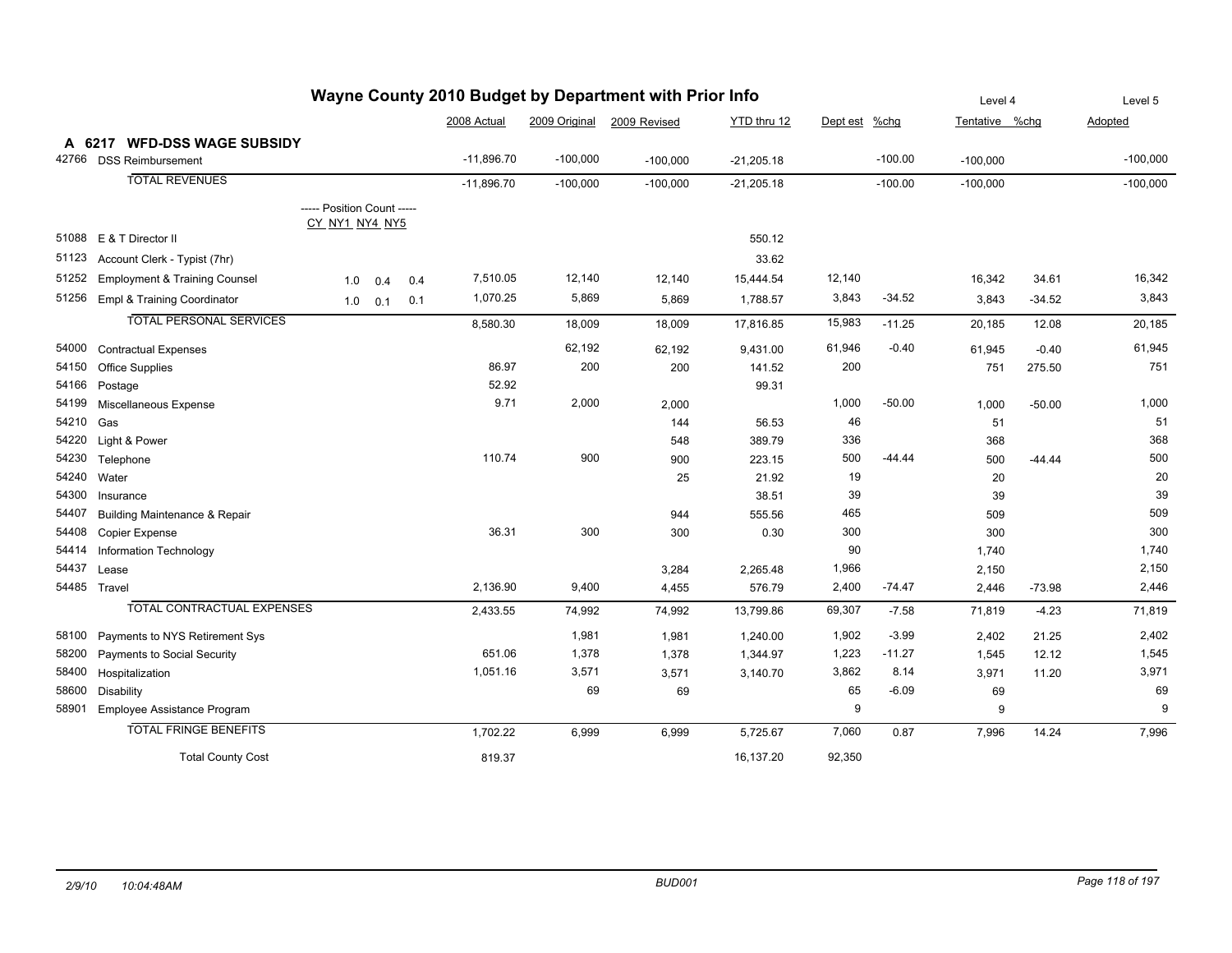| Wayne County 2010 Budget by Department with Prior Info |                                          |                                              |     |     |             |            |                            |             |              |           | Level 4        | Level 5   |                |
|--------------------------------------------------------|------------------------------------------|----------------------------------------------|-----|-----|-------------|------------|----------------------------|-------------|--------------|-----------|----------------|-----------|----------------|
|                                                        |                                          |                                              |     |     | 2008 Actual |            | 2009 Original 2009 Revised | YTD thru 12 | Dept est     | $%$ chg   | Tentative %chg |           | Adopted        |
|                                                        | A 6218 Project Veteran Return            |                                              |     |     |             |            |                            |             |              |           |                |           |                |
| 44789                                                  | Earmark Veterans Grant                   |                                              |     |     |             | $-238,755$ | $-238,755$                 |             |              | $-100.00$ | $-119,376$     | $-50.00$  | $-119,376$     |
|                                                        | <b>TOTAL REVENUES</b>                    |                                              |     |     |             | $-238,755$ | $-238,755$                 |             |              | $-100.00$ | $-119,376$     | $-50.00$  | $-119,376$     |
|                                                        |                                          |                                              |     |     |             |            |                            |             |              |           |                |           |                |
|                                                        |                                          | ----- Position Count -----<br>CY_NY1_NY4_NY5 |     |     |             |            |                            |             |              |           |                |           |                |
| 51088                                                  | E & T Director II                        | 1.0                                          | 0.0 | 0.0 |             | 3,184      | 3,184                      | 968.60      | 1,080        | $-66.08$  | 540            | $-83.04$  | 540            |
| 51121                                                  | <b>Account Clerk Part Time</b>           | 1.0                                          | 1.0 | 1.0 |             | 9,000      | 9,000                      | 4,187.74    | 9,024        | 0.27      | 6,284          | $-30.18$  | 6,284          |
| 51252                                                  | <b>Employment &amp; Training Counsel</b> | 3.0                                          | 1.0 | 1.0 |             | 7,284      | 7,284                      | 4,273.71    | 13,759       | 88.89     | 10,470         | 43.74     | 10,470         |
| 51300                                                  | Senior Employment & Training C           |                                              |     |     |             | 26,166     | 26,166                     |             |              | $-100.00$ |                | $-100.00$ |                |
|                                                        | <b>TOTAL PERSONAL SERVICES</b>           |                                              |     |     |             |            |                            |             |              |           |                |           |                |
|                                                        |                                          |                                              |     |     |             | 45,634     | 45,634                     | 9,430.05    | 23,863       | $-47.71$  | 17,294         | $-62.10$  | 17,294         |
| 52201                                                  | <b>Computer Equipment</b>                |                                              |     |     |             | 2,600      | 2,600                      | 899.93      | 3,545        | 36.36     |                | $-100.00$ |                |
|                                                        | <b>TOTAL EQUIPMENT</b>                   |                                              |     |     |             | 2,600      | 2,600                      | 899.93      | 3,545        | 36.36     |                | $-100.00$ |                |
| 54000                                                  | <b>Contractual Expenses</b>              |                                              |     |     |             | 148,539    | 148,539                    | 11,827.75   | 186,000      | 25.22     | 81,465         | $-45.16$  | 81,465         |
| 54150                                                  | <b>Office Supplies</b>                   |                                              |     |     |             | 1,575      | 1,575                      | 310.28      | 1,970        | 25.08     | 985            | $-37.46$  | 985            |
| 54166                                                  | Postage                                  |                                              |     |     |             | 428        | 428                        | 115.90      | 630          | 47.20     | 315            | $-26.40$  | 315            |
| 54199                                                  | Miscellaneous Expense                    |                                              |     |     |             | 1,725      | 1,725                      |             | 5,475        | 217.39    | 2,738          | 58.72     | 2,738          |
| 54210                                                  | Gas                                      |                                              |     |     |             | 293        | 293                        | 42.07       | 293          | 0.14      | 137            | $-53.24$  | 137            |
| 54220                                                  | Light & Power                            |                                              |     |     |             | 190        | 190                        | 626.03      | 190          | 0.23      | 991            | 421.58    | 991            |
| 54230                                                  | Telephone                                |                                              |     |     |             | 900        | 900                        | 266.23      | 900          |           | 450            | $-50.00$  | 450            |
| 54240                                                  | Water                                    |                                              |     |     |             | 11         | 11                         | 47.27       | 11           | $-1.00$   | 55             | 400.00    | 55             |
| 54300                                                  | Insurance                                |                                              |     |     |             | 513        | 513                        |             | 513          |           | 256            | $-50.10$  | 256            |
| 54402                                                  | Advertising                              |                                              |     |     |             | 5,000      | 5,000                      |             | 6,000        | 20.00     | 3,000          | $-40.00$  | 3,000          |
| 54407                                                  | <b>Building Maintenance &amp; Repair</b> |                                              |     |     |             | 1,032      | 1,032                      | 688.03      | 1,032        | $-0.01$   | 1,371          | 32.85     | 1,371          |
| 54408                                                  | <b>Copier Expense</b>                    |                                              |     |     |             | 960        | 960                        |             |              | $-100.00$ |                | $-100.00$ |                |
| 54414                                                  | Information Technology                   |                                              |     |     |             | 1,665      | 1,665                      | 833.00      | 1,665        |           | 832            | $-50.03$  | 832            |
| 54437                                                  | Lease                                    |                                              |     |     |             |            |                            | 3,624.78    |              |           | 5,792          |           | 5,792          |
| 54456                                                  | Printing                                 |                                              |     |     |             | 1,035      | 1,035                      |             | 1,035        |           | 517            | $-50.05$  | 517            |
|                                                        | 54485 Travel                             |                                              |     |     |             | 5,000      | 5,000                      | 56.58       | 2,171        | $-56.58$  | 1,085          | $-78.30$  | 1,085          |
|                                                        | TOTAL CONTRACTUAL EXPENSES               |                                              |     |     |             | 168,866    | 168,866                    | 18,437.92   | 207,886      | 23.11     | 99,989         | $-40.79$  | 99,989         |
| 58100                                                  | Payments to NYS Retirement Sys           |                                              |     |     |             | 4,030      | 4,030                      | 563.00      | 491          | $-87.83$  | 245            | $-93.92$  | 245            |
| 58200                                                  | Payments to Social Security              |                                              |     |     |             | 3,491      | 3,491                      | 706.30      | 1,826        | $-47.71$  | 1,324          | $-62.07$  | 1,324          |
| 58400                                                  | Hospitalization                          |                                              |     |     |             | 13,911     | 13,911                     | 351.67      | 1,074        | $-92.28$  | 495            | $-96.44$  | 495            |
| 58600                                                  | Disability                               |                                              |     |     |             | 191        | 191                        |             | 67           | $-64.94$  | $\overline{7}$ | $-96.34$  | $\overline{7}$ |
| 58901                                                  | Employee Assistance Program              |                                              |     |     |             | 32         | 32                         | 31.57       | $\mathbf{2}$ | $-94.66$  | 22             | $-31.25$  | 22             |
|                                                        | <b>TOTAL FRINGE BENEFITS</b>             |                                              |     |     |             | 21,655     | 21,655                     | 1,652.54    | 3,459        | $-84.03$  | 2,093          | $-90.33$  | 2,093          |
|                                                        | <b>Total County Cost</b>                 |                                              |     |     |             |            |                            | 30,420.44   | 238,753      |           |                |           |                |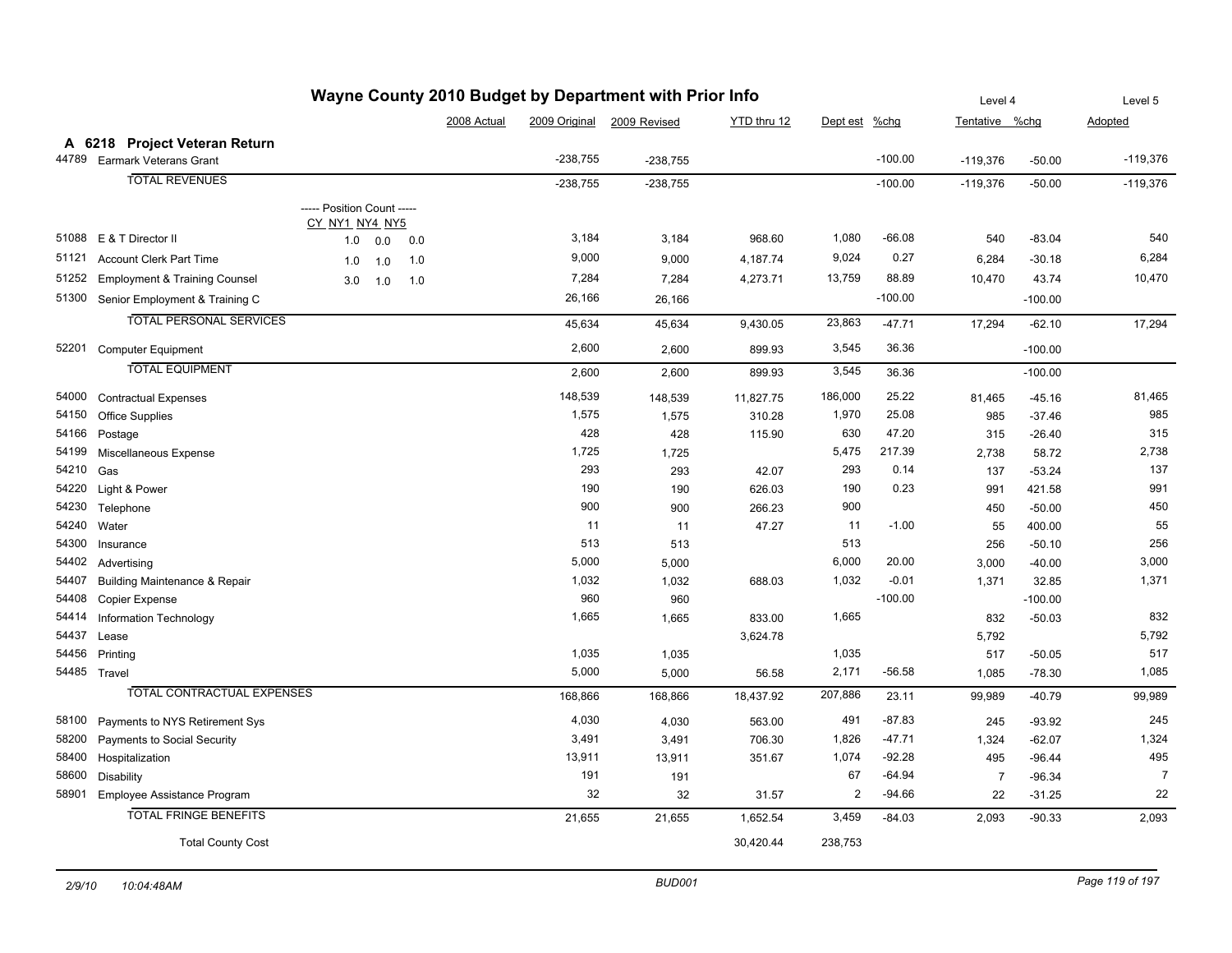|           |                                          | <b>The County 2010 Budget by Department with Frior line</b> |             |               |              |               |               | Level 4        | Level 5        |
|-----------|------------------------------------------|-------------------------------------------------------------|-------------|---------------|--------------|---------------|---------------|----------------|----------------|
|           |                                          |                                                             | 2008 Actual | 2009 Original | 2009 Revised | YTD thru 12   | Dept est %chg | Tentative %chg | Adopted        |
|           | A 6289 WIA YOUTH STIMULUS FUNDS          |                                                             |             |               |              |               |               |                |                |
|           | 44711 Federal Stimulus Aid               |                                                             |             |               | $-183,027$   | $-164,996.71$ |               | $-173,119$     | $-173,119$     |
|           | <b>TOTAL REVENUES</b>                    |                                                             |             |               | $-183,027$   | $-164,996.71$ |               | $-173,119$     | $-173,119$     |
|           |                                          | ----- Position Count -----                                  |             |               |              |               |               |                |                |
|           |                                          | CY_NY1_NY4_NY5                                              |             |               |              |               |               |                |                |
|           | 51088 E & T Director II                  |                                                             |             |               | 1,100        | 1,147.21      |               |                |                |
|           | 51123 Account Clerk - Typist (7hr)       |                                                             |             |               | 1,400        | 1,175.35      |               |                |                |
|           | 51251 Employment & Training Coun PT      | 5.0<br>5.0<br>5.0<br>5.0                                    |             |               | 12,000       | 10,920.00     | 17,640        | 17,640         | 17,640         |
|           | 51252 Employment & Training Counsel      | 2.0<br>0.1<br>0.1                                           |             |               | 7,195        | 6,948.92      | 4,055         | 4,055          | 4,055          |
|           | 51357 Work Experience Participant        | 1.0<br>1.0<br>1.0                                           |             |               | 127,601      | 123,069.29    | 119,000       | 119,000        | 119,000        |
|           | <b>TOTAL PERSONAL SERVICES</b>           |                                                             |             |               | 149,296      | 143,260.77    | 140,695       | 140,695        | 140,695        |
|           | 54150 Office Supplies                    |                                                             |             |               | 1,000        | 731.67        | 500           | 15,701         | 15,701         |
|           | 54166 Postage                            |                                                             |             |               | 200          | 127.46        | 400           | 98             | 98             |
|           | 54199 Miscellaneous Expense              |                                                             |             |               | 6,073        | 3,190.28      | 500           |                |                |
| 54210 Gas |                                          |                                                             |             |               | 25           | 13.29         | 375           | 13             | 13             |
| 54220     | Light & Power                            |                                                             |             |               | 192          | 349.51        | 2,192         | 92             | 92             |
| 54230     | Telephone                                |                                                             |             |               | 400          | 289.25        | 400           | 200            | 200            |
| 54240     | Water                                    |                                                             |             |               | 25           | 12.18         | 125           | 5              | 5              |
| 54300     | Insurance                                |                                                             |             |               |              |               | 501           |                |                |
| 54407     | <b>Building Maintenance &amp; Repair</b> |                                                             |             |               | 555          | 384.09        | 1,555         | 127            | 127            |
| 54414     | <b>Information Technology</b>            |                                                             |             |               |              |               | 600           |                |                |
| 54437     | Lease                                    |                                                             |             |               | 3,494        | 2,586.24      | 10,494        | 538            | 538            |
|           | 54456 Printing                           |                                                             |             |               | 30           |               | 350           | 30             | 30             |
|           | 54485 Travel                             |                                                             |             |               | 2,000        | 2,324.81      | 2,000         | 3,600          | 3,600          |
|           | <b>TOTAL CONTRACTUAL EXPENSES</b>        |                                                             |             |               | 13,994       | 10,008.78     | 19,992        | 20,404         | 20,404         |
| 58100     | Payments to NYS Retirement Sys           |                                                             |             |               | 3,658        | 1,464.00      | 483           | 483            | 483            |
| 58200     | Payments to Social Security              |                                                             |             |               | 12,043       | 10,891.06     | 10,763        | 10,764         | 10,764         |
| 58400     | Hospitalization                          |                                                             |             |               | 3,910        | 2,717.41      | 1,175         | 1,532          | 1,532          |
| 58600     | Disability                               |                                                             |             |               | 126          |               | 9             | 14             | 14             |
| 58901     | Employee Assistance Program              |                                                             |             |               |              |               | $\mathbf{1}$  | 2              | $\overline{2}$ |
|           | <b>TOTAL FRINGE BENEFITS</b>             |                                                             |             |               | 19,737       | 15,072.47     | 12,431        | 12,795         | 12,795         |
|           | <b>Total County Cost</b>                 |                                                             |             |               |              | 3,345.31      | 173,118       | 775            | 775            |

### **Wayne County 2010 Budget by Department with Prior Info**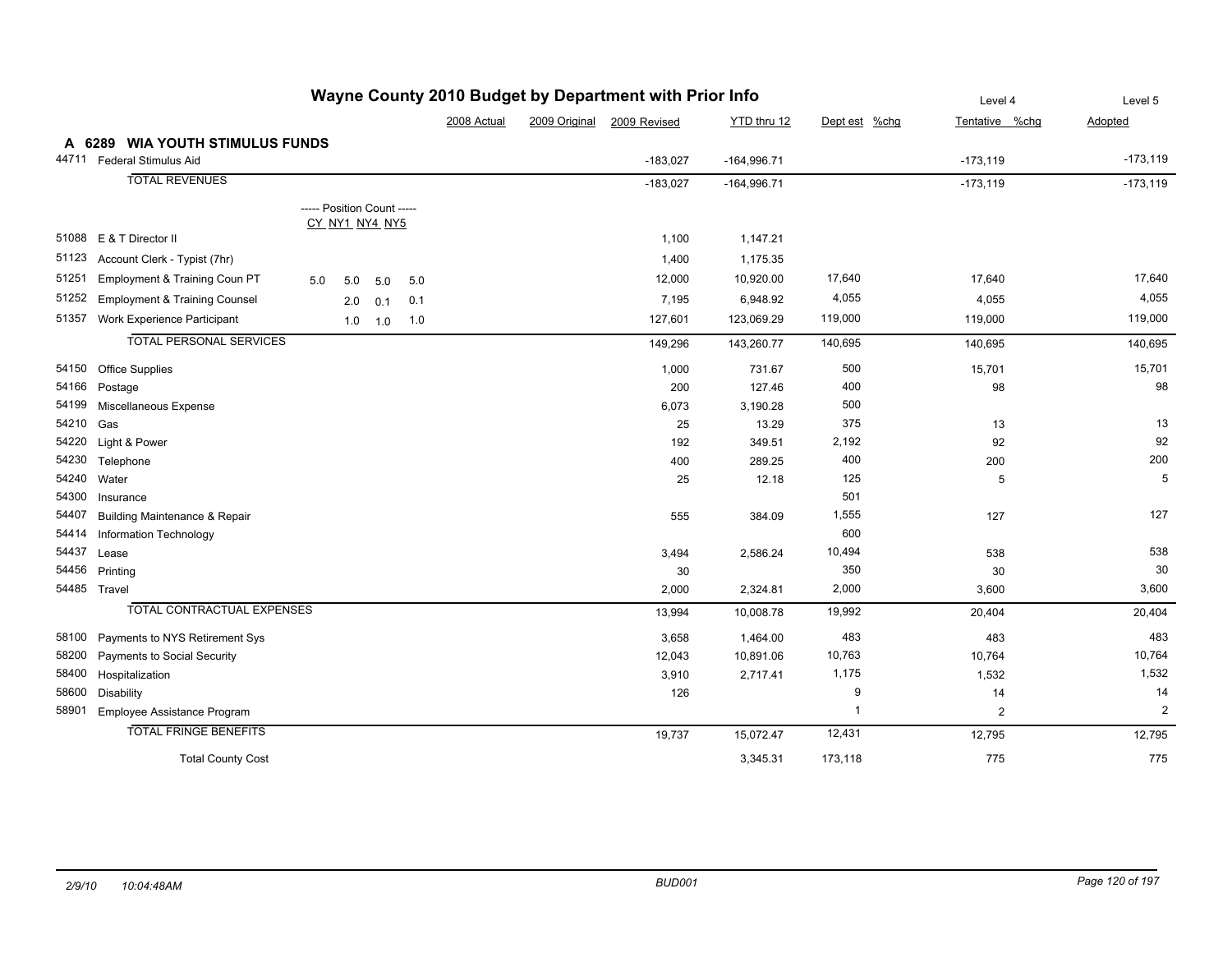|           |                                              | wayne County 2010 Budget by Department with Prior into |                            |           |             |                     | Level 4        | Level 5 |
|-----------|----------------------------------------------|--------------------------------------------------------|----------------------------|-----------|-------------|---------------------|----------------|---------|
|           |                                              | 2008 Actual                                            | 2009 Original 2009 Revised |           | YTD thru 12 | $%$ chg<br>Dept est | Tentative %chg | Adopted |
| A         | 6292 WFD-APY GRANT                           |                                                        |                            |           |             |                     |                |         |
| 42770     | Miscellaneous Revenues                       |                                                        | $-70,000$                  | $-70,000$ |             | $-100.00$           | $-100.00$      |         |
|           | 44712 WFD Revenue                            | $-45,048.06$                                           |                            |           |             |                     |                |         |
|           | <b>TOTAL REVENUES</b>                        | $-45,048.06$                                           | $-70,000$                  | $-70,000$ |             | $-100.00$           | $-100.00$      |         |
|           | ----- Position Count -----<br>CY_NY1_NY4_NY5 |                                                        |                            |           |             |                     |                |         |
| 51123     | Account Clerk - Typist (7hr)                 | 979.01                                                 | 1,521                      | 1,521     |             | $-100.00$           | $-100.00$      |         |
| 51252     | <b>Employment &amp; Training Counsel</b>     | 11,077.18                                              | 10,603                     | 10,603    |             | $-100.00$           | $-100.00$      |         |
| 51256     | Empl & Training Coordinator                  | 412.49                                                 |                            |           |             |                     |                |         |
|           | 51357 Work Experience Participant            | 16,677.55                                              | 27,500                     | 27,500    |             | $-100.00$           | $-100.00$      |         |
|           | <b>TOTAL PERSONAL SERVICES</b>               | 29,146.23                                              | 39,624                     | 39,624    |             | $-100.00$           | $-100.00$      |         |
| 54000     | <b>Contractual Expenses</b>                  |                                                        | 9,973                      | 9,973     |             | $-100.00$           | $-100.00$      |         |
| 54150     | <b>Office Supplies</b>                       | 560.40                                                 | 875                        | 875       |             | $-100.00$           | $-100.00$      |         |
| 54166     | Postage                                      | 115.73                                                 | 200                        | 200       |             | $-100.00$           | $-100.00$      |         |
| 54181     | <b>Training Materials</b>                    |                                                        | 2,763                      | 2,763     |             | $-100.00$           | $-100.00$      |         |
| 54199     | Miscellaneous Expense                        | 2,142.63                                               | 6,750                      | 3,874     | 100.00      | $-100.00$           | $-100.00$      |         |
| 54210 Gas |                                              |                                                        |                            | 118       | 25.44       |                     |                |         |
| 54220     | Light & Power                                |                                                        |                            | 444       | 187.12      |                     |                |         |
| 54230     | Telephone                                    | 223.24                                                 | 550                        | 550       | 52.46       | $-100.00$           | $-100.00$      |         |
|           | 54240 Water                                  |                                                        |                            | 21        | 13.74       |                     |                |         |
| 54407     | <b>Building Maintenance &amp; Repair</b>     |                                                        |                            | 760       | 141.35      |                     |                |         |
| 54408     | Copier Expense                               | 127.16                                                 | 340                        | 340       |             | $-100.00$           | $-100.00$      |         |
| 54410     | Conference                                   | 905.00                                                 | 600                        | 600       |             | $-100.00$           | $-100.00$      |         |
| 54414     | <b>Information Technology</b>                | 390.00                                                 |                            |           |             |                     |                |         |
| 54437     | Lease                                        |                                                        |                            | 2,632     | 1,268.94    |                     |                |         |
| 54456     | Printing                                     | 4.31                                                   |                            |           |             |                     |                |         |
|           | 54485 Travel                                 | 1,271.07                                               | 500                        | 500       |             | $-100.00$           | $-100.00$      |         |
|           | <b>TOTAL CONTRACTUAL EXPENSES</b>            | 5,739.54                                               | 22,551                     | 23,650    | 1,789.05    | $-100.00$           | $-100.00$      |         |
| 58100     | Payments to NYS Retirement Sys               |                                                        | 1,334                      | 1,334     |             | $-100.00$           | $-100.00$      |         |
| 58200     | Payments to Social Security                  | 2,160.03                                               | 3,031                      | 3,031     |             | $-100.00$           | $-100.00$      |         |
| 58400     | Hospitalization                              | 3,264.83                                               | 3,412                      | 3,412     |             | $-100.00$           | $-100.00$      |         |
|           | 58600 Disability                             |                                                        | 48                         | 48        |             | $-100.00$           | $-100.00$      |         |
|           | <b>TOTAL FRINGE BENEFITS</b>                 | 5,424.86                                               | 7,825                      | 7,825     |             | $-100.00$           | $-100.00$      |         |
|           | <b>Total County Cost</b>                     | $-4,737.43$                                            |                            | 1,099     | 1,789.05    | $\mathbf 0$         |                |         |

## **Wayne County 2010 Budget by Department with Prior Info**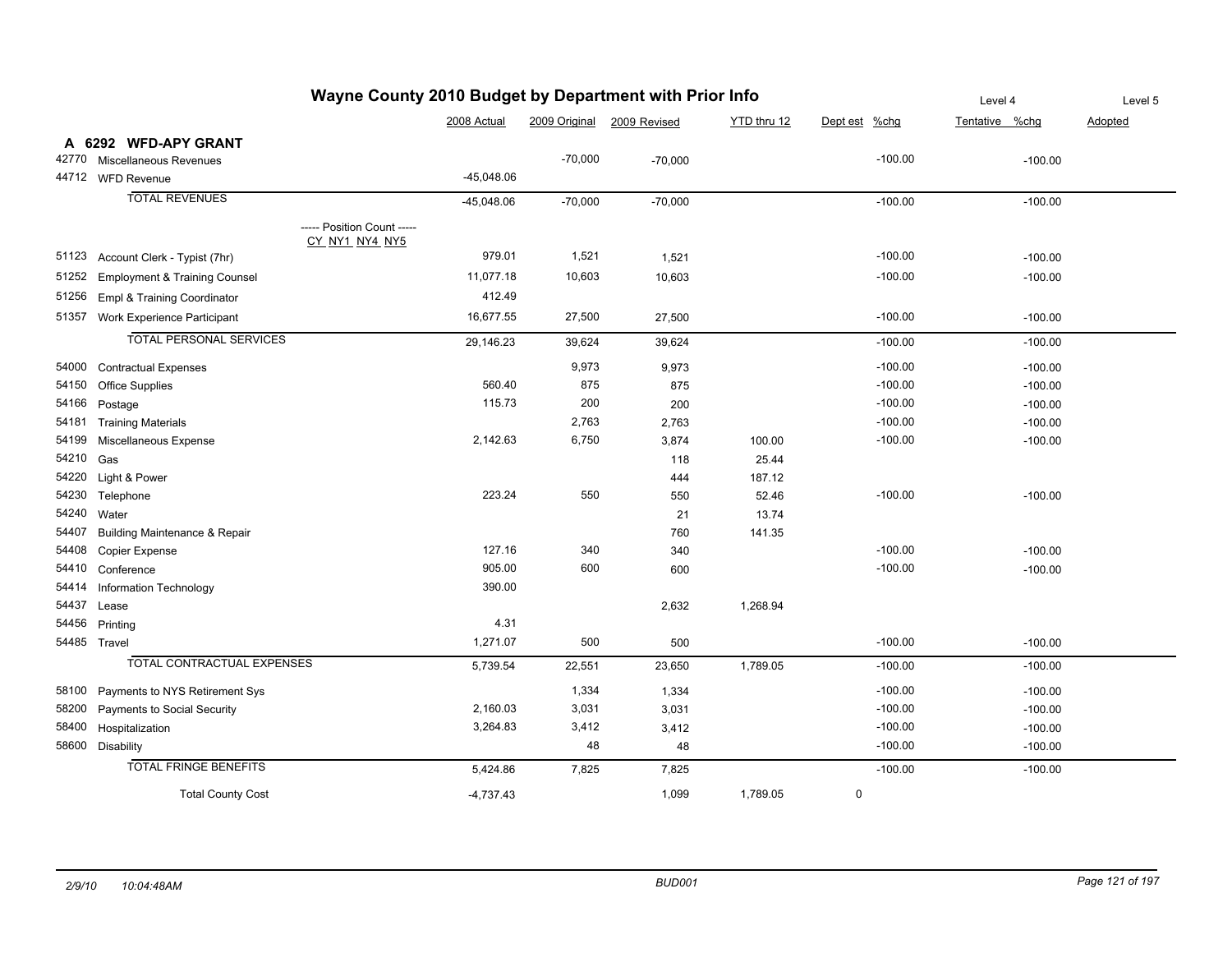| Wayne County 2010 Budget by Department with Prior Info |                                          |                            |     |     |              |           |                            | Level 4      |          | Level 5          |                |          |           |
|--------------------------------------------------------|------------------------------------------|----------------------------|-----|-----|--------------|-----------|----------------------------|--------------|----------|------------------|----------------|----------|-----------|
|                                                        |                                          |                            |     |     | 2008 Actual  |           | 2009 Original 2009 Revised | YTD thru 12  | Dept est | %chg             | Tentative %chq |          | Adopted   |
|                                                        | A 6293 WIA Adult                         |                            |     |     |              |           |                            |              |          |                  |                |          |           |
|                                                        | 44712 WFD Revenue                        |                            |     |     | $-58,729.30$ | $-52,577$ | $-65,756$                  | $-53,520.28$ |          | $-100.00$        | $-56,358$      | 7.19     | $-56,358$ |
|                                                        | <b>TOTAL REVENUES</b>                    |                            |     |     | $-58,729.30$ | $-52,577$ | $-65,756$                  | $-53,520.28$ |          | $-100.00$        | $-56,358$      | 7.19     | $-56,358$ |
|                                                        |                                          | ----- Position Count ----- |     |     |              |           |                            |              |          |                  |                |          |           |
|                                                        |                                          | CY_NY1_NY4_NY5             |     |     |              |           |                            |              |          |                  |                |          |           |
| 51088                                                  | E & T Director II                        | 1.0                        | 0.2 | 0.2 | 8,355.25     | 5,004     | 9,754                      | 10,212.81    | 7,699    | 53.86            | 7,697          | 53.82    | 7,697     |
| 51123                                                  | <b>Account Clerk - Typist</b>            | 1.0                        | 0.2 | 0.2 | 5,493.76     | 2,738     | 4,908                      | 5,360.81     | 5,450    | 99.05            | 5,450          | 99.05    | 5,450     |
| 51252                                                  | <b>Employment &amp; Training Counsel</b> | 3.0                        | 0.3 | 0.3 | 23,447.93    | 16,996    | 18,346                     | 20,153.60    | 13,676   | $-19.53$         | 13,676         | $-19.53$ | 13,676    |
| 51256                                                  | Empl & Training Coordinator              | 1.0                        | 0.1 | 0.1 | 1,265.34     | 4,192     | 4,263                      | 1,543.65     | 3,975    | $-5.18$          | 3,975          | $-5.18$  | 3,975     |
| 51300                                                  | Senior Employment & Training C           |                            |     |     | 395.76       |           |                            |              |          |                  |                |          |           |
|                                                        | <b>TOTAL PERSONAL SERVICES</b>           |                            |     |     | 38,958.04    | 28,930    | 37,271                     | 37,270.87    | 30,800   | 6.46             | 30,798         | 6.46     | 30,798    |
| 54150                                                  | <b>Office Supplies</b>                   |                            |     |     | 440.77       | 1,250     | 1,250                      | 719.04       | 1,700    | 36.00            | 1,149          | $-8.08$  | 1,149     |
| 54166                                                  | Postage                                  |                            |     |     | 189.83       | 600       | 600                        | 262.79       | 1,000    | 66.67            | 1,000          | 66.67    | 1,000     |
| 54210                                                  | Gas                                      |                            |     |     | 142.08       | 600       | 600                        | 92.79        | 70       | $-88.27$         | 99             | $-83.50$ | 99        |
| 54220                                                  | Light & Power                            |                            |     |     | 672.50       | 679       | 679                        | 616.83       | 510      | $-24.83$         | 716            | 5.45     | 716       |
| 54230                                                  | Telephone                                |                            |     |     | 440.90       | 1,350     | 1,350                      | 541.92       | 1,150    | $-14.81$         | 1,150          | $-14.81$ | 1,150     |
| 54240                                                  | Water                                    |                            |     |     | 36.65        | 39        | 39                         | 35.41        | 28       | $-27.41$         | 40             | 2.56     | 40        |
| 54300                                                  | Insurance                                |                            |     |     | 294.15       |           |                            | 172.40       | 300      |                  | 300            |          | 300       |
| 54407                                                  | <b>Building Maintenance &amp; Repair</b> |                            |     |     | 1,445.19     | 863       | 863                        | 944.01       | 3,316    | 284.23           | 990            | 14.72    | 990       |
| 54408                                                  | Copier Expense                           |                            |     |     | 386.57       | 650       | 650                        | 18.13        | 983      | 51.23            | 983            | 51.23    | 983       |
| 54410                                                  | Conference                               |                            |     |     | 74.10        | 500       | 500                        | 118.00       | 600      | 20.00            | 600            | 20.00    | 600       |
| 54414                                                  | Information Technology                   |                            |     |     | 1,765.00     | 600       | 600                        | 600.00       | 1,000    | 66.67            | 1,000          | 66.67    | 1,000     |
| 54437                                                  | Lease                                    |                            |     |     | 3,977.82     | 3,252     | 3,252                      | 3,844.03     | 2,983    | $-8.27$          | 4,183          | 28.63    | 4,183     |
| 54456                                                  | Printing                                 |                            |     |     | 8.04         |           |                            | 8.44         | 350      |                  | 350            |          | 350       |
|                                                        | 54485 Travel                             |                            |     |     | 1,363.57     | 2,450     | 2,450                      | 1,323.19     | 2,000    | $-18.37$         | 2,000          | $-18.37$ | 2,000     |
|                                                        | <b>TOTAL CONTRACTUAL EXPENSES</b>        |                            |     |     | 11,237.17    | 12,833    | 12,833                     | 9,296.98     | 15,991   | 24.61            | 14,560         | 13.46    | 14,560    |
| 58100                                                  | Payments to NYS Retirement Sys           |                            |     |     |              | 3,182     | 3,111                      | 2,656.00     | 3,665    | 15.19            | 3,666          | 15.21    | 3,666     |
| 58200                                                  | Payments to Social Security              |                            |     |     | 2,653.47     | 2,213     | 2,848                      | 2,681.82     | 2,616    | 18.20            | 2,357          | 6.51     | 2,357     |
| 58400                                                  | Hospitalization                          |                            |     |     | 6,458.55     | 5,641     | 9,915                      | 8,117.72     | 7,367    | 30.60            | 8,800          | 56.00    | 8,800     |
| 58600                                                  | Disability                               |                            |     |     |              | 112       | 112                        |              | 140      | 24.71            | 109            | $-2.68$  | 109       |
| 58901                                                  | Employee Assistance Program              |                            |     |     |              | 14        | 14                         | 13.00        | 18       | 31.64            | 15             | 7.14     | 15        |
|                                                        | <b>TOTAL FRINGE BENEFITS</b>             |                            |     |     | 9,112.02     | 11,162    | 16,000                     | 13,468.54    | 13,806   | 23.69            | 14,947         | 33.91    | 14,947    |
|                                                        | <b>Total County Cost</b>                 |                            |     |     | 577.93       | 348       | 348                        | 6,516.11     |          | 60,597 17,313.03 | 3,947          | 1,034.20 | 3,947     |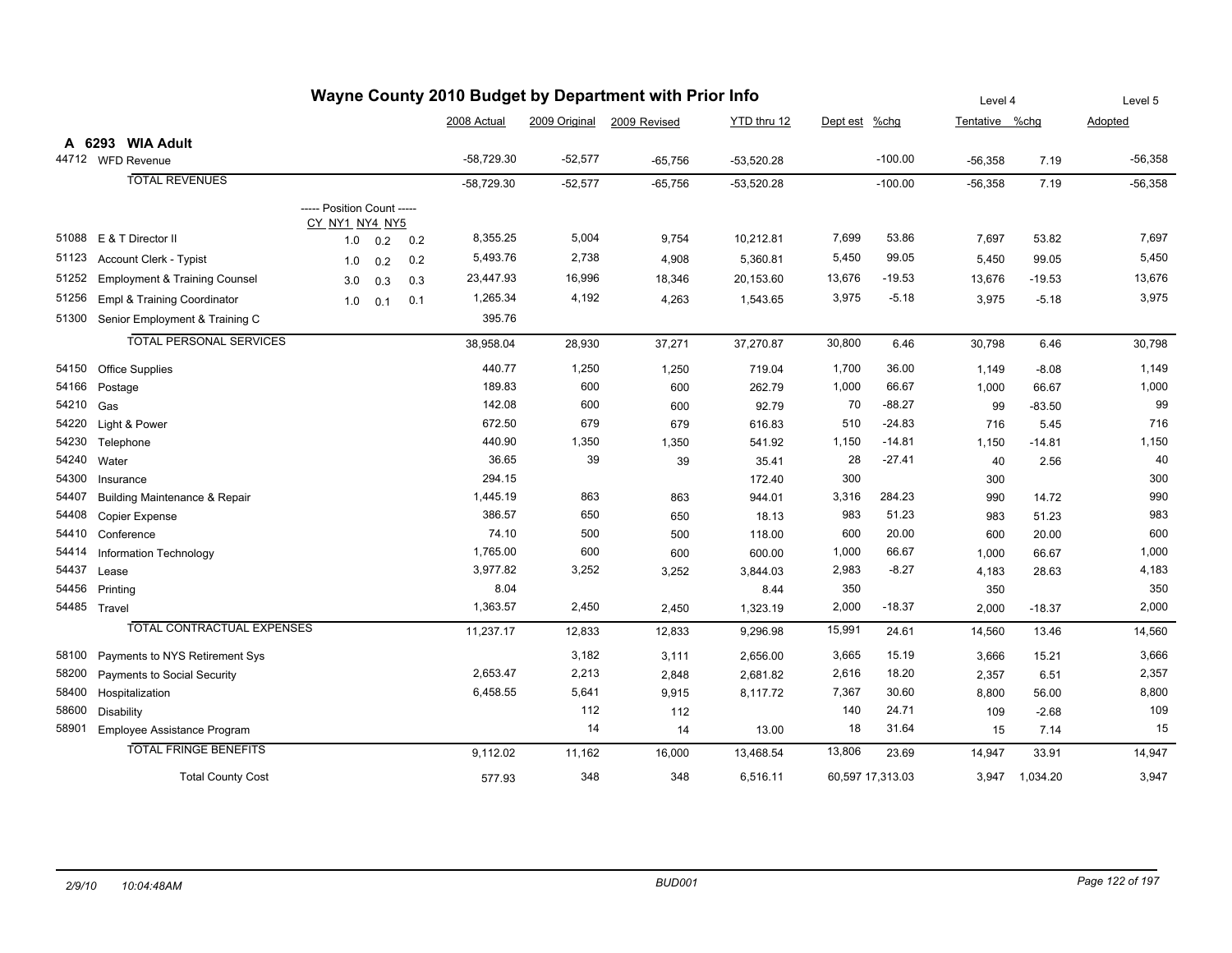| Wayne County 2010 Budget by Department with Prior Info |                                          |                                              |     |     |               |            |                            | Level 4       |          | Level 5          |                |           |            |
|--------------------------------------------------------|------------------------------------------|----------------------------------------------|-----|-----|---------------|------------|----------------------------|---------------|----------|------------------|----------------|-----------|------------|
|                                                        |                                          |                                              |     |     | 2008 Actual   |            | 2009 Original 2009 Revised | YTD thru 12   | Dept est | $%$ chg          | Tentative %chg |           | Adopted    |
|                                                        | A 6294 WIA Dislocated                    |                                              |     |     |               |            |                            |               |          |                  |                |           |            |
|                                                        | 44712 WFD Revenue                        |                                              |     |     | $-131,043.58$ | $-123,414$ | $-130,743$                 | $-109,944.70$ |          | $-100.00$        | $-124,534$     | 0.91      | $-124,534$ |
|                                                        | <b>TOTAL REVENUES</b>                    |                                              |     |     | $-131,043.58$ | $-123,414$ | $-130,743$                 | $-109,944.70$ |          | $-100.00$        | $-124,534$     | 0.91      | $-124,534$ |
|                                                        |                                          | ----- Position Count -----<br>CY_NY1_NY4_NY5 |     |     |               |            |                            |               |          |                  |                |           |            |
|                                                        | 51088 E & T Director II                  | 1.0<br>1.0                                   | 0.5 | 0.5 | 19,575.04     | 20,471     | 20,471                     | 21,543.63     | 21,525   | 5.15             | 21,525         | 5.15      | 21,525     |
| 51123                                                  | <b>Account Clerk - Typist</b>            | 1.0                                          | 0.4 | 0.4 | 15,664.17     | 14,909     | 16,290                     | 16,289.72     | 13,600   | $-8.78$          | 13,826         | $-7.26$   | 13,826     |
| 51252                                                  | <b>Employment &amp; Training Counsel</b> | 2.0                                          | 1.1 | 1.1 | 40,890.72     | 39,321     | 44,271                     | 42,494.78     | 44,875   | 14.12            | 45,875         | 16.67     | 45,875     |
| 51256                                                  | Empl & Training Coordinator              |                                              |     |     |               |            |                            | 690.79        |          |                  |                |           |            |
|                                                        | <b>TOTAL PERSONAL SERVICES</b>           |                                              |     |     | 76,129.93     | 74,701     | 81,032                     | 81,018.92     | 80,000   | 7.09             | 81,226         | 8.73      | 81,226     |
|                                                        | <b>TOTAL EQUIPMENT</b>                   |                                              |     |     |               |            |                            |               |          |                  |                |           |            |
| 54150                                                  | <b>Office Supplies</b>                   |                                              |     |     | 736.20        | 1,500      | 1,500                      | 1,264.21      | 1,000    | $-33.33$         | 1,000          | $-33.33$  | 1,000      |
| 54166                                                  | Postage                                  |                                              |     |     | 265.90        | 1,000      | 1,000                      | 467.16        | 777      | $-22.30$         | 777            | $-22.30$  | 777        |
| 54199                                                  | Miscellaneous Expense                    |                                              |     |     | 62.50         |            |                            | 5.00          | 253      |                  | 253            |           | 253        |
| 54210                                                  | Gas                                      |                                              |     |     | 377.08        | 435        | 435                        | 263.48        | 222      | $-48.87$         | 261            | $-40.00$  | 261        |
| 54220                                                  | Light & Power                            |                                              |     |     | 2,009.90      | 2,542      | 2,542                      | 1,810.14      | 1,612    | $-36.57$         | 1,891          | $-25.61$  | 1,891      |
| 54230                                                  | Telephone                                |                                              |     |     | 786.13        | 1,500      | 1,500                      | 930.49        | 1,000    | $-33.33$         | 1,000          | $-33.33$  | 1,000      |
| 54240                                                  | Water                                    |                                              |     |     | 112.43        | 145        | 145                        | 106.21        | 89       | $-38.33$         | 105            | $-27.59$  | 105        |
| 54300                                                  | Insurance                                |                                              |     |     | 678.81        |            |                            | 350.18        | 603      |                  | 603            |           | 603        |
| 54407                                                  | <b>Building Maintenance &amp; Repair</b> |                                              |     |     | 3,441.56      | 3,229      | 3,229                      | 2,731.18      | 2,151    | $-33.39$         | 2,615          | $-19.02$  | 2,615      |
| 54408                                                  | <b>Copier Expense</b>                    |                                              |     |     | 489.13        | 1,100      | 1,100                      | 14.58         |          | $-100.00$        |                | $-100.00$ |            |
| 54410                                                  | Conference                               |                                              |     |     | 175.50        | 600        | 600                        | 118.00        | 400      | $-33.33$         | 400            | $-33.33$  | 400        |
| 54414                                                  | Information Technology                   |                                              |     |     | 754.00        | 700        | 700                        | 700.00        | 2,065    | 195.00           | 2,065          | 195.00    | 2,065      |
| 54437                                                  | Lease                                    |                                              |     |     | 12,018.40     | 12,171     | 12,171                     | 11,073.10     | 9,424    | $-22.57$         | 11,050         | $-9.21$   | 11,050     |
| 54456                                                  | Printing                                 |                                              |     |     | 13.99         |            |                            | 16.85         |          |                  |                |           |            |
|                                                        | 54485 Travel                             |                                              |     |     | 2,283.96      | 6,000      | 6,000                      | 1,564.17      | 3,000    | $-50.00$         | 3,000          | $-50.00$  | 3,000      |
|                                                        | <b>TOTAL CONTRACTUAL EXPENSES</b>        |                                              |     |     | 24,205.49     | 30,922     | 30,922                     | 21,414.75     | 22,597   | $-26.92$         | 25,020         | $-19.09$  | 25,020     |
| 58100                                                  | Payments to NYS Retirement Sys           |                                              |     |     | 13,026.00     | 8,217      | 6,836                      | 5,486.00      | 9,520    | 15.86            | 9,665          | 17.62     | 9,665      |
| 58200                                                  | Payments to Social Security              |                                              |     |     | 5,760.75      | 5,715      | 6,094                      | 5,651.03      | 6,120    | 7.09             | 6,215          | 8.75      | 6,215      |
| 58400                                                  | Hospitalization                          |                                              |     |     | 12,925.81     | 14,165     | 16,165                     | 16,049.45     | 18,009   | 27.13            | 20,063         | 41.64     | 20,063     |
| 58600                                                  | Disability                               |                                              |     |     | 612.00        | 298        | 298                        | 616.00        | 242      | $-18.82$         | 288            | $-3.36$   | 288        |
| 58901                                                  | Employee Assistance Program              |                                              |     |     | 81.14         | 36         | 36                         | 27.86         | 32       | $-11.33$         | 38             | 5.56      | 38         |
|                                                        | <b>TOTAL FRINGE BENEFITS</b>             |                                              |     |     | 32,405.70     | 28,431     | 29,429                     | 27,830.34     | 33,922   | 19.32            | 36,269         | 27.57     | 36,269     |
|                                                        | <b>Total County Cost</b>                 |                                              |     |     | 1,697.54      | 10,640     | 10,640                     | 20,319.31     |          | 136,520 1,183.08 | 17,981         | 68.99     | 17,981     |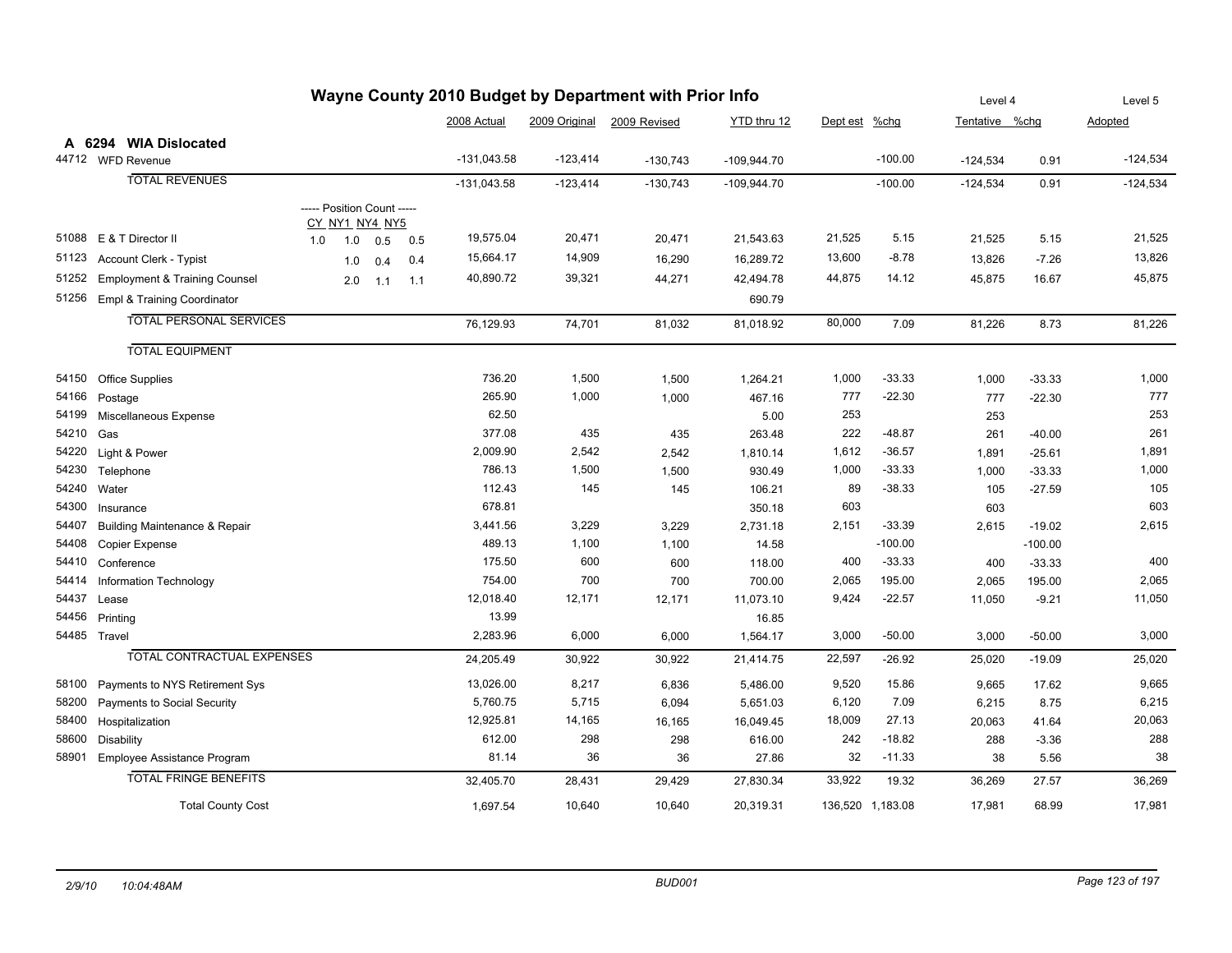| Wayne County 2010 Budget by Department with Prior Info |                                          |                                              |             |     | Level 4          |               | Level 5      |              |               |           |                |           |              |
|--------------------------------------------------------|------------------------------------------|----------------------------------------------|-------------|-----|------------------|---------------|--------------|--------------|---------------|-----------|----------------|-----------|--------------|
|                                                        |                                          |                                              |             |     | 2008 Actual      | 2009 Original | 2009 Revised | YTD thru 12  | Dept est %chg |           | Tentative %chg |           | Adopted      |
|                                                        | A 6295 WIA Youth                         |                                              |             |     |                  |               |              |              |               |           |                |           |              |
|                                                        | 44712 WFD Revenue                        |                                              |             |     | -126,626.55      | $-96,206$     | $-96,206$    | $-75,279.83$ |               | $-100.00$ | $-80,006$      | $-16.84$  | $-80,006$    |
|                                                        | <b>TOTAL REVENUES</b>                    |                                              |             |     | $-126,626.55$    | $-96,206$     | $-96,206$    | $-75,279.83$ |               | $-100.00$ | $-80,006$      | $-16.84$  | $-80,006$    |
|                                                        |                                          |                                              |             |     |                  |               |              |              |               |           |                |           |              |
|                                                        |                                          | ----- Position Count -----<br>CY_NY1_NY4_NY5 |             |     |                  |               |              |              |               |           |                |           |              |
| 51088                                                  | E & T Director II                        | 1.0                                          | 0.1         | 0.1 | 4,165.77         | 5,004         | 4,984        | 3,062.52     | 751           | $-84.99$  | 2,856          | $-42.93$  | 2,856        |
| 51123                                                  | <b>Account Clerk - Typist</b>            | 1.0                                          | 0.2         | 0.2 | 2,443.51         | 2,130         | 2,130        | 1,957.30     | 4,985         | 134.06    | 4,985          | 134.04    | 4,985        |
| 51251                                                  | Employment & training Coun- PT           | 1.0                                          |             |     |                  |               |              |              | 3,564         |           |                |           |              |
| 51252                                                  | <b>Employment &amp; Training Counsel</b> | 2.0                                          | 0.7         | 0.7 | 29,069.18        | 26,993        | 26,993       | 32,833.32    | 28,060        | 3.95      | 28,060         | 3.95      | 28,060       |
| 51256                                                  | Empl & Training Coordinator              |                                              |             |     | 886.29           | 838           | 838          |              |               | $-100.00$ |                | $-100.00$ |              |
| 51357                                                  | Work Experience Participant              |                                              | $1.0 \t1.0$ | 1.0 | 41,711.48        | 42,006        | 42,006       | 30,306.15    | 16,730        | $-60.17$  | 16,730         | $-60.17$  | 16,730       |
|                                                        | <b>TOTAL PERSONAL SERVICES</b>           |                                              |             |     | 78,276.23        | 76,971        | 76,951       | 68,159.29    | 54,090        | $-29.73$  | 52,631         | $-31.62$  | 52,631       |
|                                                        |                                          |                                              |             |     |                  |               |              |              |               |           |                |           |              |
| 54150                                                  | <b>Office Supplies</b>                   |                                              |             |     | 589.88           | 1,400         | 1,400        | 364.49       | 1,200         | $-14.29$  | 1,200          | $-14.29$  | 1,200<br>800 |
| 54166                                                  | Postage                                  |                                              |             |     | 181.03<br>852.70 | 400           | 400          | 192.11       | 800           | 100.00    | 800            | 100.00    | 2,000        |
| 54199                                                  | Miscellaneous Expense                    |                                              |             |     |                  | 2,600         | 2,600        | 743.50       | 2,000         | $-23.08$  | 2,000          | $-23.08$  |              |
| 54210                                                  | Gas                                      |                                              |             |     | 277.10           | 320           | 320          | 118.17       | 94            | $-70.50$  | 115            | $-64.06$  | 115          |
| 54220                                                  | Light & Power                            |                                              |             |     | 1,476.88         | 1,874         | 1,874        | 799.27       | 684           | $-63.48$  | 837            | $-55.34$  | 837          |
| 54230                                                  | Telephone                                |                                              |             |     | 457.20           | 800           | 800          | 449.92       | 400           | $-50.00$  | 400            | $-50.00$  | 400          |
| 54240                                                  | Water                                    |                                              |             |     | 82.62            | 107           | 107          | 45.50        | 38            | $-64.53$  | 46             | $-57.01$  | 46           |
| 54300                                                  | Insurance                                |                                              |             |     | 543.05           |               |              | 346.14       | 800           |           | 800            |           | 800          |
| 54407                                                  | <b>Building Maintenance &amp; Repair</b> |                                              |             |     | 2,528.85         | 2,380         | 2,380        | 1,028.09     | 2,183         | $-8.27$   | 1,158          | $-51.34$  | 1,158        |
| 54408                                                  | <b>Copier Expense</b>                    |                                              |             |     | 234.11           | 300           | 300          | 2.50         |               | $-100.00$ |                | $-100.00$ |              |
| 54410                                                  | Conference                               |                                              |             |     | 140.40           | 500           | 500          | 210.00       | 500           |           | 500            |           | 500          |
| 54414                                                  | Information Technology                   |                                              |             |     | 1,079.00         | 800           | 800          | 800.00       | 800           |           | 800            |           | 800          |
| 54437                                                  | Lease                                    |                                              |             |     | 8,831.20         | 8,970         | 8,219        | 4,777.48     | 4,000         | $-55.40$  | 4,892          | $-45.46$  | 4,892        |
| 54456                                                  | Printing                                 |                                              |             |     | 3.82             | 200           | 200          | 5.36         | 200           |           | 200            |           | 200          |
|                                                        | 54485 Travel                             |                                              |             |     | 1,454.49         | 1,500         | 1,500        | 2,092.41     | 1,500         |           | 1,500          |           | 1,500        |
|                                                        | <b>TOTAL CONTRACTUAL EXPENSES</b>        |                                              |             |     | 18,732.33        | 22,151        | 21,400       | 11,974.94    | 15,200        | $-31.38$  | 15,248         | $-31.16$  | 15,248       |
| 58100                                                  | Payments to NYS Retirement Sys           |                                              |             |     | 3,289.00         | 3,846         | 3,846        | 2,647.00     | 4,022         | 4.57      | 4,272          | 11.08     | 4,272        |
| 58200                                                  | Payments to Social Security              |                                              |             |     | 5,752.81         | 5,888         | 5,888        | 4,948.67     | 4,299         | -26.99    | 4,026          | $-31.62$  | 4,026        |
| 58400                                                  | Hospitalization                          |                                              |             |     | 9,057.18         | 10,023        | 10,023       | 11,611.15    | 11,662        | 16.35     | 13,256         | 32.26     | 13,256       |
| 58500                                                  | Unemployment                             |                                              |             |     | 948.00           |               |              | 2,153.79     |               |           |                |           |              |
| 58600                                                  | Disability                               |                                              |             |     | 153.00           | 134           | 154          | 154.00       | 145           | 8.54      | 128            | $-4.48$   | 128          |
| 58901                                                  | Employee Assistance Program              |                                              |             |     |                  | 16            | 16           | 15.78        | 19            | 19.94     | 17             | 6.25      | 17           |
|                                                        | <b>TOTAL FRINGE BENEFITS</b>             |                                              |             |     | 19,199.99        | 19,907        | 19,927       | 21,530.39    | 20,147        | 1.21      | 21,699         | 9.00      | 21,699       |
|                                                        | <b>Total County Cost</b>                 |                                              |             |     | $-10,418.00$     | 22,823        | 22,072       | 26,384.79    | 89,438        | 291.87    | 9,572          | $-58.06$  | 9,572        |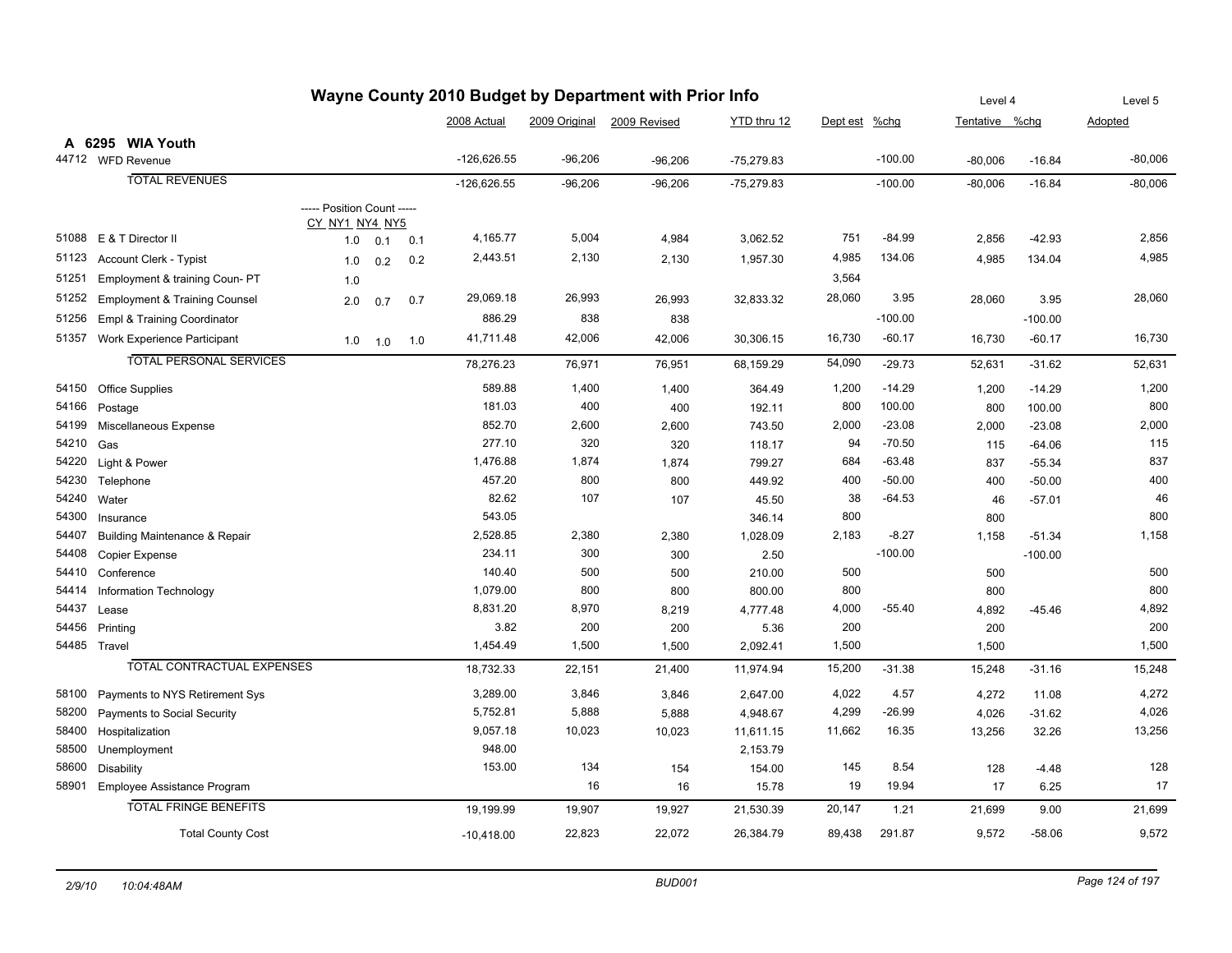| Wayne County 2010 Budget by Department with Prior Info |                                          |                            |     |     |               |            | Level 4                    |               | Level 5       |           |                |           |            |
|--------------------------------------------------------|------------------------------------------|----------------------------|-----|-----|---------------|------------|----------------------------|---------------|---------------|-----------|----------------|-----------|------------|
|                                                        |                                          |                            |     |     | 2008 Actual   |            | 2009 Original 2009 Revised | YTD thru 12   | Dept est %chg |           | Tentative %chg |           | Adopted    |
|                                                        | A 6296 TANF Summer                       |                            |     |     |               |            |                            |               |               |           |                |           |            |
| 42766                                                  | <b>DSS Reimbursement</b>                 |                            |     |     | $-128,406.48$ |            |                            | $-1,888.49$   |               |           |                |           |            |
|                                                        | 44712 WFD Revenue                        |                            |     |     |               | $-123,167$ | $-123,167$                 | $-126,755.51$ |               | $-100.00$ | $-128,644$     | 4.45      | $-128,644$ |
|                                                        | <b>TOTAL REVENUES</b>                    |                            |     |     | $-128,406.48$ | $-123,167$ | $-123,167$                 | $-128,644.00$ |               | $-100.00$ | $-128,644$     | 4.45      | $-128,644$ |
|                                                        |                                          | ----- Position Count ----- |     |     |               |            |                            |               |               |           |                |           |            |
|                                                        |                                          | <u>CY_NY1_NY4_NY5</u>      |     |     |               |            |                            |               |               |           |                |           |            |
|                                                        | 51088 E & T Director II                  | 1.0                        | 0.1 | 0.1 | 4,479.72      | 4,549      | 4,549                      | 2,769.96      | 6,144         | 35.07     | 6,144          | 35.06     | 6,144      |
| 51123                                                  | <b>Account Clerk - Typist</b>            | 1.0                        | 0.1 | 0.1 | 2,237.15      | 3,956      | 3,956                      | 2,935.36      | 4,300         | 8.70      | 4,300          | 8.70      | 4,300      |
| 51251                                                  | Employment & training Coun- PT           | 1.0                        | 1.0 | 1.0 | 4,291.00      |            |                            | 1,176.00      | 5,000         |           | 5,000          |           | 5,000      |
| 51252                                                  | <b>Employment &amp; Training Counsel</b> | 3.0                        | 0.3 | 0.3 | 15,334.83     | 11,334     | 11,334                     | 13,641.26     | 13,000        | 14.70     | 13,523         | 19.31     | 13,523     |
| 51256                                                  | Empl & Training Coordinator              |                            |     |     | 4,013.39      | 2,934      | 2,934                      | 257.29        |               | $-100.00$ |                | $-100.00$ |            |
| 51300                                                  | Senior Employment & Training C           |                            |     |     |               | 809        | 809                        |               |               | $-100.00$ |                | $-100.00$ |            |
| 51357                                                  | Work Experience Participant              | 1.0                        | 1.0 | 1.0 | 73,255.69     | 87,000     | 87,000                     | 86,825.88     | 73,659        | $-15.34$  | 73,658         | $-15.34$  | 73,658     |
|                                                        | <b>TOTAL PERSONAL SERVICES</b>           |                            |     |     | 103,611.78    | 110,582    | 110,582                    | 107,605.75    | 102,103       | $-7.67$   | 102,625        | $-7.20$   | 102,625    |
|                                                        |                                          |                            |     |     |               |            |                            |               |               |           |                |           |            |
| 54150                                                  | <b>Office Supplies</b>                   |                            |     |     | 523.92        | 500        | 500                        | 595.89        | 525           | 5.00      | 525            | 5.00      | 525        |
| 54166                                                  | Postage                                  |                            |     |     | 210.80        | 400        | 400                        | 166.47        | 400           |           | 400            |           | 400        |
| 54199                                                  | Miscellaneous Expense                    |                            |     |     | 74.69         |            |                            | 670.00        | 9,872         |           | 4,921          |           | 4,921      |
| 54210                                                  | Gas                                      |                            |     |     | 325.02        | 375        | 375                        | 94.65         | 20            | $-94.67$  | 77             | $-79.47$  | 77         |
| 54220                                                  | Light & Power                            |                            |     |     | 1,732.28      | 2,192      | 2,192                      | 645.18        | 100           | $-95.44$  | 558            | $-74.54$  | 558        |
| 54230                                                  | Telephone                                |                            |     |     | 362.84        | 400        | 400                        | 311.80        | 400           |           | 400            |           | 400        |
| 54240                                                  | Water                                    |                            |     |     | 96.88         | 125        | 125                        | 40.47         | 10            | $-92.00$  | 31             | $-75.20$  | 31         |
| 54300                                                  | Insurance                                |                            |     |     |               |            |                            | 458.46        | 475           |           | 475            |           | 475        |
| 54407                                                  | <b>Building Maintenance &amp; Repair</b> |                            |     |     | 2,966.14      | 2,784      | 2,784                      | 1,184.29      | 3,000         | 7.76      | 772            | $-72.27$  | 772        |
| 54408                                                  | <b>Copier Expense</b>                    |                            |     |     | 220.89        |            |                            |               |               |           |                |           |            |
| 54414                                                  | Information Technology                   |                            |     |     | 600.00        | 600        | 600                        | 600.00        | 900           | 50.00     |                | $-100.00$ |            |
| 54437                                                  | Lease                                    |                            |     |     | 10,358.40     | 10,494     | 10,494                     | 4,272.73      | 500           | $-95.24$  | 3,261          | $-68.93$  | 3,261      |
| 54456                                                  | Printing                                 |                            |     |     | 168.88        |            |                            |               | 200           |           | 200            |           | 200        |
|                                                        | 54485 Travel                             |                            |     |     | 3,167.91      | 2,000      | 2,000                      | 2,152.50      | 2,500         | 25.00     | 2,449          | 22.45     | 2,449      |
|                                                        | TOTAL CONTRACTUAL EXPENSES               |                            |     |     | 20,808.65     | 19,870     | 19,870                     | 11,192.44     | 18,902        | $-4.87$   | 14,069         | $-29.19$  | 14,069     |
| 58100                                                  | Payments to NYS Retirement Sys           |                            |     |     |               | 3,846      | 3,846                      | 1,517.00      | 2,790         | $-27.46$  | 2,853          | $-25.82$  | 2,853      |
| 58200                                                  | Payments to Social Security              |                            |     |     | 7,784.04      | 9,079      | 9,079                      | 8,093.88      | 7,428         | $-18.18$  | 7,851          | $-13.53$  | 7,851      |
| 58400                                                  | Hospitalization                          |                            |     |     | 5,896.42      | 6,360      | 6,360                      | 5,660.91      | 5,011         | $-21.22$  | 8,504          | 33.71     | 8,504      |
| 58500                                                  | Unemployment                             |                            |     |     |               |            |                            | 862.01        |               |           |                |           |            |
| 58600                                                  | Disability                               |                            |     |     |               | 126        | 126                        |               | 65            | $-48.57$  | 85             | $-32.54$  | 85         |
| 58901                                                  | <b>Employee Assistance Program</b>       |                            |     |     |               | 15         | 15                         | 14.86         | 9             | $-43.00$  | 10             | $-33.33$  | 10         |
|                                                        | <b>TOTAL FRINGE BENEFITS</b>             |                            |     |     | 13,680.46     | 19,426     | 19,426                     | 16,148.66     | 15,302        | $-21.23$  | 19,303         | $-0.63$   | 19,303     |
|                                                        | <b>Total County Cost</b>                 |                            |     |     | 9,694.41      | 26,711     | 26,711                     | 6,302.85      | 136,308       | 410.31    | 7,353          | $-72.47$  | 7,353      |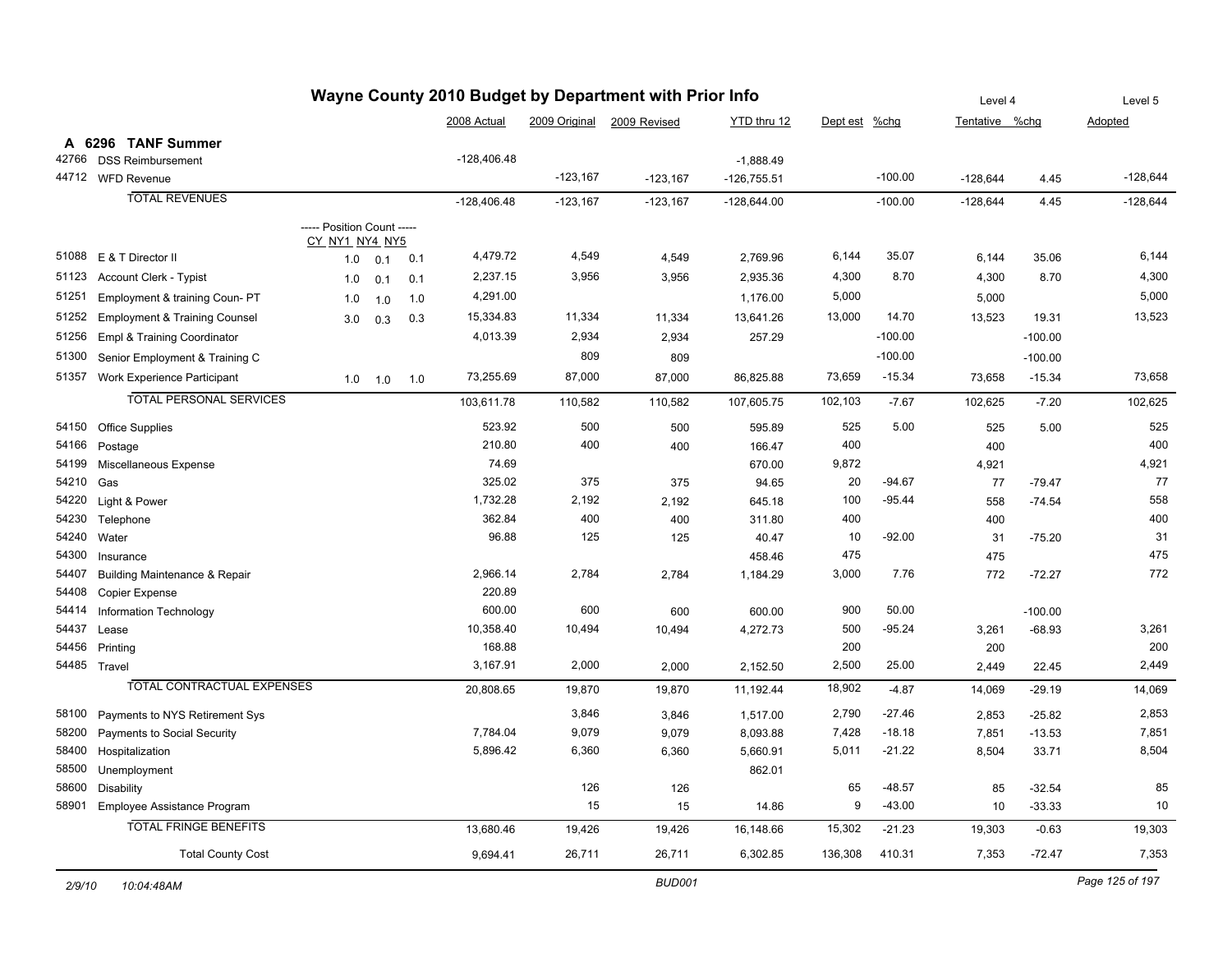|        |                                      |                                                     | Level 4     | Level 5       |              |             |               |                |         |
|--------|--------------------------------------|-----------------------------------------------------|-------------|---------------|--------------|-------------|---------------|----------------|---------|
|        |                                      |                                                     | 2008 Actual | 2009 Original | 2009 Revised | YTD thru 12 | Dept est %chg | Tentative %chg | Adopted |
| A 6298 | <b>WIA TTA</b>                       |                                                     |             |               |              |             |               |                |         |
|        | <b>TOTAL REVENUES</b>                |                                                     |             |               |              |             |               |                |         |
|        |                                      | ----- Position Count -----<br><u>CY_NY1_NY4_NY5</u> |             |               |              |             |               |                |         |
|        | <b>TOTAL PERSONAL SERVICES</b>       |                                                     |             |               |              |             |               |                |         |
|        | <b>TOTAL CONTRACTUAL EXPENSES</b>    |                                                     |             |               |              |             |               |                |         |
|        | 58100 Payments to NYS Retirement Sys |                                                     | 744.00      |               |              |             |               |                |         |
|        | <b>TOTAL FRINGE BENEFITS</b>         |                                                     | 744.00      |               |              |             |               |                |         |
|        | <b>Total County Cost</b>             |                                                     | 744.00      |               |              |             | 0             |                |         |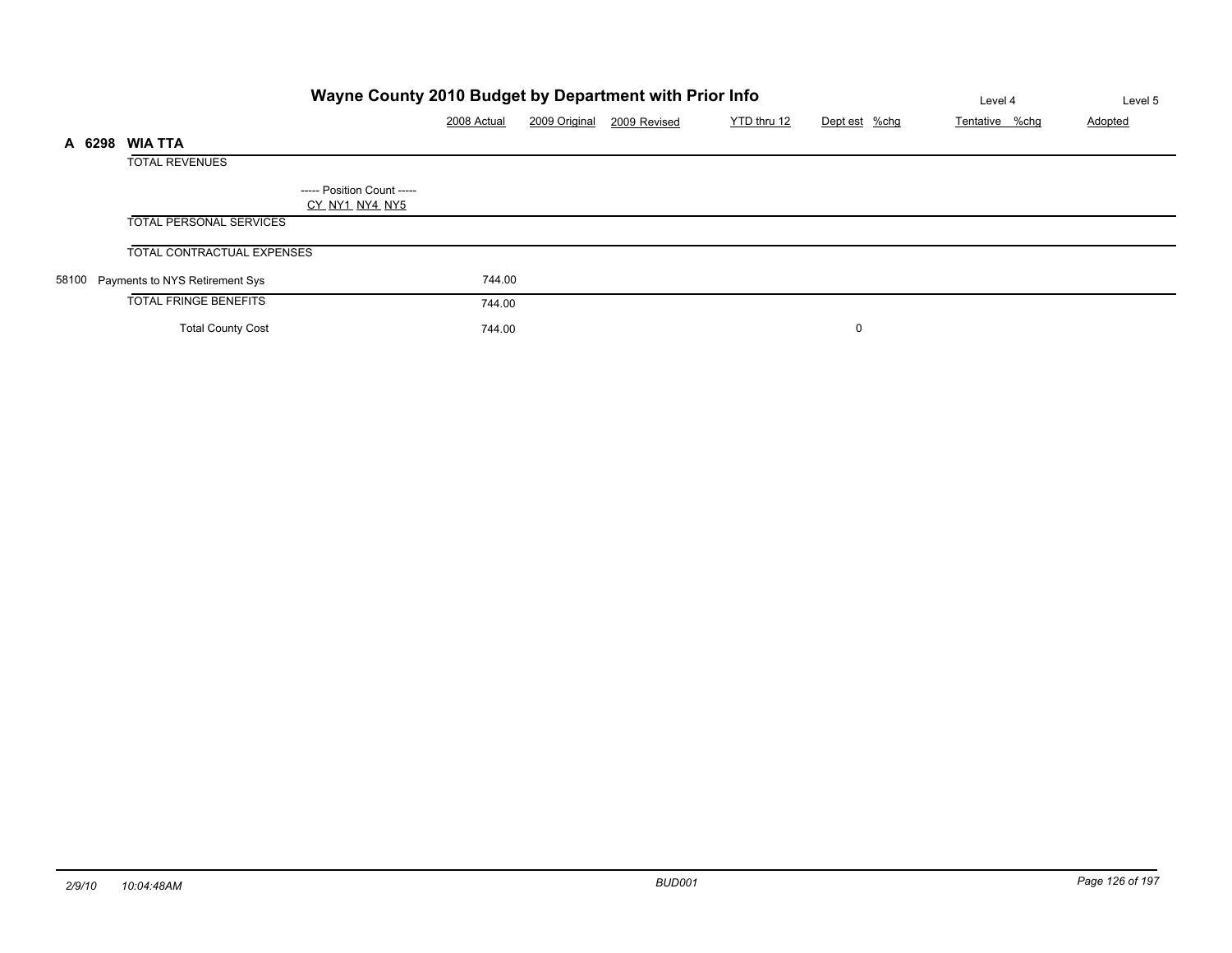| Wayne County 2010 Budget by Department with Prior Info |            |                                          |                                              |             |                         |                |              |                         |           |                | Level 4  |                |
|--------------------------------------------------------|------------|------------------------------------------|----------------------------------------------|-------------|-------------------------|----------------|--------------|-------------------------|-----------|----------------|----------|----------------|
|                                                        |            |                                          |                                              | 2008 Actual | 2009 Original           | 2009 Revised   | YTD thru 12  | Dept est %chg           |           | Tentative %chg |          | Adopted        |
|                                                        |            | A 6299 WFD - Administration              |                                              |             |                         |                |              |                         |           |                |          |                |
|                                                        |            | 44712 WFD Revenue                        |                                              | $-5,658.05$ | $-3,304$                | $-16,383$      | $-13,517.14$ |                         | $-100.00$ | $-3,547$       | 7.35     | $-3,547$       |
|                                                        |            | <b>TOTAL REVENUES</b>                    |                                              | $-5,658.05$ | $-3,304$                | $-16,383$      | $-13,517.14$ |                         | $-100.00$ | $-3,547$       | 7.35     | $-3,547$       |
|                                                        |            |                                          | ----- Position Count -----<br>CY_NY1_NY4_NY5 |             |                         |                |              |                         |           |                |          |                |
|                                                        |            | 51088 E & T Director II                  | 1.0<br>$0.1$ 0.1                             | 2,529.64    | 3,603                   | 3,603          | 2,441.34     | 2,400                   | $-33.39$  | 2,248          | $-37.61$ | 2,248          |
|                                                        |            | <b>TOTAL PERSONAL SERVICES</b>           |                                              | 2,529.64    | 3,603                   | 3,603          | 2,441.34     | 2,400                   | $-33.39$  | 2,248          | $-37.61$ | 2,248          |
| 52201                                                  |            | <b>Computer Equipment</b>                |                                              |             |                         | 13,079         | 12,245.98    |                         |           |                |          |                |
|                                                        |            | <b>TOTAL EQUIPMENT</b>                   |                                              |             |                         | 13,079         | 12,245.98    |                         |           |                |          |                |
| 54210 Gas                                              |            |                                          |                                              |             |                         | 15             | 11.47        | 11                      |           | 6              |          | 6              |
|                                                        |            | 54220 Light & Power                      |                                              |             |                         | 85             | 84.14        | 81                      |           | 45             |          | 45             |
| 54230                                                  |            | Telephone                                |                                              |             |                         | $\mathbf{1}$   | 0.48         |                         |           |                |          |                |
| 54240                                                  | Water      |                                          |                                              |             |                         | 5              | 10.10        | 5                       |           | 3              |          | 3              |
| 54300                                                  | Insurance  |                                          |                                              |             |                         |                | 11.19        | 11                      |           | 11             |          | 11             |
| 54407                                                  |            | <b>Building Maintenance &amp; Repair</b> |                                              |             |                         | 145            | 117.73       | 112                     |           | 63             |          | 63             |
| 54437                                                  | Lease      |                                          |                                              |             |                         | 500            | 503.04       | 475                     |           | 265            |          | 265            |
|                                                        |            | TOTAL CONTRACTUAL EXPENSES               |                                              |             |                         | 751            | 738.15       | 695                     |           | 393            |          | 393            |
| 58100                                                  |            | Payments to NYS Retirement Sys           |                                              |             | 250                     | 250            | 171.00       | 240                     | $-4.00$   | 268            | 7.20     | 268            |
| 58200                                                  |            | Payments to Social Security              |                                              | 135.79      | 276                     | 276            | 151.02       | 184                     | $-33.33$  | 172            | $-37.68$ | 172            |
| 58400                                                  |            | Hospitalization                          |                                              | 623.44      | 615                     | 615            | 787.39       | 712                     | 15.78     | 803            | 30.57    | 803            |
| 58600                                                  | Disability |                                          |                                              |             | 8                       | 8              |              | 10                      | 25.00     | 6              | $-25.00$ | 6              |
| 58901                                                  |            | Employee Assistance Program              |                                              |             | $\overline{\mathbf{1}}$ | $\overline{1}$ | 0.93         | $\overline{\mathbf{1}}$ | $-5.00$   | $\mathbf{1}$   |          | $\overline{1}$ |
|                                                        |            | <b>TOTAL FRINGE BENEFITS</b>             |                                              | 759.23      | 1,150                   | 1,150          | 1,110.34     | 1,147                   | $-0.26$   | 1,250          | 8.70     | 1,250          |
|                                                        |            | <b>Total County Cost</b>                 |                                              | $-2,369.18$ | 1,449                   | 2,200          | 3,018.67     | 4,242                   | 192.74    | 344            | $-76.26$ | 344            |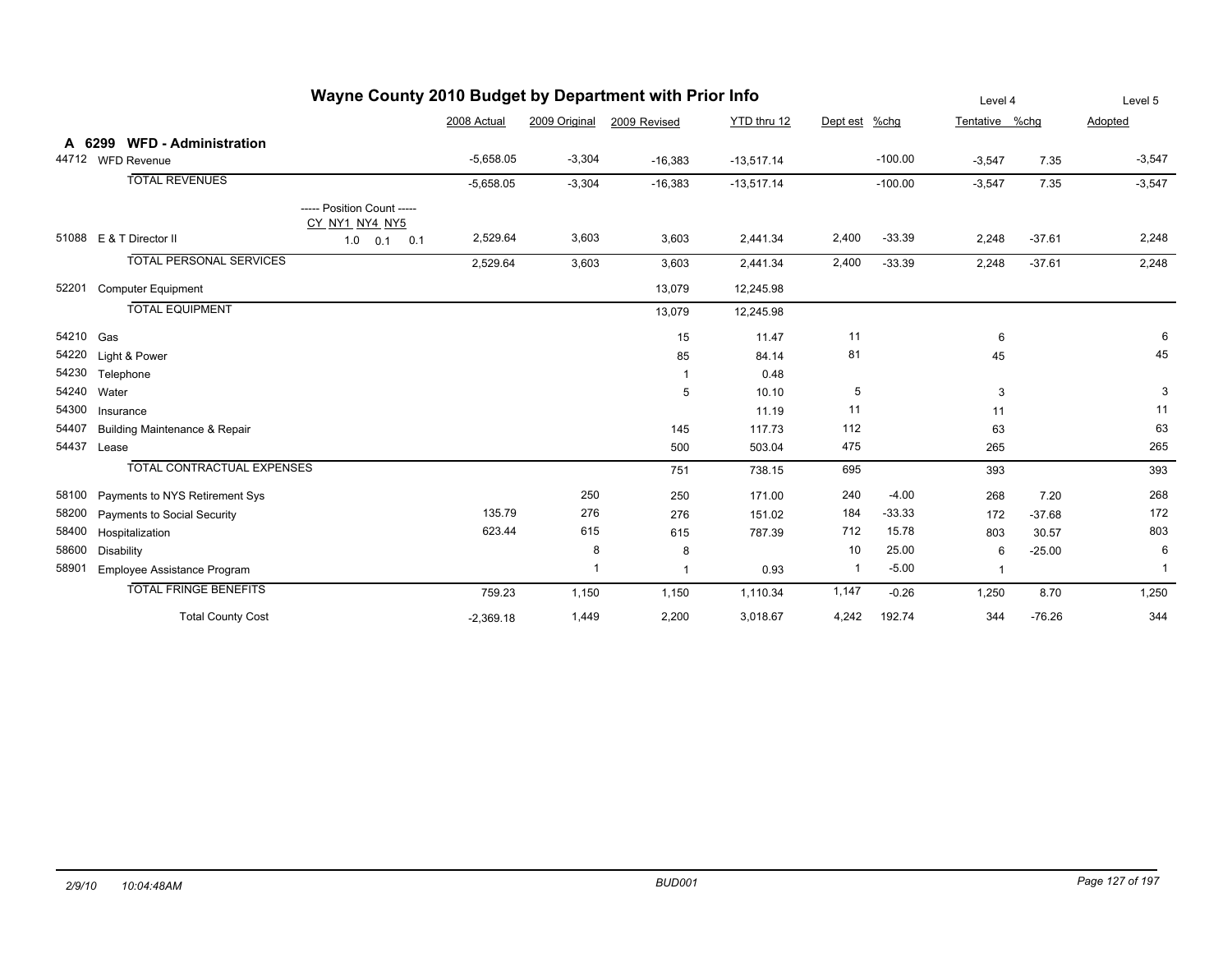|                                                    | Wayne County 2010 Budget by Department with Prior Info                       |        |        |           |        |        |        |  |  |  |  |
|----------------------------------------------------|------------------------------------------------------------------------------|--------|--------|-----------|--------|--------|--------|--|--|--|--|
|                                                    | YTD thru 12<br>2009 Original<br>2008 Actual<br>Dept est %chg<br>2009 Revised |        |        |           |        |        |        |  |  |  |  |
| A 6310 Community Action Program<br>54495 Wayne Cap | 43.983.00                                                                    | 43,983 | 43.983 | 43.983.00 | 43,983 | 43.983 | 43,983 |  |  |  |  |
| TOTAL CONTRACTUAL EXPENSES                         | 43.983.00                                                                    | 43.983 | 43.983 | 43,983.00 | 43,983 | 43.983 | 43,983 |  |  |  |  |
| <b>Total County Cost</b>                           | 43,983.00                                                                    | 43,983 | 43.983 | 43.983.00 | 43.983 | 43.983 | 43.983 |  |  |  |  |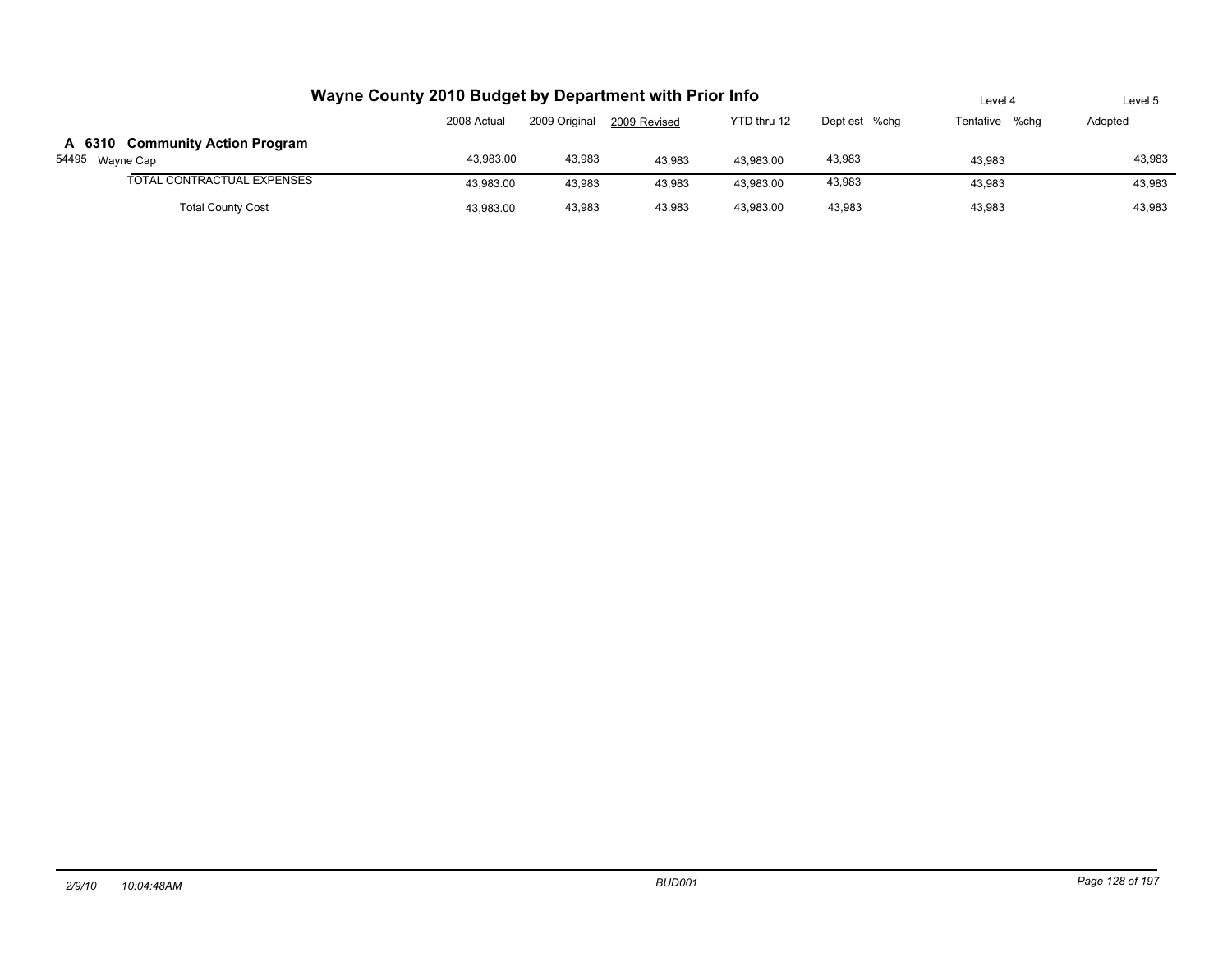|       | Wayne County 2010 Budget by Department with Prior Info |               | Level 4       | Level 5      |              |               |      |                |                |
|-------|--------------------------------------------------------|---------------|---------------|--------------|--------------|---------------|------|----------------|----------------|
|       |                                                        | 2008 Actual   | 2009 Original | 2009 Revised | YTD thru 12  | Dept est %chg |      | Tentative %chg | <b>Adopted</b> |
|       | A 6326 Economic Development Admin                      |               |               |              |              |               |      |                |                |
| 44718 | Home Program                                           | $-280.078.00$ |               |              | $-15.971.00$ |               |      |                |                |
|       | <b>TOTAL REVENUES</b>                                  | -280.078.00   |               |              | $-15.971.00$ |               |      |                |                |
| 54000 | <b>Contractual Expenses</b>                            | 257,400.00    | 257,400       | 257,400      | 257,400.00   | 257,400       |      | 257,400        | 257,400        |
| 54400 | <b>Contracted Services</b>                             | 292,600.00    | 292,600       | 292,600      | 292,600.00   | 292,600       |      | 292,600        | 292,600        |
| 54550 | <b>Bishop Sheen Funding</b>                            | 293,707.00    |               |              | 15,971.00    |               |      |                |                |
| 54552 | Joint Municipal Improvement                            |               |               | 253,740      | 40.987.43    | 47,000        |      |                |                |
| 54553 | Industrial Development Progrm                          | 400.000.00    | 200,000       | 688,672      | 100,000.00   | 200,000       |      | 200.000        | 200,000        |
|       | TOTAL CONTRACTUAL EXPENSES                             | 1.243.707.00  | 750,000       | 1,492,412    | 706,958.43   | 797,000       | 6.27 | 750,000        | 750,000        |
|       | <b>Total County Cost</b>                               | 963,629.00    | 750,000       | 1,492,412    | 690,987.43   | 797,000       | 6.27 | 750.000        | 750,000        |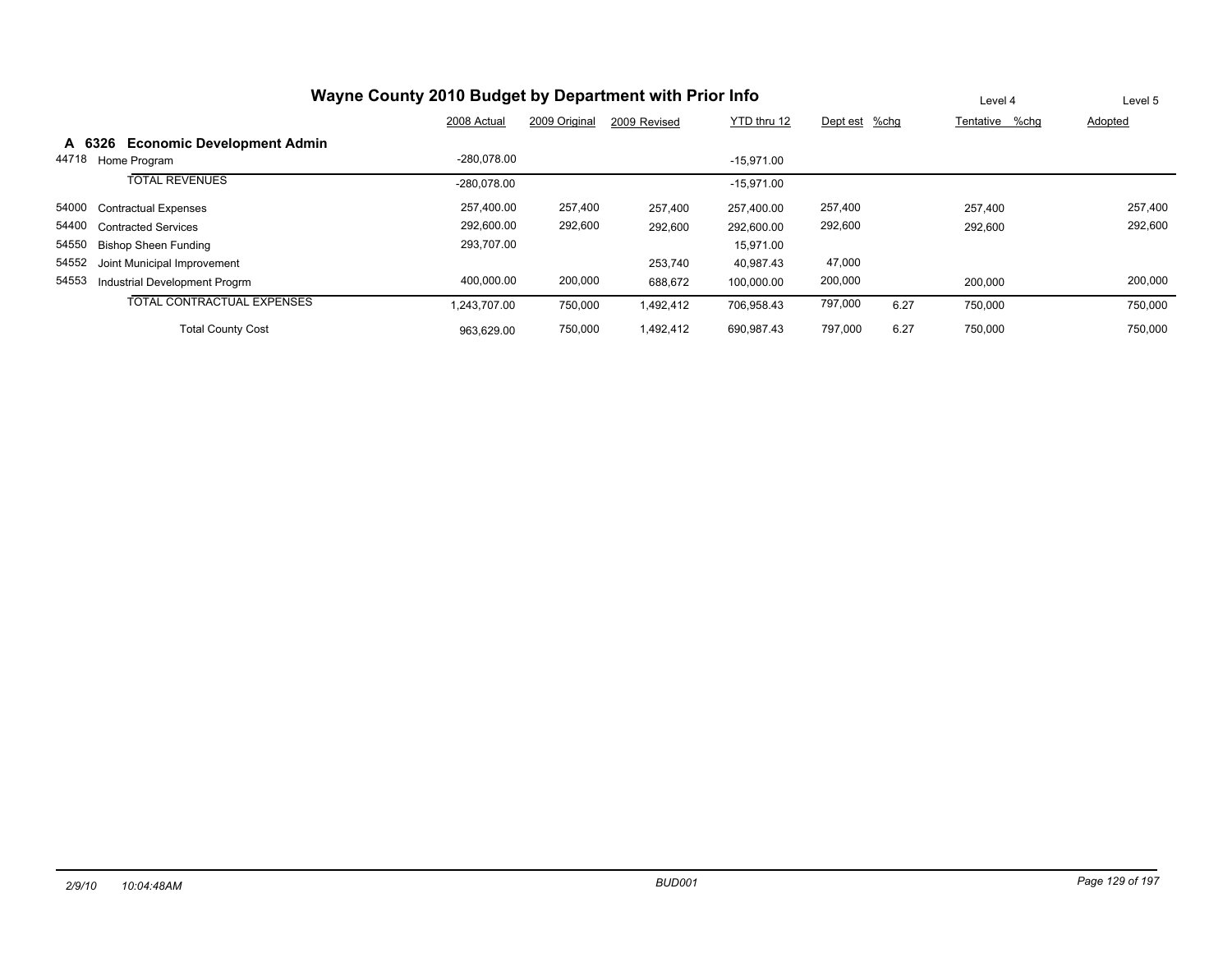| Wayne County 2010 Budget by Department with Prior Info |                                      |     |     |                                              | Level 4 |              | Level 5  |                            |             |          |          |                |          |          |
|--------------------------------------------------------|--------------------------------------|-----|-----|----------------------------------------------|---------|--------------|----------|----------------------------|-------------|----------|----------|----------------|----------|----------|
|                                                        |                                      |     |     |                                              |         | 2008 Actual  |          | 2009 Original 2009 Revised | YTD thru 12 | Dept est | $%$ chg  | Tentative %chg |          | Adopted  |
|                                                        | A 6410 Publicity (Tourism)           |     |     |                                              |         |              |          |                            |             |          |          |                |          |          |
|                                                        | 42089 Departmental Income            |     |     |                                              |         | $-10,983.81$ | $-8,500$ | $-8,500$                   | $-8,330.80$ | $-7,250$ | $-14.71$ | $-7,250$       | $-14.71$ | $-7,250$ |
|                                                        | <b>TOTAL REVENUES</b>                |     |     |                                              |         | $-10,983.81$ | $-8,500$ | $-8,500$                   | $-8,330.80$ | $-7,250$ | $-14.71$ | $-7,250$       | $-14.71$ | $-7,250$ |
|                                                        |                                      |     |     | ----- Position Count -----<br>CY_NY1_NY4_NY5 |         |              |          |                            |             |          |          |                |          |          |
|                                                        | 51104 Clerk Typist                   | 1.0 | 1.0 | 1.0                                          | 1.0     | 29,222.17    | 30,143   | 30,143                     | 30,143.68   | 31,019   | 2.91     | 31,019         | 2.91     | 31,019   |
|                                                        | 51416 Director Tourism & Promotions  | 1.0 | 1.0 | 1.0                                          | 1.0     | 50,559.87    | 51,713   | 52,118                     | 52,100.89   | 51,713   |          | 51,713         |          | 51,713   |
|                                                        | 51432 Outdoor Recreation Coordinator | 1.0 | 1.0 | 1.0                                          | 1.0     | 19,023.04    | 19,637   | 19,637                     | 19,658.41   | 20,199   | 2.86     | 20,199         | 2.86     | 20,199   |
| 51536                                                  | <b>Tourism Assistant</b>             | 1.0 | 1.0 | 1.0                                          | 1.0     | 20,642.13    | 21,242   | 21,242                     | 21,236.20   | 21,879   | 3.00     | 21,879         | 3.00     | 21,879   |
|                                                        | <b>TOTAL PERSONAL SERVICES</b>       |     |     |                                              |         | 119,447.21   | 122,735  | 123,140                    | 123,139.18  | 124,810  | 1.69     | 124,810        | 1.69     | 124,810  |
|                                                        | 52500 Other Equipment                |     |     |                                              |         | 544.65       |          | 2,096                      | 2,036.00    |          |          |                |          |          |
|                                                        | <b>TOTAL EQUIPMENT</b>               |     |     |                                              |         | 544.65       |          | 2,096                      | 2,036.00    |          |          |                |          |          |
| 54120                                                  | <b>County Info Packets</b>           |     |     |                                              |         | 575.13       | 1,000    | 1,400                      | 1,275.72    | 1,000    |          | 1,000          |          | 1,000    |
| 54150                                                  | <b>Office Supplies</b>               |     |     |                                              |         | 1,030.30     | 1,200    | 1,339                      | 854.83      | 1,200    |          | 1,200          |          | 1,200    |
| 54166                                                  | Postage                              |     |     |                                              |         | 1,932.28     | 2,600    | 2,840                      | 2,544.66    | 1,900    | -26.92   | 1,900          | $-26.92$ | 1,900    |
| 54210                                                  | Gas                                  |     |     |                                              |         | 520.08       | 360      | 360                        | 386.19      | 550      | 52.78    | 550            | 52.78    | 550      |
| 54220                                                  | Light & Power                        |     |     |                                              |         | 598.10       | 540      | 540                        | 574.11      | 700      | 29.63    | 700            | 29.63    | 700      |
| 54230                                                  | Telephone                            |     |     |                                              |         | 2,009.90     | 1,750    | 1,750                      | 2,048.27    | 1,750    |          | 1,750          |          | 1,750    |
| 54240                                                  | Water                                |     |     |                                              |         | 58.63        | 50       | 50                         | 57.22       | 100      | 100.00   | 100            | 100.00   | 100      |
|                                                        | 54402 Advertising                    |     |     |                                              |         | 4,663.10     | 11,000   | 13,309                     | 9,480.46    | 11,000   |          | 11,000         |          | 11,000   |
| 54410                                                  | Conference                           |     |     |                                              |         | 650.27       | 800      | 800                        | 291.00      | 800      |          | 800            |          | 800      |
| 54414                                                  | Information Technology               |     |     |                                              |         | 3,676.00     | 3,900    | 3,900                      | 3,900.00    | 3,600    | $-7.69$  | 3,600          | $-7.69$  | 3,600    |
| 54424                                                  | <b>Equipment - Maint Contract</b>    |     |     |                                              |         | 860.00       | 860      | 860                        | 752.01      | 760      | $-11.63$ | 760            | $-11.63$ | 760      |
| 54434                                                  | <b>Information Centers</b>           |     |     |                                              |         | 746.30       | 1,000    | 1,000                      | 1,631.63    | 1,000    |          | 1,000          |          | 1,000    |
| 54438                                                  | Maintenance/Repairs                  |     |     |                                              |         | 3,702.00     | 2,538    | 2,538                      | 2,538.00    | 2,538    |          | 2,538          |          | 2,538    |
| 54457                                                  | Printing Literature & Brochure       |     |     |                                              |         | 5,408.15     | 7,400    | 8,610                      | 4,794.82    | 7,400    |          | 7,400          |          | 7,400    |
|                                                        | 54460 Promotion                      |     |     |                                              |         | 14,698.23    | 18,000   | 19,691                     | 13,686.54   | 18,000   |          | 18,000         |          | 18,000   |
|                                                        | 54485 Travel                         |     |     |                                              |         | 4,208.88     | 4,500    | 4,620                      | 4,268.41    | 4,500    |          | 4,500          |          | 4,500    |
| 54539                                                  | Brochure/AD Development              |     |     |                                              |         | 1,732.00     | 2,000    | 2,268                      | 764.00      | 2,000    |          | 2,000          |          | 2,000    |
| 54600 Misc                                             |                                      |     |     |                                              |         |              |          |                            |             | 700      |          | 700            |          | 700      |
|                                                        | 54603 Fishing Derby                  |     |     |                                              |         | 2,913.05     | 4,300    | 4,882                      | 4,512.39    | 4,300    |          | 4,300          |          | 4,300    |
|                                                        | TOTAL CONTRACTUAL EXPENSES           |     |     |                                              |         | 49.982.40    | 63,798   | 70,757                     | 54,360.26   | 63,798   |          | 63,798         |          | 63,798   |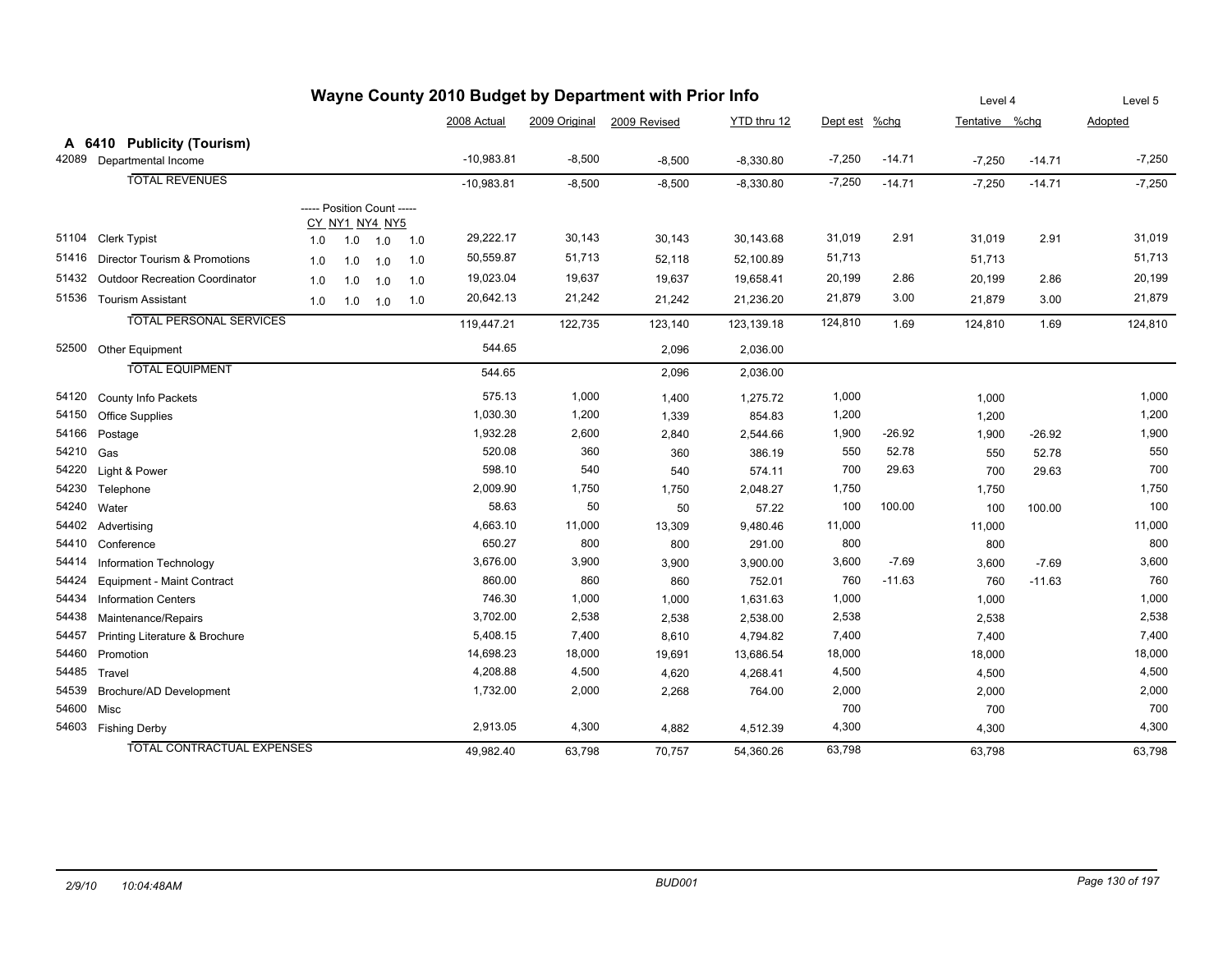|                                             |             | Level 4       |              | Level 5     |               |         |                |         |         |
|---------------------------------------------|-------------|---------------|--------------|-------------|---------------|---------|----------------|---------|---------|
|                                             | 2008 Actual | 2009 Original | 2009 Revised | YTD thru 12 | Dept est %chg |         | Tentative %chg |         | Adopted |
| A 6410 Publicity (Tourism)                  |             |               |              |             |               |         |                |         |         |
| 58100 Payments to NYS Retirement Sys        | 8.572.00    | 11,133        | 10.728       | 7.468.00    | 12,449        | 11.82   | 12.449         | 11.82   | 12,449  |
| 58200 Payments to Social Security           | 8,793.78    | 9,360         | 9,360        | 9,000.72    | 9,548         | 2.01    | 9,548          | 2.01    | 9,548   |
| 58400 Hospitalization                       | 14,195.76   | 16,325        | 16,325       | 17,732.28   | 22,167        | 35.78   | 21,059         | 29.00   | 21,059  |
| 58600 Disability                            | 306.00      | 312           | 312          | 308.00      | 288           | $-7.69$ | 288            | $-7.69$ | 288     |
| 58901<br><b>Employee Assistance Program</b> | 54.09       | 57            | 57           | 55.71       | 58            | 1.75    | 58             | 1.75    | 58      |
| <b>TOTAL FRINGE BENEFITS</b>                | 31.921.63   | 37,187        | 36,782       | 34,564.71   | 44,510        | 19.69   | 43,402         | 16.71   | 43,402  |
| <b>Total County Cost</b>                    | 190.912.08  | 215,220       | 224.275      | 205.769.35  | 225,868       | 4.95    | 224.760        | 4.43    | 224.760 |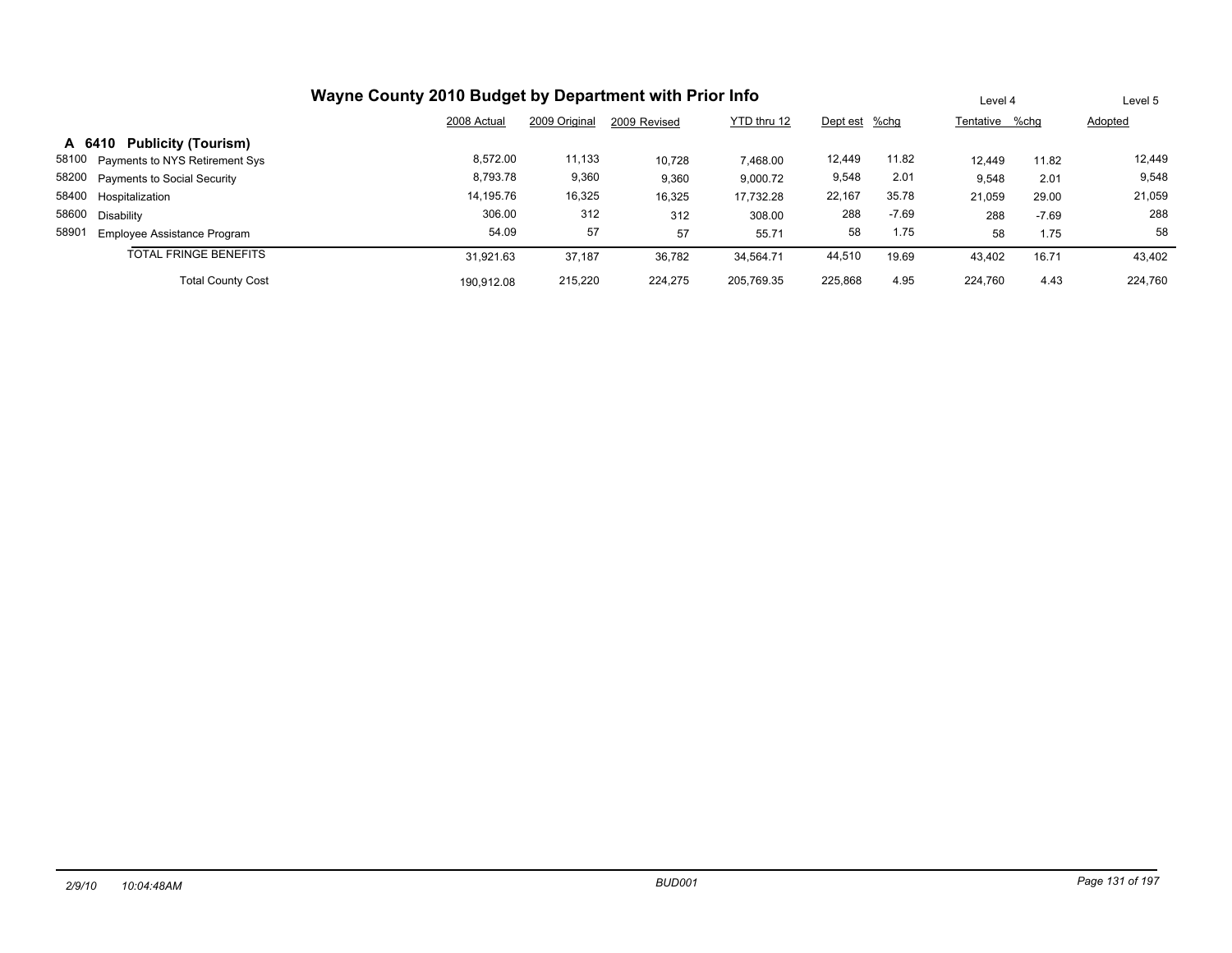|       | Wayne County 2010 Budget by Department with Prior Info |              | Level 4       |              | Level 5      |           |           |           |           |           |
|-------|--------------------------------------------------------|--------------|---------------|--------------|--------------|-----------|-----------|-----------|-----------|-----------|
|       |                                                        | 2008 Actual  | 2009 Original | 2009 Revised | YTD thru 12  | Dept est  | $%$ chg   | Tentative | %chg      | Adopted   |
|       | <b>Tourism Matching Funds Program</b><br>A 6411        |              |               |              |              |           |           |           |           |           |
| 42089 | Departmental Income                                    | $-10,629.00$ | $-14,500$     | $-10,600$    | $-5,855.71$  | $-3,900$  | $-73.10$  | $-3,900$  | $-73.10$  | $-3,900$  |
| 43716 | State Aid                                              | $-81,906.00$ | $-80,000$     | $-63,164$    | $-63,164.00$ | $-63,164$ | $-21.05$  | $-63,164$ | $-21.05$  | $-63,164$ |
|       | <b>TOTAL REVENUES</b>                                  | $-92,535.00$ | $-94,500$     | $-73,764$    | $-69,019.71$ | $-67,064$ | $-29.03$  | $-67,064$ | $-29.03$  | $-67,064$ |
| 54166 | Postage                                                | 7,501.22     | 8,400         | 8,400        | 8,062.09     | 5,100     | $-39.29$  | 5,100     | $-39.29$  | 5,100     |
| 54230 | Telephone                                              | 765.42       | 1,650         | 906          | 710.14       | 900       | $-45.45$  | 900       | $-45.45$  | 900       |
| 54397 | <b>Tourism Direct Mail</b>                             | 2,500.00     | 2,500         | 2,500        | 2,022.25     | 2,500     |           | 2,500     |           | 2,500     |
| 54399 | Video Production                                       | 1,275.00     | 2,000         | 4,775        | 4,349.00     |           | $-100.00$ |           | $-100.00$ |           |
| 54402 | Advertising                                            | 69,140.27    | 75,950        | 75,828       | 61,839.48    | 55,274    | $-27.22$  | 55,274    | $-27.22$  | 55,274    |
| 54434 | <b>Information Centers</b>                             | 14,240.78    | 16,000        | 8,749        | 9,002.17     | 15,000    | $-6.25$   | 15,000    | $-6.25$   | 15,000    |
| 54457 | Printing Literature & Brochure                         | 37,630.00    | 37,500        | 37,000       | 39,191.21    | 38,100    | 1.60      | 38,100    | 1.60      | 38,100    |
| 54460 | Promotion                                              | 9,181.71     | 8,000         | 4,500        | 3,839.04     | 5,000     | $-37.50$  | 5,000     | $-37.50$  | 5,000     |
| 54539 | Brochure/AD Development                                | 4,182.50     | 8,000         | 8,800        | 6,816.60     | 6,300     | $-21.25$  | 6,300     | $-21.25$  | 6,300     |
| 54600 | Misc                                                   |              |               |              |              | 3,200     |           | 3,200     |           | 3,200     |
|       | TOTAL CONTRACTUAL EXPENSES                             | 146,416.90   | 160,000       | 151,458      | 135,831.98   | 131,374   | $-17.89$  | 131,374   | $-17.89$  | 131,374   |
|       | <b>Total County Cost</b>                               | 53,881.90    | 65,500        | 77,694       | 66,812.27    | 64,310    | $-1.82$   | 64,310    | $-1.82$   | 64,310    |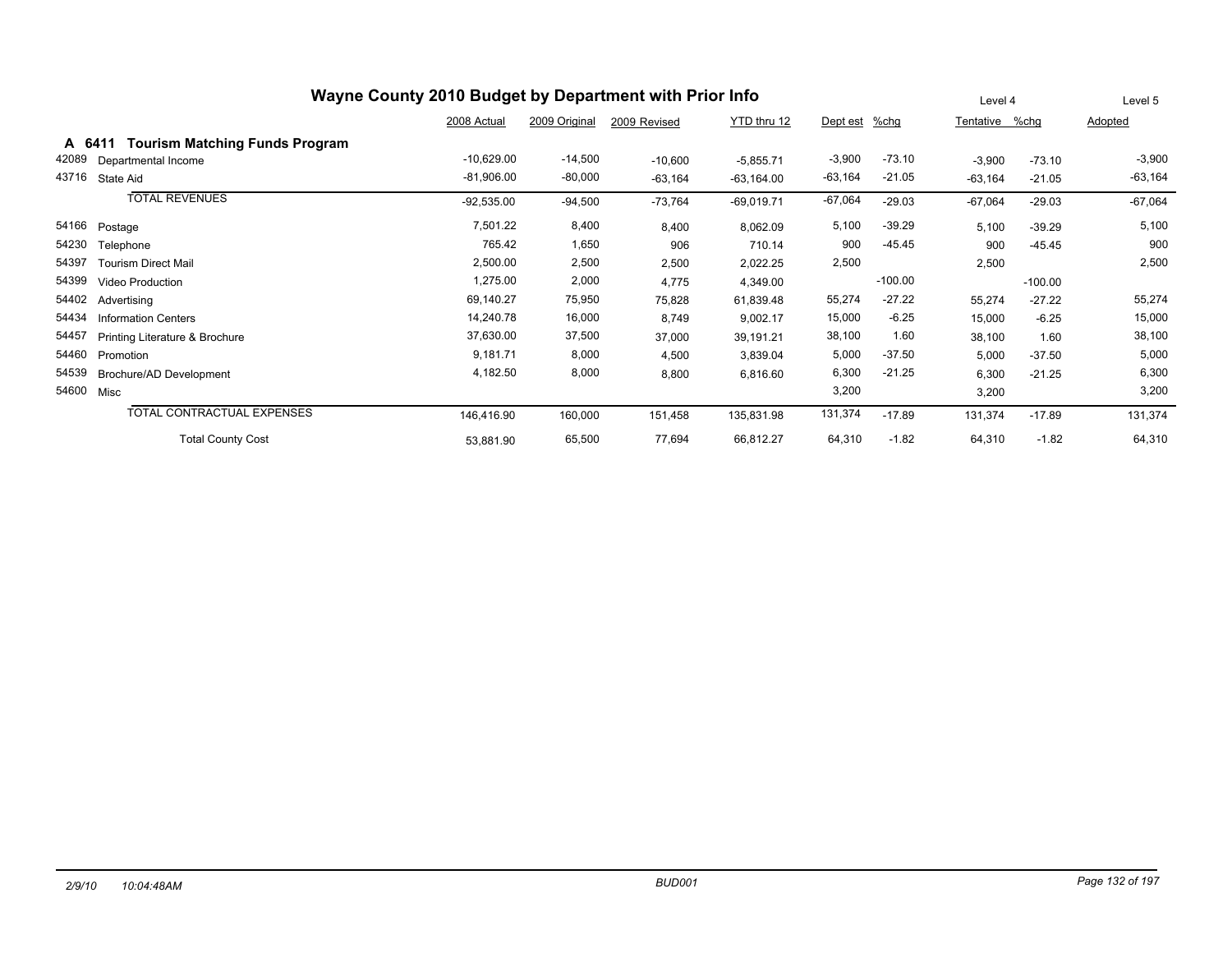| Wayne County 2010 Budget by Department with Prior Info |                                  |     |                            |     |     |             |           |                            | Level 4      |               | Level 5        |                |           |           |
|--------------------------------------------------------|----------------------------------|-----|----------------------------|-----|-----|-------------|-----------|----------------------------|--------------|---------------|----------------|----------------|-----------|-----------|
|                                                        |                                  |     |                            |     |     | 2008 Actual |           | 2009 Original 2009 Revised | YTD thru 12  | Dept est %chg |                | Tentative %chq |           | Adopted   |
|                                                        | A 6510 Veteran Services          |     |                            |     |     |             |           |                            |              |               |                |                |           |           |
| 41848                                                  | Repay - Burials                  |     |                            |     |     | $-419.11$   |           |                            |              |               |                |                |           |           |
| 43648                                                  | Social Services Burials          |     |                            |     |     |             | $-5,000$  | $-5,300$                   | $-18,138.00$ | $-5,000$      |                | $-5,000$       |           | $-5,000$  |
| 43710                                                  | Veteran Service Agencies         |     |                            |     |     | $-4,700.00$ | $-5,000$  | $-4,700$                   | $-8,654.00$  | $-5,000$      |                | $-5,000$       |           | $-5,000$  |
|                                                        | <b>TOTAL REVENUES</b>            |     |                            |     |     | $-5,119.11$ | $-10,000$ | $-10,000$                  | $-26,792.00$ | $-10,000$     |                | $-10,000$      |           | $-10,000$ |
|                                                        |                                  |     | ----- Position Count ----- |     |     |             |           |                            |              |               |                |                |           |           |
|                                                        |                                  |     | CY_NY1_NY4_NY5             |     |     |             |           |                            |              |               |                |                |           |           |
| 51069                                                  | Personnel Clerk Part Time        | 1.0 | 1.0                        | 1.0 | 1.0 | 22,274.91   | 22,019    | 22,019                     | 22,748.84    | 22,763        | 3.38           | 22,763         | 3.38      | 22,763    |
| 51089                                                  | <b>Director Veteran Services</b> | 1.0 | 1.0                        | 1.0 | 1.0 | 16,550.26   | 17,126    | 17,126                     | 17,126.82    | 17,127        | 0.01           | 17,127         | 0.01      | 17,127    |
| 51117                                                  | Motor Vehicle Operator- PT       | 1.0 | 1.0                        | 1.0 | 1.0 | 3,814.69    | 741       | 741                        | 250.18       |               | 8,718 1,076.52 | 400            | $-46.02$  | 400       |
| 51206                                                  | Veteran Services Officer         | 1.0 | 1.0                        | 1.0 | 1.0 | 34, 134. 14 | 35,015    | 35,015                     | 35,187.94    | 36,255        | 3.54           | 36,255         | 3.54      | 36,255    |
| 51694                                                  | Vehicle Operator (8hr)           | 1.0 | 1.0                        | 1.0 | 1.0 | 30,990.50   | 30,514    | 32,548                     | 32,134.42    | 33,351        | 9.30           | 33,351         | 9.30      | 33,351    |
|                                                        | <b>TOTAL PERSONAL SERVICES</b>   |     |                            |     |     | 107,764.50  | 105,415   | 107,449                    | 107,448.20   | 118,214       | 12.14          | 109,896        | 4.25      | 109,896   |
| 52200                                                  | Office Equipment                 |     |                            |     |     |             | 2,550     | 2,550                      | 1,692.99     |               | $-100.00$      |                | $-100.00$ |           |
|                                                        | 52300 Motor Vehicles             |     |                            |     |     |             |           |                            |              | 17,279        |                |                |           |           |
|                                                        | <b>TOTAL EQUIPMENT</b>           |     |                            |     |     |             | 2,550     | 2,550                      | 1,692.99     | 17,279        | 577.61         |                | $-100.00$ |           |
|                                                        |                                  |     |                            |     |     |             |           |                            |              |               |                |                |           |           |
| 54114                                                  | Car Expense                      |     |                            |     |     | 6,050.65    | 8,500     | 8,500                      | 4,576.06     | 8,500         |                | 8,500          |           | 8,500     |
| 54150                                                  | <b>Office Supplies</b>           |     |                            |     |     | 463.55      | 400       | 400                        | 400.16       | 400           |                | 400            |           | 400       |
| 54166                                                  | Postage                          |     |                            |     |     | 619.67      | 500       | 500                        | 631.11       | 500           |                | 500            |           | 500       |
| 54210                                                  | Gas                              |     |                            |     |     | 429.24      | 950       | 950                        | 324.12       | 950           |                | 950            |           | 950       |
| 54220                                                  | Light & Power                    |     |                            |     |     | 1,819.76    | 2,440     | 2,440                      | 1,820.29     | 2,500         | 2.46           | 2,500          | 2.46      | 2,500     |
| 54230                                                  | Telephone                        |     |                            |     |     | 1,893.10    | 2,858     | 2,858                      | 2,339.37     | 2,858         |                | 2,858          |           | 2,858     |
| 54240                                                  | Water                            |     |                            |     |     | 307.31      | 370       | 370                        | 120.83       | 250           | $-32.43$       | 250            | $-32.43$  | 250       |
| 54400                                                  | <b>Contracted Services</b>       |     |                            |     |     | 23,764.50   | 25,000    | 30,500                     | 24,037.50    | 30,000        | 20.00          | 30,000         | 20.00     | 30,000    |
| 54408                                                  | Copier Expense                   |     |                            |     |     | 1,131.42    | 1,300     | 1,300                      | 1,197.69     | 1,300         |                | 1,300          |           | 1,300     |
| 54410                                                  | Conference                       |     |                            |     |     |             | 750       | 750                        |              | 750           |                | 750            |           | 750       |
| 54414                                                  | Information Technology           |     |                            |     |     | 2,950.00    | 3,000     | 3,000                      | 3,000.00     | 2,700         | $-10.00$       | 2,700          | $-10.00$  | 2,700     |
| 54424                                                  | Equipment - Maint Contract       |     |                            |     |     |             | 375       | 375                        |              | 375           |                | 375            |           | 375       |
| 54438                                                  | Maintenance/Repairs              |     |                            |     |     | 3,240.00    | 7,140     | 7,140                      | 5,550.00     | 5,550         | $-22.27$       | 5,550          | $-22.27$  | 5,550     |
| 54456                                                  | Printing                         |     |                            |     |     | 497.16      | 350       | 350                        | 146.64       | 350           |                | 350            |           | 350       |
| 54472                                                  | Subscriptions                    |     |                            |     |     |             | 50        | 50                         | 25.00        | 50            |                | 50             |           | 50        |
| 54475                                                  | Software                         |     |                            |     |     | 700.00      | 750       | 750                        | 700.00       | 750           |                | 750            |           | 750       |
| 54483                                                  | Training- Seminars & Schools     |     |                            |     |     |             | 1,500     | 1,500                      | 937.46       | 1,500         |                | 1,500          |           | 1,500     |
| 54485                                                  | Travel                           |     |                            |     |     | 477.46      | 1,170     | 1,170                      | 19.35        | 1,000         | $-14.53$       | 1,000          | $-14.53$  | 1,000     |
|                                                        | 54510 Burials                    |     |                            |     |     | 44,168.36   | 30,000    | 27,966                     | 20,762.56    | 30,000        |                | 30,000         |           | 30,000    |
|                                                        | TOTAL CONTRACTUAL EXPENSES       |     |                            |     |     | 88,512.18   | 87.403    | 90.869                     | 66,588.14    | 90,283        | 3.30           | 90,283         | 3.30      | 90,283    |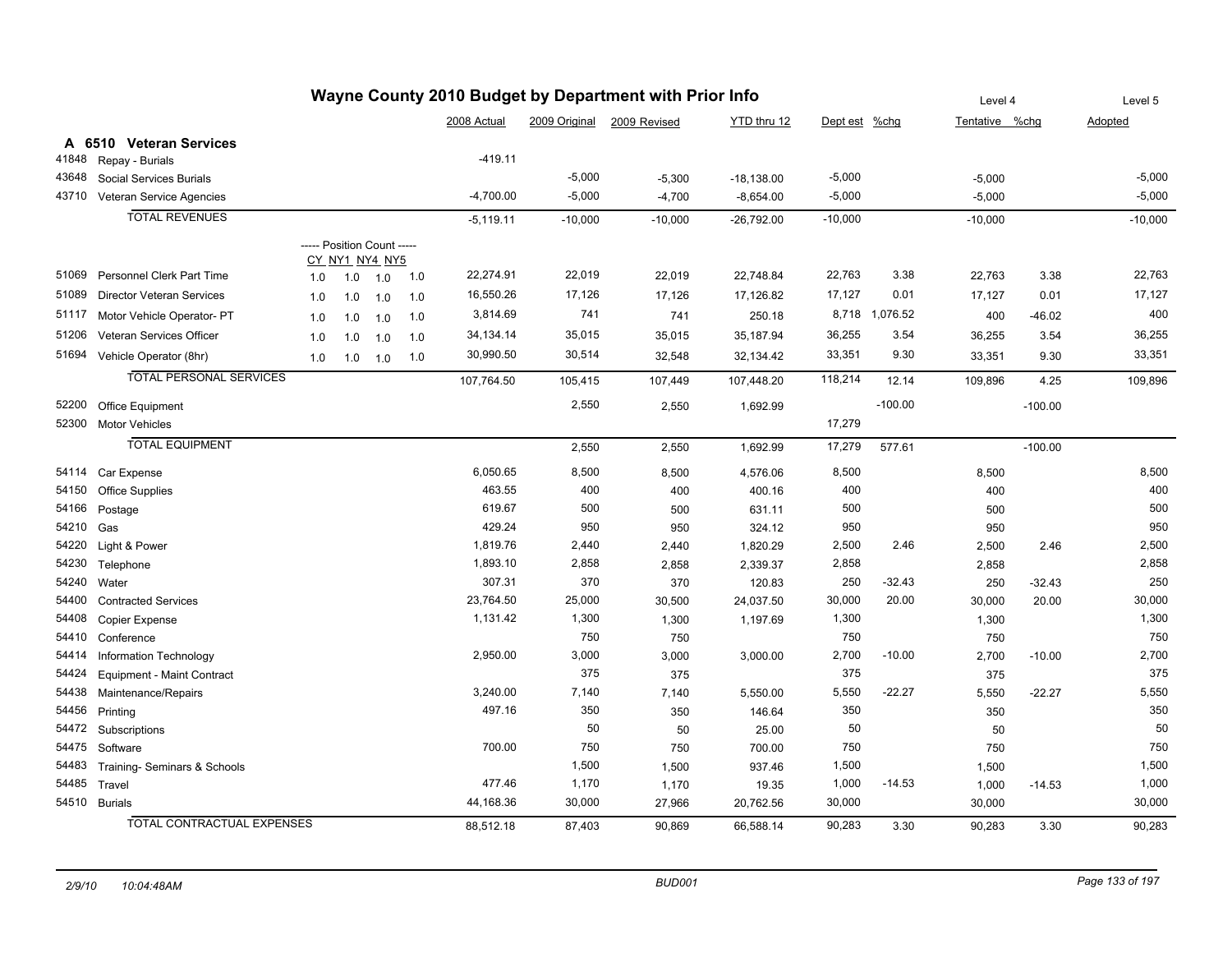|                                             | Wayne County 2010 Budget by Department with Prior Info |               |              |             |               |         |                |         |         |  |  |
|---------------------------------------------|--------------------------------------------------------|---------------|--------------|-------------|---------------|---------|----------------|---------|---------|--|--|
|                                             | 2008 Actual                                            | 2009 Original | 2009 Revised | YTD thru 12 | Dept est %chg |         | Tentative %chq |         | Adopted |  |  |
| <b>Veteran Services</b><br>A 6510           |                                                        |               |              |             |               |         |                |         |         |  |  |
| 58100<br>Payments to NYS Retirement Sys     | 9,782.00                                               | 9,559         | 9,559        | 7.132.00    | 10,992        | 14.99   | 10,992         | 14.99   | 10,992  |  |  |
| 58200<br><b>Payments to Social Security</b> | 8,053.04                                               | 8,064         | 8,064        | 7,907.64    | 9,043         | 12.14   | 8,408          | 4.27    | 8,408   |  |  |
| 58400<br>Hospitalization                    | 15,823.96                                              | 17,789        | 17,789       | 19,342.68   | 24,187        | 35.97   | 22,978         | 29.17   | 22,978  |  |  |
| 58500<br>Unemployment                       |                                                        |               |              | 2.85        |               |         |                |         |         |  |  |
| 58600<br>Disability                         | 321.00                                                 | 312           | 312          | 308.00      | 288           | $-7.69$ | 288            | $-7.69$ | 288     |  |  |
| 58901<br>Employee Assistance Program        | 72.12                                                  | 75            | 75           | 74.28       | 68            | $-9.33$ | 68             | $-9.33$ | 68      |  |  |
| <b>TOTAL FRINGE BENEFITS</b>                | 34,052.12                                              | 35,799        | 35,799       | 34.767.45   | 44,578        | 24.52   | 42,734         | 19.37   | 42,734  |  |  |
| <b>Total County Cost</b>                    | 225.209.69                                             | 221.167       | 226.667      | 183.704.78  | 260.354       | 17.72   | 232.913        | 5.31    | 232,913 |  |  |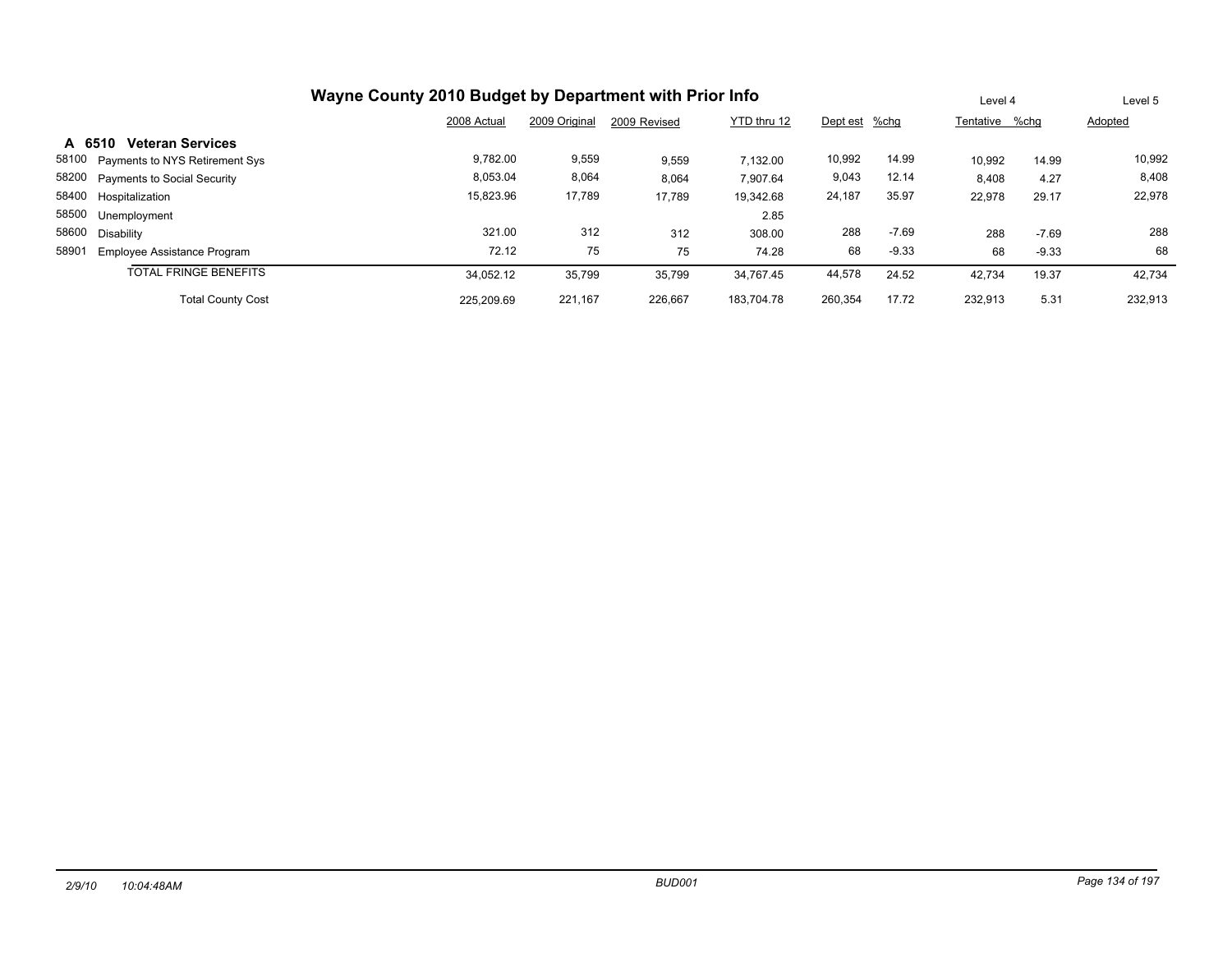| Wayne County 2010 Budget by Department with Prior Info |                                   |                                              |     |                   |     |             |          | Level 4                    |             | Level 5  |          |                |          |          |
|--------------------------------------------------------|-----------------------------------|----------------------------------------------|-----|-------------------|-----|-------------|----------|----------------------------|-------------|----------|----------|----------------|----------|----------|
|                                                        |                                   |                                              |     |                   |     | 2008 Actual |          | 2009 Original 2009 Revised | YTD thru 12 | Dept est | %chg     | Tentative %chg |          | Adopted  |
|                                                        | A 6610 Consumer Affairs (W&M)     |                                              |     |                   |     |             |          |                            |             |          |          |                |          |          |
| 42620                                                  | Fines & Forteitures               |                                              |     |                   |     | $-1,350.00$ | $-1,000$ | $-1,000$                   | $-1,800.00$ | $-1,000$ |          | $-1,000$       |          | $-1,000$ |
| 43717                                                  | Weights & Measures                |                                              |     |                   |     | $-4,724.55$ | $-5,000$ | $-5,000$                   | $-4,754.97$ | $-4,000$ | $-20.00$ | $-4,000$       | $-20.00$ | $-4,000$ |
|                                                        | <b>TOTAL REVENUES</b>             |                                              |     |                   |     | $-6,074.55$ | $-6,000$ | $-6,000$                   | $-6,554.97$ | $-5,000$ | $-16.67$ | $-5,000$       | $-16.67$ | $-5,000$ |
|                                                        |                                   |                                              |     |                   |     |             |          |                            |             |          |          |                |          |          |
|                                                        |                                   | ----- Position Count -----<br>CY_NY1_NY4_NY5 |     |                   |     |             |          |                            |             |          |          |                |          |          |
| 51090                                                  | Director Weights & Measures       | 1.0                                          | 1.0 | 1.0               | 1.0 | 48,241.34   | 49,283   | 49,283                     | 49,630.15   | 49,645   | 0.73     | 49,645         | 0.73     | 49,645   |
| 51228                                                  | Deputy Director Weights&Measur    | 1.0                                          |     | $1.0$ $1.0$ $1.0$ |     | 37,214.22   | 37,661   | 38,616                     | 38,268.33   | 39,041   | 3.66     | 39,041         | 3.66     | 39,041   |
|                                                        | <b>TOTAL PERSONAL SERVICES</b>    |                                              |     |                   |     | 85,455.56   | 86,944   | 87,899                     | 87,898.48   | 88,686   | 2.00     | 88,686         | 2.00     | 88,686   |
| 52200                                                  | Office Equipment                  |                                              |     |                   |     | 1,495.00    | 1,000    | 1,000                      | 693.11      | 500      | $-50.00$ | 500            | $-50.00$ | 500      |
| 52201                                                  | <b>Computer Equipment</b>         |                                              |     |                   |     | 894.00      |          |                            |             |          |          |                |          |          |
|                                                        | <b>TOTAL EQUIPMENT</b>            |                                              |     |                   |     | 2,389.00    | 1,000    | 1,000                      | 693.11      | 500      | $-50.00$ | 500            | $-50.00$ | 500      |
| 54150                                                  | <b>Office Supplies</b>            |                                              |     |                   |     | 997.63      | 500      | 500                        | 374.66      | 500      |          | 500            |          | 500      |
| 54166                                                  | Postage                           |                                              |     |                   |     | 144.95      | 300      | 300                        | 196.21      | 300      |          | 300            |          | 300      |
| 54210 Gas                                              |                                   |                                              |     |                   |     | 905.54      | 1,700    | 1,700                      | 744.88      | 900      | $-47.06$ | 900            | $-47.06$ | 900      |
| 54220                                                  | Light & Power                     |                                              |     |                   |     | 1,605.80    | 1,700    | 1,700                      | 1,551.42    | 1,600    | $-5.88$  | 1,600          | $-5.88$  | 1,600    |
| 54230                                                  | Telephone                         |                                              |     |                   |     | 319.89      | 350      | 350                        | 334.66      | 350      |          | 350            |          | 350      |
| 54240                                                  | Water                             |                                              |     |                   |     | 308.15      | 260      | 260                        | 137.94      | 350      | 34.62    | 350            | 34.62    | 350      |
| 54410                                                  | Conference                        |                                              |     |                   |     | 231.50      | 300      | 300                        | 217.00      | 300      |          | 300            |          | 300      |
| 54414                                                  | Information Technology            |                                              |     |                   |     | 916.00      | 916      | 916                        | 900.00      | 900      | $-1.75$  | 900            | $-1.75$  | 900      |
| 54438                                                  | Maintenance/Repairs               |                                              |     |                   |     | 220.00      | 200      | 200                        | 35.97       | 200      |          | 200            |          | 200      |
| 54485                                                  | Travel                            |                                              |     |                   |     | 83.80       | 100      | 100                        | 58.65       | 300      | 200.00   | 300            | 200.00   | 300      |
| 54487                                                  | Vehicle Maintenance & Repair      |                                              |     |                   |     | 3,292.92    | 4,500    | 4,500                      | 3,466.24    | 4,500    |          | 4,500          |          | 4,500    |
| 54511                                                  | <b>Other Purchased Services</b>   |                                              |     |                   |     | 251.25      | 550      | 550                        | 220.00      | 1,600    | 190.91   | 1,600          | 190.91   | 1,600    |
| 54600 Misc                                             |                                   |                                              |     |                   |     | 208.43      | 300      | 300                        | 115.00      | 300      |          | 300            |          | 300      |
|                                                        | <b>TOTAL CONTRACTUAL EXPENSES</b> |                                              |     |                   |     | 9,485.86    | 11,676   | 11,676                     | 8,352.63    | 12,100   | 3.63     | 12,100         | 3.63     | 12,100   |
| 58100                                                  | Payments to NYS Retirement Sys    |                                              |     |                   |     | 7,916.00    | 10,848   | 9,893                      | 6,875.00    | 11,838   | 9.13     | 11,838         | 9.13     | 11,838   |
| 58200                                                  | Payments to Social Security       |                                              |     |                   |     | 6,455.14    | 6,651    | 6,651                      | 6,621.26    | 6,785    | 2.01     | 6,785          | 2.01     | 6,785    |
| 58400                                                  | Hospitalization                   |                                              |     |                   |     | 4,248.00    | 4,885    | 4,885                      | 5,292.96    | 6,610    | 35.31    | 6,279          | 28.54    | 6,279    |
| 58600                                                  | <b>Disability</b>                 |                                              |     |                   |     | 306.00      | 312      | 312                        | 308.00      | 288      | $-7.69$  | 288            | $-7.69$  | 288      |
| 58901                                                  | Employee Assistance Program       |                                              |     |                   |     | 36.06       | 38       | 38                         | 37.14       | 38       |          | 38             |          | 38       |
|                                                        | <b>TOTAL FRINGE BENEFITS</b>      |                                              |     |                   |     | 18,961.20   | 22,734   | 21,779                     | 19,134.36   | 25,559   | 12.43    | 25,228         | 10.97    | 25,228   |
|                                                        | <b>Total County Cost</b>          |                                              |     |                   |     | 110,217.07  | 116,354  | 116,354                    | 109,523.61  | 121,845  | 4.72     | 121,514        | 4.43     | 121,514  |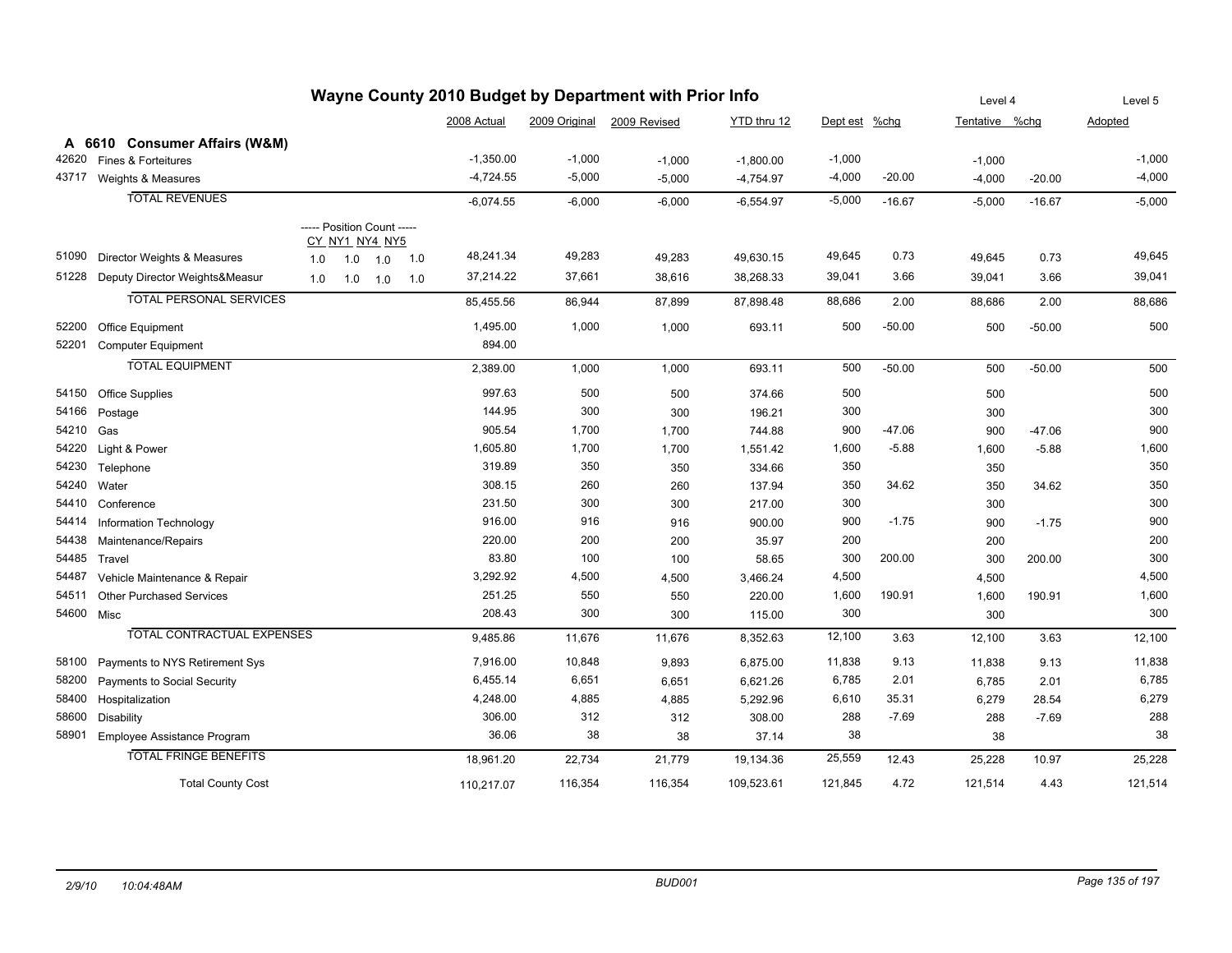| Wayne County 2010 Budget by Department with Prior Info |                                       |                            |                |     |     |                 |               |              |                 |               | Level 4  |                | Level 5  |              |
|--------------------------------------------------------|---------------------------------------|----------------------------|----------------|-----|-----|-----------------|---------------|--------------|-----------------|---------------|----------|----------------|----------|--------------|
|                                                        |                                       |                            |                |     |     | 2008 Actual     | 2009 Original | 2009 Revised | YTD thru 12     | Dept est %chg |          | Tentative %chq |          | Adopted      |
|                                                        | A 6772 Area Agency on Aging           |                            |                |     |     |                 |               |              |                 |               |          |                |          |              |
| 41281                                                  | Aging Reimbursement                   |                            |                |     |     | $-79,356.58$    | $-85,112$     | $-85,112$    | $-74,700.78$    | $-88,305$     | 3.75     | $-88.305$      | 3.75     | $-88,305$    |
| 42772                                                  | Office of the Aging                   |                            |                |     |     | $-35,322.74$    | $-38,500$     | $-38,500$    | $-34,634.86$    | $-38,000$     | $-1.30$  | $-38,000$      | $-1.30$  | $-38,000$    |
| 43772                                                  | State Aid - Program for Aging         |                            |                |     |     | $-648,324.73$   | $-683,880$    | $-683,880$   | $-580,457.70$   | $-657,805$    | $-3.81$  | $-652,281$     | $-4.62$  | $-652,281$   |
| 44772                                                  | Programs for the Aging                |                            |                |     |     | -493,374.05     | $-505,040$    | $-505,040$   | $-361,793.57$   | $-530,837$    | 5.11     | $-530,837$     | 5.11     | $-530,837$   |
|                                                        | <b>TOTAL REVENUES</b>                 |                            |                |     |     | $-1,256,378.10$ | $-1,312,532$  | $-1,312,532$ | $-1,051,586.91$ | $-1,314,947$  | 0.18     | $-1,309,423$   | $-0.24$  | $-1,309,423$ |
|                                                        |                                       | ----- Position Count ----- | CY NY1 NY4 NY5 |     |     |                 |               |              |                 |               |          |                |          |              |
| 51092                                                  | Director Office of Aging              | 1.0                        | 1.0            | 1.0 | 1.0 | 57,735.01       | 59,009        | 59,009       | 59,004.78       | 59,009        |          | 59,009         |          | 59,009       |
| 51100                                                  | Vehicle Operator                      | 1.0                        | 1.0            | 1.0 | 1.0 | 29,327.56       | 30,144        | 30,144       | 30,143.66       | 31,019        | 2.90     | 31,019         | 2.90     | 31,019       |
| 51110                                                  | Receptionist                          | 1.0                        | 1.0            | 1.0 | 1.0 | 29,900.76       | 30,894        | 30,894       | 28,999.42       | 30,069        | $-2.67$  | 30,069         | $-2.67$  | 30,069       |
| 51123                                                  | Account Clerk - Typist (7hr)          | 1.0                        | 1.0            | 1.0 | 1.0 | 18,206.96       | 24,405        | 24,405       | 27,821.08       | 30,361        | 24.40    | 30,361         | 24.40    | 30,361       |
| 51142                                                  | Senior Clerk-Typist                   | 1.0                        | 1.0            | 1.0 | 1.0 | 30,814.08       | 31,579        | 31,579       | 31,821.09       | 32,483        | 2.86     | 32,483         | 2.86     | 32,483       |
| 51149                                                  | Aging Service Worker                  | 1.0                        | 1.0            | 1.0 | 1.0 | 28,328.53       | 26,479        | 26,479       | 29,176.73       | 31,033        | 17.20    | 31,033         | 17.20    | 31,033       |
| 51222                                                  | <b>Aging Services Assistant</b>       | 4.0                        | 4.0            | 4.0 | 4.0 | 151,402.50      | 149,925       | 149,925      | 128,361.39      | 160,904       | 7.32     | 160,904        | 7.32     | 160,904      |
| 51232                                                  | <b>Principal Account Clerk</b>        | 1.0                        | 1.0            | 1.0 | 1.0 | 38,419.13       | 39,369        | 39,369       | 39,369.23       | 40,489        | 2.84     | 40,489         | 2.84     | 40,489       |
| 51253                                                  | Caseworker Aging                      | 2.0                        | 1.5            | 1.5 | 1.5 | 72,666.56       | 64,015        | 64,015       | 57,566.62       | 65,907        | 2.96     | 65,907         | 2.96     | 65,907       |
| 51276                                                  | <b>Aging Services Specialist</b>      | 1.0                        | 1.0            | 1.0 | 1.0 | 41,456.17       | 42,493        | 42,493       | 42,492.89       | 43,717        | 2.88     | 43,717         | 2.88     | 43,717       |
| 51278                                                  | <b>Nutrition Services Coordinator</b> | 1.0                        | 1.0            | 1.0 | 1.0 | 40,713.70       | 41,989        | 41,989       | 41,989.34       | 43,214        | 2.92     | 43,214         | 2.92     | 43,214       |
| 51283                                                  | <b>RPNurse Part Time</b>              | 2.0                        | 2.0            | 2.0 | 2.0 | 48,517.64       | 54,910        | 54,910       | 49,669.79       | 56,558        | 3.00     | 56,558         | 3.00     | 56,558       |
| 51297                                                  | Deputy Director of Aging              | 1.0                        | 1.0            | 1.0 | 1.0 | 43,932.72       | 45,004        | 45,004       | 44,859.47       | 45,053        | 0.11     | 45,053         | 0.11     | 45,053       |
| 51362                                                  | Senior Caseworker                     | 1.0                        | 1.0            | 1.0 | 1.0 | 31,859.49       | 37,351        | 37,351       | 41,838.76       | 42,635        | 14.15    | 42,635         | 14.15    | 42,635       |
| 51385                                                  | Aging Services Aide                   | 4.0                        | 3.0            | 3.0 | 3.0 | 32,082.28       | 42,819        | 42,819       | 32,834.38       | 30,096        | $-29.71$ | 30,096         | $-29.71$ | 30,096       |
| 51576                                                  | Services Assistant - A&Y              | 4.0                        |                |     |     |                 |               |              | 28,681.83       |               |          |                |          |              |
|                                                        | <b>TOTAL PERSONAL SERVICES</b>        |                            |                |     |     | 695,363.09      | 720,385       | 720,385      | 714,630.46      | 742,547       | 3.08     | 742,547        | 3.08     | 742,547      |
| 52200                                                  | <b>Office Equipment</b>               |                            |                |     |     | 358.00          |               | 213          |                 |               |          |                |          |              |
|                                                        | <b>TOTAL EQUIPMENT</b>                |                            |                |     |     | 358.00          |               | 213          |                 |               |          |                |          |              |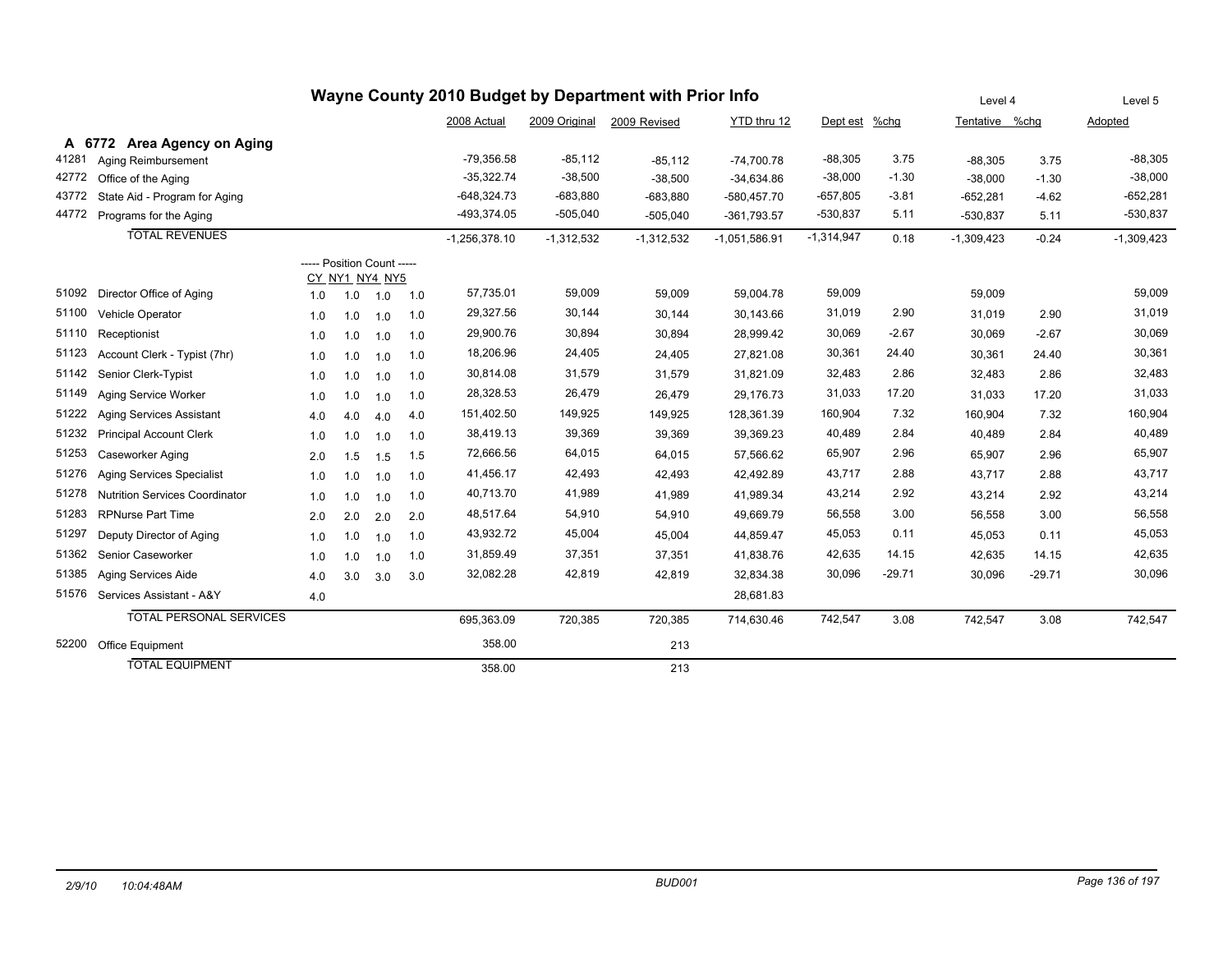|       |                                   | Wayne County 2010 Budget by Department with Prior Info |               |              |              |               |          | Level 4        |          | Level 5 |
|-------|-----------------------------------|--------------------------------------------------------|---------------|--------------|--------------|---------------|----------|----------------|----------|---------|
|       |                                   | 2008 Actual                                            | 2009 Original | 2009 Revised | YTD thru 12  | Dept est %chg |          | Tentative %chg |          | Adopted |
|       | A 6772 Area Agency on Aging       |                                                        |               |              |              |               |          |                |          |         |
| 54166 | Postage                           | 5,175.00                                               | 6,000         | 6,000        | 6,890.70     | 6,000         |          | 6,000          |          | 6,000   |
| 54210 | Gas                               | 2,452.06                                               | 2,823         | 2,823        | 1,788.42     | 1,882         | $-33.33$ | 1,882          | $-33.33$ | 1,882   |
| 54220 | Light & Power                     | 12,346.91                                              | 16,509        | 16,509       | 13,270.98    | 13,643        | $-17.36$ | 13,643         | $-17.36$ | 13,643  |
| 54230 | Telephone                         | 15,010.02                                              | 15,000        | 15,000       | 12,292.66    | 14,500        | $-3.33$  | 14,500         | $-3.33$  | 14,500  |
| 54240 | Water                             | 732.76                                                 | 941           | 941          | 823.55       | 757           | $-19.55$ | 757            | $-19.55$ | 757     |
| 54300 | Insurance                         |                                                        | 3,800         | 3,800        | 3,113.01     | 3,200         | $-15.79$ | 3,200          | $-15.79$ | 3,200   |
| 54410 | Conference                        | 2,244.74                                               | 2,500         | 2,500        | 2,232.22     | 2,500         |          | 2,500          |          | 2,500   |
| 54414 | Information Technology            | 15,801.54                                              | 15,300        | 15,300       | 14,025.00    | 17,100        | 11.76    | 17,100         | 11.76    | 17,100  |
| 54418 | Dues                              | 2,401.00                                               | 1,245         | 1,245        | 1,824.00     | 1,245         |          | 1,245          |          | 1,245   |
| 54424 | Equipment - Maint Contract        | 3,050.32                                               | 4,120         | 4,120        | 4,027.70     | 4,100         | -0.49    | 4,100          | $-0.49$  | 4,100   |
| 54437 | Lease                             | 78,152.80                                              | 79,038        | 79,038       | 79,094.40    | 79,744        | 0.89     | 79,744         | 0.89     | 79,744  |
| 54438 | Maintenance/Repairs               | 28,051.32                                              | 25,000        | 25,000       | 19,627.32    | 22,000        | $-12.00$ | 22,000         | $-12.00$ | 22,000  |
| 54456 | Printing                          | 14,002.38                                              | 13,000        | 12,787       | 9,840.65     | 12,000        | $-7.69$  | 12,000         | $-7.69$  | 12,000  |
| 54465 | Rental - Office Space             | 8,520.00                                               | 8,520         | 8,520        | 8,520.00     | 8,520         |          | 8,520          |          | 8,520   |
| 54466 | Home Delivered Meals              | 133,327.68                                             | 130,000       | 130,000      | 137,511.70   | 130,000       |          | 130,000        |          | 130,000 |
| 54472 | Subscriptions                     | 745.00                                                 | 700           | 700          | 500.00       | 700           |          | 700            |          | 700     |
| 54475 | Software                          | 8,970.36                                               | 11,100        | 11,100       | 10,316.76    | 10,360        | -6.67    | 10,360         | $-6.67$  | 10,360  |
| 54483 | Training- Seminars & Schools      |                                                        | 2,000         | 2,000        | 1,050.00     | 2,000         |          | 2,000          |          | 2,000   |
| 54485 | Travel                            | 29,169.14                                              | 28,000        | 28,000       | 28,180.72    | 17,600        | $-37.14$ | 17,600         | $-37.14$ | 17,600  |
| 54487 | Vehicle Maintenance & Repair      | 2,949.78                                               | 2,000         | 2,000        | 348.15       | 2,000         |          | 2,000          |          | 2,000   |
| 54520 | Consultants                       | 18,651.00                                              | 19,240        | 19,240       | 15,873.00    | 18,240        | $-5.20$  | 18,240         | $-5.20$  | 18,240  |
| 54600 | Misc                              | 16,638.85                                              | 11,430        | 11,430       | 5,707.30     | 4,930         | $-56.87$ | 4,930          | $-56.87$ | 4,930   |
| 54657 | <b>JTPA</b>                       | 50,277.31                                              | 39,813        | 39,813       | 27,726.63    | 47,303        | 18.81    | 47,303         | 18.81    | 47,303  |
| 54658 | Genesee Regional                  | 259,388.27                                             | 290,000       | 290,000      | 276,280.94   | 290,000       |          | 290,000        |          | 290,000 |
| 54659 | Legal Aid Agency                  | 6,684.00                                               | 8,000         | 8,000        | 3,396.00     | 8,000         |          | 8,000          |          | 8,000   |
| 54660 | Key Industries                    | 76,417.25                                              | 85,000        | 85,000       | 84,840.69    | 85,000        |          | 85,000         |          | 85,000  |
| 54661 | V/O Newark                        | 3,975.00                                               | 3,975         | 3,975        | 3,975.00     | 3,975         |          | 3,975          |          | 3,975   |
| 54662 | T/O Ontario                       | 6,200.00                                               | 6,200         | 6,200        | 6,200.00     | 6,200         |          | 6,200          |          | 6,200   |
| 54668 | Sodus Site                        | 16,226.60                                              | 10,500        | 10,500       | 15,903.77    | 8,000         | $-23.81$ | 8,000          | $-23.81$ | 8,000   |
| 54891 | <b>Other Direct Expenses</b>      | 2,745.31                                               | 4,020         | 4,020        | 1,385.00     | 1,032         | $-74.33$ | 1,032          | $-74.33$ | 1,032   |
|       | <b>TOTAL CONTRACTUAL EXPENSES</b> | 820,306.40                                             | 845,774       | 845,561      | 796,566.27   | 822,531       | $-2.75$  | 822,531        | $-2.75$  | 822,531 |
| 58100 | Payments to NYS Retirement Sys    | 64,546.00                                              | 77,041        | 77,041       | 54,462.00    | 88,893        | 15.38    | 88,893         | 15.38    | 88,893  |
| 58200 | Payments to Social Security       | 51,158.87                                              | 55,110        | 55,110       | 52,543.11    | 56,828        | 3.12     | 56,828         | 3.12     | 56,828  |
| 58400 | Hospitalization                   | 111,486.02                                             | 113,171       | 113,171      | 115, 131. 72 | 147,326       | 30.18    | 139,960        | 23.67    | 139,960 |
| 58600 | <b>Disability</b>                 | 2,534.00                                               | 2,652         | 2,652        | 2,466.00     | 2,448         | $-7.69$  | 2,448          | $-7.69$  | 2,448   |
| 58901 | Employee Assistance Program       | 351.59                                                 | 356           | 356          | 352.83       | 374           | 5.06     | 374            | 5.06     | 374     |
|       | <b>TOTAL FRINGE BENEFITS</b>      | 230,076.48                                             | 248,330       | 248,330      | 224,955.66   | 295,869       | 19.14    | 288,503        | 16.18    | 288,503 |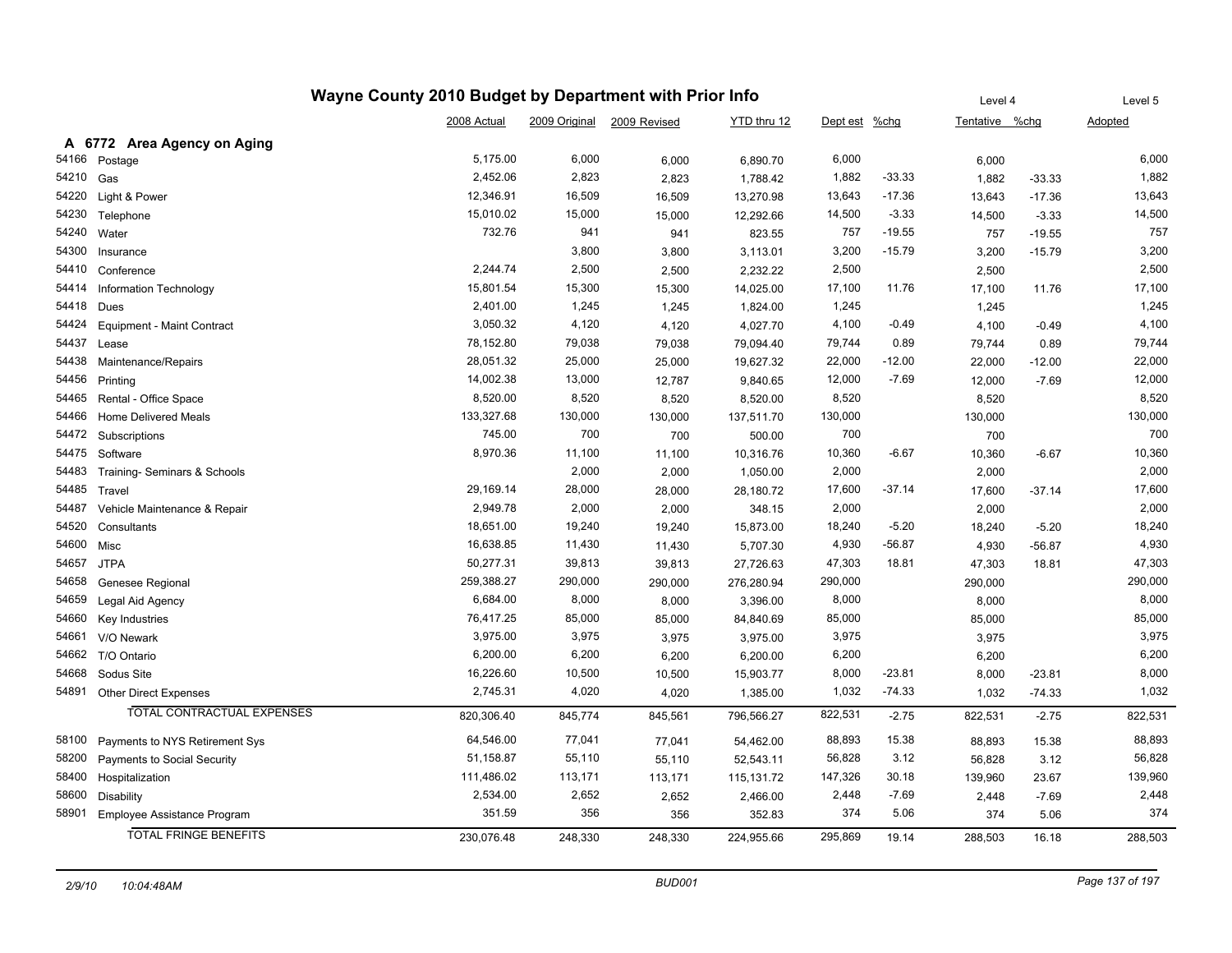|                   | Wayne County 2010 Budget by Department with Prior Info | Level 4                    |         | Level 5     |               |      |                |               |         |
|-------------------|--------------------------------------------------------|----------------------------|---------|-------------|---------------|------|----------------|---------------|---------|
|                   | 2008 Actual                                            | 2009 Original 2009 Revised |         | YTD thru 12 | Dept est %chg |      | Tentative %chq |               | Adopted |
| Total County Cost | 489.725.87                                             | 501.957                    | 501.957 | 684.565.48  | 546.000       | 8.77 | 544.158        | $8.4^{\circ}$ | 544,158 |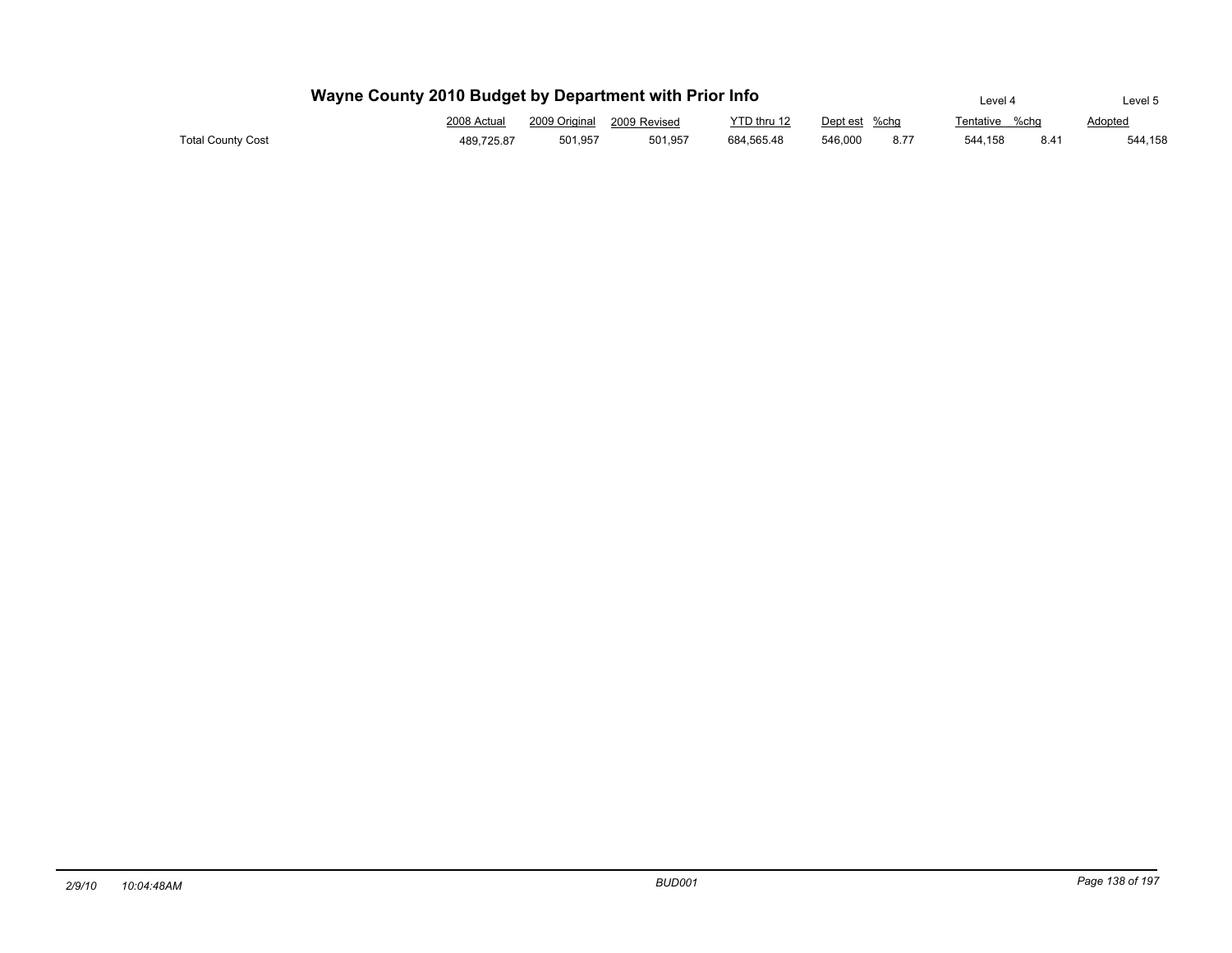|       | Wayne County 2010 Budget by Department with Prior Info |     |                            |     |     |               |               |              |                |            | Level 4  |                | Level 5   |            |
|-------|--------------------------------------------------------|-----|----------------------------|-----|-----|---------------|---------------|--------------|----------------|------------|----------|----------------|-----------|------------|
|       |                                                        |     |                            |     |     | 2008 Actual   | 2009 Original | 2009 Revised | YTD thru 12    | Dept est   | $%$ chg  | Tentative %chq |           | Adopted    |
|       | A 7310 Youth Bureau                                    |     |                            |     |     |               |               |              |                |            |          |                |           |            |
| 42701 | Refund of Prior Yr Expenditure                         |     |                            |     |     |               |               |              | $-1,727.12$    |            |          |                |           |            |
| 42760 | <b>FACT Program</b>                                    |     |                            |     |     | $-81,000.00$  | $-83,000$     | $-83,000$    | $-76,864.63$   | $-110,500$ | 33.13    | $-110,500$     | 33.13     | $-110,500$ |
| 42770 | Miscellaneous Revenues                                 |     |                            |     |     | $-8,319.00$   | $-8,460$      | $-5,508$     | $-3,274.30$    | $-5,708$   | $-32.53$ | $-5,708$       | $-32.53$  | $-5,708$   |
| 43278 | <b>Pre-Trial Diversion</b>                             |     |                            |     |     | $-10,522.87$  |               |              |                |            |          |                |           |            |
| 43584 | OMH                                                    |     |                            |     |     | $-38,436.00$  | $-36,130$     | $-39,666$    | $-38,436.00$   | $-39,666$  | 9.79     | $-39,666$      | 9.79      | $-39,666$  |
| 43836 | Youth Bureau / YDPP                                    |     |                            |     |     | $-87,721.24$  | $-96,247$     | $-84,543$    | $-69,844.17$   | $-84,543$  | $-12.16$ | $-84,543$      | $-12.16$  | $-84,543$  |
| 43837 | Youth Bureau / SDPP                                    |     |                            |     |     | $-55,334.00$  | $-54,860$     | $-51,577$    | $-38,089.71$   | $-51,577$  | $-5.98$  | $-51,577$      | $-5.98$   | $-51,577$  |
| 43838 | Runaway / Homeless Youth                               |     |                            |     |     | $-5,118.43$   |               |              |                |            |          |                |           |            |
| 43839 | Runaway / Homeless Youth II                            |     |                            |     |     | $-86,461.95$  | $-91,316$     | $-76,154$    | $-57,955.64$   | $-76, 154$ | $-16.60$ | $-76, 154$     | $-16.60$  | $-76, 154$ |
|       | <b>TOTAL REVENUES</b>                                  |     |                            |     |     | $-372,913.49$ | $-370,013$    | $-340,448$   | $-286, 191.57$ | $-368,148$ | $-0.50$  | $-368, 148$    | $-0.50$   | $-368,148$ |
|       |                                                        |     | ----- Position Count ----- |     |     |               |               |              |                |            |          |                |           |            |
|       |                                                        |     | CY_NY1_NY4_NY5             |     |     |               |               |              |                |            |          |                |           |            |
| 51203 | Youth Services Assistant                               | 1.0 | 1.0                        |     |     | 31,255.62     | 33,030        | 27,399       | 27,398.09      | 34,021     | 3.00     |                | $-100.00$ |            |
| 51253 | Caseworker Aging                                       | 3.0 | 3.0                        | 3.0 | 3.0 | 102,240.85    | 105,929       | 108,150      | 108,149.90     | 122,367    | 15.52    | 122,367        | 15.52     | 122,367    |
| 51540 | Deputy Director for Youth                              | 1.0 | 1.0                        | 1.0 | 1.0 | 42,417.54     | 43,604        | 42,332       | 42,331.87      | 43,804     | 0.46     | 43,804         | 0.46      | 43,804     |
|       | 51576 Services Assistant - A&Y                         | 1.0 |                            | 1.0 | 1.0 |               |               | 6,125        | 6,124.23       |            |          | 38,396         |           | 38,396     |
|       | <b>TOTAL PERSONAL SERVICES</b>                         |     |                            |     |     | 175,914.01    | 182,563       | 184,006      | 184,004.09     | 200,192    | 9.66     | 204,567        | 12.05     | 204,567    |
| 52201 | <b>Computer Equipment</b>                              |     |                            |     |     |               |               | 1,077        | 4,528.58       |            |          |                |           |            |
|       | <b>TOTAL EQUIPMENT</b>                                 |     |                            |     |     |               |               | 1,077        | 4,528.58       |            |          |                |           |            |
| 54000 | <b>Contractual Expenses</b>                            |     |                            |     |     | 30,730.00     |               |              |                |            |          |                |           |            |
| 54150 | Office Supplies                                        |     |                            |     |     | 8,305.31      | 7,000         | 9,800        | 6,778.92       | 10,500     | 50.00    | 8,000          | 14.29     | 8,000      |
| 54166 | Postage                                                |     |                            |     |     | 469.00        | 1,400         | 1,400        | 1,308.68       | 2,000      | 42.86    | 2,000          | 42.86     | 2,000      |
| 54230 | Telephone                                              |     |                            |     |     | 2,965.18      | 4,900         | 4,900        | 2,475.37       | 5,904      | 20.49    | 5,904          | 20.49     | 5,904      |
| 54300 | Insurance                                              |     |                            |     |     |               | 740           | 740          | 618.06         | 640        | $-13.51$ | 640            | $-13.51$  | 640        |
| 54400 | <b>Contracted Services</b>                             |     |                            |     |     | 81,863.10     | 280,498       | 233,768      | 222,806.00     | 235,700    | $-15.97$ | 235,700        | $-15.97$  | 235,700    |
| 54410 | Conference                                             |     |                            |     |     | 370.00        | 1,000         | 1,000        | 371.10         | 1,000      |          | 1,000          |           | 1,000      |
| 54414 | Information Technology                                 |     |                            |     |     | 1,202.96      | 900           | 900          | 900.00         | 900        |          | 900            |           | 900        |
| 54438 | Maintenance/Repairs                                    |     |                            |     |     | 12,000.00     | 12,000        | 12,000       | 12,000.00      | 12,000     |          | 12,000         |           | 12,000     |
| 54485 | Travel                                                 |     |                            |     |     | 11,153.78     | 13,000        | 13,500       | 15,000.83      | 15,500     | 19.23    | 15,500         | 19.23     | 15,500     |
| 54493 | <b>Clerical Service Contracts</b>                      |     |                            |     |     | 34,665.51     | 38,132        | 42,132       | 34,538.29      | 43,893     | 15.11    | 43,893         | 15.11     | 43,893     |
|       | 54608 ARC MR                                           |     |                            |     |     | 1,525.00      | 1,590         | 1,590        | 1,525.00       | 1,525      | $-4.09$  | 1,525          | $-4.09$   | 1,525      |
| 54623 | <b>Pre-trial Diversion</b>                             |     |                            |     |     | 101,254.85    |               |              |                |            |          |                |           |            |
| 54654 | Wrap-around Funds                                      |     |                            |     |     | 3,000.00      | 3,000         | 4,000        | 3,996.13       | 5,000      | 66.67    | 5,000          | 66.67     | 5,000      |
| 54671 | Runaway/Homeless Youth                                 |     |                            |     |     | 38,605.00     |               |              |                |            |          |                |           |            |
|       | 54672 Runaway/Homeless Youth II                        |     |                            |     |     | 41,756.15     |               |              |                |            |          |                |           |            |
|       | <b>TOTAL CONTRACTUAL EXPENSES</b>                      |     |                            |     |     | 369,865.84    | 364,160       | 325,730      | 302,318.38     | 334,562    | $-8.13$  | 332,062        | $-8.81$   | 332,062    |
|       |                                                        |     |                            |     |     |               |               |              |                |            |          |                |           |            |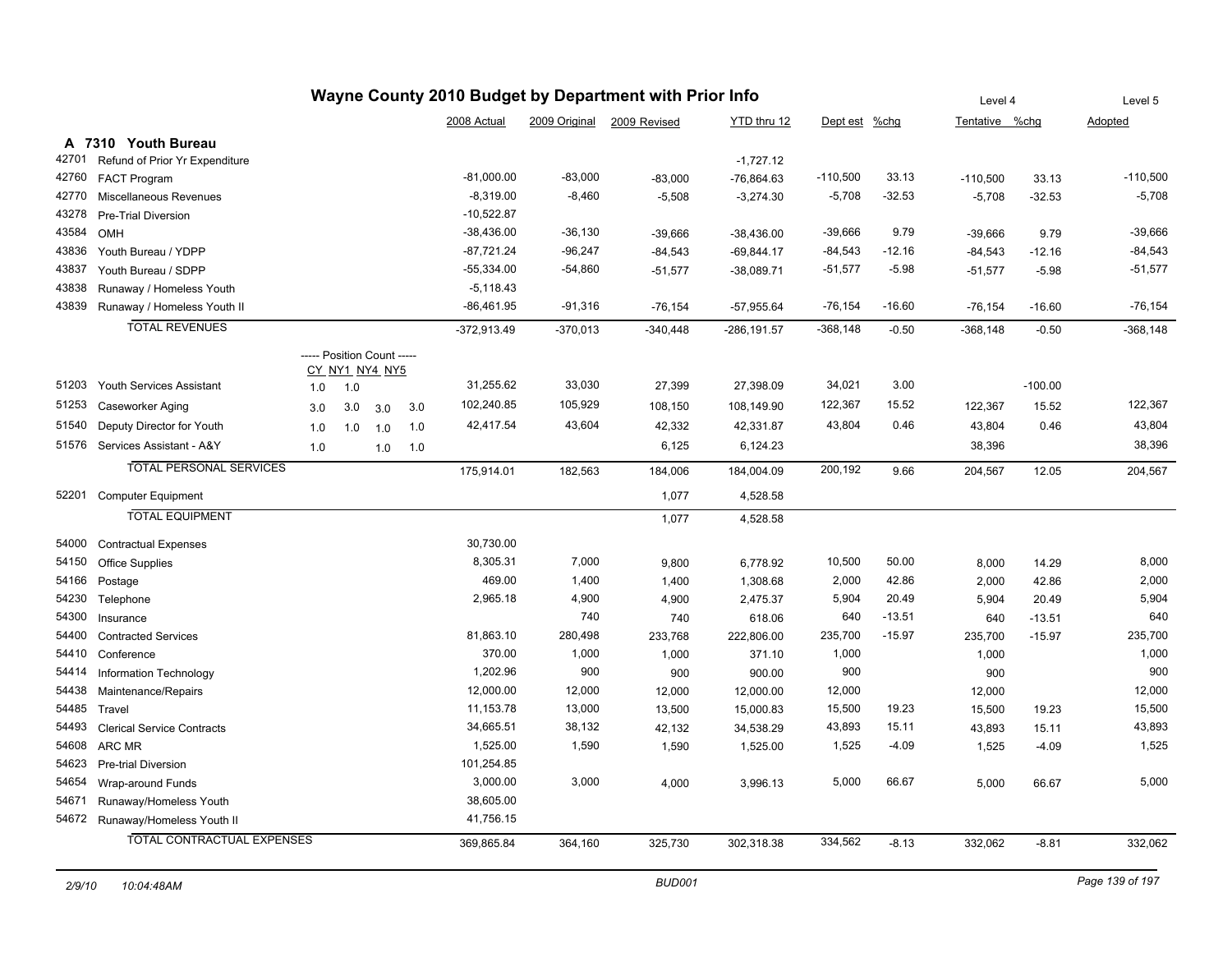|                                         | Wayne County 2010 Budget by Department with Prior Info |               |              |             |               |         | Level 4        |         | Level 5 |
|-----------------------------------------|--------------------------------------------------------|---------------|--------------|-------------|---------------|---------|----------------|---------|---------|
|                                         | 2008 Actual                                            | 2009 Original | 2009 Revised | YTD thru 12 | Dept est %chg |         | Tentative %chg |         | Adopted |
| <b>Youth Bureau</b><br>A 7310           |                                                        |               |              |             |               |         |                |         |         |
| 58100<br>Payments to NYS Retirement Sys | 14.729.00                                              | 20,105        | 19,482       | 13.603.00   | 23,823        | 18.49   | 24.344         | 21.08   | 24,344  |
| 58200<br>Payments to Social Security    | 13,304.30                                              | 13,966        | 14,022       | 13,895.62   | 15,315        | 9.66    | 15,650         | 12.06   | 15,650  |
| 58400<br>Hospitalization                | 19.673.11                                              | 21,984        | 21,984       | 24.479.76   | 30,579        | 39.10   | 29,050         | 32.14   | 29,050  |
| 58600<br>Disability                     | 765.00                                                 | 780           | 780          | 770.00      | 720           | $-7.69$ | 720            | $-7.69$ | 720     |
| 58901<br>Employee Assistance Program    | 90.15                                                  | 89            | 89           | 83.57       | 95            | 6.74    | 95             | 6.74    | 95      |
| <b>TOTAL FRINGE BENEFITS</b>            | 48.561.56                                              | 56,924        | 56,357       | 52,831.95   | 70,532        | 23.91   | 69,859         | 22.72   | 69,859  |
| <b>Total County Cost</b>                | 221.427.92                                             | 233.634       | 226,722      | 257.491.43  | 237.138       | 1.50    | 238.340        | 2.01    | 238,340 |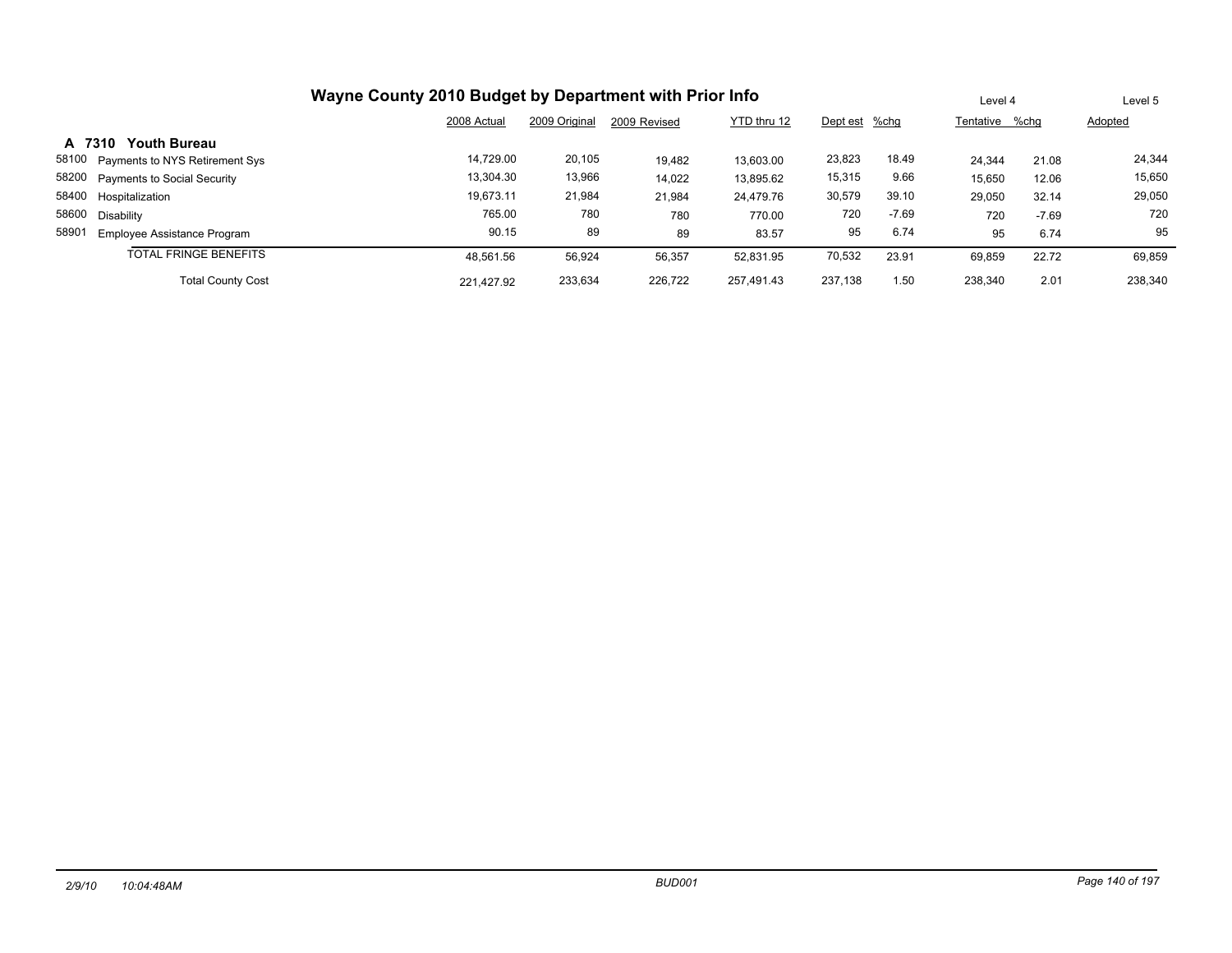| Wayne County 2010 Budget by Department with Prior Info |                                   |      |                                              |      |              |               |              |              |           | Level 4 |                | Level 5 |           |
|--------------------------------------------------------|-----------------------------------|------|----------------------------------------------|------|--------------|---------------|--------------|--------------|-----------|---------|----------------|---------|-----------|
|                                                        |                                   |      |                                              |      | 2008 Actual  | 2009 Original | 2009 Revised | YTD thru 12  | Dept est  | %chg    | Tentative %chq |         | Adopted   |
|                                                        | A 7311 Youth Program - Recreation |      |                                              |      |              |               |              |              |           |         |                |         |           |
| 43716                                                  | State Aid                         |      |                                              |      | $-37.650.00$ | $-17,449$     | $-20,991$    | $-20,991.00$ | $-20,991$ | 20.30   | $-20,991$      | 20.30   | $-20,991$ |
| 43821                                                  | <b>Youth Recreation</b>           |      |                                              |      | $-269.00$    | $-300$        | $-300$       |              | $-300$    |         | $-300$         |         | $-300$    |
|                                                        | <b>TOTAL REVENUES</b>             |      |                                              |      | $-37,919.00$ | $-17,749$     | $-21,291$    | $-20,991.00$ | $-21,291$ | 19.96   | $-21,291$      | 19.96   | $-21,291$ |
|                                                        |                                   |      | ----- Position Count -----<br>CY_NY1_NY4_NY5 |      |              |               |              |              |           |         |                |         |           |
| 51459                                                  | Director of Recreation            | 1.0  | 1.0<br>1.0                                   | 1.0  | 5,123.88     | 4,900         | 3,897        | 3,715.53     | 4,900     |         | 4,900          |         | 4,900     |
| 51461                                                  | Lifeguard                         | 16.0 | 1.0<br>16.0                                  | 16.0 | 28,398.10    | 31,000        | 32,000       | 31,971.09    | 33,825    | 9.11    | 33,824         | 9.11    | 33,824    |
| 51467                                                  | Lifeguard in Charge               | 2.0  | 1.0<br>2.0                                   | 2.0  | 184.00       | 275           | 275          | 280.60       | 275       |         | 276            | 0.36    | 276       |
| 51906                                                  | <b>Shift Differential</b>         |      |                                              |      | 592.38       | 500           | 500          | 650.60       | 500       |         | 500            |         | 500       |
|                                                        | <b>TOTAL PERSONAL SERVICES</b>    |      |                                              |      | 34,298.36    | 36,675        | 36,672       | 36,617.82    | 39,500    | 7.70    | 39,500         | 7.70    | 39,500    |
| 52200                                                  | Office Equipment                  |      |                                              |      | 796.00       |               |              |              |           |         |                |         |           |
|                                                        | <b>TOTAL EQUIPMENT</b>            |      |                                              |      | 796.00       |               |              |              |           |         |                |         |           |
| 54100                                                  | Supplies & Materials              |      |                                              |      | 4,449.66     | 4,303         | 9,970        | 6,813.52     | 4,297     | $-0.14$ | 4,297          | $-0.14$ | 4,297     |
| 54300                                                  | Insurance                         |      |                                              |      |              | 150           | 150          | 120.50       | 150       |         | 150            |         | 150       |
| 54414                                                  | Information Technology            |      |                                              |      | 188.00       |               |              |              |           |         |                |         |           |
| 54485                                                  | Travel                            |      |                                              |      | 241.73       | 200           | 200          | 362.47       | 200       |         | 200            |         | 200       |
| 54500                                                  | Fees for Services- Non-employ     |      |                                              |      | 1,000.00     | 500           | 500          |              | 1,000     | 100.00  | 1,000          | 100.00  | 1,000     |
|                                                        | <b>TOTAL CONTRACTUAL EXPENSES</b> |      |                                              |      | 5,879.39     | 5,153         | 10,820       | 7,296.49     | 5,647     | 9.59    | 5,647          | 9.59    | 5,647     |
| 58100                                                  | Payments to NYS Retirement Sys    |      |                                              |      | 7.00         |               |              |              |           |         |                |         |           |
| 58200                                                  | Payments to Social Security       |      |                                              |      | 2,623.81     | 2,799         | 2,802        | 2,801.23     | 3,022     | 7.97    | 3,022          | 7.97    | 3,022     |
|                                                        | <b>TOTAL FRINGE BENEFITS</b>      |      |                                              |      | 2,630.81     | 2,799         | 2,802        | 2,801.23     | 3,022     | 7.97    | 3,022          | 7.97    | 3,022     |
|                                                        | <b>Total County Cost</b>          |      |                                              |      | 5,685.56     | 26,878        | 29,003       | 25,724.54    | 26,878    |         | 26,878         |         | 26,878    |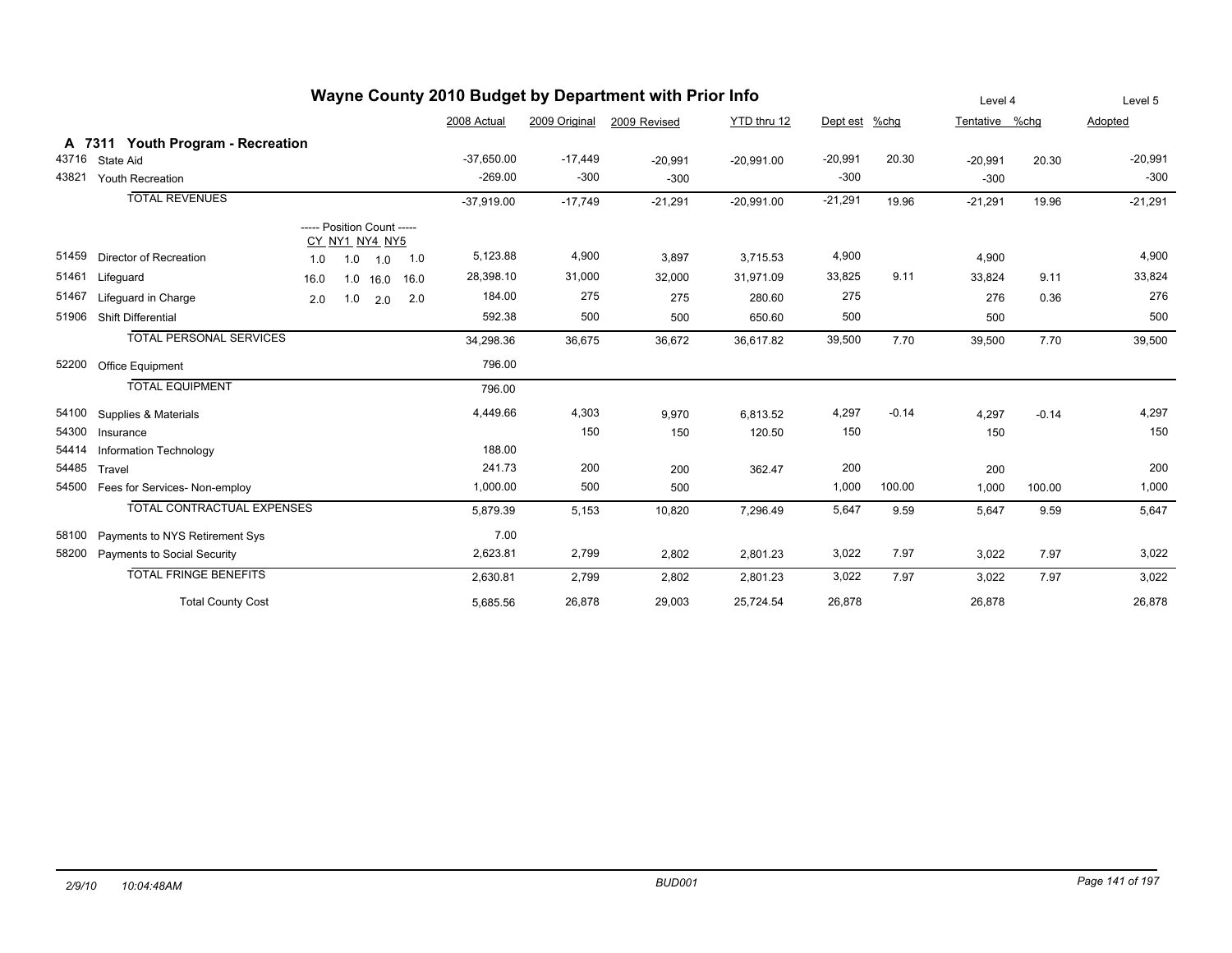|                            | Wayne County 2010 Budget by Department with Prior Info                       |        |        |           |         |       | Level 4 | Level 5 |  |  |
|----------------------------|------------------------------------------------------------------------------|--------|--------|-----------|---------|-------|---------|---------|--|--|
|                            | YTD thru 12<br>2009 Original<br>2008 Actual<br>2009 Revised<br>Dept est %chg |        |        |           |         |       |         |         |  |  |
| A 7410 Library             |                                                                              |        |        |           |         |       |         |         |  |  |
| 54000 Contractual Expenses | 94,365.00                                                                    | 94,365 | 94.365 | 94.365.00 | 107.365 | 13.78 | 94.365  | 94,365  |  |  |
| TOTAL CONTRACTUAL EXPENSES | 94.365.00                                                                    | 94.365 | 94.365 | 94.365.00 | 107,365 | 13.78 | 94.365  | 94,365  |  |  |
| <b>Total County Cost</b>   | 94.365.00                                                                    | 94,365 | 94,365 | 94.365.00 | 107.365 | 13.78 | 94.365  | 94,365  |  |  |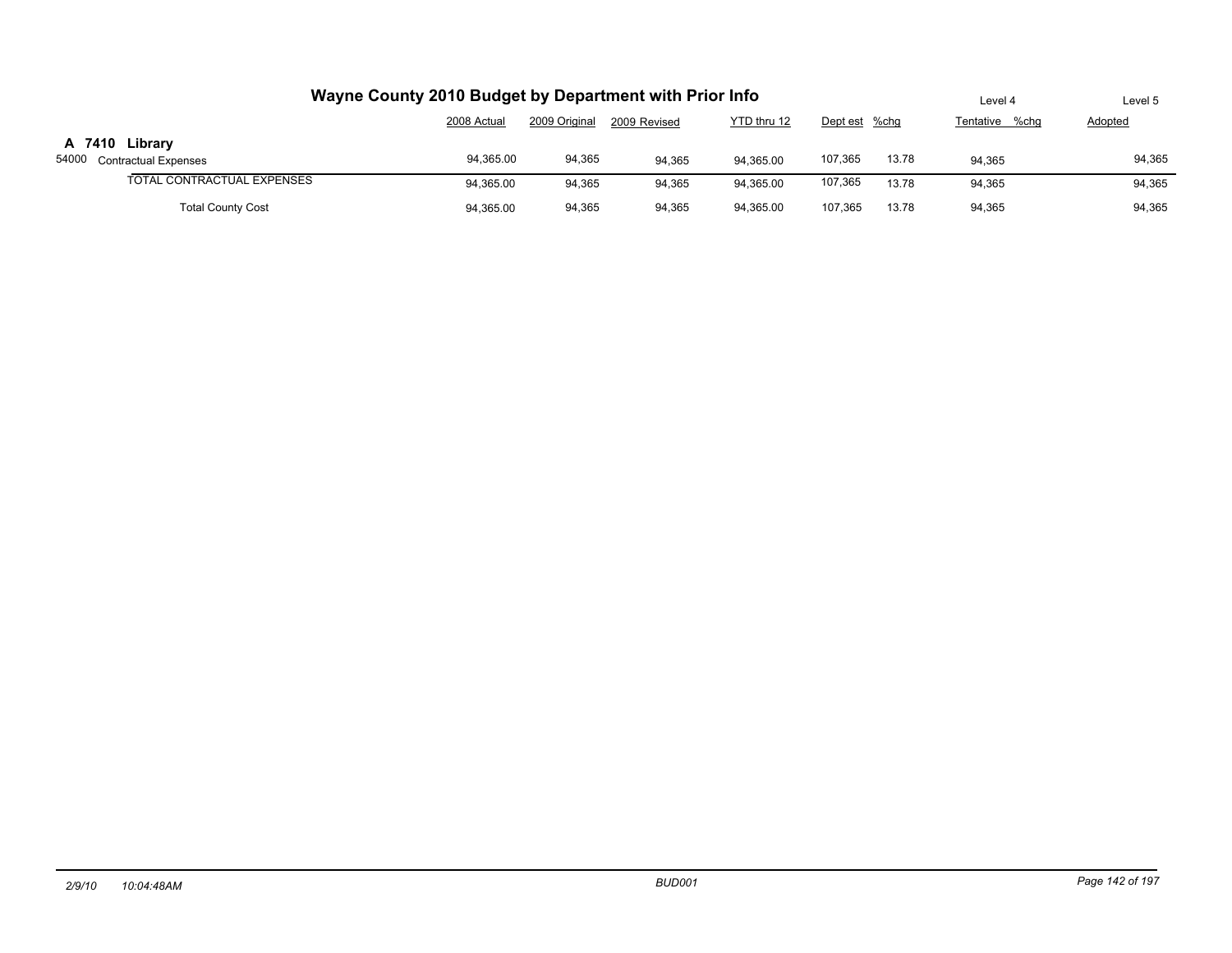| Wayne County 2010 Budget by Department with Prior Info |                                   |     |                            |     |             |          |                            |             |          |           | Level 4        |           | Level 5  |
|--------------------------------------------------------|-----------------------------------|-----|----------------------------|-----|-------------|----------|----------------------------|-------------|----------|-----------|----------------|-----------|----------|
|                                                        |                                   |     |                            |     | 2008 Actual |          | 2009 Original 2009 Revised | YTD thru 12 | Dept est | $%$ chg   | Tentative %chg |           | Adopted  |
|                                                        | A 7510 County Historian           |     |                            |     |             |          |                            |             |          |           |                |           |          |
| 42089                                                  | Departmental Income               |     |                            |     | $-2,957.50$ | $-3,000$ | $-3,000$                   | $-3,405.33$ | $-3,000$ |           | $-3,000$       |           | $-3,000$ |
| 42090                                                  | <b>Hoffman Foundation</b>         |     |                            |     | $-3,000.00$ | $-2,000$ | $-4,000$                   | $-2,000.00$ |          | $-100.00$ |                | $-100.00$ |          |
|                                                        | <b>TOTAL REVENUES</b>             |     |                            |     | $-5,957.50$ | $-5,000$ | $-7,000$                   | $-5,405.33$ | $-3,000$ | $-40.00$  | $-3,000$       | $-40.00$  | $-3,000$ |
|                                                        |                                   |     | ----- Position Count ----- |     |             |          |                            |             |          |           |                |           |          |
|                                                        |                                   |     | <u>CY_NY1_NY4_NY5</u>      |     |             |          |                            |             |          |           |                |           |          |
| 51075                                                  | County Historian                  | 1.0 | 1.0<br>1.0                 | 1.0 | 29,379.44   | 30,582   | 30,582                     | 30,126.66   | 30,282   | $-0.98$   | 30,282         | $-0.98$   | 30,282   |
| 51105                                                  | Clerk Typist - Part Time          | 1.0 | $1.0$ $1.0$                | 1.0 | 11,835.19   | 13,201   | 14,093                     | 14,092.82   | 14,427   | 9.29      | 14,427         | 9.29      | 14,427   |
|                                                        | <b>TOTAL PERSONAL SERVICES</b>    |     |                            |     | 41,214.63   | 43,783   | 44,675                     | 44,219.48   | 44,709   | 2.11      | 44,709         | 2.11      | 44,709   |
| 52200                                                  | <b>Office Equipment</b>           |     |                            |     |             | 400      | 400                        | 366.48      |          | $-100.00$ |                | $-100.00$ |          |
| 52201                                                  | <b>Computer Equipment</b>         |     |                            |     |             |          |                            |             | 1,500    |           | 1,500          |           | 1,500    |
| 52500                                                  | Other Equipment                   |     |                            |     | 295.92      | 3,500    | 3,500                      | 3,495.00    |          | $-100.00$ |                | $-100.00$ |          |
|                                                        | <b>TOTAL EQUIPMENT</b>            |     |                            |     | 295.92      | 3,900    | 3,900                      | 3,861.48    | 1,500    | $-61.54$  | 1,500          | $-61.54$  | 1,500    |
| 54150                                                  | <b>Office Supplies</b>            |     |                            |     | 802.75      | 1,400    | 1,400                      | 333.33      | 1,400    |           | 1,400          |           | 1,400    |
| 54166                                                  | Postage                           |     |                            |     | 388.18      | 600      | 612                        | 360.67      | 700      | 16.67     | 700            | 16.67     | 700      |
| 54210                                                  | Gas                               |     |                            |     | 1,132.84    | 1,305    | 1,305                      | 841.20      | 1,400    | 7.28      | 1,400          | 7.28      | 1,400    |
| 54220                                                  | Light & Power                     |     |                            |     | 1,302.76    | 1,960    | 1,960                      | 1,250.46    | 1,900    | $-3.06$   | 1,900          | $-3.06$   | 1,900    |
| 54230                                                  | Telephone                         |     |                            |     | 616.11      | 672      | 672                        | 666.80      | 700      | 4.17      | 700            | 4.17      | 700      |
| 54240                                                  | Water                             |     |                            |     | 127.70      | 165      | 165                        | 124.66      | 170      | 3.03      | 170            | 3.03      | 170      |
| 54408                                                  | Copier Expense                    |     |                            |     | 455.76      | 600      | 600                        | 752.01      | 800      | 33.33     | 800            | 33.33     | 800      |
| 54410                                                  | Conference                        |     |                            |     | 434.00      | 550      | 550                        | 307.00      | 550      |           | 550            |           | 550      |
| 54414                                                  | Information Technology            |     |                            |     | 2,388.00    | 2,700    | 2,700                      | 2,700.00    | 2,700    |           | 2,700          |           | 2,700    |
| 54424                                                  | Equipment - Maint Contract        |     |                            |     | 1,170.00    | 2,000    | 2,000                      | 1,170.00    | 2,100    | 5.00      | 2,100          | 5.00      | 2,100    |
| 54438                                                  | Maintenance/Repairs               |     |                            |     | 8,052.00    | 9,216    | 9,216                      | 9,216.00    | 9,216    |           | 9,216          |           | 9,216    |
| 54442                                                  | <b>Micro Records</b>              |     |                            |     | 20.00       | 500      | 500                        | 566.12      | 500      |           | 500            |           | 500      |
| 54460                                                  | Promotion                         |     |                            |     | 503.50      | 2,500    | 2,646                      | 145.80      | 2,500    |           | 2,500          |           | 2,500    |
| 54475                                                  | Software                          |     |                            |     |             |          |                            |             | 600      |           | 600            |           | 600      |
| 54476                                                  | Preserve NY                       |     |                            |     | 7,200.00    | 2,000    | 2,800                      |             | 2,800    | 40.00     |                | $-100.00$ |          |
| 54478                                                  | <b>Student History</b>            |     |                            |     | 392.50      | 500      | 500                        |             | 500      |           | 500            |           | 500      |
| 54483                                                  | Training- Seminars & Schools      |     |                            |     | 20.00       | 400      | 400                        | 190.00      | 400      |           | 400            |           | 400      |
| 54484                                                  | <b>Hoffman Foundation</b>         |     |                            |     |             |          | 4,500                      | 4,405.28    | 2,000    |           |                |           |          |
| 54485                                                  | Travel                            |     |                            |     | 1,296.08    | 1,740    | 1,740                      | 1,425.05    | 1,740    |           | 1,740          |           | 1,740    |
| 54521                                                  | Record Storage                    |     |                            |     | 830.00      | 1,000    | 1,324                      | 1,154.20    | 1,324    | 32.40     | 1,324          | 32.40     | 1,324    |
| 54600 Misc                                             |                                   |     |                            |     | 52.00       | 500      | 512                        | 106.75      | 512      | 2.40      | 512            | 2.40      | 512      |
|                                                        | <b>TOTAL CONTRACTUAL EXPENSES</b> |     |                            |     | 27,184.18   | 30,308   | 36,102                     | 25,715.33   | 34,512   | 13.87     | 29,712         | $-1.97$   | 29,712   |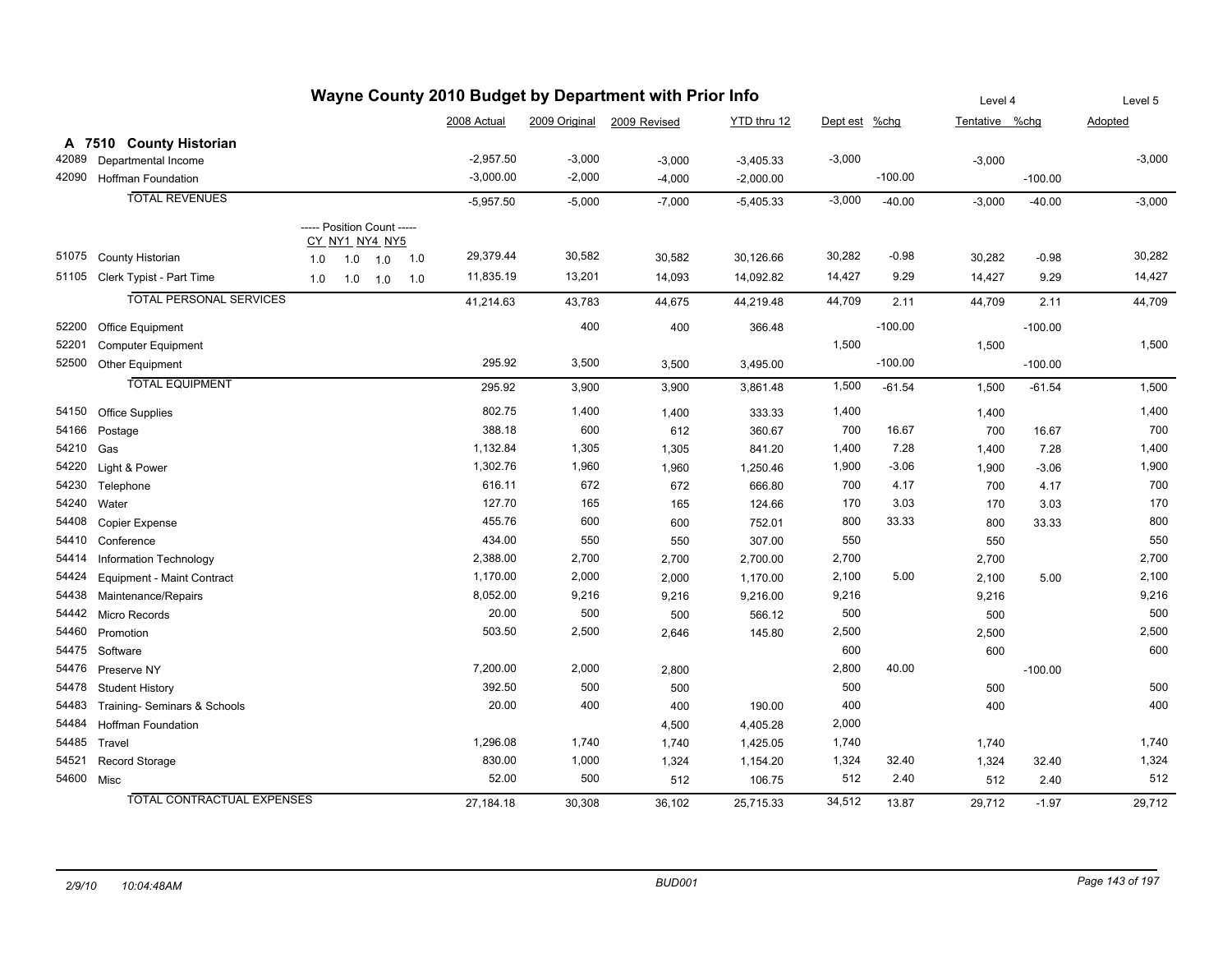|                                      | Wayne County 2010 Budget by Department with Prior Info<br>2009 Original<br>YTD thru 12<br>2008 Actual<br>2009 Revised<br>Dept est %chg |        |        |           |        |          |                |          |         |  |
|--------------------------------------|----------------------------------------------------------------------------------------------------------------------------------------|--------|--------|-----------|--------|----------|----------------|----------|---------|--|
|                                      |                                                                                                                                        |        |        |           |        |          | Tentative %chq |          | Adopted |  |
| A 7510 County Historian              |                                                                                                                                        |        |        |           |        |          |                |          |         |  |
| 58100 Payments to NYS Retirement Sys | 2.799.00                                                                                                                               | 4,603  | 3,711  | 2.497.00  | 4,863  | 5.65     | 4,863          | 5.65     | 4,863   |  |
| 58200 Payments to Social Security    | 2,953.91                                                                                                                               | 3,348  | 3,348  | 3,183.78  | 2,340  | $-30.11$ | 2,340          | $-30.11$ | 2,340   |  |
| 58600 Disability                     | 153.00                                                                                                                                 | 156    | 156    | 154.00    | 144    | $-7.69$  | 144            | $-7.69$  | 144     |  |
| 58901<br>Employee Assistance Program | 27.05                                                                                                                                  | 28     | 28     | 27.86     | 29     | 3.57     | 29             | 3.57     | 29      |  |
| <b>TOTAL FRINGE BENEFITS</b>         | 5.932.96                                                                                                                               | 8,135  | 7,243  | 5.862.64  | 7,376  | $-9.33$  | 7,376          | $-9.33$  | 7.376   |  |
| <b>Total County Cost</b>             | 68.670.19                                                                                                                              | 81,126 | 84,920 | 74,253.60 | 85,097 | 4.89     | 80.297         | $-1.02$  | 80.297  |  |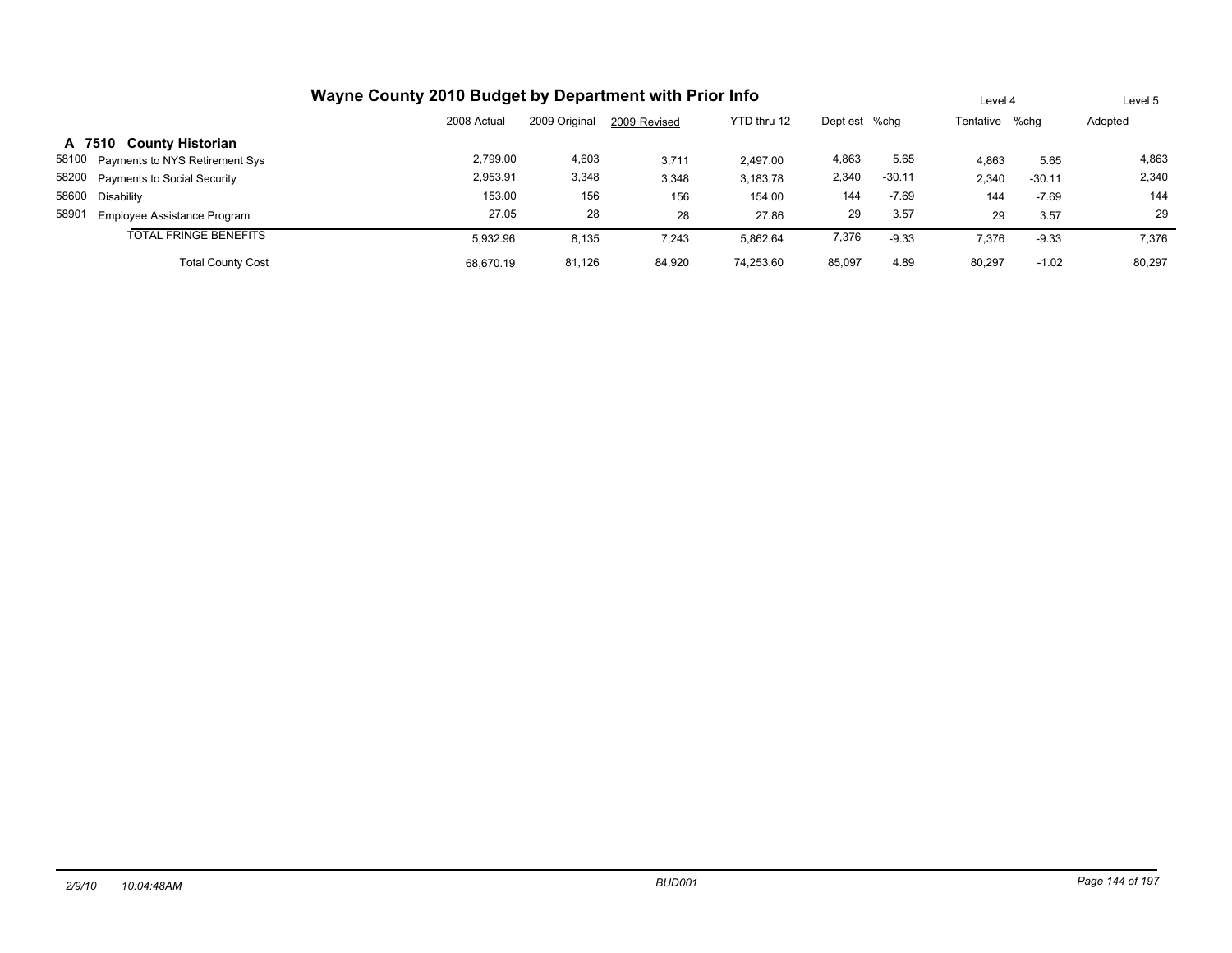| Wayne County 2010 Budget by Department with Prior Info  | Level 4     | Level 5       |              |             |               |      |                |         |
|---------------------------------------------------------|-------------|---------------|--------------|-------------|---------------|------|----------------|---------|
|                                                         | 2008 Actual | 2009 Original | 2009 Revised | YTD thru 12 | Dept est %chg |      | Tentative %chq | Adopted |
| A 7520 Historical Society<br>54000 Contractual Expenses | 16,200.00   | 16,200        | 16.200       | 16.200.00   | 17,000        | 4.94 | 16.200         | 16,200  |
| TOTAL CONTRACTUAL EXPENSES                              | 16.200.00   | 16.200        | 16.200       | 16.200.00   | 17,000        | 4.94 | 16.200         | 16,200  |
| <b>Total County Cost</b>                                | 16.200.00   | 16,200        | 16.200       | 16.200.00   | 17.000        | 4.94 | 16.200         | 16.200  |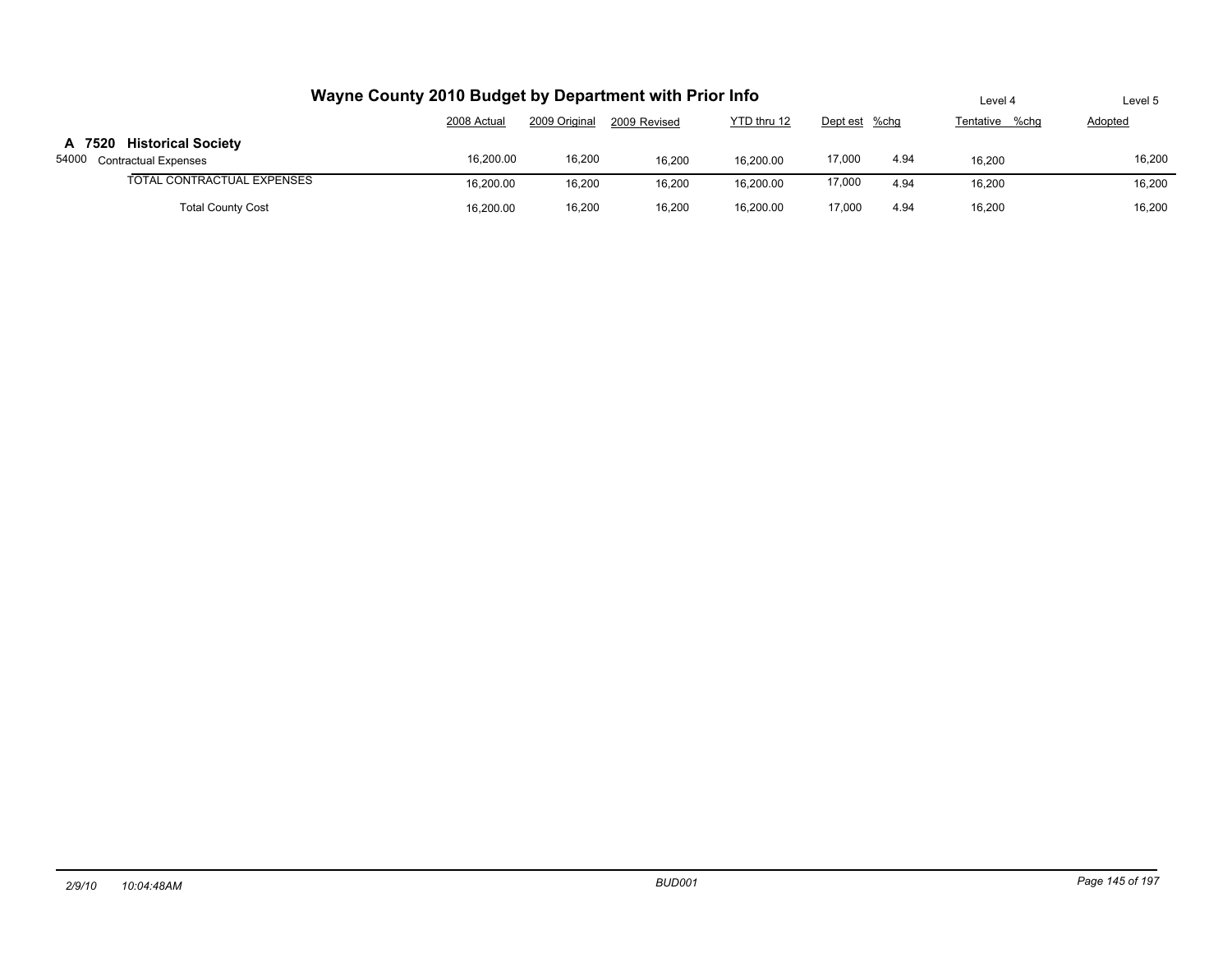|       | Wayne County 2010 Budget by Department with Prior Info |                            |                |     |     |               |               |              |               |               | Level 4  |                | Level 5  |            |
|-------|--------------------------------------------------------|----------------------------|----------------|-----|-----|---------------|---------------|--------------|---------------|---------------|----------|----------------|----------|------------|
|       |                                                        |                            |                |     |     | 2008 Actual   | 2009 Original | 2009 Revised | YTD thru 12   | Dept est %chg |          | Tentative %chg |          | Adopted    |
|       | <b>Planning Board</b><br>A 8020                        |                            |                |     |     |               |               |              |               |               |          |                |          |            |
| 41277 | <b>Planning Fees</b>                                   |                            |                |     |     | $-14,863.23$  | $-10,150$     | $-10,150$    | $-3.946.00$   | $-4,250$      | $-58.13$ | $-4,250$       | $-58.13$ | $-4,250$   |
| 41294 | Solid Waste Authority Fees                             |                            |                |     |     | $-27,000.00$  | $-27,000$     | $-27,000$    | $-27,000.00$  | $-27,000$     |          | $-27,000$      |          | $-27,000$  |
| 42096 | Local Aid - Harbor Management                          |                            |                |     |     |               |               | $-8,630$     |               | $-8,630$      |          | $-8,630$       |          | $-8,630$   |
| 42098 | Snowmobile Registration Fees                           |                            |                |     |     | $-63,000.00$  |               |              | $-18,382.50$  |               |          |                |          |            |
| 43714 | Snowmobile fund trail fees                             |                            |                |     |     | $-8,617.50$   | $-32,755$     | $-32,755$    | $-58,379.87$  | $-61,000$     | 86.23    | $-61,000$      | 86.23    | $-61,000$  |
| 43715 | <b>Clyde River Dredging</b>                            |                            |                |     |     |               | $-5,247$      | $-5,247$     |               | $-5,247$      |          | $-5,247$       |          | $-5,247$   |
| 44091 | <b>CDBG</b>                                            |                            |                |     |     | $-8,272.24$   | $-14,640$     | $-14,640$    | $-800.00$     | $-17,500$     | 19.54    | $-17,500$      | 19.54    | $-17,500$  |
| 44092 | <b>Erie Canal Parks</b>                                |                            |                |     |     |               |               |              | $-79,528.00$  |               |          |                |          |            |
|       | <b>TOTAL REVENUES</b>                                  |                            |                |     |     | $-121,752.97$ | $-89,792$     | $-98,422$    | $-188,036.37$ | $-123,627$    | 37.68    | $-123,627$     | 37.68    | $-123,627$ |
|       |                                                        | ----- Position Count ----- |                |     |     |               |               |              |               |               |          |                |          |            |
|       |                                                        |                            | CY NY1 NY4 NY5 |     |     |               |               |              |               |               |          |                |          |            |
| 51099 | Director of Planning                                   | 1.0                        | 1.0            | 1.0 | 1.0 | 87,317.10     | 64,719        | 64,719       | 90,119.02     | 65,214        | 0.76     | 65,214         | 0.76     | 65,214     |
| 51142 | Senior Clerk-Typist                                    | 1.0                        | 1.0            | 1.0 | 1.0 | 31,603.70     | 40,760        | 40,760       | 33,970.07     | 27,483        | $-32.57$ | 27,483         | $-32.57$ | 27,483     |
| 51342 | Senior Planner                                         | 2.0                        | 2.0            | 2.0 | 2.0 | 89,829.44     | 101,603       | 101,603      | 100,619.60    | 105,906       | 4.24     | 105,906        | 4.24     | 105,906    |
| 51532 | <b>Agricultural Devlop Specialist</b>                  | 1.0                        | 1.0            | 1.0 | 1.0 | 48,775.55     | 49,978        | 49,978       | 50,344.06     | 50,359        | 0.76     | 50,359         | 0.76     | 50,359     |
| 51901 | <b>Personal Services</b>                               |                            | 1.0            | 1.0 | 1.0 |               | 25,893        | 25,893       |               | 25,893        |          | 25,893         |          | 25,893     |
|       | <b>TOTAL PERSONAL SERVICES</b>                         |                            |                |     |     | 257,525.79    | 282,953       | 282,953      | 275,052.75    | 274,855       | $-2.86$  | 274,855        | $-2.86$  | 274,855    |
| 52201 | <b>Computer Equipment</b>                              |                            |                |     |     | 1,466.75      |               | 360          | 360.00        | 12,860        |          | 12,860         |          | 12,860     |
|       | <b>TOTAL EQUIPMENT</b>                                 |                            |                |     |     | 1,466.75      |               | 360          | 360.00        | 12,860        |          | 12,860         |          | 12,860     |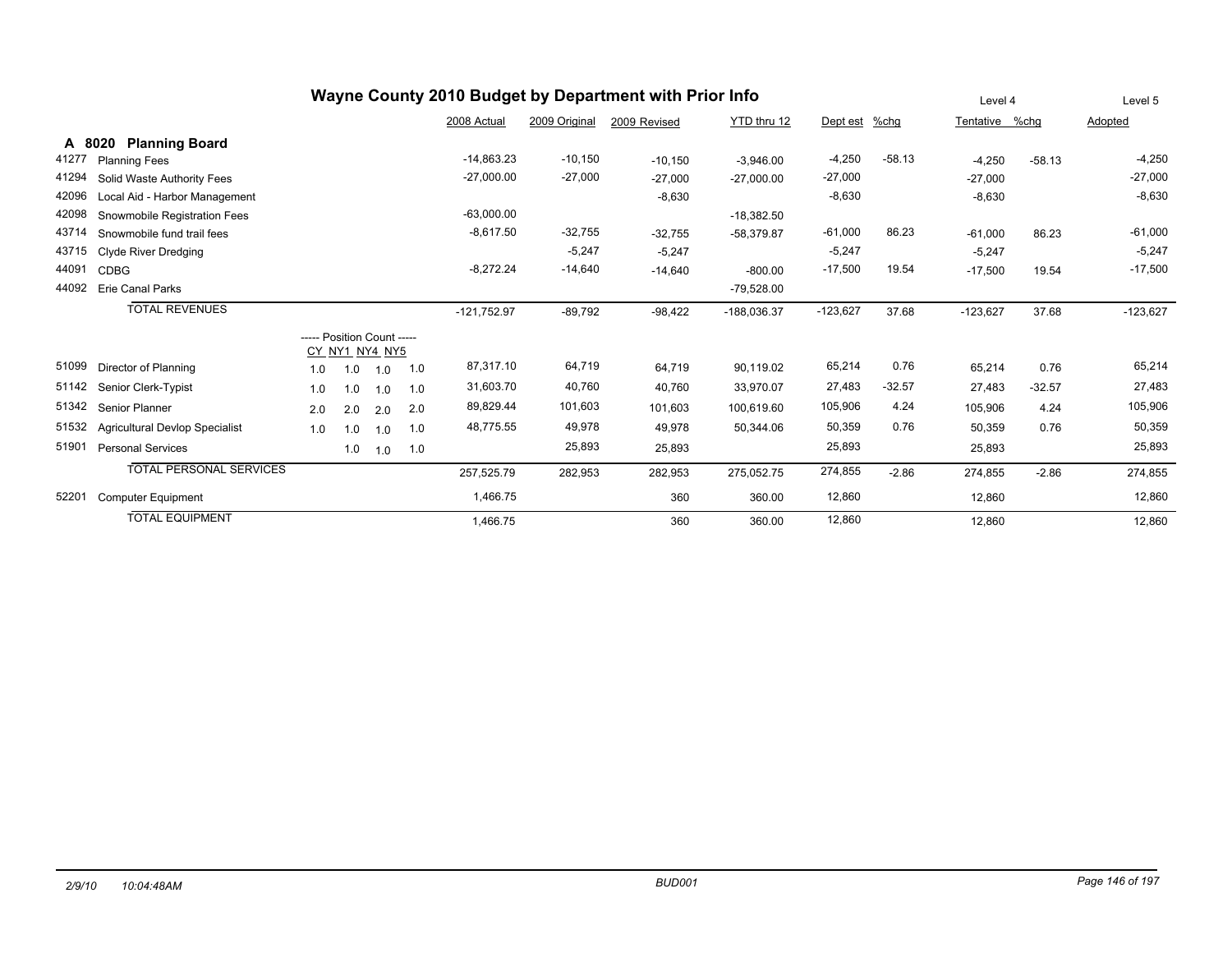|       | Wayne County 2010 Budget by Department with Prior Info |             | Level 4       |              | Level 5     |          |          |                |          |         |
|-------|--------------------------------------------------------|-------------|---------------|--------------|-------------|----------|----------|----------------|----------|---------|
|       |                                                        | 2008 Actual | 2009 Original | 2009 Revised | YTD thru 12 | Dept est | %chg     | Tentative %chq |          | Adopted |
|       | A 8020 Planning Board                                  |             |               |              |             |          |          |                |          |         |
| 54150 | <b>Office Supplies</b>                                 | 2,011.99    | 3,500         | 3,952        | 4,285.55    | 3,500    |          | 3,500          |          | 3,500   |
| 54166 | Postage                                                | 1,987.37    | 2,000         | 2,000        | 1,468.22    | 2,000    |          | 2,000          |          | 2,000   |
| 54191 | Snowmobile Expense                                     | 32,725.00   | 32,755        | 60,518       | 60,518.37   | 61,000   | 86.23    | 61,000         | 86.23    | 61,000  |
| 54192 | <b>Erie Canal Parks</b>                                | 79,528.00   |               |              |             |          |          |                |          |         |
| 54210 | Gas                                                    | 1,134.13    | 1,150         | 1,150        | 842.21      | 1,300    | 13.04    | 1,300          | 13.04    | 1,300   |
| 54220 | Light & Power                                          | 1,304.33    | 1,720         | 1,720        | 1,251.89    | 1,800    | 4.65     | 1,800          | 4.65     | 1,800   |
| 54230 | Telephone                                              | 2,677.60    | 2,750         | 2,750        | 2,567.40    | 2,750    |          | 2,750          |          | 2,750   |
| 54240 | Water                                                  | 127.86      | 150           | 150          | 124.81      | 150      |          | 150            |          | 150     |
| 54403 | <b>AG District Reviews</b>                             | 9,000.82    | 250           | 250          | 252.27      | 260      | 4.00     | 260            | 4.00     | 260     |
| 54410 | Conference                                             | 650.02      | 784           | 784          | 75.00       | 1,000    | 27.55    | 1,000          | 27.55    | 1,000   |
| 54414 | Information Technology                                 | 6,584.00    | 7,000         | 7,000        | 7,000.00    | 7,000    |          | 7,000          |          | 7,000   |
| 54418 | Dues                                                   | 1,147.00    | 1,167         | 1,167        | 1,157.00    | 1,217    | 4.28     | 1,217          | 4.28     | 1,217   |
| 54438 | Maintenance/Repairs                                    | 8,064.00    | 8,064         | 8,064        | 8,064.00    | 8,064    |          | 8,064          |          | 8,064   |
| 54456 | Printing                                               | 2,829.21    | 3,000         | 3,318        | 2,194.83    | 3,000    |          | 3,000          |          | 3,000   |
| 54472 | Subscriptions                                          | 692.80      | 506           | 658          | 504.05      | 487      | $-3.75$  | 487            | $-3.75$  | 487     |
| 54475 | Software                                               | 2,646.85    | 2,261         | 2,261        | 1,405.38    | 1,835    | $-18.84$ | 1,835          | $-18.84$ | 1,835   |
| 54485 | Travel                                                 | 4,691.21    | 8,750         | 12,061       | 7,586.87    | 8,750    |          | 8,750          |          | 8,750   |
| 54548 | Harbor Management Plan                                 | 13,678.00   |               | 8,630        |             | 8,630    |          | 8,630          |          | 8,630   |
| 54551 | <b>Clyde River Dredging</b>                            | 4,732.17    | 5,247         | 5,247        |             | 5,247    |          | 5,247          |          | 5,247   |
| 54572 | <b>Tuition Reimbursement</b>                           |             |               |              |             |          |          | 2,000          |          | 2,000   |
| 54600 | Misc                                                   | 684.92      | 1,000         | 1,648        | 978.00      | 3,000    | 200.00   | 1,000          |          | 1,000   |
|       | TOTAL CONTRACTUAL EXPENSES                             | 176,897.28  | 82,054        | 123,328      | 100,275.85  | 120,990  | 47.45    | 120,990        | 47.45    | 120,990 |
| 58100 | Payments to NYS Retirement Sys                         | 22,493.00   | 20,695        | 20,695       | 19,727.00   | 29,448   | 42.30    | 29,448         | 42.30    | 29,448  |
| 58200 | Payments to Social Security                            | 19,400.11   | 19,050        | 19,050       | 20,527.25   | 20,037   | 5.18     | 20,037         | 5.18     | 20,037  |
| 58400 | Hospitalization                                        | 31,198.71   | 36,922        | 36,922       | 26,631.36   | 31,626   | $-14.34$ | 30.045         | $-18.63$ | 30,045  |
| 58600 | Disability                                             | 740.00      | 780           | 780          | 783.00      | 720      | $-7.69$  | 720            | $-7.69$  | 720     |
| 58901 | Employee Assistance Program                            | 90.15       | 94            | 94           | 92.85       | 95       | 1.06     | 95             | 1.06     | 95      |
|       | <b>TOTAL FRINGE BENEFITS</b>                           | 73,921.97   | 77,541        | 77,541       | 67,761.46   | 81,926   | 5.66     | 80,345         | 3.62     | 80,345  |
|       | <b>Total County Cost</b>                               | 388,058.82  | 352,756       | 385,760      | 255,413.69  | 367,004  | 4.04     | 365,423        | 3.59     | 365,423 |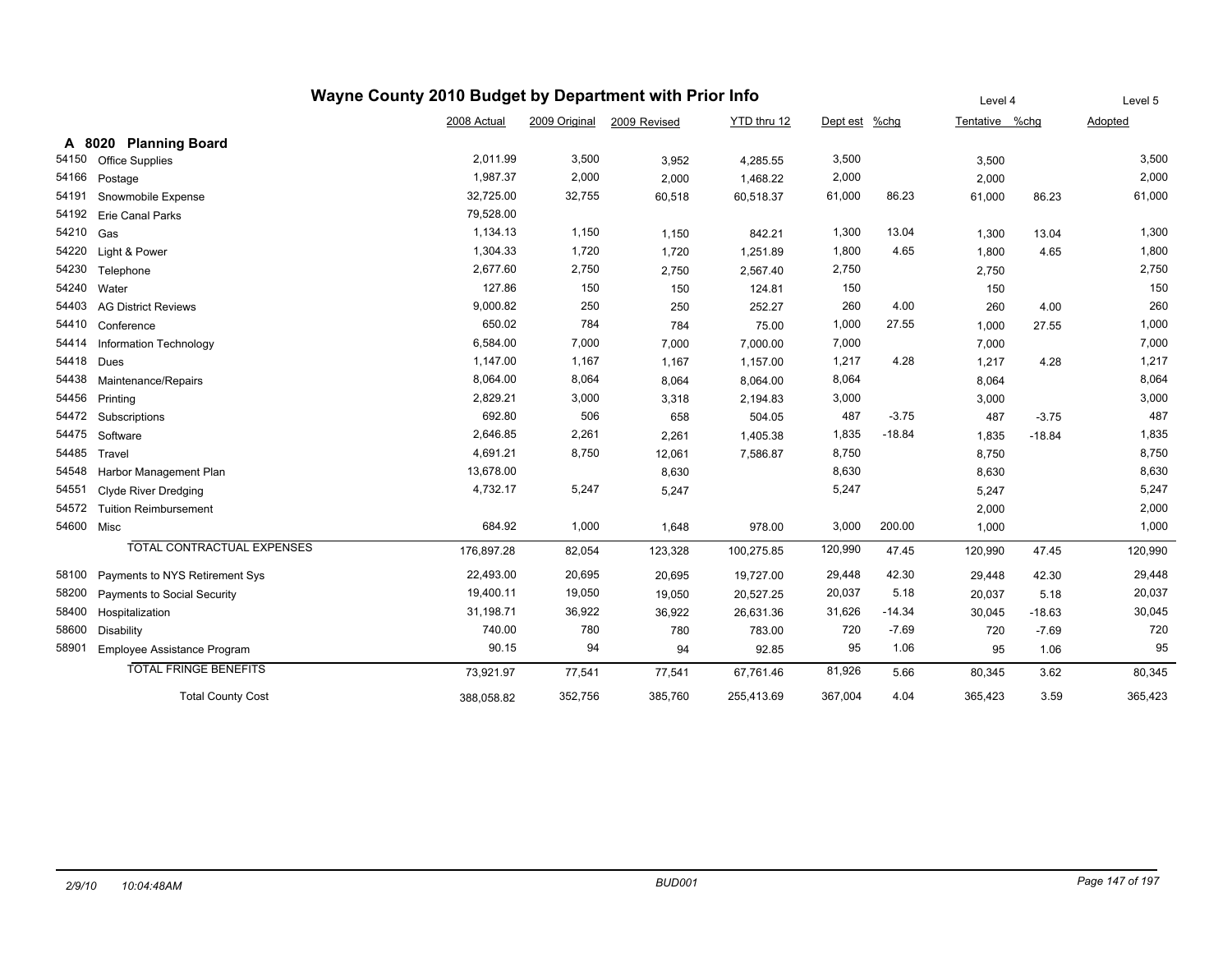| Wayne County 2010 Budget by Department with Prior Info      |             |               |              |             |               |         | Level 4        |         | Level 5 |  |
|-------------------------------------------------------------|-------------|---------------|--------------|-------------|---------------|---------|----------------|---------|---------|--|
|                                                             | 2008 Actual | 2009 Original | 2009 Revised | YTD thru 12 | Dept est %chq |         | Tentative %chq |         | Adopted |  |
| A 8025 Regional Planning Board<br>54400 Contracted Services | 9.970.00    | 10,469        | 10.469       | 9.970.00    | 9,970         | $-4.77$ | 9.970          | $-4.77$ | 9,970   |  |
| TOTAL CONTRACTUAL EXPENSES                                  | 9.970.00    | 10.469        | 10.469       | 9.970.00    | 9,970         | $-4.77$ | 9.970          | $-4.77$ | 9,970   |  |
| <b>Total County Cost</b>                                    | 9.970.00    | 10.469        | 10.469       | 9.970.00    | 9.970         | $-4.77$ | 9.970          | $-4.77$ | 9.970   |  |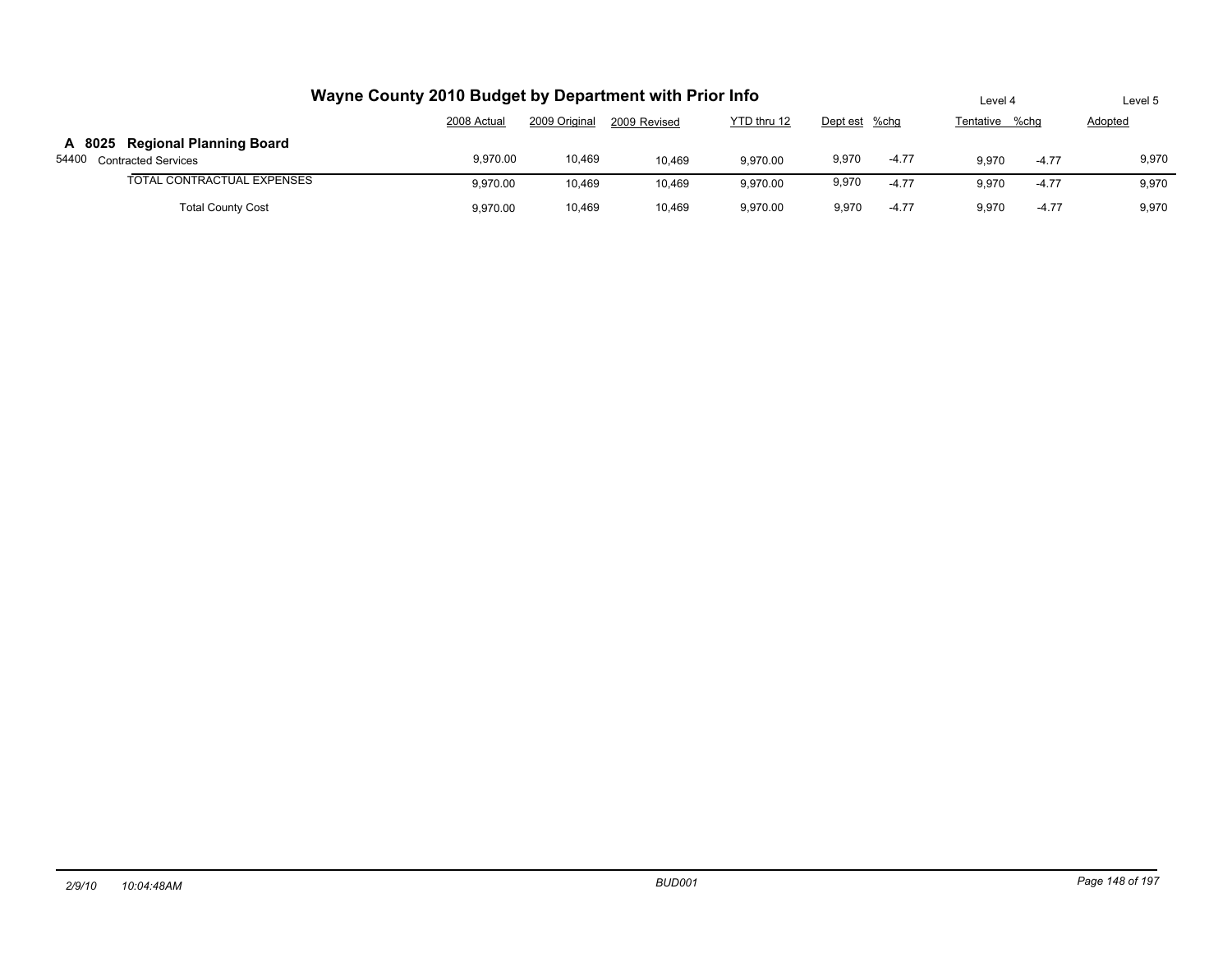| Wayne County 2010 Budget by Department with Prior Info                |             |               |              |             |               |       |           |       | Level 5   |  |
|-----------------------------------------------------------------------|-------------|---------------|--------------|-------------|---------------|-------|-----------|-------|-----------|--|
|                                                                       | 2008 Actual | 2009 Original | 2009 Revised | YTD thru 12 | Dept est %chg |       | Tentative | %cha  | Adopted   |  |
| A 8160 Solid Waste Management<br>54000<br><b>Contractual Expenses</b> | 969.371.00  | 944,371       | 944.371      | 944.371.00  | 580,293       | 67.34 | 1.143.893 | 21.13 | 1,143,893 |  |
| TOTAL CONTRACTUAL EXPENSES                                            | 969.371.00  | 944.371       | 944.371      | 944.371.00  | 1,580,293     | 67.34 | 1.143.893 | 21.13 | 1,143,893 |  |
| <b>Total County Cost</b>                                              | 969.371.00  | 944,371       | 944,371      | 944.371.00  | .580.293      | 67.34 | 1.143.893 | 21.13 | 1,143,893 |  |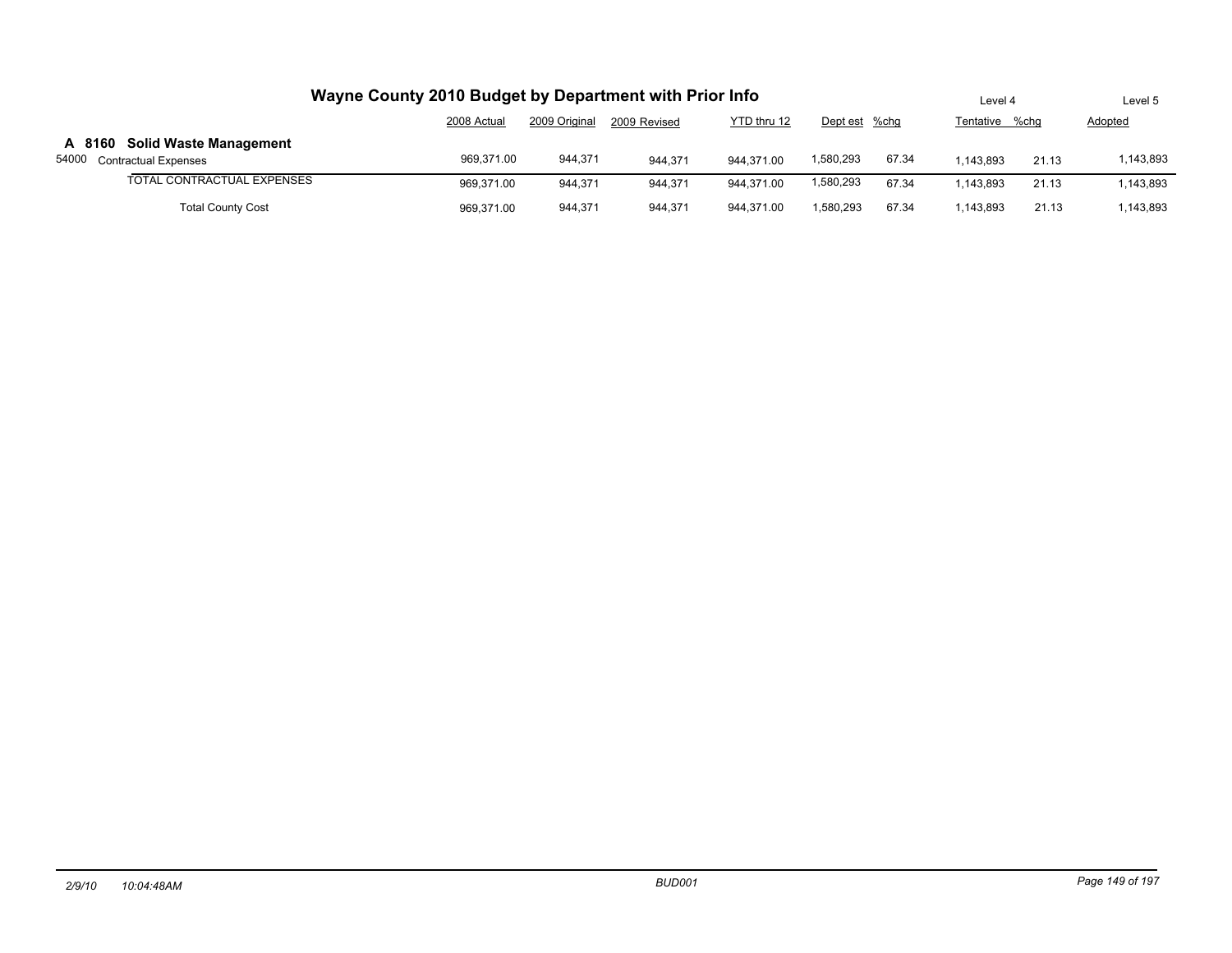|           | Wayne County 2010 Budget by Department with Prior Info |              |               |              |             |               |                |          | Level 5  |  |
|-----------|--------------------------------------------------------|--------------|---------------|--------------|-------------|---------------|----------------|----------|----------|--|
|           |                                                        | 2008 Actual  | 2009 Original | 2009 Revised | YTD thru 12 | Dept est %chg | Tentative %chq |          | Adopted  |  |
| A 8687    | <b>Economic Development Zone Admn</b>                  |              |               |              |             |               |                |          |          |  |
| 43720     | <b>Empire Zone</b>                                     | $-32,500.00$ | $-21,325$     | $-21.325$    |             | $-21,325$     | $-5,330$       | $-75.01$ | $-5,330$ |  |
|           | <b>TOTAL REVENUES</b>                                  | $-32,500.00$ | $-21,325$     | $-21,325$    |             | $-21,325$     | $-5,330$       | $-75.01$ | $-5,330$ |  |
| 54210 Gas |                                                        | 56.66        |               |              |             |               |                |          |          |  |
|           | 54220 Light & Power                                    | 244.08       |               |              |             |               |                |          |          |  |
| 54240     | Water                                                  | 53.60        |               |              |             |               |                |          |          |  |
| 54493     | <b>Clerical Service Contracts</b>                      | 42,208.00    | 42,650        | 42,650       | 42,650.00   | 42,650        | 15,330         | -64.06   | 15,330   |  |
|           | TOTAL CONTRACTUAL EXPENSES                             | 42,562.34    | 42,650        | 42,650       | 42,650.00   | 42,650        | 15,330         | $-64.06$ | 15,330   |  |
|           | <b>Total County Cost</b>                               | 10.062.34    | 21,325        | 21,325       | 42,650.00   | 21,325        | 10,000         | $-53.11$ | 10,000   |  |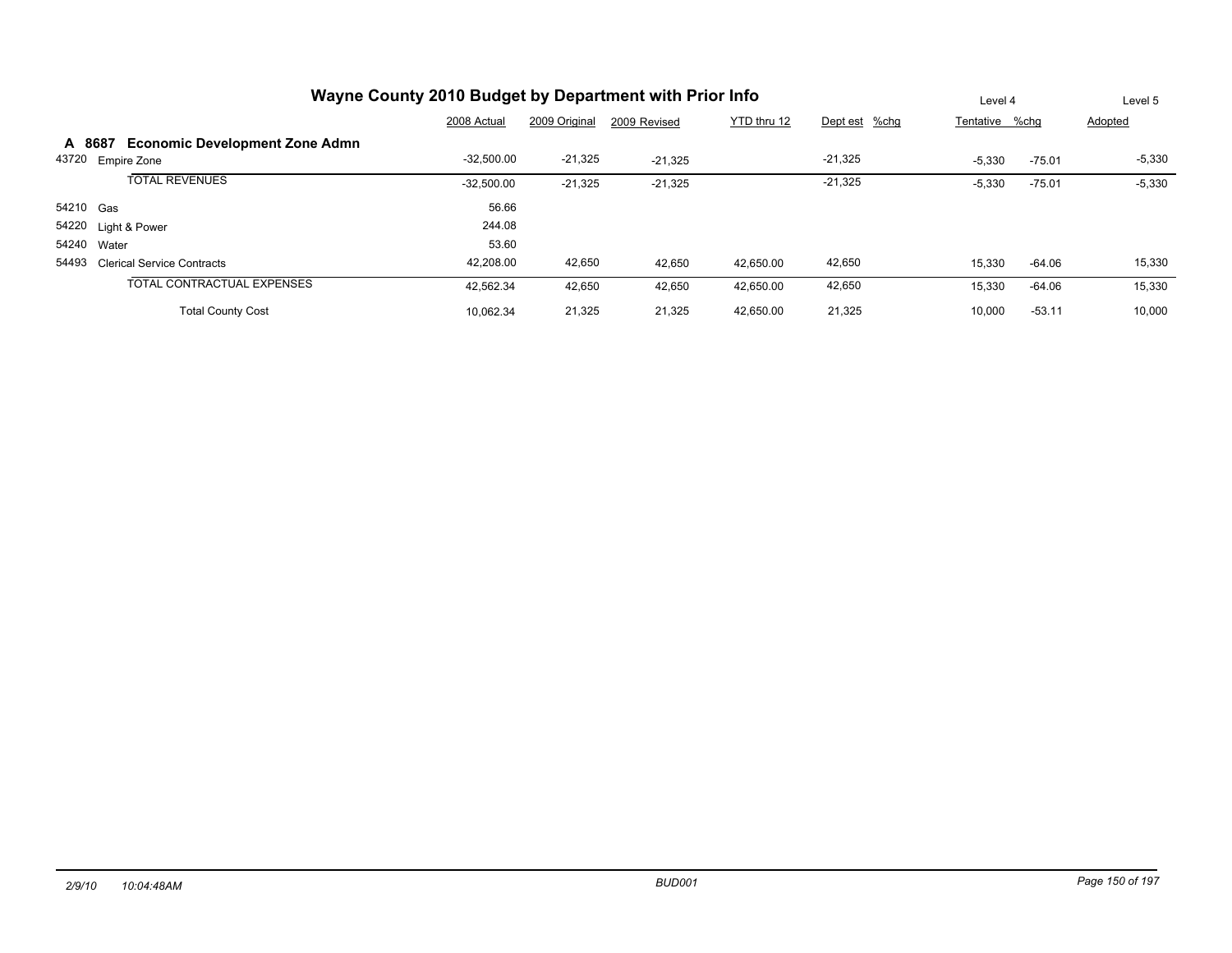| Wayne County 2010 Budget by Department with Prior Info      |             |               |              |             |                 |                | Level 4 | Level 5 |
|-------------------------------------------------------------|-------------|---------------|--------------|-------------|-----------------|----------------|---------|---------|
|                                                             | 2008 Actual | 2009 Original | 2009 Revised | YTD thru 12 | Dept est %chg   | Tentative %chg |         | Adopted |
| A 8720 Fish & Game Department<br>54000 Contractual Expenses | 1,377.00    | 1,377         | 1.377        | 1.377.00    | $-100.00$       | 1.877          | 36.31   | 1,877   |
| TOTAL CONTRACTUAL EXPENSES                                  | 1.377.00    | 1,377         | 1.377        | 1.377.00    | $-100.00$       | 1.877          | 36.31   | 1,877   |
| <b>Total County Cost</b>                                    | .377.00     | 1,377         | 1.377        | 1.377.00    | $-100.00$<br>n. | 1.877          | 36.31   | 1.877   |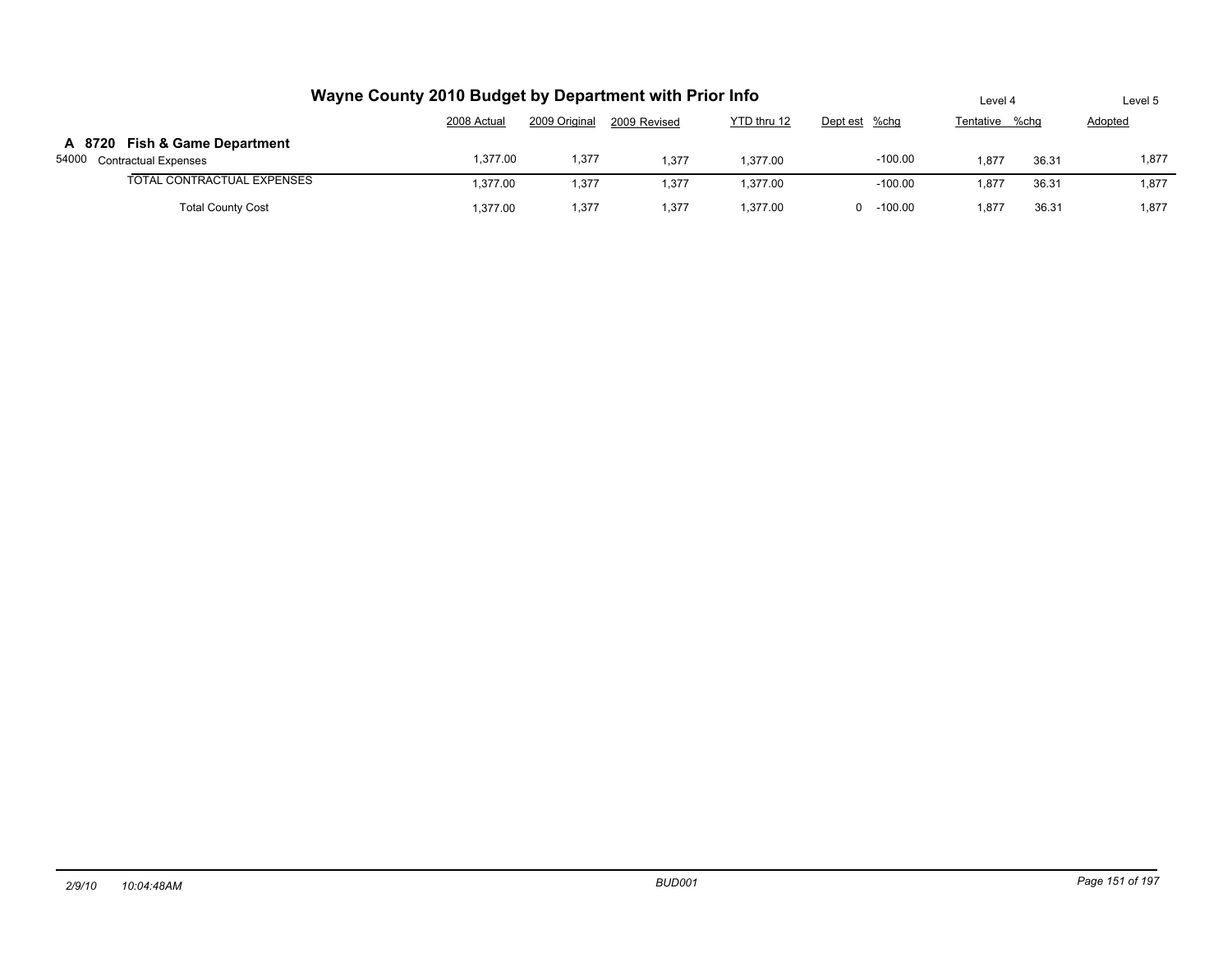| Wayne County 2010 Budget by Department with Prior Info |                                    |             |               |              |             |               |       |                | Level 4 | Level 5   |
|--------------------------------------------------------|------------------------------------|-------------|---------------|--------------|-------------|---------------|-------|----------------|---------|-----------|
|                                                        |                                    | 2008 Actual | 2009 Original | 2009 Revised | YTD thru 12 | Dept est %chg |       | Tentative %chq |         | Adopted   |
|                                                        | <b>Soil Conservation</b><br>A 8730 |             |               |              |             |               |       |                |         |           |
| 42770                                                  | Miscellaneous Revenues             |             |               | $-9,000$     | $-9.000.00$ | $-9,000$      |       | $-15,000$      |         | $-15,000$ |
|                                                        | <b>TOTAL REVENUES</b>              |             |               | $-9,000$     | $-9,000.00$ | $-9,000$      |       | $-15,000$      |         | $-15,000$ |
| 54000                                                  | <b>Contractual Expenses</b>        | 240.004.59  | 184,475       | 192,695      | 192.695.01  | 184,475       |       | 184.475        |         | 184,475   |
| 54400                                                  | <b>Contracted Services</b>         | 17,362.36   | 100,000       | 100,000      | 99.999.94   | 100,000       |       | 100.000        |         | 100,000   |
|                                                        | 54496 Weed Harvesting Program      | 30.000.00   | 44,100        | 53,100       | 53.100.05   | 53,100        | 20.41 | 59.100         | 34.01   | 59,100    |
|                                                        | TOTAL CONTRACTUAL EXPENSES         | 287,366.95  | 328.575       | 345,795      | 345.795.00  | 337,575       | 2.74  | 343,575        | 4.57    | 343,575   |
|                                                        | <b>Total County Cost</b>           | 287.366.95  | 328,575       | 336,795      | 336.795.00  | 328,575       |       | 328,575        |         | 328,575   |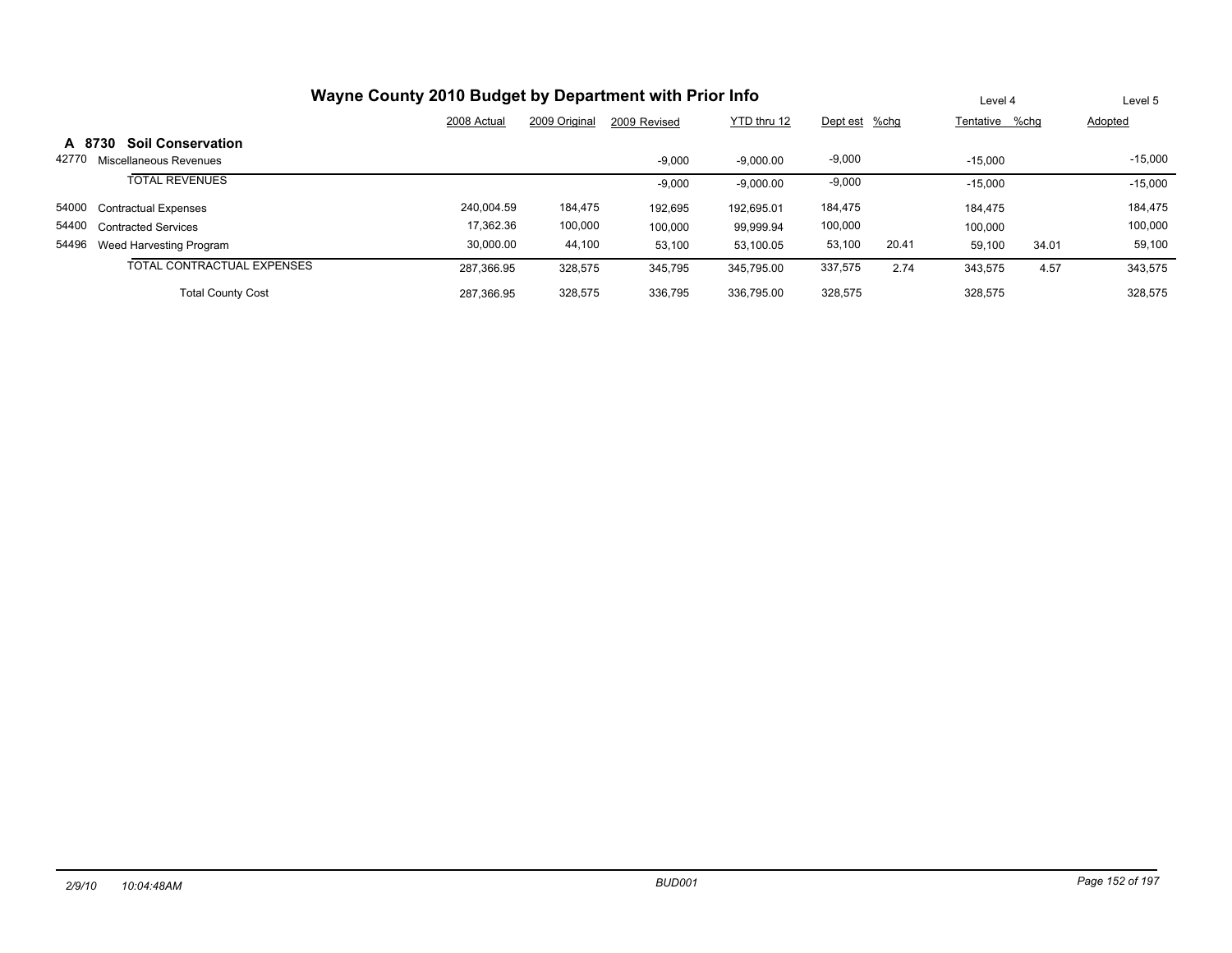| Wayne County 2010 Budget by Department with Prior Info        | Level 4     | Level 5       |              |             |               |       |                   |         |
|---------------------------------------------------------------|-------------|---------------|--------------|-------------|---------------|-------|-------------------|---------|
|                                                               | 2008 Actual | 2009 Original | 2009 Revised | YTD thru 12 | Dept est %chg |       | Tentative<br>%chq | Adopted |
| A 8752 Palmyra Union Ag Society<br>54000 Contractual Expenses |             | 5,265         | 10.530       | 10.530.00   | 8,700         | 65.24 | 5,265             | 5,265   |
| TOTAL CONTRACTUAL EXPENSES                                    |             | 5,265         | 10.530       | 10.530.00   | 8,700         | 65.24 | 5,265             | 5,265   |
| <b>Total County Cost</b>                                      |             | 5,265         | 10.530       | 10.530.00   | 8.700         | 65.24 | 5,265             | 5,265   |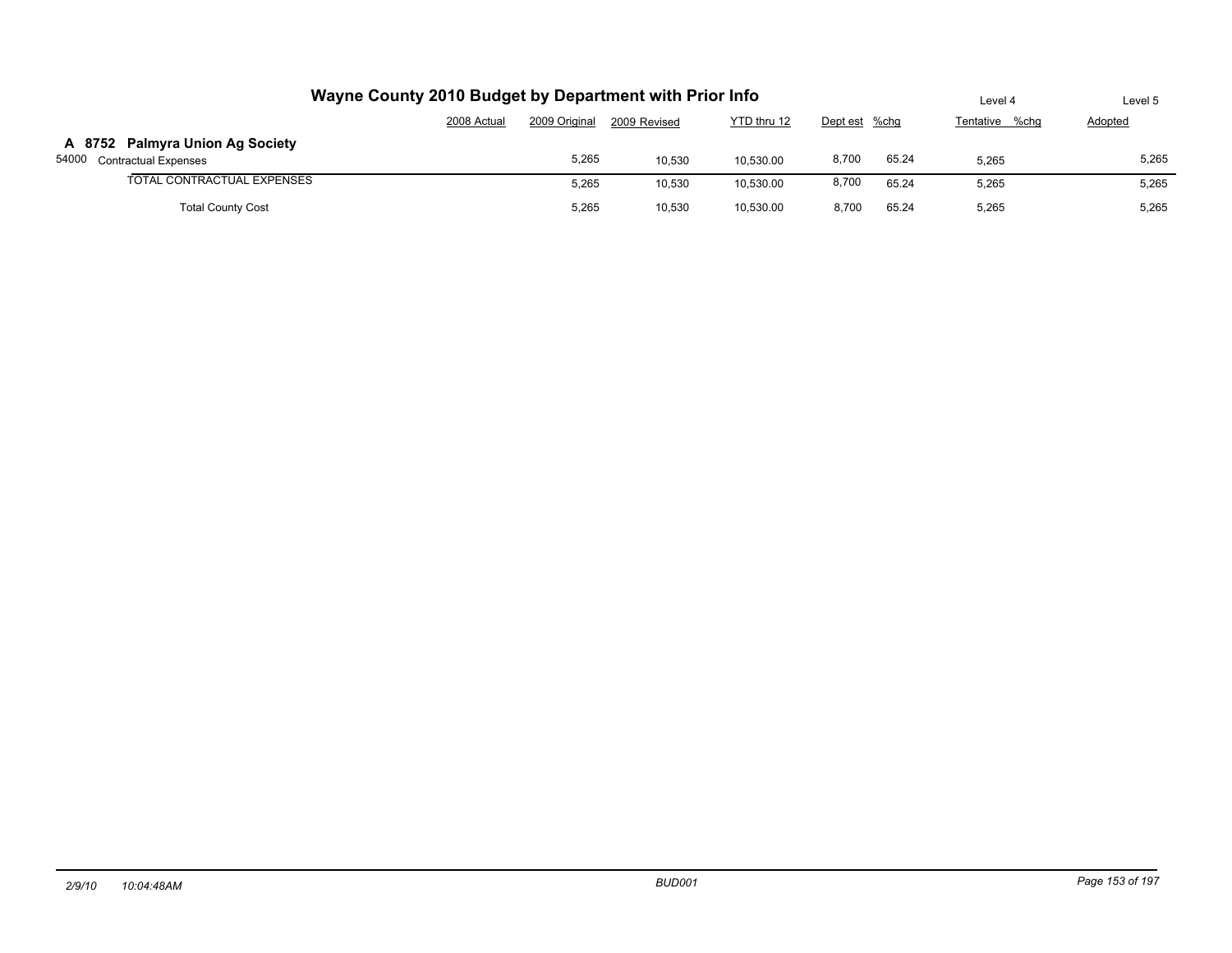| Wayne County 2010 Budget by Department with Prior Info     | Level 4     | Level 5       |              |             |               |                |                |
|------------------------------------------------------------|-------------|---------------|--------------|-------------|---------------|----------------|----------------|
|                                                            | 2008 Actual | 2009 Original | 2009 Revised | YTD thru 12 | Dept est %chg | Tentative %chq | <b>Adopted</b> |
| A 8754 County Extension Serv<br>54000 Contractual Expenses | 424.647.00  | 424.647       | 424.647      | 424.647.00  | 424.647       | 424.647        | 424.647        |
| TOTAL CONTRACTUAL EXPENSES                                 | 424.647.00  | 424.647       | 424.647      | 424.647.00  | 424.647       | 424.647        | 424.647        |
| <b>Total County Cost</b>                                   | 424.647.00  | 424.647       | 424.647      | 424.647.00  | 424.647       | 424.647        | 424.647        |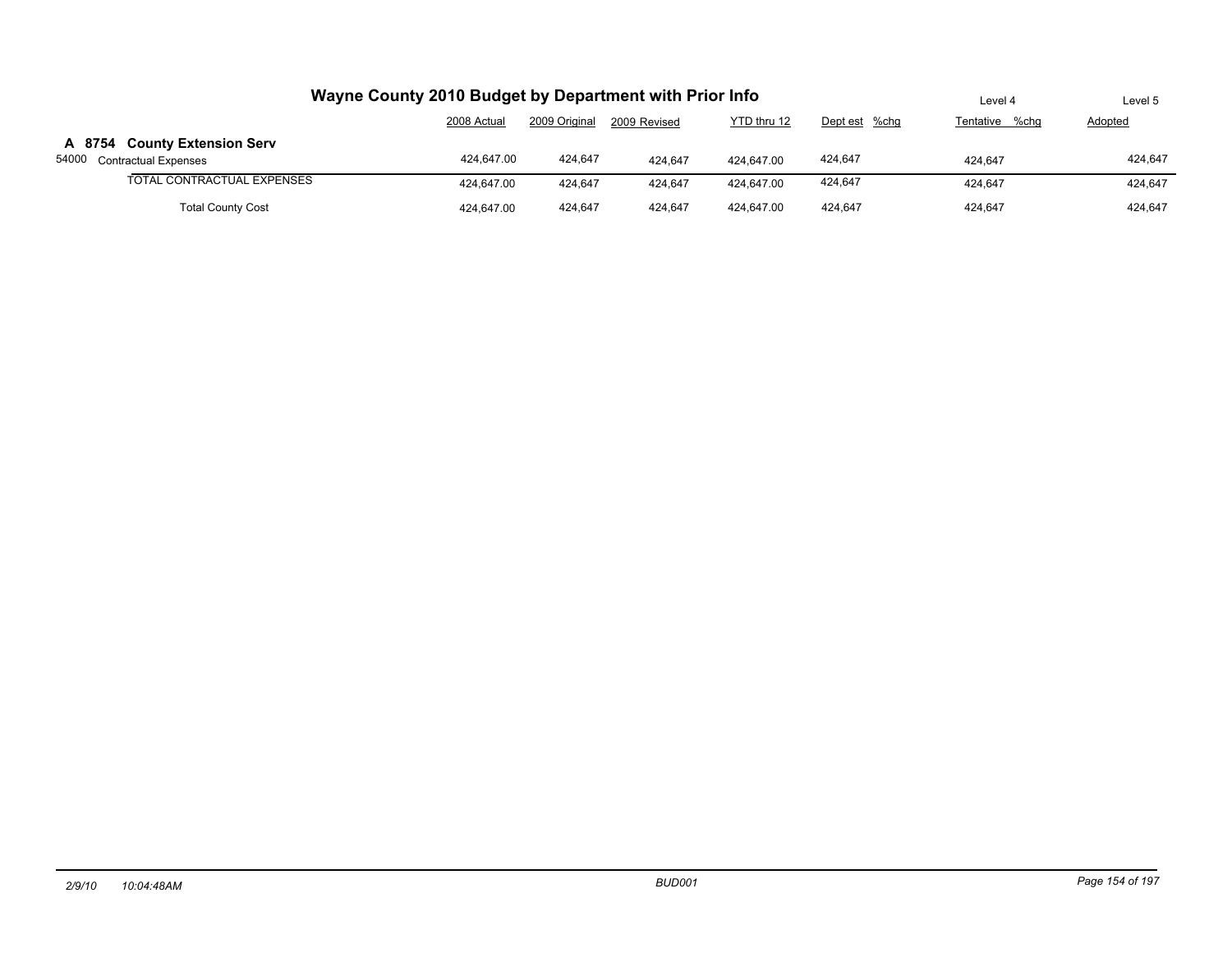|                              | Level 4     | Level 5       |              |             |               |                |                |
|------------------------------|-------------|---------------|--------------|-------------|---------------|----------------|----------------|
|                              | 2008 Actual | 2009 Original | 2009 Revised | YTD thru 12 | Dept est %chg | Tentative %chg | <b>Adopted</b> |
| <b>Social Security</b>       |             |               |              |             |               |                |                |
| <b>TOTAL FRINGE BENEFITS</b> |             |               |              |             |               |                |                |

Total County Cost 0

**A 9030 Social Security**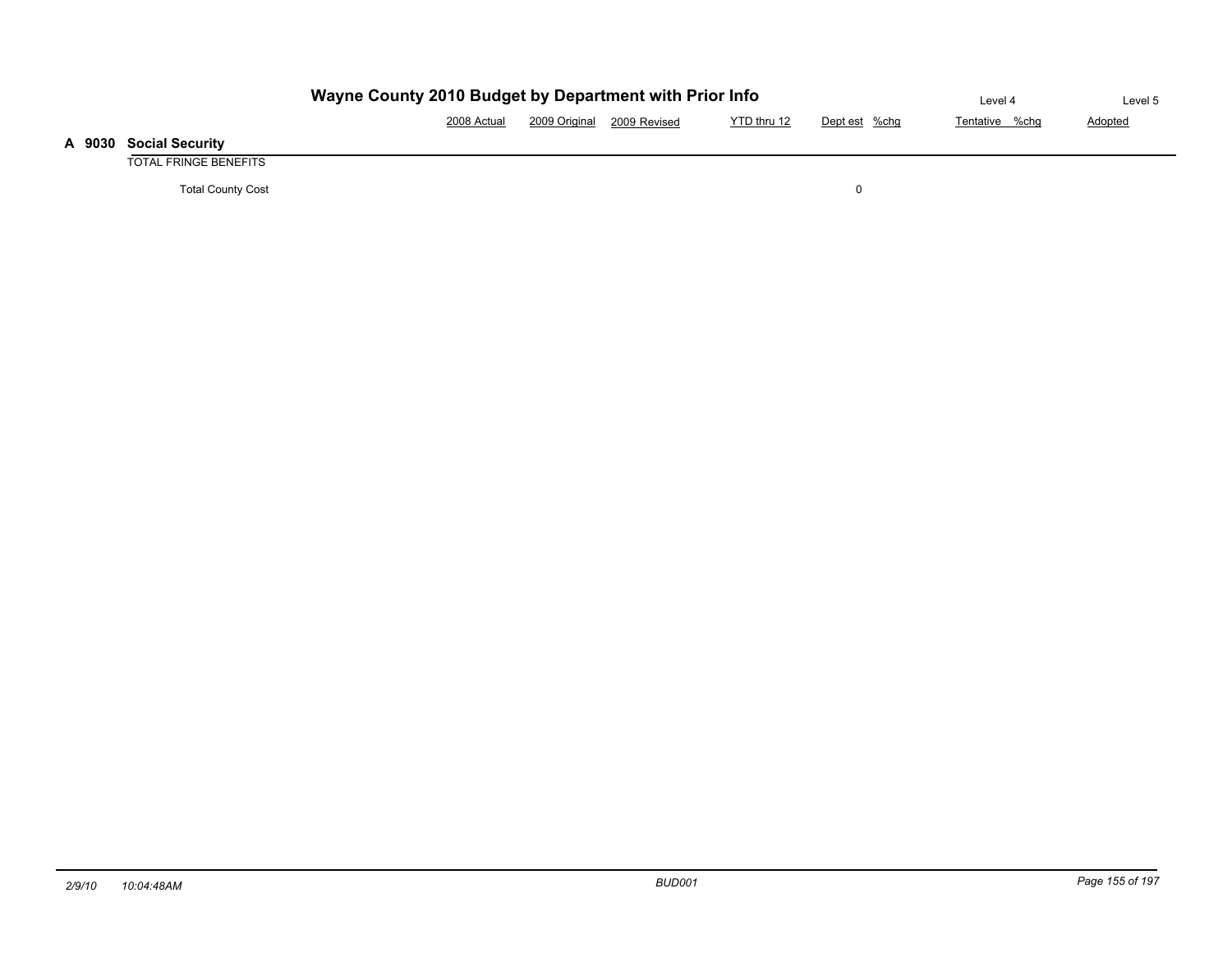|      | Wayne County 2010 Budget by Department with Prior Info | Level 4     | Level 5       |              |             |               |                |         |
|------|--------------------------------------------------------|-------------|---------------|--------------|-------------|---------------|----------------|---------|
|      |                                                        | 2008 Actual | 2009 Original | 2009 Revised | YTD thru 12 | Dept est %chg | Tentative %chg | Adopted |
| 9040 | <b>Workmens Compensation Payments</b>                  |             |               |              |             |               |                |         |
|      | TOTAL FRINGE BENEFITS                                  |             |               |              |             |               |                |         |
|      | <b>Total County Cost</b>                               |             |               |              |             |               |                |         |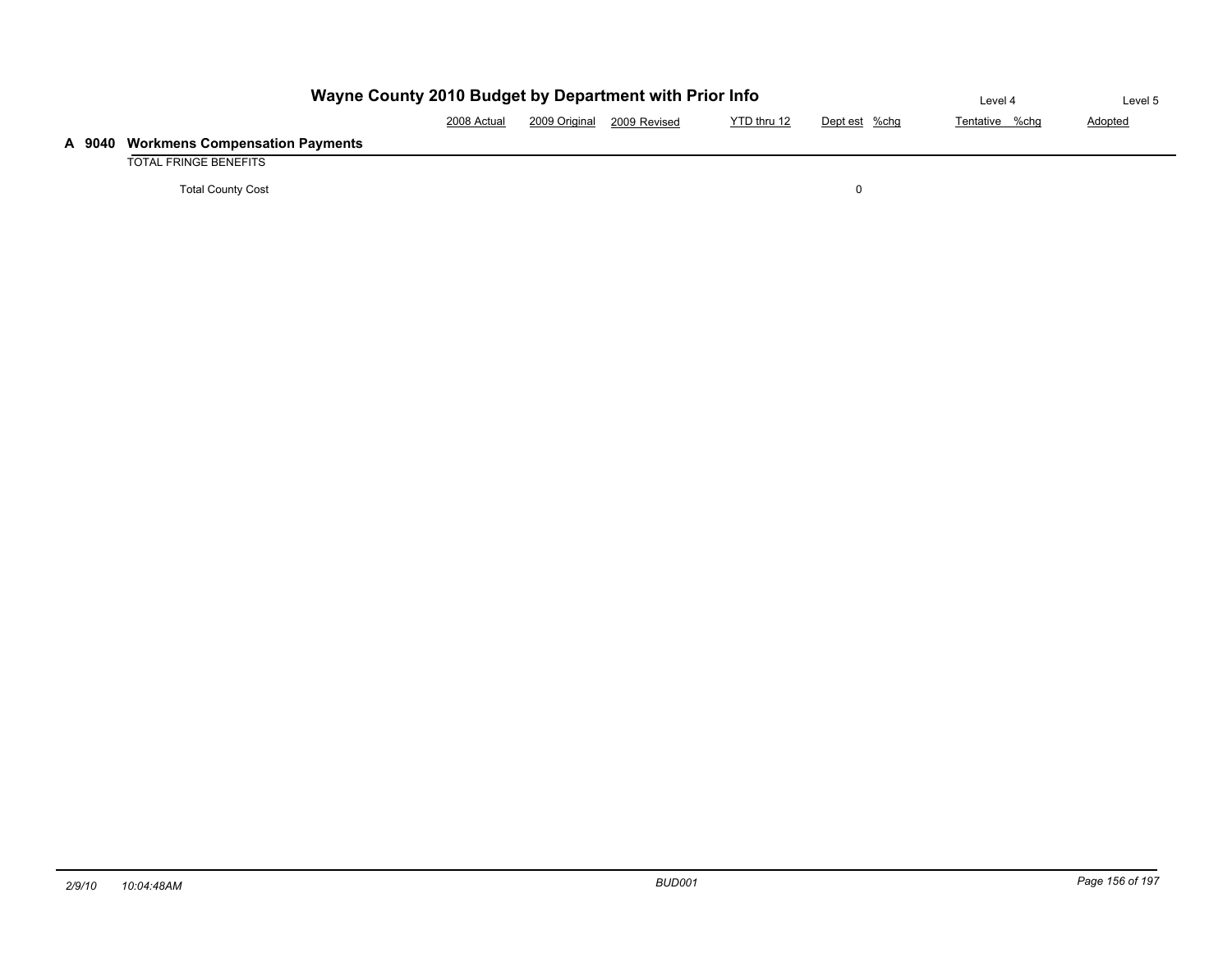|                                                                               | Level 4      | Level 5       |              |              |               |                |                |
|-------------------------------------------------------------------------------|--------------|---------------|--------------|--------------|---------------|----------------|----------------|
|                                                                               | 2008 Actual  | 2009 Original | 2009 Revised | YTD thru 12  | Dept est %chg | Tentative %chq | <b>Adopted</b> |
| <b>Unemployment Reserve</b><br>A 9050<br>42801<br>Interfund Reimb of Expenses | -48.460.24   | $-80,000$     | $-123.338$   | -169.870.42  | $-80,000$     | $-80.000$      | $-80,000$      |
| <b>TOTAL REVENUES</b>                                                         | $-48.460.24$ | $-80,000$     | $-123,338$   | -169.870.42  | $-80,000$     | $-80,000$      | $-80,000$      |
| 58000<br><b>Employee Benefits</b>                                             | 53.358.98    | 80,000        | 123.338      | 123.157.11   | 80,000        | 80.000         | 80,000         |
| TOTAL FRINGE BENEFITS                                                         | 53.358.98    | 80,000        | 123.338      | 123.157.11   | 80,000        | 80,000         | 80,000         |
| <b>Total County Cost</b>                                                      | 4.898.74     |               |              | $-46.713.31$ | 0             |                |                |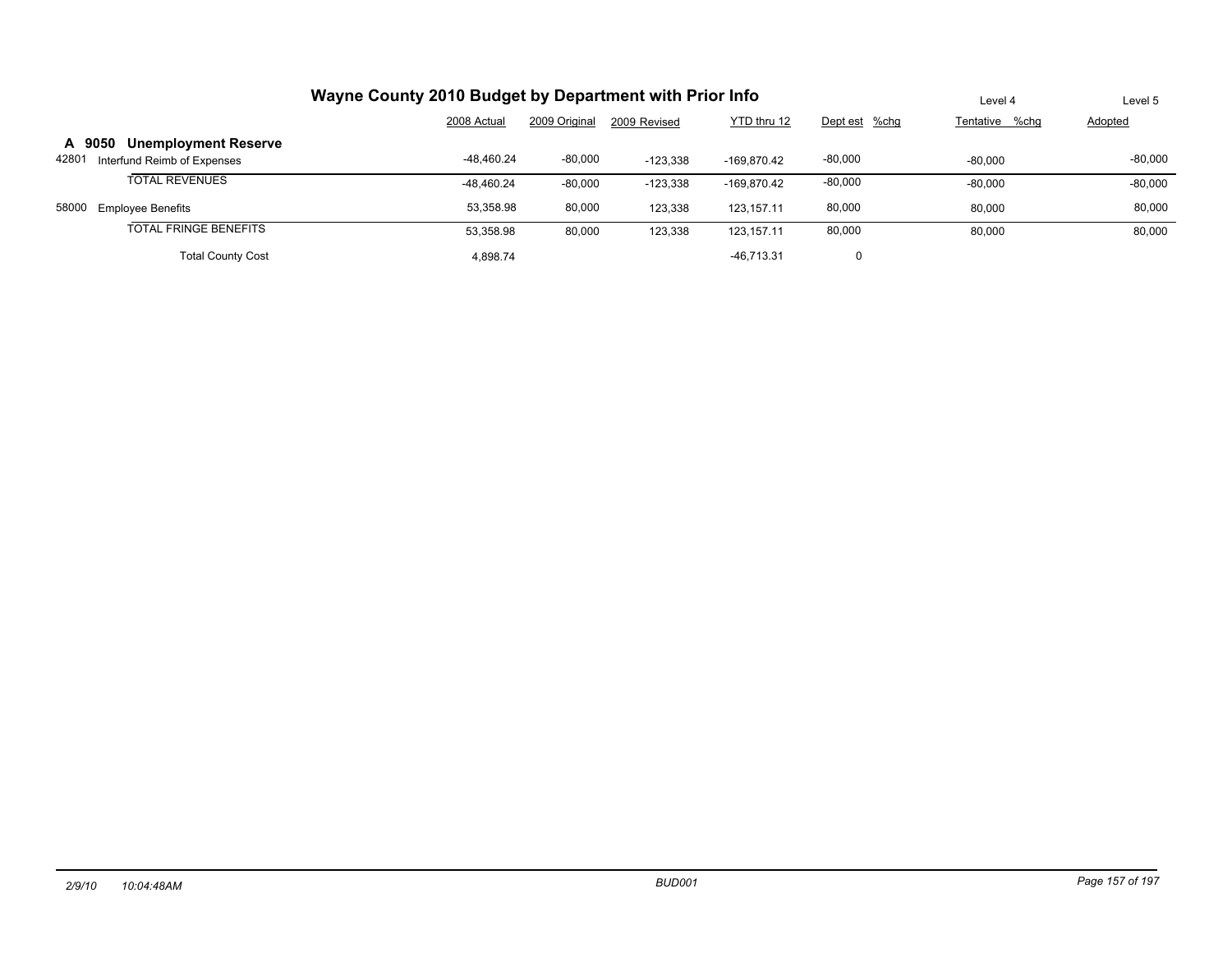|                       | Level 4                                                                      | Level 5 |  |  |  |  |  |  |  |  |
|-----------------------|------------------------------------------------------------------------------|---------|--|--|--|--|--|--|--|--|
|                       | 2009 Original<br>YTD thru 12<br>2008 Actual<br>Dept est %chg<br>2009 Revised |         |  |  |  |  |  |  |  |  |
| <b>Disabillity</b>    |                                                                              |         |  |  |  |  |  |  |  |  |
| TOTAL FRINGE BENEFITS |                                                                              |         |  |  |  |  |  |  |  |  |

Total County Cost 0

**A 9055 Disabillity**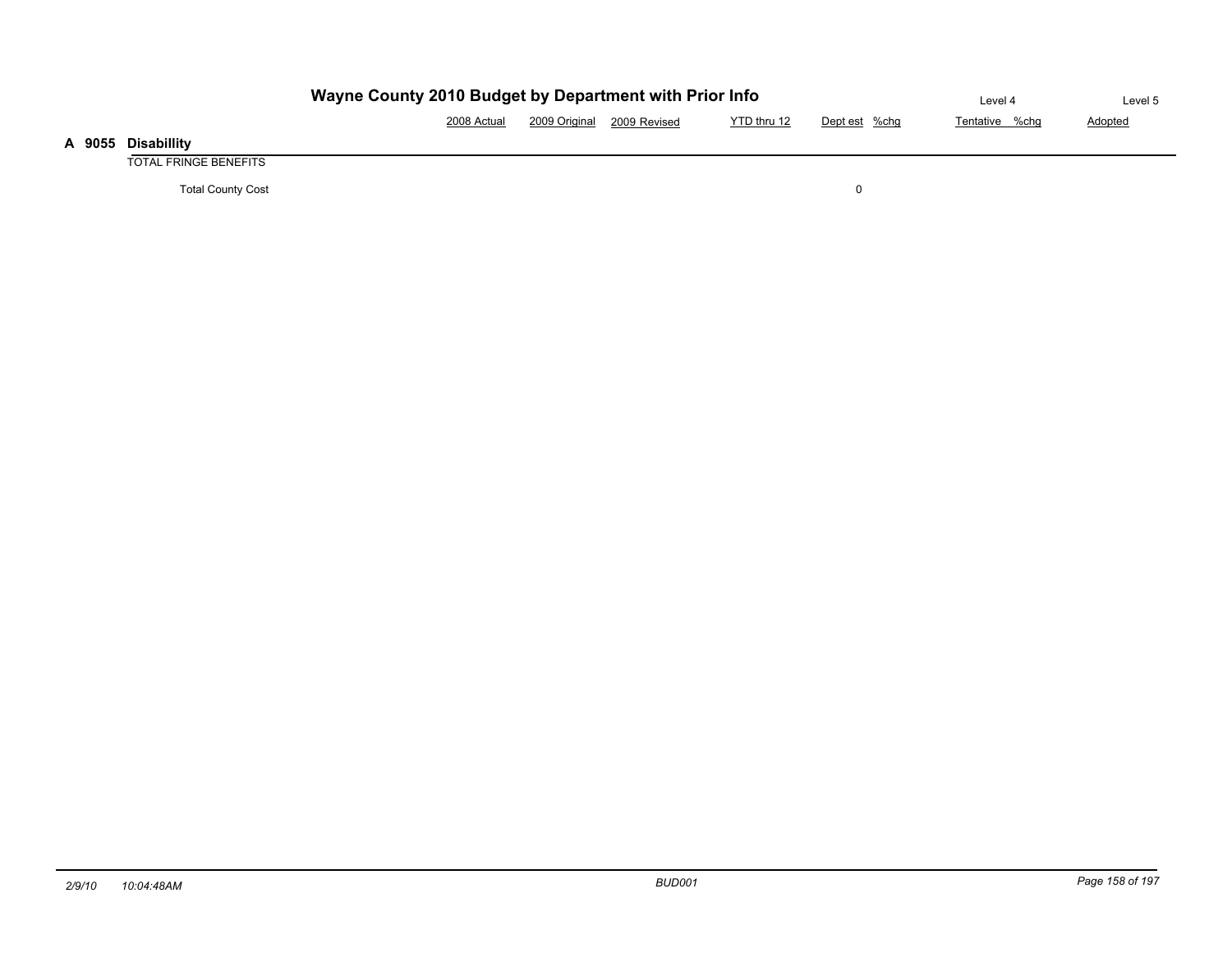| Wayne County 2010 Budget by Department with Prior Info | Level 4      |               | Level 5      |              |               |       |                |       |                |
|--------------------------------------------------------|--------------|---------------|--------------|--------------|---------------|-------|----------------|-------|----------------|
|                                                        | 2008 Actual  | 2009 Original | 2009 Revised | YTD thru 12  | Dept est %chg |       | Tentative %chq |       | <b>Adopted</b> |
| <b>Hospital &amp; Medical Insurance</b><br>A 9060      |              |               |              |              |               |       |                |       |                |
| 58100 Payments to NYS Retirement Sys                   | 27.717.00    |               | 8.314        | 8.314.00     |               |       |                |       |                |
| 58400 Hospitalization                                  | 1,046,047.21 | 1,117,473     | 1.401.866    | 1.401.866.00 | 1,884,000     | 68.59 | 1.789.800      | 60.16 | 1,789,800      |
| <b>TOTAL FRINGE BENEFITS</b>                           | 1,073,764.21 | 1.117.473     | 1.410.180    | 1.410.180.00 | 1,884,000     | 68.59 | 1,789,800      | 60.16 | 1,789,800      |
| <b>Total County Cost</b>                               | 073,764.21   | 1,117,473     | 1.410.180    | 1.410.180.00 | 1.884.000     | 68.59 | 1.789.800      | 60.16 | 1,789,800      |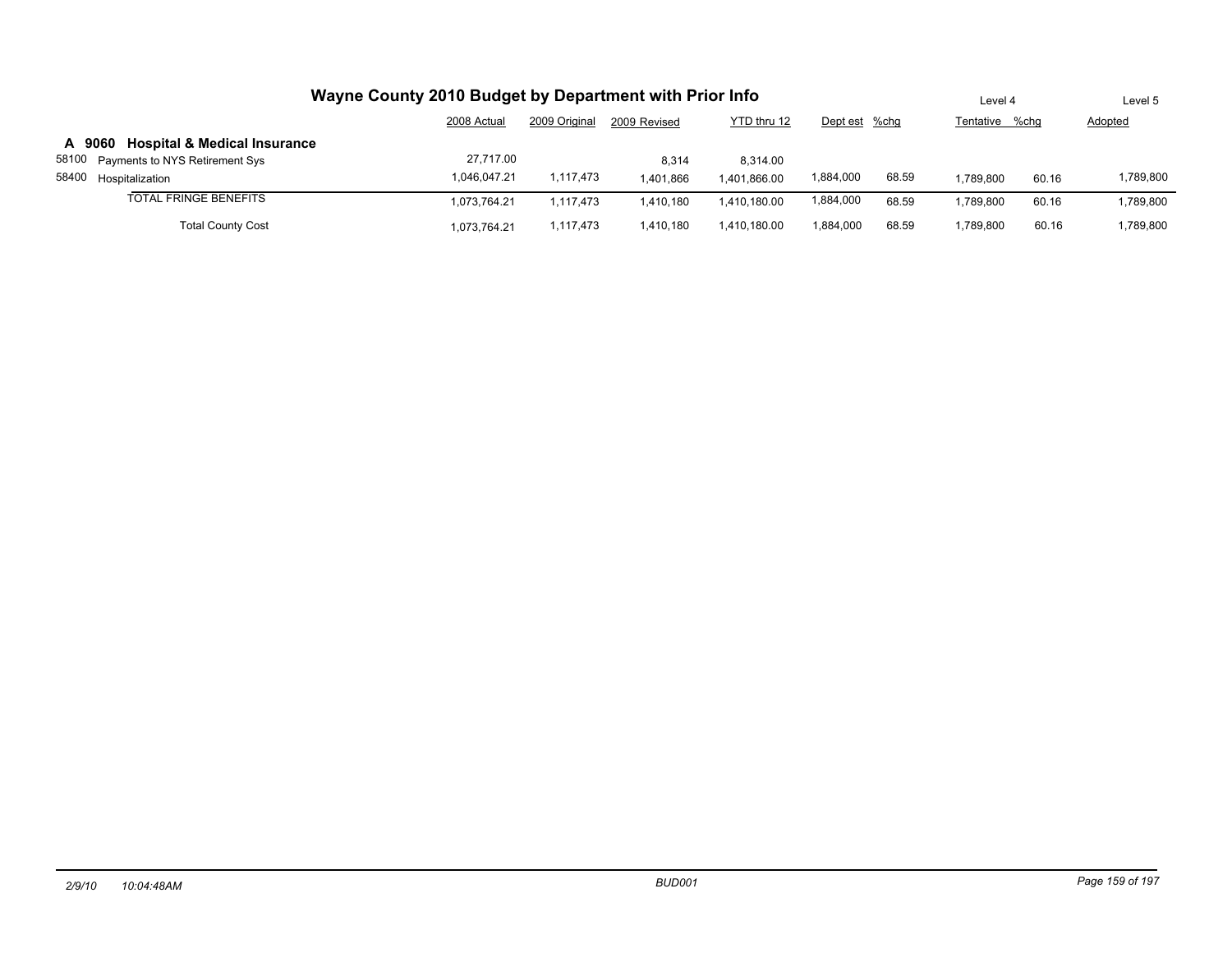|                              | Level 4     | Level 5       |              |             |               |                |         |
|------------------------------|-------------|---------------|--------------|-------------|---------------|----------------|---------|
|                              | 2008 Actual | 2009 Original | 2009 Revised | YTD thru 12 | Dept est %chg | Tentative %chq | Adopted |
| A 9080 Vacation              |             |               |              |             |               |                |         |
| 58800 Vacation               | 2,041.34    |               | 75.963       |             |               |                |         |
| <b>TOTAL FRINGE BENEFITS</b> | 2.041.34    |               | 75,963       |             |               |                |         |
| <b>Total County Cost</b>     | 2,041.34    |               | 75,963       |             | 0             |                |         |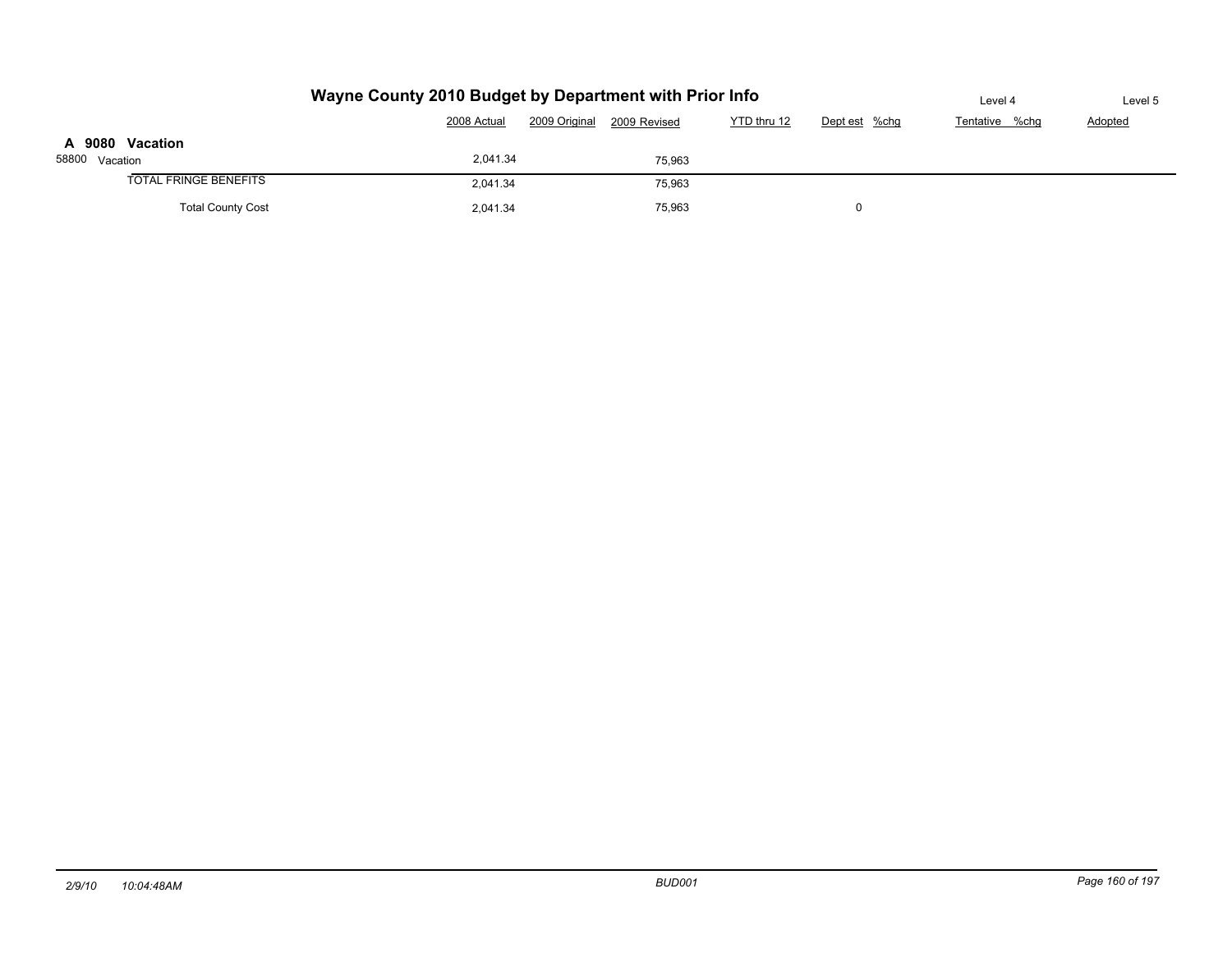|                                                 | Level 4     | Level 5                       |             |               |                |                |
|-------------------------------------------------|-------------|-------------------------------|-------------|---------------|----------------|----------------|
|                                                 | 2008 Actual | 2009 Original<br>2009 Revised | YTD thru 12 | Dept est %chg | Tentative %chq | <b>Adopted</b> |
| A 9081 Sick Time/Hosp.<br>58802 Sick Time/Hosp. | 202.805.53  | 255,255                       | 255.254.04  |               |                |                |
| <b>TOTAL FRINGE BENEFITS</b>                    | 202.805.53  | 255,255                       | 255,254.04  |               |                |                |
| <b>Total County Cost</b>                        | 202,805.53  | 255,255                       | 255.254.04  |               |                |                |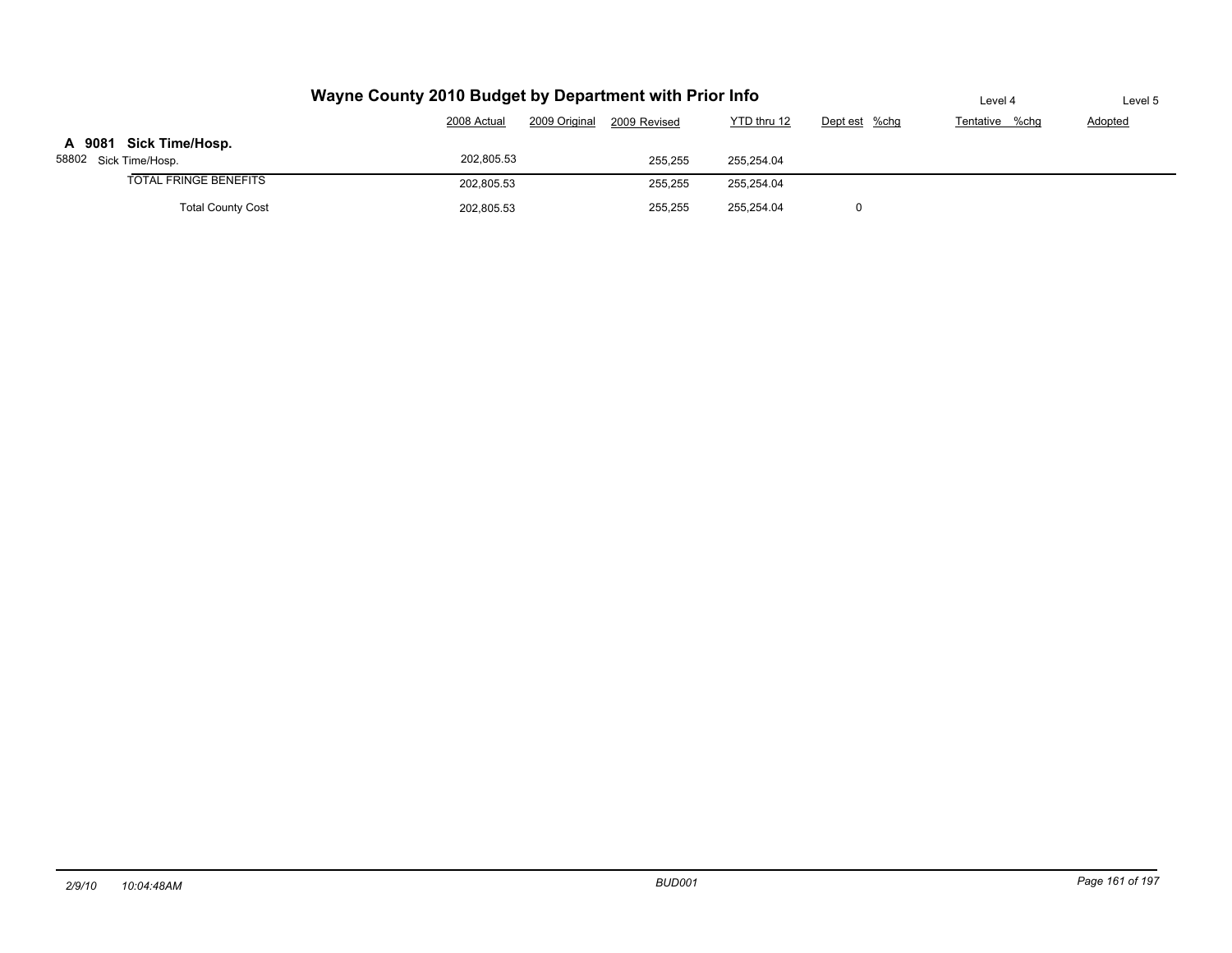| Wayne County 2010 Budget by Department with Prior Info | Level 4     | Level 5       |              |             |               |                |                |
|--------------------------------------------------------|-------------|---------------|--------------|-------------|---------------|----------------|----------------|
|                                                        | 2008 Actual | 2009 Original | 2009 Revised | YTD thru 12 | Dept est %chg | Tentative %chg | <b>Adopted</b> |
| <b>Serial Bonds</b><br>A 9710                          |             |               |              |             |               |                |                |
| 56000 Principal on Indebtedness                        |             |               |              |             |               | 215,000        | 215,000        |
| <b>TOTAL PRINCIPAL</b>                                 |             |               |              |             |               | 215,000        | 215,000        |
| 57000<br>Interest on Indebtedness                      |             |               |              |             |               | 480.000        | 480,000        |
| <b>TOTAL INTEREST</b>                                  |             |               |              |             |               | 480,000        | 480,000        |
| <b>Total County Cost</b>                               |             |               |              |             | 0             | 695,000        | 695,000        |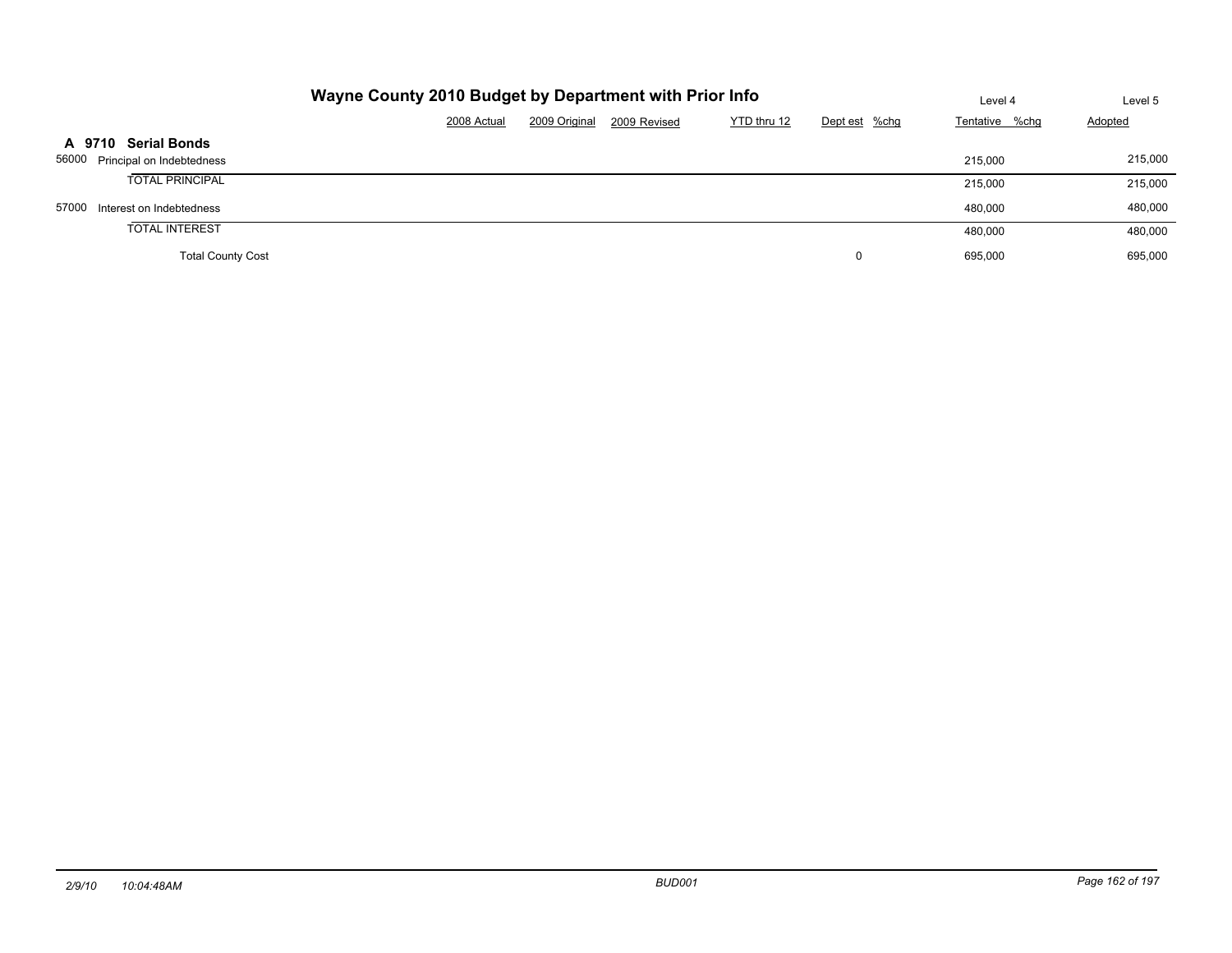| Wayne County 2010 Budget by Department with Prior Info | Level 4       |               | Level 5      |              |               |          |                |           |                |
|--------------------------------------------------------|---------------|---------------|--------------|--------------|---------------|----------|----------------|-----------|----------------|
|                                                        | 2008 Actual   | 2009 Original | 2009 Revised | YTD thru 12  | Dept est %chg |          | Tentative %chg |           | <b>Adopted</b> |
| <b>Interfund Transfers</b><br>A 9901                   |               |               |              |              |               |          |                |           |                |
| 59300<br>Transfer - County Road                        | 7,418,262.00  | 6,681,486     | 6,890,497    | 6,890,497.42 | 6,997,319     | 4.73     | 6,952,285      | 4.05      | 6,952,285      |
| 59400<br>Transfer - Machinery                          | 762,945.00    | 912,920       | 950,020      | 950.020.00   | 1,225,631     | 34.25    | 740.185        | $-18.92$  | 740,185        |
| 59500<br>Transfer - Nursing Home                       | 1.354.106.00  | 250,000       | 250,000      | 250,000.00   | 250,000       |          |                | $-100.00$ |                |
| 59700<br>Transfer - Workmen's Comp                     | 1.327.153.00  | 1,574,564     | 1,574,564    | 1.574.564.00 | 140,698       | $-27.55$ | 1.140.698      | $-27.55$  | 1,140,698      |
| <b>TOTAL TRANSFERS</b>                                 | 10.862.466.00 | 9,418,970     | 9,665,081    | 9.665.081.42 | 9,613,648     | 2.07     | 8,833,168      | $-6.22$   | 8,833,168      |
| <b>Total County Cost</b>                               | 10.862.466.00 | 9,418,970     | 9,665,081    | 9.665.081.42 | 9,613,648     | 2.07     | 8,833,168      | $-6.22$   | 8,833,168      |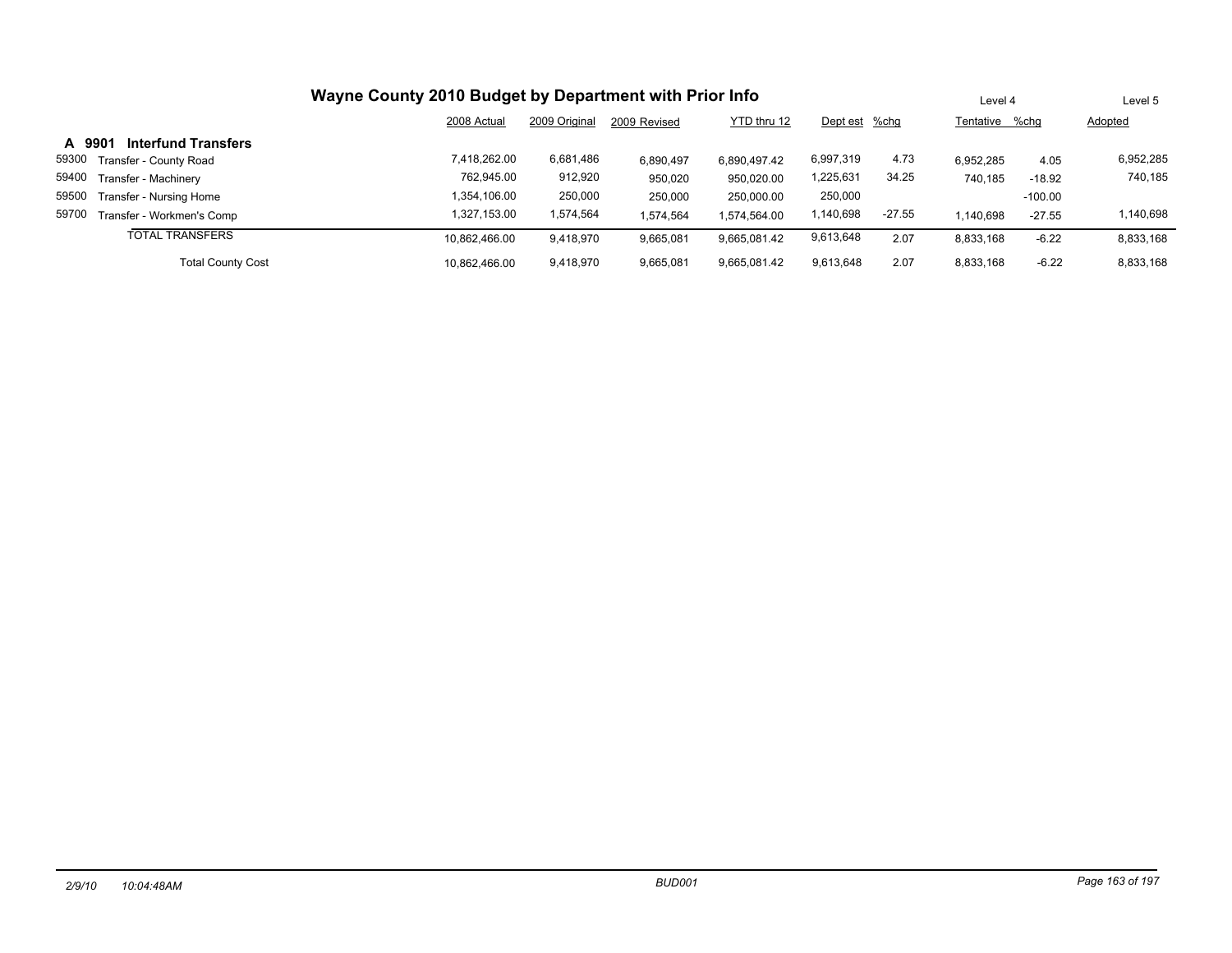| Wayne County 2010 Budget by Department with Prior Info | Level 4      | Level 5       |              |              |               |                |                |
|--------------------------------------------------------|--------------|---------------|--------------|--------------|---------------|----------------|----------------|
|                                                        | 2008 Actual  | 2009 Original | 2009 Revised | YTD thru 12  | Dept est %chg | Tentative %chq | <b>Adopted</b> |
| A 9950 Transfer to Capital Fund Proj                   |              |               |              |              |               |                |                |
| 52774 Building Renovation Cap. Proj.                   | 2,500,000.00 |               | 54.009       | 54,009.36    |               |                |                |
| 52775 Co Bldg Renovation-ONH                           |              |               | 4,000,000    | 4,000,000.00 |               |                |                |
| 52777<br>Radio Interoperability Project                |              |               | 567.738      | 567,738.00   |               |                |                |
| 52782 Route 31 Complex                                 | 174.300.00   |               |              |              |               |                |                |
| <b>TOTAL EQUIPMENT</b>                                 | 2,674,300.00 |               | 4,621,747    | 4,621,747.36 |               |                |                |
| <b>Total County Cost</b>                               | 2,674,300.00 |               | 4,621,747    | 4,621,747.36 | 0             |                |                |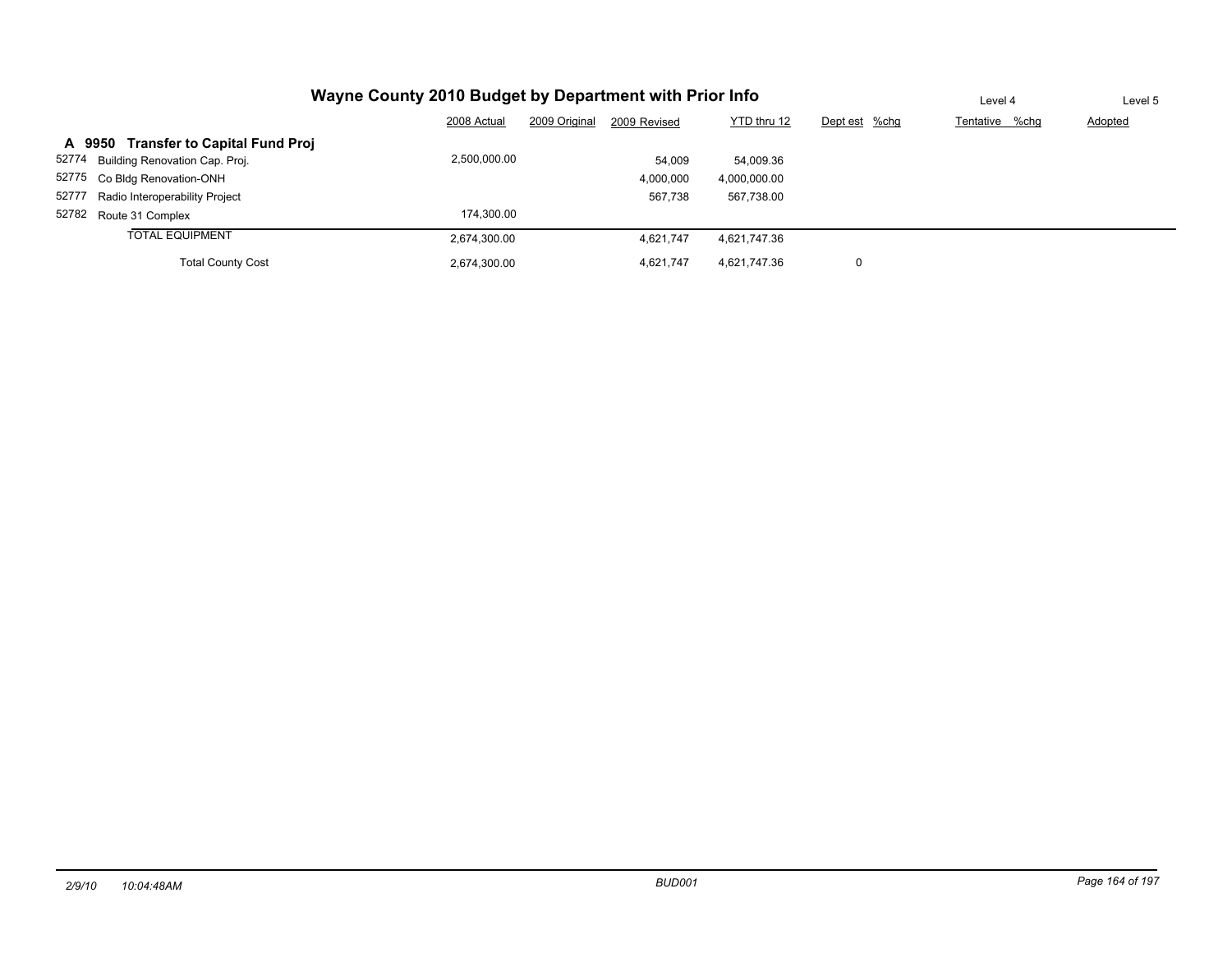| Wayne County 2010 Budget by Department with Prior Info     | Level 4     | Level 5       |              |             |               |                |                |
|------------------------------------------------------------|-------------|---------------|--------------|-------------|---------------|----------------|----------------|
|                                                            | 2008 Actual | 2009 Original | 2009 Revised | YTD thru 12 | Dept est %chg | Tentative %chq | <b>Adopted</b> |
| A 9962 Transfer to Reserve Fund<br>59703 Tax Stabilization |             | 750.000       |              |             | 750,000       | $-100.00$      |                |
| <b>TOTAL TRANSFERS</b>                                     |             | 750,000       |              |             | 750,000       | $-100.00$      |                |
| <b>Total County Cost</b>                                   |             | 750,000       |              |             | 750.000       | $-100.00$      |                |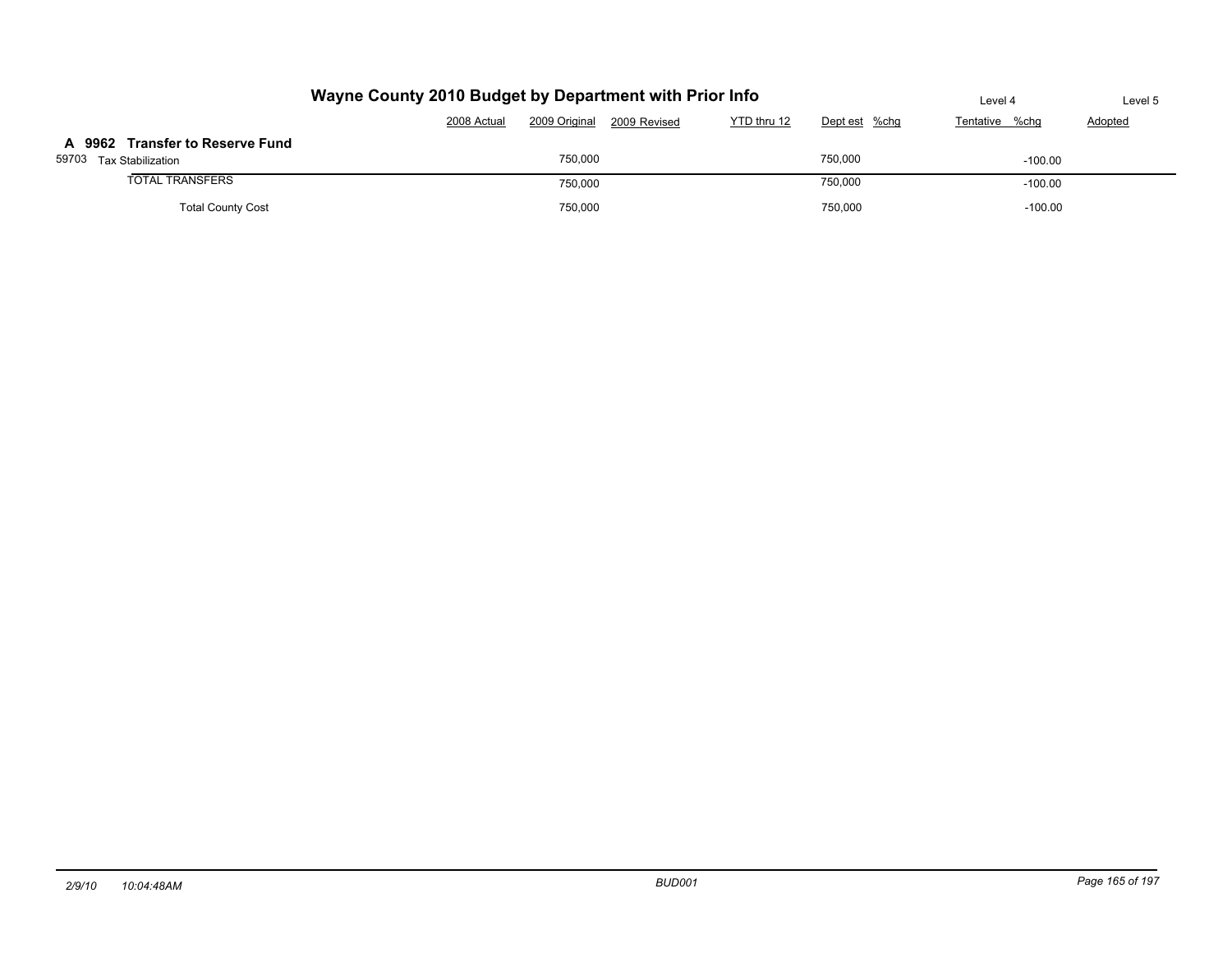|       |                                | Level 4            | Level 5         |               |                  |               |           |                |           |               |
|-------|--------------------------------|--------------------|-----------------|---------------|------------------|---------------|-----------|----------------|-----------|---------------|
|       |                                | 2008 Actual        | 2009 Original   | 2009 Revised  | YTD thru 12      | Dept est      | $%$ chg   | Tentative %chg |           | Adopted       |
|       | A 9999<br><b>Other</b>         |                    |                 |               |                  |               |           |                |           |               |
| 41001 | Real Property Taxes            | $-35,989,515.51$   | $-35,066,207$   | $-35,066,207$ | $-34,731,657.73$ |               | $-100.00$ | $-35,049,084$  | $-0.05$   | $-35,049,084$ |
| 41051 | Gain from Tax Sale or Property |                    | $-135,000$      | $-135,000$    | $-74,184.99$     |               | $-100.00$ |                | $-100.00$ |               |
| 41081 | Payment in Lieu of Taxes       | $-2,592,262.88$    | $-2,400,432$    | $-2,400,432$  | $-2,457,769.29$  | $-2,400,432$  |           | $-2,340,669$   | $-2.49$   | $-2,340,669$  |
| 41090 | Interest/Penalty - Real PTaxes | $-1,357,224.88$    | $-1,400,000$    | $-1,400,000$  | $-1,187,279.24$  | $-1,400,000$  |           | $-1,400,000$   |           | $-1,400,000$  |
| 41092 | Interest/Penalty - Contracts   | $-344,583.67$      | $-250,000$      | $-250,000$    | $-372,645.83$    | $-300,000$    | 20.00     | $-300,000$     | 20.00     | $-300,000$    |
| 41110 | Sales & Use Tax                | -24,710,652.30     | $-23,250,000$   | $-23,250,000$ | $-22,316,507.40$ | $-23,250,000$ |           | $-23,250,000$  |           | $-23,250,000$ |
| 41115 | Town Payment - Reduce Tax Levy | $-281,002.38$      | $-281,002$      | $-281,002$    | $-282,500.77$    | $-284,000$    | 1.07      | $-284,000$     | 1.07      | $-284,000$    |
| 42401 | <b>Interest Earnings</b>       | $-1.518.911.98$    | $-1,400,000$    | $-1,400,000$  | $-790,917.51$    | $-1,400,000$  |           | $-1,400,000$   |           | $-1,400,000$  |
| 42402 | Interest on Reserve Accounts   | $-103,543.59$      | $-100,000$      | $-100,000$    | $-33,002.96$     | $-75,000$     | $-25.00$  | $-75,000$      | $-25.00$  | $-75,000$     |
| 42403 | Discount on Retirement Payment | $-33,184.00$       |                 |               | $-27,162.00$     | $-33,000$     |           | $-33,000$      |           | $-33,000$     |
| 42410 | Rental on Real Property        | $-532.41$          |                 |               | $-532.41$        |               |           |                |           |               |
| 42540 | License for Games of Chance    | $-190.83$          |                 |               | $-322.08$        |               |           |                |           |               |
| 42611 | <b>Handicapped Parking</b>     | $-122.50$          |                 |               | $-187.50$        |               |           |                |           |               |
| 42620 | Fines & Forteitures            | $-5,150.00$        |                 |               | $-3,950.00$      |               |           |                |           |               |
| 42660 | Sales of Real Property         | $-350.00$          |                 |               | $-25.00$         |               |           |                |           |               |
| 42665 | Sale of Surplus Equipment      | $-37,320.00$       | $-15,000$       | $-15,000$     | $-14,677.74$     | $-15,000$     |           | $-15,000$      |           | $-15,000$     |
| 42680 | <b>Insurance Recoveries</b>    | $-31,122.34$       | $-40,000$       | $-40,000$     | $-82,527.89$     | $-40,000$     |           | $-40,000$      |           | $-40,000$     |
| 42690 | Compensation for Loss- Tobacco | $-1,294,008.74$    | $-1,268,050$    | $-1,268,050$  | $-1,434,310.51$  | $-1,280,000$  | 0.94      | $-1,280,000$   | 0.94      | $-1,280,000$  |
| 42701 | Refund of Prior Yr Expenditure | $-3,704.34$        |                 |               | $-332.43$        |               |           |                |           |               |
| 42720 | OTB - Distributed Earnings     | $-96,441.00$       | $-55,000$       | $-55,000$     | $-109,233.00$    | $-80,000$     | 45.45     | $-85,500$      | 55.45     | $-85,500$     |
| 42770 | Miscellaneous Revenues         | $-81,556.02$       |                 |               | $-88,218.79$     |               |           |                |           |               |
| 42801 | Interfund Reimb of Expenses    | $-503,963.52$      | $-450,000$      | $-450,000$    | $-355,045.19$    | $-395,000$    | $-12.22$  | $-395,000$     | $-12.22$  | $-395,000$    |
| 43070 | Rail Infrastructure            | $-9,115.00$        |                 |               |                  |               |           |                |           |               |
| 45031 | <b>Interfund Transfers</b>     | $-1,192,848.27$    |                 | $-210,000$    | $-210,000.00$    |               |           |                |           |               |
|       | <b>TOTAL REVENUES</b>          | $-70, 187, 306.16$ | $-66, 110, 691$ | $-66,320,691$ | $-64,572,990.26$ | $-30,952,432$ | $-53.18$  | $-65,947,253$  | $-0.25$   | $-65,947,253$ |
|       | <b>Total County Cost</b>       | $-70, 187, 306.16$ | $-66, 110, 691$ | $-66,320,691$ | $-64,572,990.26$ | $-30,952,432$ | $-53.18$  | $-65,947,253$  | $-0.25$   | $-65,947,253$ |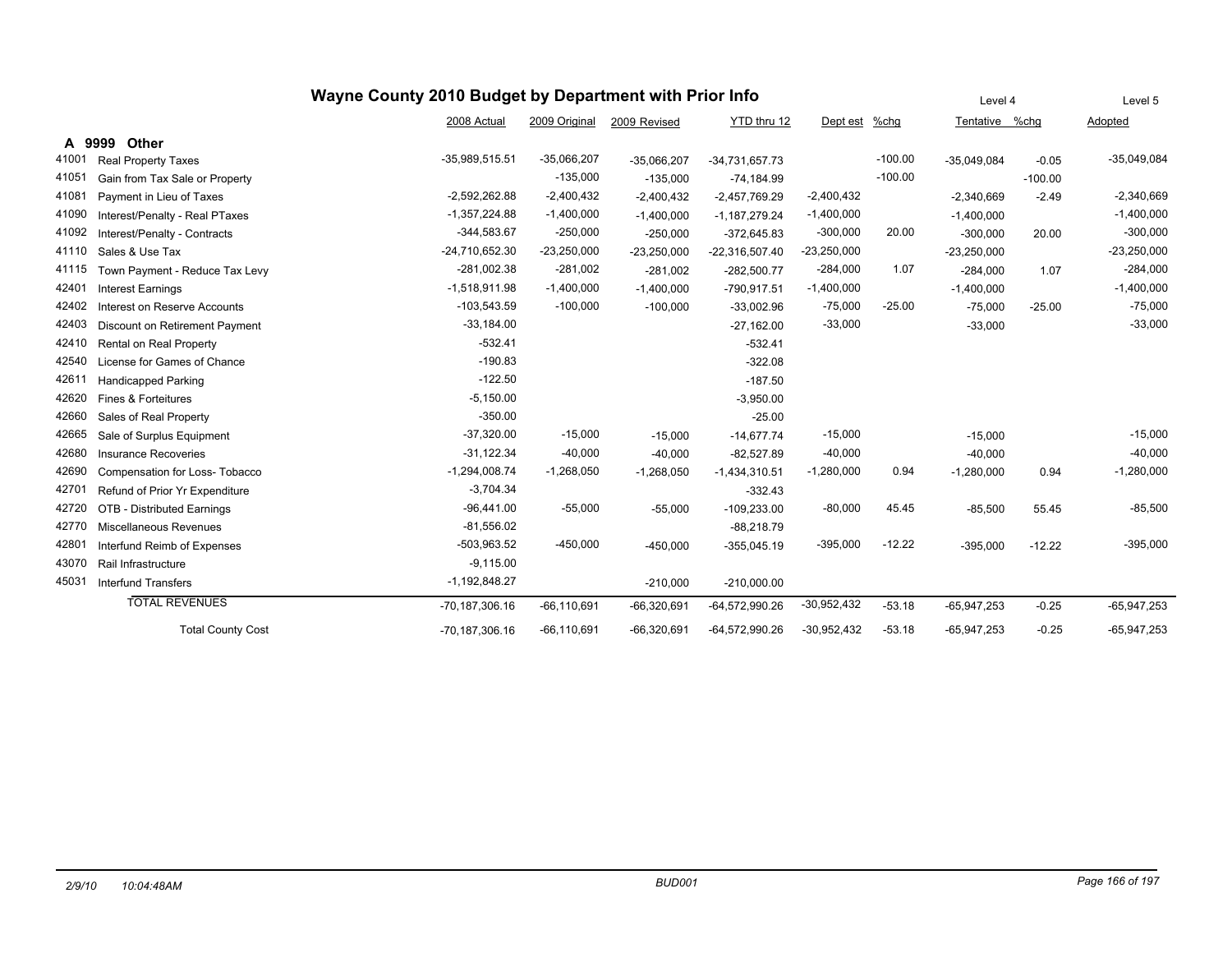| Wayne County 2010 Budget by Department with Prior Info |                                   |     |                            |     |     |             |           |                            |              | Level 4       |          | Level 5        |          |           |
|--------------------------------------------------------|-----------------------------------|-----|----------------------------|-----|-----|-------------|-----------|----------------------------|--------------|---------------|----------|----------------|----------|-----------|
|                                                        |                                   |     |                            |     |     | 2008 Actual |           | 2009 Original 2009 Revised | YTD thru 12  | Dept est %chg |          | Tentative %chq |          | Adopted   |
|                                                        | D 5010 Highway Administration     |     |                            |     |     |             |           |                            |              |               |          |                |          |           |
| 42770                                                  | Miscellaneous Revenues            |     |                            |     |     | $-1,275.92$ | $-1,630$  | $-1,630$                   | $-2,081.01$  | $-1,780$      | 9.20     | $-1,780$       | 9.20     | $-1,780$  |
| 42801                                                  | Interfund Reimb of Expenses       |     |                            |     |     | $-7,878.00$ | $-8,879$  | $-8,879$                   | $-8,879.00$  | $-9,162$      | 3.19     | $-9,162$       | 3.19     | $-9,162$  |
|                                                        | <b>TOTAL REVENUES</b>             |     |                            |     |     | $-9,153.92$ | $-10,509$ | $-10,509$                  | $-10,960.01$ | $-10,942$     | 4.12     | $-10,942$      | 4.12     | $-10,942$ |
|                                                        |                                   |     | ----- Position Count ----- |     |     |             |           |                            |              |               |          |                |          |           |
|                                                        |                                   |     | CY NY1 NY4 NY5             |     |     |             |           |                            |              |               |          |                |          |           |
| 51095                                                  | Superintendent of Highways        | 1.0 | 1.0                        | 1.0 | 1.0 | 86,265.51   | 74,263    | 74,263                     | 74,429.75    | 74,263        |          | 74,263         |          | 74,263    |
| 51151                                                  | Account Clerk-Typist (8hr)        | 1.0 | 1.0                        | 1.0 | 1.0 | 34,314.12   | 35,517    | 35,517                     | 35,658.78    | 36,648        | 3.18     | 36,648         | 3.18     | 36,648    |
| 51159                                                  | Senior Acct Clerk/Typist (8hr)    | 1.0 | 1.0                        | 1.0 | 1.0 | 35,928.58   | 36,935    | 36,935                     | 37,082.76    | 38,135        | 3.25     | 38,135         | 3.25     | 38,135    |
|                                                        | 51904 Overtime                    |     |                            |     |     | 2,102.82    |           | 2,459                      | 2,002.14     |               |          |                |          |           |
|                                                        | <b>TOTAL PERSONAL SERVICES</b>    |     |                            |     |     | 158,611.03  | 146,715   | 149,174                    | 149,173.43   | 149,046       | 1.59     | 149,046        | 1.59     | 149,046   |
| 52200                                                  | <b>Office Equipment</b>           |     |                            |     |     | 240.00      |           |                            |              | 750           |          |                |          |           |
| 52201                                                  | Computer Equipment                |     |                            |     |     |             |           |                            |              |               |          | 750            |          | 750       |
|                                                        | <b>TOTAL EQUIPMENT</b>            |     |                            |     |     | 240.00      |           |                            |              | 750           |          | 750            |          | 750       |
| 54150                                                  | Office Supplies                   |     |                            |     |     | 2,255.18    | 2,200     | 2,200                      | 2,288.88     | 2,600         | 18.18    | 2,600          | 18.18    | 2,600     |
| 54166                                                  | Postage                           |     |                            |     |     | 1,300.00    | 1,300     | 1,300                      | 1,300.00     | 1,400         | 7.69     | 1,400          | 7.69     | 1,400     |
| 54230                                                  | Telephone                         |     |                            |     |     | 3,918.82    | 4,000     | 4,000                      | 3,344.41     | 3,500         | $-12.50$ | 3,500          | $-12.50$ | 3,500     |
| 54300                                                  | Insurance                         |     |                            |     |     | 515.09      | 520       | 520                        | 557.27       | 560           | 7.69     | 560            | 7.69     | 560       |
| 54402                                                  | Advertising                       |     |                            |     |     | 369.24      | 300       | 300                        | 614.05       | 400           | 33.33    | 400            | 33.33    | 400       |
| 54410                                                  | Conference                        |     |                            |     |     | 1,428.77    | 1,395     | 1,395                      | 1,393.79     | 1,295         | $-7.17$  | 1,295          | $-7.17$  | 1,295     |
| 54414                                                  | Information Technology            |     |                            |     |     | 30,924.00   | 31,900    | 31,900                     | 31,900.00    | 31,900        |          | 31,900         |          | 31,900    |
| 54418                                                  | Dues                              |     |                            |     |     | 550.00      | 325       | 325                        | 595.00       | 395           | 21.54    | 395            | 21.54    | 395       |
| 54426                                                  | Equipment - Rental                |     |                            |     |     | 2,387.53    | 2,900     | 2,900                      | 2,471.92     | 2,900         |          | 2,900          |          | 2,900     |
| 54483                                                  | Training- Seminars & Schools      |     |                            |     |     |             | 255       | 255                        | 170.00       | 255           |          | 255            |          | 255       |
| 54485                                                  | Travel                            |     |                            |     |     |             | 30        | 30                         | 16.15        | 30            |          | 30             |          | 30        |
| 54600 Misc                                             |                                   |     |                            |     |     | 421.37      | 250       | 250                        | 654.40       | 400           | 60.00    | 400            | 60.00    | 400       |
|                                                        | <b>TOTAL CONTRACTUAL EXPENSES</b> |     |                            |     |     | 44,070.00   | 45,375    | 45,375                     | 45,305.87    | 45,635        | 0.57     | 45,635         | 0.57     | 45,635    |
| 58100                                                  | Payments to NYS Retirement Sys    |     |                            |     |     | 12,579.00   | 16,027    | 13,568                     | 11,005.00    | 17,460        | 8.94     | 17,736         | 10.66    | 17,736    |
| 58200                                                  | Payments to Social Security       |     |                            |     |     | 11,588.06   | 11,223    | 11,223                     | 10,692.40    | 11,224        | 0.01     | 11,402         | 1.59     | 11,402    |
| 58400                                                  | Hospitalization                   |     |                            |     |     | 31,156.16   | 36,879    | 36,879                     | 35,206.21    | 50,247        | 36.25    | 47,736         | 29.44    | 47,736    |
| 58600                                                  | Disability                        |     |                            |     |     | 459.00      | 468       | 468                        | 462.00       | 432           | $-7.69$  | 432            | $-7.69$  | 432       |
|                                                        | 58901 Employee Assistance Program |     |                            |     |     | 54.09       | 57        | 57                         | 55.71        | 57            |          | 57             |          | 57        |
|                                                        | <b>TOTAL FRINGE BENEFITS</b>      |     |                            |     |     | 55,836.31   | 64,654    | 62,195                     | 57,421.32    | 79,420        | 22.84    | 77,363         | 19.66    | 77,363    |
|                                                        | <b>Total County Cost</b>          |     |                            |     |     | 249,603.42  | 246,235   | 246,235                    | 240,940.61   | 263,909       | 7.18     | 261,852        | 6.34     | 261,852   |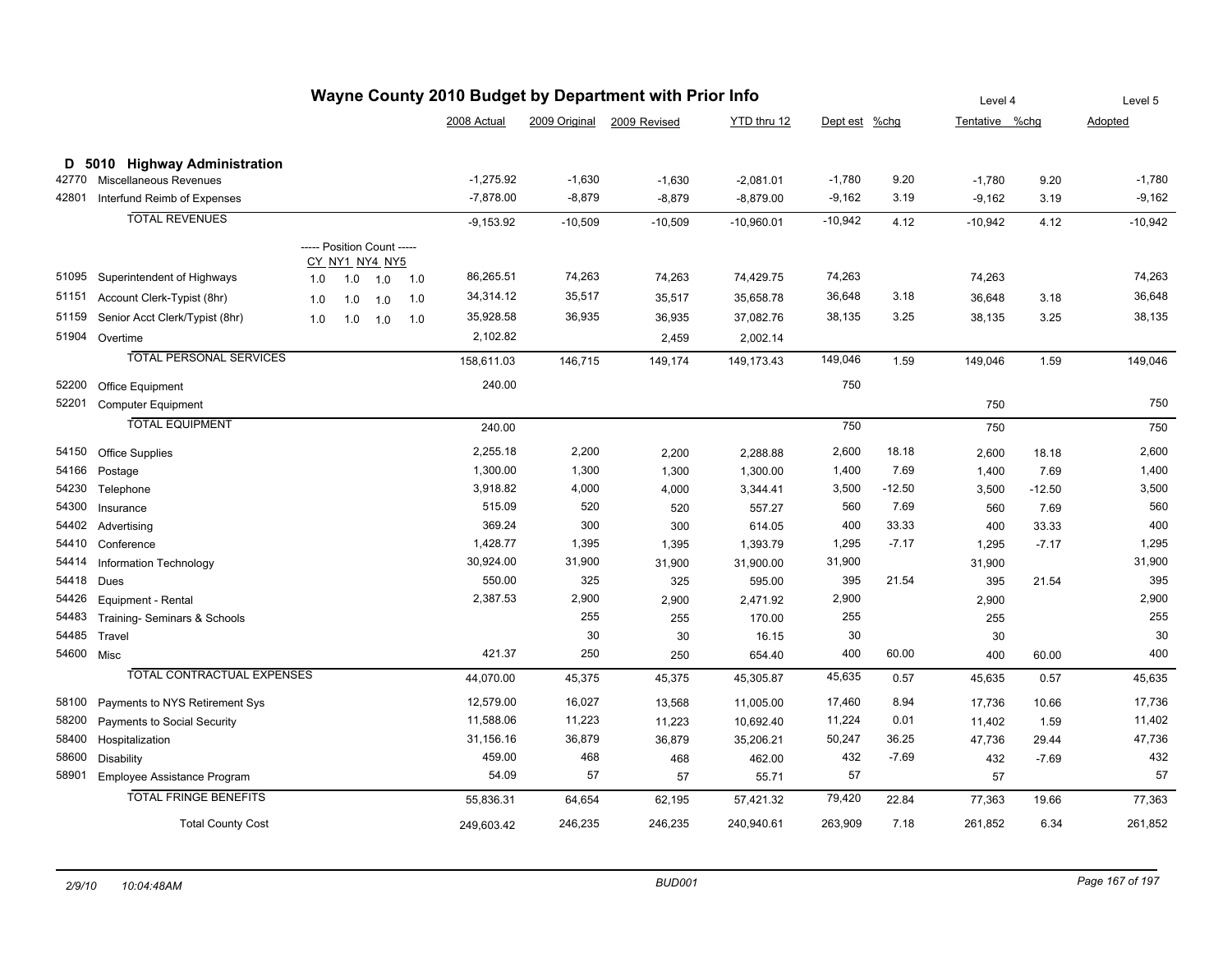| Wayne County 2010 Budget by Department with Prior Info |                                      |     |     |                                              |     |             |               |              | Level 4      |               | Level 5   |                |           |           |
|--------------------------------------------------------|--------------------------------------|-----|-----|----------------------------------------------|-----|-------------|---------------|--------------|--------------|---------------|-----------|----------------|-----------|-----------|
|                                                        |                                      |     |     |                                              |     | 2008 Actual | 2009 Original | 2009 Revised | YTD thru 12  | Dept est %chg |           | Tentative %chg |           | Adopted   |
|                                                        | D 5020 Highway Engineering           |     |     |                                              |     |             |               |              |              |               |           |                |           |           |
| 42303                                                  | Labor Reimbursement                  |     |     |                                              |     |             |               | $-25,000$    | $-4,431.73$  |               |           | $-30,000$      |           | $-30,000$ |
| 42770                                                  | Miscellaneous Revenues               |     |     |                                              |     | $-2,610.50$ | $-2,000$      | $-2,000$     | $-17,524.58$ | $-12,000$     | 500.00    | $-16,000$      | 700.00    | $-16,000$ |
| 44511                                                  | Federal Aid - Marchiselli Fund       |     |     |                                              |     |             |               | $-26,194$    |              |               |           | $-5,000$       |           | $-5,000$  |
|                                                        | <b>TOTAL REVENUES</b>                |     |     |                                              |     | $-2,610.50$ | $-2,000$      | $-53,194$    | $-21,956.31$ | $-12,000$     | 500.00    | $-51,000$      | 2,450.00  | $-51,000$ |
|                                                        |                                      |     |     | ----- Position Count -----<br>CY_NY1_NY4_NY5 |     |             |               |              |              |               |           |                |           |           |
| 51094                                                  | <b>Assistant Highway Supt</b>        |     |     |                                              |     | 72,100.04   |               |              |              |               |           |                |           |           |
| 51230                                                  | Engineer Technician- Seasonal        | 1.0 | 1.0 | 1.0                                          | 1.0 | 7,882.20    | 12,000        | 12,000       | 6,110.00     | 12,000        |           | 8,000          | $-33.33$  | 8,000     |
| 51254                                                  | Junior Engineer                      | 1.0 | 1.0 | 1.0                                          | 1.0 | 52,559.04   | 51,094        | 51,094       | 39,688.18    | 48,266        | $-5.53$   | 47,641         | $-6.76$   | 47,641    |
| 51693                                                  | Sr. Engineering Tech                 | 1.0 | 1.0 | 1.0                                          | 1.0 | 38,771.39   | 41,160        | 41,160       | 41,003.48    | 42,575        | 3.44      | 42,575         | 3.44      | 42,575    |
| 51904                                                  | Overtime                             |     |     |                                              |     | 2,988.73    |               |              | 4,541.18     |               |           | 3,000          |           | 3,000     |
| 51920                                                  | <b>Assistant Engineering Manager</b> | 1.0 | 1.0 | 1.0                                          | 1.0 |             |               | 40,000       | 45,377.83    | 61,314        |           | 61,314         |           | 61,314    |
|                                                        | <b>TOTAL PERSONAL SERVICES</b>       |     |     |                                              |     | 174,301.40  | 104,254       | 144,254      | 136,720.67   | 164,155       | 57.46     | 162,530        | 55.90     | 162,530   |
| 52400                                                  | Highway & Street Equipment           |     |     |                                              |     | 2,435.48    | 800           | 800          | 347.29       |               | $-100.00$ |                | $-100.00$ |           |
|                                                        | <b>TOTAL EQUIPMENT</b>               |     |     |                                              |     | 2,435.48    | 800           | 800          | 347.29       |               | $-100.00$ |                | $-100.00$ |           |
| 54000                                                  | <b>Contractual Expenses</b>          |     |     |                                              |     |             | 5,000         | 5,000        | 5,000.00     | 5,000         |           | 5,000          |           | 5,000     |
| 54150                                                  | Office Supplies                      |     |     |                                              |     | 1,844.39    | 1,500         | 1,500        | 1,700.14     | 1,500         |           | 1,500          |           | 1,500     |
| 54300                                                  | Insurance                            |     |     |                                              |     | 566.33      | 550           | 550          | 612.39       | 613           | 11.45     | 613            | 11.45     | 613       |
| 54425                                                  | Equipment - Maint & Repair           |     |     |                                              |     | 76.00       | 500           | 500          | 85.30        | 500           |           | 250            | $-50.00$  | 250       |
| 54475                                                  | Software                             |     |     |                                              |     |             |               |              |              | 7,000         |           | 7,000          |           | 7,000     |
| 54483                                                  | Training-Seminars & Schools          |     |     |                                              |     | 1,322.64    | 2,475         | 2,475        | 1,024.00     | 2,135         | $-13.74$  | 2,135          | $-13.74$  | 2,135     |
| 54485                                                  | Travel                               |     |     |                                              |     | 9.28        | 50            | 50           |              | 50            |           | 50             |           | 50        |
| 54600 Misc                                             |                                      |     |     |                                              |     | 5,224.50    | 200           | 200          | 312.82       | 200           |           | 200            |           | 200       |
|                                                        | <b>TOTAL CONTRACTUAL EXPENSES</b>    |     |     |                                              |     | 9,043.14    | 10,275        | 10,275       | 8,734.65     | 16,998        | 65.43     | 16,748         | 63.00     | 16,748    |
| 58100                                                  | Payments to NYS Retirement Sys       |     |     |                                              |     | 10,879.00   | 10,148        | 14,548       | 8,147.00     | 18,107        | 78.43     | 18,389         | 81.21     | 18,389    |
| 58200                                                  | Payments to Social Security          |     |     |                                              |     | 13,038.32   | 7,976         | 11,036       | 10,407.57    | 12,558        | 57.45     | 12,434         | 55.89     | 12,434    |
| 58400                                                  | Hospitalization                      |     |     |                                              |     | 15,576.56   | 17,790        | 6,973        | 6,972.20     | 7,439         | $-58.18$  | 7,067          | $-60.28$  | 7,067     |
| 58600                                                  | <b>Disability</b>                    |     |     |                                              |     | 459.00      | 468           | 537          | 398.00       | 432           | $-7.69$   | 432            | $-7.69$   | 432       |
| 58901                                                  | Employee Assistance Program          |     |     |                                              |     | 54.09       | 66            | 66           | 37.14        | 57            | $-13.64$  | 57             | $-13.64$  | 57        |
|                                                        | <b>TOTAL FRINGE BENEFITS</b>         |     |     |                                              |     | 40,006.97   | 36,448        | 33,160       | 25,961.91    | 38,593        | 5.89      | 38,379         | 5.30      | 38,379    |
|                                                        | <b>Total County Cost</b>             |     |     |                                              |     | 223,176.49  | 149,777       | 135,295      | 149,808.21   | 207,746       | 38.70     | 166,657        | 11.27     | 166,657   |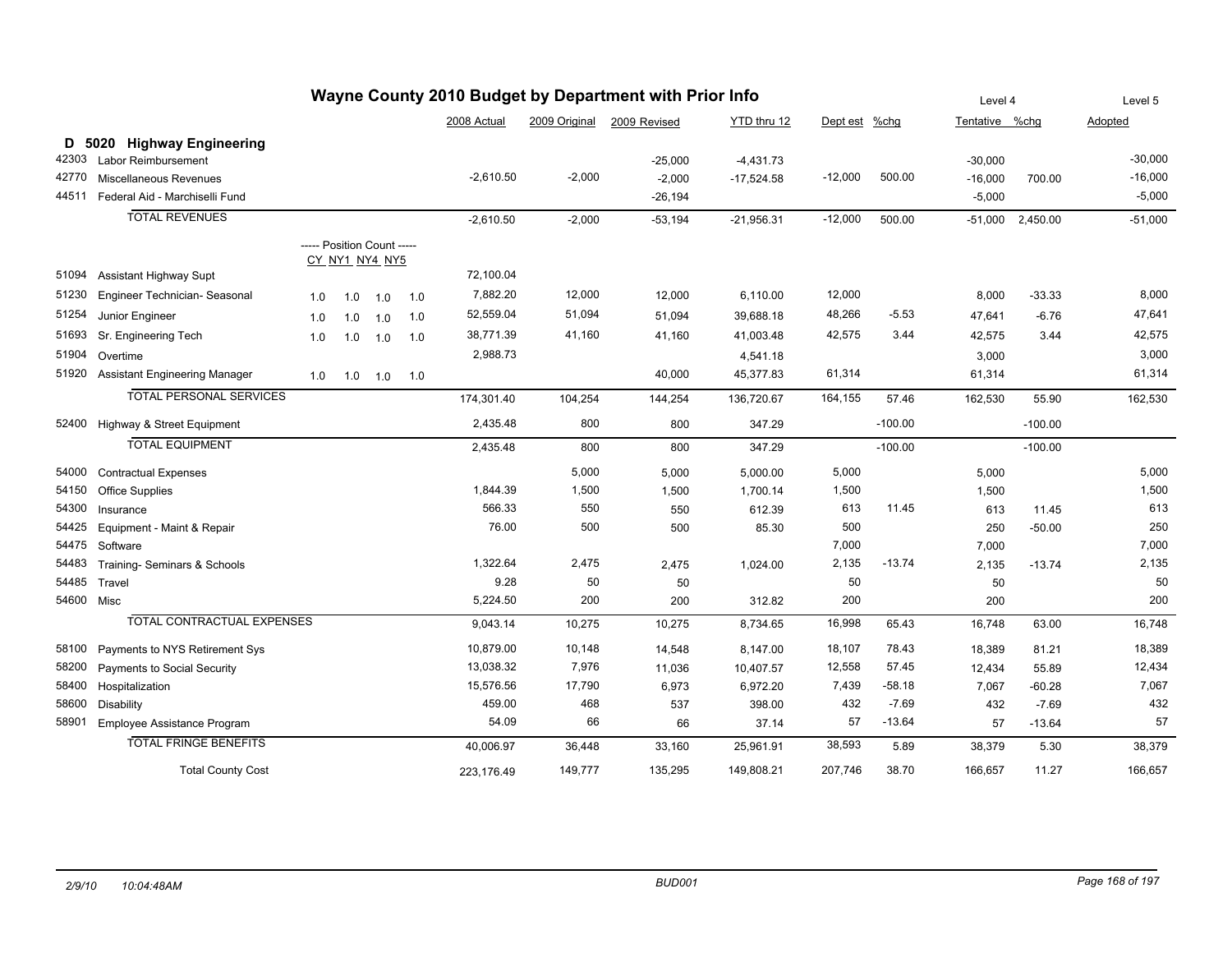| Wayne County 2010 Budget by Department with Prior Info |                                           |      |                            |      |      |              |               |              |              |           | Level 4  |                | Level 5  |           |
|--------------------------------------------------------|-------------------------------------------|------|----------------------------|------|------|--------------|---------------|--------------|--------------|-----------|----------|----------------|----------|-----------|
|                                                        |                                           |      |                            |      |      | 2008 Actual  | 2009 Original | 2009 Revised | YTD thru 12  | Dept est  | $%$ chg  | Tentative %chg |          | Adopted   |
| D 5110                                                 | <b>Maintenance of Roads &amp; Bridges</b> |      |                            |      |      |              |               |              |              |           |          |                |          |           |
| 42303                                                  | Labor Reimbursement                       |      |                            |      |      | $-17,446.24$ | $-13,000$     | $-13,000$    | $-5,583.65$  | $-9,000$  | $-30.77$ | $-9,000$       | $-30.77$ | $-9,000$  |
| 42304                                                  | <b>Material Reimbursement</b>             |      |                            |      |      | $-33,547.73$ | $-20,000$     | $-20,000$    | $-7,586.91$  | $-10,000$ | $-50.00$ | $-10,000$      | $-50.00$ | $-10,000$ |
| 42305                                                  | Sand                                      |      |                            |      |      | $-4,019.40$  |               |              |              |           |          |                |          |           |
| 42416                                                  | Rental of Equipment Other Govt            |      |                            |      |      | $-13,438.20$ | $-12,000$     | $-12,000$    | $-8,242.52$  | $-8,000$  | $-33.33$ | $-8,000$       | $-33.33$ | $-8,000$  |
|                                                        | <b>TOTAL REVENUES</b>                     |      |                            |      |      | $-68,451.57$ | $-45,000$     | $-45,000$    | $-21,413.08$ | $-27,000$ | $-40.00$ | $-27,000$      | $-40.00$ | $-27,000$ |
|                                                        |                                           |      | ----- Position Count ----- |      |      |              |               |              |              |           |          |                |          |           |
|                                                        |                                           |      | CY NY1 NY4 NY5             |      |      |              |               |              |              |           |          |                |          |           |
| 51097                                                  | General Highway Foreman                   | 1.0  | 1.0                        | 1.0  | 1.0  | 54,905.64    | 56,587        | 56.587       | 71,316.94    | 56,587    |          | 56,587         |          | 56,587    |
| 51181                                                  | Laborer-Seasonal                          | 1.0  | 1.0                        | 5.0  | 5.0  | 10,667.50    | 13,000        | 13,000       | 21,479.38    | 16,000    | 23.08    | 16.000         | 23.08    | 16,000    |
| 51212                                                  | M E O #2                                  | 9.0  | 9.0                        | 9.0  | 9.0  | 258,777.11   | 263,367       | 263,367      | 266,576.91   | 270,831   | 2.83     | 270,831        | 2.83     | 270,831   |
|                                                        | 51213 M E O #2- Seasonal                  | 7.0  | 1.0                        | 7.0  | 7.0  | 65,274.97    | 54,999        | 54,999       | 70,800.21    | 81,900    | 48.91    | 81,900         | 48.91    | 81,900    |
| 51244                                                  | M E O #1                                  | 9.0  | 9.0                        | 9.0  | 9.0  | 220,196.45   | 278,955       | 236,624      | 229,876.06   | 288,305   | 3.35     | 288,305        | 3.35     | 288,305   |
| 51268                                                  | HEO                                       | 12.0 | 12.0                       | 12.0 | 12.0 | 382,970.23   | 391,704       | 391,704      | 372,956.50   | 405,480   | 3.52     | 405.480        | 3.52     | 405,480   |
| 51270                                                  | Working Foreman                           | 3.0  | 3.0                        | 3.0  | 3.0  | 90,232.78    | 126,680       | 126,680      | 118,209.03   | 131,345   | 3.68     | 131,345        | 3.68     | 131,345   |
| 51315                                                  | <b>Highway Construction Foreman</b>       | 2.0  | 2.0                        | 2.0  | 2.0  | 19,205.58    | 46,982        | 46,982       | 41,294.53    | 95,220    | 102.67   | 76.176         | 62.14    | 76,176    |
| 51468                                                  | <b>Licensed Pesticide Applicator</b>      | 1.0  | 1.0                        | 1.0  | 1.0  | 4,832.00     | 6,500         | 6,500        | 5,848.00     | 6,500     |          | 6,500          |          | 6,500     |
| 51544                                                  | <b>Highway Bridge Construction</b>        | 1.0  | 1.0                        | 1.0  | 1.0  | 36,621.51    | 47,282        | 47,282       | 31,994.19    | 48,463    | 2.50     | 38,770         | $-18.00$ | 38,770    |
| 51904                                                  | Overtime                                  |      |                            |      |      | 54,976.89    | 49,650        | 49,650       | 53,714.71    | 50,000    | 0.70     | 50,000         | 0.70     | 50,000    |
|                                                        | <b>TOTAL PERSONAL SERVICES</b>            |      |                            |      |      | 1,198,660.66 | 1,335,706     | 1,293,375    | 1,284,066.46 | 1,450,631 | 8.60     | 1,421,894      | 6.45     | 1,421,894 |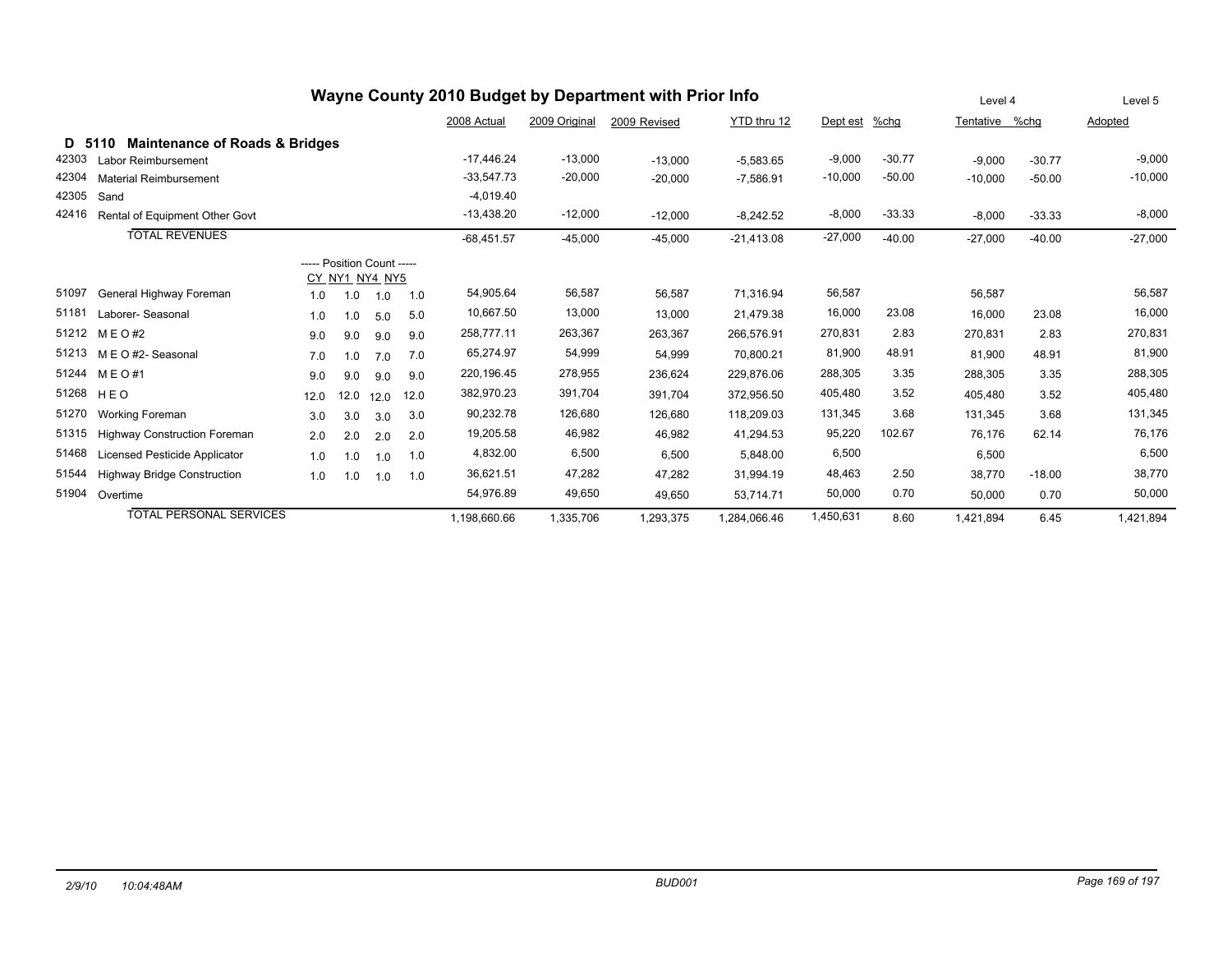| Wayne County 2010 Budget by Department with Prior Info |                                           |              |               |              |              |           |           |                | Level 4  | Level 5   |
|--------------------------------------------------------|-------------------------------------------|--------------|---------------|--------------|--------------|-----------|-----------|----------------|----------|-----------|
|                                                        |                                           | 2008 Actual  | 2009 Original | 2009 Revised | YTD thru 12  | Dept est  | $%$ chg   | Tentative %chg |          | Adopted   |
| D 5110                                                 | <b>Maintenance of Roads &amp; Bridges</b> |              |               |              |              |           |           |                |          |           |
| 54100                                                  | Supplies & Materials                      | 27,033.25    | 28,000        | 28,000       | 36,032.29    | 30,000    | 7.14      | 30,000         | 7.14     | 30,000    |
| 54107                                                  | <b>Bituminous Liquid</b>                  | 674,903.77   | 675,000       | 675,000      | 672,630.38   | 675,000   |           | 675,000        |          | 675,000   |
| 54108                                                  | <b>Bituminous Stockpile</b>               | 3.651.74     | 5,000         | 5,000        | 3,545.67     | 5,000     |           | 5,000          |          | 5,000     |
| 54109                                                  | <b>Bituminous Hot Mix</b>                 | 127,743.19   | 250,000       | 250,000      | 160,595.62   | 250,000   |           | 175,000        | $-30.00$ | 175,000   |
| 54127                                                  | Gabions                                   | 5,638.00     |               |              |              |           |           |                |          |           |
| 54130                                                  | Gravel                                    | 12,864.54    |               |              |              |           |           |                |          |           |
| 54132                                                  | Guide Rail & Posts                        | 27,332.50    | 20,000        | 20,000       | 10,662.06    | 19,000    | $-5.00$   | 19,000         | $-5.00$  | 19,000    |
| 54164                                                  | Pipe & Pipe Arches                        | 39,873.62    | 50,000        | 50,000       | 63,979.44    | 19,000    | $-62.00$  | 40,000         | $-20.00$ | 40,000    |
| 54175                                                  | Stone                                     | 102,932.47   | 115,000       | 115,000      | 121,655.01   | 115,000   |           | 110,000        | $-4.35$  | 110,000   |
| 54186                                                  | <b>Trees</b>                              | 9,970.00     | 12,500        | 12,500       | 10,835.00    | 12,500    |           | 12,500         |          | 12,500    |
| 54300                                                  | Insurance                                 | 6,998.19     | 7,000         | 7,000        | 6,744.47     | 7,000     |           | 7,000          |          | 7,000     |
| 54407                                                  | <b>Building Maintenance &amp; Repair</b>  | 17,829.06    | 25,000        | 25,000       | 16,046.28    | 24,000    | $-4.00$   | 20,000         | $-20.00$ | 20,000    |
| 54426                                                  | Equipment - Rental                        | 355,000.00   | 355,000       | 355,000      | 355,000.00   | 355,000   |           | 355,000        |          | 355,000   |
| 54429                                                  | Fire Extinguisher Inspection              | 474.00       | 450           | 450          | 397.00       | 425       | $-5.56$   | 425            | $-5.56$  | 425       |
| 54483                                                  | Training- Seminars & Schools              | 90.00        | 405           | 405          | 170.00       | 490       | 20.99     | 490            | 20.99    | 490       |
| 54490                                                  | Weed Spraying                             | 4,376.35     | 6,000         | 6,000        | 5,834.54     | 6,000     |           | 6,000          |          | 6,000     |
| 54600                                                  | Misc                                      | 5,308.28     | 4,000         | 4,000        | 3,211.57     | 3,500     | $-12.50$  | 3,500          | $-12.50$ | 3,500     |
| 54689                                                  | <b>Machinery Leasing</b>                  | 11,388.16    | 6,300         | 6,300        | 23,934.00    | 7,500     | 19.05     | 7,500          | 19.05    | 7,500     |
| 54784                                                  | <b>Drug Testing</b>                       | 1,703.00     | 3,500         | 1,514        | 726.00       | 2,500     | $-28.57$  | 2,500          | $-28.57$ | 2,500     |
|                                                        | <b>TOTAL CONTRACTUAL EXPENSES</b>         | 1,435,110.12 | 1,563,155     | 1,561,169    | 1,491,999.33 | 1,531,915 | $-2.00$   | 1,468,915      | $-6.03$  | 1,468,915 |
| 58100                                                  | Payments to NYS Retirement Sys            | 139,822.00   | 174,020       | 122,166      | 122,166.00   | 199,658   | 14.73     | 199.658        | 14.73    | 199,658   |
| 58200                                                  | Payments to Social Security               | 122,876.33   | 127,210       | 127,210      | 125,607.54   |           | $-100.00$ | 110,973        | $-12.76$ | 110,973   |
| 58400                                                  | Hospitalization                           | 290,688.83   | 318,721       | 381,053      | 368,588.17   | 459,682   | 44.23     | 436,698        | 37.02    | 436,698   |
| 58500                                                  | Unemployment                              | 16,229.74    | 30,000        | 30,000       | 46,152.28    | 32,000    | 6.67      | 32,000         | 6.67     | 32,000    |
| 58600                                                  | Disability                                | 5,661.00     | 5,772         | 5,772        | 5,698.00     | 5,328     | $-7.69$   | 5,328          | $-7.69$  | 5,328     |
| 58901                                                  | Employee Assistance Program               | 667.11       | 694           | 2,680        | 668.52       | 703       | 1.30      | 703            | 1.30     | 703       |
|                                                        | <b>TOTAL FRINGE BENEFITS</b>              | 575.945.01   | 656,417       | 668,881      | 668,880.51   | 697,371   | 6.24      | 785.360        | 19.64    | 785,360   |
|                                                        | <b>Total County Cost</b>                  | 3,141,264.22 | 3,510,278     | 3,478,425    | 3,423,533.22 | 3,652,917 | 4.06      | 3,649,169      | 3.96     | 3,649,169 |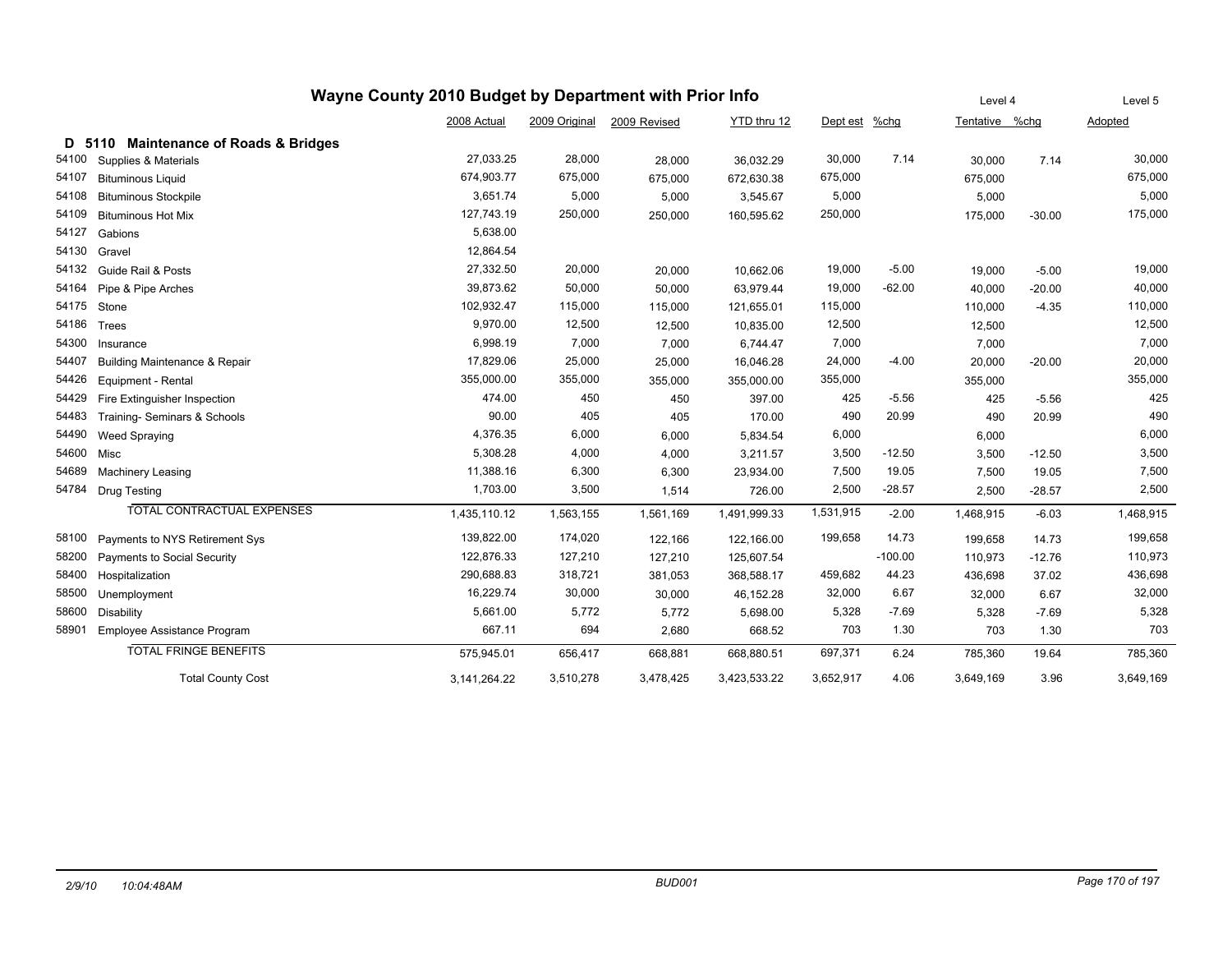| Wayne County 2010 Budget by Department with Prior Info |                                   |                            |                |     |     |               | Level 4       |              | Level 5       |               |           |                |           |            |
|--------------------------------------------------------|-----------------------------------|----------------------------|----------------|-----|-----|---------------|---------------|--------------|---------------|---------------|-----------|----------------|-----------|------------|
|                                                        |                                   |                            |                |     |     | 2008 Actual   | 2009 Original | 2009 Revised | YTD thru 12   | Dept est %chg |           | Tentative %chq |           | Adopted    |
|                                                        | D 5111 Road Striping & Sign Maint |                            |                |     |     |               |               |              |               |               |           |                |           |            |
| 42303                                                  | Labor Reimbursement               |                            |                |     |     | $-22,188.23$  | $-18,000$     | $-18,000$    | $-24,651.57$  | $-18,000$     |           | $-25,000$      | 38.89     | $-25,000$  |
| 42304                                                  | <b>Material Reimbursement</b>     |                            |                |     |     | $-121,108.66$ | $-120,000$    | $-120,000$   | $-142,903.18$ | $-120,000$    |           | $-120,000$     |           | $-120,000$ |
| 42416                                                  | Rental of Equipment Other Govt    |                            |                |     |     | $-14,407.87$  | $-8,000$      | $-8,000$     | $-16,400.58$  | $-8,000$      |           | $-8,000$       |           | $-8,000$   |
|                                                        | <b>TOTAL REVENUES</b>             |                            |                |     |     | $-157,704.76$ | $-146,000$    | $-146,000$   | $-183,955.33$ | $-146,000$    |           | $-153,000$     | 4.79      | $-153,000$ |
|                                                        |                                   | ----- Position Count ----- | CY_NY1_NY4_NY5 |     |     |               |               |              |               |               |           |                |           |            |
|                                                        | 51214 Sign Maintenance Worker     | 4.0                        | 4.0            | 4.0 | 4.0 | 174,691.88    | 156,070       | 156,070      | 153,336.77    | 159,401       | 2.13      | 159,401        | 2.13      | 159,401    |
| 51547                                                  | Sign Maintenance Foreman          | 1.0                        | 1.0            | 1.0 | 1.0 | 4,826.64      | 46,482        | 46,482       | 41,696.10     | 47,913        | 3.08      | 47,913         | 3.08      | 47,913     |
|                                                        | 51904 Overtime                    |                            |                |     |     | 13,252.16     | 11,000        | 11,000       | 13,004.76     | 11,000        |           | 11,000         |           | 11,000     |
|                                                        | <b>TOTAL PERSONAL SERVICES</b>    |                            |                |     |     | 192,770.68    | 213,552       | 213,552      | 208,037.63    | 218,314       | 2.23      | 218,314        | 2.23      | 218,314    |
| 52200                                                  | Office Equipment                  |                            |                |     |     | 4,274.50      |               |              |               |               |           |                |           |            |
| 52201                                                  | <b>Computer Equipment</b>         |                            |                |     |     | 168.00        |               |              |               |               |           |                |           |            |
|                                                        | <b>TOTAL EQUIPMENT</b>            |                            |                |     |     | 4,442.50      |               |              |               |               |           |                |           |            |
| 54100                                                  | Supplies & Materials              |                            |                |     |     | 7,636.96      | 12,000        | 12,000       | 11,457.31     | 9,000         | $-25.00$  | 9,000          | $-25.00$  | 9,000      |
| 54129                                                  | Glass Beads                       |                            |                |     |     | 47,266.40     | 50,000        | 50,000       | 43,600.00     | 50,000        |           | 50,000         |           | 50,000     |
| 54160                                                  | Paint - Road Striping             |                            |                |     |     | 175,884.95    | 175,000       | 175,000      | 210,291.38    | 180,500       | 3.14      | 180,500        | 3.14      | 180,500    |
| 54171                                                  | Sign Posts                        |                            |                |     |     | 24,575.00     | 25,000        | 25,000       | 11,102.98     | 25,000        |           | 25,000         |           | 25,000     |
| 54172                                                  | Sign Blanks & Faces               |                            |                |     |     | 30,789.23     | 40,000        | 40,000       | 24,831.05     | 40,000        |           | 40,000         |           | 40,000     |
| 54300                                                  | Insurance                         |                            |                |     |     | 709.46        | 710           | 710          | 677.28        | 710           |           | 710            |           | 710        |
| 54425                                                  | Equipment - Maint & Repair        |                            |                |     |     |               | 500           | 500          |               | 500           |           | 500            |           | 500        |
|                                                        | 54783 Hazard Materials            |                            |                |     |     |               | 2,500         | 2,500        | 3,750.00      |               | $-100.00$ |                | $-100.00$ |            |
|                                                        | <b>TOTAL CONTRACTUAL EXPENSES</b> |                            |                |     |     | 286,862.00    | 305,710       | 305,710      | 305,710.00    | 305,710       |           | 305,710        |           | 305,710    |
| 58100                                                  | Payments to NYS Retirement Sys    |                            |                |     |     | 18,824.00     | 22,290        | 22,290       | 16,001.00     | 23,915        | 7.29      | 25,343         | 13.70     | 25,343     |
| 58200                                                  | Payments to Social Security       |                            |                |     |     | 14,991.66     | 16,337        | 16,337       | 15,619.19     | 16,702        | 2.23      | 16,702         | 2.23      | 16,702     |
| 58400                                                  | Hospitalization                   |                            |                |     |     | 43,712.82     | 22,290        | 46,790       | 53,407.56     | 66,785        | 199.62    | 63,446         | 184.64    | 63,446     |
| 58600                                                  | Disability                        |                            |                |     |     | 765.00        | 780           | 780          | 770.00        | 720           | $-7.69$   | 720            | $-7.69$   | 720        |
| 58901                                                  | Employee Assistance Program       |                            |                |     |     | 90.15         | 94            | 94           | 92.85         | 95            | 1.06      | 95             | 1.06      | 95         |
|                                                        | <b>TOTAL FRINGE BENEFITS</b>      |                            |                |     |     | 78,383.63     | 61,791        | 86,291       | 85,890.60     | 108,217       | 75.13     | 106,306        | 72.04     | 106,306    |
|                                                        | <b>Total County Cost</b>          |                            |                |     |     | 404,754.05    | 435,053       | 459,553      | 415,682.90    | 486,241       | 11.77     | 477,330        | 9.72      | 477,330    |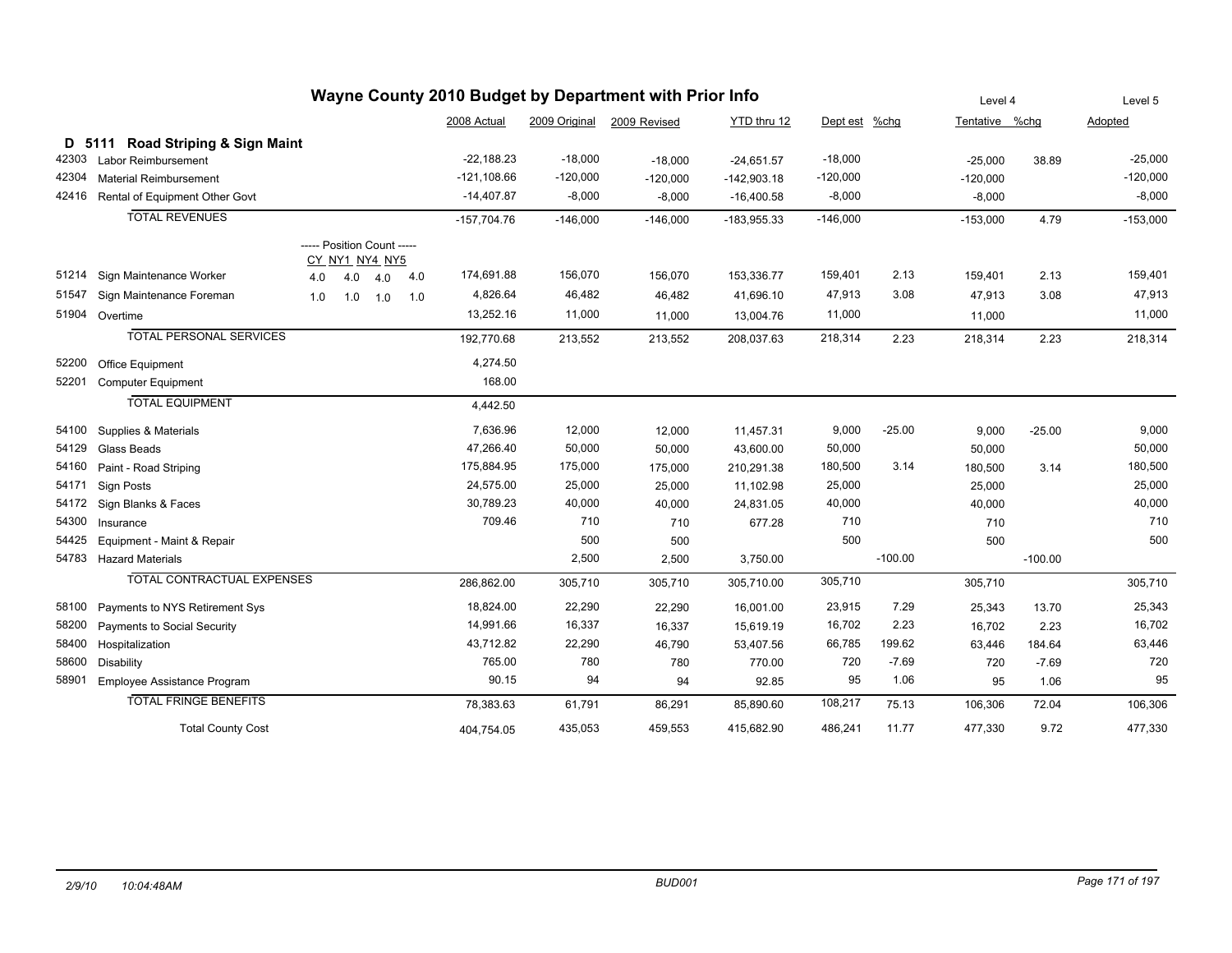|                                         | Wayne County 2010 Budget by Department with Prior Info |               |              |             |               |                |  |                |  |  |  |
|-----------------------------------------|--------------------------------------------------------|---------------|--------------|-------------|---------------|----------------|--|----------------|--|--|--|
|                                         | 2008 Actual                                            | 2009 Original | 2009 Revised | YTD thru 12 | Dept est %chg | Tentative %chq |  | <b>Adopted</b> |  |  |  |
| D 5112 Road Construction                |                                                        |               |              |             |               |                |  |                |  |  |  |
| 44511<br>Federal Aid - Marchiselli Fund |                                                        |               | $-214.910$   |             |               |                |  |                |  |  |  |
| <b>TOTAL REVENUES</b>                   |                                                        |               |              |             |               |                |  |                |  |  |  |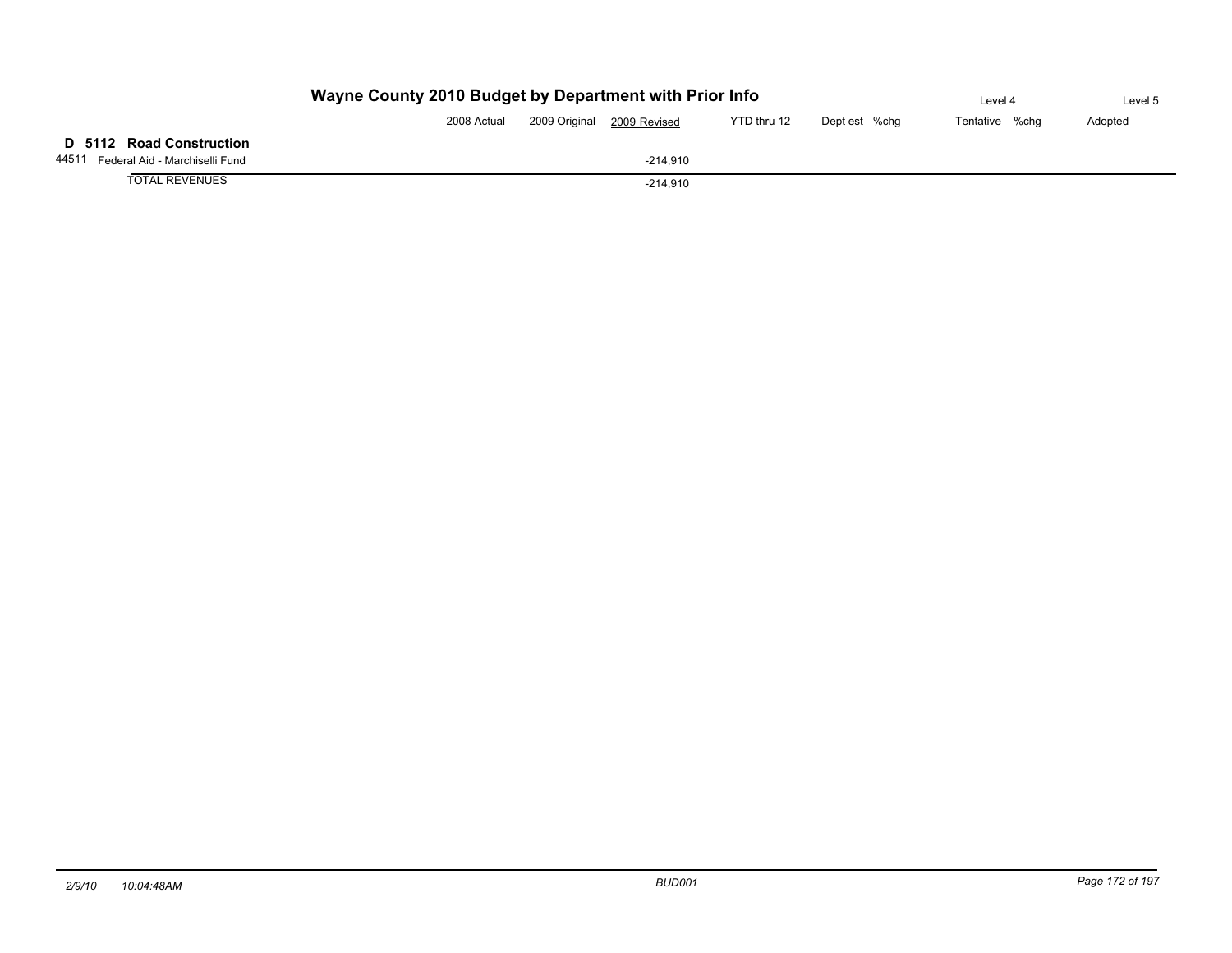|                                           | Wayne County 2010 Budget by Department with Prior Info |           |                            |             |               |                | Level 5         |
|-------------------------------------------|--------------------------------------------------------|-----------|----------------------------|-------------|---------------|----------------|-----------------|
|                                           | 2008 Actual                                            |           | 2009 Original 2009 Revised | YTD thru 12 | Dept est %chg | Tentative %chg | Adopted         |
| 5112 Road Construction<br>D               |                                                        |           |                            |             |               |                |                 |
| 52600<br><b>Highway Construction</b>      |                                                        | 1,600,000 |                            |             | 1,600,000     | 1,600,000      | 1,600,000       |
| 52602<br>Arcadia/Zurich/Norris rd Culve   | 19,496.85                                              |           | 34,549                     | 34,549.30   |               |                |                 |
| 52603<br>Misc Drainage Culvert            | 56,625.06                                              |           |                            |             |               |                |                 |
| 52604<br>N Huron Culvert Replacement      | 36,727.02                                              |           |                            |             |               |                |                 |
| 52611<br>W. Walworth Rd Hamelt Reconstr   |                                                        |           | 651,703                    | 701,986.75  |               |                |                 |
| 52612<br>WALWORTH RD RESURFACING          |                                                        |           | 499,575                    | 499,574.72  |               |                |                 |
| 52613<br>Highway Storarge Barn            |                                                        |           | 30,000                     |             |               |                |                 |
| 52614<br>W. Walworth Rd Paving Proj       |                                                        |           | 138,785                    | 138,785.23  |               |                |                 |
| 52615<br>Main St Paving Project           |                                                        |           | 85,903                     | 85,903.23   |               |                |                 |
| 52617<br>Misc Drainage Culvert Proj       |                                                        |           | 151,504                    | 151,503.90  |               |                |                 |
| 52618<br>Misc Guard Rail Maint Proj       |                                                        |           | 75,000                     | 51,295.06   |               |                |                 |
| 52619<br>Ridge Rd Culvert Replacement     |                                                        |           | 154,472                    | 154,471.66  |               |                |                 |
| 52621<br><b>Atlantic Ave Rehab</b>        |                                                        |           | 165,000                    | 105,113.04  |               |                |                 |
| 52622<br>CR 103 Rehab                     |                                                        |           | 448,000                    | 28,437.89   |               |                |                 |
| 52623<br><b>CR154 PREVENTATIVE MAINT</b>  |                                                        |           | 134,436                    | 122,324.07  |               |                |                 |
| 52624<br>CR220 Preventative Maintenance   |                                                        |           | 92,644                     | 79,327.53   |               |                |                 |
| 52625<br>CR 308 REHABILITATION            |                                                        |           | 660,000                    |             |               |                |                 |
| 52626<br><b>Buffalo St Paving Project</b> |                                                        |           | 41,010                     | 41,009.75   |               |                |                 |
| 52630<br>Erie St. Culvert Project         |                                                        |           | 100,000                    | 52,724.58   |               |                |                 |
| 52632<br>Knickerbocker Rd Project         |                                                        |           | 236,370                    | 7,596.33    |               |                |                 |
| 52662<br>Lake Road Over Maxwell Creek     | 1,113,216.34                                           |           | 10,000                     | 63,893.85   |               |                |                 |
| 52672<br>Alderman Road Project            | 11,408.94                                              |           |                            |             |               |                |                 |
| 52678<br>Signage Project                  | 60,217.65                                              |           | 172,169                    | 60,919.00   |               |                |                 |
| 52684<br>Wayneport Rd                     | 835,812.30                                             |           | 90,000                     | 92,152.96   |               |                |                 |
| 52686<br>Creager Island-Clyde River Pro   | 30,972.60                                              |           | 905,387                    | 71,746.12   |               |                |                 |
| 52690<br>Alderman Rd Paving Project       | 172,055.72                                             |           |                            |             |               |                |                 |
| 52691<br>Walworth Rd Paving Project       | 31,979.65                                              |           |                            |             |               |                |                 |
| 52692<br>Old Preemption Road Paving       | 172,730.76                                             |           |                            |             |               |                |                 |
| 52693<br>South Geneva Rd Proj             | 208,623.63                                             |           |                            |             |               |                |                 |
| 52694<br>Walworth Road Project            | 519,150.85                                             |           |                            |             |               |                |                 |
| 52695<br>W. Walworth Rd Project           | 522,869.94                                             |           |                            |             |               |                |                 |
| 52696<br>Newark Marion Rd Project         | 332,485.54                                             |           |                            |             |               |                |                 |
| 52698<br>W. Walworth Rd Culvert Resort    | 134,940.73                                             |           |                            |             |               |                |                 |
| 52699<br>Lyons Marengo Rd Culvert         | 85,443.84                                              |           |                            |             |               |                |                 |
| 52900<br><b>Bridge Construction</b>       |                                                        | 100,000   |                            |             | 100,000       | 100,000        | 100,000         |
| 52905<br>Alderman Rd Bridge               | 49,361.51                                              |           | 268,638                    | 158,841.45  |               |                |                 |
| 52920<br>Christian Holler Bridge Deck     |                                                        |           | 255,000                    | 28,652.63   |               |                |                 |
| 52955<br>Leroy Island Bridge              | 2,483,573.83                                           |           | 794,065                    | 616,523.41  |               |                |                 |
| 52979<br>Erie St Bridge                   | 1,865,683.47                                           |           | 150,000                    |             |               |                |                 |
| 2/9/10<br>10:04:48AM                      |                                                        |           | <b>BUD001</b>              |             |               |                | Page 173 of 197 |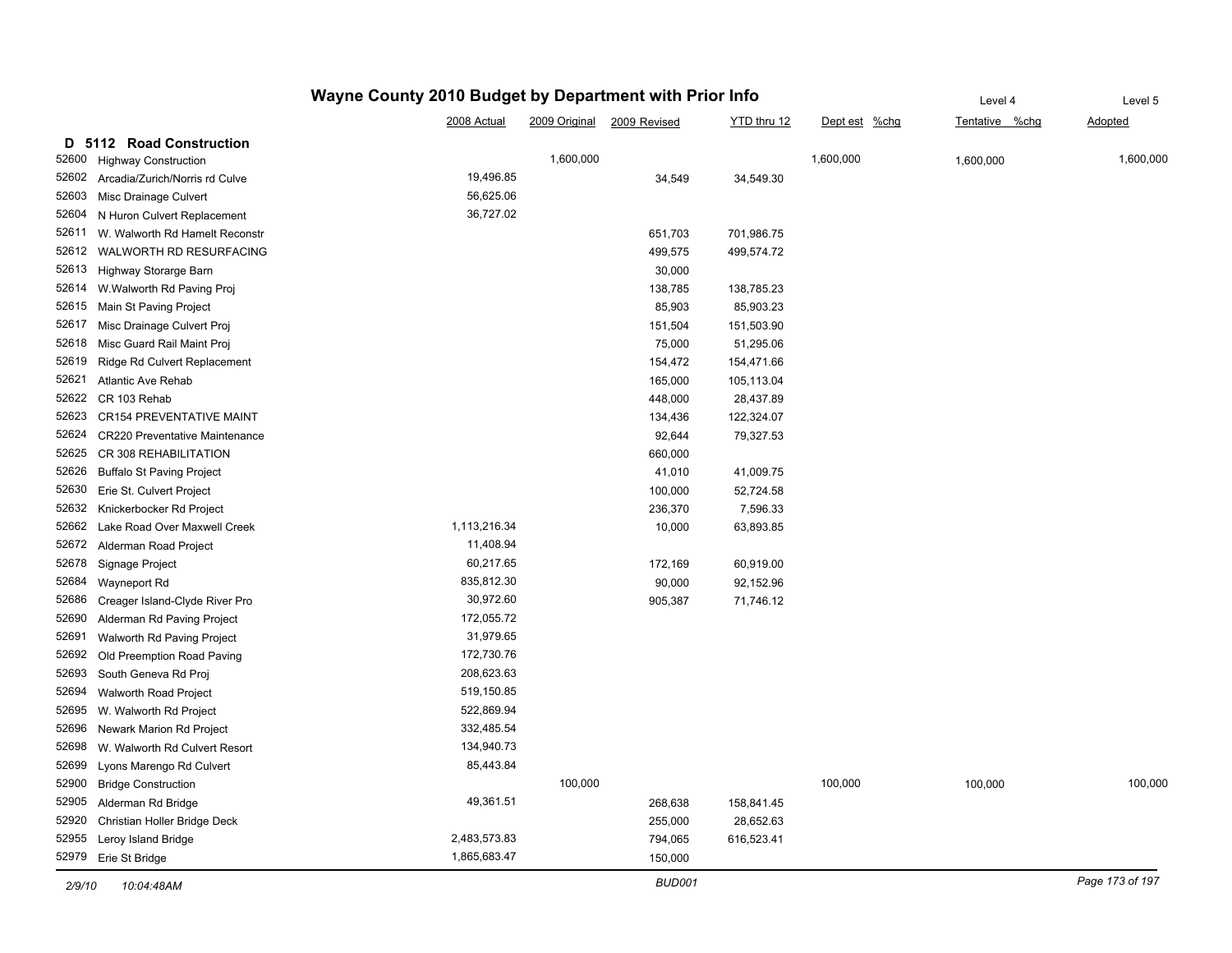| Wayne County 2010 Budget by Department with Prior Info | Level 4      | Level 5       |              |              |               |                |                |
|--------------------------------------------------------|--------------|---------------|--------------|--------------|---------------|----------------|----------------|
|                                                        | 2008 Actual  | 2009 Original | 2009 Revised | YTD thru 12  | Dept est %chg | Tentative %chq | <b>Adopted</b> |
| D 5112 Road Construction                               |              |               |              |              |               |                |                |
| 52987<br>Sodus Center Bridge                           | 91,705.01    |               | 846,097      | 890,531.17   |               |                |                |
| 52988<br>Misc Bridge Rehab Project                     | 5,364.52     |               | 81.752       | 53,919.33    |               |                |                |
| 52997<br><b>Tellier Rd Bridge Project</b>              | 284.419.28   |               |              |              |               |                |                |
| <b>TOTAL EQUIPMENT</b>                                 | 9.124.865.04 | 1,700,000     | 7.272.059    | 4.291.782.96 | 1,700,000     | 1.700.000      | 1,700,000      |
| <b>Total County Cost</b>                               | 9,124,865.04 | 1,700,000     | 7,057,149    | 4,291,782.96 | 1,700,000     | 1.700.000      | 1,700,000      |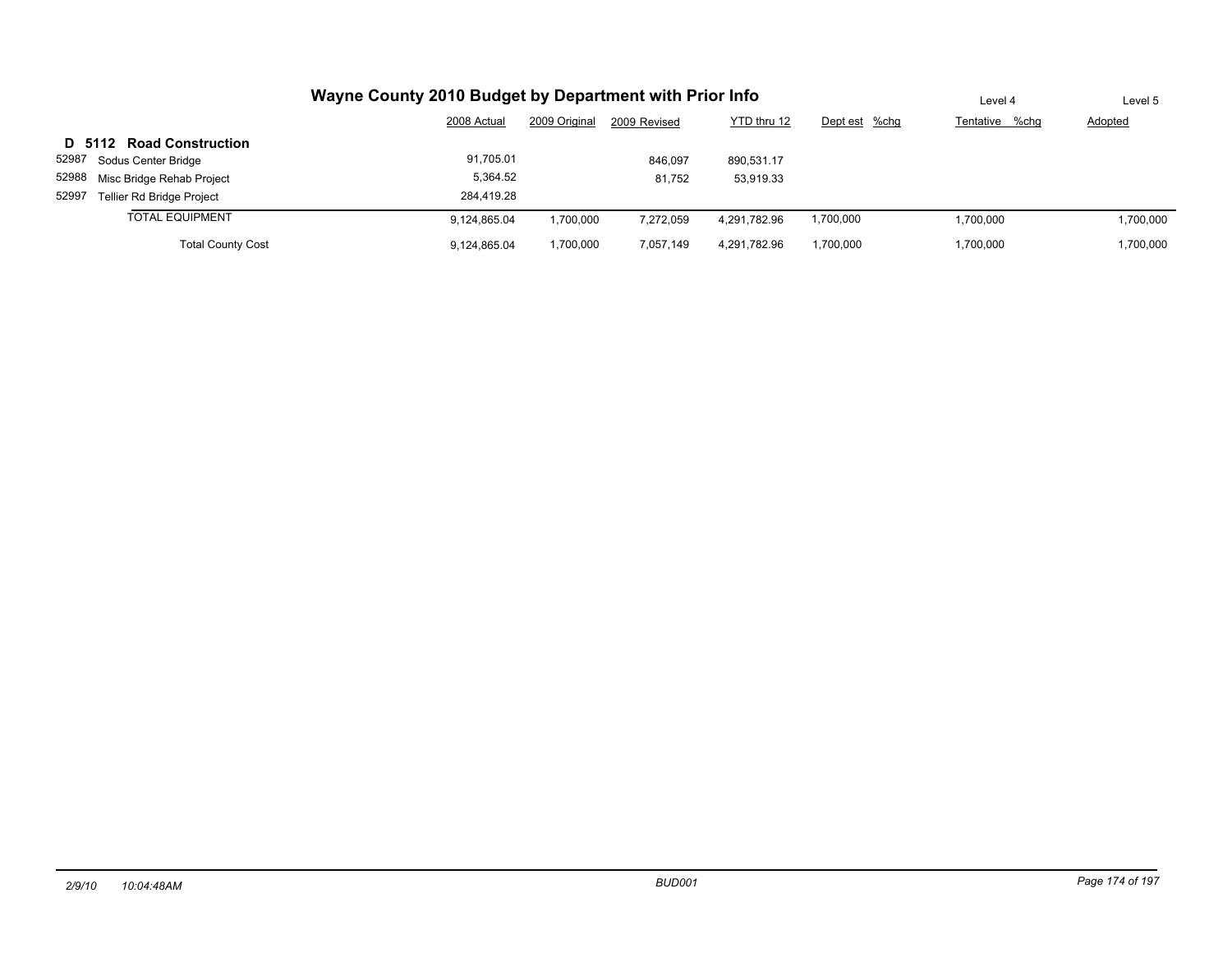|       | Wayne County 2010 Budget by Department with Prior Info |                                              |               |              |              |               |          |                | Level 4  | Level 5        |  |
|-------|--------------------------------------------------------|----------------------------------------------|---------------|--------------|--------------|---------------|----------|----------------|----------|----------------|--|
|       |                                                        | 2008 Actual                                  | 2009 Original | 2009 Revised | YTD thru 12  | Dept est %chg |          | Tentative %chq |          | <b>Adopted</b> |  |
|       | <b>Snow Removal - County</b><br>D 5142                 |                                              |               |              |              |               |          |                |          |                |  |
|       |                                                        | ----- Position Count -----<br>CY NY1 NY4 NY5 |               |              |              |               |          |                |          |                |  |
|       | 51212 MEO#2                                            | 5,008.08                                     |               |              |              |               |          |                |          |                |  |
|       | 51244 MEO#1                                            |                                              | 424.80        |              |              |               |          |                |          |                |  |
|       | 51268 HEO                                              | 5,646.72                                     |               |              |              |               |          |                |          |                |  |
|       | <b>TOTAL PERSONAL SERVICES</b>                         | 11,079.60                                    |               |              |              |               |          |                |          |                |  |
|       | 54300 Insurance                                        |                                              | 109.72        | 115          | 115<br>38.93 | 40            | $-65.22$ | 40             | $-65.22$ | 40             |  |
| 54400 | <b>Contracted Services</b>                             | 1,596,579.07                                 | 1,906,309     | 1,796,163    | 1,505,822.70 | 1,906,309     |          | 1,906,309      |          | 1,906,309      |  |
|       | <b>TOTAL CONTRACTUAL EXPENSES</b>                      | 1,596,688.79                                 | 1,906,424     | 1,796,278    | 1,505,861.63 | 1,906,349     | 0.00     | 1,906,349      | 0.00     | 1,906,349      |  |
|       | <b>Total County Cost</b>                               | 1,607,768.39                                 | 1,906,424     | 1,796,278    | 1,505,861.63 | 1,906,349     | 0.00     | 1,906,349      | 0.00     | 1,906,349      |  |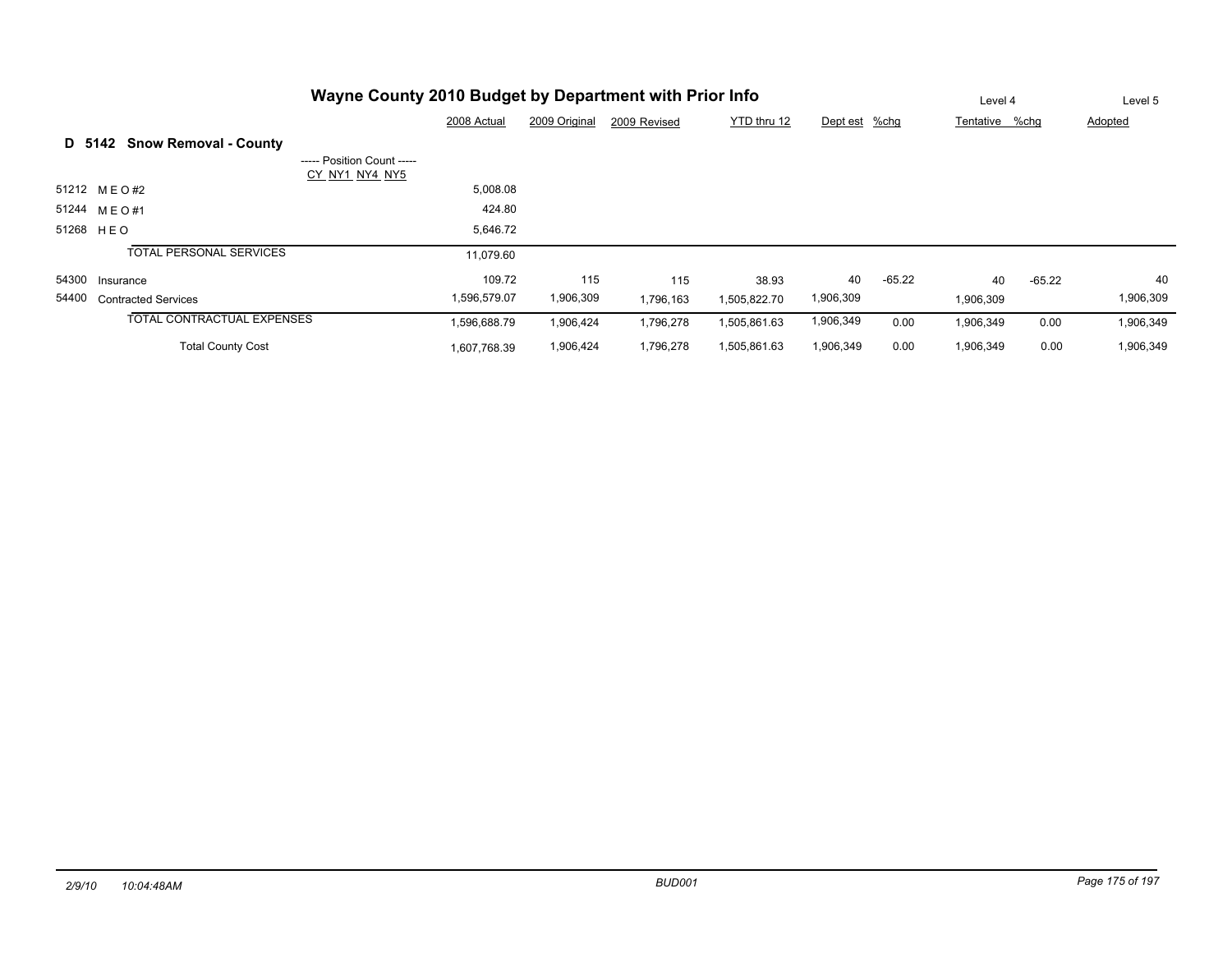| Wayne County 2010 Budget by Department with Prior Info          | Level 4     |               | Level 5      |             |               |                |          |                |  |
|-----------------------------------------------------------------|-------------|---------------|--------------|-------------|---------------|----------------|----------|----------------|--|
|                                                                 | 2008 Actual | 2009 Original | 2009 Revised | YTD thru 12 | Dept est %chg | Tentative %chq |          | <b>Adopted</b> |  |
| D 9040 Workmens Compensation Payments<br>58300<br>Workmens Comp | 18.606.32   | 20,000        | 2.337        | 2.336.11    | $-100.00$     | 6.000          | $-70.00$ | 6.000          |  |
| <b>TOTAL FRINGE BENEFITS</b>                                    | 18,606.32   | 20,000        | 2,337        | 2,336.11    | $-100.00$     | 6,000          | -70.00   | 6,000          |  |
| <b>Total County Cost</b>                                        | 18.606.32   | 20,000        | 2,337        | 2,336.11    | $0 - 100.00$  | 6,000          | $-70.00$ | 6,000          |  |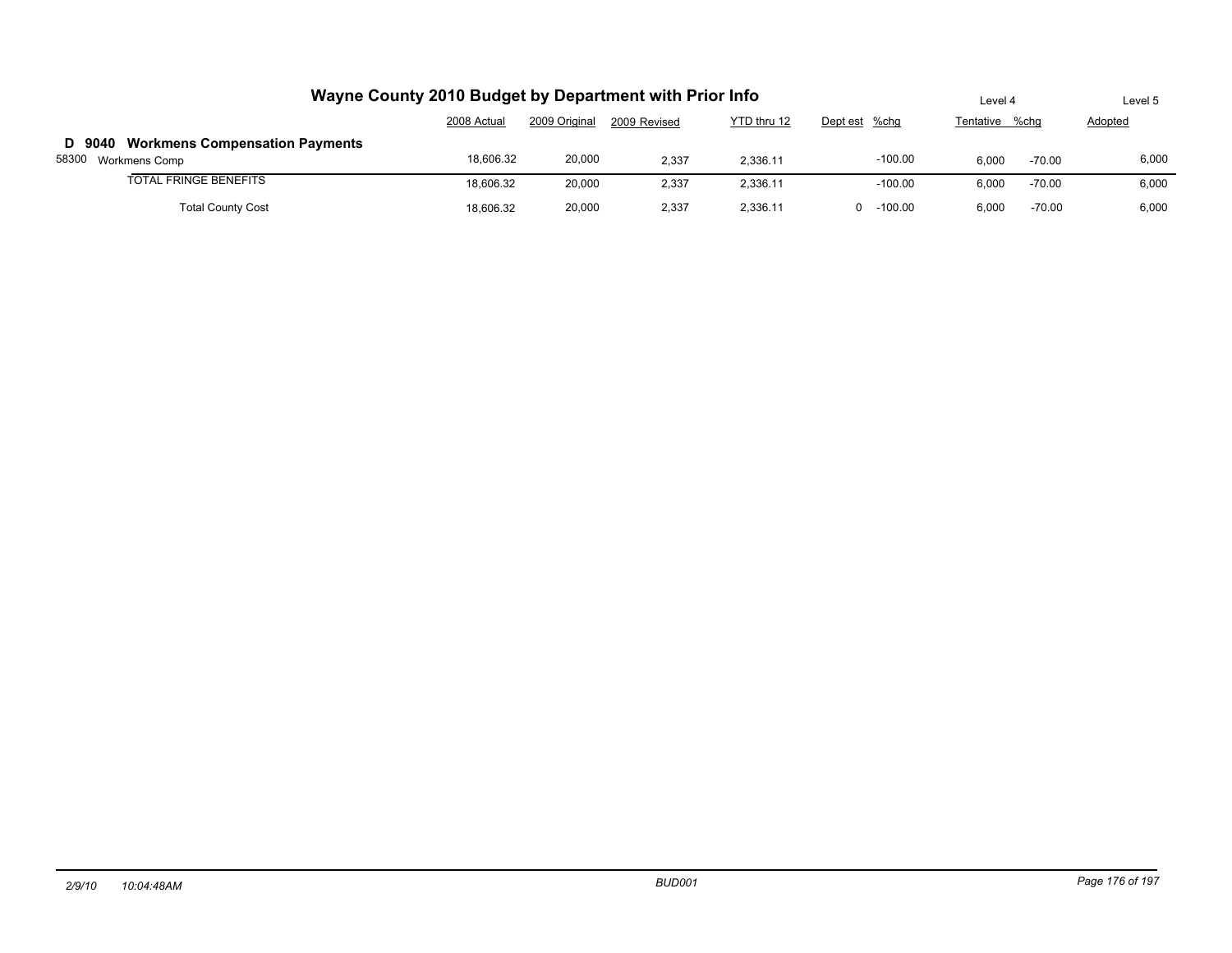| Wayne County 2010 Budget by Department with Prior Info                        |             |               |              |             |               |       |                |       | Level 5 |  |
|-------------------------------------------------------------------------------|-------------|---------------|--------------|-------------|---------------|-------|----------------|-------|---------|--|
|                                                                               | 2008 Actual | 2009 Original | 2009 Revised | YTD thru 12 | Dept est %chq |       | Tentative %chq |       | Adopted |  |
| <b>Hospital &amp; Medical Insurance</b><br>D 9060<br>58400<br>Hospitalization | 402.351.28  | 424,919       | 474.435      | 474.434.03  | 488,657       | 15.00 | 493.428        | 16.12 | 493,428 |  |
| <b>TOTAL FRINGE BENEFITS</b>                                                  | 402.351.28  | 424.919       | 474.435      | 474.434.03  | 488,657       | 15.00 | 493.428        | 16.12 | 493,428 |  |
| <b>Total County Cost</b>                                                      | 402.351.28  | 424,919       | 474.435      | 474.434.03  | 488,657       | 15.00 | 493.428        | 16.12 | 493,428 |  |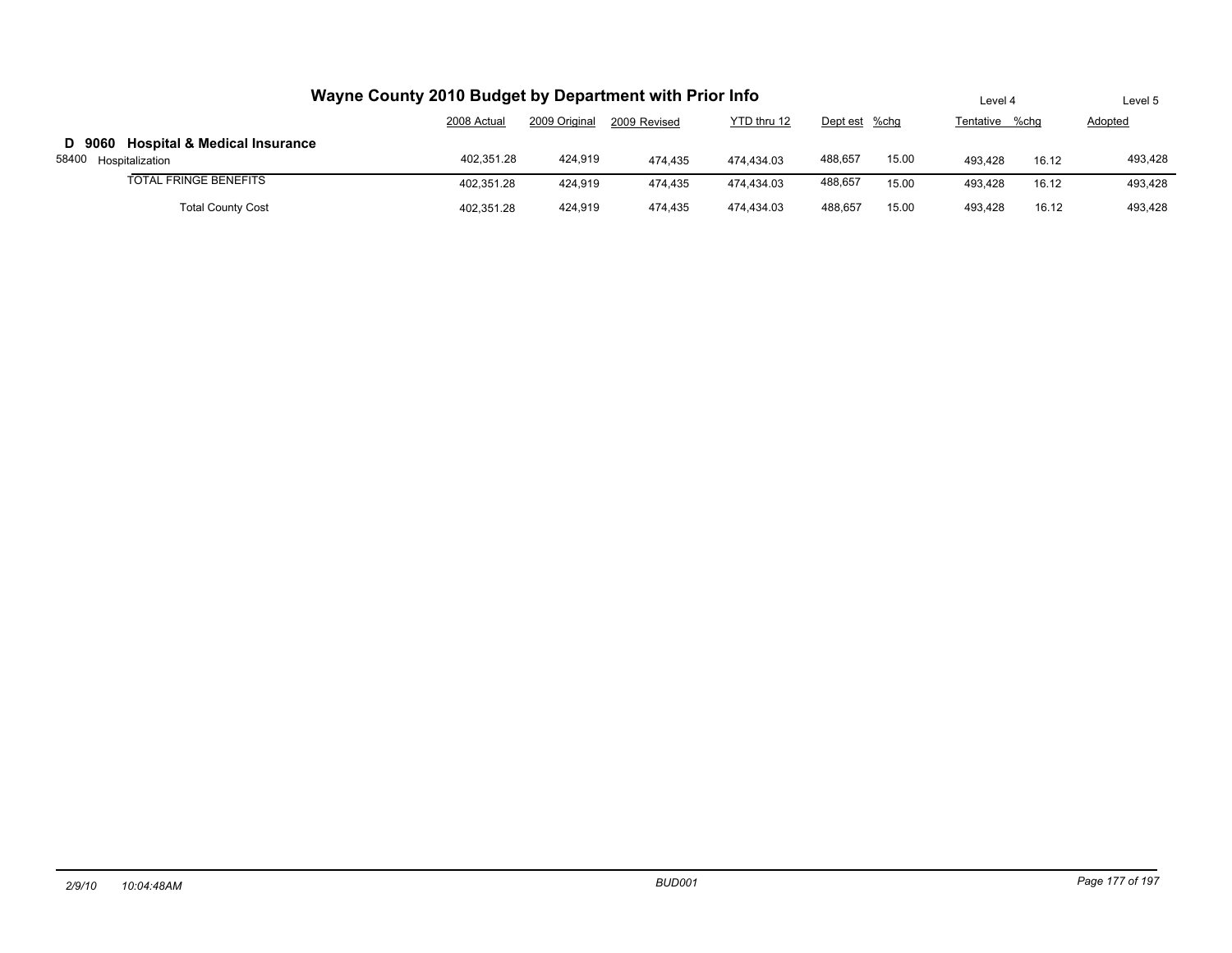|                              | Level 4     | Level 5      |             |               |                |                |  |
|------------------------------|-------------|--------------|-------------|---------------|----------------|----------------|--|
|                              | 2008 Actual | 2009 Revised | YTD thru 12 | Dept est %chg | Tentative %chg | <b>Adopted</b> |  |
| D 9080 Vacation              |             |              |             |               |                |                |  |
| 58800 Vacation               | 5,409.43    |              | 14,482      |               |                |                |  |
| <b>TOTAL FRINGE BENEFITS</b> | 5.409.43    |              | 14,482      |               |                |                |  |
| <b>Total County Cost</b>     | 0           |              |             |               |                |                |  |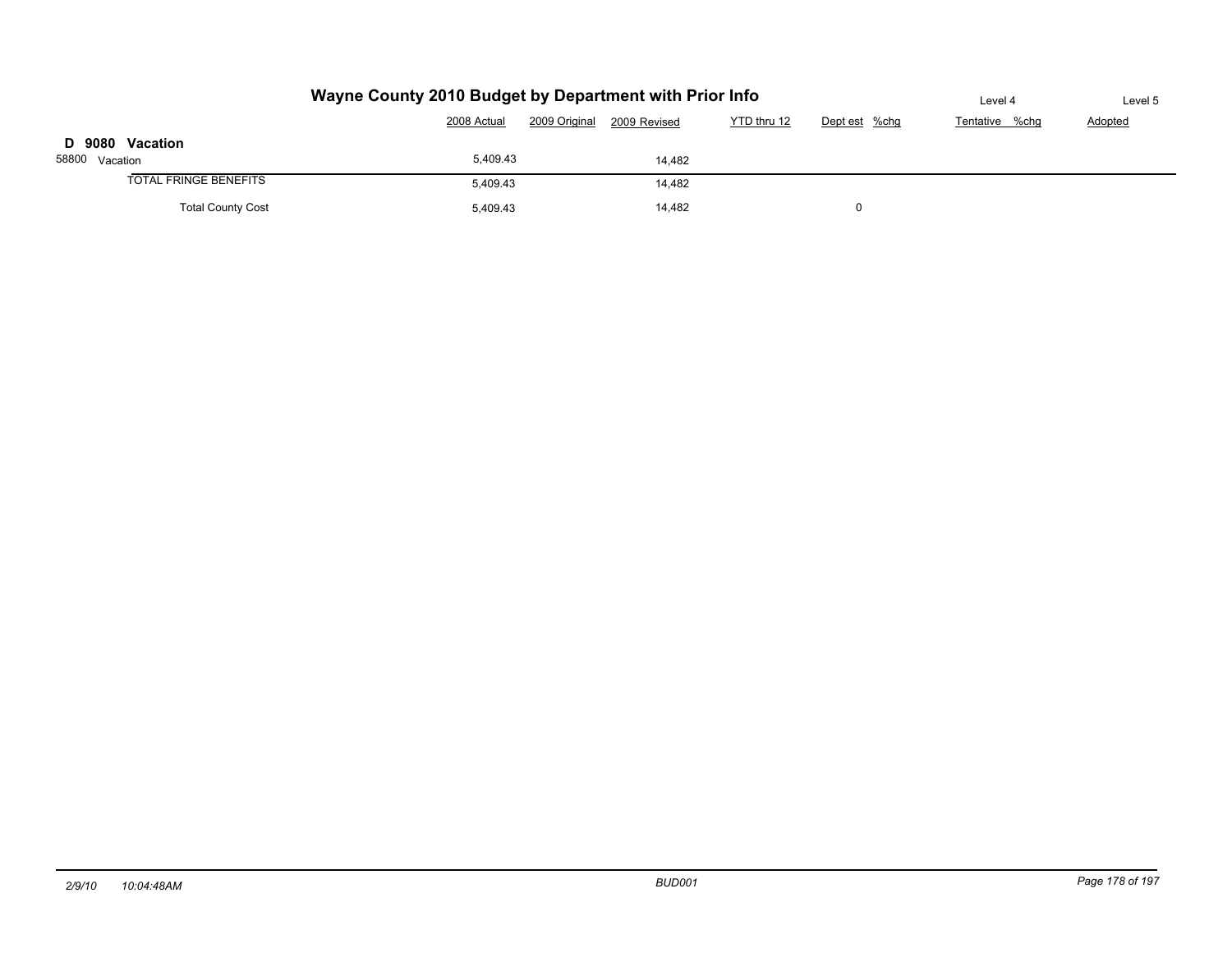|                                                 | Level 4                                                                      | Level 5 |           |  |  |  |  |  |  |  |  |
|-------------------------------------------------|------------------------------------------------------------------------------|---------|-----------|--|--|--|--|--|--|--|--|
|                                                 | 2009 Original<br>YTD thru 12<br>2008 Actual<br>2009 Revised<br>Dept est %chg |         |           |  |  |  |  |  |  |  |  |
| D 9081 Sick Time/Hosp.<br>58802 Sick Time/Hosp. | $-20,996.98$                                                                 | 85,646  | 85,645.72 |  |  |  |  |  |  |  |  |
| <b>TOTAL FRINGE BENEFITS</b>                    | $-20.996.98$                                                                 | 85,646  | 85,645.72 |  |  |  |  |  |  |  |  |
| <b>Total County Cost</b>                        |                                                                              |         |           |  |  |  |  |  |  |  |  |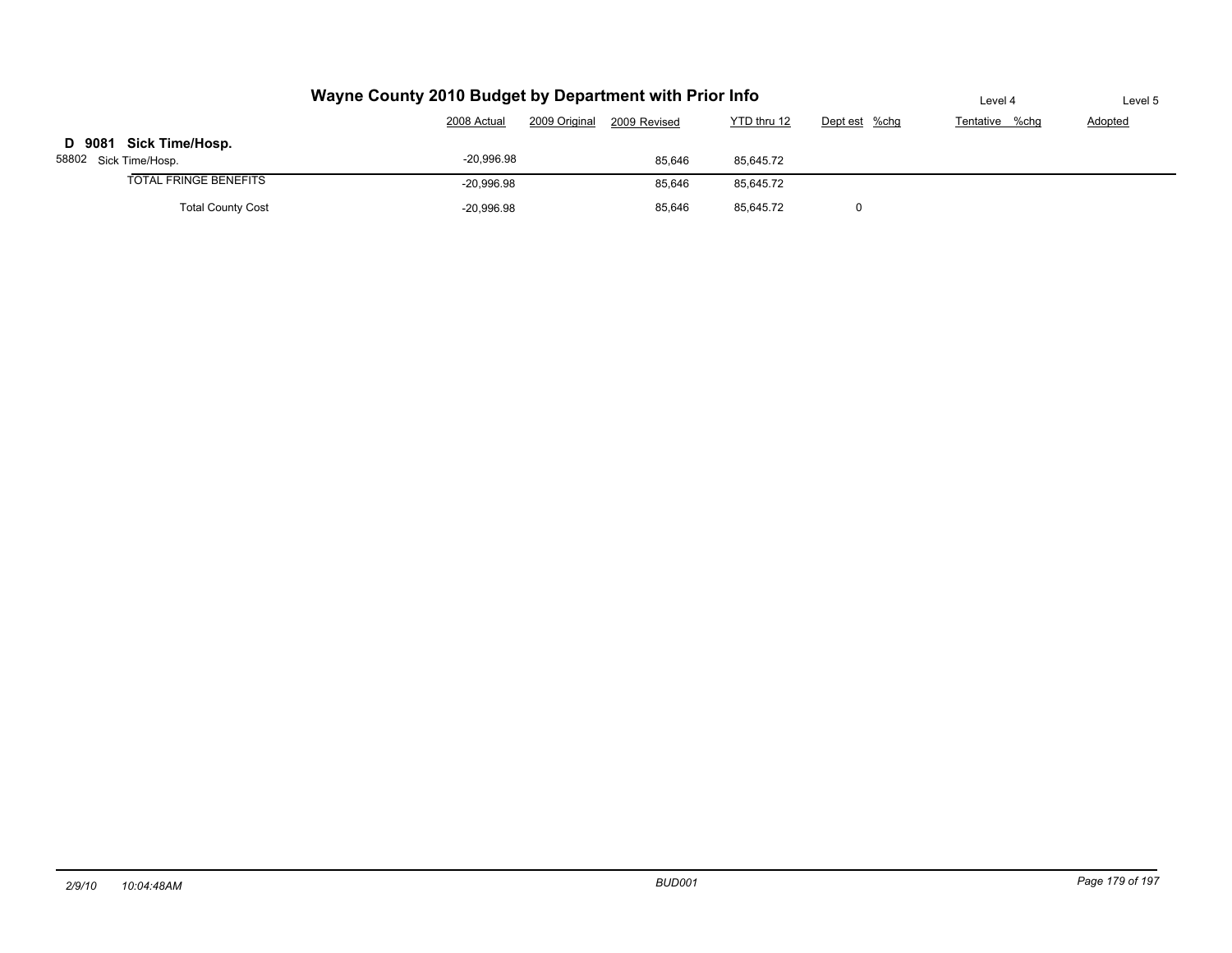| Wayne County 2010 Budget by Department with Prior Info |                                |                  |               |               |                  |              |           |                | Level 4   | Level 5      |
|--------------------------------------------------------|--------------------------------|------------------|---------------|---------------|------------------|--------------|-----------|----------------|-----------|--------------|
|                                                        |                                | 2008 Actual      | 2009 Original | 2009 Revised  | YTD thru 12      | Dept est     | $%$ chg   | Tentative %chg |           | Adopted      |
| D                                                      | 9999<br>Other                  |                  |               |               |                  |              |           |                |           |              |
| 42401                                                  | Interest Earnings              | $-609.62$        | $-200$        | $-200$        | $-1,108.06$      |              | $-100.00$ |                | $-100.00$ |              |
| 42653                                                  | Misc Rd Participation Payment  | $-345,000.00$    |               | $-45,000$     | $-50,283.75$     |              |           |                |           |              |
| 42654                                                  | <b>Highway Permit Fees</b>     | $-5,100.00$      | $-5,000$      | $-5,000$      | $-6,583.28$      | $-5,000$     |           | $-5,000$       |           | $-5,000$     |
| 42655                                                  | Minor Sales                    | $-642.50$        | $-1,000$      | $-1,000$      | $-407.16$        | $-500$       | $-50.00$  | $-500$         | $-50.00$  | $-500$       |
| 42680                                                  | Insurance Recoveries           | $-6,424.00$      |               |               | $-3,604.00$      |              |           |                |           |              |
| 42770                                                  | Miscellaneous Revenues         | $-8,295.88$      | $-5,000$      | $-5,000$      | $-6,824.89$      | $-3,000$     | $-40.00$  | $-3,000$       | $-40.00$  | $-3,000$     |
| 43501                                                  | Consolidated Highway Aid       | $-2,441,636.46$  | $-1,700,000$  | $-2,305,622$  | $-2,378,706.02$  | $-1,700,000$ |           | $-1,700,000$   |           | $-1,700,000$ |
| 43511                                                  | State Aid - Marchiselli Funds  | $-728,549.61$    |               | $-268,514$    | $-293,055.30$    |              |           |                |           |              |
| 44511                                                  | Federal Aid - Marchiselli Fund | $-3,568,631.95$  |               | $-2,337,517$  | $-1,240,073.27$  |              |           |                |           |              |
| 44512                                                  | Federal Aid-Walsh              | -447,191.63      |               | $-14,338$     | $-30,504.42$     |              |           |                |           |              |
| 44551                                                  | Fed Aid-Stimulus Funds         |                  |               | $-1,615,000$  | $-87,152.64$     |              |           |                |           |              |
| 45031                                                  | Interfund Transfers            | $-7,418,262.00$  | $-6,681,486$  | $-6,890,497$  | $-6,890,497.42$  |              | $-100.00$ | $-6,952,285$   | 4.05      | $-6,952,285$ |
|                                                        | <b>TOTAL REVENUES</b>          | $-14,970,343.65$ | $-8,392,686$  | $-13,487,688$ | $-10,988,800.21$ | $-1,708,500$ | $-79.64$  | $-8,660,785$   | 3.19      | $-8,660,785$ |
|                                                        | <b>TOTAL FRINGE BENEFITS</b>   |                  |               |               |                  |              |           |                |           |              |
|                                                        | <b>Total County Cost</b>       | $-14,970,343.65$ | $-8,392,686$  | $-13,487,688$ | $-10,988,800.21$ | $-1,708,500$ | $-79.64$  | $-8,660,785$   | 3.19      | $-8,660,785$ |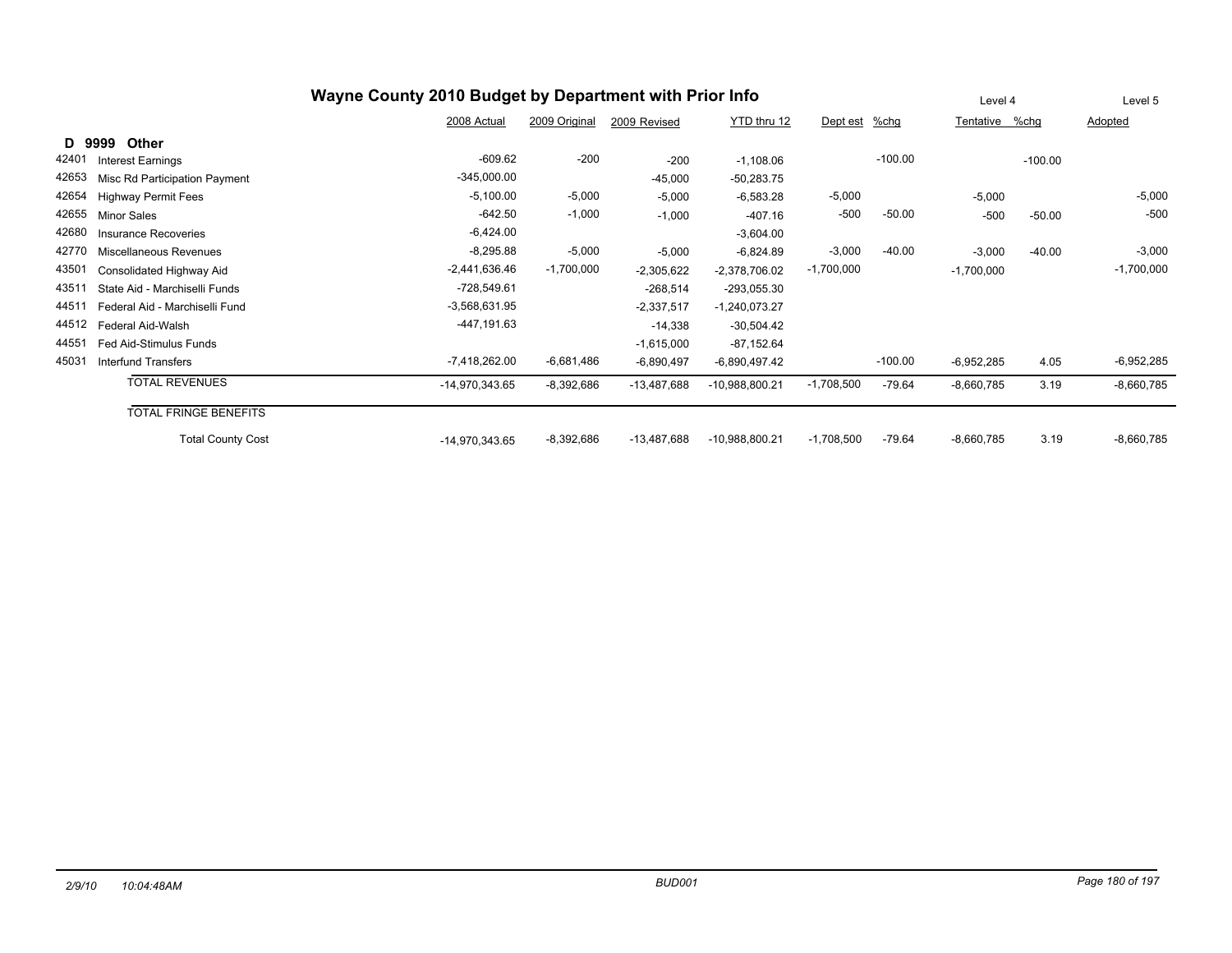| Wayne County 2010 Budget by Department with Prior Info |                                          |                            |     |                |     |               |                            |            |               |               |          | Level 4        | Level 5  |            |
|--------------------------------------------------------|------------------------------------------|----------------------------|-----|----------------|-----|---------------|----------------------------|------------|---------------|---------------|----------|----------------|----------|------------|
|                                                        |                                          |                            |     |                |     | 2008 Actual   | 2009 Original 2009 Revised |            | YTD thru 12   | Dept est %chg |          | Tentative %chg |          | Adopted    |
|                                                        |                                          |                            |     |                |     |               |                            |            |               |               |          |                |          |            |
|                                                        | DM 5130 Road Machinery                   |                            |     |                |     |               |                            |            |               |               |          |                |          |            |
| 42303                                                  | Labor Reimbursement                      |                            |     |                |     | $-192.00$     | $-300$                     | $-300$     | $-192.00$     | $-300$        |          | $-300$         |          | $-300$     |
| 42304                                                  | <b>Material Reimbursement</b>            |                            |     |                |     | $-858,773.71$ | $-550,000$                 | $-360,000$ | -471,389.75   | $-350,000$    | $-36.36$ | $-400,000$     | $-27.27$ | $-400,000$ |
|                                                        | <b>TOTAL REVENUES</b>                    |                            |     |                |     | $-858,965.71$ | $-550,300$                 | $-360,300$ | $-471,581.75$ | $-350,300$    | $-36.34$ | $-400,300$     | $-27.26$ | $-400,300$ |
|                                                        |                                          | ----- Position Count ----- |     | CY NY1 NY4 NY5 |     |               |                            |            |               |               |          |                |          |            |
| 51298                                                  | Automotive Mechanic                      | 3.0                        | 3.0 | 3.0            | 3.0 | 121,258.70    | 125,430                    | 125,430    | 125,033.30    | 128,625       | 2.55     | 128,625        | 2.55     | 128,625    |
| 51318                                                  | Automotive Mechanic Foreman              | 1.0                        | 1.0 | 1.0            | 1.0 | 46,012.28     | 46,982                     | 46,982     | 46,808.83     | 48,463        | 3.15     | 48,463         | 3.15     | 48,463     |
| 51543                                                  | Auto Body Technician                     | 2.0                        | 2.0 | 2.0            | 2.0 | 73,668.60     | 82,306                     | 82,306     | 75,719.33     | 84,360        | 2.50     | 84,360         | 2.50     | 84,360     |
| 51904                                                  | Overtime                                 |                            |     |                |     | 14,743.26     | 14,000                     | 11,090     | 9,643.87      | 14,000        |          | 14,000         |          | 14,000     |
|                                                        | <b>TOTAL PERSONAL SERVICES</b>           |                            |     |                |     | 255,682.84    | 268,718                    | 265,808    | 257,205.33    | 275,448       | 2.50     | 275,448        | 2.50     | 275,448    |
| 52400                                                  | Highway & Street Equipment               |                            |     |                |     | 373,597.81    | 277,000                    | 374,189    | 364,768.35    | 625,000       | 125.63   | 350,000        | 26.35    | 350,000    |
|                                                        | <b>TOTAL EQUIPMENT</b>                   |                            |     |                |     | 373,597.81    | 277,000                    | 374,189    | 364,768.35    | 625,000       | 125.63   | 350,000        | 26.35    | 350,000    |
| 54000                                                  | <b>Contractual Expenses</b>              |                            |     |                |     |               |                            | 37,100     | 38,137.24     |               |          |                |          |            |
| 54100                                                  | Supplies & Materials                     |                            |     |                |     | 44,693.01     | 48,000                     | 48,000     | 52,377.14     | 50,000        | 4.17     | 50,000         | 4.17     | 50,000     |
| 54121                                                  | Diesel Fuel                              |                            |     |                |     | 777,750.52    | 630,000                    | 380,000    | 392,802.00    | 500,000       | $-20.63$ | 425,000        | $-32.54$ | 425,000    |
| 54128                                                  | Gasoline- Oil- Lube                      |                            |     |                |     | 426,710.89    | 410,000                    | 260,000    | 255,691.24    | 300,000       | $-26.83$ | 275,000        | $-32.93$ | 275,000    |
| 54140                                                  | Kerosene                                 |                            |     |                |     | 912.00        | 2,000                      | 2,000      | 1,261.53      | 2,000         |          | 1,500          | $-25.00$ | 1,500      |
| 54167                                                  | Propane Gas                              |                            |     |                |     | 7,047.89      | 10,000                     | 10,000     | 5,598.74      | 9,000         | $-10.00$ | 9,000          | $-10.00$ | 9,000      |
| 54180                                                  | <b>Tires</b>                             |                            |     |                |     | 25,606.01     | 35,000                     | 35,000     | 32,729.21     | 35,000        |          | 35,000         |          | 35,000     |
| 54187                                                  | Uniforms                                 |                            |     |                |     | 5,882.50      | 4,500                      | 4,500      | 3,096.30      | 3,500         | $-22.22$ | 3,500          | $-22.22$ | 3,500      |
| 54210                                                  | Gas                                      |                            |     |                |     | 19,654.55     | 30,000                     | 30,000     | 18,544.10     | 21,000        | $-30.00$ | 21,000         | $-30.00$ | 21,000     |
| 54220                                                  | Light & Power                            |                            |     |                |     | 27,950.80     | 30,000                     | 30,000     | 27,964.04     | 28,000        | $-6.67$  | 28,000         | $-6.67$  | 28,000     |
| 54230                                                  | Telephone                                |                            |     |                |     | 7,515.24      | 8,000                      | 8,000      | 7,358.96      | 8,000         |          | 8,000          |          | 8,000      |
| 54240                                                  | Water                                    |                            |     |                |     | 7,359.10      | 4,600                      | 4,600      | 4,547.53      | 5,500         | 19.57    | 5,000          | 8.70     | 5,000      |
| 54250                                                  | Refuse                                   |                            |     |                |     | 958.98        | 1,300                      | 1,300      | 1,668.84      | 1,800         | 38.46    | 1,800          | 38.46    | 1,800      |
| 54300                                                  | Insurance                                |                            |     |                |     | 918.64        | 920                        | 920        | 898.32        | 920           |          | 920            |          | 920        |
| 54407                                                  | <b>Building Maintenance &amp; Repair</b> |                            |     |                |     | 18,331.80     | 15,000                     | 15,000     | 16,702.20     | 15,000        |          | 15,000         |          | 15,000     |
| 54425                                                  | Equipment - Maint & Repair               |                            |     |                |     | 121,744.35    | 130,000                    | 130,000    | 134,907.08    | 130,000       |          | 130,000        |          | 130,000    |
| 54600                                                  | Misc                                     |                            |     |                |     | 612.48        | 500                        | 500        | 491.74        | 500           |          | 500            |          | 500        |
| 54783                                                  | <b>Hazard Materials</b>                  |                            |     |                |     | 324.00        | 1,500                      | 1,500      | 1,406.25      | 1,500         |          | 1,500          |          | 1,500      |
|                                                        | TOTAL CONTRACTUAL EXPENSES               |                            |     |                |     | 1,493,972.76  | 1,361,320                  | 998,420    | 996,182.46    | 1,111,720     | $-18.34$ | 1,010,720      | $-25.75$ | 1,010,720  |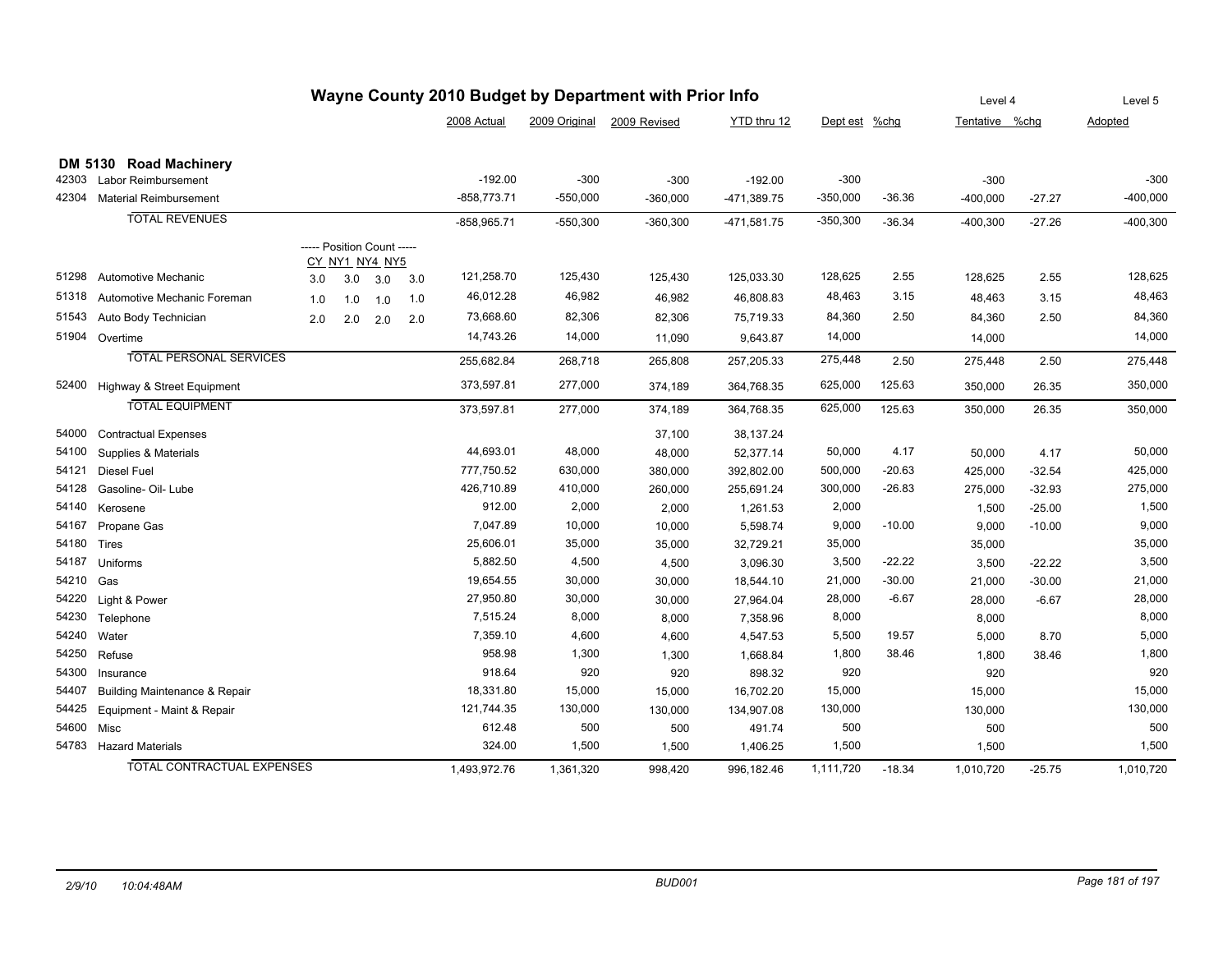|                                         |              | Level 4       |              | Level 5      |               |         |                |         |           |
|-----------------------------------------|--------------|---------------|--------------|--------------|---------------|---------|----------------|---------|-----------|
|                                         | 2008 Actual  | 2009 Original | 2009 Revised | YTD thru 12  | Dept est %chg |         | Tentative %chq |         | Adopted   |
| DM 5130 Road Machinery                  |              |               |              |              |               |         |                |         |           |
| 58100<br>Payments to NYS Retirement Sys | 22.340.00    | 27,894        | 24,587       | 19.517.00    | 32,779        | 17.51   | 32.779         | 17.51   | 32,779    |
| 58200<br>Payments to Social Security    | 19.553.52    | 20,557        | 20,557       | 19.526.99    | 21,072        | 2.51    | 21.072         | 2.51    | 21,072    |
| 58400 Hospitalization                   | 33.956.46    | 35,416        | 35,416       | 39,831.66    | 48,227        | 36.17   | 45,816         | 29.37   | 45,816    |
| 58600<br>Disability                     | 918.00       | 936           | 936          | 924.00       | 864           | $-7.69$ | 864            | $-7.69$ | 864       |
| 58901<br>Employee Assistance Program    | 90.15        | 113           | 113          | 111.42       | 114           | 0.88    | 114            | 0.88    | 114       |
| <b>TOTAL FRINGE BENEFITS</b>            | 76.858.13    | 84,916        | 81,609       | 79.911.07    | 103,056       | 21.36   | 100,645        | 18.52   | 100,645   |
| <b>Total County Cost</b>                | 1.341.145.83 | 1,441,654     | 1,359,726    | 1.226.485.46 | 1.764.924     | 22.42   | 1,336,513      | $-7.29$ | 1,336,513 |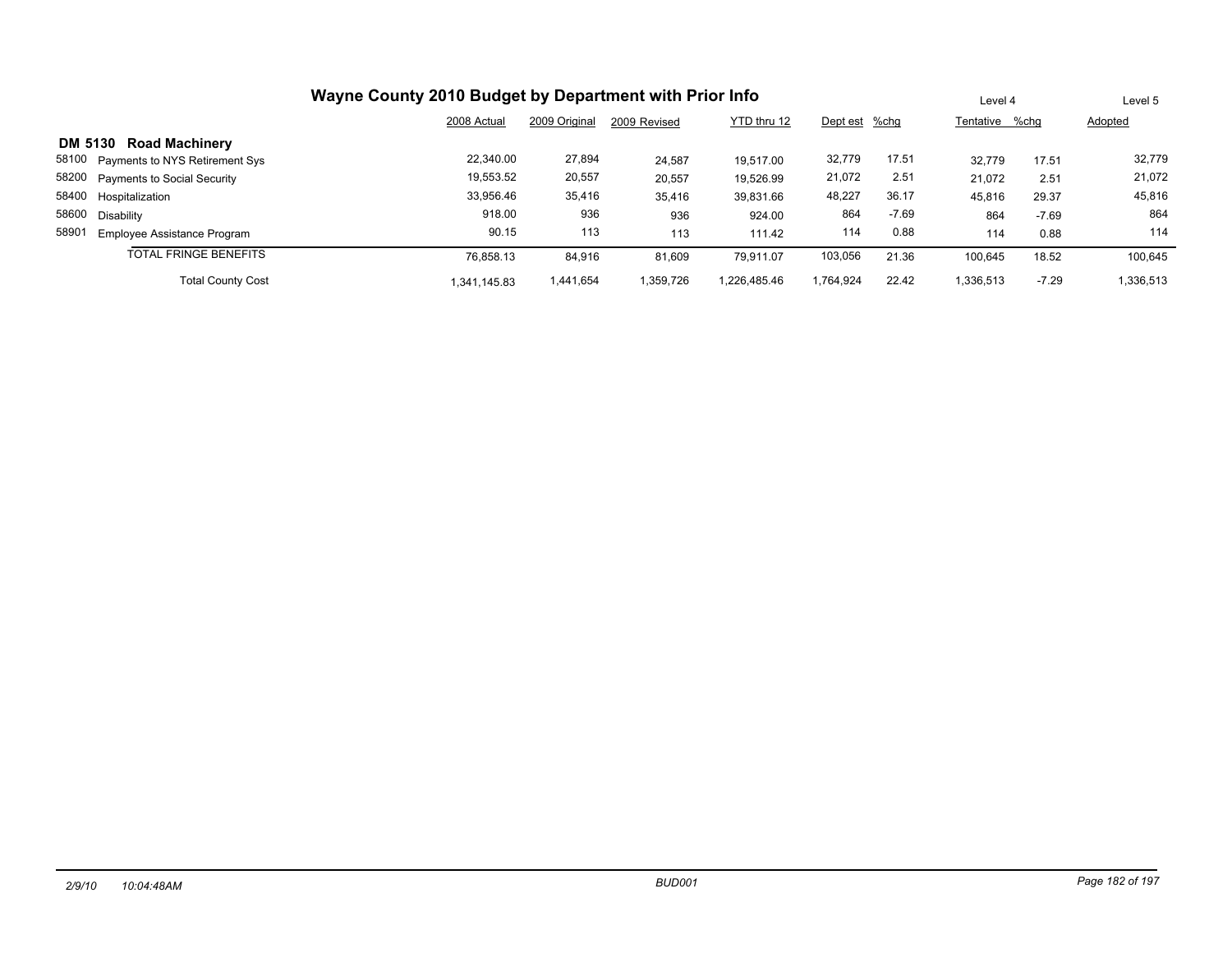|         | Wayne County 2010 Budget by Department with Prior Info |             | Level 4       | Level 5      |             |               |                |         |
|---------|--------------------------------------------------------|-------------|---------------|--------------|-------------|---------------|----------------|---------|
|         |                                                        | 2008 Actual | 2009 Original | 2009 Revised | YTD thru 12 | Dept est %chg | Tentative %chg | Adopted |
| DM 9040 | <b>Workmens Compensation Payments</b>                  |             |               |              |             |               |                |         |
|         | TOTAL FRINGE BENEFITS                                  |             |               |              |             |               |                |         |
|         | <b>Total County Cost</b>                               |             |               |              |             |               |                |         |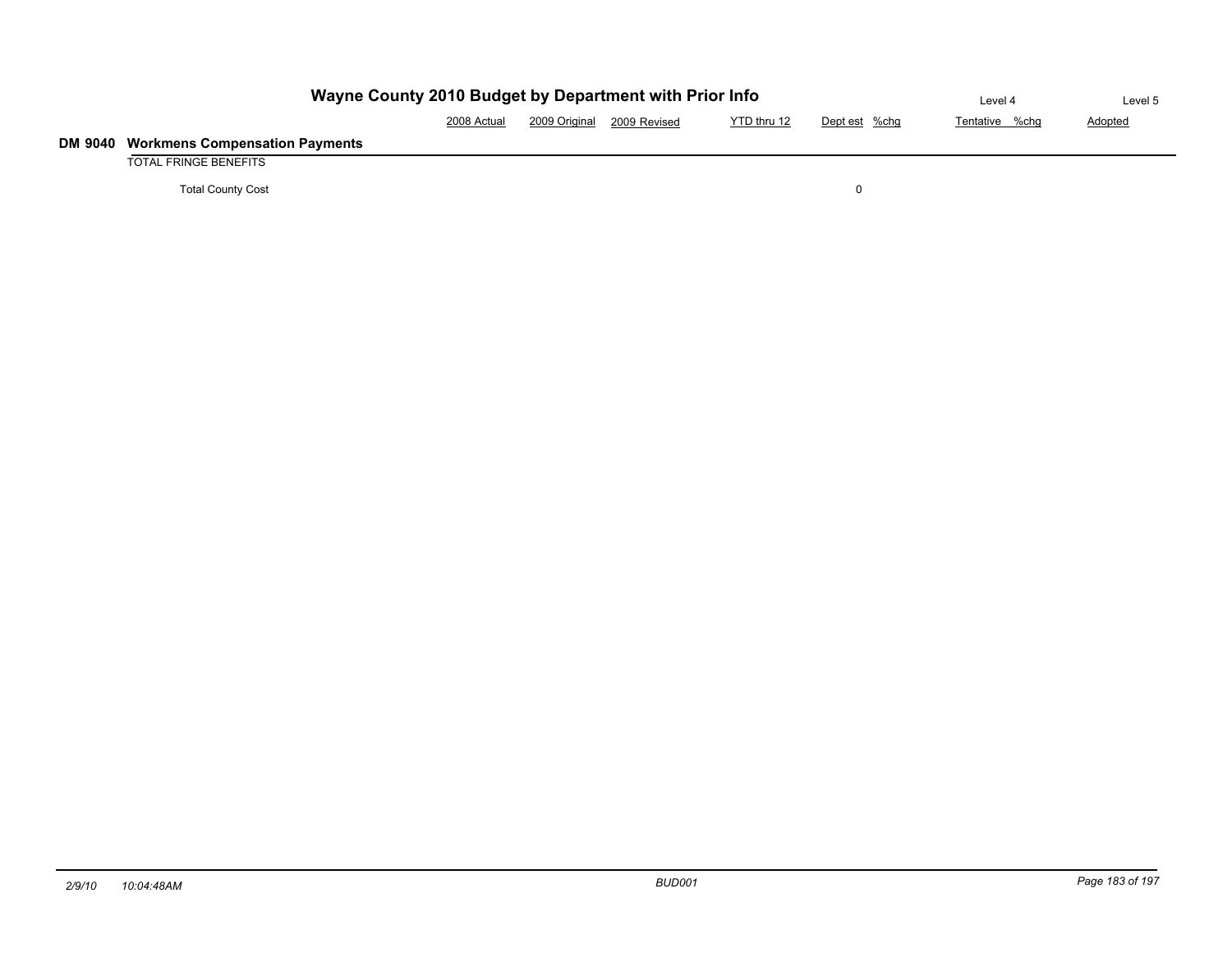| Wayne County 2010 Budget by Department with Prior Info                                    |             | Level 4       |              | Level 5     |               |       |                |      |         |
|-------------------------------------------------------------------------------------------|-------------|---------------|--------------|-------------|---------------|-------|----------------|------|---------|
|                                                                                           | 2008 Actual | 2009 Original | 2009 Revised | YTD thru 12 | Dept est %chg |       | Tentative %chq |      | Adopted |
| DM 9060 Hospital & Medical Insurance                                                      |             |               |              |             |               |       |                |      |         |
| 58400<br>Hospitalization                                                                  | 33,275.40   | 36,266        | 39.573       | 39.572.70   | 40,707        | 12.25 | 38.672         | 6.63 | 38,672  |
| <b>TOTAL FRINGE BENEFITS</b>                                                              | 33.275.40   | 36.266        | 39.573       | 39.572.70   | 40,707        | 12.25 | 38.672         | 6.63 | 38.672  |
| 36,266<br><b>Total County Cost</b><br>39.573<br>12.25<br>39.572.70<br>40.707<br>33.275.40 |             |               |              |             |               |       |                |      | 38.672  |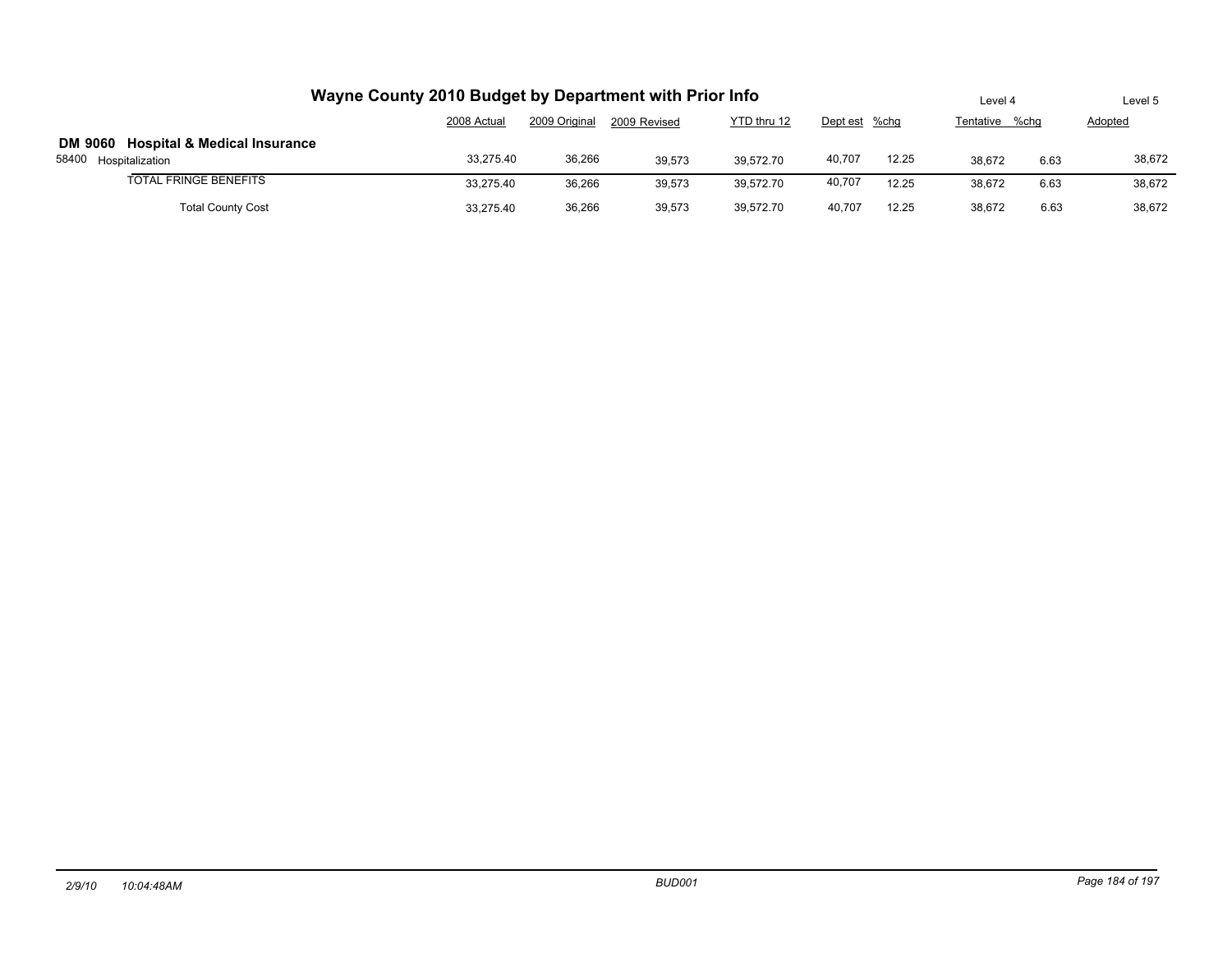|                          | Wayne County 2010 Budget by Department with Prior Info |         |  |  | Level 4 | Level 5 |
|--------------------------|--------------------------------------------------------|---------|--|--|---------|---------|
|                          | Tentative %chq                                         | Adopted |  |  |         |         |
| DM 9080 Vacation         |                                                        |         |  |  |         |         |
| 58800 Vacation           | 263.81                                                 | 2.910   |  |  |         |         |
| TOTAL FRINGE BENEFITS    |                                                        |         |  |  |         |         |
| <b>Total County Cost</b> |                                                        |         |  |  |         |         |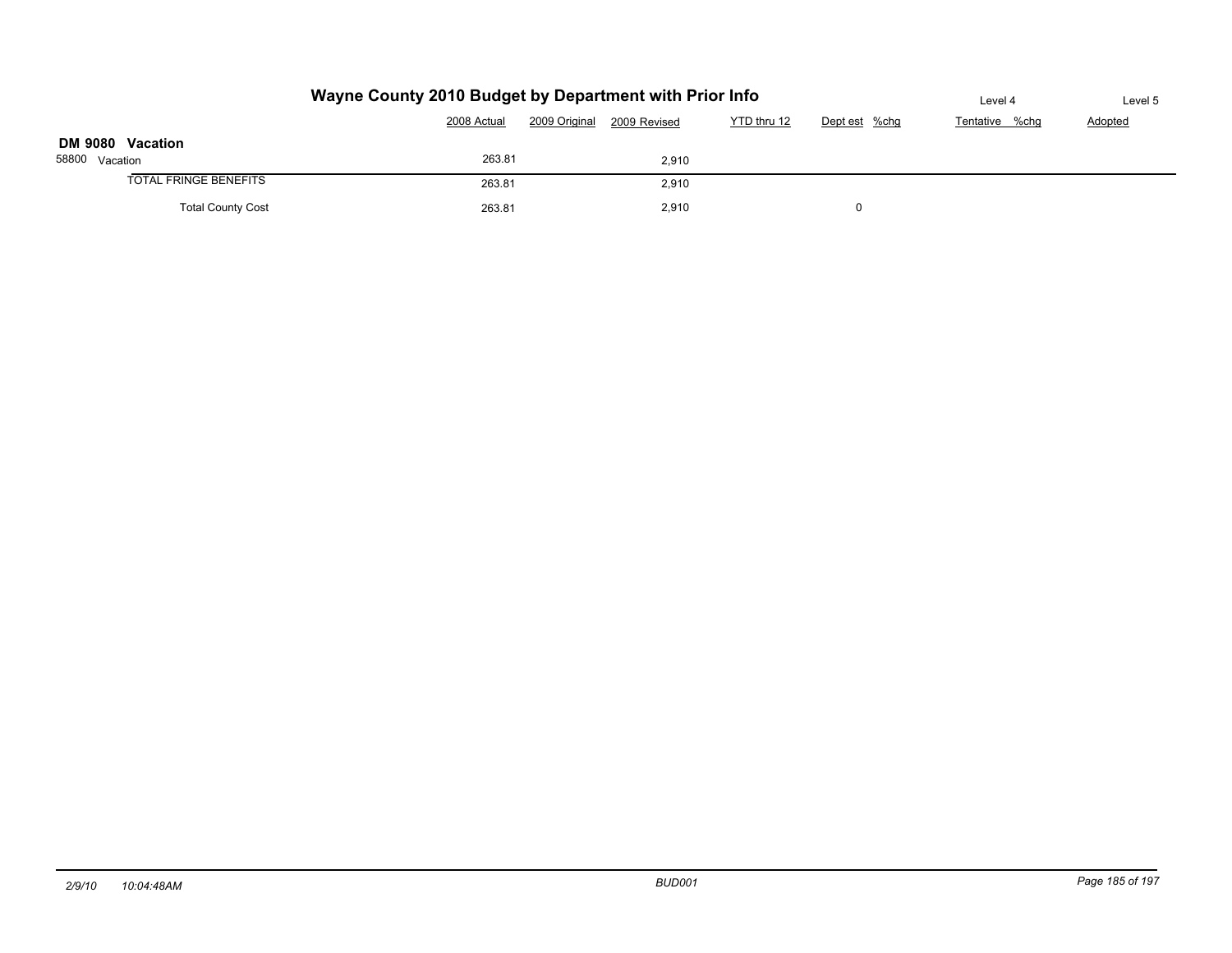|                                                                 | Wayne County 2010 Budget by Department with Prior Info |              |             |               |                |         |  |  |  |  |  |  |
|-----------------------------------------------------------------|--------------------------------------------------------|--------------|-------------|---------------|----------------|---------|--|--|--|--|--|--|
|                                                                 | 2009 Original<br>2008 Actual                           | 2009 Revised | YTD thru 12 | Dept est %chg | Tentative %chg | Adopted |  |  |  |  |  |  |
| DM 9901 Interfund Transfers<br>59100<br>Transfer - General Fund |                                                        |              |             |               |                |         |  |  |  |  |  |  |
| <b>TOTAL TRANSFERS</b>                                          | 32.240.19                                              | 210.000      | 210,000.00  |               |                |         |  |  |  |  |  |  |
| <b>Total County Cost</b>                                        |                                                        |              |             |               |                |         |  |  |  |  |  |  |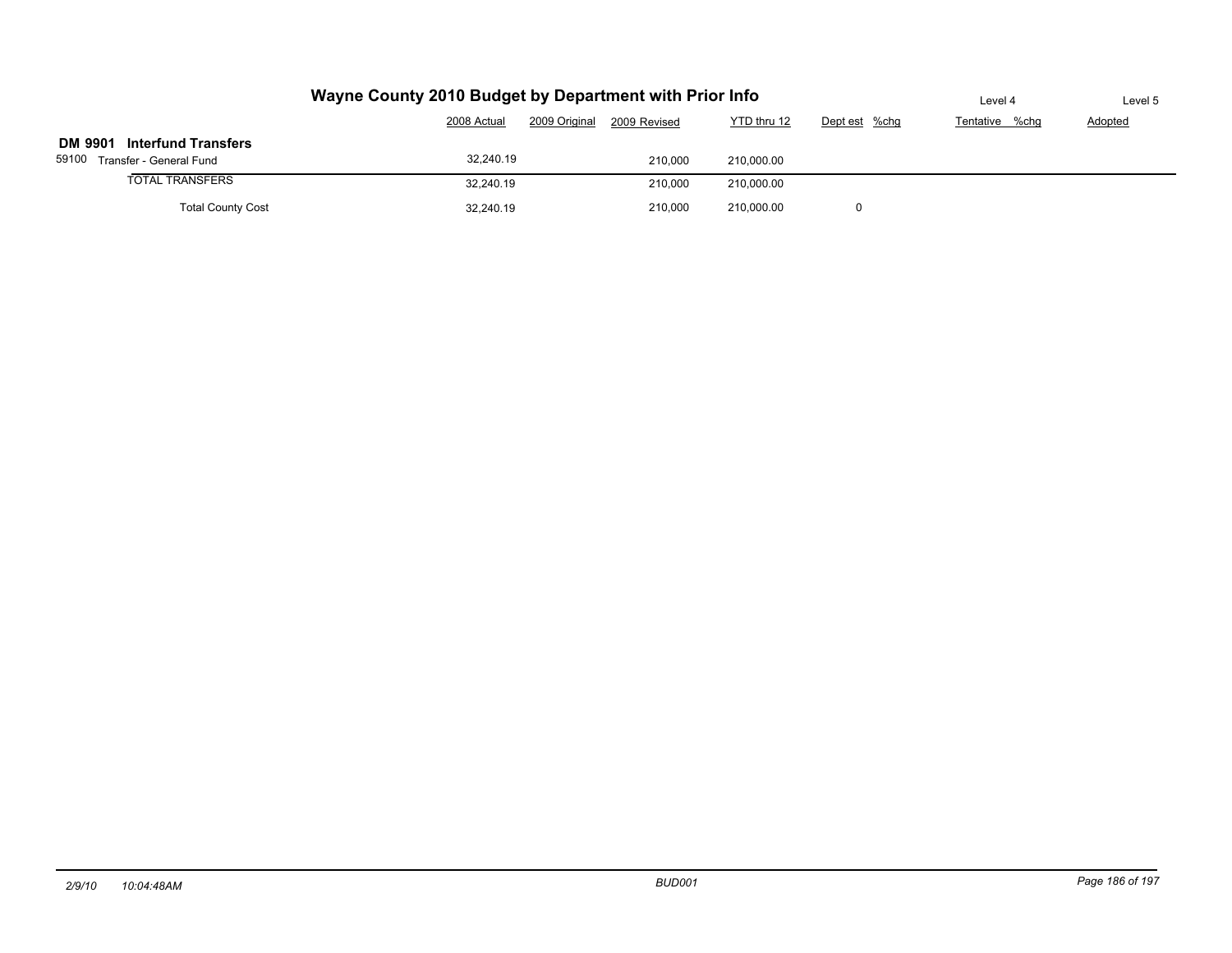| Wayne County 2010 Budget by Department with Prior Info |                 | Level 4       |              | Level 5         |               |           |                |          |                |
|--------------------------------------------------------|-----------------|---------------|--------------|-----------------|---------------|-----------|----------------|----------|----------------|
|                                                        | 2008 Actual     | 2009 Original | 2009 Revised | YTD thru 12     | Dept est %chg |           | Tentative %chg |          | <b>Adopted</b> |
| DM 9999<br><b>Other</b>                                |                 |               |              |                 |               |           |                |          |                |
| 42401<br><b>Interest Earnings</b>                      | $-11.023.51$    |               |              | $-3.842.01$     |               |           |                |          |                |
| 42665 Sale of Surplus Equipment                        | $-14.670.00$    | $-10,000$     | $-10,000$    | $-27,670.50$    | $-25,000$     | 150.00    | $-25,000$      | 150.00   | $-25,000$      |
| 42822 Machinery Rental                                 | -625,571.46     | $-555,000$    | $-555.000$   | -737.391.79     | $-555,000$    |           | $-610,000$     | 9.91     | $-610,000$     |
| 45031<br><b>Interfund Transfers</b>                    | -762.945.00     | $-912,920$    | $-950,020$   | $-950,020.00$   |               | $-100.00$ | $-740,185$     | $-18.92$ | $-740,185$     |
| <b>TOTAL REVENUES</b>                                  | $-1.414.209.97$ | $-1,477,920$  | $-1,515,020$ | $-1,718,924.30$ | $-580,000$    | $-60.76$  | $-1,375,185$   | $-6.95$  | $-1,375,185$   |
| <b>Total County Cost</b>                               | $-1.414.209.97$ | $-1,477,920$  | $-1,515,020$ | $-1,718,924.30$ | $-580,000$    | $-60.76$  | $-1.375.185$   | $-6.95$  | $-1,375,185$   |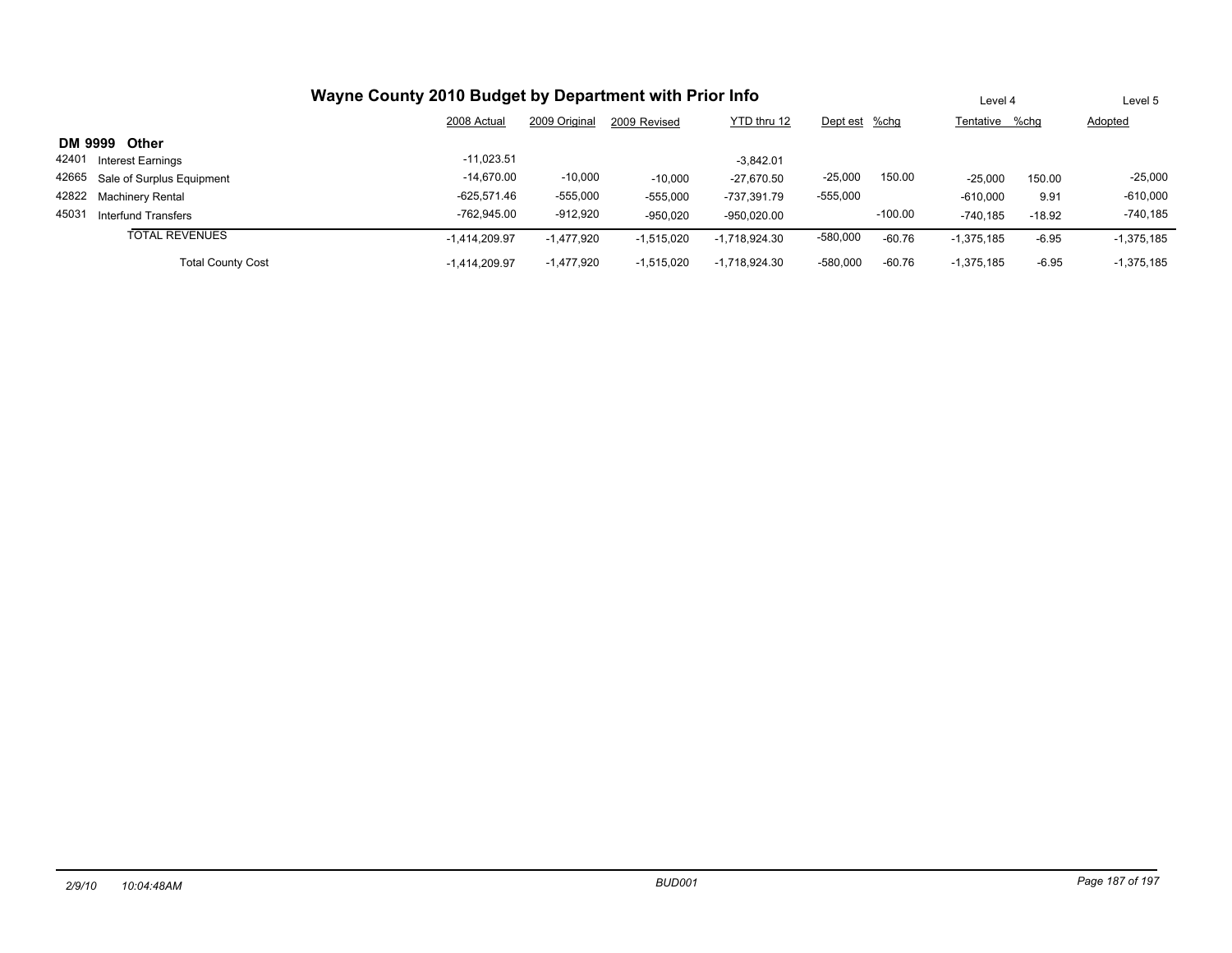|       |                                |                   | Level 4         |                            | Level 5          |                 |           |                |           |               |
|-------|--------------------------------|-------------------|-----------------|----------------------------|------------------|-----------------|-----------|----------------|-----------|---------------|
|       |                                | 2008 Actual       |                 | 2009 Original 2009 Revised | YTD thru 12      | Dept est        | $%$ chg   | Tentative %chg |           | Adopted       |
|       |                                |                   |                 |                            |                  |                 |           |                |           |               |
|       | E 6000 NH Combined             |                   |                 |                            |                  |                 |           |                |           |               |
| 41892 | Nursing Home- Cafe/GST Meals   | $-76, 178.23$     |                 |                            | $-73,592.62$     |                 |           |                |           |               |
| 41896 | Cablevision                    | $-14,670.00$      | $-17,500$       | $-17,500$                  | $-11,825.00$     | $-17,500$       |           | $-17,500$      |           | $-17,500$     |
| 41897 | Sales Tax Income               | 1,434.43          |                 |                            | 1,399.18         |                 |           |                |           |               |
| 41898 | Cash Rec - Assessment Tax Rev  | $-383,071.50$     | $-445,000$      | $-445,000$                 | -435,066.20      | $-445,000$      |           | $-445,000$     |           | -445,000      |
| 41899 | Nursing Home- Other Revenue    | $-4,096.11$       |                 |                            |                  |                 |           |                |           |               |
| 42401 | <b>Interest Earnings</b>       | $-5,698.45$       |                 |                            | $-45.42$         |                 |           |                |           |               |
| 42770 | Miscellaneous Revenues         | -928,326.20       | $-35,000$       | $-35,000$                  |                  |                 | $-100.00$ |                | $-100.00$ |               |
| 42771 | <b>Public Nursing Home</b>     | $-242,528.00$     | $-308,000$      | $-308,000$                 |                  |                 | $-100.00$ |                | $-100.00$ |               |
| 42773 | <b>NYLTCII GRANT</b>           |                   |                 |                            | $-119.00$        |                 |           | $-35,000$      |           | $-35,000$     |
| 42801 | Interfund Reimb of Expenses    | 173.00            |                 |                            |                  |                 |           |                |           |               |
| 43002 | Medicaid                       | -13,048,467.93    | $-10, 161, 905$ | $-10, 161, 905$            | $-13,120,560.00$ | $-9,692,762$    | $-4.62$   | $-9,692,762$   | $-4.62$   | $-9,692,762$  |
| 43003 | Self Pay                       | $-3,156,707.00$   | $-2,890,800$    | $-2,890,800$               | $-2,287,940.00$  | $-3,095,200$    | 7.07      | $-3,095,200$   | 7.07      | $-3,095,200$  |
| 43004 | <b>TPHI Revenue</b>            | $-1,615.01$       |                 |                            | $-1,125,880.00$  |                 |           |                |           |               |
| 43007 | Medicare A                     | $-577,399.00$     | $-1,675,080$    | $-1,675,080$               | -959,620.00      | $-1,695,000$    | 1.19      | $-1,695,000$   | 1.19      | $-1,695,000$  |
| 43008 | Medicare B                     | $-33,568.51$      | $-150,000$      | $-150,000$                 |                  | $-100,000$      | $-33.33$  | $-100,000$     | $-33.33$  | $-100,000$    |
| 43009 | <b>Patient Share-NAMI</b>      | $-12,563.00$      | $-1,462,920$    | $-1,462,920$               |                  | $-1,462,920$    |           | $-1,462,920$   |           | $-1,462,920$  |
| 43010 | Co-Insurance-Medicaid Revenue  | $-77,350.00$      |                 |                            |                  |                 |           |                |           |               |
| 43011 | CP-Insurance-Private Pay Rev.  | $-388,450.00$     |                 |                            |                  |                 |           |                |           |               |
| 43012 | Hospice Revenue                | -426,910.00       |                 |                            |                  |                 |           |                |           |               |
| 43013 | VA Revenue                     | $-252,880.00$     |                 |                            | $-120,400.00$    |                 |           |                |           |               |
| 43015 | Commercial Insurance Rev.      | $-818,518.59$     | $-837,540$      | $-837,540$                 |                  | $-855,635$      | 2.16      | $-855,635$     | 2.16      | $-855,635$    |
| 43016 | <b>Outpatient PT Revenue</b>   | $-53,954.99$      | $-58,800$       | $-58,800$                  | $-53,163.02$     | $-78,000$       | 32.65     | $-78,000$      | 32.65     | $-78,000$     |
| 43017 | PPS Revenue                    | $-209,540.13$     |                 |                            |                  |                 |           |                |           |               |
| 43018 | <b>HCRA Grants</b>             | $-108,462.97$     |                 |                            | $-13,393.00$     |                 |           |                |           |               |
| 43020 | <b>Respite Beds</b>            | $-40,040.00$      | $-54,100$       | $-54,100$                  |                  | $-4,500$        | $-91.68$  | $-4,500$       | $-91.68$  | $-4,500$      |
| 43021 | <b>Bullis Grant Funds</b>      |                   |                 |                            | $-12,079.00$     |                 |           |                |           |               |
| 43130 | Meals on Wheels                | $-40,085.48$      | $-40,000$       | $-40,000$                  |                  | $-40,000$       |           | $-40,000$      |           | $-40,000$     |
| 45031 | <b>Interfund Transfers</b>     | $-237,848.00$     | $-250,000$      | $-250,000$                 | $-250,000.00$    | $-250,000$      |           |                | $-100.00$ |               |
| 45061 | Cafeteria                      | $-1,812.68$       | $-70,000$       | $-70,000$                  |                  | $-70,000$       |           | $-70,000$      |           | $-70,000$     |
| 45095 | Vending Machine Commission Net | $-36.30$          |                 |                            |                  |                 |           |                |           |               |
| 45096 | Misc. Income- IGT              | $-6, 159, 435.00$ |                 |                            | $-577,527.00$    |                 |           |                |           |               |
| 45176 | <b>Donated Commodities</b>     | $-2,417.07$       |                 |                            |                  |                 |           |                |           |               |
| 49030 | Non-Operating Revenue          | $-16,943.28$      |                 |                            | $-23,934.82$     |                 |           |                |           |               |
| 49031 |                                | $-272,629.42$     | $-300,000$      |                            |                  | $-300,000$      |           |                |           | $-300,000$    |
| 49051 | Jail Revenue                   | $-37,028.77$      | $-15,000$       | $-300,000$                 |                  | $-25,000$       | 66.67     | $-300,000$     |           | $-25,000$     |
|       | Income From Investments        |                   |                 | $-15,000$                  | $-37,698.16$     |                 |           | $-25,000$      | 66.67     |               |
|       | <b>TOTAL REVENUES</b>          | -27,627,624.19    | $-18,771,645$   | $-18,771,645$              | -19,101,444.06   | $-18, 131, 517$ | $-3.41$   | $-17,916,517$  | $-4.56$   | $-17,916,517$ |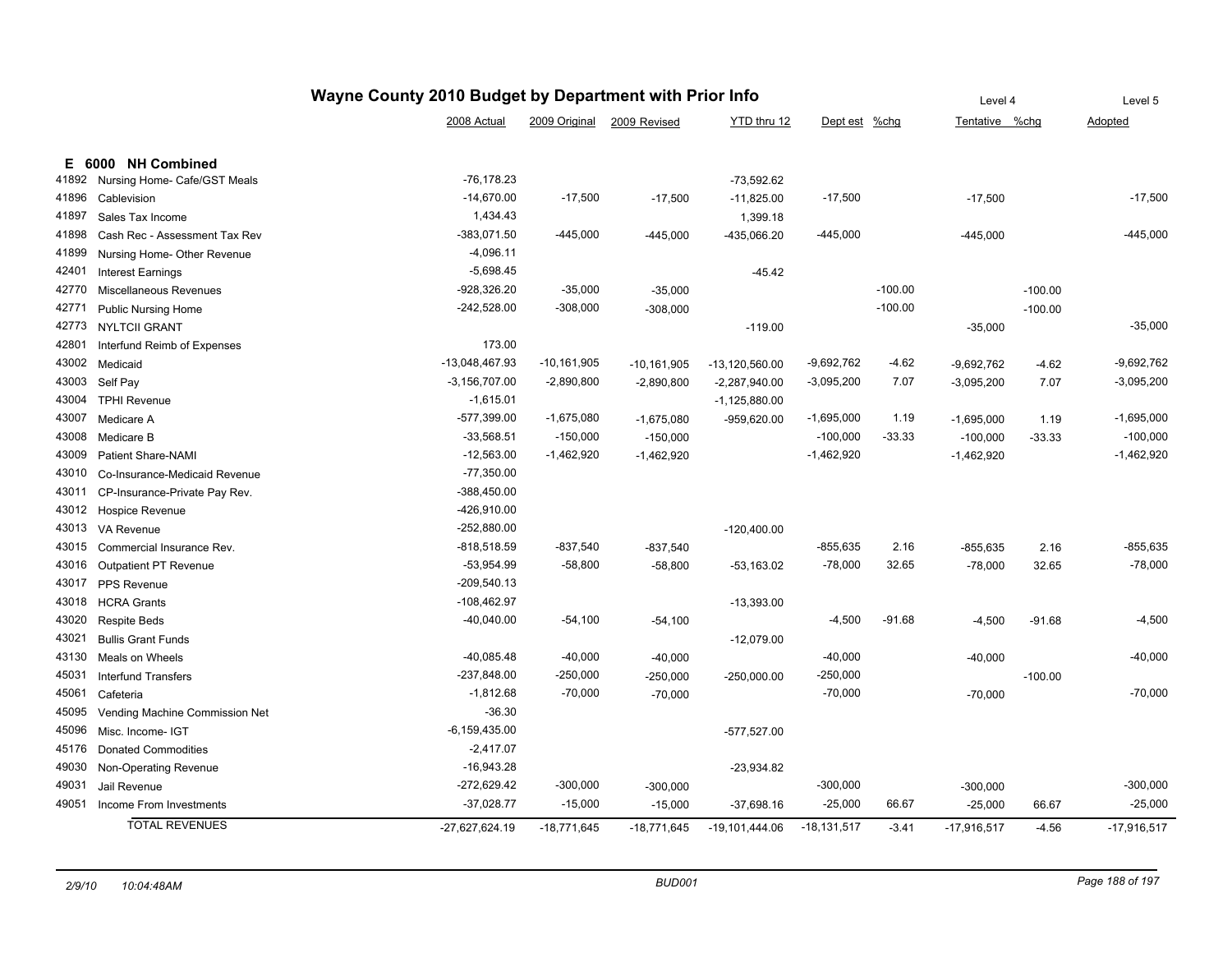| Wayne County 2010 Budget by Department with Prior Info |                                      |      |                                              |           |      | Level 4      |           | Level 5                    |              |               |           |                |           |           |
|--------------------------------------------------------|--------------------------------------|------|----------------------------------------------|-----------|------|--------------|-----------|----------------------------|--------------|---------------|-----------|----------------|-----------|-----------|
|                                                        |                                      |      |                                              |           |      | 2008 Actual  |           | 2009 Original 2009 Revised | YTD thru 12  | Dept est %chg |           | Tentative %chg |           | Adopted   |
|                                                        | E 6000 NH Combined                   |      |                                              |           |      |              |           |                            |              |               |           |                |           |           |
|                                                        |                                      |      | ----- Position Count -----<br>CY NY1 NY4 NY5 |           |      |              |           |                            |              |               |           |                |           |           |
| 51101                                                  | Nursing Home Administrator           | 1.0  | 1.0                                          | 1.0       | 1.0  | 66,416.83    | 74,955    | 74,955                     | 75,518.20    | 74,955        |           | 74,955         |           | 74,955    |
| 51105                                                  | Clerk Typist - Part Time             | 1.0  |                                              |           |      | 18,305.90    | 12,072    | 12,072                     | 16,662.36    |               | $-100.00$ |                | $-100.00$ |           |
| 51113                                                  | Director of Nursing (NH)             | 1.0  | 1.0                                          | 1.0       | 1.0  | 68,923.15    | 72,100    | 72,100                     | 72,400.01    | 72,400        | 0.42      | 72,400         | 0.42      | 72,400    |
| 51120                                                  | Leisure Time Activity Director       | 1.0  | 1.0                                          | 1.0       | 1.0  | 31,210.88    | 37,084    | 37,084                     | 37,228.27    | 37,890        | 2.17      | 37,890         | 2.17      | 37,890    |
| 51140                                                  | Senior Typist                        |      |                                              |           |      | 2,998.34     |           |                            |              |               |           |                |           |           |
| 51141                                                  | Housekeeper (NH)                     | 1.0  |                                              | 1.0       | 1.0  | 40,349.66    | 43,052    | 43,052                     | 43,356.02    | 43,052        |           | 43,052         |           | 43,052    |
| 51150                                                  | <b>Assistant Director Nurse Serv</b> | 1.0  | 1.0                                          | 1.0       | 1.0  | 57,870.54    | 59,767    | 59,767                     | 60,165.56    | 59,767        |           | 59,767         |           | 59,767    |
| 51154                                                  | Senior Account Clerk (7hr)           | 1.0  | 1.0                                          | 1.0       | 1.0  | 31,663.47    | 32,408    | 32,408                     | 32,951.45    | 35,346        | 9.07      | 35,346         | 9.07      | 35,346    |
| 51155                                                  | Coordinator of Nursing Trainin       | 1.0  | 1.0                                          | 1.0       | 1.0  | 54,582.26    | 53,302    | 53,302                     | 53,694.84    | 53,702        | 0.75      | 53,702         | 0.75      | 53,702    |
| 51161                                                  | Supervising RN Prt Time              | 1.0  |                                              | 1.0       | 1.0  | 10,939.56    | 27,952    | 27,952                     | 13,629.75    | 29,942        | 7.12      | 29,942         | 7.12      | 29,942    |
| 51164                                                  | Supervising RN (NH)                  | 6.0  | 2.0                                          | 6.0       | 6.0  | 396,254.93   | 367,798   | 367,798                    | 462,184.00   | 374,156       | 1.73      | 374,156        | 1.73      | 374,156   |
| 51182                                                  | Comptroller (NH)                     | 1.0  | 1.0                                          | 1.0       | 1.0  | 46,221.05    | 63,000    | 63,000                     | 49,348.61    | 56,000        | $-11.11$  | 56,000         | $-11.11$  | 56,000    |
| 51205                                                  | Assistant Housekeeper                | 1.0  |                                              |           |      | 25,389.00    | 34,284    | 34,284                     |              | 35,881        | 4.66      |                | $-100.00$ |           |
| 51211                                                  | Cook Sub                             | 1.0  | 1.0                                          | 1.0       | 1.0  | 20,317.21    | 20,578    | 20,578                     | 18,375.90    | 14,124        | $-31.36$  | 14,124         | $-31.36$  | 14,124    |
| 51215                                                  | Cook (Nursing Home)                  | 6.0  | 6.0                                          | 6.0       | 6.0  | 177,999.15   | 186,175   | 186,175                    | 201,735.69   | 193,595       | 3.99      | 193,595        | 3.99      | 193,595   |
| 51263                                                  | Senior Social Work Assistant         | 1.0  | 1.0                                          | 1.0       | 1.0  | 41,074.22    | 42,736    | 42,736                     | 39,595.54    | 42,603        | $-0.31$   | 42,603         | $-0.31$   | 42,603    |
| 51264                                                  | Social Work Assistant                | 3.0  | 3.0                                          | 3.0       | 3.0  | 78,005.00    | 113,338   | 113,338                    | 111,694.29   | 132,350       | 16.77     | 132,350        | 16.77     | 132,350   |
| 51275                                                  | <b>Physical Therapy Assistant</b>    | 1.0  | 1.0                                          | 1.0       |      | 49,326.87    | 50,638    | 50,638                     | 51,189.55    | 51,855        | 2.40      | 51,855         | 2.40      |           |
| 51280                                                  | <b>Admissions Coordinator</b>        | 1.0  |                                              | 1.0       | 1.0  | 49,812.43    | 51,437    | 51,437                     | 51,566.13    | 52,905        | 2.85      | 52,905         | 2.85      | 52,905    |
| 51281                                                  | Coordinator of Volunteer Serv        |      |                                              |           |      | 16,912.99    |           |                            |              |               |           |                |           |           |
| 51303                                                  | <b>RPNurse Nursing Home</b>          | 12.0 | 10.0                                         | 10.0      | 10.0 | 506,722.01   | 509,069   | 509,069                    | 571,542.72   | 541,418       | 6.35      | 541,418        | 6.35      | 541,418   |
| 51310                                                  | <b>RPNurse PartTime Nursing Home</b> | 4.0  | 3.0                                          | 3.0       | 3.0  | 119,219.03   | 82,410    | 82,410                     | 90,674.24    | 76,050        | $-7.72$   | 76,050         | $-7.72$   | 76,050    |
| 51400                                                  | L P N (Nursing Home)                 | 36.0 |                                              | 35.0 35.0 | 35.0 | 1,421,477.00 | 1,290,315 | 1,290,315                  | 1,487,541.67 | 1,371,249     | 6.27      | 1,371,249      | 6.27      | 1,371,249 |
| 51401                                                  | L P N- Part Time (NursingHome)       | 1.0  | 1.0                                          | 1.0       | 1.0  | 19,745.97    | 17,592    | 17,592                     | 20,650.15    | 16,884        | $-4.02$   | 16,884         | $-4.02$   | 16,884    |
| 51402                                                  | L P N- Sub (Nursing Home)            | 1.0  | 1.0                                          | 4.0       | 4.0  | 30,264.48    | 20,351    | 20,351                     | 27,170.30    | 19,123        | $-6.03$   | 19,123         | $-6.03$   | 19,123    |
| 51403                                                  | L P N-Temp (Nursing Home)            | 4.0  | 1.0                                          | 1.0       | 1.0  | 19,265.68    | 28,000    | 28,000                     | 32,558.76    | 36,000        | 28.57     | 36,000         | 28.57     | 36,000    |
| 51500                                                  | Nursing Assistant                    | 93.0 | 93.0                                         | 93.0      | 93.0 | 2,882,046.25 | 2,779,470 | 2,779,470                  | 2,920,557.76 | 2,934,889     | 5.59      | 2,929,889      | 5.41      | 2,929,889 |
| 51501                                                  | Nursing Assistant- PartTime          | 13.0 | 13.0                                         | 13.0      | 13.0 | 176,181.10   | 132,312   | 132,312                    | 241,860.05   | 189,583       | 43.28     | 189,583        | 43.28     | 189,583   |
| 51502                                                  | Nursing Assistant- Substitute        | 1.0  | 1.0                                          | 1.0       | 1.0  | 22,175.55    | 35,461    | 35,461                     | 19,489.80    | 14,857        | $-58.10$  | 14,857         | $-58.10$  | 14,857    |
| 51510                                                  | <b>Activity Aide</b>                 | 4.0  | 4.0                                          | 4.0       | 4.0  | 114,304.60   | 119,388   | 119,388                    | 121,962.43   | 123,393       | 3.35      | 123,393        | 3.35      | 123,393   |
| 51553                                                  | Activity Aide PT (NH)                | 2.0  | 2.0                                          | 2.0       | 2.0  | 20,433.53    | 24,541    | 24,541                     | 19,604.78    | 25,266        | 2.95      | 25,266         | 2.95      | 25,266    |
| 51554                                                  | Rehab Therapy Aide                   | 1.0  | 1.0                                          | 1.0       | 1.0  | 4,711.67     | 32,233    | 32,233                     | 20,362.17    | 33,159        | 2.87      | 33,159         | 2.87      | 33,159    |
| 51600                                                  | Administrative Secretary (NH)        | 1.0  | 1.0                                          | 1.0       | 1.0  | 34,212.38    | 34,806    | 34,806                     | 34,794.87    | 34,806        |           | 34,806         |           | 34,806    |
|                                                        | 51605 Senior Clerk-Typist (NH)       | 1.0  | 1.0                                          | 1.0       | 1.0  | 30,672.64    | 31,582    | 31,582                     | 31,616.20    | 34,691        | 9.84      | 34,691         | 9.84      | 34,691    |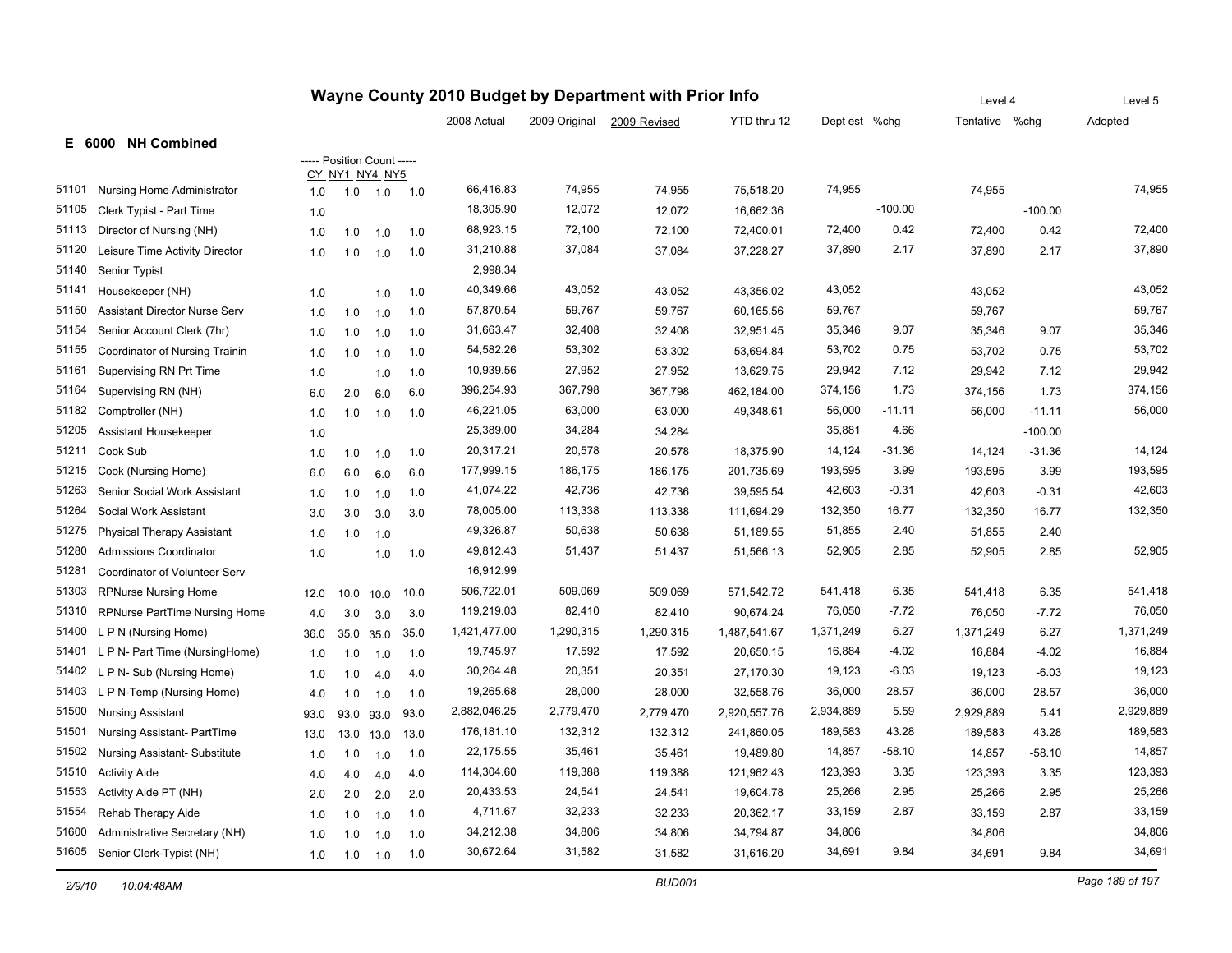| Wayne County 2010 Budget by Department with Prior Info |                                |      |                            |           |      |              |               |              |              |           |          | Level 4        |          | Level 5   |
|--------------------------------------------------------|--------------------------------|------|----------------------------|-----------|------|--------------|---------------|--------------|--------------|-----------|----------|----------------|----------|-----------|
|                                                        |                                |      |                            |           |      | 2008 Actual  | 2009 Original | 2009 Revised | YTD thru 12  | Dept est  | %chg     | Tentative %chg |          | Adopted   |
|                                                        | <b>NH Combined</b><br>E 6000   |      |                            |           |      |              |               |              |              |           |          |                |          |           |
|                                                        |                                |      | ----- Position Count ----- |           |      |              |               |              |              |           |          |                |          |           |
| 51610                                                  | Account Clerk (NH)             |      | CY_NY1_NY4_NY5             |           |      | 89,432.10    | 89,619        | 89,619       | 91,695.16    | 99,455    | 10.98    | 99.455         | 10.98    | 99,455    |
| 51615                                                  |                                | 3.0  | 3.0                        | 3.0       | 3.0  |              |               |              |              |           | 9.81     |                |          |           |
|                                                        | Principal Account Clerk (NH)   | 1.0  | 1.0                        | 1.0       | 1.0  | 41,097.55    | 39,341        | 39,341       | 43.021.30    | 43,199    |          | 43.199         | 9.81     | 43,199    |
| 51620                                                  | Telephone Operator (NH)        | 1.0  | 1.0                        | 1.0       | 1.0  | 29,969.64    | 30,644        | 30,644       | 30,782.12    | 33,659    | 9.84     | 33,659         | 9.84     | 33,659    |
| 51621                                                  | Receptionist- PT (NH)          | 2.0  | 2.0                        | 2.0       | 2.0  | 15,769.63    | 24,145        | 24,145       | 16,361.88    | 26,630    | 10.29    | 26,630         | 10.29    | 26,630    |
| 51622                                                  | Clerk-Typist (NH)              | 5.0  | 5.0                        | 5.0       | 5.0  | 139,759.40   | 146,312       | 146,312      | 141,815.73   | 157,716   | 7.79     | 157,716        | 7.79     | 157,716   |
| 51623                                                  | Receptionist (NH)              | 1.0  | 1.0                        | 1.0       | 1.0  | 27,475.38    | 29,194        | 29,194       | 26,276.64    | 29,218    | 0.08     | 29,218         | 0.08     | 29,218    |
| 51650                                                  | Medical Records Clerk (NH)     | 1.0  | 1.0                        | 1.0       | 1.0  | 27,269.68    | 34,043        | 34,043       | 34,742.95    | 37,380    | 9.80     | 37,380         | 9.80     | 37,380    |
| 51660                                                  | Compliance Officer             |      | 1.0                        | 1.0       | 1.0  |              |               |              |              | 54,527    |          | 54,527         |          | 54,527    |
| 51730                                                  | Asst Housekeeper               |      |                            |           |      | 960.94       |               |              |              |           |          |                |          |           |
| 51760                                                  | Cleaner (NH)                   |      |                            |           |      | 374,816.49   |               |              |              |           |          |                |          |           |
| 51770                                                  | Laundry Worker                 |      |                            |           |      | 374,816.48   |               |              |              |           |          |                |          |           |
| 51780                                                  | <b>Stock Attendant</b>         | 1.0  |                            | 1.0       | 1.0  | 28,924.07    | 31,649        | 31,649       | 40,374.07    | 32,306    | 2.08     | 32,306         | 2.08     | 32,306    |
| 51790                                                  | Food Service Helper            | 8.0  | 8.0                        | 8.0       | 8.0  | 207,764.12   | 228,923       | 228,923      | 212,118.23   | 242,294   | 5.84     | 242,294        | 5.84     | 242,294   |
| 51791                                                  | Food Service Helper- PT        | 9.0  | 7.0                        | 7.0       | 7.0  | 457,020.48   | 84,819        | 84,819       | 84,850.34    | 87,332    | 2.96     | 87.332         | 2.96     | 87,332    |
| 51800                                                  | <b>Household Assistant</b>     | 27.0 | 15.0                       | 15.0      | 15.0 |              | 755,248       | 755,248      | 389,410.23   | 367,592   | $-51.33$ | 367,592        | $-51.33$ | 367,592   |
| 51801                                                  | Household Assistant- PartTime  | 19.0 | 19.0                       | 19.0      | 19.0 |              | 191,675       | 191,675      | 330,146.39   | 199,681   | 4.18     | 199,681        | 4.18     | 199,681   |
| 51802                                                  | Household Asst (grandfathered) | 15.0 |                            | 12.0 12.0 | 12.0 |              |               |              | 357,124.30   | 369,547   |          | 369,547        |          | 369,547   |
| 51903                                                  | <b>Non Positions</b>           |      |                            |           |      |              | 26,724        | 26,724       |              | 25,000    | $-6.45$  | 35,000         | 30.97    | 35,000    |
| 51904                                                  | Overtime                       |      |                            |           |      | 100.31       | 192,255       | 192,255      | 337.77       | 250,000   | 30.04    | 250,000        | 30.04    | 250,000   |
|                                                        | <b>TOTAL PERSONAL SERVICES</b> |      |                            |           |      | 8,501,181.60 | 8,384,797     | 8,384,797    | 8,830,739.18 | 8,867,427 | 5.76     | 8,836,546      | 5.39     | 8,784,691 |
| 52000                                                  | Equipment & Other Cap Outlay   |      |                            |           |      | $-3,664.50$  | 124,400       | 177,591      | 154,977.65   | 122,091   | $-1.86$  | 97,866         | $-21.33$ | 97,866    |
| 52201                                                  | Computer Equipment             |      |                            |           |      |              |               |              |              |           |          | 23,925         |          | 23,925    |
|                                                        | <b>TOTAL EQUIPMENT</b>         |      |                            |           |      | $-3,664.50$  | 124,400       | 177,591      | 154,977.65   | 122,091   | $-1.86$  | 121,791        | $-2.10$  | 121,791   |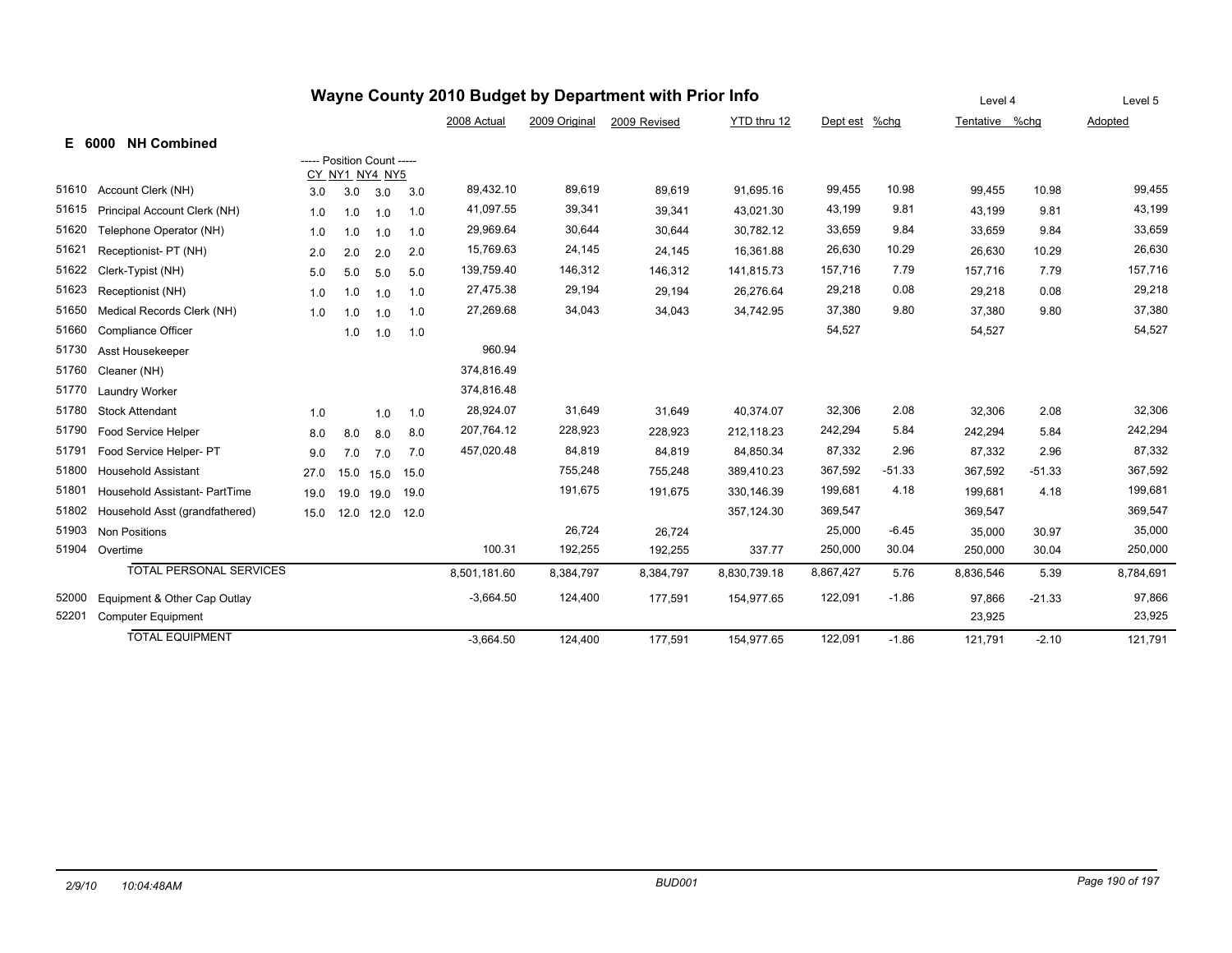|       |                                | Wayne County 2010 Budget by Department with Prior Info |               |              |               |               |          | Level 4        |          | Level 5    |
|-------|--------------------------------|--------------------------------------------------------|---------------|--------------|---------------|---------------|----------|----------------|----------|------------|
|       |                                | 2008 Actual                                            | 2009 Original | 2009 Revised | YTD thru 12   | Dept est %chg |          | Tentative %chg |          | Adopted    |
| Е.    | 6000 NH Combined               |                                                        |               |              |               |               |          |                |          |            |
| 54800 | 5110 Recovery-Meals on Wheels  | $-14,830.68$                                           | $-35,000$     | $-35,000$    | $-26,643.58$  | $-35,000$     |          | $-35,000$      |          | $-35,000$  |
| 54801 | 2702 Medical Director Fee      | 31,920.00                                              | 34,000        | 36,660       | 33,117.00     | 36,000        | 5.88     | 36,000         | 5.88     | 36,000     |
| 54803 | 2803 Dental Consultant Fees    | 30,096.00                                              | 32,000        | 34,508       | 33,348.84     | 34,000        | 6.25     | 34,000         | 6.25     | 34,000     |
| 54804 | 2803 Physical Therapist        | 155,152.00                                             | 160,000       | 174,929      | 190,696.25    | 175,000       | 9.38     | 175,000        | 9.38     | 175,000    |
| 54805 | 2804 Occupational Therapist    | 111,138.75                                             | 125,000       | 129,253      | 66,038.74     | 125,000       |          | 125,000        |          | 125,000    |
| 54806 | 2805 Speech Therapist          | 80,426.25                                              | 78,000        | 85,560       | 79,020.00     | 86,000        | 10.26    | 86,000         | 10.26    | 86,000     |
| 54807 | 2802 Podiatrist                | 4,202.00                                               | 6,000         | 6,418        | 3,894.00      | 5,000         | $-16.67$ | 5,000          | $-16.67$ | 5,000      |
| 54810 | 2901 Dietary Consultant        | 264,461.15                                             | 295,639       | 317,977      | 311,346.43    | 300,000       | 1.48     | 300,000        | 1.48     | 300,000    |
| 54811 | 2902 Pharmacist                | 11,495.00                                              | 13,500        | 13,500       | 11,495.00     | 11,000        | $-18.52$ | 11,000         | $-18.52$ | 11,000     |
| 54812 | 2904 Medical Records Consultan |                                                        | 200           | 200          |               | 200           |          | 200            |          | 200        |
| 54813 | 2904 Social Work Consultant Fe | 2,111.50                                               | 4,000         | 4,000        | 3,630.75      | 3,000         | $-25.00$ | 3,000          | $-25.00$ | 3,000      |
| 54814 | 2905 Clergy                    | 840.00                                                 | 1,000         | 1,020        | 660.00        | 750           | $-25.00$ | 750            | $-25.00$ | 750        |
| 54815 | 3100 Audit                     | 39,259.00                                              | 13,780        | 15,940       | 17,380.00     | 35,000        | 153.99   | 19,000         | 37.88    | 19,000     |
| 54818 | 4400 Drugs                     | 434,468.82                                             | 375,000       | 375,000      | 351,688.43    | 325,000       | $-13.33$ | 325,000        | $-13.33$ | 325,000    |
| 54821 | 4900 PT Supplies & Materials   | 4,722.56                                               | 5,000         | 5,358        | 4,428.01      | 4,000         | $-20.00$ | 4,000          | $-20.00$ | 4,000      |
| 54822 | 4901 Medical & Nursing Supplie | 203,739.39                                             | 185,000       | 203,331      | 172,189.59    | 180,000       | $-2.70$  | 180,000        | $-2.70$  | 180,000    |
| 54824 | 4903 Pers Hygiene Products     | $-26.32$                                               |               |              |               |               |          |                |          |            |
| 54825 | 4904 Syringes                  | 4,822.42                                               | 7,500         | 7,812        | 2,895.30      | 5,500         | $-26.67$ | 5,500          | $-26.67$ | 5,500      |
| 54826 | 4905 Incontinent Supplies      | 65,730.62                                              | 70,000        | 88,303       | 110,407.50    | 120,000       | 71.43    | 120,000        | 71.43    | 120,000    |
| 54827 | 4906 Speech Supplies&Material  | 5,967.14                                               | 6,000         | 6,000        | 2,816.11      | 5,000         | $-16.67$ | 5,000          | $-16.67$ | 5,000      |
| 54828 | 5001 Jail Meals                | 256,097.31                                             | 275,000       | 275,000      |               | 275,000       |          | 275,000        |          | 275,000    |
| 54830 | Over the counter drugs         | 36,700.79                                              | 35,000        | 35,110       | 39,734.19     | 35,300        | 0.86     | 35,300         | 0.86     | 35,300     |
| 54838 | 5110 Dietary Recovery - Jail   | $-257,421.22$                                          | $-275,000$    | $-275,000$   | $-219,870.13$ | $-275,000$    |          | $-275,000$     |          | $-275,000$ |
| 54839 | 5110 Meals on Wheels Expense   | 14,830.68                                              | 35,000        | 35,000       |               | 35,000        |          | 35,000         |          | 35,000     |
| 54849 | 5404 Janitorial Supplies       | 28,421.02                                              | 30,000        | 33,986       | 47,776.20     | 40,000        | 33.33    | 30,000         |          | 30,000     |
| 54850 | 5405 HSKG Supplies Recovery    | $-20,940.75$                                           | $-25,000$     | $-25,000$    | $-19,923.94$  | $-25,000$     |          | $-25,000$      |          | $-25,000$  |
| 54852 | 5410 Jail Hse Keeping Supplies | 16,532.11                                              | 25,000        | 25,000       |               | 25,000        |          | 25,000         |          | 25,000     |
| 54855 | 5505 Office Supplies           | 26.62                                                  |               |              | 102.00        | 250           |          | 250            |          | 250        |
| 54856 | 5502 Printing                  | 756.54                                                 | 1,500         | 1,500        | 731.35        | 1,150         | $-23.33$ | 1,150          | $-23.33$ | 1,150      |
| 54857 | 5512 Office Supplies           | 12,883.74                                              | 18,350        | 19,291       | 14,987.52     | 15,450        | $-15.80$ | 15,450         | $-15.80$ | 15,450     |
| 54858 | 2806 Audiologist               | 302.00                                                 | 500           | 500          | 1,002.97      | 1,200         | 140.00   | 1,200          | 140.00   | 1,200      |
| 54859 | 2903 Therapy Assistant         | 62,413.75                                              | 75,000        | 80,889       | 55,606.25     | 74,000        | $-1.33$  | 74,000         | $-1.33$  | 74,000     |
| 54860 | <b>Hospital Screener</b>       | 64,085.00                                              | 72,000        | 78,160       | 61,660.10     | 75,000        | 4.17     | 40,000         | $-44.44$ | 40,000     |
| 54862 | 5902 Household Furnishings     | 4,136.29                                               | 4,000         | 4,079        | 5,318.23      | 4,000         |          | 4,000          |          | 4,000      |
| 54863 | 5900 Non-Food                  | 59,898.79                                              | 75,000        | 81,045       | 70,398.54     | 90,000        | 20.00    | 80,000         | 6.67     | 80,000     |
| 54864 | 5904 Poly Bags                 | 11,539.32                                              | 15,000        | 16,267       | 13,687.37     | 15,000        |          | 15,000         |          | 15,000     |
| 54865 | 5910 Laundry Supplies          | 8,615.51                                               | 15,000        | 16,284       | 12,729.62     | 13,000        | $-13.33$ | 13,000         | $-13.33$ | 13,000     |
| 54866 | 5916 Bldg Repair & Maintenance | 12,083.30                                              | 20,000        | 20,000       | 20,932.74     | 27,000        | 35.00    | 27,000         | 35.00    | 27,000     |
| 54868 | 5917 Equip Repair & Maint      | 69,788.82                                              | 60,750        | 71,021       | 125,765.70    | 86,500        | 42.39    | 86,500         | 42.39    | 86,500     |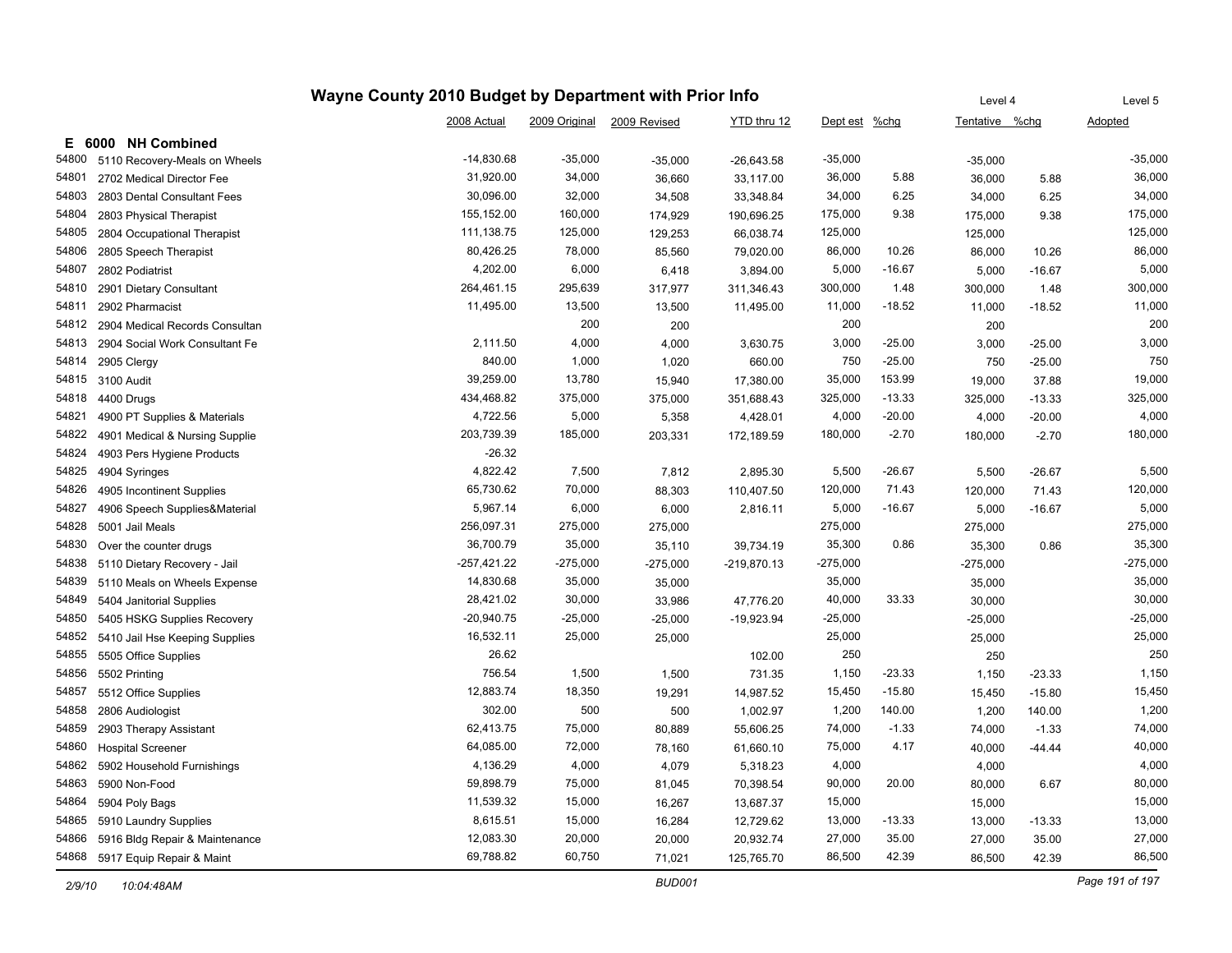|                                      |                                | Level 4      |               | Level 5      |             |               |          |                |          |         |
|--------------------------------------|--------------------------------|--------------|---------------|--------------|-------------|---------------|----------|----------------|----------|---------|
|                                      |                                | 2008 Actual  | 2009 Original | 2009 Revised | YTD thru 12 | Dept est %chg |          | Tentative %chg |          | Adopted |
| E 6000 NH Combined                   |                                |              |               |              |             |               |          |                |          |         |
| 54869<br>5109 Food                   |                                | 646,506.49   | 700,612       | 752,944      | 692,877.20  | 750,000       | 7.05     | 725,000        | 3.48     | 725,000 |
| 54870<br>5111 Dietary Inventory Adj. |                                | 3,223.51     |               |              |             |               |          |                |          |         |
| 54873<br>5940 Disposable Paper       |                                | 74,531.19    | 80,000        | 86,492       | 59,534.52   | 64,000        | $-20.00$ | 64,000         | $-20.00$ | 64,000  |
| 54874<br>8900 Books & Periodicals    |                                | 1,923.66     | 3,800         | 3,800        | 1,026.41    | 2,100         | $-44.74$ | 2,100          | $-44.74$ | 2,100   |
| 54875<br>4906 Central Supply Adj.    |                                | $-5,676.20$  |               |              |             |               |          |                |          |         |
| 54876<br>5501 Xerox Supplies         |                                | 4,324.61     | 5,000         | 5,616        | 5,011.36    | 5,600         | 12.00    | 5,600          | 12.00    | 5,600   |
| 54877<br>5952 Fire Inservice         |                                | 2,903.17     | 3,200         | 3,200        | 2,973.10    | 4,000         | 25.00    | 4,000          | 25.00    | 4,000   |
| 54880<br>5951 Inservice              |                                | 7,454.67     | 10,200        | 11,773       | 6,960.90    | 13,000        | 27.45    | 13,000         | 27.45    | 13,000  |
| 54883<br>5965 Activity Supplies      |                                | 3,136.61     | 4,000         | 4,277        | 3,259.67    | 4,000         |          | 4,000          |          | 4,000   |
| 54884<br>5967 Newspapers             |                                | 797.50       | 940           | 970          | 1,055.62    | 1,000         | 6.38     | 1,000          | 6.38     | 1,000   |
| 54886                                | 5969 Recreational Trip-Resid.  | 21.00        | 300           | 300          | 20.00       | 300           |          | 300            |          | 300     |
| 54887<br>5980 Misc. Expense          |                                | 8,076.73     | 10,000        | 10,830       | 16,994.54   | 19,000        | 90.00    | 19,000         | 90.00    | 19,000  |
| 54888<br>0000 Non Oper. Expense      |                                | 4,212.07     |               |              |             |               |          |                |          |         |
| 54890                                | 6300 Main Purchase Services    | 187,380.17   | 212,000       | 226,749      | 208,790.88  | 215,000       | 1.42     | 255,000        | 20.28    | 255,000 |
| 54892                                | 6302 Elavator Service Contract | 6,301.76     | 7,000         | 7,000        | 4,754.88    | 7,000         |          | 7,000          |          | 7,000   |
| 54893<br>6303 Vehicle Maintenance    |                                | 10,197.05    | 7,500         | 7,500        | 6,481.12    | 7,500         |          | 7,500          |          | 7,500   |
| 54894<br>6304 Refuse Removal         |                                | 16,171.94    | 20,000        | 21,727       | 19,310.30   | 20,000        |          | 20,000         |          | 20,000  |
| 54895                                | 6305 Contracted Labor - HSKP   |              | 215,600       | 215,600      |             | 205,600       | $-4.64$  | 205,600        | $-4.64$  | 205,600 |
| 54896<br>6306 Music Services         |                                | 140.00       | 250           | 250          | 185.00      | 200           | $-20.00$ | 200            | $-20.00$ | 200     |
| 54897<br>6305 Contracted Labor       |                                | 575,826.89   | 280,000       | 280,000      | 538,697.79  | 285,000       | 1.79     | 285,000        | 1.79     | 285,000 |
| 54900<br>6315 Service Contracts      |                                | 1,164.83     | 1,500         | 1,714        | 1,566.15    | 1,700         | 13.33    | 1,700          | 13.33    | 1,700   |
| 54906                                | AMORTIZATION EXPENSE           | 2,236.00     |               |              |             |               |          |                |          |         |
| 54907<br>6399 Special Projects       |                                |              | 250           | 250          |             | 250           |          | 250            |          | 250     |
| 54908<br>6703 Data Processing        |                                | 69,883.46    | 108,500       | 108,500      | 175,835.00  | 200,000       | 84.33    | 200,000        | 84.33    | 200,000 |
| 54909<br>0000 Depreciation           |                                | 1,952,548.00 | 825,000       | 825,000      |             | 825,000       |          | 825,000        |          | 825,000 |
| 54911<br>7401 Electricity - NH       |                                | 251,530.25   | 290,000       | 290,000      | 251,756.41  | 300,000       | 3.45     | 300,000        | 3.45     | 300,000 |
| 54913<br>7501 Gas-NH                 |                                | 110,541.60   | 160,000       | 160,000      | 83,766.13   | 140,000       | $-12.50$ | 140,000        | $-12.50$ | 140,000 |
| 54915<br>7601 Water - NH             |                                | 27,138.59    | 26,000        | 26,000       | 16,574.24   | 38,000        | 46.15    | 20,000         | $-23.08$ | 20,000  |
| 54917<br>7701 Oil - NH               |                                | 1,077.28     | 2,000         | 2,000        |             | 2,000         |          | 2,000          |          | 2,000   |
| 54918<br>8400 Telephone              |                                | 42,995.00    | 37,500        | 37,707       | 38,613.70   | 37,000        | $-1.33$  | 37,000         | $-1.33$  | 37,000  |
| 54919<br>8800 Mileage/Travel         |                                | 1,548.38     | 2,475         | 2,716        | 1,780.49    | 3,400         | 37.37    | 3,400          | 37.37    | 3,400   |
| 54920<br>9100 Postage                |                                | 5,072.10     | 6,000         | 6,051        | 5,319.17    | 6,200         | 3.33     | 6,200          | 3.33     | 6,200   |
| 54921<br>9101 Advertising - Bids     |                                | 54.24        | 150           | 186          | 109.92      | 200           | 33.33    | 200            | 33.33    | 200     |
| 54922                                | 9102 Advertising - Help Wanted | 673.06       | 5,500         | 6,371        | 2,091.51    | 2,600         | $-52.73$ | 2,600          | $-52.73$ | 2,600   |
| 54923                                | 9103 Advertising - Public Rela | 2,352.53     | 7,500         | 7,500        | 5,099.29    | 10,000        | 33.33    | 10,000         | 33.33    | 10,000  |
| 54924<br>9104 Employees Physicals    |                                | 367.48       | 1,000         | 1,000        | 74.70       | 1,000         |          | 1,000          |          | 1,000   |
| 54925<br>9105 Notary Fees            |                                |              | 60            | 60           | 60.00       | 100           | 66.67    | 100            | 66.67    | 100     |
| 54926<br>9201 F-30                   |                                | $-173.00$    |               |              |             |               |          |                |          |         |
| 54927<br>9202 County Cost Allocation |                                | 237,848.00   |               |              |             |               |          |                |          |         |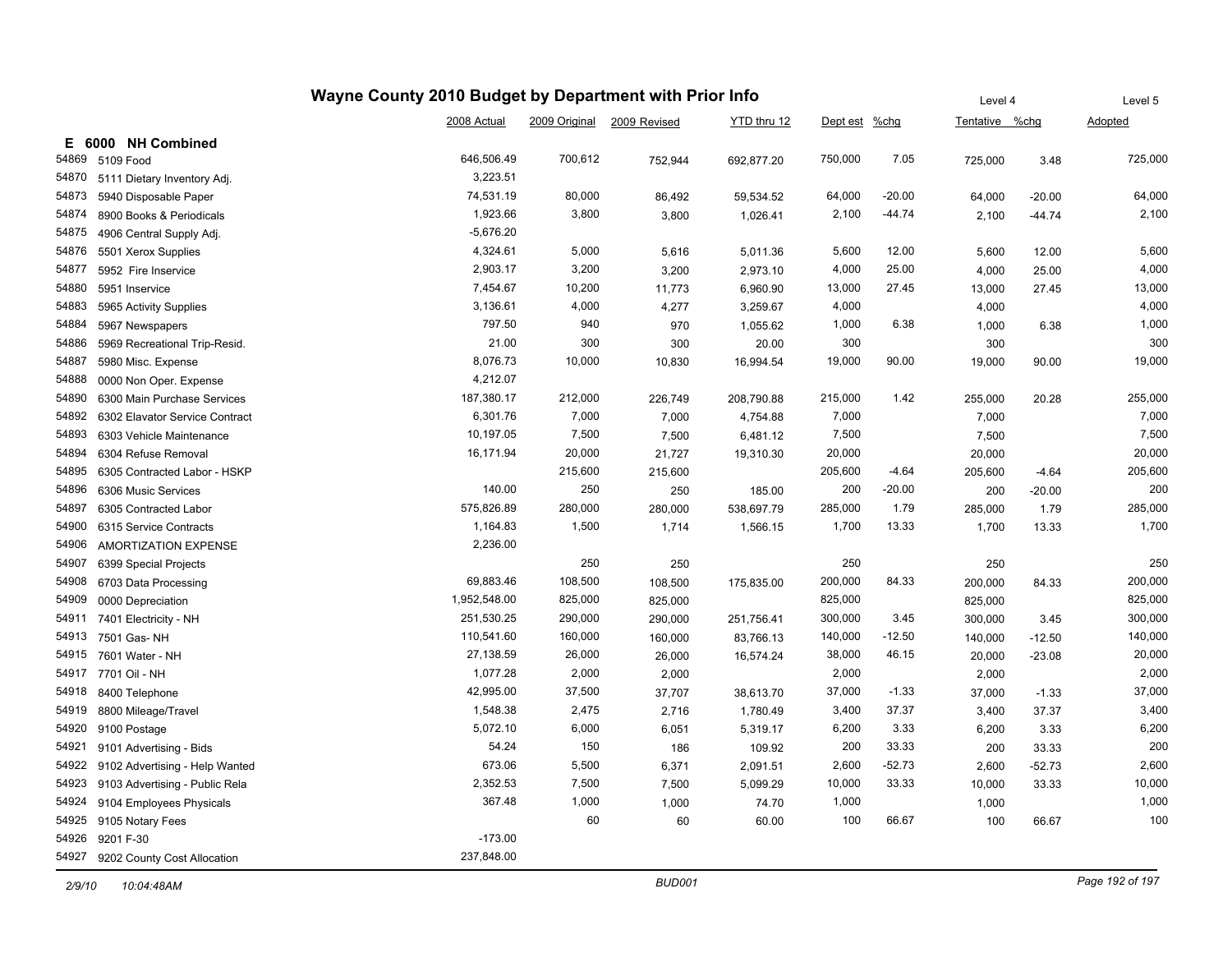| Wayne County 2010 Budget by Department with Prior Info |                                   |               |               |              |               |           | Level 4   |                | Level 5   |           |
|--------------------------------------------------------|-----------------------------------|---------------|---------------|--------------|---------------|-----------|-----------|----------------|-----------|-----------|
|                                                        |                                   | 2008 Actual   | 2009 Original | 2009 Revised | YTD thru 12   | Dept est  | $%$ chg   | Tentative %chg |           | Adopted   |
| <b>NH Combined</b><br>6000<br>Е.                       |                                   |               |               |              |               |           |           |                |           |           |
| 54928<br>9203 Insurance                                |                                   | 57,610.01     | 70,000        | 70,000       | 57,915.13     | 79,100    | 13.00     | 79,100         | 13.00     | 79,100    |
| 54930<br>6201 Medical Purchased Service                |                                   | 59,650.87     | 60,000        | 71,947       | 81,448.50     | 95,000    | 58.33     | 95,000         | 58.33     | 95,000    |
| 54932<br>2906 Psychiatrist                             |                                   | 3,768.75      | 7,000         | 7,000        | 6,268.00      | 5,000     | $-28.57$  | 5,000          | $-28.57$  | 5,000     |
| 54933<br>2908 Account Consultant                       |                                   | 7,432.50      | 17,500        | 19,562       | 25,289.00     | 30,000    | 71.43     | 30,000         | 71.43     | 30,000    |
| 54935<br>4907 OT Supplies & Materials                  |                                   | 2,165.97      | 3,000         | 3,000        | 3,243.76      | 1,700     | $-43.33$  | 1,700          | $-43.33$  | 1,700     |
| 54936<br>0000 Bad Debt Expense                         |                                   | 50,661.00     |               |              |               |           |           |                |           |           |
| 54937<br>9200 NYS Assessment                           |                                   | 928,746.00    | 930,000       | 930,000      | 934,749.00    | 930,000   |           | 930,000        |           | 930,000   |
| 54938<br>7300 Medical Equipment Rental                 |                                   | 113,540.51    | 60,000        | 65,095       | 115,998.07    | 105,000   | 75.00     | 130,000        | 116.67    | 130,000   |
| 54939<br>7300 Office Equipment Rental                  |                                   | 10,226.93     | 11,000        | 11,852       | 10,220.00     |           | $-100.00$ | 12,000         | 9.09      | 12,000    |
| 54940<br>4908 Oxygen                                   |                                   | 27,076.38     | 30,000        | 32,250       | 29,029.54     | 32,000    | 6.67      | 32,000         | 6.67      | 32,000    |
| 54942<br>4909 Skin Care Program                        |                                   | 79,316.33     | 70,000        | 71,184       | 50,734.94     | 65,000    | $-7.14$   | 65,000         | $-7.14$   | 65,000    |
| 54944<br>5925 Grounds Supplies                         |                                   | 331.16        | 3,000         | 3,000        | 381.34        | 2,000     | $-33.33$  | 2,000          | $-33.33$  | 2,000     |
| 54945<br>9201 Dues & Assessments                       |                                   | 21,074.39     | 17,500        | 17,500       | 9,382.37      | 17,500    |           | 17,500         |           | 17,500    |
| 54946<br>3400 RN Nursing Fees                          |                                   | 38,366.96     |               |              | 92,497.09     | 13,000    |           | 13,000         |           | 13,000    |
| 54947<br>3500 LPN Nursing Fees                         |                                   | 108,891.39    | 50,000        | 61,290       | 113,008.37    | 50,000    |           | 50.000         |           | 50,000    |
| 54949<br>5110 Dietary Recovery-Other                   |                                   | $-35,623.37$  | $-20,000$     | $-20,000$    | $-6,372.29$   | $-20,000$ |           | $-20,000$      |           | $-20,000$ |
| 54950<br>0000 Settlements/Arbitration                  |                                   | 8,073.42      | 2,500         | 3,649        | 27,204.55     | 10,000    | 300.00    | 2,500          |           | 2,500     |
| 54951<br>91xx Cablevision                              |                                   | 24,912.49     | 28,000        | 30,261       | 26,930.45     | 28,000    |           | 28,000         |           | 28,000    |
| 54952<br>29xx Corp Compliance Officier                 |                                   |               | 49,440        | 49,440       | 46,496.00     |           | $-100.00$ |                | $-100.00$ |           |
| 54953<br><b>Nurse Practioner Contract</b>              |                                   |               |               |              |               |           |           | 12,000         |           | 12,000    |
| 55519<br><b>MEDICAID C/A PRIOR YRS</b>                 |                                   | $-742,862.90$ |               |              |               |           |           |                |           |           |
| 55520<br>0000 Medicaid Contractual Allo                |                                   | 2,544,759.19  |               |              | 3,112,876.44  |           |           |                |           |           |
| 55521<br><b>Medicare Contractual Allowance</b>         |                                   |               |               |              | $-209,041.87$ |           |           |                |           |           |
| 55529<br>0000 Hospice Contractual Allow                |                                   | 55,645.77     |               |              |               |           |           |                |           |           |
| 55530<br>0000 VA Contractual Allowance                 |                                   | 26,785.00     |               |              | $-119,915.45$ |           |           |                |           |           |
|                                                        | <b>TOTAL CONTRACTUAL EXPENSES</b> | 9,461,304.59  | 6,256,496     | 6,505,010    | 8,157,970.02  | 6,542,350 | 4.57      | 6,509,850      | 4.05      | 6,509,850 |
| 56000 Principal on Indebtedness                        |                                   |               |               |              | 825,000.00    |           |           |                |           |           |
| <b>TOTAL PRINCIPAL</b>                                 |                                   |               |               |              | 825,000.00    |           |           |                |           |           |
| 57000<br>Interest on Indebtedness                      |                                   | 839,273.44    | 808,080       | 808,080      | 808,078.13    |           | $-100.00$ | 774,047        | $-4.21$   | 774,047   |
| <b>TOTAL INTEREST</b>                                  |                                   | 839,273.44    | 808,080       | 808,080      | 808,078.13    |           | $-100.00$ | 774,047        | $-4.21$   | 774,047   |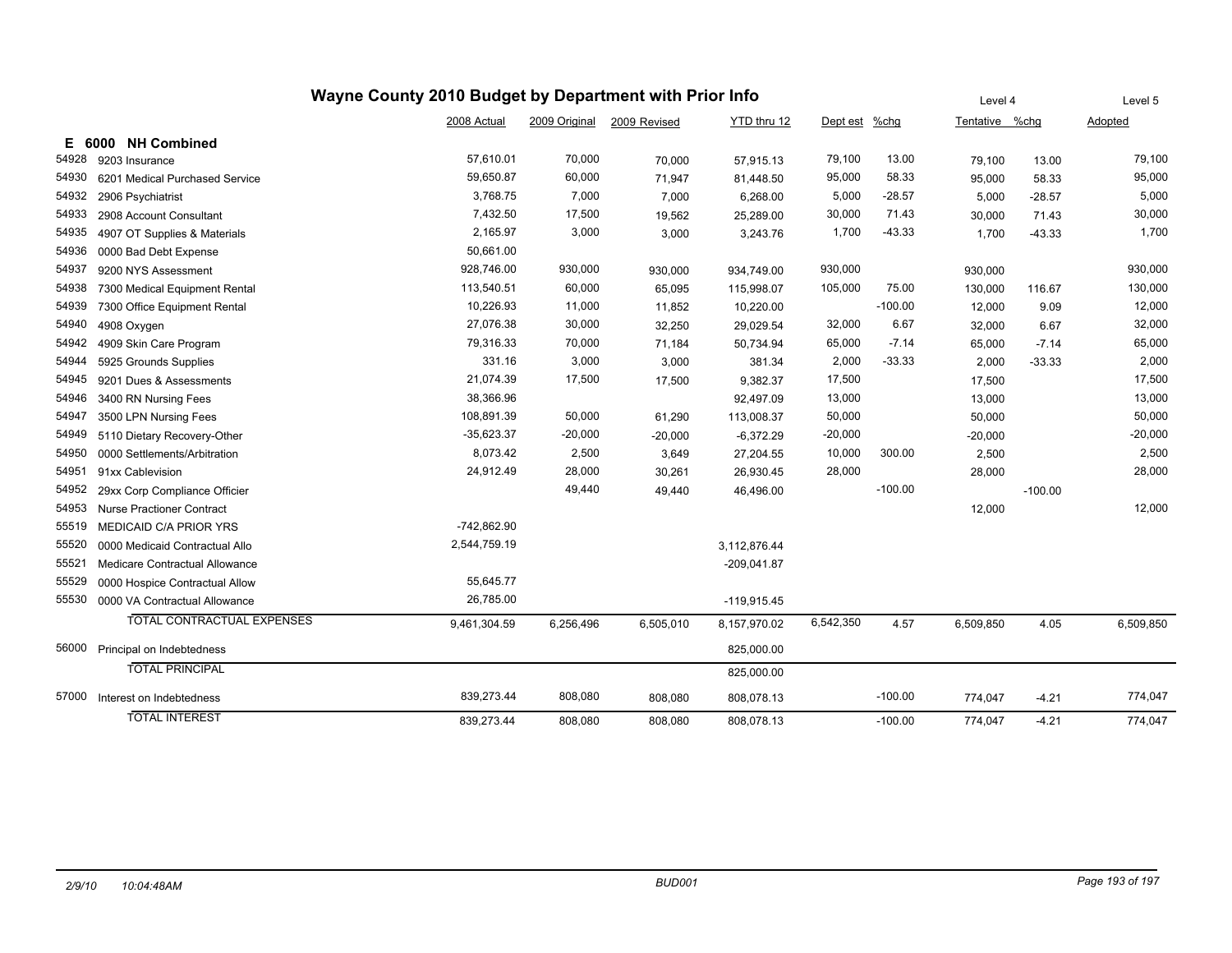| Wayne County 2010 Budget by Department with Prior Info |                 |                                                               |           |              |           |          |           | Level 4        | Level 5   |
|--------------------------------------------------------|-----------------|---------------------------------------------------------------|-----------|--------------|-----------|----------|-----------|----------------|-----------|
|                                                        | 2008 Actual     | 2009 Original<br>YTD thru 12<br>2009 Revised<br>Dept est %chg |           |              |           |          |           | Tentative %chq | Adopted   |
| <b>NH Combined</b><br>E 6000                           |                 |                                                               |           |              |           |          |           |                |           |
| 58100<br>Payments to NYS Retirement Sys                | 675,968.00      | 854,296                                                       | 854.296   | 595.833.00   | 1,016,008 | 18.93    | 1,012,928 | 18.57          | 1,006,757 |
| 58200<br><b>Payments to Social Security</b>            | 632,983.61      | 642,718                                                       | 642,718   | 649,017.02   | 691,290   | 7.56     | 688,927   | 7.19           | 684,960   |
| 58300<br><b>Workmens Comp</b>                          | 557,635.66      | 419,355                                                       | 419,355   | 317.322.90   | 320,000   | $-23.69$ | 320,000   | $-23.69$       | 320,000   |
| 58400<br>Hospitalization                               | 1,503,150.90    |                                                               |           | 1,687,262.56 |           |          |           |                |           |
| 58401<br>1800 BS/BC                                    | 372.294.97      | 1,924,000                                                     | 1,924,000 | 558,185.02   | 2,213,053 | 15.02    | 2.102.400 | 9.27           | 2,085,651 |
| 58500<br>Unemployment                                  | 5,848.64        | 12,000                                                        | 12,000    | 38.312.34    | 12,000    |          | 12,000    |                | 12,000    |
| 58601<br>9206 Disability                               | 33,161.00       | 35,406                                                        | 35,406    | 33,618.00    | 33,120    | $-6.46$  | 33,120    | $-6.46$        | 32,976    |
| 58901<br>Employee Assistance Program                   | 4,237.05        | 4,784                                                         | 4,784     | 4,564.32     | 4,870     | 1.80     | 4,870     | 1.80           | 4,851     |
| <b>TOTAL FRINGE BENEFITS</b>                           | 3,785,279.83    | 3,892,559                                                     | 3,892,559 | 3.884.115.16 | 4,290,341 | 10.22    | 4.174.245 | 7.24           | 4,147,195 |
| <b>Total County Cost</b>                               | $-5,044,249.23$ | 694,687                                                       | 996,392   | 3.559.436.08 | 1,690,692 | 143.37   | 2,499,962 | 259.87         | 2,421,057 |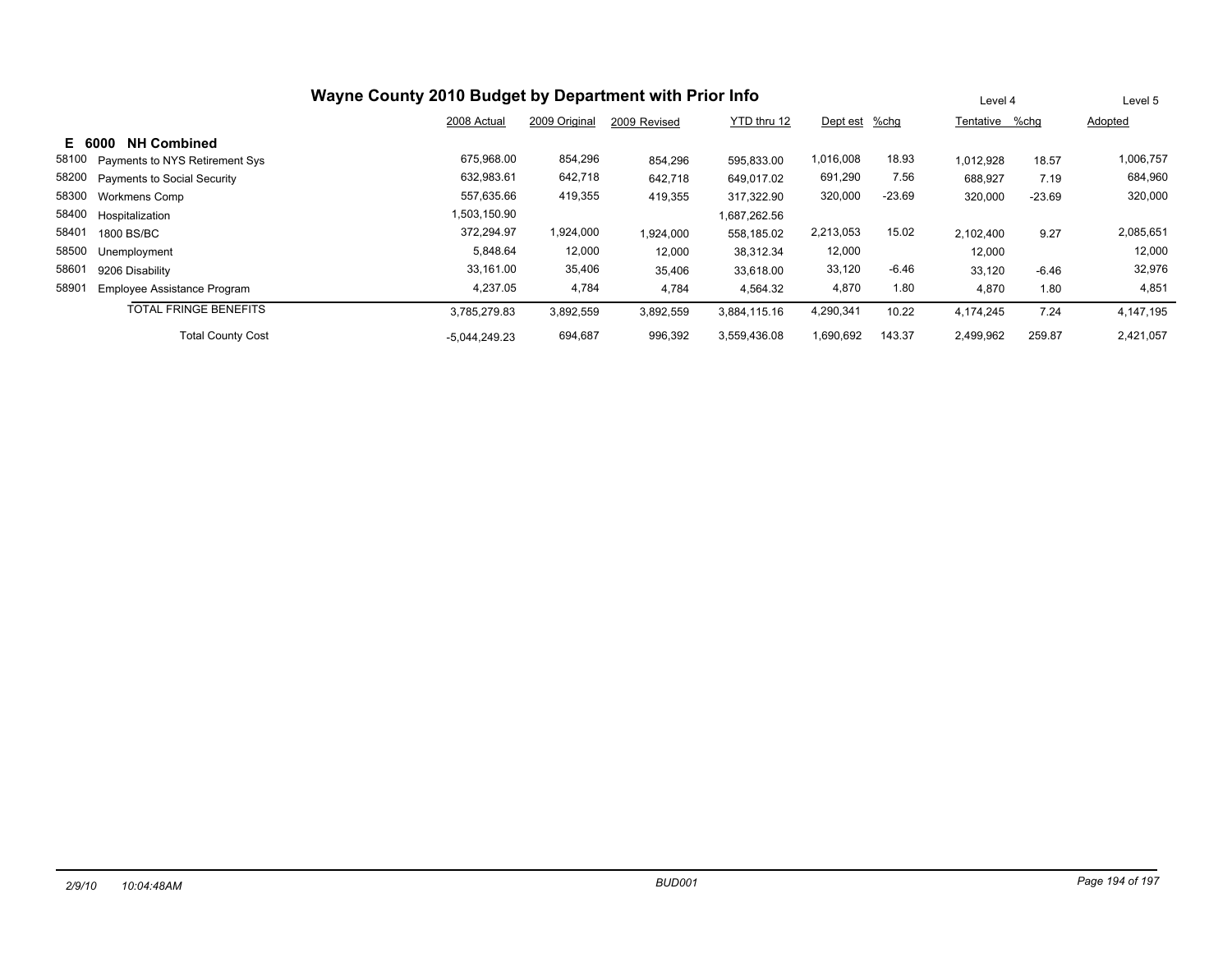|                            | Level 4     | Level 5                    |             |               |                |                |
|----------------------------|-------------|----------------------------|-------------|---------------|----------------|----------------|
|                            | 2008 Actual | 2009 Original 2009 Revised | YTD thru 12 | Dept est %chg | Tentative %chg | <b>Adopted</b> |
| <b>Interfund Transfers</b> |             |                            |             |               |                |                |
| TOTAL TRANSFERS            |             |                            |             |               |                |                |

Total County Cost 0

**E 9901 Interfund Transfers**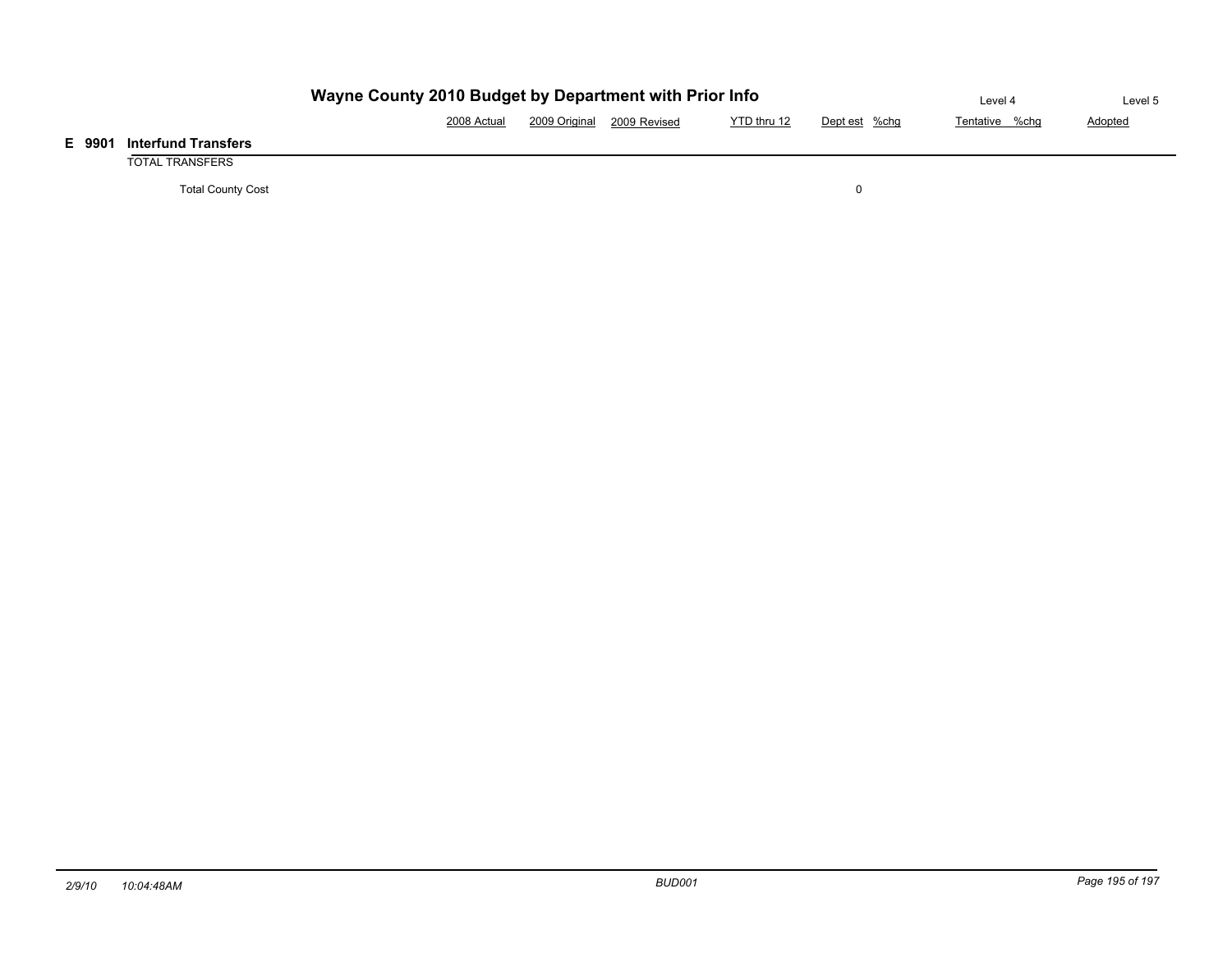| Wayne County 2010 Budget by Department with Prior Info |                                   |                 |               |              |                 |              | Level 4  |                | Level 5  |              |
|--------------------------------------------------------|-----------------------------------|-----------------|---------------|--------------|-----------------|--------------|----------|----------------|----------|--------------|
|                                                        |                                   | 2008 Actual     | 2009 Original | 2009 Revised | YTD thru 12     | Dept est     | $%$ chg  | Tentative %chg |          | Adopted      |
| S 17                                                   | <b>Workmens Comp</b><br>'10       |                 |               |              |                 |              |          |                |          |              |
| 42222                                                  | WC - Participant Assessment       | $-1,137,688.91$ | $-1,225,436$  | $-1,225,436$ | $-1,313,540.00$ | $-1,113,094$ | $-9.17$  | $-1,113,094$   | $-9.17$  | $-1,113,094$ |
| 42223                                                  | WC - Withdrawal Charges           | $-332,752.00$   |               |              |                 |              |          |                |          |              |
| 42401                                                  | Interest Earnings                 | $-56,925.06$    | $-52,650$     | $-52,650$    | $-11,592.28$    | $-32,000$    | $-39.22$ | $-32,000$      | $-39.22$ | $-32,000$    |
| 42681                                                  | <b>WC - 15-8 Monies</b>           | $-358,348.71$   | $-200,000$    | $-200,000$   | $-411, 192.45$  | $-343,818$   | 71.91    | $-343.818$     | 71.91    | $-343,818$   |
| 42701                                                  | Refund of Prior Yr Expenditure    | $-313.61$       |               |              |                 |              |          |                |          |              |
| 42770                                                  | Miscellaneous Revenues            |                 |               |              | $-8,988.53$     |              |          |                |          |              |
| 45031                                                  | <b>Interfund Transfers</b>        | $-1,327,153.00$ | $-1,574,564$  | $-1,574,564$ | $-1,574,564.00$ | $-1,140,698$ | $-27.55$ | $-1,140,698$   | $-27.55$ | $-1,140,698$ |
|                                                        | <b>TOTAL REVENUES</b>             | $-3,213,181.29$ | $-3,052,650$  | $-3,052,650$ | $-3,319,877.26$ | $-2,629,610$ | $-13.86$ | $-2,629,610$   | $-13.86$ | $-2,629,610$ |
| 54000                                                  | <b>Contractual Expenses</b>       | 431,215.50      | 107,351       | 107,351      | 115,418.52      | 98,045       | $-8.67$  | 98,045         | $-8.67$  | 98,045       |
| 54001                                                  | WC - State Assessment             | 300,853.15      | 300,000       | 300,000      | 315,978.18      | 350,000      | 16.67    | 350,000        | 16.67    | 350,000      |
| 54003                                                  | WC - Excess Insurance             | 131,608.00      | 138,188       | 138,188      | 114,052.00      | 119,755      | $-13.34$ | 119,755        | $-13.34$ | 119,755      |
|                                                        | <b>TOTAL CONTRACTUAL EXPENSES</b> | 863,676.65      | 545,539       | 545,539      | 545,448.70      | 567,800      | 4.08     | 567,800        | 4.08     | 567,800      |
|                                                        | <b>Total County Cost</b>          | $-2,349,504.64$ | $-2,507,111$  | $-2,507,111$ | $-2,774,428.56$ | $-2,061,810$ | $-17.76$ | $-2,061,810$   | $-17.76$ | $-2,061,810$ |